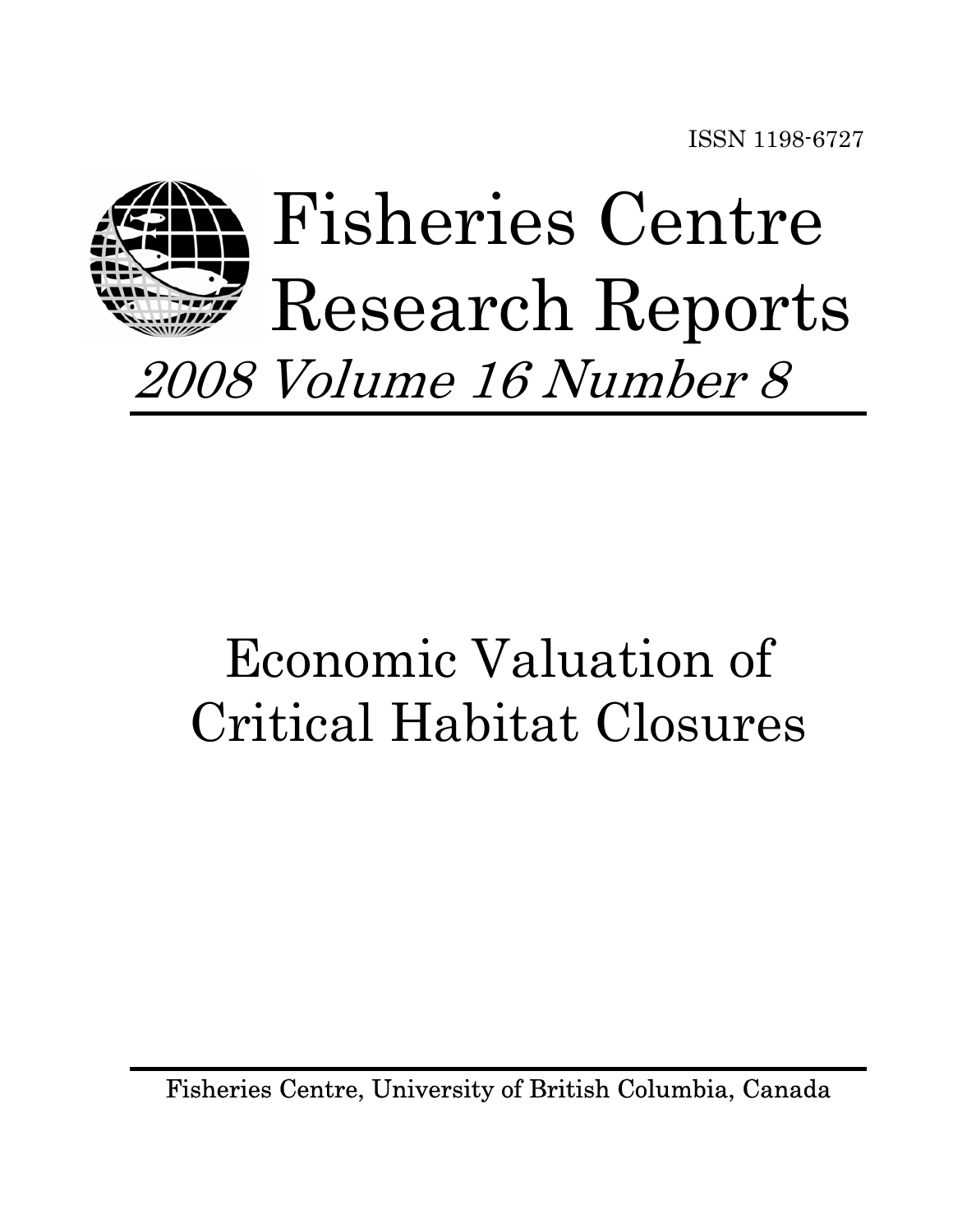Economic Valuation of Critical Habitat Closures

By Matthew Berman<sup>1</sup> Edward Gregr2 Gakushi Ishimura2 Ryan Coatta2 Rowenna Flinn2 U. Rashid Sumaila2 and Andrew Trites2

1. Institute of Social and Economic Research, University of Alaska Anchorage, Anchorage AK, USA

2. Fisheries Centre, The University of British Columbia, Vancouver, BC, Canada

*Fisheries Centre Research Reports 16(8) 102 pages © published 2008 by* 

*The Fisheries Centre, University of British Columbia* 

*2202 Main Mall Vancouver, B.C., Canada, V6T 1Z4* 

*ISSN 1198-6727*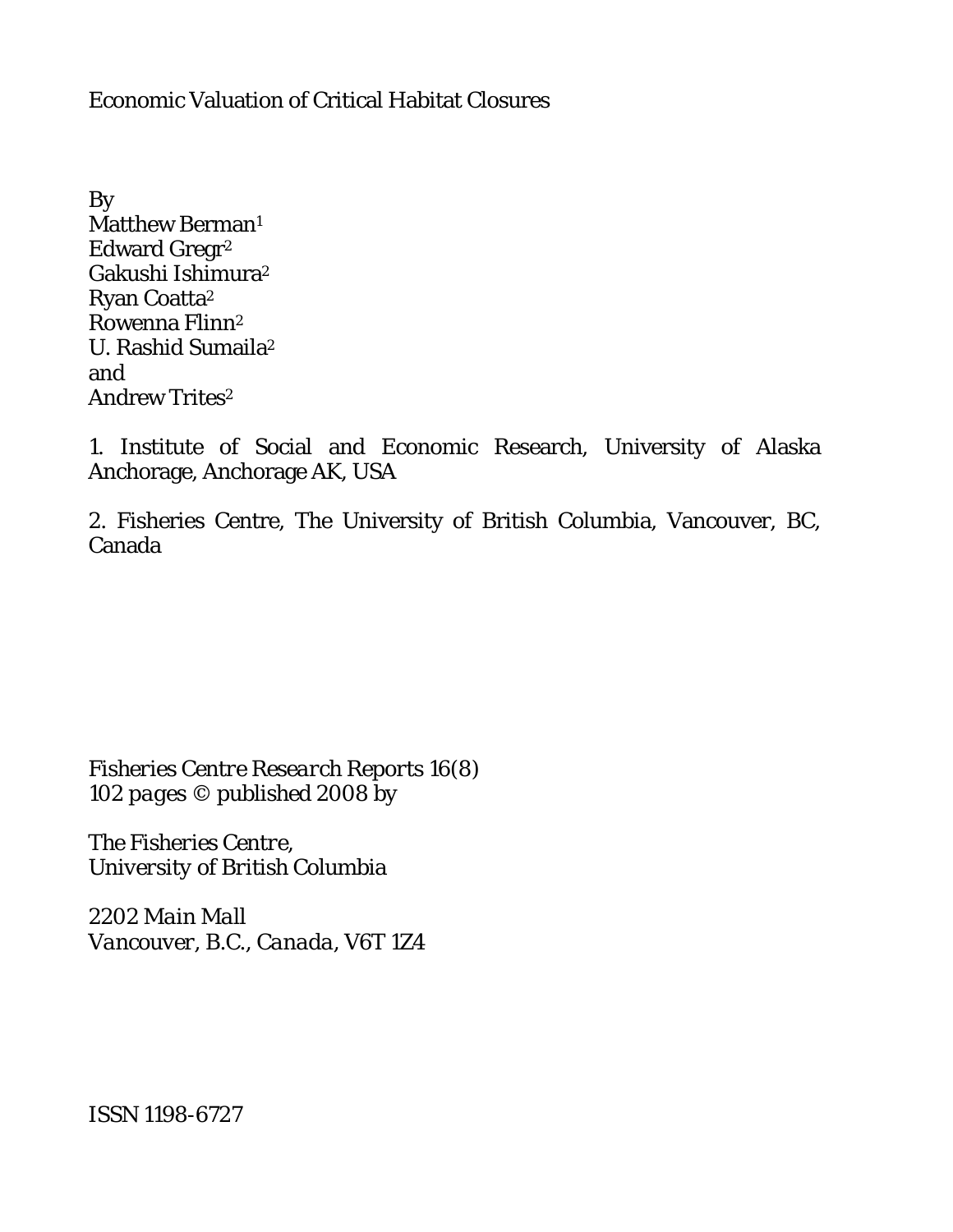# Fisheries Centre Research Reports 16(8) 2008

# ECONOMIC VALUATION OF CRITICAL HABITAT CLOSURES

# By Matthew Berman, Edward J. Gregr, Gakushi Ishimura, Ryan Coatta, Rowenna Flinn, U. Rashid Sumaila, and Andrew Trites

# **CONTENTS**

Page

| Appendix A. Equations for Spatial Distribution of Catch Per Unit of Effort (CPUE),    |  |
|---------------------------------------------------------------------------------------|--|
| Estimated from the Summer 2001 NMFS Gulf of Alaska Bottom Trawl Survey 37             |  |
|                                                                                       |  |
|                                                                                       |  |
| Appendix B. Equations for Spatial Distribution of Catch Per Unit of Effort (CPUE) for |  |
| Summer and Winter, Bering Sea/Aleutian Islands and Gulf of Alaska, Estimated from     |  |
|                                                                                       |  |
|                                                                                       |  |
|                                                                                       |  |
|                                                                                       |  |



*A Research Report from the Fisheries Centre at UBC 102 pages © Fisheries Centre, University of British Columbia, 2008* 

FISHERIES CENTRE RESEARCH REPORTS ARE ABSTRACTED IN THE FAO AQUATIC SCIENCES AND FISHERIES ABSTRACTS (ASFA) ISSN 1198-6727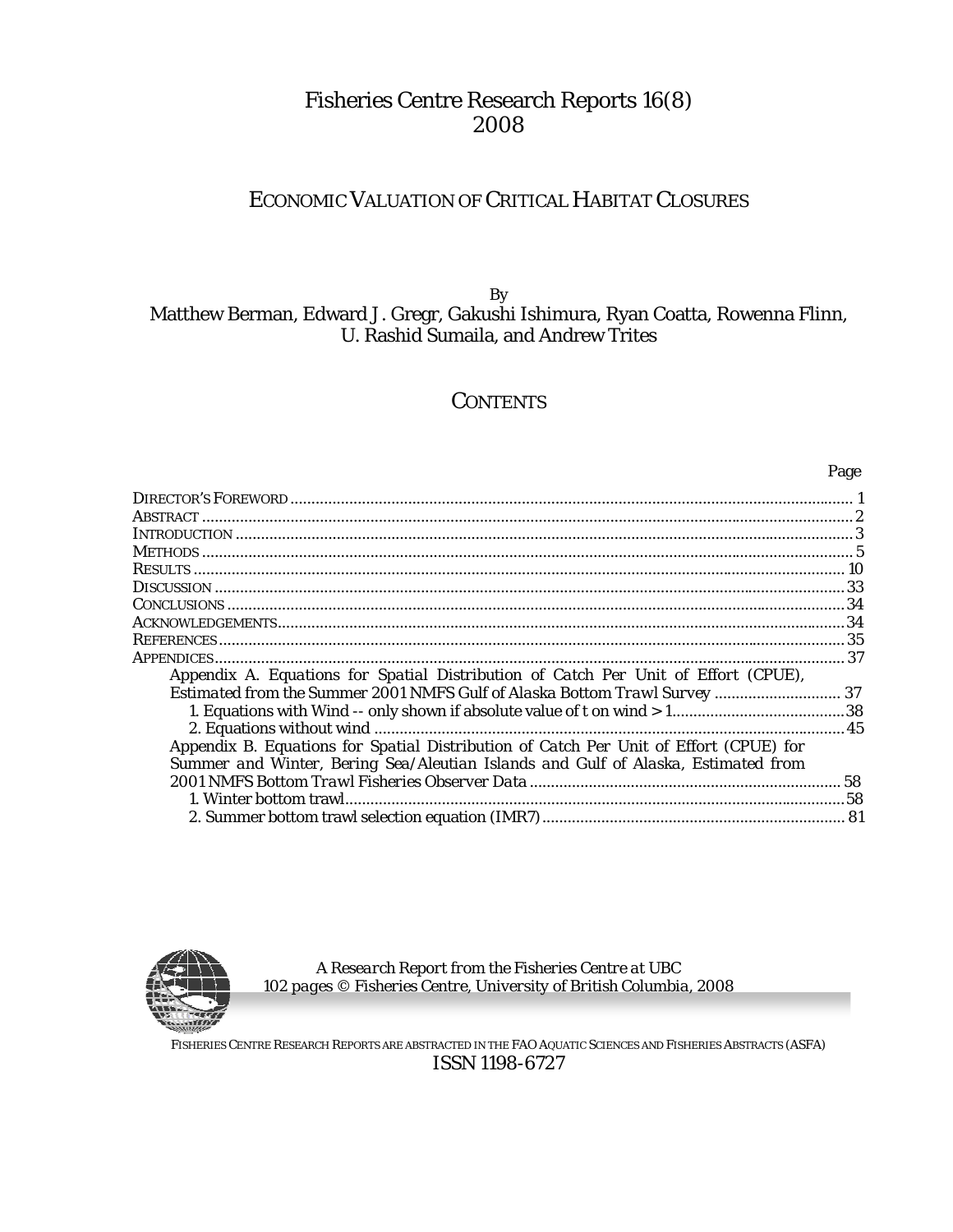# DIRECTOR'S FOREWORD

Humans have developed fisheries spanning entire oceans, and have the capability to overexploit the resources in any region within a very short time, as attested by numerous now-defunct fisheries. Therefore, a consensus is slowly emerging that management of fisheries, rather than focusing only on the amount of fishing effort deployed, also needs to be structured in space, with different ocean areas being targeted differently, and/or at different times, depending on the resources and habitat that they provide. In fact, ocean zoning is emerging as a major element of Ecosystem-Based (Fisheries) Management, because ecosystems are spatial entities.

Ecosystem-Based (Fisheries) Management implies, among other things, redirecting fishing effort away from previously fished areas to protect animals or habitats whose continued existence is considered crucial. For the eastern North Pacific ocean, the rookeries and haulouts of Steller sea lions and the feeding areas surrounding them provide a clear example of areas that need protection.

The cost to the fisheries of closing such areas can be evaluated and balanced against the risk of damage to natural resources in the area. This cost will be some fraction of the value of the catch that could be made in the areas to be closed, its value depending on the extent to which substitute areas are available to the fishery. This report presents a spatial model of fleet operations through which such costs can be evaluated; as such, it is of interest to anyone interested in spatial management and marine protected areas.

Some colleagues claim not to know what Ecosystem-Based (Fisheries) Management means, or even that it does not mean anything concrete. This report shows what Ecosystem-Based (Fisheries) Management can mean, and it poses questions and proposes an approach for answering them that would not have seen the light of day when single-species approaches reigned. So, gradually, we are getting there.

Daniel Pauly Director, UBC Fisheries Centre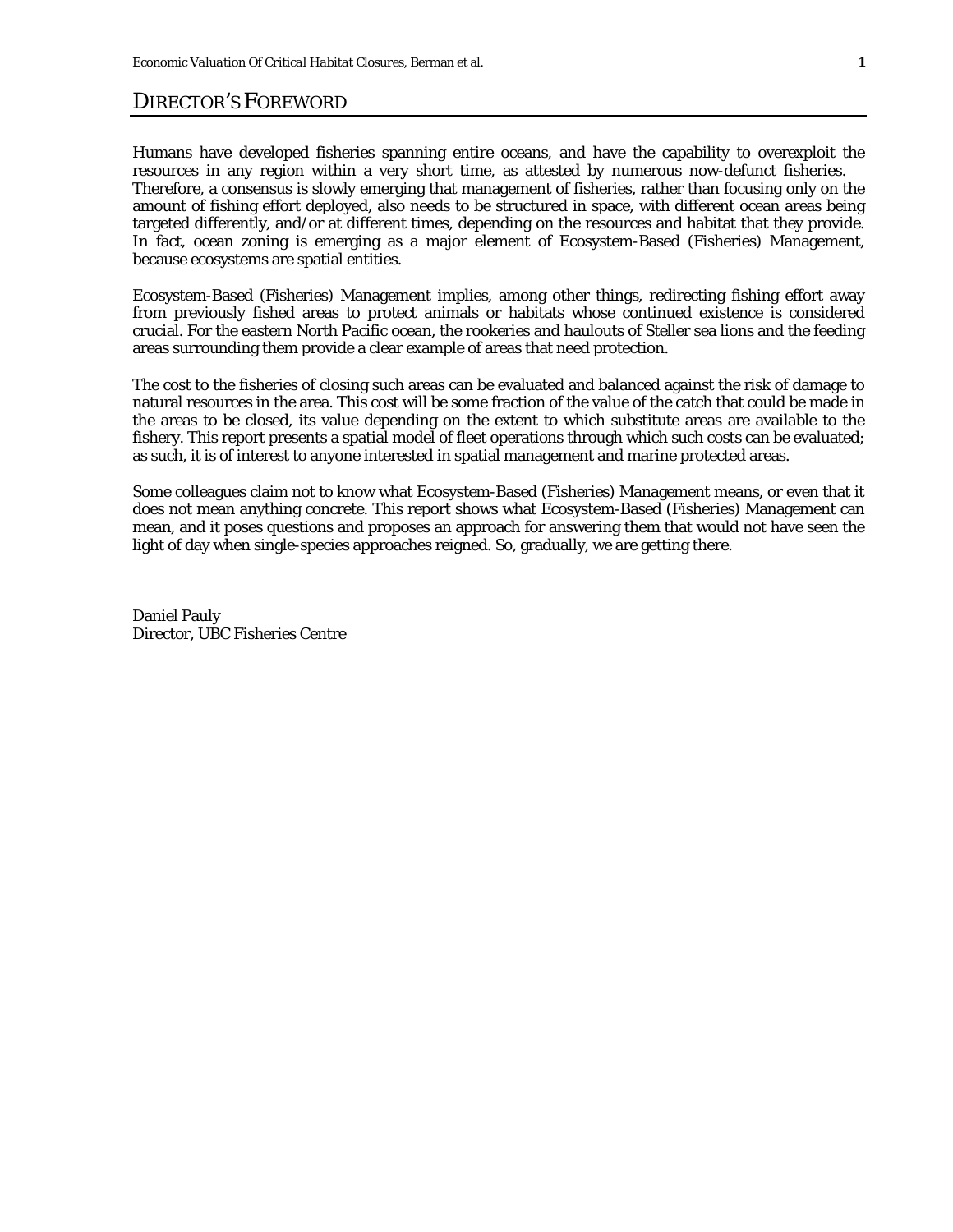# **ABSTRACT**

We developed methods to estimate the spatial variation in economic values of ocean fisheries, and applied the methods to estimate the cost of closing groundfish fisheries in Steller sea lion Critical Habitat in the Bering Sea and Gulf of Alaska. The research addressed two related goals: (1) explicitly linking spatial variability of fisheries biomass and profitability over time to environmental variables; and (2) developing estimates of opportunity costs of time and area closures to the fishing industry at scales relevant to management. The approach involved two stages of statistical analyses. First, environmental conditions measured at 3 km and 9 km spatial scales and two-week and one-month intervals were used to predict fish biomass and fisheries catch per unit of effort (CPUE). Environmental variables included bathymetry, remotely sensed physical and biological observations, and output from a physical oceanographic circulation model. Second, we used predicted CPUE and spatial regulatory and cost factors to explain the spatial distribution of fishing effort over time. Our results suggested that 2001 Critical Habitat closures cost the North Pacific groundfish trawl fisheries 5-40 percent of their total potential net earnings. The improved methods for estimating opportunity costs of fisheries closures we present have direct applications to evaluating boundary changes to marine protected areas and other spatial management decisions. Limitations include the extensive data requirements and the need to bootstrap confidence intervals. If further research demonstrates the robustness and stability of the estimated relationships over time, the methods could project spatial fishery effects of climate variability and change, leading to dynamic spatial models linking fisheries with ecosystems.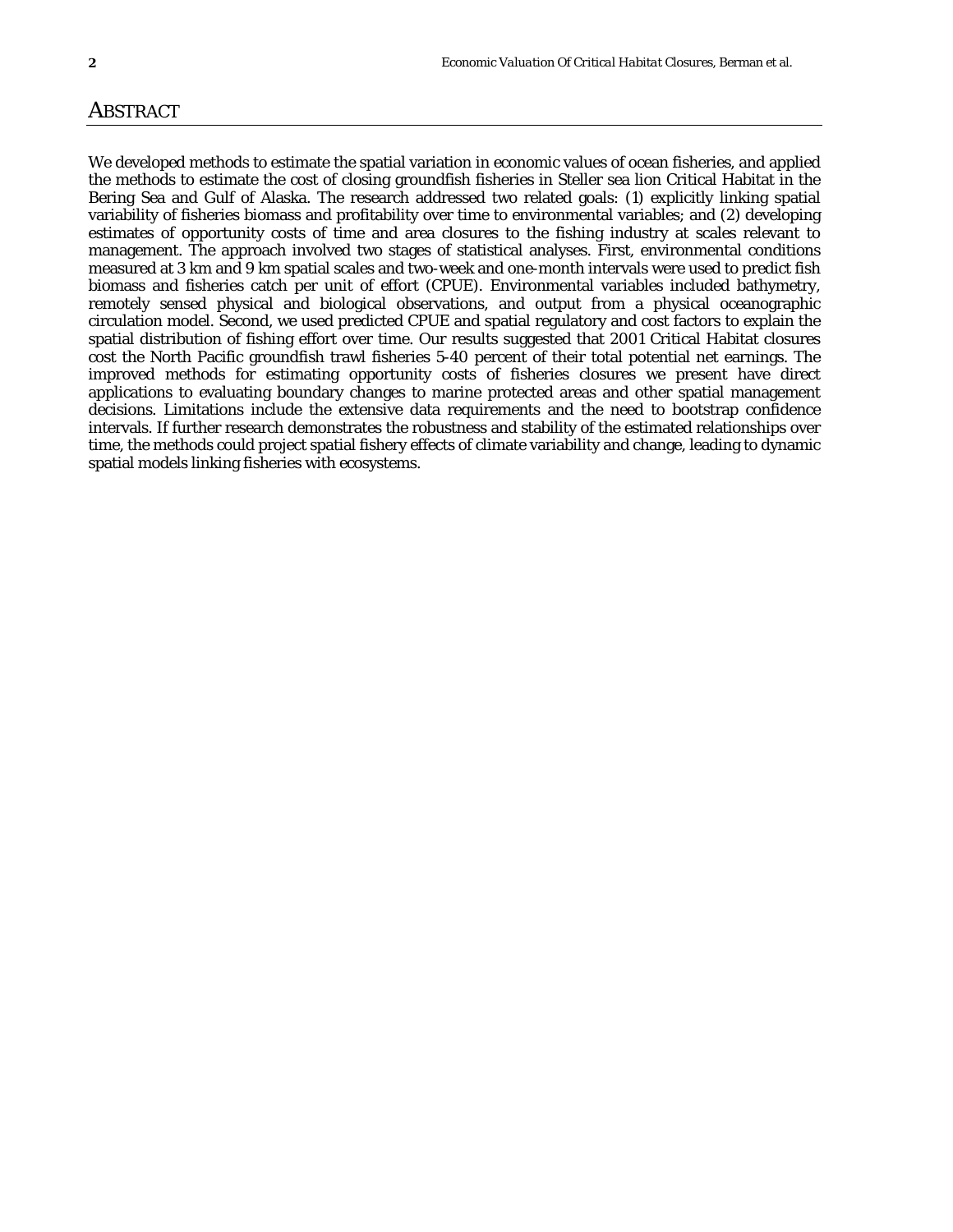## **INTRODUCTION**

Resource managers are increasingly requested to make decisions to restrict commercial fishing for the benefit of protected species, with uncertainty about the value of the reserved habitat to the fishing industry, and to the species at risk. Critical Habitat designations for Steller sea lions (SSLs; *Eumetopias jubatus*) since 2000 in the Gulf of Alaska and Bering Sea have been especially disruptive to fisheries for pollock (*Theragra chalcogramma*), Atka mackerel (*Pleurogrammus monopterygius*), and other groundfish (National Marine Fisheries Service 2001a). However, claims of high annual losses by fisheries organizations cannot be independently evaluated due to the absence of a scientifically defensible method to estimate the cost of the closures around critical habitat areas. The main official study documenting the economic impact of SSL critical habitat designation (National Marine Fisheries Service 2001a) contains only qualitative analyses of the closures on industry profits. Pending proposals to close additional areas to fishing in the North Pacific to protect 'essential fish habitat' or 'habitat areas of particular concern', and possible future closures to protect other marine species could further reduce the area available for fishing. The controversy surrounding these actions suggests that there is an urgent need to develop objective methods to quantify their cost.

Quantitative economic analyses of North Pacific habitat closures have largely been limited to describing what has become known as 'revenue at risk' (National Marine Fisheries Service 2001a; Tetra Tech 2004; North Pacific Fishery Management Council 2004). Revenue at risk represents an estimate of the ex-vessel gross revenue that could reasonably be expected to derive from fishing in the area proposed to be closed, based on historic catches when the area was open to fishing. This is a completely inadequate measure of the losses that the industry – and society – would endure from such closures. Under fisheries regulated by Total Allowable Catch (TAC), fishing effort generally moves from closed areas to areas that remain open. Total catch and gross revenue will remain the same as before unless the restrictions are so severe that some TAC remains uncaught, an unlikely outcome for overcapitalized fisheries like those of the North Pacific. True ex-vessel gross revenue losses are probably close to zero in most cases.

Although most habitat closures are unlikely to substantially affect total catches, market value, and gross revenues, the expansion of time and area closures on the fishery nevertheless imposes real costs on the industry. Such costs may include higher travel costs to reach open areas, higher operating costs from lower catch rates and interrupted trawls, search costs and costs of learning how to fish profitably in new areas. These costs are described qualitatively in regulatory review documents (National Marine Fisheries Service 2001a; Tetra Tech 2004; North Pacific Fishery Management Council (2004). While these industry costs represent real losses to society, they are not closely related to the so-called revenue at risk.

Methods do exist for estimating the costs of fishery time and area closures based on extensions of the Random Utility Model (RUM; McFadden 1981). RUM was initially developed to model transportation mode choice (Ben-Akiva and Lerman 1985; Domencich and McFadden 1975). Early applications to natural resources focused on estimating demand for recreational fisheries and associated non-market values (Bockstael 1989). RUM was first extended to commercial fisheries by Bockstael (1983), and has increasingly been used to model spatial economic decisions in fisheries (Dupont 1993; Holland and Sutinen 2000). Haynie and Layton (2004) estimated a spatial choice model for groundfish trawl fishing in the Bering Sea, establishing an initial milestone toward quantifying the cost of critical habitat closures. In this project we addressed two specific limitations of the standard approach used by Haynie and Layton (2004) – generality and usefulness to management.

First, Haynie and Layton (2004) did not address costs for a large offshore fishing fleet. The second, and more fundamental, limitation arises from the imposition of an unrealistic choice set on fishers. Haynie and Layton (2004) divided the fishing ground into 29 geographic areas, based on statistical reporting, of which 18 contained most of the fishing. This artificial division is unlikely to correspond to actual fleet choices. The Bering Sea/Aleutian Islands area is a huge expanse with a complex coastal and subsurface geography; a realistic choice set for the trawl fleet would contain a much larger set of more precise locations. The theoretical justification for RUM requires that the choices represent a complete set of discrete, independent, and available alternatives (McFadden 1981). Empirical applications of RUM are appropriate to the extent that they model a realistic decision-making problem for individual agents. Like the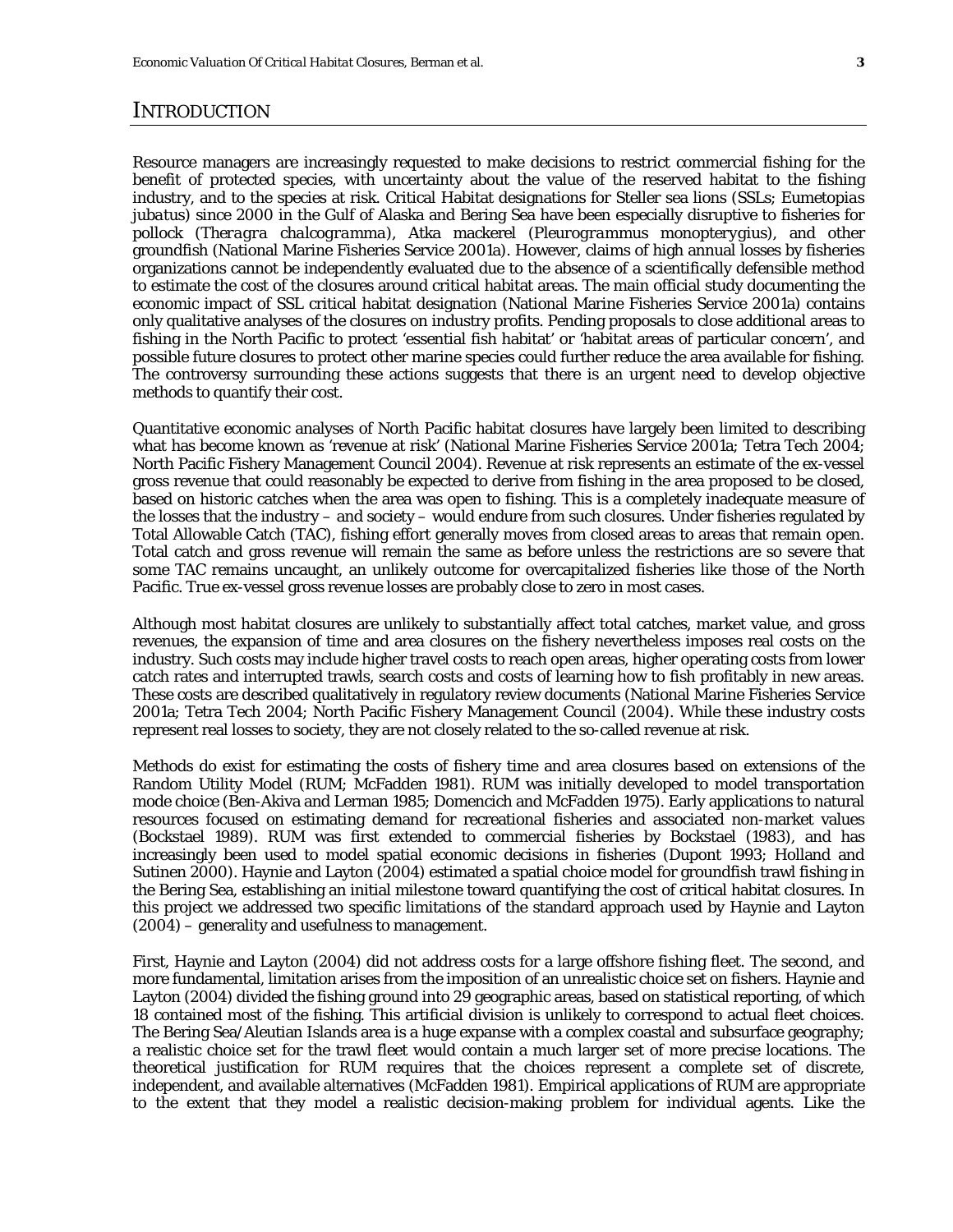applications to recreational fishing, commercial fishing applications work best when they involve specific alternative fisheries and discrete alternative fishing sites (Berman, Haley, and Kim 1997).

We therefore aimed to develop a realistic method of valuing habitat-driven fishery closures. To be useful to managers, the method must satisfy four criteria. It must:

- 1. Be consistent with RUM, benefiting from RUM's theoretical and practical advantages;
- 2. Differentiate among a large number of small areas distributed over a large geographic space, so that it is relevant to decisions regarding marine mammal critical habitat;
- 3. Recognize costs of reduced fishing flexibility to an at-sea processing fleet as well as the shorebased fleet;
- 4. Provide estimates of impacts on fisheries linked directly to ecological variables that are consistent with habitat models for SSLs and other protected species potentially interacting with fisheries. In this way, estimated fisheries values can be compared directly to habitat requirements, both of which may vary over time.

This work could therefore be considered a test of two primary hypotheses about Bering Sea and Gulf of Alaska fisheries:

- 1. Data on measured and modeled environmental variables can predict spatial variation in the density of catchable fish biomass at the small temporal and spatial scales relevant to realistic modeling of fishing fleet choice sets and management needs; and
- 2. Resulting predictions of fish biomass, along with data on prices and indicators of fishing costs, can predict spatial choices of the shore-based and offshore fishing fleet in a way that can be used to derive profit functions under the assumptions of RUM.

Of course, closing marine habitat to fishing may benefit fisheries in the long run, enabling higher future catches outside the boundaries of the closed areas as stocks rebuild. These benefits could be significant, but estimating such benefits is outside the modest scope of this project. We also did not attempt to estimate the value of protected species saved through closures to fisheries. We addressed only the shortterm cost to the fishery of foregone fishing opportunities – the cost that often poses the main obstacle to the creation of such reserves.

Our goal was to design and demonstrate a method to quantify the net cost to the fishing industry of closing areas to fishing that satisfies the above four criteria. Our intent was to improve existing economic models of spatial choice in fisheries by relaxing unrealistic restrictions on spatial decision-making while incorporating detailed and flexible geographic scales. The research plan included four specific objectives:

- Develop and test a scientifically defensible method to value commercially fished areas at flexible temporal and spatial scales relevant to management decisions;
- Demonstrate a specific application of the method by estimating the cost to Bering Sea and Gulf of Alaska groundfish trawl fisheries of changes in Steller sea lion critical habitat closures;
- Create maps of relative fisheries values for comparison to maps of relative importance to SSL recovery, in order to assist management decision-making under uncertainty;
- Generalize the method to evaluate fishery time and area closures for any protected species, or for marine conservation generally.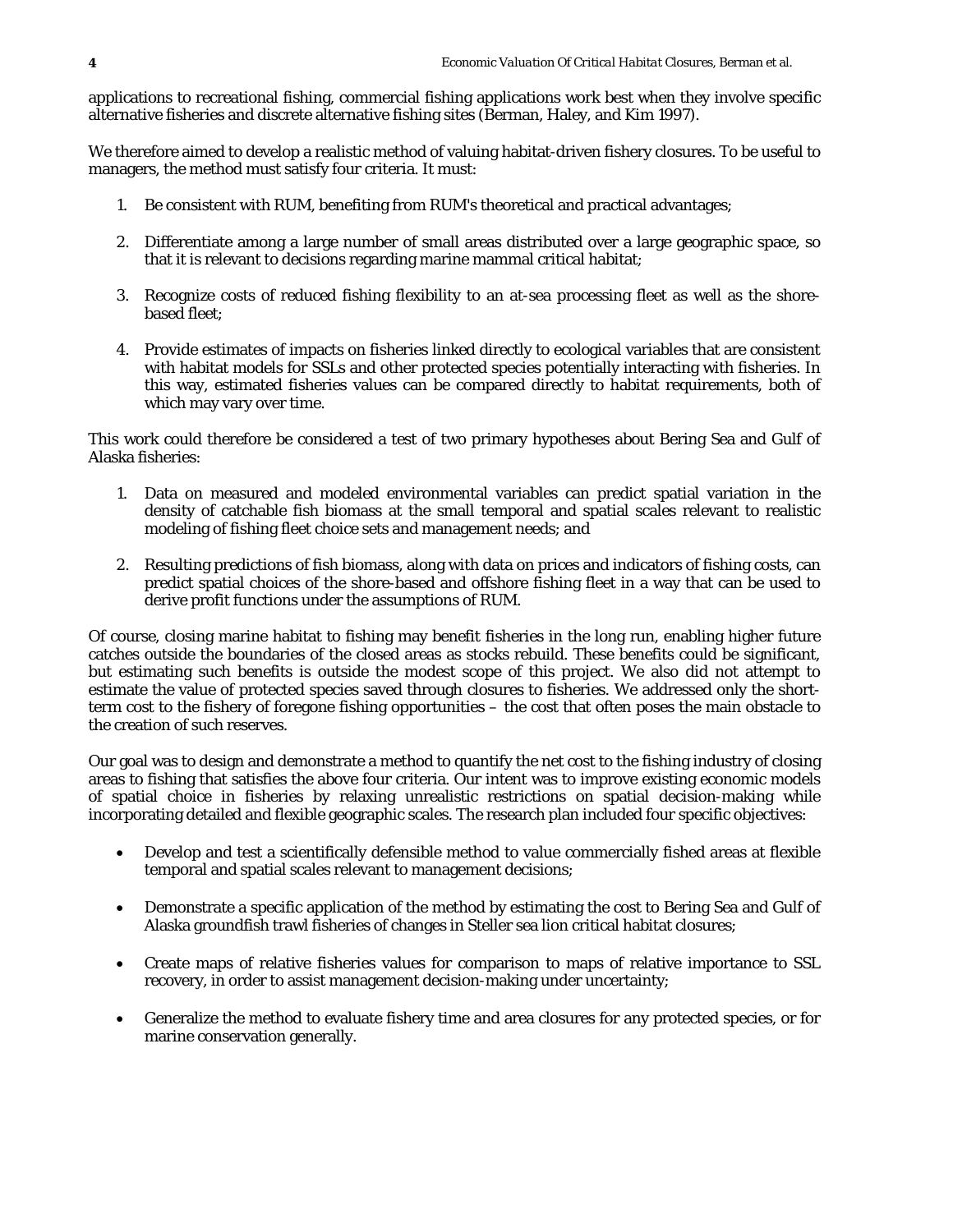## **METHODS**

#### *Theoretical approach*

For this study, cost of habitat protection means the opportunity costs, or profits foregone, from time and area closures and gear restrictions. Valuing this cost started with a model of fishing fleet decision-making consistent with the assumptions of RUM. The RUM has been widely used to model spatial economic decisions in fisheries (Dupont 1993; Holland and Sutinen 2000). Its advantages include the ability to model choices among multiple spatial alternatives, straightforward computation using maximum likelihood techniques, and direct derivation of welfare estimates under a reasonable set of assumptions. We extended the RUM approach to address the goals of the project by making the following five assumptions:

- 1. The probability of use of each alternative (when it is open to fishing) is based on the RUM;
- 2. Modeled alternatives are small geographic units with similar fish habitat;
- 3. Expected catch in each alternative unit depends on predicted fish density times geographic area;
- 4. Since alternatives are very small in relation to the total fishery area, the probability that any vessel uses a given area during each fishing day is small (generally < 1%);
- 5. A large number of vessel-days per month are observed in each modeled fishery (generally > 100).

Under these assumptions, the number of landings in an area during a specified time can be approximated by the Poisson probability distribution. Using probabilistic models of count data to approximate the RUM is new for commercial fisheries, but analogous to an approach proposed by Guimares et al. (2003) to model siting decisions regarding industrial facilities. Since the underlying choice probabilities conform to the assumptions of RUM, we may invoke it to estimate the value of each small choice area from the estimated parameters of the profit function, following Small and Rosen (1981).

Berman (2006) describes the specific technical approach developed under the project for implementing the extension of RUM to commercial fisheries, consistent with the above five assumptions. Suppose the utility that an agent in group *i* derives from selecting choice *j* at occasion *k*, is

$$
U_{ijk} = V_{ijk} + [\eta_{ijk} + \varepsilon_{ijk}]
$$
\n<sup>(1)</sup>

where  $V_{ijk}$  represents the profit for alternative *k*,  $\eta_{ijk}$  is a random term with a zero mean whose distribution may be correlated with observed data, and  $\eta_{ijk}$  is a random term with a zero mean with an independently and identically distributed type one extreme value distribution. The random variable  $\eta$ may, for example, model systematic but unobserved differences in operating costs or other information that varies among vessels in a fishery. For a given value of  $\eta_{ijk}$  the conditional probability  $\pi_{ijk}$  that a fisher from group *i* chooses area  $j \in J_k$  is given by:

$$
\log \pi_{ijk} = \alpha V_{ijk} + \eta_{ijk} - \gamma'_{ik} \tag{2}
$$

Where

$$
\gamma_{ik} = \log \sum_{j \in J_k} e^{\alpha V_{ijk}} + \eta_{ijk} \tag{3}
$$

Under the five assumptions listed above, the conditional probability for the number of vessels *yijk* from group *i* observed catch in area *j* during occasion *k* may be approximated by a Poisson distribution: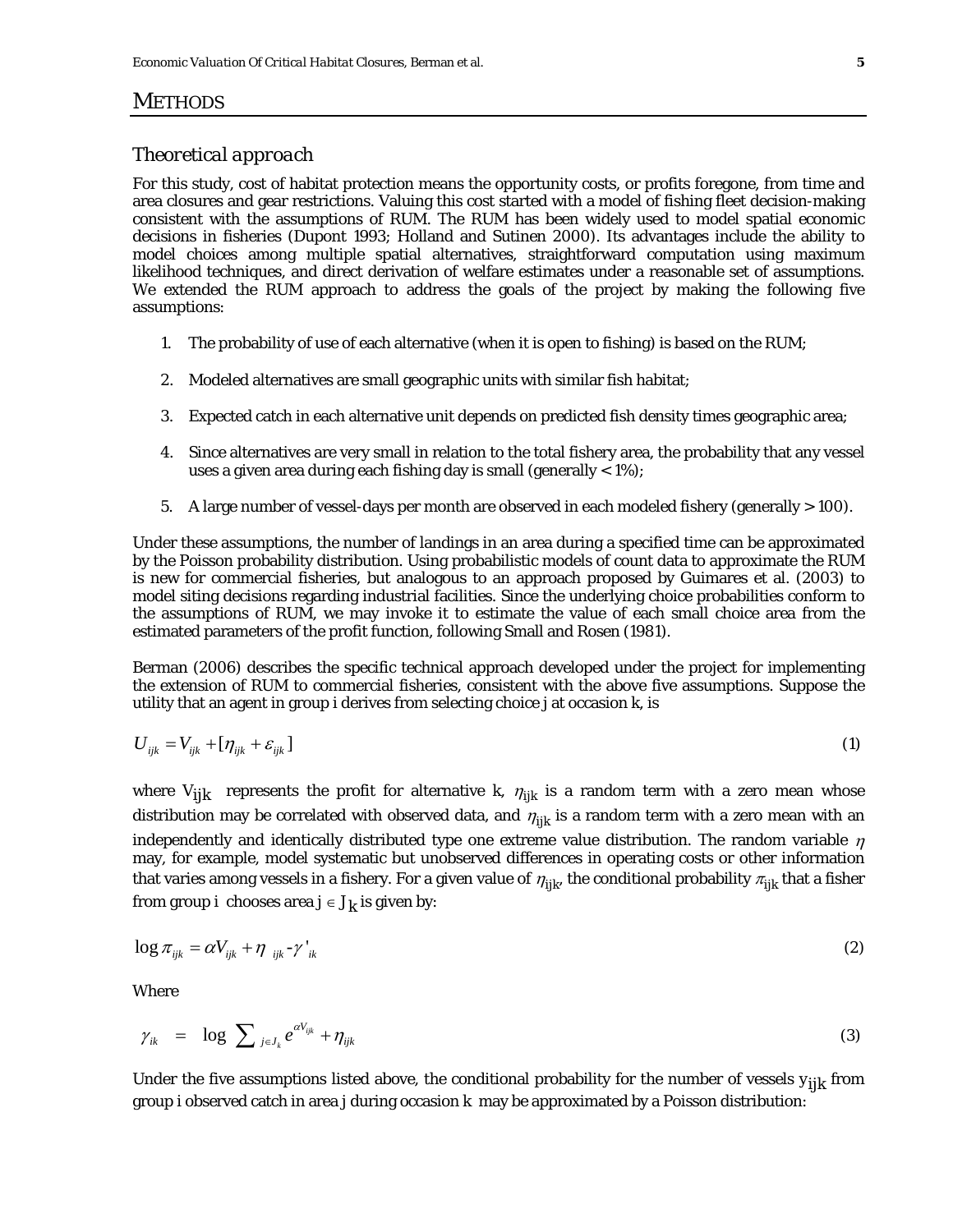$$
prob(y_{ijk} = y) = \lambda_{ijk} y \exp(-\lambda_{ijk}) / y!
$$
 (4)

where

$$
\lambda_{jk} = n_k \exp(x_{jk} \beta + \eta_{ijk} - \gamma'_{k})
$$
\n(5)

The unconditional probability distribution for  $y_{jk}$  depends on the distribution of  $\eta$ . However, equations (4) and (5) represent a form of "overdispersion" in the Poisson model (Cameron and Trivedi 1986). For example, if  $e^{\eta}$  is assumed to have a gamma distribution, the Poisson approximation to the mixed logit becomes a negative binomial model, whose parameters can be estimated easily with conventional maximum likelihood.

Since the underlying choice probabilities conform to the assumptions of RUM, we may invoke RUM to estimate the conditional value of an area from the estimated parameters  $\delta$ ,  $\varepsilon$ , and  $g_k$  following Small and Rosen (1981). Given that the vessel has chosen to take a fishing trip, the ex-vessel price, and the relevant geographical information, the difference in value between two subsets *J1k* and *J2k* of the choice set *Jk* is related to the parameter γ*' ik*:

$$
S_{J_{1k}} - S_{J_{2k}} = -(n_k/\alpha)\log \sum_{j \in J_{1k}} e^{\alpha V_{ijk}} + \eta_{ijk} - (n_k/\alpha) \sum_{j \in J_{2k}} e^{\alpha V_{ijk}} + \eta_{ijk}
$$
(6)

The opportunity cost of closing area *j* to fishing during choice occasion *k* reduces to:

$$
-n_k \log[1/(1-\pi_{jk})]/\alpha \tag{7}
$$

Since the expected value of  $\eta_{ijk} = 0$ , a point estimate of the opportunity cost may be derived by evaluating the coefficients of a negative binomial regression for Equation (2). However, the complexities that Hensher and Greene (2003) outline for derivation of welfare estimates with mixed logit models apply here. In general, bootstrapping is necessary to generate confidence intervals around the point estimate.

## *Data sources*

This was a data-intensive project. Although we did not generate new data from field observations, much of the work on the project involved processing primary data, including environmental indicators, fish catch and effort, fisheries openings and habitat regulations, and indicators of prices and costs.

*Spatial resolution:* A key issue that had to be determined at the start of the project was the identification of the appropriate spatial and temporal scales for the analysis. Three criteria drove the decision: realistic behavioural choices of fishing fleets, management needs, and the resolution of the available environmental data. We decided to analyse the data at multiple scales, with different types of analyses at each scale. The three scales selected were:

- 1. The Alaska Department of Fish and Game (ADF&G) statistical area (statarea). Each statarea measures one-half degree of latitude by one degree of longitude (roughly 30 x 40 km), with the areas further subdivided in coastal areas around landforms. In any given year, about 700 of approximately 1,700 statareas report some groundfish fishing activity. The statarea was used for testing the feasibility of the approach (Berman 2006), but the available data support more detailed spatial scales, which also better represent fishing decisions and satisfy management needs;
- 2. A 9 x 9 km2 grid, covering the entire Gulf of Alaska and Bering Sea regions. This geography was selected as the finest scale that was supported when considering the resolution of the available satellite data. There were approximately  $45,000$  9 x 9 km<sup>2</sup> grid cells within the U.S. Exclusive Economic Zone (EEZ) in the Bering Sea and Gulf of Alaska; and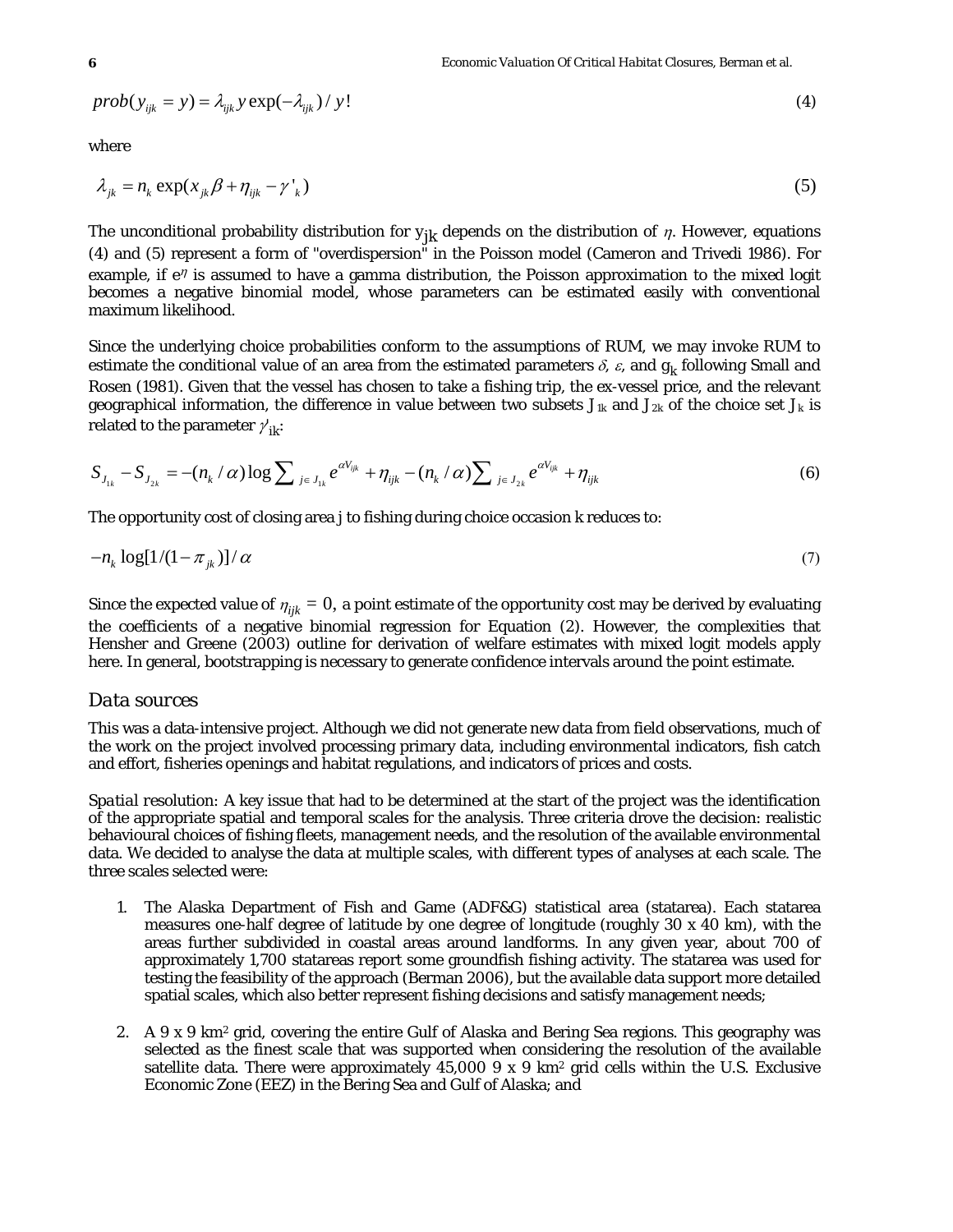3. Within the Gulf of Alaska, we analysed the data on a  $3 \times 3 \text{ km}^2$  grid. This downscaling was possible for the Gulf of Alaska because of the availability of oceanographic model output (described below). The area contained within the model area inside the U.S. EEZ contained about 36,000 3 x 3 km<sup>2</sup> cells.

*Environmental indicators:* Environmental indicators used in the project included bathymetry, remote sensing data, and oceanographic model output. Data sources on fish biomass density and fishing effort provided some limited additional environmental measurements, as described below.

Remote sensing data were obtained for four indicators: sea surface temperature, sea surface height, wind, and chlorophyll-*a*. Each indicator has its own strengths and weaknesses. Temperature is a basic habitat indicator for most species. However, cloudiness disrupts satellite measurements, and the limitation of remotely sensed temperature to surface waters compromises the utility of this indicator for bottomdwelling fish. Sea surface height is measured as an anomaly from mean sea level. Sea surface height is affected by salinity, temperature, and persistent atmospheric pressure anomalies, all of which could indicate habitat variation. However satellite measurements of sea surface height tend to produce inaccurate readings near shallow coastlines affected by tidal action. Wind, inferred from satellite readings of wave height, indicates surface mixing and could be an important indicator of surface enrichment. However, interference with land causes wind data to be unavailable in coastal areas where significant fishing takes place. Chlorophyll-*a* provides a measure of primary production. However because it is derived from colour images, clouds and low light conditions in winter combine to yield few if any valid readings in December and January. Sea ice also affects both colour and radar satellite measurements. We derived monthly climatologies from available remotely sensed data, beginning in 1993, except for chlorophyll data, which began in 1997.

For the Gulf of Alaska, Al Hermann and Dave Musgrave provided output from a Regional Ocean Modeling System (ROMS) model developed for the Gulf of Alaska (Hermann et al. 2002; Hermann and Stabeno 1996). Model outputs were provided at a 3 x 3 km2 resolution, summarized as 2-week averages, for all of calendar year 2001. ROMS model indicators included temperature, salinity, and velocity vectors in three directions at 30 different vertical levels. In addition, the model also calculated a mixed layer depth and sea surface height anomaly.

Each of the three types of environmental indicators has advantages and disadvantages. The ROMS output has the ability to 'see' the ocean in three dimensions, as well as infer ocean dynamics through currents and eddies. However, it is difficult to validate the model to assess its accuracy at the fine scale we used. (For example, modeled and remote-sensed sea surface height are positively correlated, but the correlation coefficient is only 0.3, so we included both indicators for the  $3 \times 3 \text{ km}^2$  Gulf of Alaska analyses.) ROMS model output was available only for a portion of the Gulf of Alaska (GOA). Remotely sensed data provide direct measurements of dynamic environmental conditions. However, as discussed above, sea ice, clouds, and low light conditions reduce the spatial and temporal extent of these data. Bathymetry provided the best quality and coverage, and served as an important but limited habitat indicator.

For the statistical analyses, we extracted four levels from the ROMS output: surface, bottom, and the levels immediately above and below the mixed layer depth. We calculated horizontal velocity from the two horizontal vectors. In addition, to reduce collinearity of variables at different depths, we represented the surface and bottom values as differences from the level below the mixed layer. Remotely sensed data generally supported monthly climatologies at  $7 - 10$  km resolutions. After selecting a minimum usable quality level based on available quality flags, we interpolated the remote sensing data to common 9 x 9  $km^2$  (entire study area) and 3 x 3 km<sup>2</sup> (GOA) grids. Metadata (Gregr and Coatta 2008) contain the technical specifications for the sources and processing of the environmental data.

After developing the five data sets of environmental climatologies, we generated slopes (rates of change across space) for bathymetry, sea surface temperature (SST), and sea surface height (SSH). The formula (using SSH as an example), was :

 $\text{sshslope} = (180/3.14159)^* \arctan\{((\text{CSHn-SSHs})/2) \ 2 + ((\text{SSHw-SSHe})/2) \ 2 \ 1/2 \}$  (8)

The subscripts n, s, e, w denote the adjacent cells to the north , south, east and west, respectively.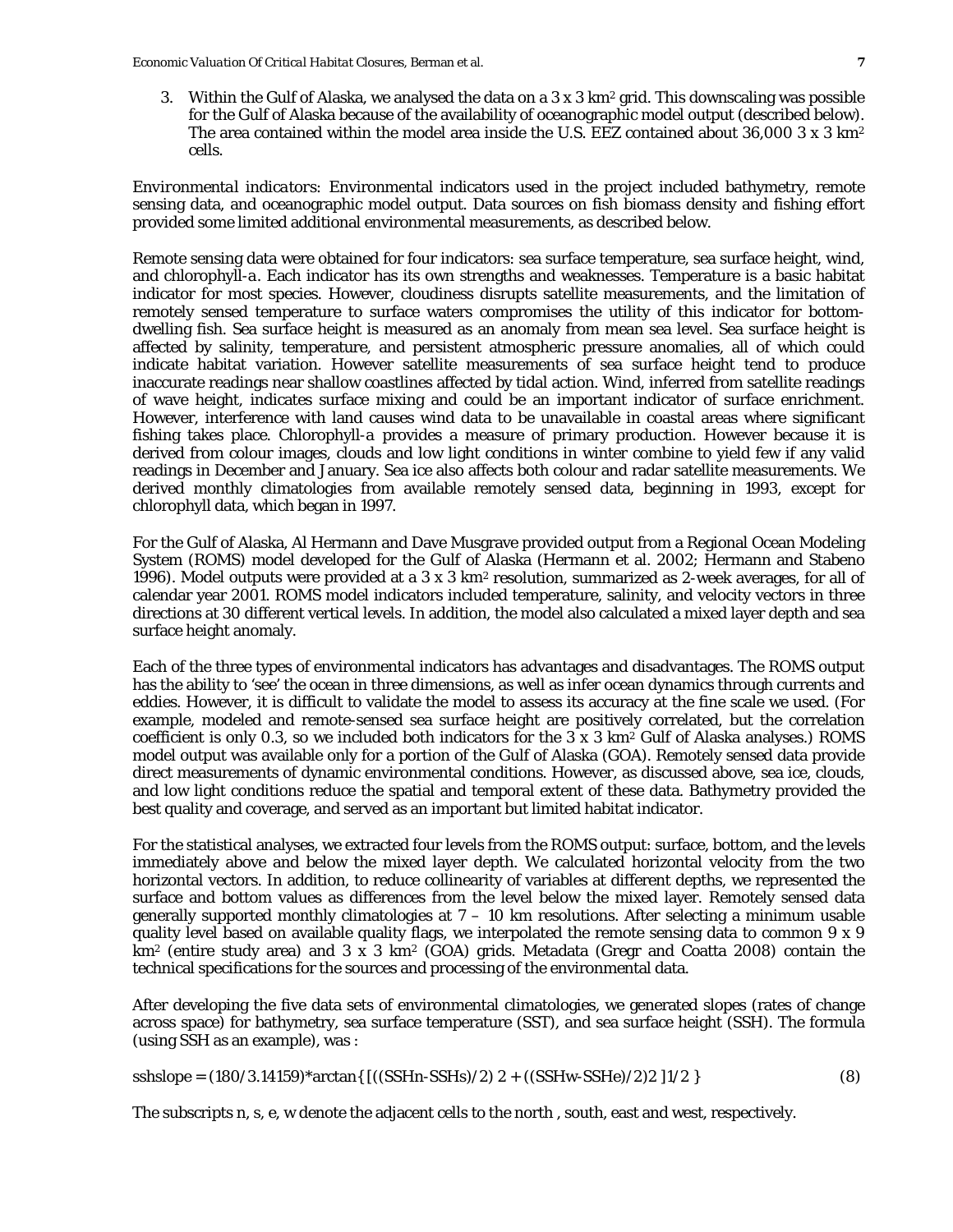Since bathymetry is measured in metres, and horizontal distances in kilometres, we divided the formula result by 1000 to obtain bottom slope in degrees. Slopes for SST and SSH represent fronts that could indicate areas of unique habitat. We used linear interpolation as needed to map the 12 monthly climatolgies onto 26 2-week intervals for the 3 x 3 km2 GOA study area.

*Data on fish density and fishing effort:* We derived data measuring spatial fish density and fishing effort from three sources. ADF&G landings data provide information on effort and catch (including bycatch and discards) delivered to shore-based processors at the spatial resolution of the ADF&G statarea. Data provided by ADF&G include round weight and number of boats, summarized by species, gear, port landed, and month for two calendar years (1998 and 2002). Complete data are available when data represent more than three vessels in an observation. ADF&G also indicated which statareas in a given month had at least one but less than three vessels delivering a given species, gear, port, month combination. We combined all trawl and all fixed gears to increase the number of data points. Since completing a fish ticket is voluntary for the offshore sector, we used only onshore landings in the statistical analysis. ADF&G data were used for testing the methods for mapping spatial fisheries values (Berman 2006), but had insufficient spatial resolution to value fisheries closures related to SSL critical habitat.

Alaska Fisheries Science Center personnel kindly provided NMFS trawl biomass survey data for the Gulf of Alaska in 2001 (Alaska Fisheries Science Center 2001). NMFS uses the survey for area-wide stock assessments. The survey records represent individual trawl hauls at over 500 points, providing considerable spatial variation. However, the survey had limited spatial and temporal coverage. All data points lie west of Middleton Island in the Central Gulf. The survey was taken in late spring and early summer, starting in mid-May and ending in mid-July. The survey moved systematically from west to east. Trawl depths for the survey were limited to less than 600 metres. Despite these limitations, the NMFS survey data do provide a spatially random sample taken with standard gear over a large geographic area. The survey data included 421 points that fell within the ROMS model spatial coverage. In addition to haul weight by species and haul duration, each haul also recorded time and location, surface temperature and gear temperature.

The fishery catch and effort data used for the  $9 \times 9 \text{ km}^2$  study came from the NMFS fisheries observer program. NMFS made available to the project individual haul records for the North Pacific groundfish fishery from 1993 through 2003. Geographic coverage for the observer data extends to the entire Alaskan fishing grounds. The data include all gears and all species caught, including bycatch and discards. For 2001, approximately 44,000 hauls were observed, including 100 percent of hauls in the Bering Sea and about 30 percent of the hauls in the Gulf of Alaska. Data on species round weights in each haul were estimated from sampling portions of each observed haul. Most observed hauls included bottom depth and fishing depth as well as time and location.

In order to join the different data sets spatially, we related the survey locations and GOA observer trawl ending locations and dates to the ROMS model  $3 \times 3 \text{ km}^2$  grid and two-week time step. We also aggregated all observer data to the  $9 \times 9$  km<sup>2</sup> grid and at a monthly time step. Observed catch locations may represent a spatially biased sample of fish density, since the fishing fleet is preferentially targeting (or may be avoiding in the case of unwanted bycatch) areas of the ocean where concentrations of fish are more likely to be found. However, one can test and correct for this bias arising from nonrandom spatial selection at the scale of grid, although not at finer scales.

*Data on fisheries openings and habitat regulations*: Fishing seasons, and in-season time and area closures by gear and sector (inshore vs. offshore where different) were derived from public sources (National Marine Fisheries Service 2001b; 2001c). The primary spatial reference for most in-season fisheries regulations is the NMFS three-digit management area. We also obtained information on seasonal time and area closures and gear restrictions related to bycatch, Steller sea lion critical habitat, and other environmental regulations from applicable sections of the Code of Federal Regulations archived on the NMFS Alaska region website (National Marine Fisheries Service 2001d). NMFS management support personnel provided digital spatial data delimiting the geographic boundaries applicable to each separate environmental regulation. In all, we mapped 78 separate closures, each applying to different gears, fisheries, and time periods. We interpolated where necessary to address spatial and temporal overlap between closed areas and periods and the modeled spatial grid cells and time periods.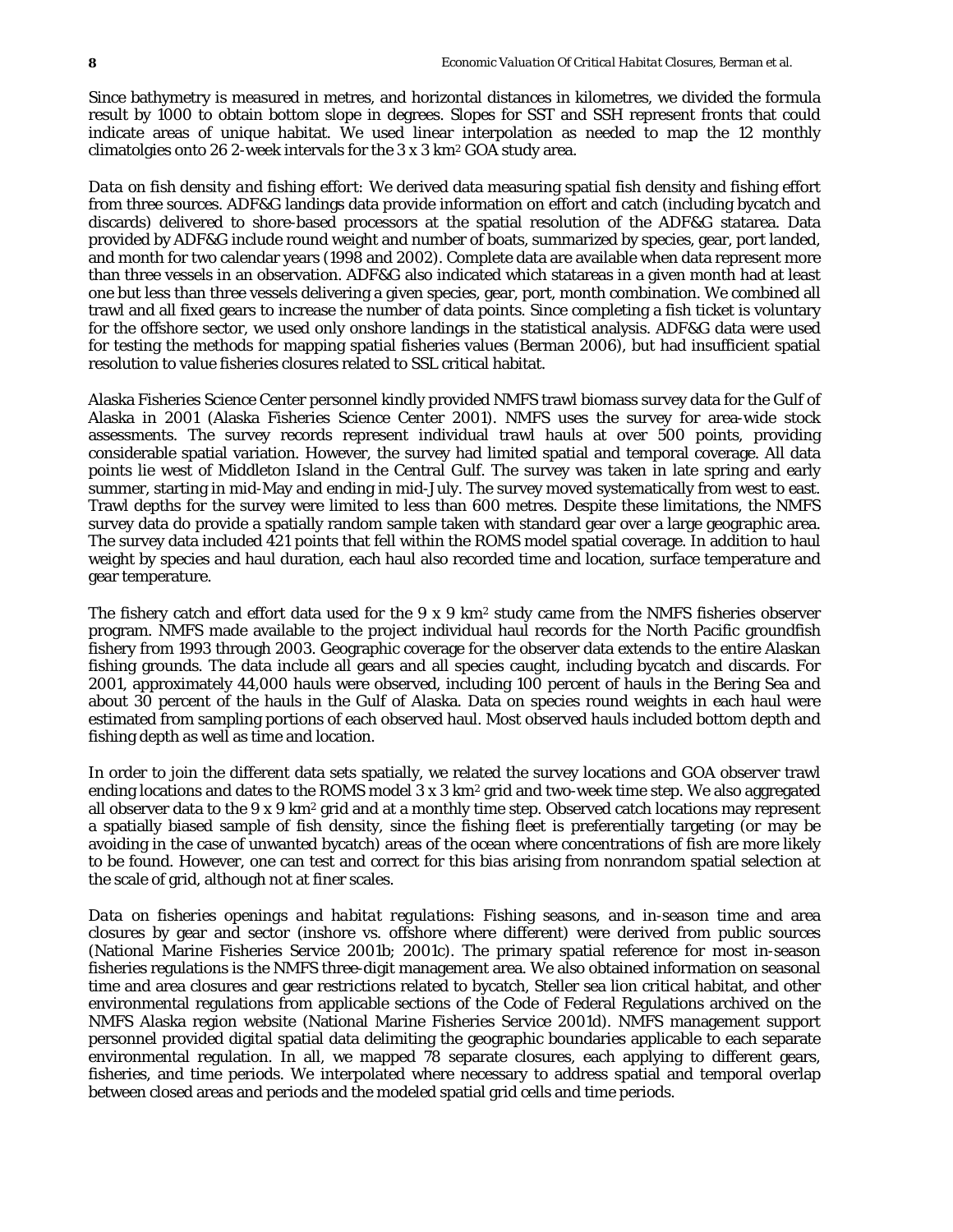*Indicators of prices and costs:* Primary economic factors relating to the value of catch opportunities consisted of targeted fish species prices and the distance traveled to access fishing areas. Ex-vessel prices for trawl and fixed gear landings in the GOA and Bering Sea were obtained from Alaska Fisheries Science Center (2003). For all fisheries, we calculated distance to port as the one-way distance from the catch grid cell to the grid cell of the nearest port used by any vessel of that gear type (trawl or fixed gear), based on ADF&G landings data. Although fixed-gear boats land catch at numerous ports, trawl vessels landed nearly all their catch at eight Alaska ports in 2001: Dutch Harbor, Akutan, King Cove, Sand Point, Kodiak, Kenai, and Cordova. For offshore fisheries, we also considered the distance between consecutive offshore hauls, but rejected that measure in favour of a different approach, which we describe below.

#### *Statistical methods*

We conducted our analyses at three different spatial scales, using increasingly detailed information about the oceanic environment and fishing-related costs and revenues as we moved from coarser to finer spatial scales. We first estimated monthly results for the Bering Sea and Gulf of Alaska at the resolution of ADF&G statistical areas with data for calendar year 1998. Fishing was relatively unregulated in terms of spatial closures in 1998, with the exception of regulations set by NMFS management areas. After this year, habitat closures, which could not be modeled adequately at this coarse a spatial resolution, increasingly began to affect fishing location choices.

We then estimated results for the Bering Sea and Gulf of Alaska at 9 km resolution, using a monthly time step for calendar year 2001. This was the year NMFS adjusted the Steller sea lion regulatory regime to comply with a court order. We had originally hoped to examine these data for additional years, in order to determine the stability of the relationships over the years. However, the complexity of fisheries and environmental regulations, which changed spatially and temporally each year, made this impractical. Finally, we estimated results for the Gulf of Alaska, 2001, at a 3 km resolution using the ROMS output to predict environmental conditions at fishing locations.

We estimated equations to explain variation in CPUE as a function of the environmental variables available at each particular scale. For both the 9 and 3 km analyses, data from the NMFS observer program included all species caught in each haul, regardless of whether that species was targeted or not. Consequently, a catch of zero could be inferred for hauls that did not report any catch of a given species. In order to use the zero-landings information to improve predictions of the spatial distribution of different species, we estimated CPUE equations from the observer data using censored regressions (tobit). On the other hand, data available from ADF&G were not available by individual vessel or haul, and included information only from vessels that reported landings of that species. Since it was not possible to infer zero catches from such data, we estimated CPUE for the statareas using ordinary least squares. For all CPUE equations, we obtained a large improvement in the statistical fit by using a loglinear specification, or more precisely (to accommodate the zero observations), the natural logarithm of CPUE  $+1$ . For the 9 and 3 km analyses, we tested and corrected for sample selection bias as necessary to take into account potential correlation between the spatial distribution of variables determining fish distribution and the distribution of fishing effort.

To quantify how predicted CPUE, economic variables, and regulatory factors influenced the distribution of fishing effort, we estimated Poisson and negative binomial regressions (Berman 2006). Berman (2006) also illustrated how closely the Poisson regression approximates the multinomial logit model, using example fisheries estimated from the ADF&G statareas. For the 9 and 3 km studies, all equations were estimated using standard maximum likelihood techniques.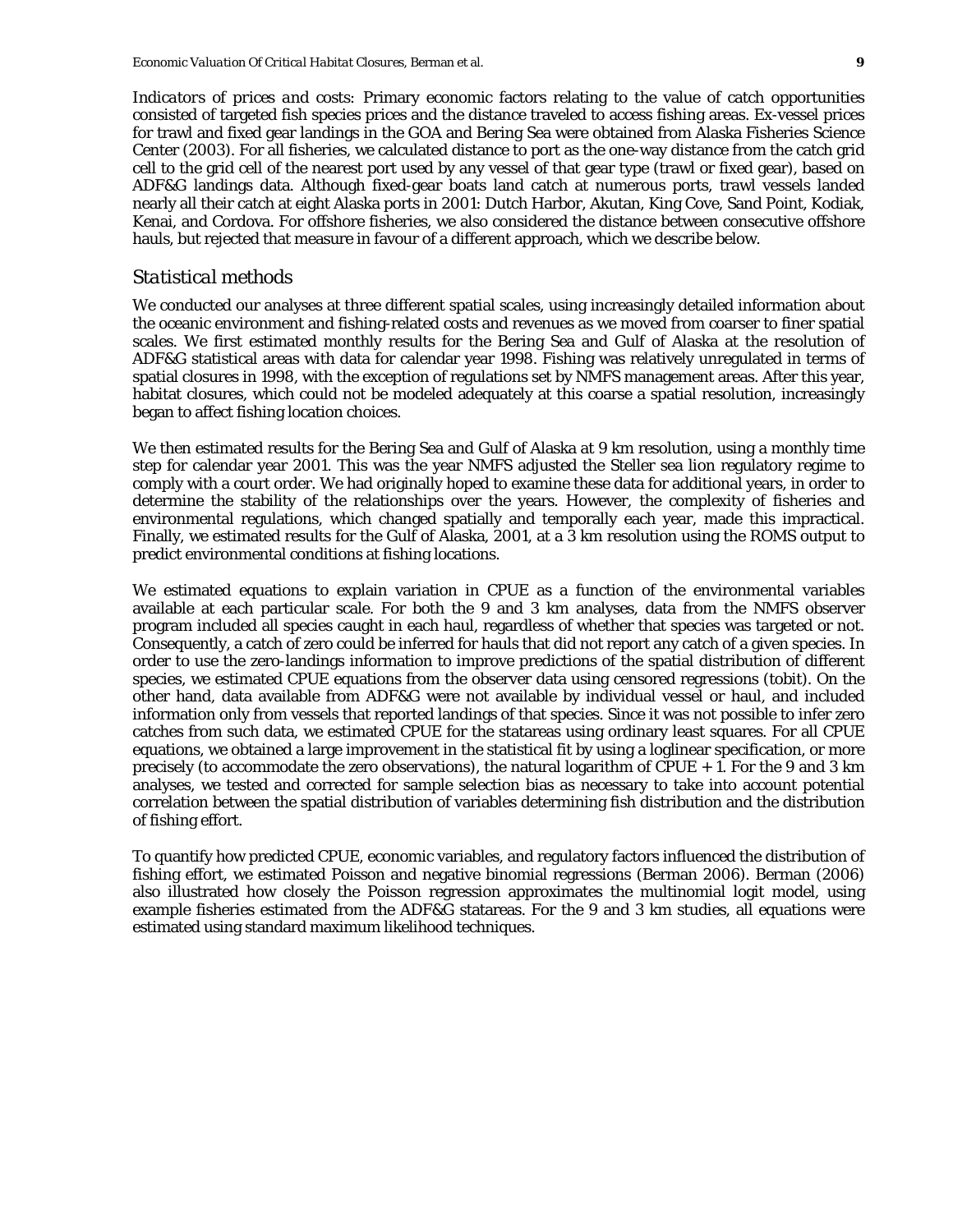# RESULTS

Statistical analysis proceeded sequentially in three stages. First we estimated censored normal (tobit) regression equations explaining the spatial distribution of CPUE in the data source at each time step, using the coefficients to project variation in expected CPUE over the entire study area. Second, we estimated Poisson and negative binomial regressions explaining the spatial distribution of fishing effort at each time step as a function of projected CPUE and economic factors, to obtain a set of spatial profit functions. Third, we used the coefficients from the spatial profit functions to estimate the opportunity cost to the fishery of closing specific areas related to designation of Critical Habitat for Steller sea lions.

Berman (2006) discussed the analysis at the level of the ADF&G statarea. This resolution was ideal for developing the theoretical method, and demonstrating the ability of the Poisson regression to approximate closely the multinomial logit equation for the large number of alternatives needed to model site choice realistically. Although Berman (2006) estimated a distribution of value for onshore groundfish fisheries across more than 1,000 statareas in the North Pacific, the spatial resolution of the statarea was too coarse to apply to evaluating the complex spatial geography of Steller sea lion habitat closures, so we do not discuss it further here. Instead, we focus on results obtained for the Bering Sea/Aleutian Islands and Gulf of Alaska (North Pacific) at a 9 km resolution, based on remote sensed environmental data, and for the Gulf of Alaska (GOA) at a 3 km resolution, using output of the GOA ROMS model in addition to the remote sensing data.

# *Spatial fish density*

*Results from the GOA 2001 bottom trawl survey.* Because the trawl survey is a spatially random sample taken during a relatively brief (approximately 2-month) time period, estimating CPUE is straightforward.

The spatial sampling is stratified to improve accuracy (National Marine Fisheries Service 2001c). Since our interest is in understanding spatial variation fish density rather than total areawide biomass, we ignored the strata weights in our analysis. The 2001 GOA survey contains 521 sample points, of which 415 observations lie within the boundary of the ROMS model. Nearly all the 106 excluded sample points were in the west end of the GOA (western portion of NMFS regulatory area 610). Figure 1 displays the geographic location of 2001 trawl survey points in comparison to the observed hauls in that year. The 2001 Gulf of Alaska trawl survey was conducted from May 20 through July 23. Oceanographic model outputs were obtained for 14-day periods. The Julian days representing the start of each model period, determined by the correspondence between the available survey data and the ROMS model output, are 137, 151, 165, 179, and 193.



**Figure 1.** Location of 2001 GOA trawl survey points (orange) and observed haul locations (green).

#### Table 1 contains the precise definition of variables

included in the 3 km Gulf of Alaska CPUE analysis using the survey data. The dependent variable is the natural logarithm of CPUE, defined as total round weight for each species divided by trawl duration (kg/hour). Individual species considered included pollock, Pacific cod, black cod, and halibut. In addition, we aggregated all flatfish and rockfish species into two species group categories. These represent the main target and bycatch fisheries for groundfish vessels in the GOA. We estimated separate equations for all hauls, and for hauls with average fish weight greater than a given threshold (representing hauls with likely commercial value), derived from the distribution of average fish weights in hauls for each species or species group. Wind data were available for only about two-thirds of the observations. Consequently, we estimated separate equations with and without wind. This yielded four equations for each species: all and large fish, with and without wind.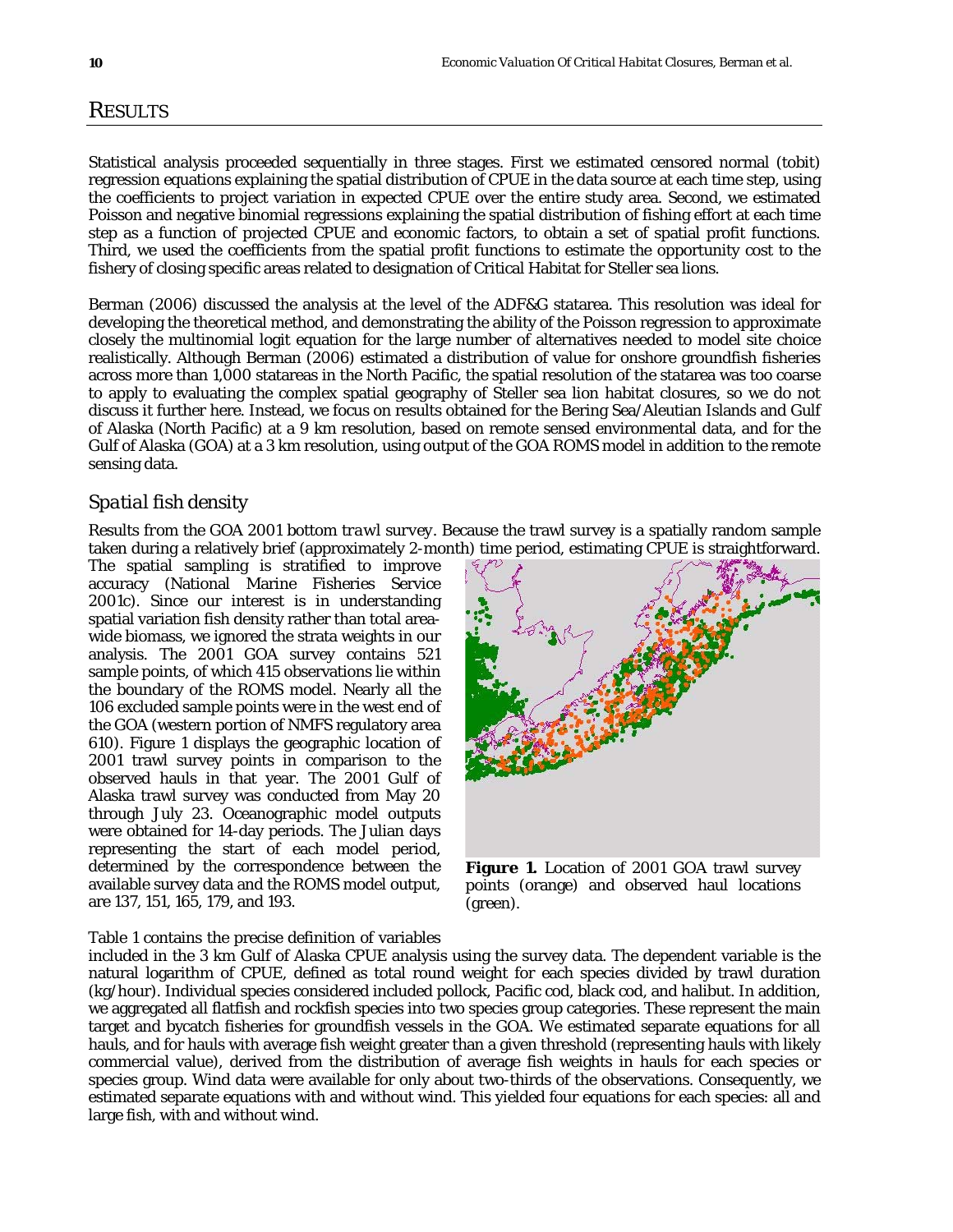Appendix A contains the complete set of CPUE equation results estimated from the 2001 trawl survey for the Gulf of Alaska study. Equations were estimated as censored normal regressions (tobit), by maximum likelihood. Due to high collinearity of the set of modeled and observed environmental variables, we dropped variables with a probability  $> 0.3$  (absolute value of t-statistic approximately equal to 1) from the equations to increase robustness of the predictions. With separate intercepts for each time period, coefficients should be interpreted as effects of spatial anomalies. In other words, coefficients, except for those for the time periods and constant term, would be identical if all variables were transformed to represent deviations from the respective time-period mean. Since only one observation had wind data in the first time period, the wind equations combine intercepts for the first two periods.

The tables in Appendix A display the respective CPUE equations in pairs. The bottom equation on the page is the censored regression; the top equation reports the corresponding ordinary least squares regression for reference. Censoring the equation at a minimum of zero is necessary to avoid generating predictions of negative CPUE, especially in the equations for large fish. Unfortunately, no generally recognized measure of goodness of fit such as  $R^2$  exists for the censored equations, which combine a probit and a linear regression.

Figure 2 summarizes the results in Appendix A by displaying the level of statistical significance and direction of effect of the set of environmental variables in the multivariate analysis for all fish. Quadratic associations imply an optimal habitat that lies within the range of observations for that variable. The equations fit best for black cod and rockfish, and least well for Pacific cod. The linear regression equations excluding small fish have lower  $R<sup>2</sup>$  than the corresponding equations for all fish, but not necessarily a worse fit if censoring is taken into account. In general, the equations show a different pattern of significant variables across species, suggesting habitat selection. Several modeled environmental variables such as salinity, temperature at depth and velocity variables have significant estimated effects for each species, suggesting that the ROMS model successfully enables downscaling the CPUE analysis to the 3km scale.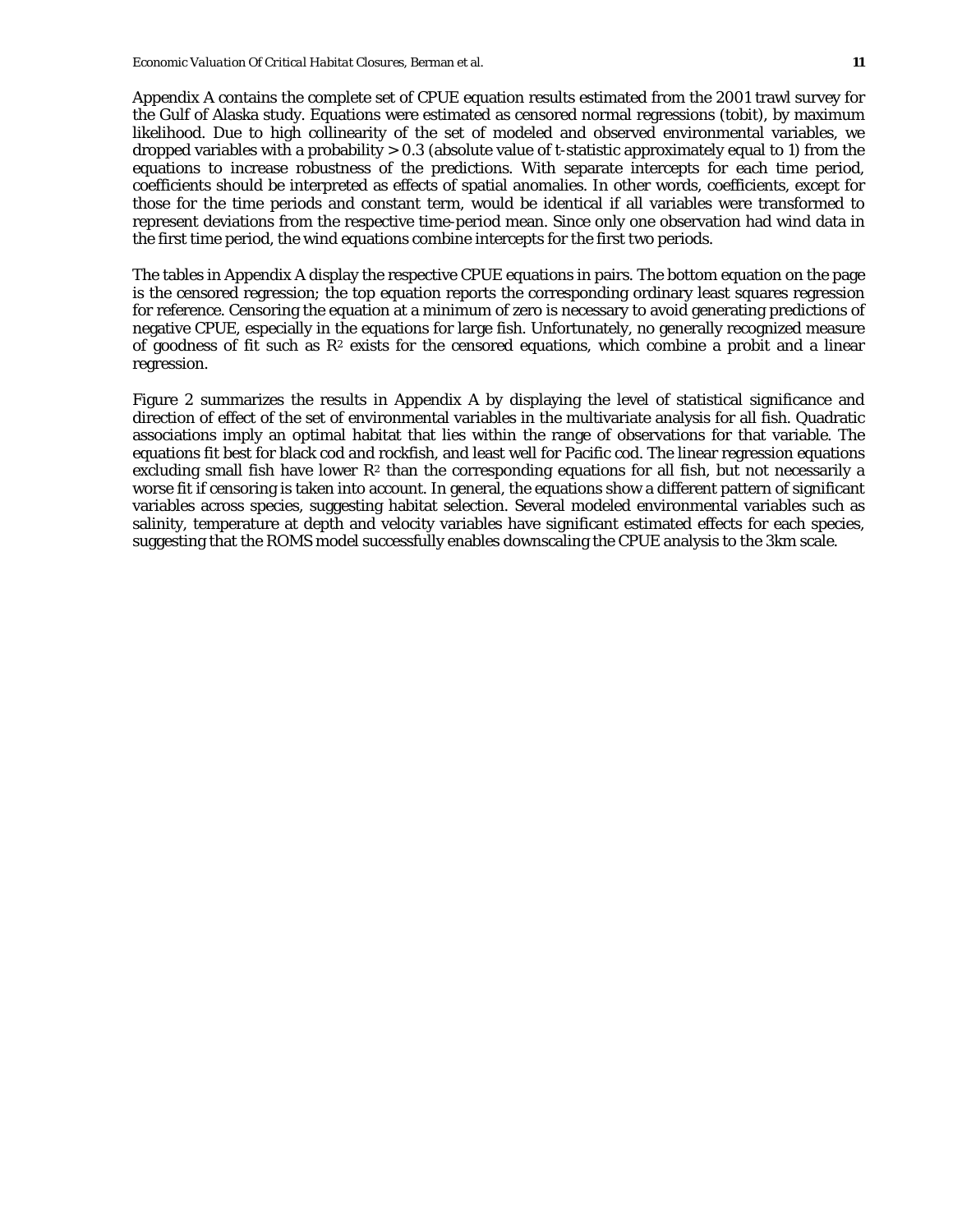**Table 1.** Environmental variables used for 3 km Gulf of Alaska CPUE equations.

| Variable           | Definition                                                                | Source            |
|--------------------|---------------------------------------------------------------------------|-------------------|
| constant           | constant term (intercept for period 12)                                   | calculated        |
| herm13             | dummy variable for two-week period starting with julian day 151           | trawl survey date |
| herm14             | dummy variable for two-week period starting with julian day 165           | trawl survey date |
| herm15             | dummy variable for two-week period starting with julian day 179           | trawl survey date |
| herm <sub>16</sub> | dummy variable for two-week period starting with julian day 193           | trawl survey date |
| Idepth             | natural logarithm of bottom depth, in metres                              | trawl survey      |
| I2dep              | square of nat. log of bottom depth                                        | calculated        |
| timeldep           | julian day times Idepth                                                   | trawl survey      |
| Islope             | natural logarithm of slope at 3km resolution                              | NOAA bathymetry   |
| I2slope            | square of nat. log of slope                                               | calculated        |
| Imld               | natural logarithm of mixed layer depth, in metres                         | Hermann model     |
| Imld_dep           | nat. log. of mixed layer depth times nat. log. of bottom depth            | calculated        |
| surftemp           | surface temperature                                                       | trawl survey      |
| geartemp           | gear temperature at fishing depth                                         | trawl survey      |
| gtemp2             | square of gear temperature                                                | calculated        |
| tempdep            | temperature at first model level below mixed layer depth                  | Hermann model     |
| mstemp             | temperature at depth minus surface temp                                   | Hermann model     |
| bmtemp             | bottom temperature minus temperature at depth                             | Hermann model     |
| <b>Istem</b>       | natural logarithm of surface temperature                                  | trawl survey      |
| Igtem              | natural logarithm of gear temperature at fishing depth                    | trawl survey      |
| I2gtem             | square of natural logarithm of gear temperature                           | calculated        |
| Imtem              | natural logarithm of temperature below mixed layer depth                  | Hermann model     |
| Imstem             | nat. log of temperature at depth minus nat. log of surface temp           | Hermann model     |
| Ibmtem             | nat. log of bottom temperature minus nat. log of temp at depth            | Hermann model     |
| Imsal              | natural logarithm of salinity below mixed layer depth                     | Hermann model     |
| Imssal             | nat. log of salinity at depth minus nat. log of surface salinity          | Hermann model     |
| Ibmsal             | nat. log of bottom salinity minus nat. log of salinity at depth           | Hermann model     |
| vervelbm           | vertical velocity at level below mixed layer depth (10 <sup>-3</sup> m/s) | Hermann model     |
| msvervel           | vertical velocity at depth minus vertical vel. at surface (cm/s)          | Hermann model     |
| bmvervel           | vertical velocity on bottom minus vertical vel. at depth (cm/s)           | Hermann model     |
| horvelbm           | horizontal velocity at level below mixed layer depth (cm/s)               | Hermann model     |
| mshorvel           | horizontal velocity at depth minus hor. vel. at surface (cm/s)            | Hermann model     |
| bmhorvel           | horizontal velocity on bottom minus hor. vel. at depth (cm/s)             | Hermann model     |
| ssh                | modeled sea surface height, in metres                                     | Hermann model     |
| sshrs              | average monthly sea surface height, in metres x 10 <sup>-2</sup>          | Remote-sensed     |
| Ichla              | natural logarithm of chlorophyll, current period                          | Remote-sensed     |
| Ichla1             | natural logarithm of chlorophyll, one-period (14-day) lag                 | Remote-sensed     |
| Ichla2             | natural logarithm of chlorophyll, two-period (28-day) lag                 | Remote-sensed     |
| Iwind              | natural logarithm of average wind speed                                   | Remote-sensed     |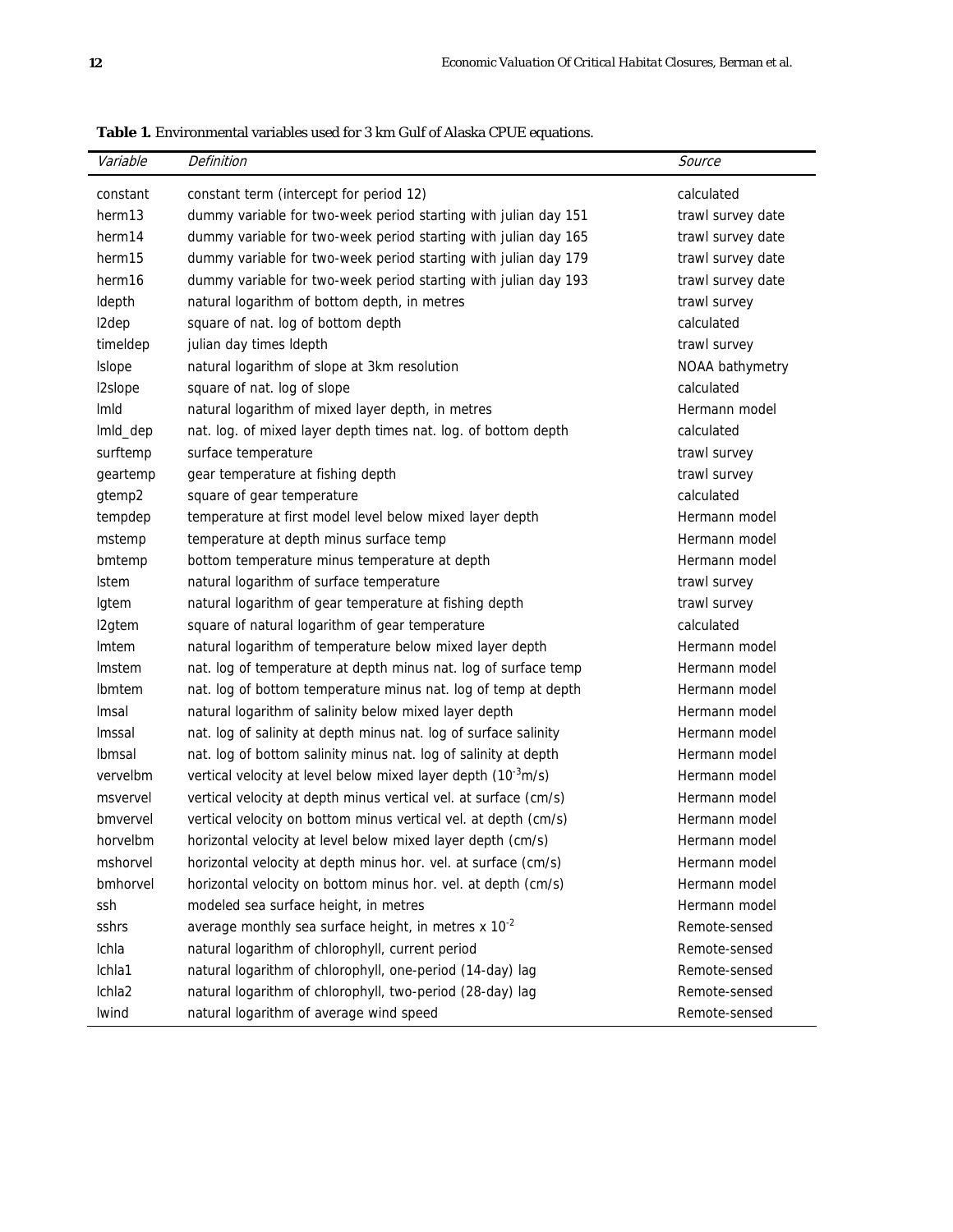#### *Equations including wind*

| Variable                  | P. coa    | pollock        | black coo | halibut   | flatfish | rockfish  |
|---------------------------|-----------|----------------|-----------|-----------|----------|-----------|
| Modeled environment       |           |                |           |           |          |           |
| Bottom depth              | 22        | $+ +$          | 22        |           | 22       | 22        |
| Bottom slope              |           |                | $+$       | ÷         | $++$     |           |
| Mixed layer depth         |           | $+ +$          |           |           |          |           |
| Bottom temp.              | 22        | 22             |           |           | $+$      |           |
| Temp. gradient            | $\ddot{}$ | $+ +$          | $+ +$     |           | ÷        |           |
| Salinity at mld           | 22        | $\overline{2}$ | $+ +$     |           |          | $\ddot{}$ |
| Salinity gradient         |           |                | $\ddot{}$ |           | $+$      |           |
| Vertical velocity         |           |                | ÷,        |           |          |           |
| Vert. vel. gradient       |           |                | $+$       |           |          |           |
| Horiz. velocity           |           |                |           | $+ +$     |          |           |
| Hor. vel. gradient        |           |                | ٠         | $+$       |          |           |
| Sea surface height        | $\ddot{}$ |                |           |           |          |           |
| Remote sensed environment |           |                |           |           |          |           |
| Sea surface temp.         |           |                |           |           | ٠        |           |
| Sea surface height        |           |                | $+ +$     | $\ddot{}$ |          |           |
| Chlorophyll-a             |           | $+ +$          | $++$      |           |          | $++$      |
| Lagged chl-a              | ÷         |                | $+$       |           |          |           |
| Wind                      | $\pm$     |                | ÷,        |           |          |           |
|                           |           |                |           |           |          |           |
| R sq. OLS                 | 0.28      | 0.33           | 0.64      | 0.35      | 0.30     | 0.45      |

# *Equations excluding wind*

| Variable                          | P. coa         | pollock        | black coo      | halibut                      | flatfish  | rockfish       |
|-----------------------------------|----------------|----------------|----------------|------------------------------|-----------|----------------|
| Modeled environment               |                |                |                |                              |           |                |
| Bottom depth                      | 22             | $++$           | $+$            | $\sim$ $\sim$                | 22        | $\overline{2}$ |
| Bottom slope                      | $\overline{2}$ |                | ÷              | $\ddot{}$                    | $+ +$     |                |
| Mixed layer depth                 |                | $+ +$          |                |                              |           |                |
| Bottom temp.                      | 22             | 22             | 22             |                              | $\ddot{}$ |                |
| Temp. gradient                    | $\ddot{}$      | $++$           | $+$            |                              | ÷         |                |
| Salinity at mld                   | 22             | $\overline{2}$ | $\overline{2}$ |                              |           | $\overline{2}$ |
| Salinity gradient                 | Ξ              | 44             |                |                              | $++$      | $++$           |
| Vertical velocity                 |                |                |                |                              |           |                |
| Vert. vel. gradient               |                |                | $+ +$          |                              |           |                |
| Horiz. velocity                   |                |                |                | $+ +$                        |           |                |
| Hor. vel. gradient                |                |                |                | $\ddot{}$                    |           |                |
| Sea surface height                | $+$            |                |                |                              |           |                |
| Remote sensed environment         |                |                |                |                              |           |                |
| Sea surface temp.                 | н.             |                |                |                              |           |                |
| Sea surface height                |                |                |                | $\ddot{}$                    |           |                |
| Chlorophyll-a                     | $+ +$          | $+ +$          | $+ +$          |                              |           | $+ +$          |
| Lagged chl-a                      | ÷              |                |                |                              |           |                |
|                                   |                |                |                |                              |           |                |
|                                   |                |                |                |                              |           |                |
| R sq. OLS                         | 0.27           | 0.33           | 0.58           | 0.35                         | 0.30      | 0.48           |
|                                   |                |                |                |                              |           |                |
| Significant positive association  |                | $+$            |                | Positive association $< .01$ |           | $+ +$          |
| Significant negative association  |                |                |                | Positive association < .01   |           | --             |
| Significant quadratic association |                | $\overline{2}$ |                | Quadratic association < .01  |           | 22             |

**Figure 2.** Variables explaining the spatial distribution of fishing effort, Gulf of Alaska, Summer 2001: Equations including wind (top panel) and excluding wind (bottom panel). Red denotes a significant positive association, blue a significant negative association, and purple a significant quadratic effect.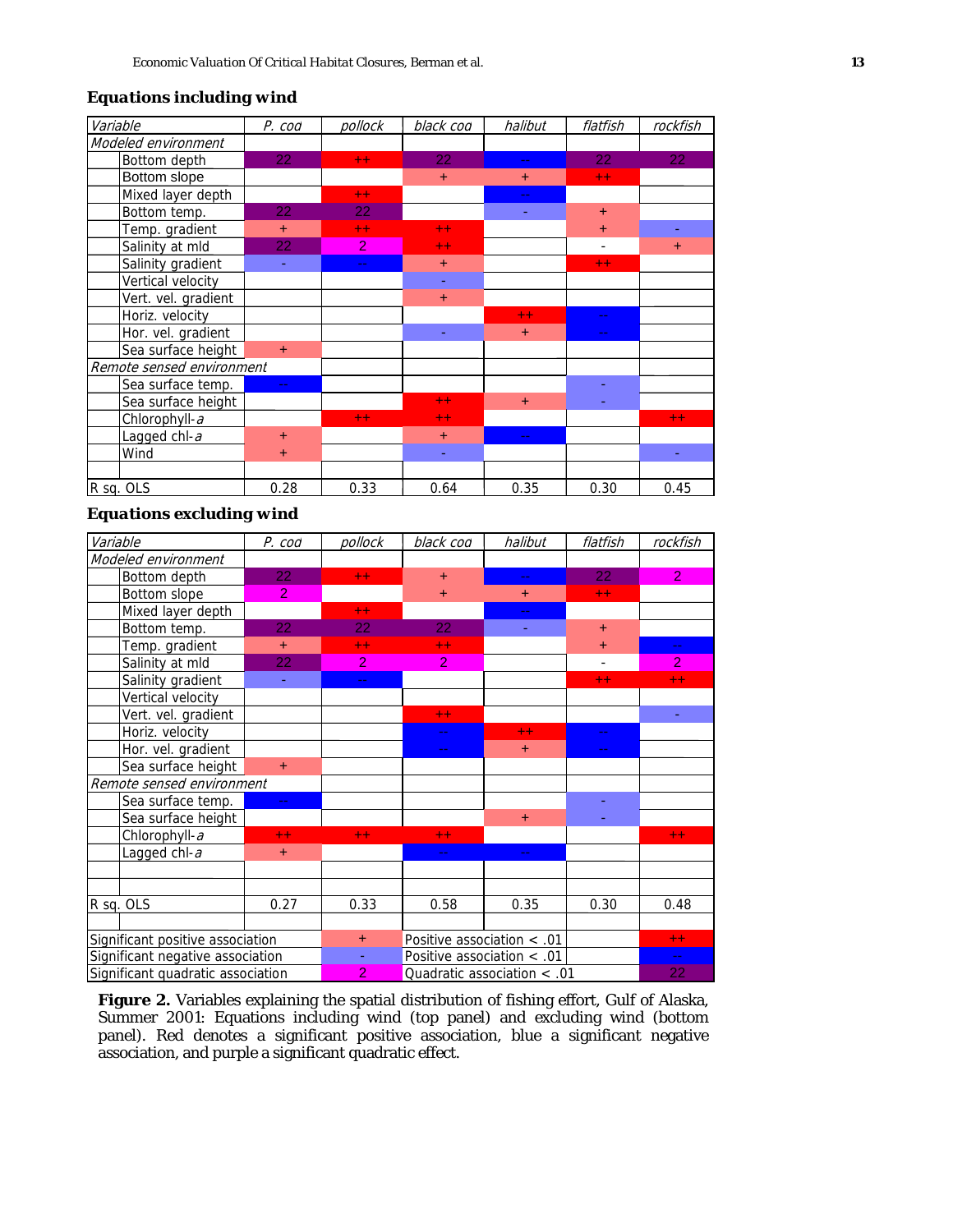*Results from the North Pacific 2001 NMFS observer bottom trawl hauls.* NMFS observer data provided a large sample of CPUE taken over the entire area and time period used by the fishery. However, unlike the trawl survey, the observer data – indeed any data derived from commercial fishing activity – do not constitute a spatially random sample. One would assume that the fishing fleet preferentially samples areas of the ocean that have target and desired bycatch species present. The fleet may also avoid areas with concentrations of unwanted bycatch species. Not taking this correlation into account could lead to the classic problem of sample selection bias, where the explanatory variables in the relationship predicting CPUE are correlated with the error term. We included all hauls in each CPUE equations, not just those hauls targeting the given modeled species, and ignored the differential rate of observer sampling in the GOA vs. BSAI regions. Including all hauls, rather than just those hauls targeting the given modeled species, increases the sample size and geographic dispersion, as well as reducing the effect of selection bias. However, one must assume that selection may still exist.

The simplest method to correct for selection bias is to apply the Heckman (1979) procedure. The Heckman correction involves a two-step process. First one estimates a probit equation for the probability that a grid cell has observed fishing activity. This is essentially a reduced-form equation that combines the variables predicting CPUE with those predicting distribution of fishing effort. From the probit equation, one calculates the inverse Mills ratio (IMR), defined as the ratio of the standard normal density to the cumulative probability for each observation, and includes the IMR as an additional explanatory variable in the CPUE equation. Heckman (1979) discusses how to adjust the standard errors for the second step equation.

A more statistically-efficient method would be to estimate the combined probit selection equation and CPUE equation using full information maximum likelihood (FIML). This approach would be preferred in theory where the CPUE equation is a censored regression (observed hauls with zero catch of a given species). In the present case, however, the situation is more complex. The FIML procedure considers the joint probability of the fishing location and presence of a species at that location jointly as a bivariate normal distribution. Applying FIML to estimate CPUE for each species would yield a different set of coefficients for the probit selection equation for each species, based on correlation with the particular CPUE equation. However, the probit equation models the same location choice for all species, so its coefficients should be the same across all species. This more accurately models the process when the species addressed in the CPUE equation represents the dominant target species for the entire fishery (such as pollock in pelagic trawl hauls). On the other hand, applying the Heckman (1979) procedure to a censored regression would estimate the probability that a species is present, along with the CPUE, given the probability of a haul occurring at that location. This more closely models the process when there are many target species represented in the data set of hauls (as is the case for bottom trawl hauls). In theory one could estimate FIML results for the system of equations for all the species combined, along with a single probit selection equation. However, since each species would have its own correlation coefficient with the probit, the FIML multivariate normal equation would be infeasible to estimate in practice.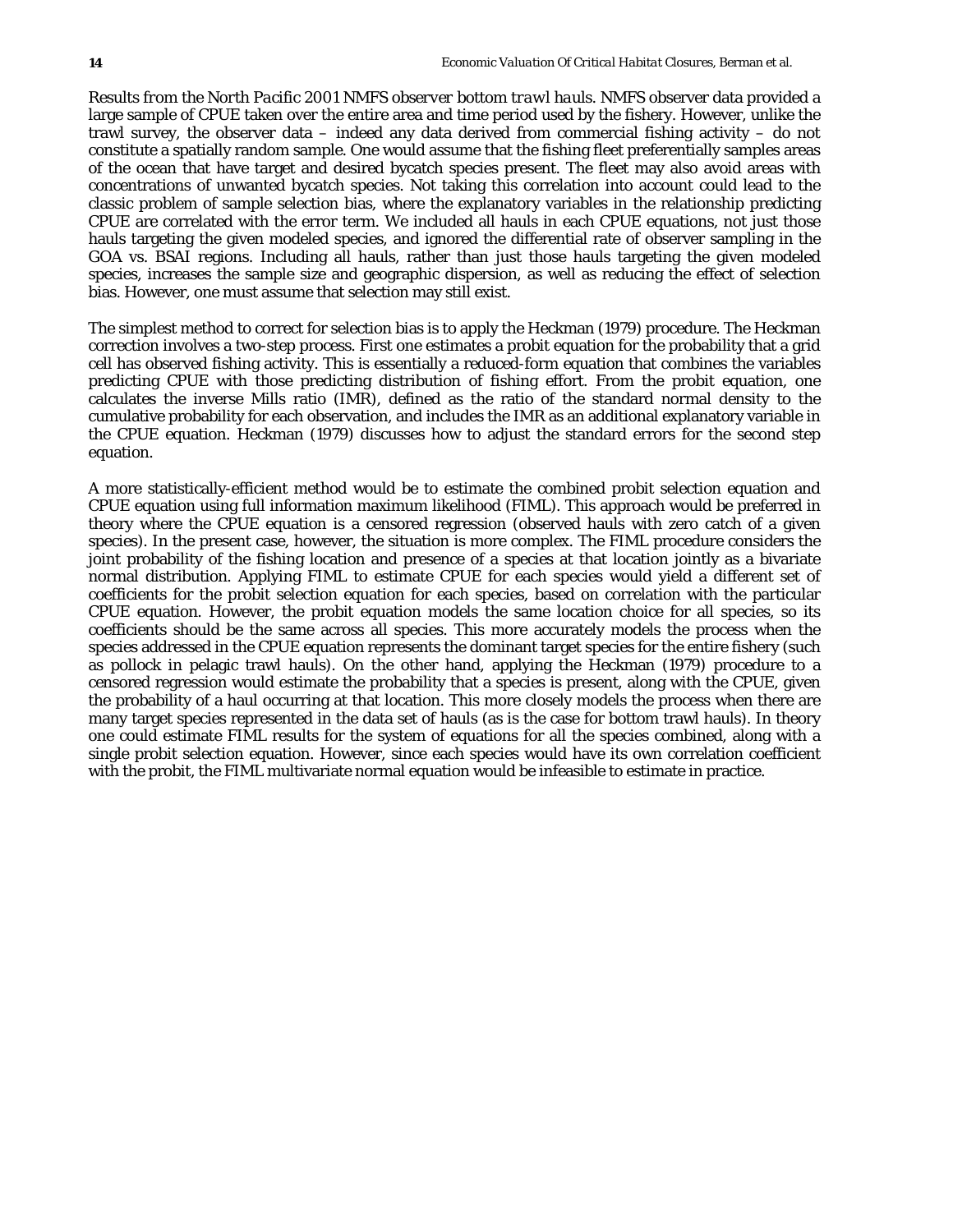| Variable         | Definition                                                                  | Source                  |
|------------------|-----------------------------------------------------------------------------|-------------------------|
| constant         | constant term (intercept for January)                                       | calculated              |
| feb              | dummy variable for observation in February                                  | observer haul date      |
| mar              | dummy variable for observation in March                                     | observer haul date      |
| apr              | dummy variable for observation in April                                     | observer haul date      |
| may              | dummy variable for observation in May                                       | observer haul date      |
| jun              | dummy variable for observation in June                                      | observer haul date      |
| jul              | dummy variable for observation in July                                      | observer haul date      |
| aug              | dummy variable for observation in August                                    | observer haul date      |
| sep              | dummy variable for observation in September                                 | observer haul date      |
| oct              | dummy variable for observation in October                                   | observer haul date      |
| nov              | dummy variable for observation in November                                  | observer haul date      |
| dec              | dummy variable for observation in December                                  | observer haul date      |
| goa              | dummy variable for observation in Gulf of Alaska                            | observer data           |
| Idepth           | natural logarithm of bottom depth, in metres                                | observer data           |
| I2dep            | square of nat. log of bottom depth                                          | calculated              |
| timeldep         | month times Idepth                                                          | calculated              |
| slope            | slope at 3km resolution, in degrees                                         | NOAA bathymetry         |
| 2slope           | square slope                                                                | calculated              |
| sst              | surface temperature, degrees C                                              | remote sensed           |
| sst <sub>2</sub> | square of absolute value of surface temperature                             | calculated              |
| sstslope         | square of sea surface temperature, in degrees                               | calculated              |
| ssh              | average monthly sea surface height, in metres $x$ 10 <sup>-2</sup>          | remote sensed           |
| sshslope         | slope of sea surface height, in degrees                                     | calculated              |
| Iwind            | natural logarithm of average wind speed                                     | remote sensed           |
| mwind            | natural log. of average wind speed, monthly means for missing values        | calculated              |
| mchla            | natural logarithm of chlorophyll, monthly means for missing values          | remote sensed           |
| mchla1           | previous month's value for mchla                                            | remote sensed           |
| gtimelde         | goa times timeldep                                                          | calculated              |
| gsst             | goa times sst                                                               | calculated              |
| gssh             | goa times ssh                                                               | calculated              |
| glwind           | goa times lwind                                                             | calculated              |
| gmwind           | goa times mwind                                                             | calculated              |
| gmchla           | goa times mchla                                                             | calculated              |
| gmchla1          | goa times mchla1                                                            | calculated              |
| bottomt          | observer haul location $(=1$ if haul observed; 0 if no haul observed)       | observer data           |
| imrx             | inverse Mills ratio from applicable probit equation number x                | calculated              |
| portdist         | distance to port                                                            | calculated              |
| xxxtrawl         | openings for trawl fishery xxx: pol=pollock, cod=P. cod, atk=Atka mackerel  | <b>NMFS</b> regulations |
| xxxtssl          | habitat closures for trawl fishery xxx: same as above, plus mix=other trawl | <b>NMFS</b> regulations |

**Table 2.** Environmental variables for the 9 km Bering Sea/Aleutian Islands and Gulf of Alaska CPUE equations.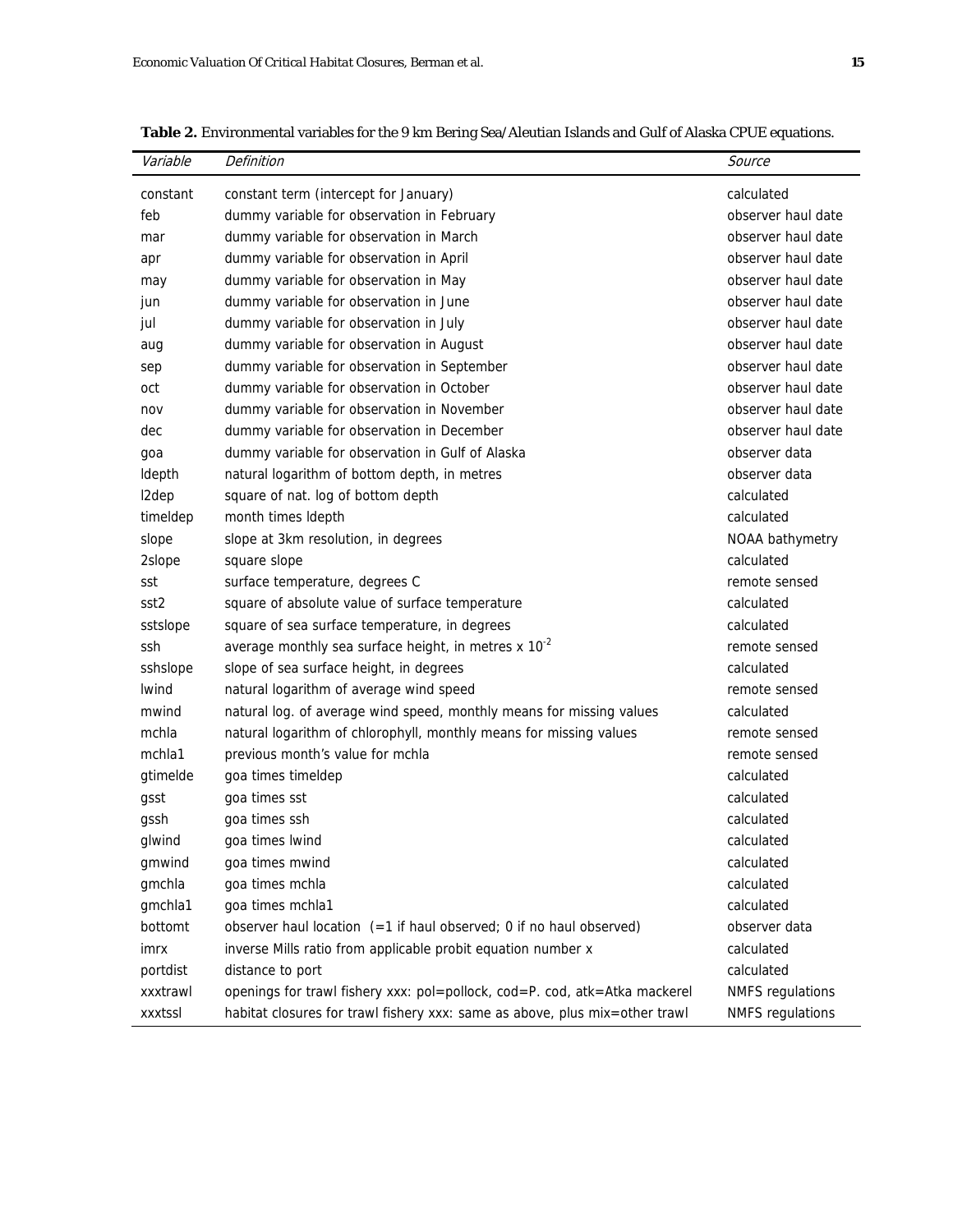Using the 2001 observer haul data, we estimated censored CPUE regressions both with the Heckman method and using FIML for the main target and desired bycatch species for trawl fisheries. As defined above, these are pollock, Pacific cod, Atka mackerel, black cod, and rockfish and flatfish species groups. Where multiple hauls were observed in the same grid cell during the same month, we averaged the CPUE for the respective hauls. We estimated separate equations for winter and summer seasons, where summer is defined as the months of May through October, in order to allow for different behaviour of groundfish during spawning and non-spawning seasons. Table 2 summarizes the exact definition of the explanatory variables available for this analysis, including those needed to estimate the selection probit equations.

As in the previous analysis using survey data, the dependent variable is the natural logarithm of CPUE plus one, where CPUE is defined as total weight (extrapolated to the haul from observed samples) divided by haul duration. CPUE units in the observer equations are tonnes per hour. Although the survey CPUE is measured with standard gear, heterogeneity of the trawl fishing fleet could affect measured CPUE. We created a measure of 'standard CPUE', defined as the CPUE for a standard, or average-sized boat. We computed standard CPUE in two steps. First, we created an inferred capacity from the maximum haul weight for all species combined, observed for each vessel over the entire year. Then we created standard CPUE by multiplying observed CPUE by the ratio of the average inferred capacity for the fleet (113.8 tonnes) to the inferred capacity of the vessel. For all species, equations for standard CPUE showed a significantly better fit. As discussed in the next section, however, while the environmental data produced a much better fit for the standard CPUE equations for Pacific cod than for the equations for raw CPUE, predictions from the raw CPUE equations provided a much better prediction of the distribution of the Pacific cod fishing fleet. We therefore report both standard and raw CPUE equations for Pacific cod.

We included only data from bottom trawl hauls, in order to maintain as much consistency as possible. Since the pollock fishery is primarily a pelagic trawl fishery (exclusively so by regulation in the Bering Sea), we also estimated equations for pollock from pelagic trawl hauls. Pollock CPUE equations estimated for the two gear groups produced very similar results. We therefore report only the bottom trawl results.

Appendix B shows the complete estimation results for three sets of equations for each species each season: (1) ordinary least squares using the Heckman (1979) procedure (with corrected standard errors); (2) censored regressions using the Heckman approach, and (3) FIML results. The tables leave out the FIML probit coefficients, which differ slightly for each species. Instead, we show the very similar probit equations for the first stage Heckman selection process. Including all hauls, rather than just those hauls targeting the given modeled species, reduced the effect of selection bias. Indeed, the selection effect, as measured by the coefficient on the IMR, is not significantly different from zero in many of the CPUE equations, and the three specifications often yielded conflicting results regarding the significance and direction of selection bias .

Although the selection effect is not robust among the specifications, the three equations generally yielded similar effects for the set of environmental variables. Figure 3 summarizes the results for the censored regressions (second specification) in Appendix B.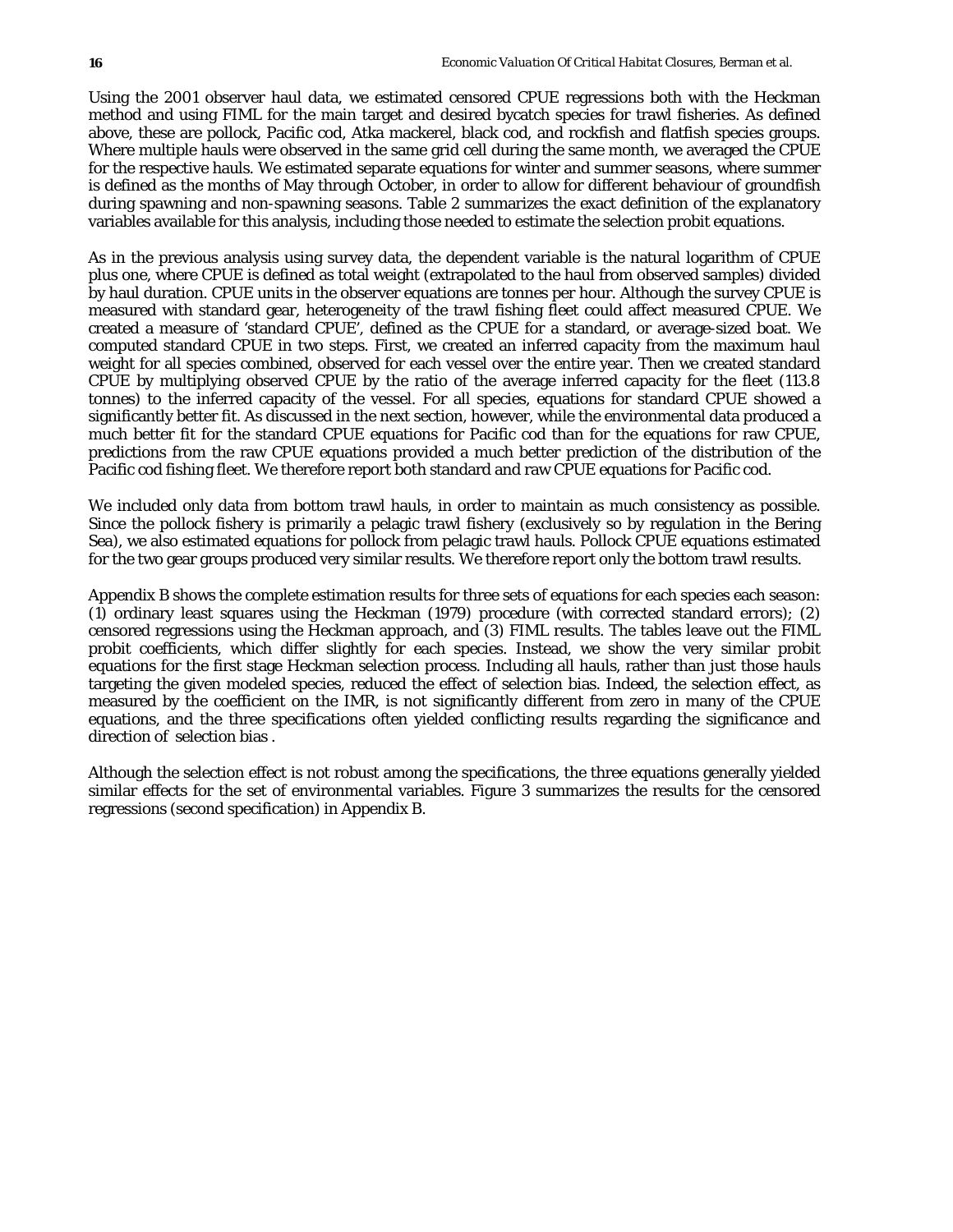#### *Winter months*

| Variable |                           | pollock | P. cod | A. mackerel     | black cod | rockfish | flatfish |
|----------|---------------------------|---------|--------|-----------------|-----------|----------|----------|
|          | Measured environment      |         |        |                 |           |          |          |
|          | Bottom depth              |         | 22     | 22              | 22        | 22       | 22       |
|          | Depth over time           | $+$     | $+$    |                 |           |          | $+ +$    |
|          | Bottom slope              | 22      | 22     | 22 <sub>1</sub> |           | 22       | 22       |
|          | Remote sensed environment |         |        |                 |           |          |          |
|          | Sea surface temp.         | 22      | 22     |                 |           | 22       | 22       |
|          | SST slope                 |         |        | $+$             |           |          |          |
|          | Sea surface height        | $+ +$   | $+ +$  |                 | $+ +$     |          | $+ +$    |
|          | SSH slope                 |         | $+ +$  |                 | $+ +$     |          |          |
|          | Wind speed                | $+$     |        |                 |           |          |          |
|          | Chlorophyll-a             |         |        |                 |           |          | $+ +$    |
|          | Lagged chl-a              |         |        |                 |           |          |          |
|          |                           |         |        |                 |           |          |          |
|          | R sq. OLS                 | 0.20    | 0.38   | 0.48            | 0.32      | 0.31     | 0.30     |
|          | Selection bias            |         | $^{+}$ | $\pm$           |           |          |          |

#### *Summer months*

| Variable                          | pollock | P. cod         | A. mackerel                 | black cod                      | rockfish | flatfish                       |
|-----------------------------------|---------|----------------|-----------------------------|--------------------------------|----------|--------------------------------|
| Measured environment              |         |                |                             |                                |          |                                |
| Bottom depth                      | 22      | 22             | 22                          | $+$                            | 22       | 22                             |
| Depth over time                   | $+$     |                |                             |                                |          | $+$                            |
| Bottom slope                      | 22      |                | 22                          |                                | 22       | 22                             |
| Remote sensed environment         |         |                |                             |                                |          |                                |
| Sea surface temp.                 |         | $+$            | 22                          | 22                             | 22       |                                |
| SST slope                         |         |                |                             |                                | $+$      |                                |
| Sea surface height                |         |                | $+$                         |                                | $+ +$    | $+ +$                          |
| SSH slope                         |         |                |                             | $+$                            |          |                                |
| Wind speed                        |         |                |                             |                                |          |                                |
| Chlorophyll-a                     |         |                |                             |                                | $+ +$    |                                |
| Lagged chl-a                      |         |                |                             |                                |          |                                |
|                                   |         |                |                             |                                |          |                                |
| R sq. OLS                         | 0.24    | 0.23           | 0.39                        | 0.36                           | 0.50     | 0.29                           |
| Selection bias                    |         |                |                             |                                | $+ +$    |                                |
|                                   |         |                |                             |                                |          |                                |
| Significant positive association  |         | $+$            |                             | Positive association $< .01$   |          | $\boldsymbol{+}\boldsymbol{+}$ |
| Significant negative association  |         |                |                             | Positive association $\lt$ .01 |          |                                |
| Significant quadratic association |         | $\overline{2}$ | Quadratic association < .01 |                                |          | 22                             |

**Figure 3.** Variables explaining spatial distribution of fishing effort, Bering Sea/Aleutian Islands and Gulf of Alaska, 2001: Winter months (top panel) and Summer months (bottom panel). Red denotes a significant positive association, blue a significant negative association, and purple a significant quadratic effect.

Source: Appendix B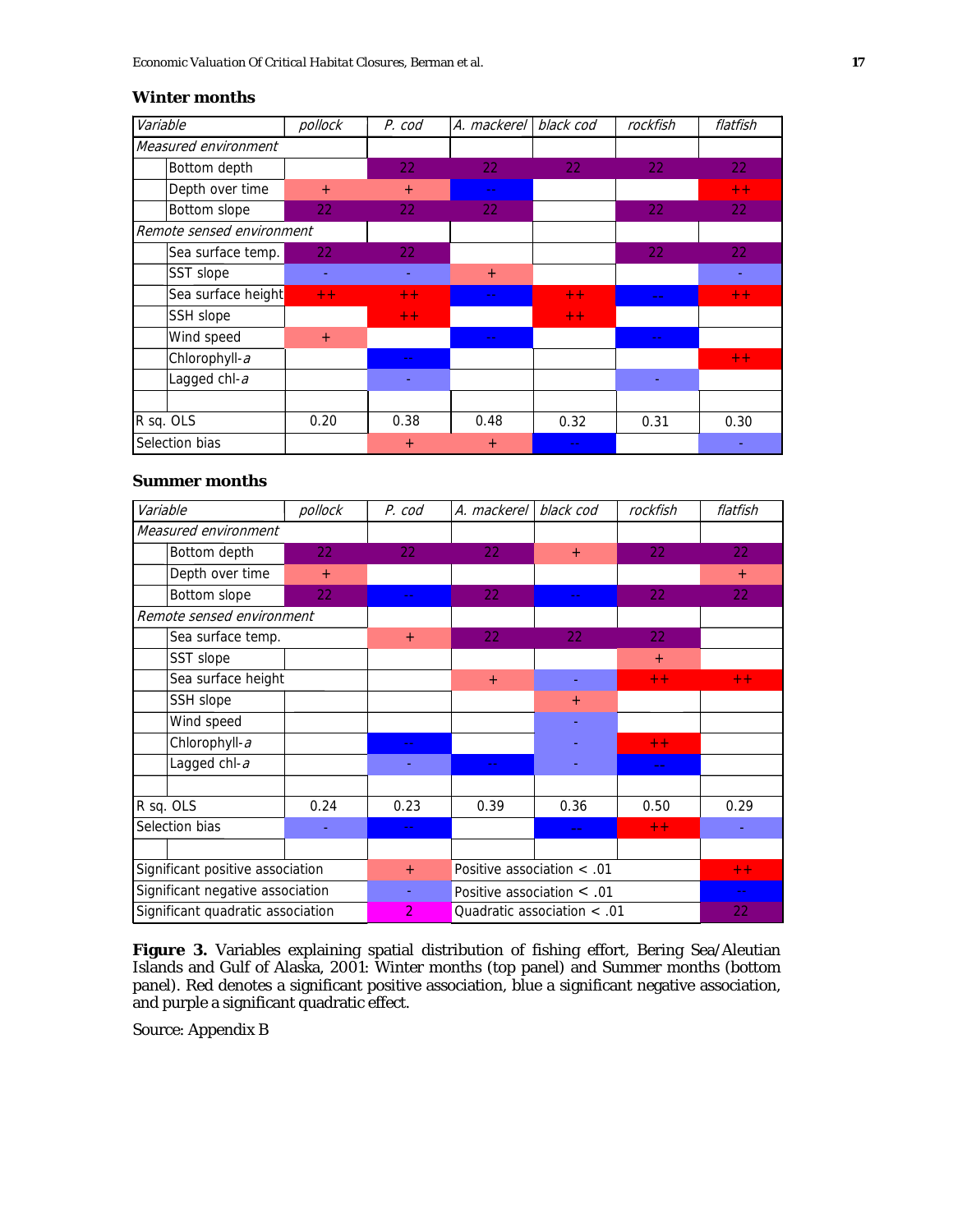The observer CPUE equations fit best for Atka mackerel in winter and rockfish in summer, and least well for pollock in both seasons, and Pacific cod in summer. One might expect that the habitat indicators would have less ability to explain location and density of more mobile species. The equations differ significantly between summer and winter for most species, especially with respect to the direction and significance of the remote-sensed variables. Since the environmental variables change strongly between summer and winter, as noted in means and standard deviations displayed with the equation results, the different equation coefficients do not necessarily imply that the fish have moved far between summer and winter habitats.

# *Spatial distribution of effort*

The aim of the statistical analysis is to derive a profit function – that is, a relationship for *Vijk* (Equation 2) based on associating the spatial distribution of observing fishing effort with a set of factors representing spatial variation in fishing costs and revenues. We hypothesized that spatial variation in predicted CPUE – whether derived from survey data or from the fishing fleet as a whole – would be highly correlated with spatial variation in revenues from fishing. Important spatial cost factors (discussed above) include distance to port and fishery regulations creating time and area closures and gear restrictions.

Each statistical relationship that predicts the spatial distribution of CPUE for a given species can potentially generate an estimated equation for the spatial distribution of effort. We first discuss results derived from the Gulf of Alaska 2001 bottom trawl survey, and then examine results estimated using CPUE predictions derived from fisheries observer data.

*Results from the GOA 2001 bottom trawl survey.* In practice, limits on spatial and temporal scales and geographic extents in available predictions of CPUE determine the scale and boundaries of the analyses that can be performed for spatial distribution of effort. The Gulf of Alaska 2001 bottom trawl survey generates profit functions at a very fine spatial scale  $(3 \times 3 \text{ km}^2 \text{ grid})$ . However, our analyses using the trawl survey are limited in spatial extent by the geographic coverage of the GOA oceanographic model since the CPUE predictions rely on the model output. For the GOA, we also limited the choice set to the bottom depths included in the survey (less than 600 m), which also approximates the deepest trawl haul observed in the GOA fisheries.

The time frame for the survey data collection also limited the GOA effort analysis. The 2001 survey was conducted during the summer months – late May through late July. The only fisheries open for a substantial portion of the survey period were the sablefish and halibut longline fisheries, and some flatfish trawl fisheries. Rockfish trawling was open during a three-week period in July. To estimate equations relevant to the pollock and Pacific cod trawl fisheries – the largest GOA fisheries and the ones mainly affected by Steller sea lion critical habitat designations – we had to project the CPUE equations past the end of the range of the data used to estimate those relationships. We hypothesized that the relationship of the environmental variables to CPUE estimated during the survey period held for the duration of trawl fishing in 2001 (late August to late October). Examining whether an equation estimated from early summer data predicts the distribution of fishing effort in fall, controlling for other relevant factors, tests the hypothesis of stability of the relationship, providing a mechanism to validate the overall method. One could in theory also project the CPUE equations forward into the early spring and winter months. However, we doubt that such an out-of-season prediction would be valid, due to possible behavioural changes in groundfish during the spawning season.

Whether or not the equations are used to predict CPUE beyond the time horizon of the data used to estimate the relationships, generating predictions for the entire Gulf of Alaska involves projecting outside the range of the independent variables observed in the roughly 400 survey sample locations. This is basically a problem of boundary conditions. The range of modeled temperature and salinity, as well as remote-sensed variables such as chlorophyll-*a* and sea surface temperature, extends beyond the range of these variables in sampled areas. This is particularly a problem in estuaries and other coastal environments. The problem is magnified by the fact that the CPUE equations are estimated as loglinear equations (which yields a much better fit), so the errors, after converting to CPUE units, are exponential. One way of handling the data range problem is to limit the CPUE predictions to the range of the observations on the independent variables within the sampled points. This approach would be appropriate for handling out-of-sample prediction within the time horizon of the survey data set. Unfortunately, such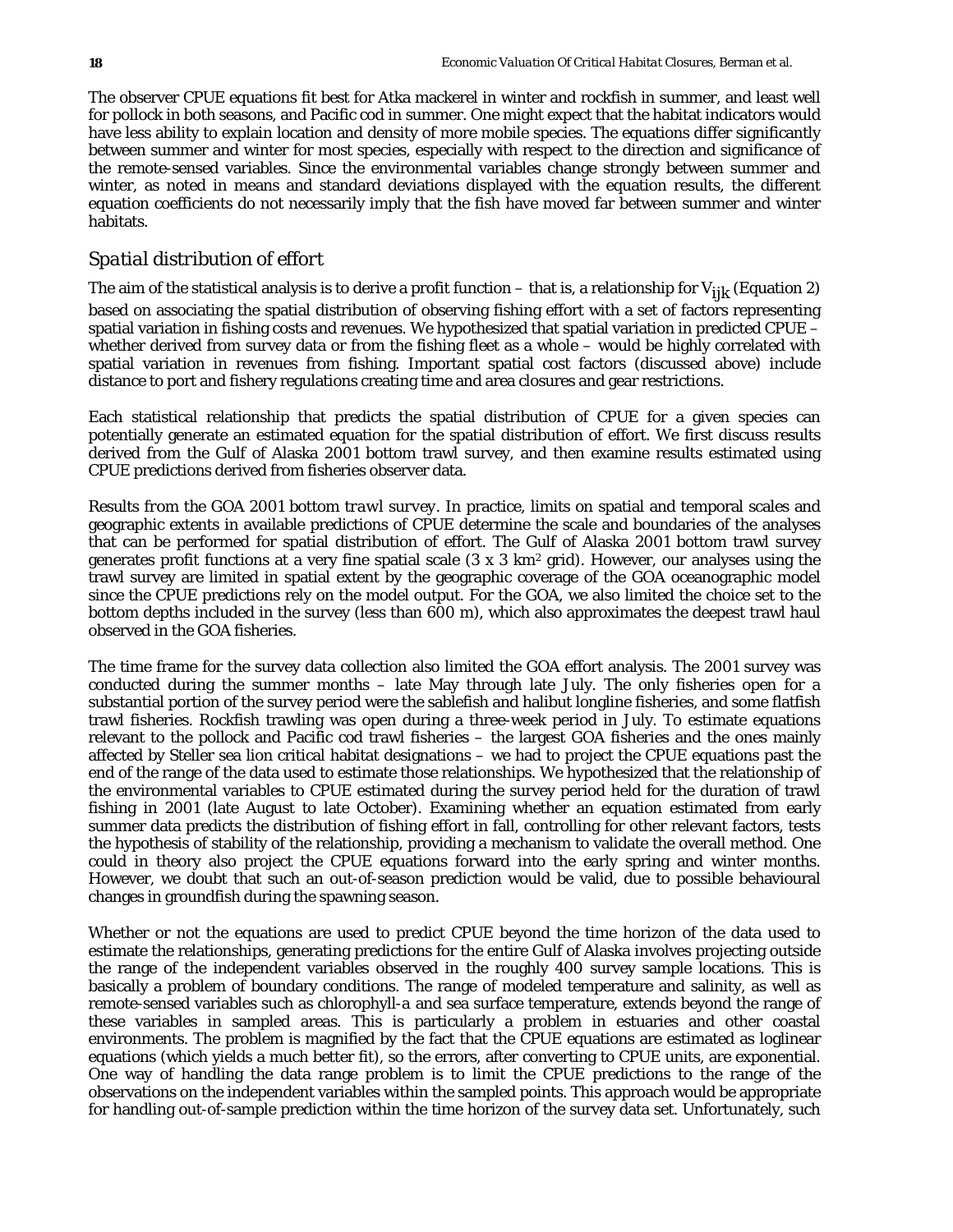an approach becomes problematic when extending predictions over time, as the ranges of the variables change seasonally.

We opted instead to use the predictions generated by the equations for large fish, and censor a small percentage of high CPUE predictions. In essence, this approach assumes that the CPUE equations generate good predictions of suitable habitat for mature fish, but cannot predict high abundance locations within that habitat. The rationale is based on the scale of spatial aggregations of fish compared to the spatial scale of the data. Within any 9x9 km2 area representing a grid cell, we expected that the trawl survey would find the species present in significant numbers if environmental conditions favour it, but would only randomly find large aggregations within suitable habitat. The fishery, on the other hand, will search for such aggregations within the local area.

Given the censoring approach, there remains the question of how to choose the limit for each fishery. We determined the censor with a stepwise process based on the log likelihood of the equation for the distribution of fishing effort. We reduced the upper limit of predicted CPUE by one integer level of predicted natural logarithm of CPUE at a time, until the log likelihood stopped increasing. This occurred for pollock at a value of 7, and at a value of 3 for Pacific cod. One test of the validity of such an approach is whether the profit functions it generates appear reasonable. Table 3 shows the best-fitting negative binomial regressions for the distribution of GOA shore-based pollock and Pacific cod trawl fishing effort during fall 2001, as a function of censored CPUE predictions generated from the 2001 bottom trawl survey. The shore-based pollock and Pacific cod fisheries are the main GOA fisheries affected by the final Steller sea lion regulations, which went into effect on July 17 of that year.

Because average CPUE changes each time period, often along with fisheries and habitat regulations, a separate intercept term is required for each time period to represent the overall value of fishing opportunities during the period: the parameter  $\gamma'_{k}$  in Equation (5). The constant term represented the intercept for model period 19 (August 23-September 5), the first summer period during which any landings were recorded for either fishery. Coefficients for the other periods represented effects relative to period 19. Pacific cod trawling occurred in the GOA in period 19, but was closed for the duration of period 21. Fishing ended for both fisheries on October 31 (period 23).

The negative binomial equations in Table 3 exhibit a high degree of dispersion: the variance scale factor is around 100: that is, the variance is 100 times the mean. The high variance creates convergence problems for the algorithm, as small changes in the scale factor have little effect on the log likelihood or the other equation coefficients. The variance multiplier for pollock had to be approximated by estimating the equation with a fixed value for the scale factor, changing the value until the log likelihood stopped increasing. Nevertheless, the equation results for both pollock and Pacific cod appeared reasonable. The coefficients on expected censored CPUE are positive and significant, and the coefficients on distance to port are significant and negative. We excluded grid cells from the choice set that were subject to regulatory closures during the entire model period. For pollock, some hauls occurred in areas that were open for a portion of the period. The coefficients on the regulatory variables – the fraction of the time included in a fishery opening and the fraction of the time subject to a habitat closure, respectively – have the expected signs and are highly significant. For Pacific cod, hardly any hauls were observed in such partially closed areas, so no coefficients could be estimated.

GOA directed trawl fisheries besides pollock and Pacific cod include rockfish and flatfish fisheries. These fisheries are covered under a diverse set of regulations and are exempt from most, but not all the Steller sea lion habitat regulations. A distinguishing characteristic of these fisheries is the dependence on retained bycatch for valuable species – primarily black cod, but also rockfish for some vessels when the directed fishery is closed – for additional revenue. For the shore-based fishery in particular, it is often difficult to determine what the target species is for a given vessel based on an individual observed haul. Consequently, we estimate a single equation for 'other' mixed trawl fisheries.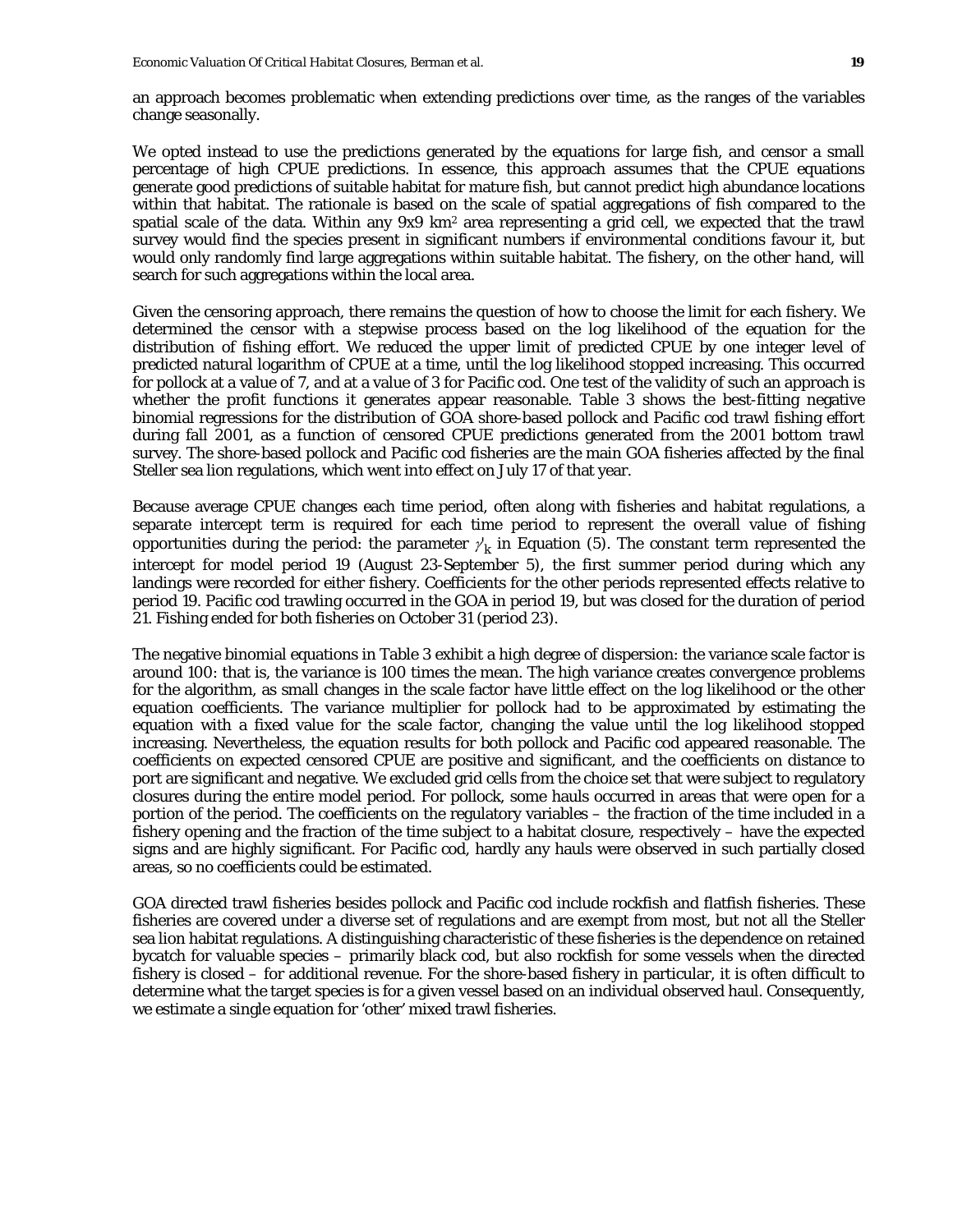Table 4 shows the best-fitting negative binomial regressions for the distribution of fishing effort estimated for GOA other trawl fisheries. For the shore-based fisheries, large rockfish, black cod, and flatfish all significantly predict location choice. Using the same censoring procedure as before, the best fit is achieved at a censor of 3 for rockfish, 4 for flatfish and black cod, and 6 for pollock. The constant term represents period 12; the intercepts for the remaining periods represent effects relative to period 12. Port distance is again negative as expected, and highly significant. Pollock is abundant in the GOA, but of lower value, especially for smaller fish. The coefficient on all pollock is negative and significant. With the variety of desired and unwanted species, a tradeoff between expected revenue and CPUE for other onshore trawl fisheries similar to those displayed in Figure 4 was not straightforward to construct. However, the coefficient on port distance was similar to those for the other two shore-based fisheries. Several offshore

trawl fisheries operate in the Gulf of Alaska. All GOA pollock is allocated to the shore-based sector, and too little Pacific cod is allocated to the offshore sector to estimate a choice equation. No mother ships operated in the GOA in 2001, but a number of trawl catcher-processors prosecuted the rockfish and flatfish fisheries. During the period in summer that rockfish was permitted as a target species (model periods 15 and 16), enough hauls (279) were observed to estimate a choice equation for offshore fishing effort. The primary target for most of these hauls appeared to be rockfish. However, black cod, which has a high market value, remains an important bycatch species.



**Figure 4.** Profitability tradeoffs implied by the distribution of fishing effort: Gulf of Alaska 2001.

Distance to port is not important for GOA offshore fisheries, since no portion of the Gulf lies particularly far from at least one port with ability to accommodate a mid-sized trawl catcher-processor. As mentioned above, we considered the distance between consecutive offshore hauls as a measure of travel cost. While highly significant when included in the equation, such an approach to measuring travel cost is of little practical value, for two reasons. First, modeling distance between hauls requires constructing a separate choice set for each grid cell in which a haul is observed, since that cell becomes the starting point from which to measure distance to the next haul. One would have to construct thousands of choice sets, which, even with sampling, would involve millions of observations in order to model the fishery. In other words, it negates the advantage of the count models for partial aggregation of the large spatial choice set. Second, knowing that a cell was selected because it was close to a previous haul location provides insufficient information for predicting spatial values. One would need to model the set of consecutive hauls in a nested choice framework.

In particular, one might assume a nested choice model, where the probability of selecting a grid cell is a function of that cell's CPUE and the "inclusive value" (McFadden 1981), representing the value of the set of future opportunities from the series of consecutive future hauls. The inclusive value at each level depends on the value of the unknown parameter for the inclusive value at a lower choice level (corresponding to the next haul). With dozens of consecutive hauls during a fishery, and with thousands of choices for each haul, the likelihood function would be infeasible to compute, even if one could construct the set of inclusive values data set.

Given these challenges, we decided to experiment with a simple approach that addressed travel distance conceptually in a nested model, but in a way that was easy to understand conceptually and straightforward to estimate. The inclusive value at each stage (haul) is a function of CPUE, the distance to a subsequent haul, and the subsequent haul's inclusive value. If travel distance between hauls is typically low, much of the variance in inclusive value will be captured with a measure of average CPUE in the neighbourhood around the grid cell in question.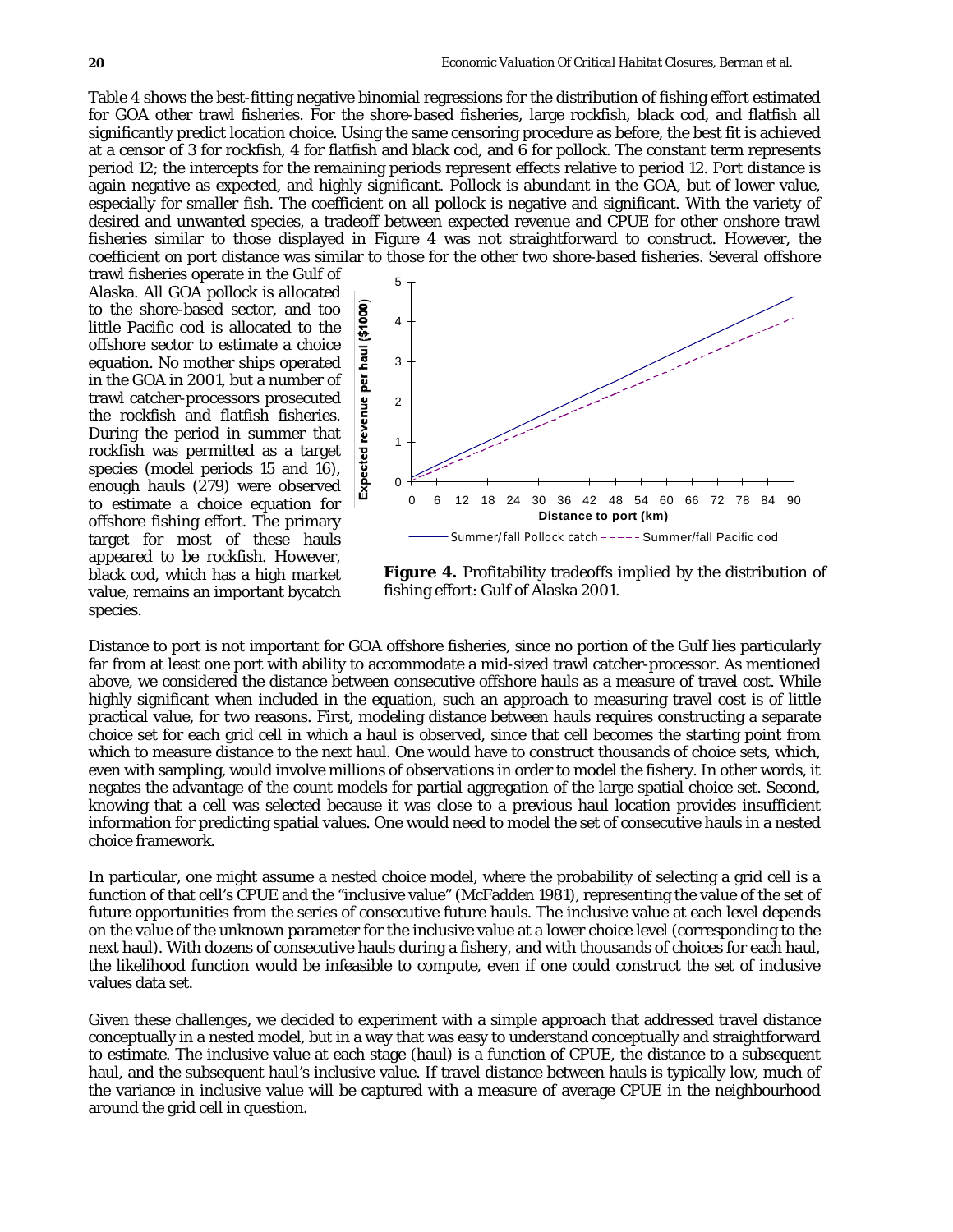|                             | pollock         | Pacific cod    |
|-----------------------------|-----------------|----------------|
| Constant                    | $-8.791$ ***    | $-4.517$ ***   |
|                             | $(-6.35)$       | $(-11.0)$      |
| Period 20                   | $1.929***$      |                |
|                             | (2.64)          |                |
| Period 21                   | 0.9192          | $-2.281$ ***   |
|                             | (0.79)          | $(-5.17)$      |
| Period 22                   | $-1.110$ ***    | $0.6378$ ***   |
|                             | $(-4.84)$       | (2.61)         |
| Period 23                   | $-0.5618$ **    | $-0.6534$ **   |
|                             | $(-2.05)$       | $(-2.02)$      |
| Fishery regulatory opening  | $5.5433$ ***    |                |
|                             | (3.91)          |                |
| Fishery SSL habitat closure | $-1.4517$ ***   |                |
|                             | $(-5.39)$       |                |
| <b>Expected survey CPUE</b> | $0.0007414$ *** | $0.07873$ ***  |
|                             | (3.02)          | (3.49)         |
| Distance to port (km)       | $-0.01665$ ***  | $-0.01223$ *** |
|                             | $(-14.36)$      | $(-7.46)$      |
| Variance Scale              | 100             | 136.28 ***     |
|                             |                 | (6.42)         |
| Log-likelihood              | $-898.5455$     | $-875.1$       |
| Initial Log-Likelihood      | $-1350.877$     | $-1312.6$      |
| Likelihood ratio squared    | 904.7           | 875.0          |
| Observations                | 105,205         | 93,219         |

**Table 3.** Negative binomial regressions for distribution of Fall 2001 Gulf of Alaska onshore pollock and Pacific cod trawl fishing effort: Maximum likelihood estimates (t-statistics in parentheses). The dependent variable was the number of target fishery hauls observed.

\*\*  $p < 0.05$ \*\*\*  $p < 0.01$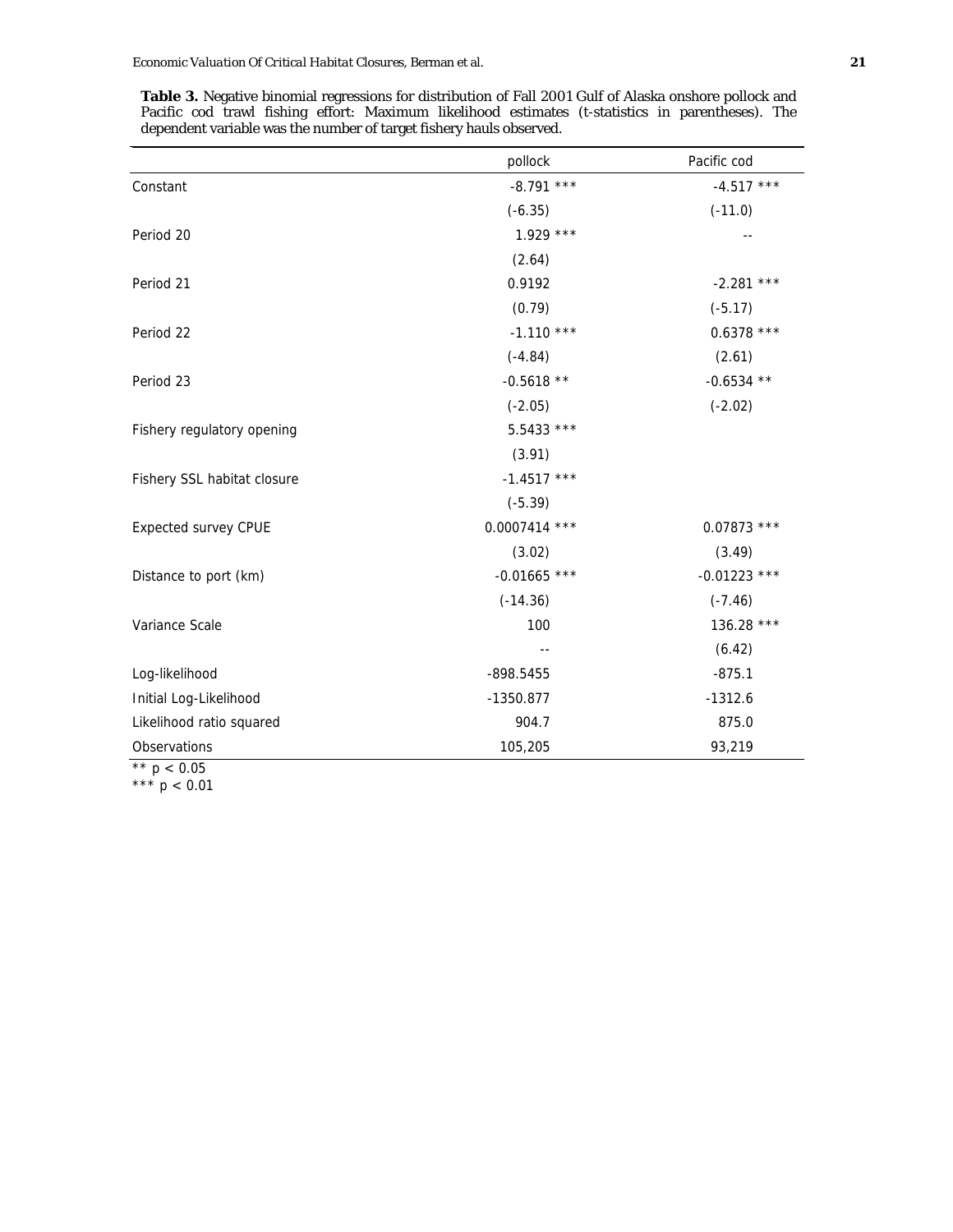|                          | onshore        | offshore      |
|--------------------------|----------------|---------------|
| Constant                 | $-5.6947$ ***  | $-6.6377$ *** |
|                          | $(-4.92)$      | $(-25.67)$    |
| Period 13                | $-1.7916*$     |               |
|                          | $(-1.86)$      |               |
| Period 14                | $-1.9221$ *    |               |
|                          | $(-1.86)$      |               |
| Period 15                | 0.25172        |               |
|                          | (0.28)         |               |
| Period 16                | 0.37629        | 0.3170        |
|                          | (0.56)         | (1.59)        |
| Period 17                | 0.05481        |               |
|                          | (0.08)         |               |
| Period 19                | $-0.04711$     |               |
|                          | $(-0.07)$      |               |
| Period 21                | $-3.1653$      |               |
|                          | $(-1.35)$      |               |
| Period 22                | $-0.08453$     |               |
|                          | $(-0.12)$      |               |
| Period 23                | $-1.6386$      |               |
|                          | $(-1.53)$      |               |
| Expected CPUE, rockfish  | $0.09464$ *    | $0.02694$ *** |
|                          | (1.73)         | (3.06)        |
| Expected CPUE, flatfish  | $0.03951**$    |               |
|                          | (2.15)         |               |
| Expected CPUE, black cod | $0.02056$ *    | 2.082E-04 *   |
|                          | (1.69)         | (1.83)        |
| Expected CPUE, pollock   | $-0.01313**$   |               |
|                          | $(-2.07)$      |               |
| Expected neighbourhood   |                | $0.06038**$   |
| CPUE, rockfish           |                | (2.94)        |
| Distance to port (km)    | $-0.01282$ *** |               |
|                          | $(-5.40)$      |               |
| Variance Scale           | 50             | 150           |
|                          | --             | $-$           |
| Log-likelihood           | $-308.0$       | $-946.5$      |
| Initial Log-Likelihood   | $-2840$        | $-1246$       |
| Likelihood ratio squared | 5064 ***       | 599.7 ***     |
| Observations             | 22,403         | 42,435        |
| $*p < 0.1$               |                |               |

**Table 4.** Negative binomial regressions for distribution of Summer and Fall 2001 Gulf of Alaska onshore and offshore 'Other' trawl fishing effort: Maximum likelihood estimates (t-statistics in parentheses). The dependent variable was the number of target fishery hauls observed.

\*\*  $p < 0.05$ 

 $***p < 0.01$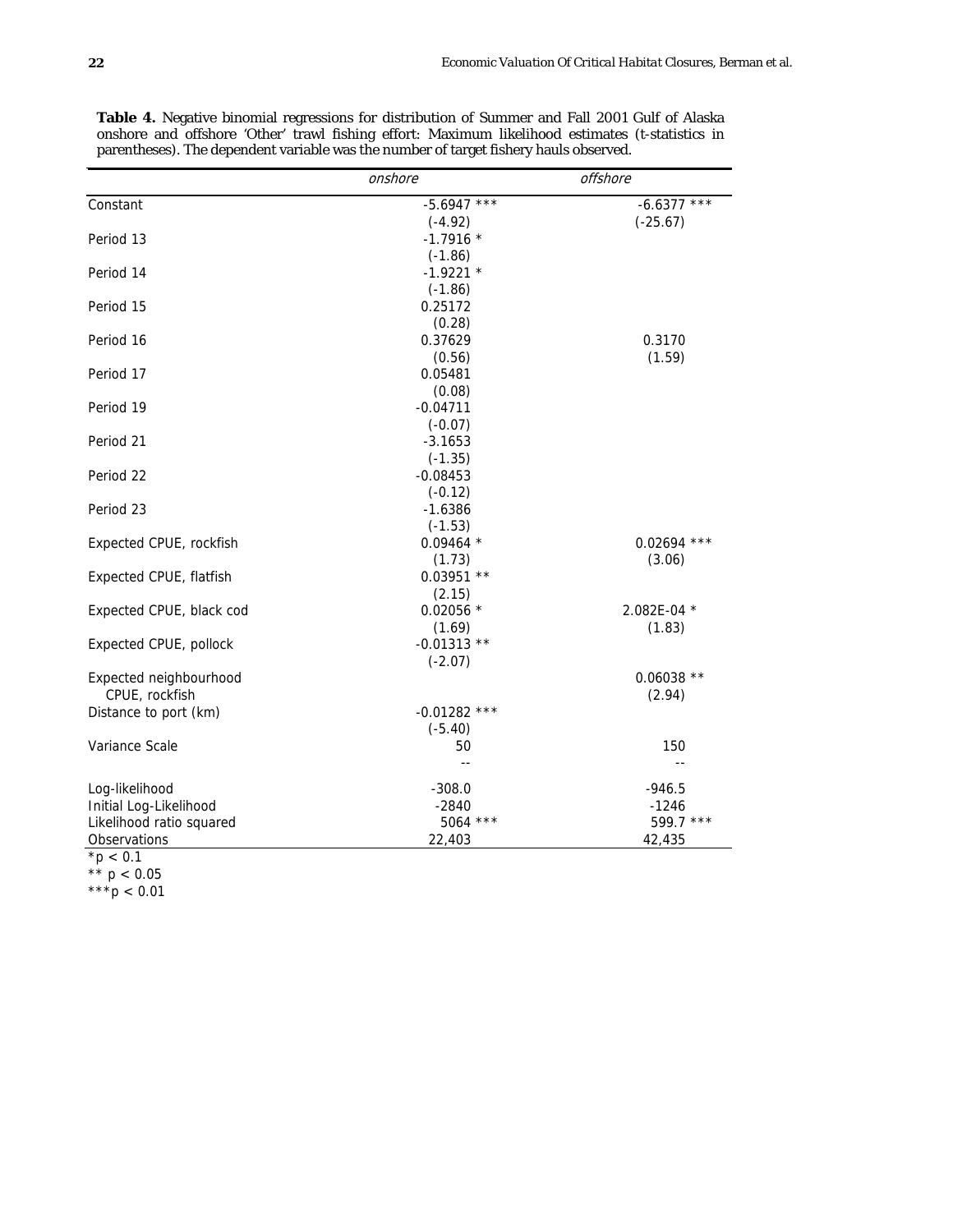In the hauls observed from the North Pacific trawl fisheries in 2001, travel distance between hauls was less than 30 km about 80% of the time. We constructed a measure of rockfish neighbourhood CPUE that was a simple average of the predicted CPUE of all grid cells within 30 km of each cell. Cells within this range that were on land or otherwise unavailable for fishing – for example, with water depths deeper than 600 m – were included in the average with a zero value. The second column of coefficients in Table 4 shows the

results of estimating the negative binomial equation for spatial choice for the GOA offshore 'Other' trawl fishery. The constant term for the offshore fishery represents period 15; the intercept for period 16 represents an effect relative to period 15. The censoring procedure produced the highest log likelihood at a value of 4 for the natural log of rockfish CPUE, 8 for black cod, and 3 for the 30 km rockfish neighbourhood CPUE. The coefficient on rockfish CPUE, black cod bycatch, and the rockfish neighbourhood CPUE are all positive and significant.

*Results for the 2001 North Pacific trawl fisheries at 9 km resolution.* Scaling up to the North Pacific and moving from the oceanographic model output to remote-sensed observations as the basis for predicting CPUE required several additional factors to be addressed. In particular, the offshore fisheries in the Bering Sea are large and complex. The Atka mackerel fishery is an important offshore fishery that is specifically included in the Steller sea lion habitat regulations. A number of large mother ship fleets operate in the Bering Sea. However, observers on mother ships cannot determine exactly where the haul was caught, and many hauls could have occurred in a grid cell other than the one recorded for the mother ship when the haul was brought aboard. Consequently, we consider only catcher-processors to represent the offshore fleet.

The larger catcher processors that operate in the Bering Sea can trawl to deeper levels. We therefore used 700 m as the maximum depth. We did not censor the CPUE predictions, since they derive from equations estimated from the fisheries with the same data set. The larger grid cell size, however, limits the flexibility of the neighbourhood CPUE calculation. Neighbourhood CPUE for the offshore fisheries in the 9 km analysis averaged CPUE in all grid cells within 20 km of the target cell, and excluded the central cell from the calculation. In addition, we used data for all 12 months of the year, so the choice equations included hauls for the entire period in 2001 during which directed fishing for that target species was permitted.

Tables 5 and 6 show the negative binomial regression results for the distribution of fishing effort for 2001 Bering Sea and Gulf of Alaska shore-based and offshore trawl fisheries, respectively. We considered pollock, Pacific cod, Atka mackerel (offshore only), and rockfish target fisheries. The fishing regulations for the diverse Bering Sea flatfish fisheries are so complex that we did not attempt to estimate equations for this fishery, but rather used rockfish as a basis from which to generalize to the other trawl fisheries. The constant term represents the month of January; the other months represent effects relative to January for each month where hauls were observed. In addition to separate intercepts for each time period, we used a separate intercept for GOA grid cells to represent the effects of a difference in the observer coverage, as well as differences in fishery regulations in the Gulf of Alaska. Where a t-statistic is missing for the variance scale factor, the scale was estimated iteratively, as discussed above. Partial months' fishery openings and habitat closures (as discussed above for the GOA) again significantly explain the distribution of effort for pollock, as well as the offshore Atka mackerel fishery. Offshore pollock fishing is prohibited within the Catcher Vessel Operating Area (CVOA). The positive, significant coefficient for the CVOA suggests a congestion effect, or some pathway by which competition with the offshore fishery affects profitability of the onshore fleet.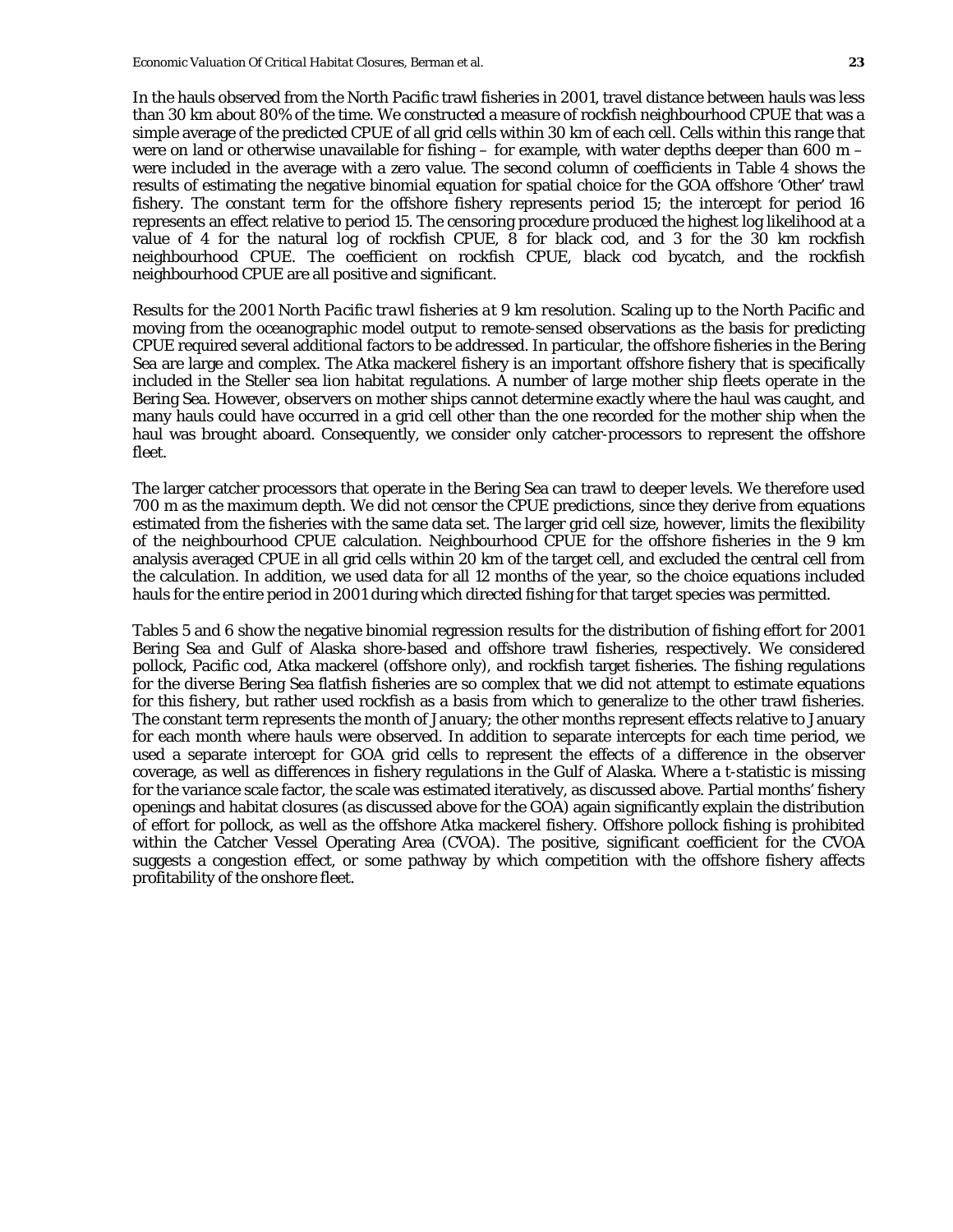|              | pollock                    | P. cod                 | rockfish               |
|--------------|----------------------------|------------------------|------------------------|
| Constant     | $-1.2498$ *                | $-4.6277$ ***          | $-6.8094$ ***          |
|              | $(-1.90)$                  | $(-6.14)$              | $(-4.25)$              |
| February     | $2.4079**$                 | $2.0584$ **            | 1.231                  |
|              | (2.39)                     | (2.19)                 | (0.97)                 |
| March        | $3.6583$ ***               | $5.4063$ ***           | 4.3474 **              |
|              | (3.33)                     | (4.73)                 | (2.34)                 |
| April        | $-0.74609$                 | $3.4613$ ***           | 4.5357 **              |
|              | $(-0.69)$                  | (3.56)                 | (2.35)                 |
| May          |                            |                        | $2.112*$<br>(1.75)     |
| June         | $-2.2732$ ***<br>$(-2.69)$ |                        | 0.59191<br>(0.46)      |
| July         | $-0.4371$                  | 0.26946                | 2.9205                 |
|              | $(-0.42)$                  | (0.31)                 | (1.30)                 |
| August       | $-2.6464*$                 | $-0.6889$              | 2.8411                 |
|              | $(-1.80)$                  | $(-0.42)$              | (1.33)                 |
| September    | $-2.5728$ *                | 0.62073                | $3.7546$ **            |
|              | $(-1.66)$                  | (0.62)                 | (2.03)                 |
| October      | $-3.0826$ *                | 0.29461                | $2.3453*$              |
|              | $(-1.95)$                  | (0.18)                 | (1.90)                 |
| GOA          | $-2.5295$ ***              | $-0.9924$              | $2.587**$              |
|              | $(-4.48)$                  | $(-0.83)$              | (2.24)                 |
| GOA*February | $-0.95673$<br>$(-1.09)$    | $-0.6407$<br>$(-0.40)$ |                        |
| GOA*March    | $-1.2965$                  | $-4.5917**$            | $-3.2224$ **           |
|              | $(-1.12)$                  | $(-2.10)$              | $(-2.07)$              |
| GOA*April    |                            |                        | $-1.6775$<br>$(-1.04)$ |
| GOA*July     |                            |                        | $-0.0331$<br>$(-0.02)$ |

**Table 5.** Negative binomial regressions for the distribution of 2001 Bering Sea and Gulf of Alaska shorebased trawl fisheries maximum likelihood estimates (t-statistics in parentheses). Dependent variable: number of target fishery hauls observed.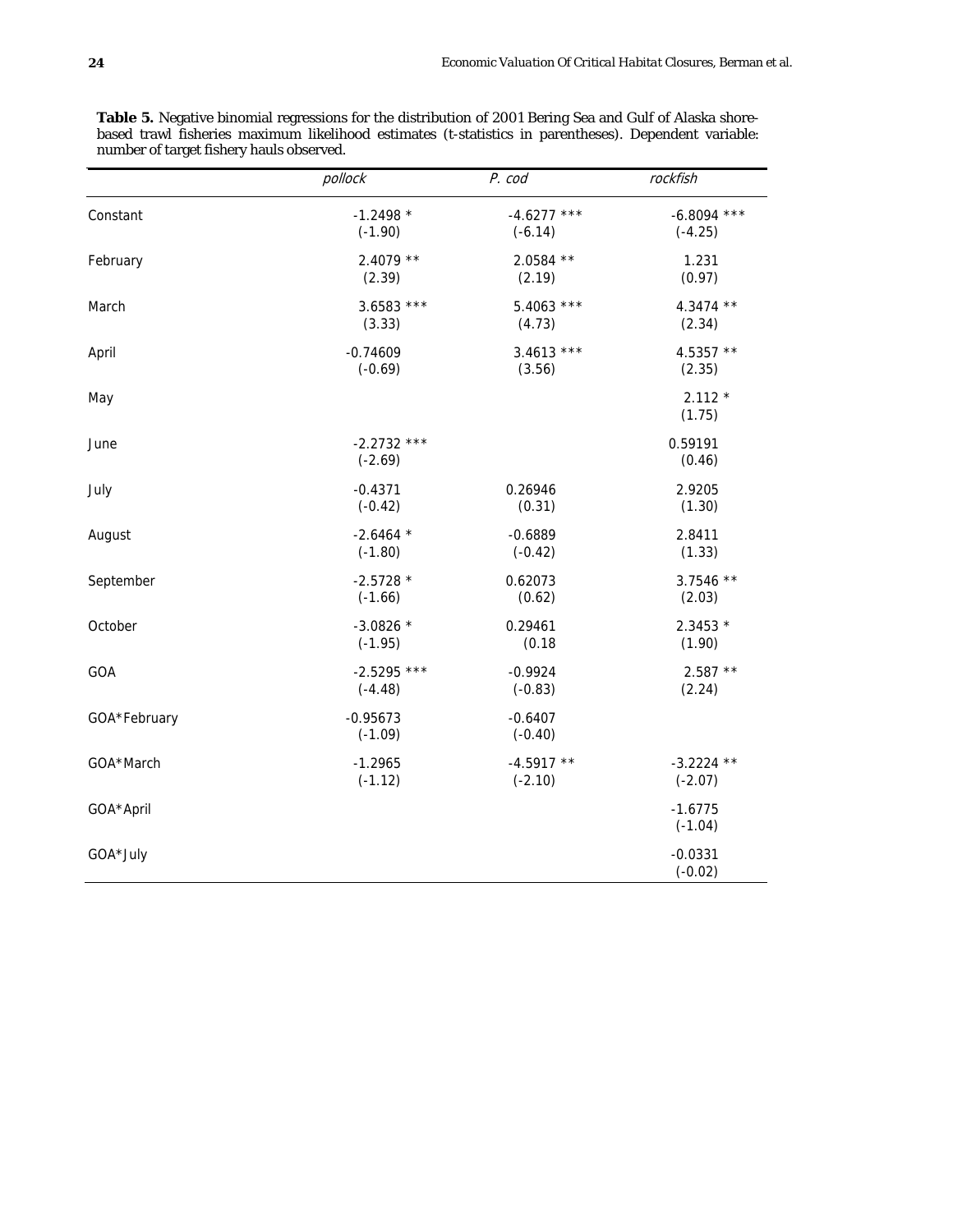|                             | pollock                     | P. cod                      | rockfish                    |
|-----------------------------|-----------------------------|-----------------------------|-----------------------------|
| GOA*August                  | 4.1665 $**$<br>(2.51)       |                             | $-2.4645$<br>$(-1.25)$      |
| GOA*September               | $3.5723$ **<br>(2.12)       | 0.11671<br>(0.08)           | $-1.9815$<br>$(-1.29)$      |
| GOA*October                 | $3.3818**$<br>(2.13)        | 1.9185<br>(0.98)            |                             |
| Fishery opening             | 0.46144<br>(0.32)           |                             |                             |
| Habitat closure             | $-7.4125$ **<br>$(-2.32)$   |                             |                             |
| Catcher Vessel Op. Area     | $3.2991**$<br>(2.59)        |                             |                             |
| <b>Expected target CPUE</b> | $0.94094$ ***<br>(3.62)     | $1.0686$ ***<br>(2.75)      | $0.54686$ ***<br>(2.72)     |
| Distance to port (km)       | $-0.01415$ ***<br>$(-6.40)$ | $-0.00984$ ***<br>$(-6.36)$ | $-0.01252$ ***<br>$(-7.42)$ |
| Variance Scale              | $22.052$ ***<br>(10.17)     | $108.43$ ***<br>(5.23)      | $38.552$ ***<br>(4.51)      |
| Log-likelihood              | $-1029.8$                   | $-363.89$                   | $-375.82)$                  |
| Initial Log-Likelihood      | $-18566$                    | $-6594.6$                   | $-3831.8$                   |
| Likelihood ratio squared    | 35073 ***                   | $12461$ ***                 | 6912.0 ***                  |
| Observations                | 14,504                      | 15,800                      | 18,732                      |

**Table 5** (continued). Negative binomial regressions for the distribution of 2001 Bering Sea and Gulf of Alaska shore-based trawl fisheries.

 $*{\rm p} < 0.1$ 

\*\*  $p < 0.05$ \*\*\*p < 0.01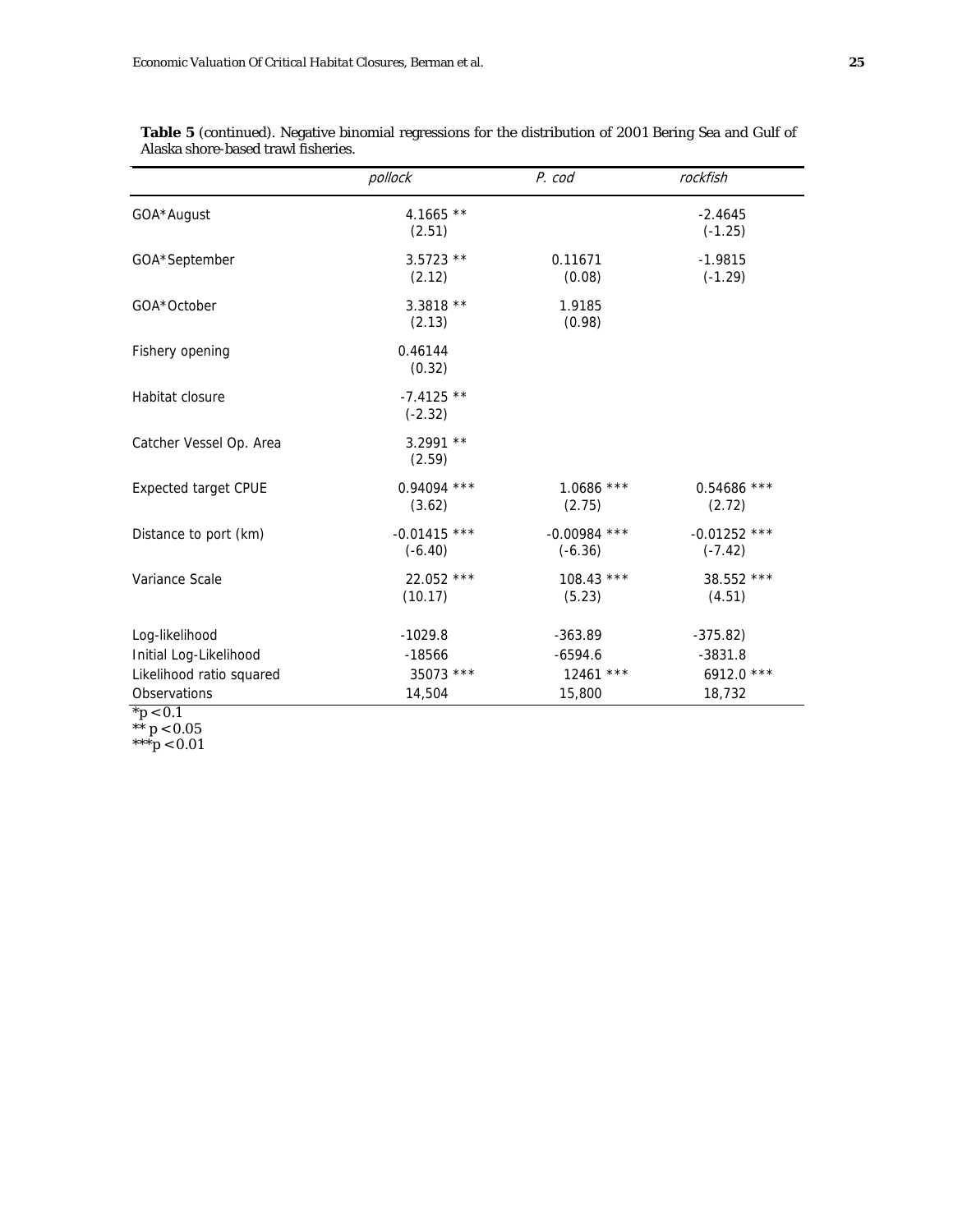**Table 6.** Negative binomial regressions for the distribution of 2001 Bering Sea and Gulf of Alaska offshore trawl fisheries maximum likelihood estimates (t-statistics in parentheses). Dependent variable: number of target fishery hauls observed.

|              | pollock                    | P. cod CPUE                | P. cod standard            | Atka mackerel          | rockfish                                 |
|--------------|----------------------------|----------------------------|----------------------------|------------------------|------------------------------------------|
| Constant     | $-5.3002$ ***<br>$(-3.42)$ | $-5.8285$ ***<br>$(-6.14)$ | $-5.4243$ ***<br>$(-6.08)$ | $(-3.06)$              | $-4.8533$ *** $-2.2217$ ***<br>$(-8.87)$ |
| February     | $-3.3406$<br>$(-1.40)$     | 1.4846<br>(1.57)           | $1.6753*$<br>(1.78)        | $-3.8038$<br>$(-1.48)$ | $0.86159$ ***<br>(2.95)                  |
| March        | $-2.2833$<br>$(-0.96)$     | $3.3841$ ***<br>(3.16)     | $3.5669$ ***<br>(3.46)     | 2.0219<br>(1.00)       | $1.9069$ ***<br>(4.68)                   |
| April        | $-2.6535$<br>$(-1.11)$     | 1.4848<br>(1.20)           | 1.5528<br>(1.34)           |                        | $2.9953$ **<br>(8.45)                    |
| May          | $-9.195$ ***<br>$(-3.30)$  | $-0.5648$<br>$(-0.41)$     | $-0.5947$<br>$(-0.44)$     |                        | 0.54855<br>(1.29)                        |
| June         | $-4.564$ *<br>$(-1.90)$    | 0.70685<br>(0.77)          | 0.8148<br>(0.95)           |                        | $1.0766$ ***<br>(3.23)                   |
| July         | $-3.5481$<br>$(-1.48)$     | 0.58327<br>(0.59)          | 0.61193<br>(0.68)          |                        | $1.9931$ ***<br>(5.25)                   |
| August       | $-3.4948$<br>$(-1.45)$     | 0.87803<br>(0.85)          | 0.75062<br>(0.78)          |                        | $2.7179$ ***<br>(7.19)                   |
| September    | $-2.463$<br>$(-1.03)$      | 0.02562<br>(0.02)          | $-0.2418$<br>$(-0.21)$     | $-2.1931$<br>$(-1.01)$ | $2.2756$ ***<br>(6.76)                   |
| October      | $-3.4555$<br>$(-1.44)$     | 0.93725<br>(0.62)          | 0.70636<br>(0.50)          |                        | $2.5314$ ***<br>(6.29)                   |
| GOA          |                            | $-3.7882**$<br>$(-2.55)$   | $-4.0564$ ***<br>$(-2.92)$ |                        | $-4.2784$ ***<br>$(-10.28)$              |
| GOA*February |                            |                            |                            |                        | $1.4902$ ***<br>(2.69)                   |
| GOA*March    |                            |                            |                            |                        | 0.41813<br>(0.57)                        |
| GOA*April    |                            | 2.8132 *<br>1.95           | $3.3909**$<br>2.59         |                        | $0.88828**$<br>(1.98)                    |
| GOA*May      |                            | 3.9998 **<br>2.40          | 4.3063 ***<br>2.65         |                        | 4.0211 ***<br>(7.63)                     |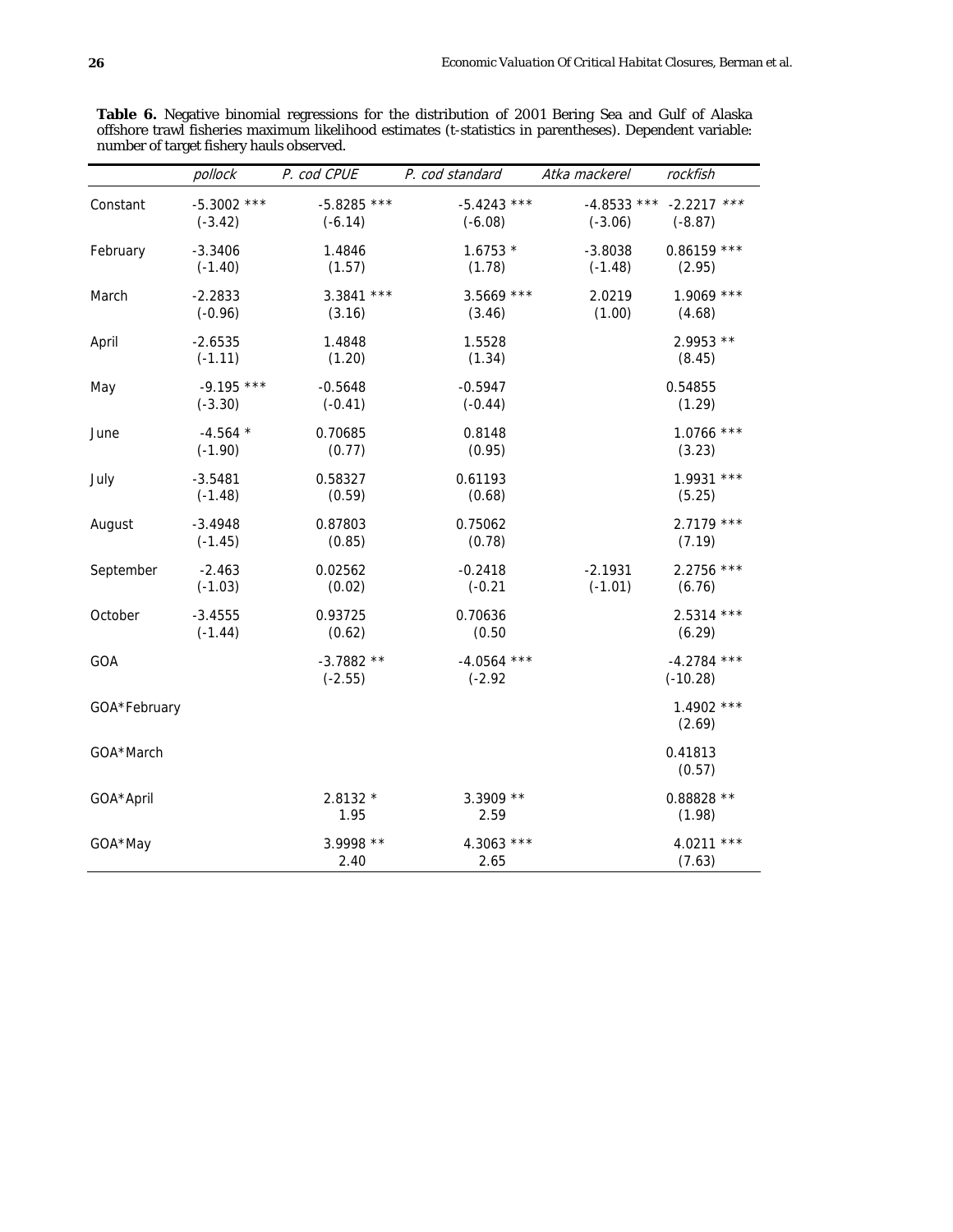|                                              | pollock                      | P. cod                      | P. cod                      | Atka                       | rockfish                     |
|----------------------------------------------|------------------------------|-----------------------------|-----------------------------|----------------------------|------------------------------|
|                                              |                              | <b>CPUE</b>                 | standard                    | mackerel                   |                              |
| GOA*July                                     |                              |                             |                             |                            | $1.126$ **                   |
|                                              |                              |                             |                             |                            | (2.02)                       |
| GOA*September                                |                              |                             |                             |                            | $-0.9723$<br>$(-0.87)$       |
| Fishery opening                              | 6.9813 $*$<br>(1.79)         |                             |                             | $9.2642*$<br>(1.885)       |                              |
| Habitat closure                              | $-6.2714$<br>$(-1.29)$       |                             |                             |                            |                              |
| Exp. target CPUE                             | $0.91187$ ***<br>(4.91)      | $2.0902$ **<br>(2.45)       | $0.68025$ *<br>(1.75)       | $0.32935$ **<br>(2.006)    | $1.3225$ ***<br>(6.30)       |
| Neighbour CPUE                               | $0.88797$ ***<br>(3.39)      |                             |                             |                            |                              |
| Dist. to port (km)                           | $-0.00521$ ***<br>$(-12.60)$ | $-0.00370$ ***<br>$(-3.95)$ | $-0.00337$ ***<br>$(-3.80)$ | $-0.00306$ *<br>$(-1.853)$ | $-0.00560$ ***<br>$(-16.40)$ |
| Variance Scale                               | $18.678$ ***<br>(15.02)      | 100                         | 100                         | 35<br>--                   | 24.25 ***<br>(12.62)         |
| Log-likelihood<br>Initial Log-<br>Likelihood | $-2412.55$<br>$-18440.5$     | $-299.26$<br>$-3231.2$      | $-306.46$<br>$-3231.2$      | $-78.062$<br>$-1688.2$     | $-1978.9$<br>$-15879$        |
| Likelihood ratio<br>squared<br>Observations  | 32056 ***<br>11,832          | $5863.9$ ***<br>16,556      | 5849.5 ***<br>16,556        | 3220.33 ***<br>370         | $27799$ ***<br>17,824        |

**Table 6** (continued). Negative binomial regressions for the distribution of 2001 Bering Sea and Gulf of Alaska offshore trawl fisheries.

 $*$ p < 0.1

 $** p < 0.05$ 

 $***p < 0.01$ 

The coefficients on expected target CPUE are all positive and significant. For onshore Pacific cod, we show the equation estimated with raw CPUE as well as the equations for standard CPUE used for the other fisheries. For reasons that we cannot explain, the equation for raw CPUE fits much better for shore-based Pacific cod. The coefficients on distance to port are all negative and highly significant in the onshore fisheries. Interestingly, the coefficients on port distance are also significant and negative for all the offshore fisheries as well. However, the magnitude of the coefficients for the shore-based fishery is about three times as large as for the offshore fishery.

Figures 5 and 6 illustrate the tradeoff between distance to port and expected revenues per standard haul implied by the spatial distribution of fishing effort for the onshore and offshore fisheries, respectively. For the onshore fisheries, rockfish and Pacific cod appear to be more sensitive to distance from port than pollock. However, the expected revenue measure assumed average annual ex-vessel prices for pollock. During the winter season, roe adds significant value to the pollock fishery, but we lack reliable data on the implied ex-vessel value of roe. If roe values were included, the slope for pollock would be steeper, implying less, if any, difference between pollock and the other fisheries.

The slopes of the profitability tradeoffs implied by the choice equations are much lower across the board than those for the onshore fisheries. The scales of the two figures are identical to facilitate the comparison. The offshore fisheries include an additional target species, Atka mackerel. The Atka mackerel target fishery is a geographically and temporally compressed fishery that is heavily constrained by Steller sea lion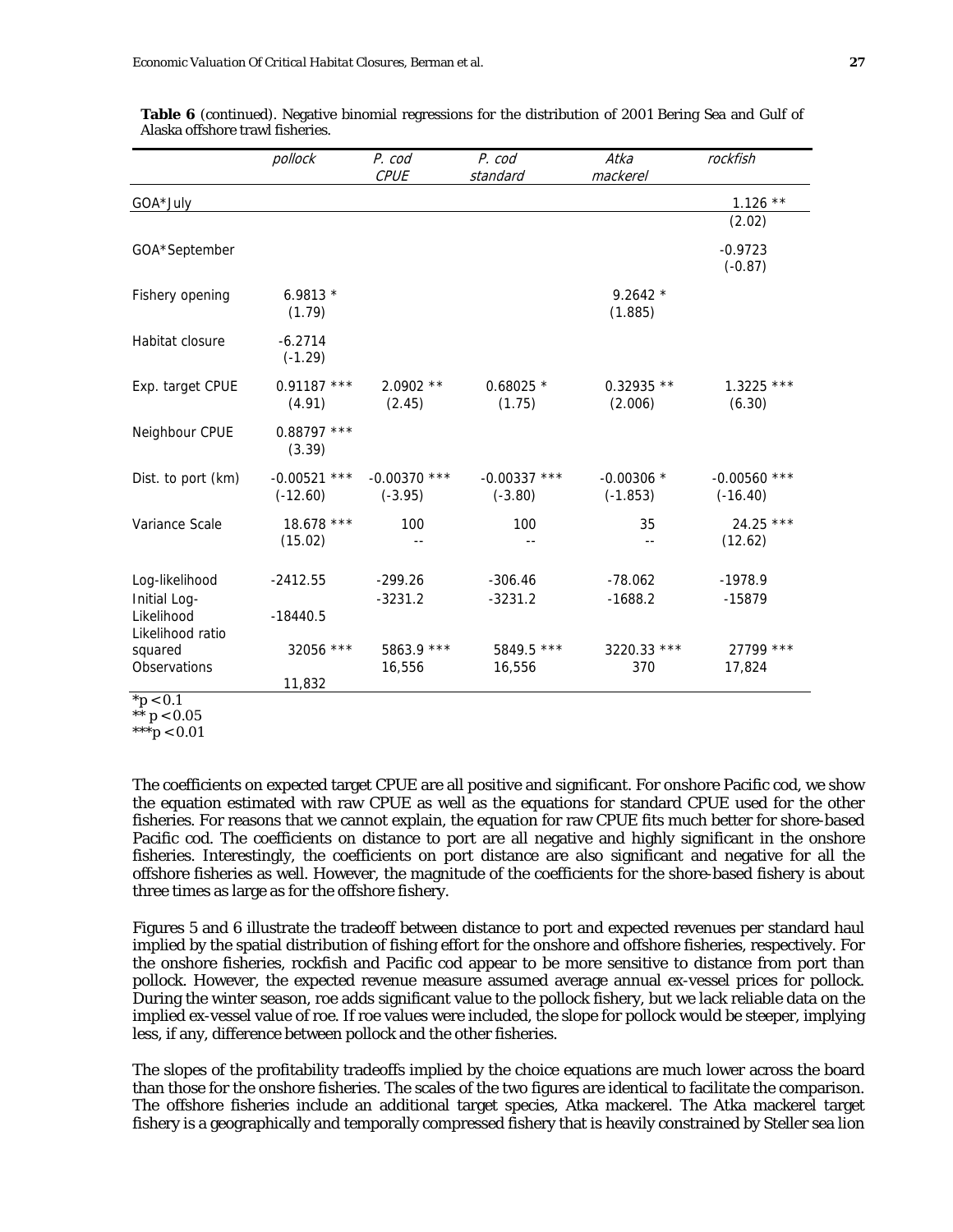regulations. The combination of fisheries and habitat regulations left relatively few cell-months available for fishing, so results for this fishery should be considered less reliable than those for the other fisheries. Nevertheless, the tradeoffs shown in Figure 6 suggest that the estimated profit functions for Atka mackerel imply similar economic tradeoffs between remoteness and expected CPUE as the other offshore fisheries.

The neighbourhood CPUE variable is positive and highly significant for the offshore pollock fishery. Indeed, the coefficient on the neighbourhood expected CPUE does not differ significantly from the coefficient on the cell's expected CPUE. The neighbourhood CPUE did not explain the distribution of effort for the other three offshore fisheries modelled. Since nearly half of all consecutive hauls took place within 9 km of the previous haul, the results suggest that the spatial scale might be too coarse to pick up the neighbourhood effect for these less mobile fisheries. Instead, the coefficient for expected CPUE for the target cell includes whatever neighbourhood effect may exist.

# *Spatial values and the cost of habitat protection*

The negative binomial regression equations (Tables 3 through 6) generated estimates of the spatial distribution of fishery values for the various target fisheries and fleet sectors. The equations estimated for the GOA at a 3 km resolution may be considered more accurate representations of the spatial relationships, but are more limited to the GOA summer fisheries. The 3 km GOA results best illustrate the finescales effect of regulations and effects of changes to boundaries of individual closure units. The 9 km results best illustrate the overall impact of the Endangered Species Act Critical Habitat program as a whole on the North Pacific groundfish fleet.



**Figure 5**. Profitability tradeoffs implied by the distribution of fishing effort: 2001 Onshore trawl fisheries.



**Figure 6.** Profitability tradeoffs implied by the distribution of fishing effort: 2001 Offshore trawl fisheries.

To assess the impact of the Steller sea lion habitat closures, one must first establish a baseline for comparison. Since the North Pacific groundfish fisheries are regulated under a total allowable catch (TAC) regime, one may make the assumption that any expansion or contraction of fishing opportunities would result in only a slight change in the number of hauls made by the fleet during the year. Instead, there would be a redistribution of a fixed level of fishing effort and catch among available fishing locations. Consequently, one may assume that habitat regulations do not change the number of hauls, and focus on estimated changes in the value per haul.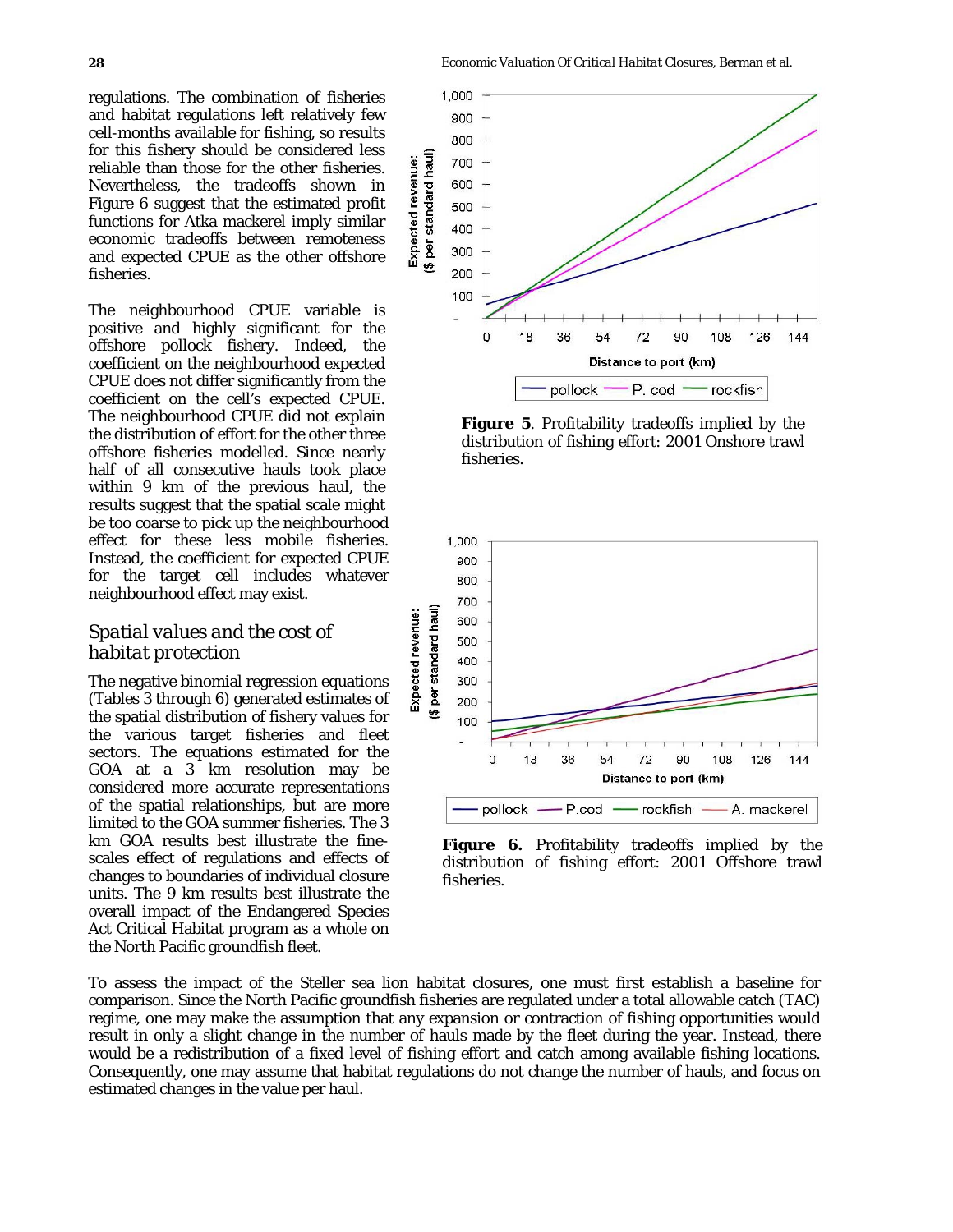The equations for fishing location choice were estimated based on the fisheries openings and habitat closures in effect during 2001, so the 2001 regime would ordinarily become the baseline for the analysis. However, the Steller sea lion regulatory regime actually changed twice during 2001, first in June 10, due to the expiration of the congressionally mandated delay in implementing the judicial order requiring a revision to the Reasonable and Prudent Alternatives (RPA), and again on July 17 when NMFS completed the regulations to comply with the order. This created an unstable baseline that complicated the analysis. To address this moving baseline, we estimated the spatial distribution of relative values by evaluating Equations (6) and (7) assuming that fishery TAC and bycatch regulations remained as they were in 2001, but that all Steller sea lion habitat regulations were removed. Hypothetically removing the Critical Habitat fishing restrictions inflates the estimated total value of the fishery above that actually realized by the fleet under the habitat regulations in effect during 2001. However, it provides a constant baseline with which to compare changes in *relative* value caused by the imposition of the habitat regulations.

*GOA 3 km resolution.* As mentioned above, trawl fishing was effectively closed in the GOA in the summer of 2001 until July 17. Figure 7 shows the estimated baseline net value of summer fishing in the Gulf of Alaska in 2001, assuming that all Steller sea lion Critical Habitat Closures were removed. We computed the estimates in the table by evaluating Equation (7) with the coefficients shown in Tables 3 and 4, and applying a scale factor unique to each fishery. To scale the values, we first converted the scale from expected trawl survey CPUE to expected catch per fishery haul by multiplying by ratio of average catch of the target species in



**Figure 7**. Net value of summer 2001 Gulf of Alaska trawl fisheries.

trawl fishery hauls to predicted survey CPUE for the grid cells where hauls were observed. This adjusted for the difference between survey CPUE and expected fishery catch. We then multiplied by average exvessel prices to convert the units from tons of fish per haul to dollars per haul. Finally, we scaled up to total fishery value by multiplying the result for each month by the number of hauls observed during that month in summer 2001, divided by the estimated percentage of hauls in the GOA sampled by observers.<sup>1</sup>

The estimates in Figure 7 suggest that the mixed trawl offshore fishery is more profitable than any of the onshore fisheries. However, the mixed trawl fishery includes values for sablefish bycatch, for which reliable ex-vessel price data do not exist. Using the estimates in Figure 7 as a base, it is possible to estimate the opportunity cost to the summer and fall 2001 fisheries of the Steller sea lion habitat closures that came into effect on July 17. Figure 8 shows the estimated costs for the three shore-based trawl fisheries, as well as for the offshore rockfish trawl fishery. The numbers are computed by evaluating Equation  $(6)$  with  $J_{1k}$  representing the

1



**Figure 8**. Estimated cost per haul of Steller sea lion closures for onshore Gulf of Alaska trawl fisheries, summer and fall, 2001.

<sup>1</sup> According to the National Marine Fisheries Service, "The portion of the catch sampled by observers varies by region, vessel-type, gear-type, and target fishery. Since 2001, vessels with observers in the BSAI have accounted for approximately 90% of the groundfish tonnage caught and observers have sampled the catch from about three-fourths of the hauls/sets. Vessels with observers in the GOA have accounted for approximately 40% of the groundfish tonnage caught and observers have sampled the catch from about twothirds of the hauls/sets." (http://www.afsc.noaa.gov/FMA/spatial\_data.htm)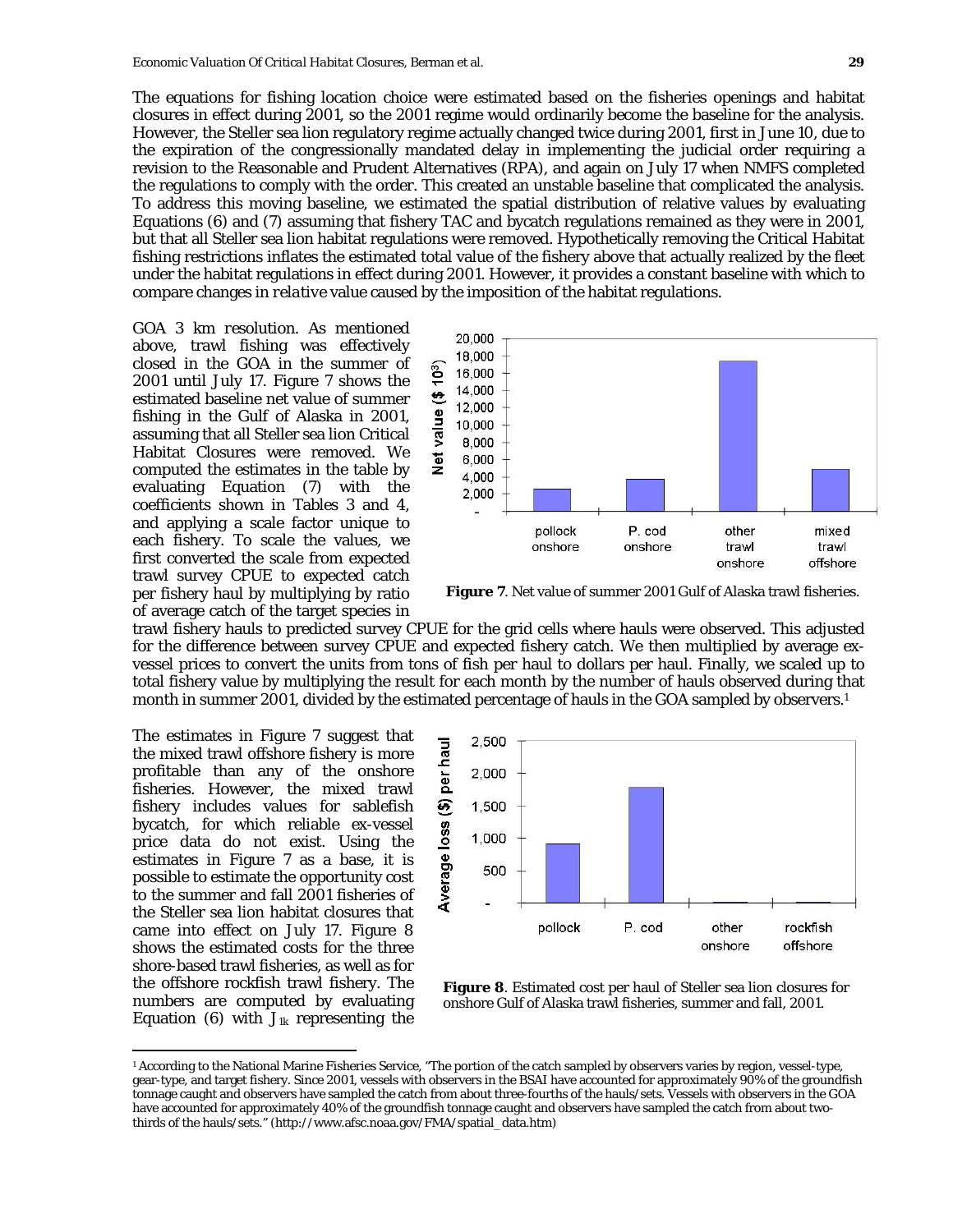choice set that would have been available if fishing had been permitted within the Steller sea lion closure areas, and *J2k* equals the choice set actually available for each fishery and time period. Since we only have an approximate figure for the estimated number of hauls for each target fishery, Figure 8 shows the cost in terms of dollars per haul. The estimated cost for Pacific cod shore-based trawl fishery is quite large: around \$1,800 per haul. The estimated cost for the pollock fishery is about half, but still substantial. These are the two main fisheries affected by the Steller sea lion closures. The estimated costs for the other onshore and offshore fisheries are small. The Steller sea lion regulations closed relatively few areas of the Gulf of Alaska to all trawl fishing, and those areas – such as three nautical mile no fishing zones around rookeries and haulouts – were of relatively little importance to these fisheries.

Figure 9 shows the relative importance of the Steller sea lion closure areas compared to the areas remaining open by expressing the costs in terms of the percentage of baseline values. The figures suggest that the closures cost the Pacific cod trawl fishery about 38% of the profit per haul, and the pollock fishery about 28%. The cost to the other trawl fisheries was slight: 0.2% of the operating profits. The numbers in Figure 9 are measured as a percentage of the potential profit, defined as the baseline profits in Figure 7. The baseline, as discussed above, represents a somewhat arbitrary standard. Nevertheless, the results suggest that the cost to the two fisheries specifically targeted for regulation to protect Steller sea lion foraging around rookeries and haulouts in the GOA is substantial, while the cost to other trawl fisheries is slight.

The spatially detailed analysis for the GOA provided an opportunity to measure the change in the cost to the fisheries resulting from relatively small changes in the boundaries to the closed areas. We chose the Chiniak Gully research area to illustrate the capabilities of the method. The Chiniak Gully closure was a relatively small area of the GOA off Kodiak Island that was closed to all trawling during the month of August 2001 so that NMFS could conduct research on the effect of fishing on localized depletion of fish stocks. Figure 10 shows the estimated cost of the August 2001 research trawl closure, using the methods described. The cost is measured in terms of the average cost per haul during the portion of the closure period that the respective target fishery was open to trawl fishing in the GOA. Again, the estimated cost is highest for the Pacific cod fishery: nearly \$200 per haul. It turns out the Chiniak Gully was a highly profitable area for the Pacific cod trawl fishery during this time, as it had both high expected CPUE values and was close to the major fishing port of Kodiak. The cost to the pollock fishery was much less, but still significant. The cost for the other shore-based trawl fisheries was relatively small. In this case, the other most valuable trawl target fisheries in the Chiniak Gully area (rockfish) was closed in the GOA. The trawl



**Figure 9.** Estimated cost of Steller sea lion closures as percentage of profit for onshore Gulf of Alaska trawl fisheries, summer and fall, 2001.



**Figure 10.** Estimated cost per haul of August 2001 Chiniak Gulley trawl closure for onshore Gulf of Alaska trawl fisheries.



**Figure 11.** Estimated cost of August 2001 Chiniak Gulley trawl closure as percentage of profit for onshore Gulf of Alaska trawl fisheries.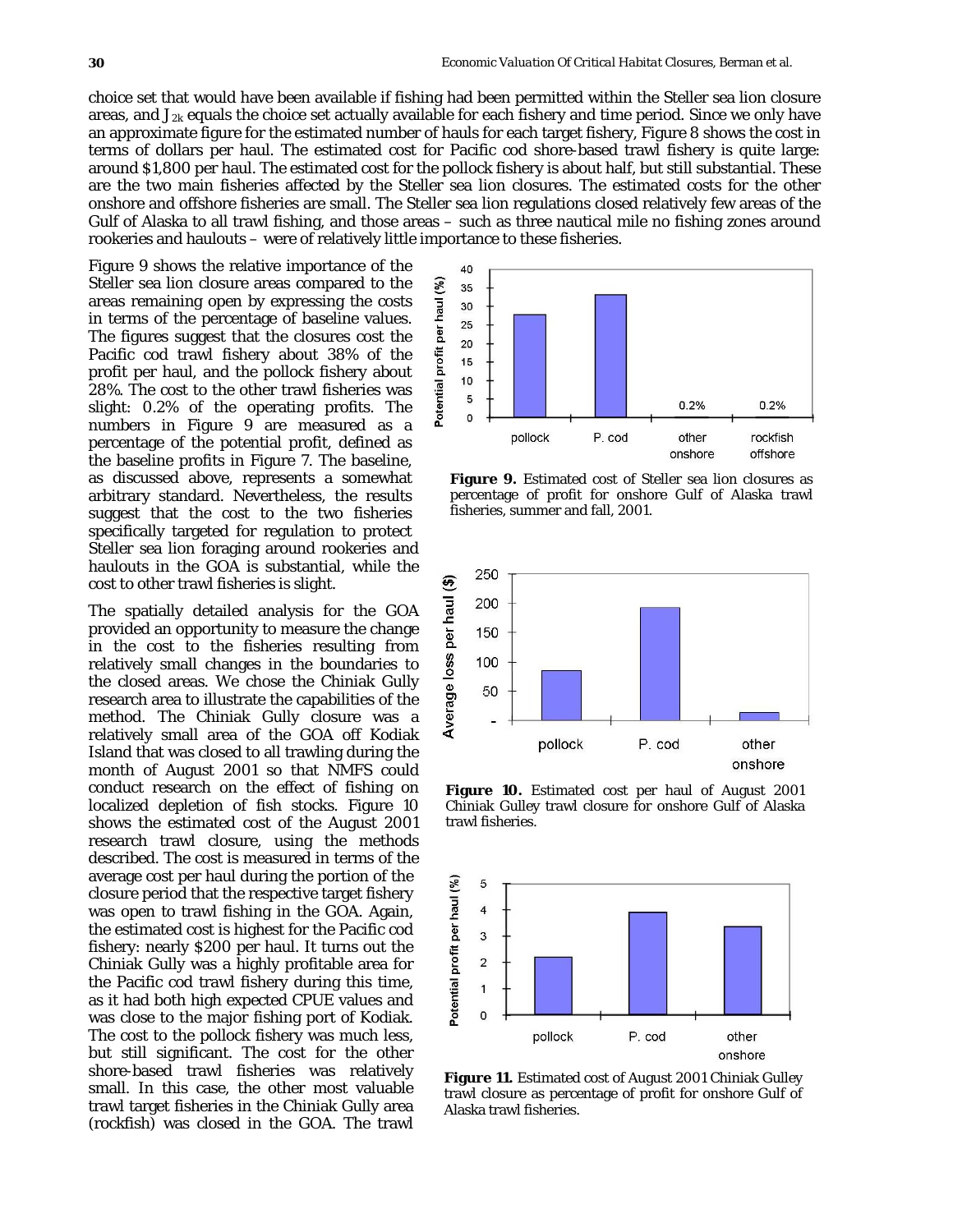sablefish bycatch allowance had also already been reached. While flatfish trawling was still permitted, estimated profitability for this target fishery was much lower in the GOA in summer and fall.

To illustrate this point, Figure 11 shows the costs of the Chiniak Gully closure expressed as the percentage change in the value per haul. The percentage costs are much more closely aligned. According to these estimates, the research trawl closure cost the trawl fisheries about 2-4 percent of profits, with the lowest percentage cost falling on the pollock fishery, and the highest on the Pacific cod fishery.

*North Pacific, 9 km resolution.* We projected CPUE for the 9 km study of the North Pacific as a whole from equations estimated from the trawl fishery itself, unlike the 3 km GOA results which were derived independently from the NMFS trawl survey. However, CPUE for each species was estimated from the groundfish fishing fleet as a whole, using data on all bottom trawl hauls from all fisheries rather than just from hauls targeting that particular species. This means that the projections of CPUE from the statistical equations do not represent the magnitude of target fishery hauls likely to be realized by any particular component of the fishery prosecuting a target species, even though we believe the relative CPUE estimates are valid. For example, the expected CPUE from a standard bottom trawl haul is likely to underestimate expected catches of very large pollock catcher-processors, and over-predict CPUE of smaller Pacific cod catcher vessels. Because of the selection bias discussed above, there is no simple procedure for adjusting the expected standard bottom trawl haul CPUE for all fisheries to the expected target fishery haul. This created a scale problem that made it difficult to estimate a baseline value, as presented for the GOA in Figure 7, or even a cost per haul, as described for Figure 8.

With Atka mackerel, we have the additional problem of a small number of hauls and limited geographic dispersion, making the estimated equation imprecise. However, since the method of estimating changes in net fisheries values relies on evaluating the difference in a logarithmic function (Equation 6), changing the scale factor for the base value has only a slight effect on the resulting change in value. Consequently, we showed the estimated costs of Steller sea lion habitat closures in terms of the percentage change in value per haul. Scaling issues with assessing the percentage change in values are basically limited to uncertainty in weighting of GOA values relative to the generally much larger BSAI values.



**Figure 12**. Estimated percentage change in net value of North Pacific trawl fisheries with three Steller sea lion habitat protection regimes.

As mentioned, the Steller sea lion regulatory regime changed twice in 2001: first when the Congressional moratorium expired on June 10, and again on July 17, when NMFS completed work on the new regime. We assessed the effect of the changing regulatory environment on the fisheries by estimating the relative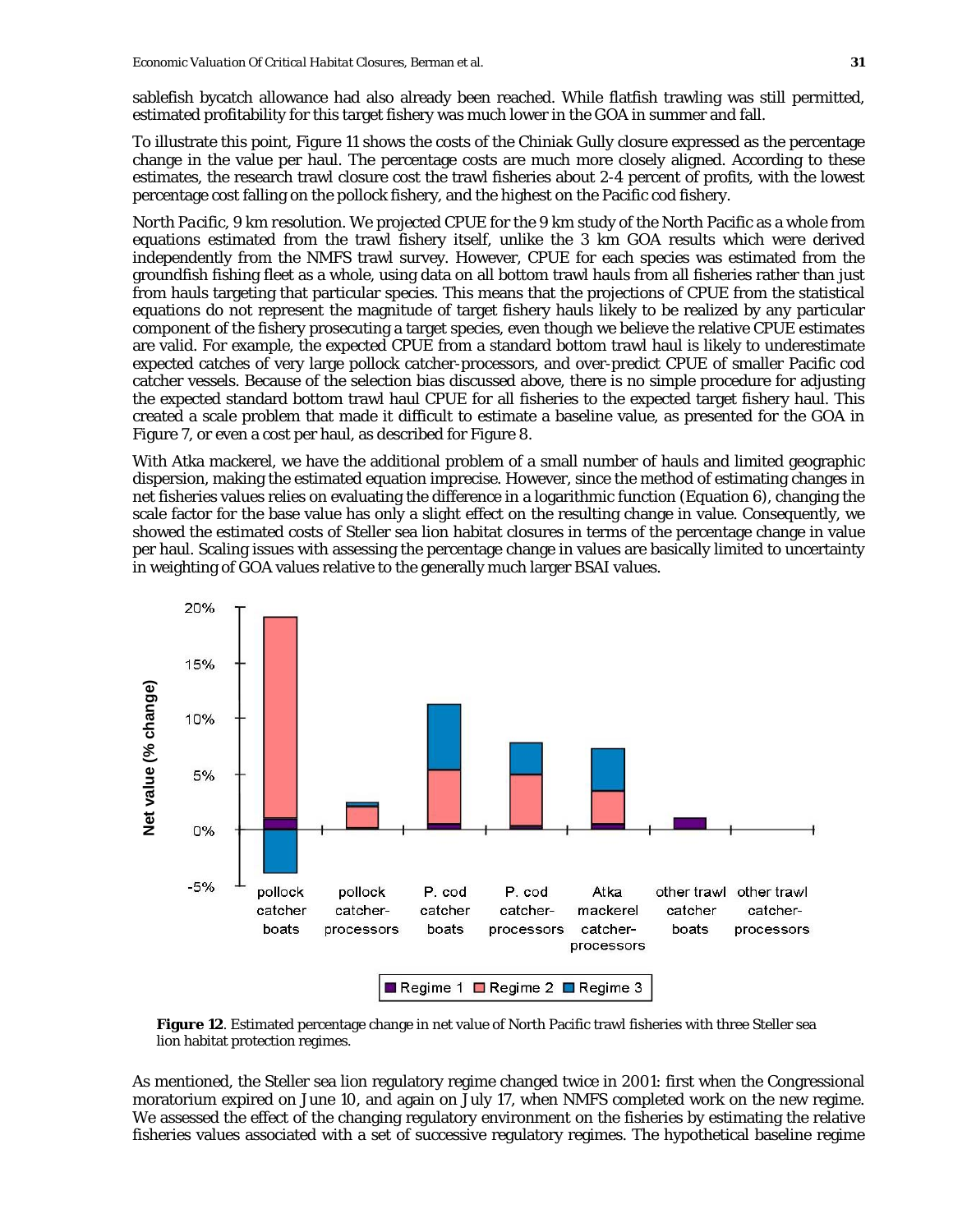involved no Steller sea lion habitat closures, but retained trawl fishery closures associated with other management objectives (for example, crab bycatch), as well as the general fishery TAC and bycatch-related closures. We defined the first regime as the set of restrictions that related to all trawl fisheries. Most were in place before NMFS designated Critical Habitat for Steller sea lions. We defined Regime 2 as the set of regulations in place on January 1, 2001, and Regime 3 as the set of regulations that went into effect on July 17, 2001. Only minor adjustments to the Steller sea lion regulations have occurred since 2001. Trawl fishing was effectively closed between June 10 and July 17, so we made no attempt to value that intervening period.

Table 7 shows the results of evaluating Equation (6) for the three regimes. The results appear quite different from those shown for the GOA. Figure 12 illustrates the relative magnitude of the changes for different fisheries and regulatory regimes.

| Fleet                            | Regime 1<br>$(\%)$ | Regime 1 to<br>regime 2<br>$(\%)$ | Regime 2 to<br>regime 3<br>$(\%)$ | Cumulative,<br>three regimes<br>$(\%)$ |
|----------------------------------|--------------------|-----------------------------------|-----------------------------------|----------------------------------------|
| Pollock catcher boats            | 1.0                | 18.1                              | $-3.9$                            | 15.2                                   |
| Pollock catcher-processors       | 0.2                | 2.0                               | 0.3                               | 2.5                                    |
| P. cod catcher boats             | 0.6                | 4.8                               | 5.9                               | 11.3                                   |
| P. cod catcher-processors        | 0.4                | 4.6                               | 2.8                               | 7.8                                    |
| Atka mackerel catcher-processors | 0.5                | 3.0                               | 3.8                               | 7.3                                    |
| Other trawl catcher boats        | 1.1                | --                                |                                   | 1.1                                    |
| Other trawl catcher processors   | 0.04               |                                   |                                   | 0.04                                   |

**Table 7.** Estimated cost of three regimes of Steller sea lion protective measures as a percentage of net profit per haul: Bering Sea/Aleutian Islands and Gulf of Alaska trawl fisheries, 2001.

Our estimates suggested that the largest cost of the Steller sea lion regulations for the North Pacific fisheries has fallen on pollock catcher boats, as a result of the shift from Regime 1 to Regime 2. The revised regulations in summer 2001 actually mitigated some of that cost for the onshore pollock fleet, while increasing the cost substantially for the Pacific cod and Atka mackerel fleets. The costs to the offshore fleets are smaller across the board than the costs estimated for the shore-based fleets. In particular, the costs for the offshore pollock fleet appear relatively small: almost an order of magnitude smaller than the costs to the shore-based fleet. One important regulatory closure areas affecting the offshore pollock fleet is the large Steller Sea Lion Conservation Area (SSLCA) in the southeastern Bering Sea. In 2001, SSLCA catch limits did not affect pollock catcher-processors. Pollock fishing within the SSLCA closed early for the mother ship sector in the pollock A season, which might have led to a substantial estimated cost. However, as discussed above, we cannot estimate a reliable equation for mother ships, so we cannot estimate the cost to that sector of the fleet.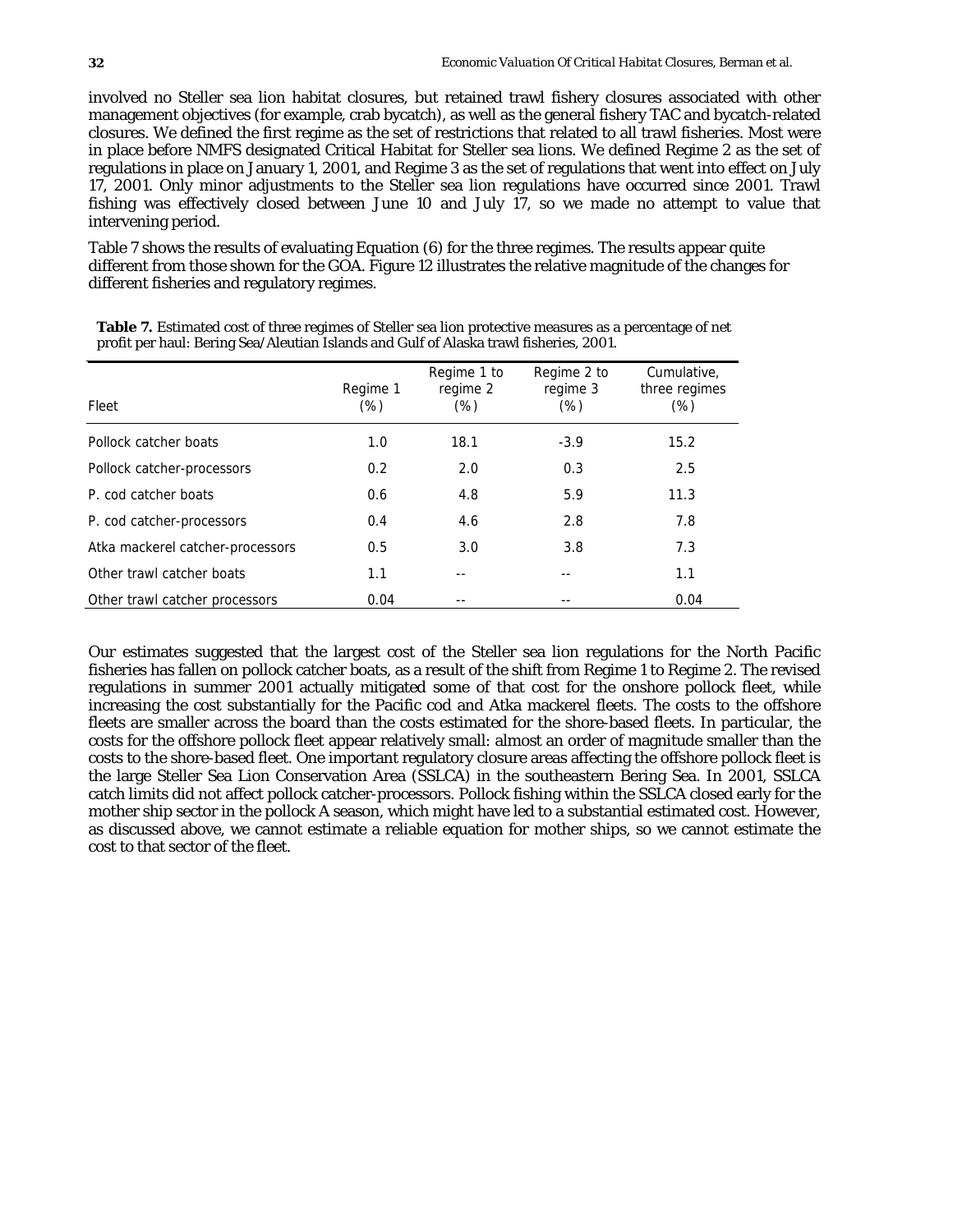This report presented an exploratory study designed to develop a new set of methods for estimating spatial values of ocean fisheries at fine spatial scales, and to apply the methods to estimate the cost to the North Pacific groundfish fisheries of spatial closures. As an exploratory study, the criteria for success should be somewhat different from what they might be for a more applied study that was designed to provide findings more readily applicable to management decisions. The two general hypotheses – that environmental conditions explain and can predict the spatial distribution of fish density, and that predicted spatial fish densities predict the distribution of fishing effort at fine spatial scales – received strong empirical support.

The estimates of the cost of habitat closures developed from the statistical analyses appear plausible. The cost estimates varied widely for different sectors of the trawl fleet, ranging, for all North Pacific fisheries, from a 10-15% loss of profits for pollock and Pacific cod catcher boats, to negligible or modest for pollock catcher processors and the rockfish and flatfish fisheries. Estimated costs for Atka mackerel and Pacific cod catcher-processors lay midway between the two extremes. Using a different and spatially more precise data set for estimating CPUE in the GOA, we found that the estimated regulatory costs to the Pacific cod and pollock shore-based trawl fisheries were even greater: about twice as high as for the North Pacific.

The question that arises is how confident we can be that these estimates reflect true conditions for the fishing fleet. As discussed above, confidence intervals can only be derived from bootstrapping. In this case, bootstrapping is very cumbersome, since we have in essence a three-stage statistical procedure. The CPUE equations for the North Pacific involved a two-stage sample selection bias correction. The predictions then feed into a third-stage probabilistic count model, which itself was only an approximation, albeit one likely to be accurate, for a multinomial logit model that underlies the derived welfare estimates. Since our goal was to demonstrate the method rather than derive numerically precise values, we did not attempt such a computationally complex procedure to generate confidence intervals, and leave this for further research.

Nevertheless, the empirical results for the different statistical analyses, combined with general characteristics of the RUM approach, provided some insights into the likely nature and magnitude of the uncertainty in the estimates. First, the coefficient on CPUE in the negative binomial regressions becomes a multiplicative scale factor in Equations (6) and (7) for the estimated values. The total values and values per haul are inversely proportional to the magnitude of this coefficient. Confidence intervals around this coefficient are quite precise (t-statistics around 3) for all fisheries except offshore Pacific cod and Atka mackerel. Estimated costs for these fisheries were in the intermediate range. However, the coefficient on CPUE scales total values estimated both with and without the habitat regulations. The estimated values are relatively insensitive to the magnitude of the coefficient (Figure 7). A much bigger source of uncertainty in the estimates derived from uncertainty in the predictions of CPUE itself. The equations explaining the distribution of pollock and Pacific cod spatial densities were generally less precise than those of the other fisheries. Further work to improve the ability to explain and predict pollock and Pacific cod spatial distribution would have priority for improving the accuracy of the estimates of the cost of fisheries closures.

Another question that arises is whether the statistical results and the cost estimates that follow from them represent an artifact of special conditions present in 2001, or whether the relationships are stable over time. It was our original intent to test the stability of CPUE predictions across a number of years. The requirement to compile, analyze, and code the extremely complex and continuously-changing spatial regulatory environment for the North Pacific fisheries in order to correct for selection bias in the CPUE equations made it impossible for us to conduct such stability tests. Clearly, this remains a high priority for future research.

As an exploratory study, the refinements discussed here should be undertaken before applying the results in a management context. Once questions about the stability and robustness of the results are resolved, the analysis can be applied directly in a management context to estimate the costs and benefits of all proposed regulatory changes that involve time and area closures for the groundfish fleet. The analysis of the Chiniak Gully research closure provided a simple example of the kind of information that the analysis can provide to management and the public.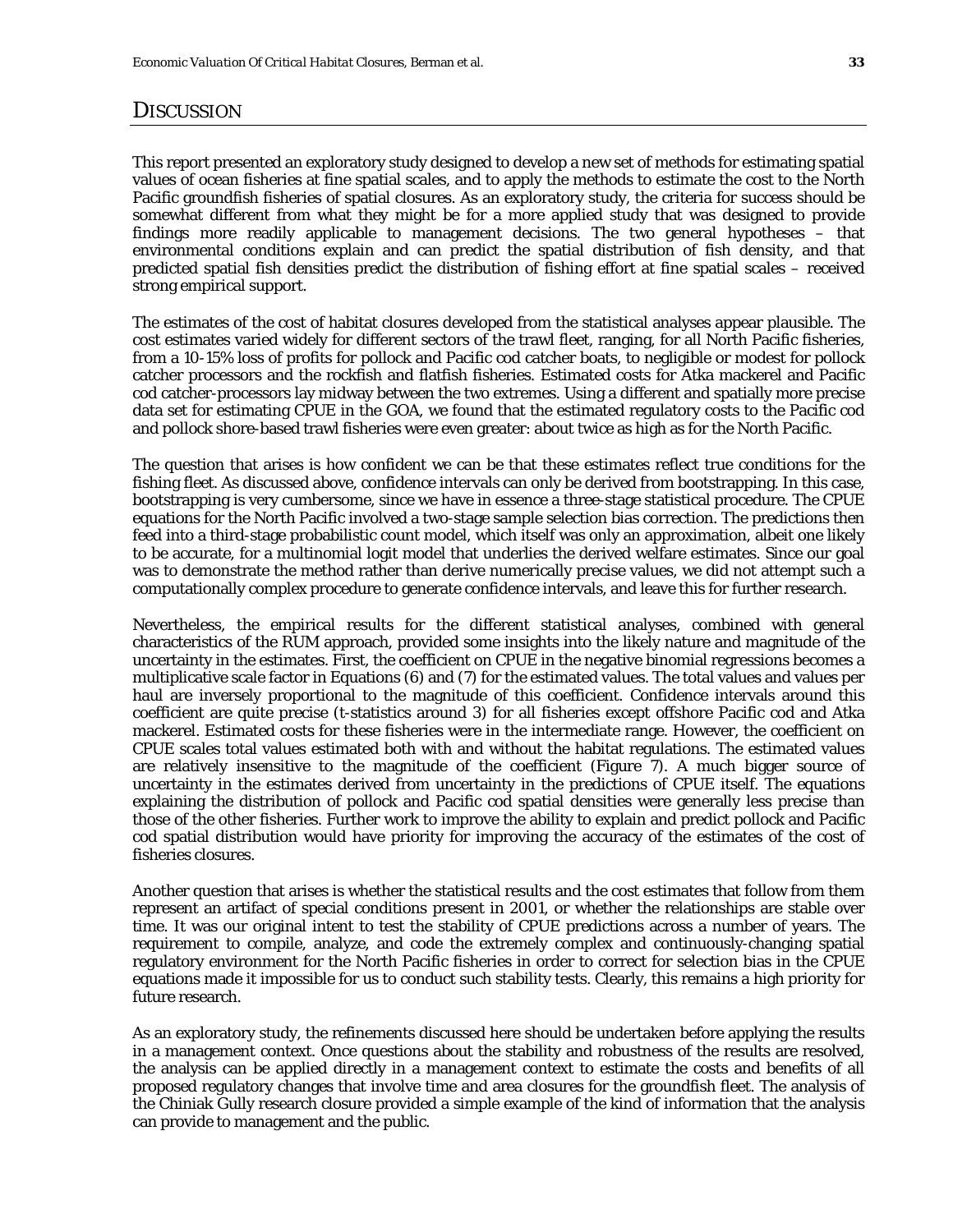#### **CONCLUSIONS**

The project aimed to design and demonstrate a method to quantify the net cost to industry of closing protected areas to fishing that (1) could take advantage of RUM's theoretical and practical advantages; (2) could be applied at a spatial scale relevant to decisions regarding marine protected areas; (3) included estimates of costs of reduced fishing flexibility to an at-sea processing fleet as well as the shore-based fleet; and (4) provided estimates of fisheries impacts linked directly to environmental variables relevant to habitat models for Steller sea lions and other protected species potentially interacting with fisheries. Our goal was to improve existing economic models of spatial choice in fisheries by relaxing unrealistic restrictions on spatial decision-making while incorporating detailed and flexible geographic scales.

We successfully addressed the four stated objectives. We developed and tested a scientifically defensible method to value fishery use areas at flexible temporal and spatial scales relevant to management decisions. The method produced predictions of relative value across the entire U.S. EEZ in the North Pacific at a detailed spatial scale in different seasons. The method could easily be generalized to evaluate fishery time and area closures for any protected species or for marine conservation generally. Finally, we demonstrated an application of the method to estimate cost to Bering Sea and GOA groundfish trawl fisheries of changes to Steller sea lion critical habitat closures.

The method generated plausible statistical results that distinguished relatively costly regulations from those involving relatively modest or negligible costs, and the relative burdens on different sectors of the fishing fleet. This approach provides management with credible independent estimates of the effect of regulations on net profits for the first time. While the actual magnitude of the estimated costs may remain uncertain, the percentage changes in costs are likely to be reliable. Further research will be required to demonstrate the robustness and stability of the estimated relationships over time, as well as to compute bootstrapped confidence intervals around estimates of values and costs.

The main weakness of the method is its requirement for managing and analyzing large volumes of spatially explicit data. The constraint is both a problem of computational resources and one of human resources. Taking the next step towards implementing the method as a standard practice for NMFS as part of the regulatory review process would require that the agency make an institutional commitment to developing the analytical capability to manage and process large environmental and regulatory datasets. While the agency certainly has this capability, it has in the past been deployed to other research and management tasks.

#### ACKNOWLEDGEMENTS

The authors acknowledge the large number of individuals and organizations who provided data and assistance with its interpretation. Remote-sensed data for the study were obtained from a variety NOAA and NASA public internet data distribution sites. The Alaska Fisheries Science Center provided trawl survey data for the Gulf of Alaska. The NOAA Alaska Region provided data from the fisheries observer program. Dave Musgrave and Al Hermann provided unpublished oceanographic model output developed at NOAA PMEL. Steve Lewis provided geo-spatial data on fishery regulations from the NOAA Alaska Region. The North Pacific Universities Marine Mammal Research Consortium and the North Pacific Marine Science Foundation provided financial support for this and related research. Finally, the authors acknowledge many individual staff members of the North Pacific Fishery Management Council, Alaska Fisheries Science Center, PMEL, and representatives of the fishing industry for useful comments and feedback on the study design and preliminary results.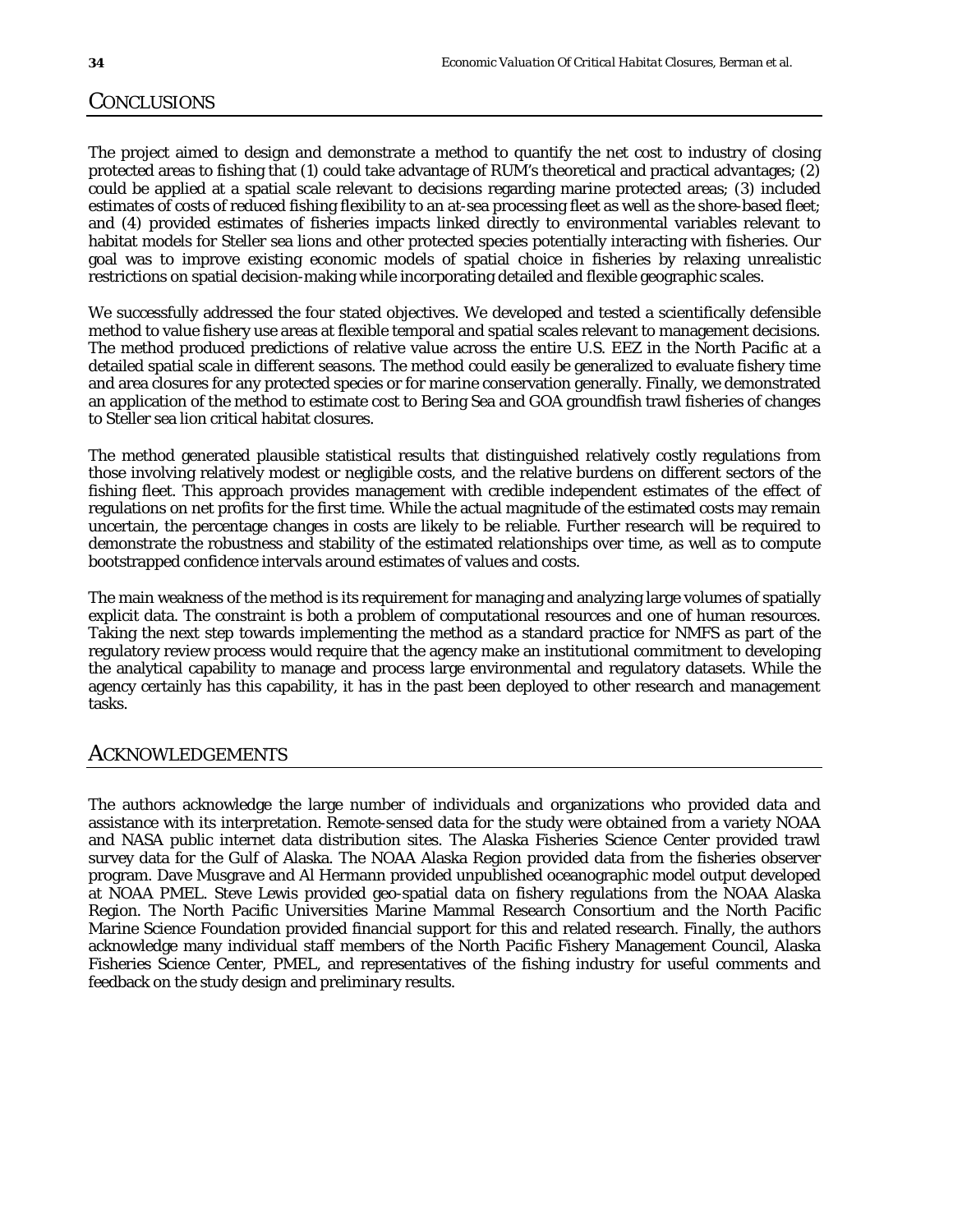#### **REFERENCES**

- Alaska Fisheries Science Center. 2001. 2001 Gulf of Alaska biennial groundfish assessment survey, resource assessment and conservation engineering division, AFSC Quarterly Research Reports, July-Sept 2001, http://www.afsc.noaa.gov/Quarterly/jas2001/divrpts\_race.htm#2001\_GOA\_biennial.
- Alaska Fisheries Science Center. 2003 North Pacific groundfish stock assessment and fishery evaluation reports. http://www.afsc.noaa.gov/refm/stocks/assessments.htm.
- Ben-Akiva, M., and Lerman, S. 1985. *Discrete choice analysis: Theory and application to travel demand*. Cambridge, MA: MIT Press.

Berman, M. 2006. Modeling spatial choice in ocean fisheries. Marine Resource Economics, 21: 387-406.

- Berman, M., Haley, S., and Kim, H. 1997. Estimating net benefits of reallocation: Discrete choice models of sport and commercial fishing. Marine Resource Economics 12(4): 307-327.
- Berman, M., and Sumaila, R. 2006. Discounting and amenity values in ecosystem restoration. Marine Resource Economics 21(2): 211-219.
- Bockstael, N., McConnell, K., and Strand I. 1989. A random utility model for sportfishing: Some preliminary results for Florida. Marine Resource Economics 6: 245-260.
- Bockstael, N., and Opaluch, J. 1983. Discrete modelling of supply response under uncertainty: The case of the fishery. Journal of Environmental Economics and Management 10: 125-137.
- Bucke, D., 1989. Histology. *In*: Austin, B., Austin, D.A. (Eds.), *Methods for the Microbiological Examination of Fish and Shellfish*. Wiley, New York, pp. 69-97.
- Cameron, A., and Trivedi, P. 1986. Econometric models based on count data: comparisons and applications of some estimators and tests. Journal of Applied Econometrics, 1: 29-54.
- Curtis, R., and Hicks, R. 2000. The cost of sea turtle preservation: The case of Hawaii's pelagic longliners. American Journal of Agricultural Economics 82(5): 1191-97.

Domencich, T.A., and McFadden. D. 1975. *Urban travel demand: A behavioural analysis*. Amsterdam: North Holland.

Dupont, D.P. 1993. Price uncertainty, expectations formation, and fishers' location choices. Marine Resource Economics 8: 219-247.

Gaugh, Jr., H.G., 1992. *Statistical Analysis of Regional Yield Trials*. Elsevier, Amsterdam.

- Gregr, E.J., and Coatta, R. 2008. Environmental data for the eastern North Pacific and Bering Sea. Fisheries Centre Research Reports 16(6). 76 pp.
- Gregr, E.J., and Trites, A. W. 2004. Niche overlap between Alaskan Steller sea lions and trawl fisheries. Poster presented at the 22nd Lowell Wakefield Fisheries Symposium, Anchorage, Sep. 30-Oct. 3.
- Guimaraes, P., Figueirdo, O., and Woodward, D. 2003. A tractable approach to the firm location decision problem. Review of Economics and Statistics 85(1): 201-204.
- Haynie, A., and Layton, D. 2004. Estimating the economic impact of the Steller sea lion conservation area: Developing and applying new methods for evaluating spatially complex area closures. IIFET 2004 Japan Proceedings (International Institute of Fisheries Economics and Trade). Corvallis, Oregon.

Heckman, J. 1979. Sample selection bias as a specification error. Econometrica, 47: 153-161.

Hensher, D.A., and Greene, W.H. 2003. The mixed logit model: The state of practice. Transportation 30(2): 133-76.

- Hermann, A.J., Haidvogel, D. B., Dobbins, E. L., and Stabeno, P. J. 2002. Coupling global and regional circulation models in the coastal Gulf of Alaska. Progress in Oceanography. 53: 335-367.
- Hermann, A. J. and Stabeno, P. J. 1996. An eddy resolving model of circulation on the western Gulf of Alaska shelf: Model development and sensitivity analyses. Journal of Geophysical Research 101: 1129-1149.
- Holland, D., and Sutinen, J. 2000. Location choice in New England trawl fisheries: Old habits die hard. Land Economics 76(1): 133- 149.
- McFadden, D. 1981. Econometric models of probabilistic choice. *In* C. Manski and D. McFadden (Eds.) *Structural analysis of discrete data: With econometric applications*. Cambridge, Mass. MIT Press, pp 198-272.
- National Marine Fisheries Service. 2001a. Steller sea lion protection measures final supplemental environmental impact statement, United States Department of Commerce, National Oceanic and Atmospheric Administration, National Marine Fisheries Service, Alaska Region, November 2001.
- National Marine Fisheries Service. 2001b. Status of 2001 groundfish fisheries by gear type. http://www.fakr.noaa.gov/2001/status.htm.
- National Marine Fisheries Service. 2001c. 2001 Gulf of Alaska Biennial Groundfish Assessment Survey. http://www.afsc.noaa.gov/Quarterly/jas2001/divrpts\_race.htm.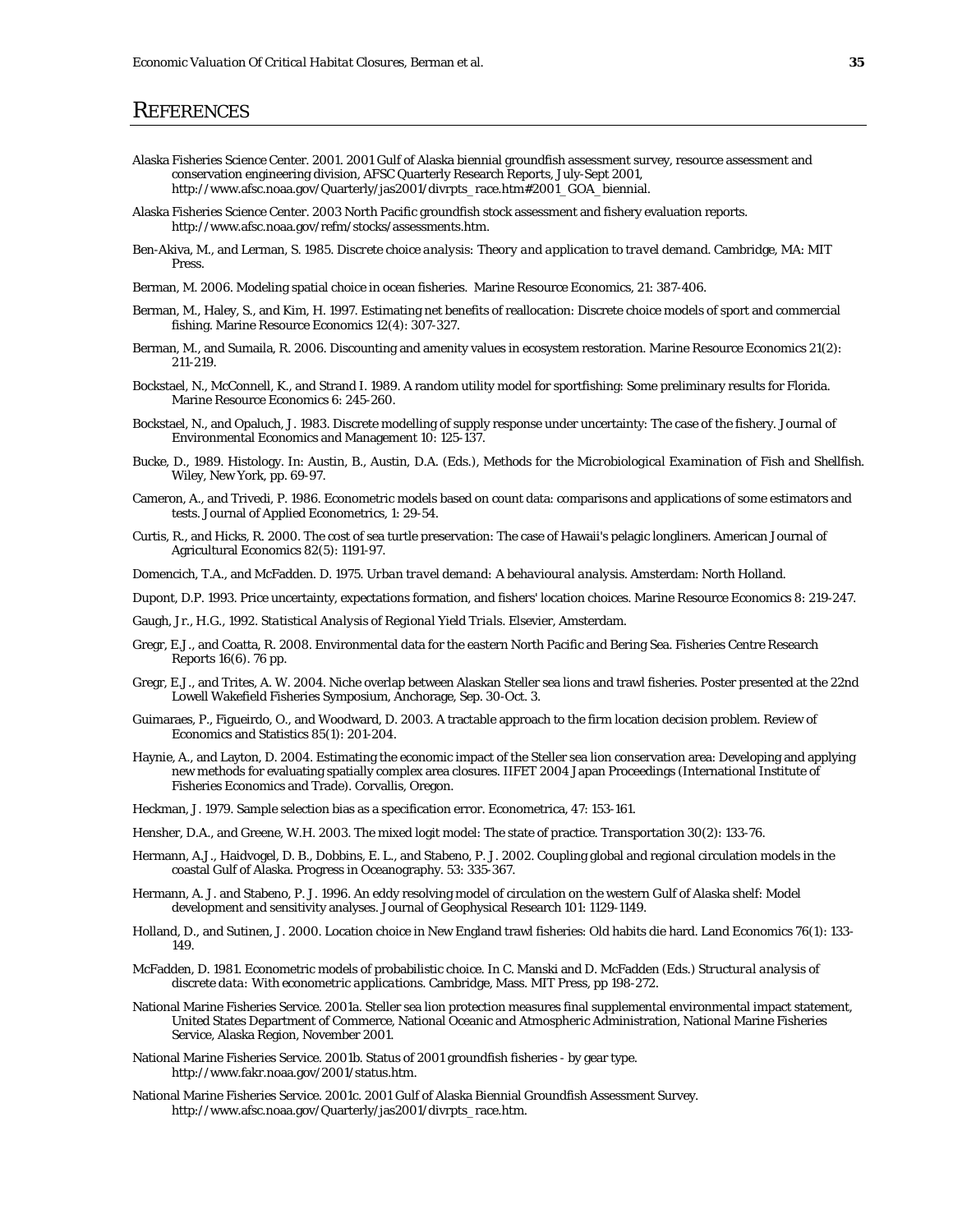- National Marine Fisheries Service. 2001d. 2001 Steller sea lion protection measures and groundfish harvest specifications. http://www.fakr.noaa.gov/sustainablefisheries/2001hrvstspecssl.htm.
- North Pacific Fishery Management Council. 2004. Regulatory impact review/regulatory flexibility analysis for amendments  $84/76/19/11/8$  to the BSAI groundfish FMP (#84), GOA groundfish FMP (#76), BSAI crab FMP (#19), scallop FMP (#11), and the salmon FMP (#8) and regulatory amendments to provide habitat areas of particular concern. Initial Draft, September, 2004.
- Roberts, R.J., 1993. Ulcerative dermal necrosis (UDN) in wild salmonids. In: Bruno, D.W. (Ed.), Pathological conditions of wild salmonids. Fisheries Research: 17: 3-14.
- Small, K., and Rosen, H. 1981. Applied welfare economics with discrete choice models. Econometrica. 49: 105-130.
- Stewart, D.A., Agnew, D., Boyd, R., Briggs, R., Toland, P., 1993. The derivation of changes in Nephrops per unit effort values for the Northern Ireland fishing fleet. Fisheries Research 17: 273-292.
- Tetra Tech FW, Inc. 2004. Draft environmental impact statement for essential fish habitat identification and conservation in Alaska, Appendix C, regulatory impact review/initial regulatory flexibility analysis. National Marine Fisheries Service, January, 2004.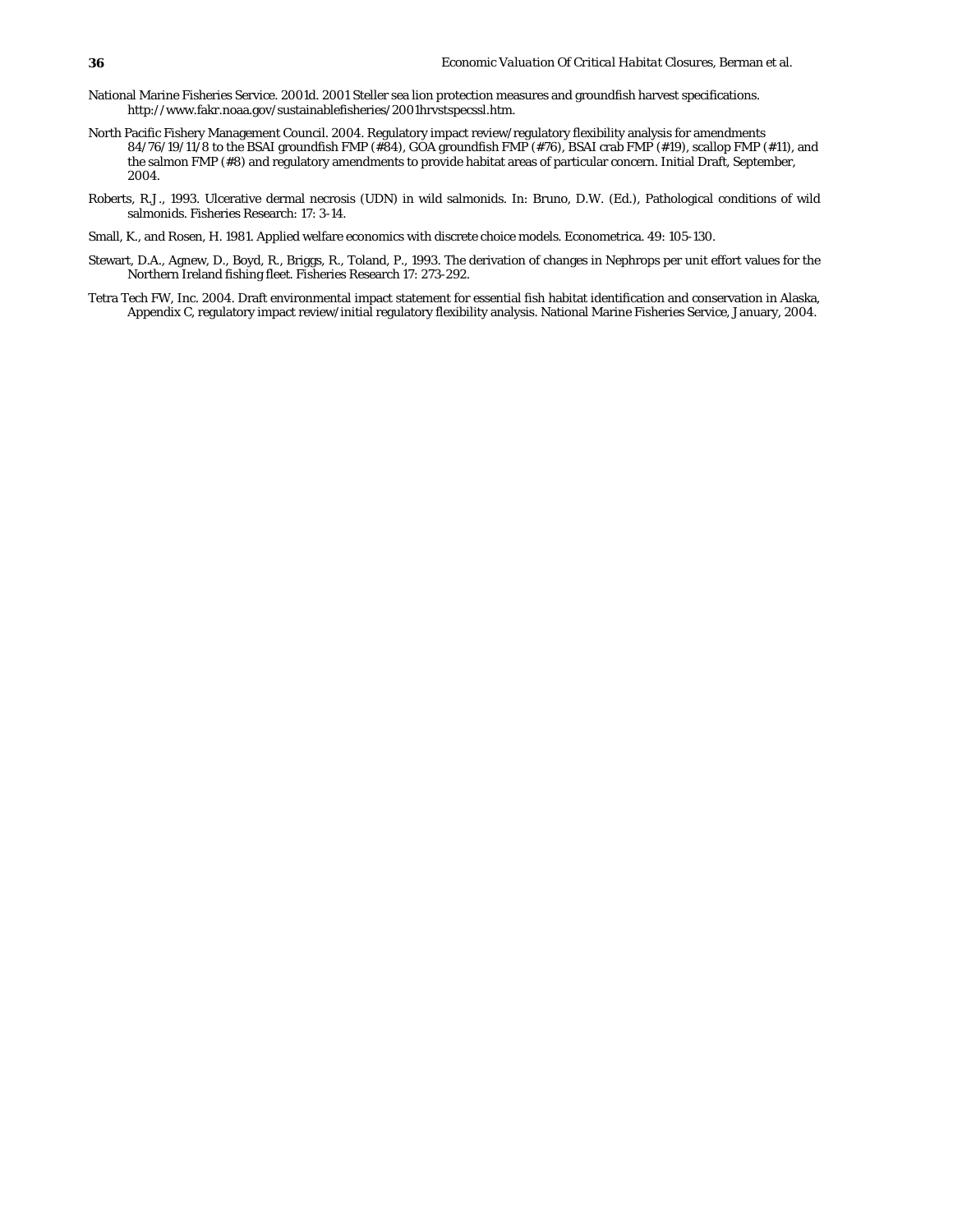### **APPENDICES**

### *APPENDIX A. EQUATIONS FOR SPATIAL DISTRIBUTION OF CATCH PER UNIT OF EFFORT (CPUE), ESTIMATED FROM THE SUMMER 2001 NMFS GULF OF ALASKA BOTTOM TRAWL SURVEY*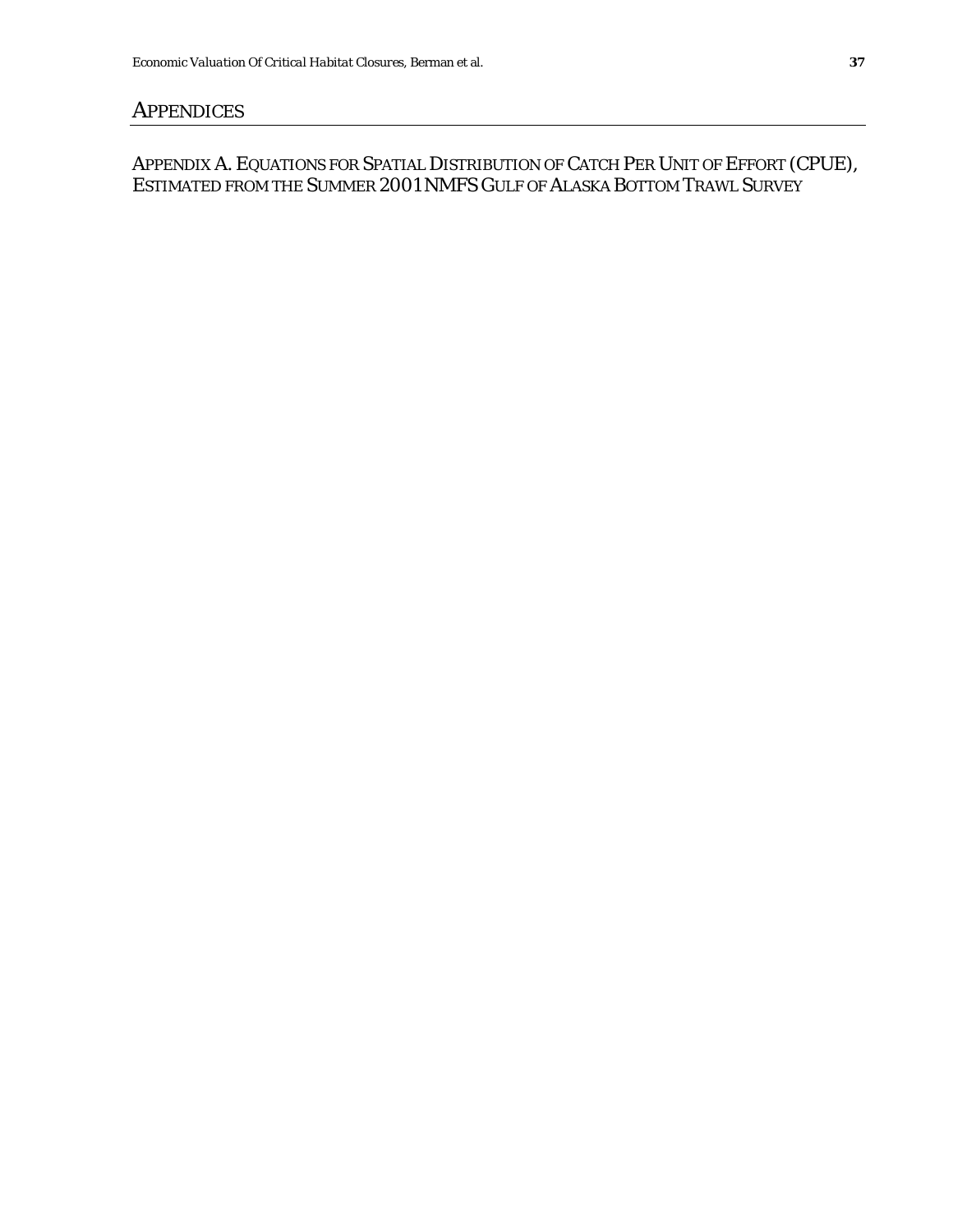## *1. Equations with Wind (only shown if absolute value of t for wind > 1)*

## **Pacific cod, average weight > 0.5 kg**

|                                                        | Limited Dependent Variable Model - CENSORED regression |                 |                       |                  |                  |                  |  |  |
|--------------------------------------------------------|--------------------------------------------------------|-----------------|-----------------------|------------------|------------------|------------------|--|--|
|                                                        | Ordinary least squares regression. Dep. Variable       |                 | <b>LBPCOD</b>         |                  |                  |                  |  |  |
| <b>Observations</b>                                    | 264                                                    |                 | Weights               |                  | <b>ONE</b>       |                  |  |  |
| Mean of LHS                                            | $0.1617331E+01$                                        |                 | <b>Std.Dev of LHS</b> |                  | $0.2134344E+01$  |                  |  |  |
| StdDev of resid.                                       | $0.1898167E+01$                                        |                 | Sum of squares        |                  | 0.8791417E+03    |                  |  |  |
| R-squared                                              | 0.2662060E+00                                          |                 | Adj. R-squared        |                  | 0.2090663E+00    |                  |  |  |
| F[19, 244]                                             | $0.4658862E+01$                                        |                 | Prob value            |                  | 0.3991631E-08    |                  |  |  |
| Log-likelihood                                         | $-0.5333954E+03$                                       |                 | $Restr.(b=0) Log-1$   |                  | $-0.5742529E+03$ |                  |  |  |
| Amemiya Pr. Criter.                                    | $0.3875997E+01$                                        |                 | Akaike Info.Crit.     |                  | 0.4192389E+01    |                  |  |  |
| <b>ANOVA</b>                                           | Source                                                 |                 | <b>Variation</b>      |                  | Deg. freedom     | Mean Square      |  |  |
|                                                        | Regression                                             |                 | $0.3189352E+03$       |                  | 19.              | $0.1678607E+02$  |  |  |
|                                                        | Residual                                               |                 | $0.8791417E+03$       |                  | 244.             | 0.3603040E+01    |  |  |
|                                                        | Total                                                  |                 | 0.1198077E+04         |                  | 263.             | 0.4555426E+01    |  |  |
| $N(0,1)$ used for significance levels.                 |                                                        |                 |                       |                  |                  |                  |  |  |
| Variable<br>Constant                                   | Coefficient<br>3651.8                                  | Std. Error      | t-ratio               | Prob.            | Var. Mean        | Var. st. dev.    |  |  |
|                                                        |                                                        | 1333.           | 2.739                 | 0.0062           |                  |                  |  |  |
| J162                                                   | 2.2328                                                 | 0.8727          | 2.559                 | 0.0105           | 0.2765           | 0.4481           |  |  |
| J177                                                   | 2.5571                                                 | 1.467           | 1.743                 | 0.0814           | 0.2500           | 0.4338           |  |  |
| J192<br>LDEPTH                                         | 3.6429                                                 | 2.045<br>5.532  | 1.781<br>3.800        | 0.0749           | 0.2462<br>4.8944 | 0.4316           |  |  |
| L2DEP                                                  | 21.023<br>$-1.9598$                                    | 0.5609          | $-3.494$              | 0.0001<br>0.0005 |                  | 0.5090           |  |  |
| <b>LSTEM</b>                                           |                                                        |                 |                       |                  | 24.2132          | 5.0025           |  |  |
| <b>LGTEM</b>                                           | $-3.1445$                                              | 1.299           | $-2.420$              | 0.0155           | 2.3164           | 0.1872           |  |  |
| <b>LSLOPE</b>                                          | 33.528<br>0.35871                                      | 21.26<br>0.3821 | 1.577<br>0.939        | 0.1148<br>0.3478 | 1.7553<br>3.2087 | 0.1431<br>0.9759 |  |  |
| <b>L2SLOPE</b>                                         | $-0.69028E-01$                                         | 0.7476E-01      | $-0.923$              | 0.3559           | 11.2445          | 5.3610           |  |  |
| <b>LMTEM</b>                                           | $-0.64826$                                             | 4.017           | $-0.161$              | 0.8718           | 2.0037           | 0.1970           |  |  |
| LMSTEM                                                 | 19.805                                                 | 6.670           | 2.969                 | 0.0030           | $-0.0902$        | 0.0553           |  |  |
| LMSAL                                                  | $-2138.6$                                              | 776.6           | $-2.754$              | 0.0059           | 3.4659           | 0.0278           |  |  |
| LBMSAL                                                 | $-46.985$                                              | 13.30           | $-3.532$              | 0.0004           | 0.0383           | 0.0242           |  |  |
| <b>BMHORVEL</b>                                        | 0.51526E-01                                            | 0.5817E-01      | 0.886                 | 0.3757           | 2.8017           | 2.9325           |  |  |
| <b>SSHRE</b>                                           | 0.36187E-01                                            | 0.1089          | 0.332                 | 0.7397           | -3.4680          | 1.6767           |  |  |
| LWIND                                                  | 1.4795                                                 | 1.103           | 1.342                 | 0.1796           | 1.7965           | 0.1697           |  |  |
| L2GTEM                                                 | $-8.2877$                                              | 5.829           | $-1.422$              | 0.1550           | 3.1014           | 0.5184           |  |  |
| <b>L2MSAL</b>                                          | 306.44                                                 | 113.3           | 2.705                 | 0.0068           | 12.0132          | 0.1912           |  |  |
| LMLD_DEP                                               | $-0.12687$                                             | 0.1491          | $-0.851$              | 0.3949           | 7.2535           | 3.0037           |  |  |
|                                                        |                                                        |                 |                       |                  |                  |                  |  |  |
| Limited Dependent Variable Model - CENSORED regression |                                                        |                 |                       |                  |                  |                  |  |  |
| Maximum Likelihood Estimates                           |                                                        |                 |                       |                  |                  |                  |  |  |
| Log-Likelihood -363.32                                 |                                                        |                 |                       |                  |                  |                  |  |  |
| Threshold values for the model: Lower                  |                                                        |                 | 0.0000 Upper          |                  | **********       |                  |  |  |
| $N(0,1)$ used for significance levels.                 |                                                        |                 |                       |                  |                  |                  |  |  |
| Variable                                               | Coefficient                                            | Std. Error      | t-ratio               | Prob.            | Var. Mean        | Var. st. dev.    |  |  |
| Constant                                               | 11000.                                                 | 3022.           | 3.640                 | 0.0003           |                  |                  |  |  |
| J162                                                   | 5.4903                                                 | 2.000           | 2.745                 | 0.0061           | 0.2765           | 0.4481           |  |  |
| J177                                                   | 7.8656                                                 | 3.386           | 2.323                 | 0.0202           | 0.2500           | 0.4338           |  |  |
| J192                                                   | 11.843                                                 | 4.843           | 2.445                 | 0.0145           | 0.2462           | 0.4316           |  |  |
| LDEPTH                                                 | 82.904                                                 | 18.82           | 4.404                 | 0.0000           | 4.8944           | 0.5090           |  |  |
| L2DEP                                                  | -7.9522                                                | 1.898           | -4.189                | 0.0000           | 24.2132          | 5.0025           |  |  |
| <b>LSTEM</b>                                           | -8.4387                                                | 2.728           | $-3.093$              | 0.0020           | 2.3164           | 0.1872           |  |  |
| <b>LGTEM</b>                                           | 159.31                                                 | 61.83           | 2.577                 | 0.0100           | 1.7553           | 0.1431           |  |  |
| <b>LSLOPE</b>                                          | 2.7343                                                 | 1.409           | 1.941                 | 0.0523           | 3.2087           | 0.9759           |  |  |
| <b>L2SLOPE</b>                                         | $-0.48996$                                             | 0.2570          | $-1.906$              | 0.0566           | 11.2445          | 5.3610           |  |  |
| <b>LMTEM</b>                                           | $-14.693$                                              | 9.276           | $-1.584$              | 0.1132           | 2.0037           | 0.1970           |  |  |
| <b>LMSTEM</b>                                          | 44.992                                                 | 15.32           | 2.936                 | 0.0033           | $-0.0902$        | 0.0553           |  |  |
| <b>LMSAL</b>                                           | $-6532.9$                                              | 1765.           | $-3.702$              | 0.0002           | 3.4659           | 0.0278           |  |  |
| <b>LBMSAL</b>                                          | $-109.08$                                              | 30.66           | $-3.558$              | 0.0004           | 0.0383           | 0.0242           |  |  |
| <b>BMHORVEL</b>                                        | 0.14673                                                | 0.1244          | 1.179                 | 0.2384           | 2.8017           | 2.9325           |  |  |
| <b>SSHRE</b>                                           | 0.29768                                                | 0.2418          | 1.231                 | 0.2182           | $-3.4680$        | 1.6767           |  |  |
| <b>LWIND</b>                                           | 2.9177                                                 | 2.369           | 1.232                 | 0.2181           | 1.7965           | 0.1697           |  |  |
| L2GTEM                                                 | $-39.537$                                              | 16.70           | $-2.367$              | 0.0179           | 3.1014           | 0.5184           |  |  |
| <b>L2MSAL</b>                                          | 942.04                                                 | 257.4           | 3.660                 | 0.0003           | 12.0132          | 0.1912           |  |  |
| LMLD_DEP                                               | $-0.38099$                                             | 0.3333          | $-1.143$              | 0.2530           | 7.2535           | 3.0037           |  |  |
| Sigma                                                  | 3.3130                                                 | 0.2491          | 13.300                | 0.0000           |                  |                  |  |  |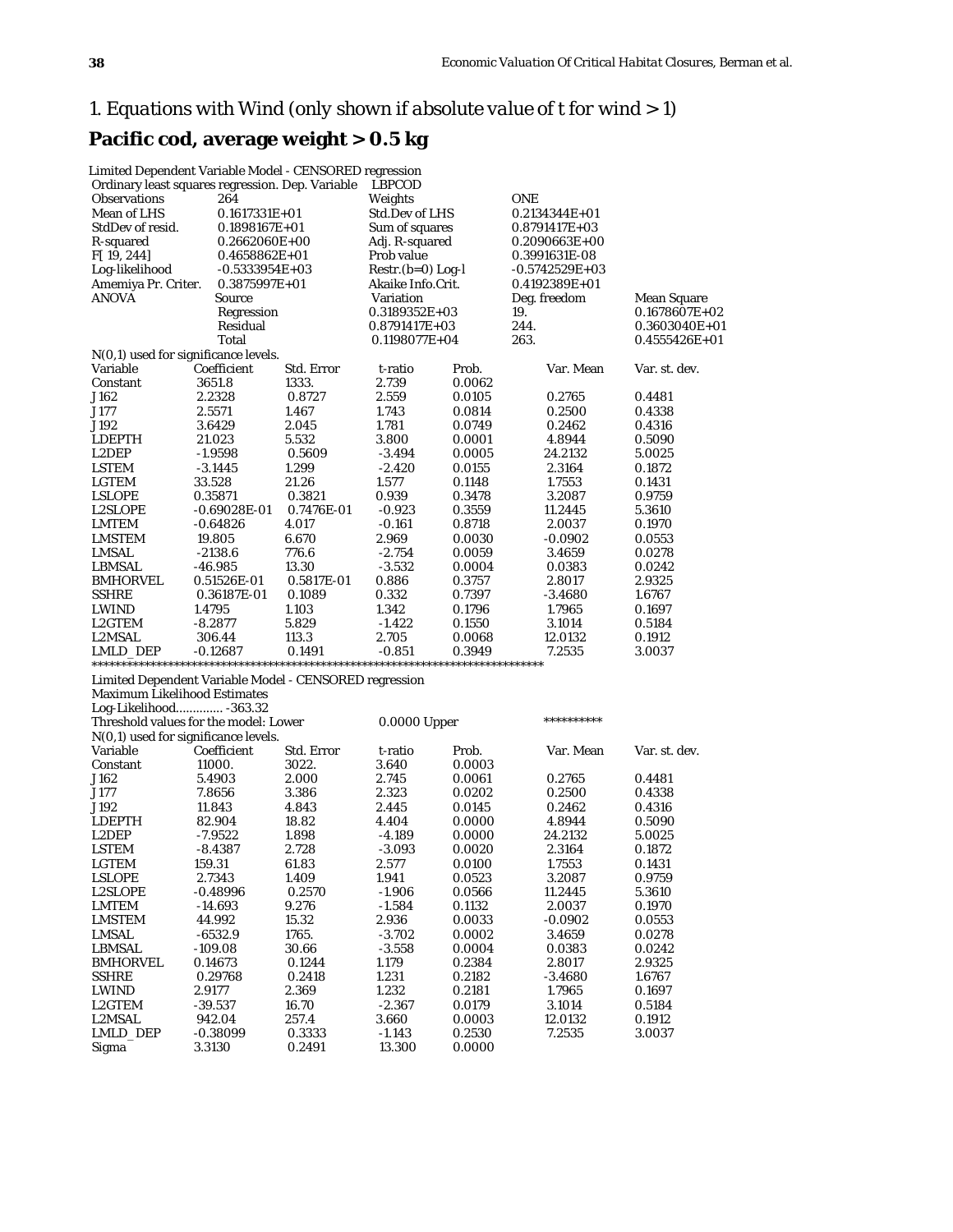# **Pollock, average weight > 0.25 kg**

| Limited Dependent Variable Model - CENSORED |                           |            | regression            |              |                  |                    |
|---------------------------------------------|---------------------------|------------|-----------------------|--------------|------------------|--------------------|
| Ordinary                                    | least squares regression. |            | Dep. Variable         |              | <b>LBPOLL</b>    |                    |
| <b>Observations</b>                         | 263                       |            | Weights               |              | <b>ONE</b>       |                    |
| Mean of LHS                                 | 0.8345154E+00             |            | <b>Std.Dev of LHS</b> |              | $0.1541075E+01$  |                    |
| StdDev of resid.                            | $0.1293798E+01$           |            | Sum of squares        |              | 0.4034130E+03    |                    |
| R-squared                                   | 0.3516626E+00             |            | Adj. R-squared        |              | $0.2951685E+00$  |                    |
|                                             |                           |            |                       |              |                  |                    |
| F[21,                                       | 2411                      |            | 0.6224763E+01         |              | Prob value       | $0.0000000E+00$    |
| Log-likelihood                              | $-0.4294374E+03$          |            | $Restr.(b=0) Log-1$   |              | $-0.4864222E+03$ |                    |
| Amemiya Pr. Criter.                         | $0.1813936E+01$           |            | Akaike Info.Crit.     |              | 0.3432984E+01    |                    |
| <b>ANOVA</b>                                | Source                    |            | <b>Variation</b>      |              | Deg. freedom     | <b>Mean Square</b> |
|                                             | Regression                |            | 0.2188139E+03         |              | 21.              | 0.1041971E+02      |
|                                             | Residual                  |            | 0.4034130E+03         |              | 241.             | $0.1673913E+01$    |
|                                             | Total                     |            | 0.6222269E+03         |              | 262.             | 0.2374912E+01      |
| $N(0,1)$ used for significance levels.      |                           |            |                       |              |                  |                    |
| Variable                                    | Coefficient               | Std. Error | t-ratio               | Prob.        | Var. Mean        | Var. st. dev.      |
| Constant                                    | $-4281.5$                 | 1321.      | $-3.240$              | 0.0012       |                  |                    |
| J162                                        | 0.79908                   | 0.6140     | 1.301                 | 0.1931       | 0.2776           | 0.4487             |
| J177                                        | 0.44705                   | 1.052      | 0.425                 | 0.6710       | 0.2510           | 0.4344             |
| <b>J192</b>                                 | 0.27878E-01               | 1.474      | 0.019                 | 0.9849       | 0.2433           | 0.4299             |
| LDEPTH                                      | 3.3759                    | 4.608      | 0.733                 | 0.4638       | 4.8978           | 0.5069             |
| L2DEP                                       | $-0.49393E-01$            | 0.4374     | $-0.113$              | 0.9101       | 24.2447          | 4.9856             |
| <b>LSTEM</b>                                | $-0.93955$                | 0.8902     | $-1.055$              | 0.2912       | 2.3153           | 0.1868             |
|                                             |                           |            |                       |              |                  |                    |
| <b>LGTEM</b>                                | 33.014                    | 14.54      | 2.271                 | 0.0232       | 1.7545           | 0.1428             |
| <b>LMLD</b>                                 | 4.3831                    | 1.636      | 2.680                 | 0.0074       | 1.5058           | 0.6399             |
| <b>LMTEM</b>                                | 1.9085                    | 2.834      | 0.673                 | 0.5007       | 2.0028           | 0.1968             |
| <b>LMSTEM</b>                               | $-10.846$                 | 5.027      | $-2.157$              | 0.0310       | -0.0900          | 0.0553             |
| <b>LMSAL</b>                                | 2462.0                    | 767.5      | 3.208                 | 0.0013       | 3.4665           | 0.0261             |
| <b>LBMSAL</b>                               | 16.422                    | 9.721      | 1.689                 | 0.0912       | 0.0380           | 0.0236             |
| <b>HORVELM</b>                              | $-0.72220E-01$            | 0.3501E-01 | $-2.063$              | 0.0391       | 15.3185          | 11.0040            |
| <b>MSHORVEL</b>                             | 0.57074E-01               | 0.3631E-01 | 1.572                 | 0.1159       | 12.8499          | 10.7104            |
| <b>BMHORVEL</b>                             | 0.63602E-01               | 0.4546E-01 | 1.399                 | 0.1618       | 2.8098           | 2.9352             |
| <b>SSHRE</b>                                | 0.85775E-01               | 0.7878E-01 | 1.089                 | 0.2762       | -3.4664          | 1.6797             |
| LCHLA                                       | 0.27958                   | 0.2416     | 1.157                 | 0.2471       | 0.7104           | 0.4982             |
| LWIND                                       | $-1.4766$                 | 0.7600     | $-1.943$              | 0.0520       | 1.7980           | 0.1683             |
| L2GTEM                                      | $-8.5751$                 | 4.008      | $-2.139$              | 0.0324       | 3.0986           | 0.5174             |
| <b>L2MSAL</b>                               | $-357.96$                 | 111.5      | $-3.211$              | 0.0013       |                  |                    |
|                                             |                           |            |                       |              | 12.0172          | 0.1800             |
| LMLD DEP                                    | $-0.60579$                | 0.3453     | $-1.755$              | 0.0793       | 7.2726           | 2.9935             |
|                                             |                           |            |                       |              |                  |                    |
| Limited Dependent Variable Model - CENSORED |                           |            | regression            |              |                  |                    |
| <b>Maximum Likelihood Estimates</b>         |                           |            |                       |              |                  |                    |
| Log-Likelihood                              |                           | $-229.59$  |                       |              |                  |                    |
| Threshold values for the model: Lower       |                           |            | 0.0000                | <b>Upper</b> | **********       |                    |
| $N(0,1)$ used for significance levels.      |                           |            |                       |              |                  |                    |
| Variable                                    | Coefficient               | Std. Error | t-ratio               | Prob.        | Var. Mean        | Var. st. dev.      |
| Constant                                    | $-11936.$                 | 4863.      | $-2.454$              | 0.0141       |                  |                    |
| J162                                        | 1.0769                    | 1.963      | 0.549                 | 0.5832       | 0.2776           | 0.4487             |
| J177                                        | -3.0453                   | 3.449      | $-0.883$              | 0.3773       | 0.2510           | 0.4344             |
| J192                                        | -5.0420                   | 4.815      | $-1.047$              | 0.2951       | 0.2433           | 0.4299             |
| LDEPTH                                      | 70.138                    | 23.28      | 3.013                 | 0.0026       | 4.8978           | 0.5069             |
| L2DEP                                       | $-5.6319$                 | 2.157      | $-2.611$              | 0.0090       | 24.2447          | 4.9856             |
| <b>LSTEM</b>                                | $-3.4402$                 | 2.771      | $-1.242$              | 0.2144       | 2.3153           | 0.1868             |
| LGTEM                                       | 145.78                    | 78.76      | 1.851                 | 0.0642       | 1.7545           | 0.1428             |
| <b>LMLD</b>                                 | 16.865                    | 7.083      | 2.381                 | 0.0173       | 1.5058           | 0.6399             |
| <b>LMTEM</b>                                | 18.050                    | 8.915      | 2.025                 | 0.0429       | 2.0028           | 0.1968             |
|                                             |                           |            |                       |              |                  |                    |
| <b>LMSTEM</b>                               | $-25.364$                 | 16.00      | $-1.585$              | 0.1129       | -0.0900          | 0.0553             |
| <b>LMSAL</b>                                | 6797.1                    | 2819.      | 2.411                 | 0.0159       | 3.4665           | 0.0261             |
| <b>LBMSAL</b>                               | $-37.846$                 | 34.58      | $-1.094$              | 0.2738       | 0.0380           | 0.0236             |
| <b>HORVELM</b>                              | $-0.16061$                | 0.1148     | $-1.400$              | 0.1616       | 15.3185          | 11.0040            |
| <b>MSHORVEL</b>                             | 0.12218                   | 0.1142     | 1.070                 | 0.2848       | 12.8499          | 10.7104            |
| <b>BMHORVEL</b>                             | 0.14484                   | 0.1442     | 1.004                 | 0.3152       | 2.8098           | 2.9352             |
| <b>SSHRE</b>                                | 0.23584                   | 0.2197     | 1.073                 | 0.2831       | $-3.4664$        | 1.6797             |
| <b>LCHLA</b>                                | 1.5638                    | 0.7075     | 2.210                 | 0.0271       | 0.7104           | 0.4982             |
| <b>LWIND</b>                                | $-3.9803$                 | 2.408      | $-1.653$              | 0.0984       | 1.7980           | 0.1683             |
| L2GTEM                                      | $-40.774$                 | 23.23      | $-1.755$              | 0.0792       | 3.0986           | 0.5174             |
| L2MSAL                                      | $-997.94$                 | 409.5      | $-2.437$              | 0.0148       | 12.0172          | 0.1800             |
| LMLD DEP                                    | $-2.5134$                 | 1.402      | $-1.793$              | 0.0730       | 7.2726           | 2.9935             |
| Sigma                                       | 2.5898                    | 0.2373     | 10.916                | 0.0000       |                  |                    |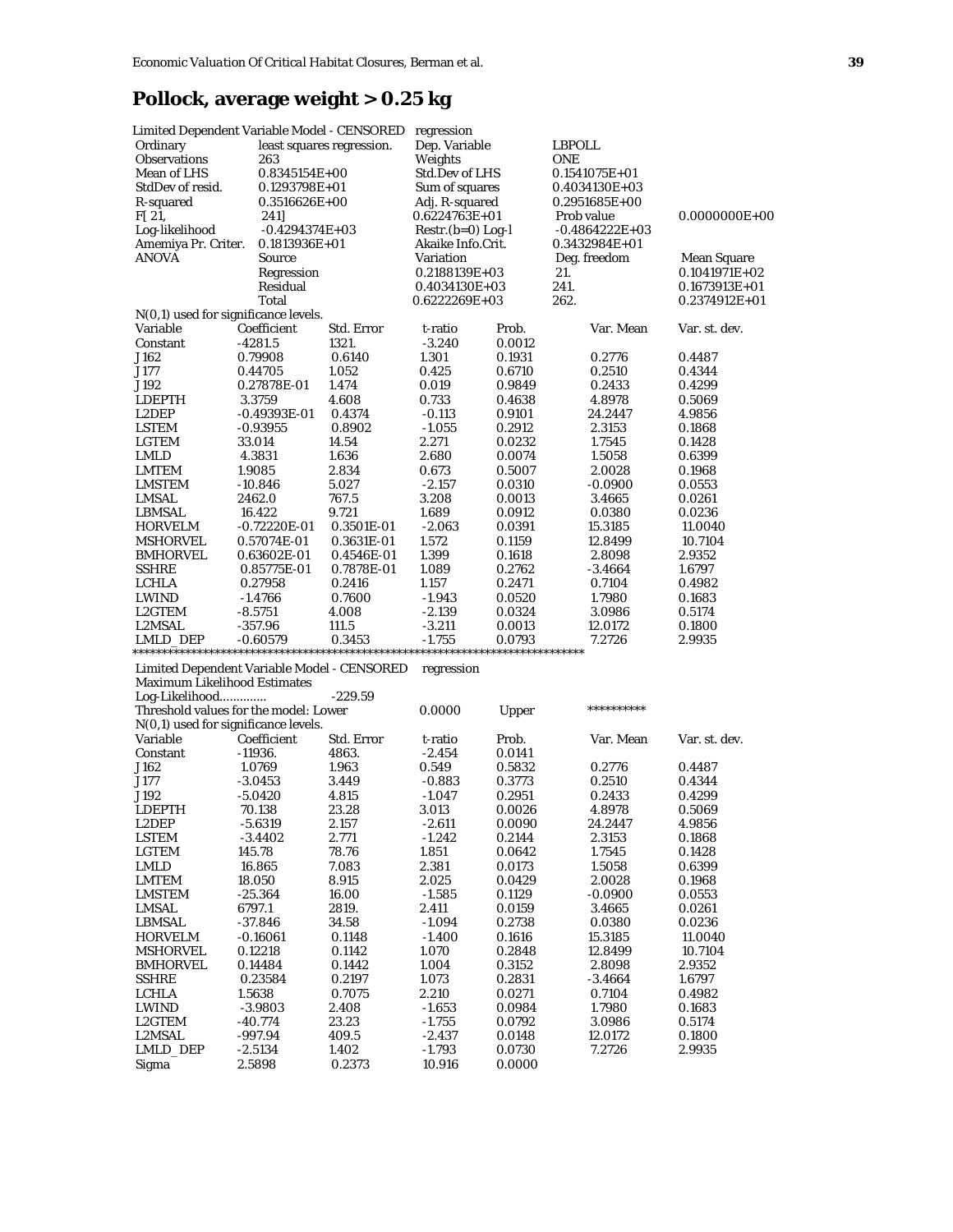# **Black cod, average weight > 0.75 kg**

| Limited Dependent Variable Model - CENSORED        |                     | regression                |                       |                  |                     |                    |
|----------------------------------------------------|---------------------|---------------------------|-----------------------|------------------|---------------------|--------------------|
| Ordinary                                           |                     | least squares regression. | Dep. Variable         |                  | <b>LBBCOD</b>       |                    |
| <b>Observations</b>                                | 263                 |                           | Weights               |                  | <b>ONE</b>          |                    |
| Mean of LHS                                        | 0.1955044E+01       |                           | <b>Std.Dev of LHS</b> |                  | 0.2467206E+01       |                    |
| StdDev of resid.                                   | $0.1637353E+01$     |                           | Sum of squares        |                  | 0.6487836E+03       |                    |
| R-squared                                          | 0.5931938E+00       |                           | Adj. R-squared        |                  | $0.5595734E+00$     |                    |
| F[20,                                              | 2421                |                           | 0.1764389E+02         |                  | Prob value          | 0.1147677E-35      |
| Log-likelihood                                     | $-0.4919181E+03$    |                           | $Restr.(b=0) Log-1$   |                  | $-0.6101916E+03$    |                    |
| Amemiya Pr. Criter.                                | 0.2894990E+01       |                           | Akaike Info.Crit.     |                  | 0.3900518E+01       |                    |
| ANOVA                                              | Source              |                           | <b>Variation</b>      |                  | Deg. freedom        | <b>Mean Square</b> |
|                                                    | Regression          |                           | 0.9460386E+03         |                  | 20.                 | $0.4730193E+02$    |
|                                                    | Residual            |                           | 0.6487836E+03         |                  | 242.                | $0.2680924E+01$    |
|                                                    | Total               |                           | 0.1594822E+04         |                  | 262.                | 0.6087107E+01      |
| $N(0,1)$ used for significance levels.<br>Variable | Coefficient         | Std. Error                | t-ratio               | Prob.            | Var. Mean           | Var. st. dev.      |
| Constant                                           | 982.14              | 1653.                     | 0.594                 | 0.5524           |                     |                    |
| J162                                               | 1.4588              | 0.7794                    | 1.872                 | 0.0612           | 0.2776              | 0.4487             |
| J177                                               | 2.9388              | 1.288                     | 2.282                 | 0.0225           | 0.2510              | 0.4344             |
| J192                                               | 3.2753              | 1.809                     | 1.811                 | 0.0701           | 0.2433              | 0.4299             |
| LDEPTH                                             | 1.1602              | 4.030                     | 0.288                 | 0.7735           | 4.8978              | 0.5069             |
| L2DEP                                              | 0.36078             | 0.3653                    | 0.988                 | 0.3234           | 24.2447             | 4.9856             |
| LGTEM                                              | 1.4113              | 1.407                     | 1.003                 | 0.3159           | 1.7545              | 0.1428             |
| <b>LSLOPE</b>                                      | 0.85200E-01         | 0.1255                    | 0.679                 | 0.4973           | 3.2086              | 0.9778             |
| LMLD                                               | 2.9710              | 2.025                     | 1.467                 | 0.1423           | 1.5058              | 0.6399             |
| <b>LMTEM</b>                                       | $-9.6338$           | 3.446                     | $-2.795$              | 0.0052           | 2.0028              | 0.1968             |
| LMSTEM                                             | 6.5858              | 5.942                     | 1.108                 | 0.2677           | -0.0900             | 0.0553             |
| LMSAL                                              | $-594.38$           | 961.2                     | $-0.618$              | 0.5363           | 3.4665              | 0.0261             |
| <b>LMSSAL</b>                                      | 30.364              | 11.99                     | 2.532                 | 0.0113           | 0.0127              | 0.0195             |
| <b>VERTVEL</b>                                     | $-6.7201$           | 4.589                     | $-1.464$              | 0.1431           | -0.0032             | 0.0232             |
| <b>HORVELM</b>                                     | -0.96752E-01        | 0.4494E-01                | $-2.153$              | 0.0313           | 15.3185             | 11.0040            |
| <b>MSHORVEL</b>                                    | 0.71843E-01         | 0.4711E-01                | 1.525                 | 0.1273           | 12.8499             | 10.7104            |
| <b>SSHRE</b>                                       | 0.29249             | 0.1014                    | 2.884                 | 0.0039           | $-3.4664$           | 1.6797             |
| <b>LCHLA</b>                                       | 0.69575             | 0.3049                    | 2.282                 | 0.0225           | 0.7104              | 0.4982             |
| <b>LWIND</b>                                       | -1.3734             | 0.9021                    | $-1.523$              | 0.1279           | 1.7980              | 0.1683             |
| <b>L2MSAL</b>                                      | 90.307              | 139.8                     | 0.646                 | 0.5184           | 12.0172             | 0.1800             |
| LMLD_DEP                                           | -0.76351            | 0.4338                    | $-1.760$              | 0.0784           | 7.2726              | 2.9935             |
|                                                    |                     |                           |                       |                  |                     |                    |
|                                                    |                     |                           |                       |                  |                     |                    |
| Limited Dependent Variable Model - CENSORED        |                     |                           | regression            |                  |                     |                    |
| <b>Maximum Likelihood Estimates</b>                |                     |                           |                       |                  |                     |                    |
| Log-Likelihood                                     |                     | $-289.92$                 |                       |                  |                     |                    |
| Threshold values for the model: Lower              |                     |                           | 0.0000                | Upper            | **********          |                    |
| $N(0,1)$ used for significance levels.             |                     |                           |                       |                  |                     |                    |
| Variable                                           | Coefficient         | Std. Error                | t-ratio               | Prob.            | Var. Mean           | Var. st. dev.      |
| Constant                                           | 4045.1              | 3639.                     | 1.112                 | 0.2663           |                     |                    |
| J162                                               | 3.7377              | 1.571                     | 2.379                 | 0.0174           | 0.2776              | 0.4487             |
| J177                                               | 8.5246              | 2.728                     | 3.125                 | 0.0018           | 0.2510              | 0.4344             |
| J192                                               | 8.7241              | 3.771                     | 2.313                 | 0.0207           | 0.2433              | 0.4299             |
| <b>LDEPTH</b>                                      | 67.698              | 11.49                     | 5.892                 | 0.0000           | 4.8978              | 0.5069             |
| L2DEP                                              | $-5.3179$           | 1.044                     | $-5.091$              | 0.0000           | 24.2447             | 4.9856             |
| LGTEM<br><b>LSLOPE</b>                             | 12.842<br>0.31280   | 3.608<br>0.2515           | 3.560<br>1.244        | 0.0004<br>0.2137 | 1.7545<br>3.2086    | 0.1428<br>0.9778   |
| <b>LMLD</b>                                        | 7.5796              | 5.144                     | 1.473                 | 0.1406           | 1.5058              | 0.6399             |
|                                                    |                     | 6.902                     | $-3.685$              | 0.0002           |                     | 0.1968             |
| <b>LMTEM</b><br><b>LMSTEM</b>                      | $-25.431$<br>34.202 | 12.47                     | 2.744                 | 0.0061           | 2.0028<br>$-0.0900$ | 0.0553             |
| LMSAL                                              | $-2525.1$           | 2113.                     | $-1.195$              | 0.2322           | 3.4665              | 0.0261             |
| <b>LMSSAL</b>                                      | 66.766              | 20.31                     | 3.288                 | 0.0010           | 0.0127              | 0.0195             |
| <b>VERTVEL</b>                                     | $-12.226$           | 7.999                     | $-1.529$              | 0.1264           | $-0.0032$           | 0.0232             |
| <b>HORVELM</b>                                     | $-0.17359$          | 0.8271E-01                | $-2.099$              | 0.0358           | 15.3185             | 11.0040            |
| <b>MSHORVEL</b>                                    | 0.12531             | 0.8490E-01                | 1.476                 | 0.1399           | 12.8499             | 10.7104            |
| <b>SSHRE</b>                                       | 0.79853             | 0.1900                    | 4.204                 | 0.0000           | $-3.4664$           | 1.6797             |
| <b>LCHLA</b>                                       | 1.4385              | 0.5722                    | 2.514                 | 0.0119           | 0.7104              | 0.4982             |
| <b>LWIND</b>                                       | $-7.3941$           | 2.844                     | $-2.600$              | 0.0093           | 1.7980              | 0.1683             |
| <b>L2MSAL</b>                                      | 378.44              | 307.1                     | 1.232                 | 0.2179           | 12.0172             | 0.1800             |
| LMLD_DEP                                           | $-2.0157$           | 1.010                     | $-1.995$              | 0.0461           | 7.2726              | 2.9935             |
| Sigma                                              | 2.2199              | 0.1569                    | 14.152                | 0.0000           |                     |                    |
|                                                    |                     |                           |                       |                  |                     |                    |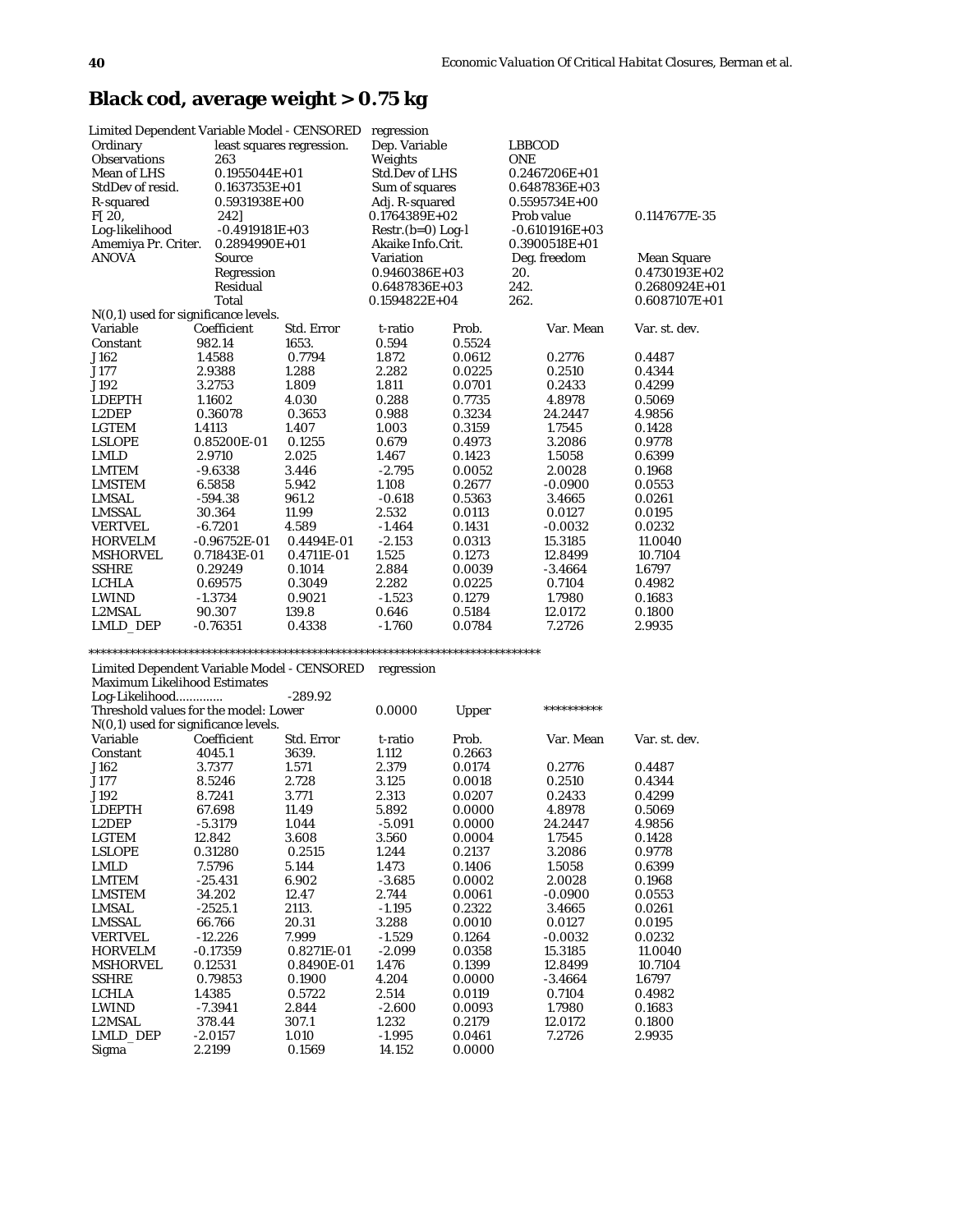## **Halibut, all**

| Limited Dependent Variable Model - CENSORED |                  | regression                |                     |        |                  |                 |
|---------------------------------------------|------------------|---------------------------|---------------------|--------|------------------|-----------------|
| Ordinary                                    |                  | least squares regression. | Dep. Variable       |        | LHAL             |                 |
| <b>Observations</b>                         | 263              |                           | Weights             |        | <b>ONE</b>       |                 |
| Mean of LHS                                 | 0.3605741E+01    |                           | Std.Dev of LHS      |        | 0.2128749E+01    |                 |
| StdDev of resid.                            | 0.1730145E+01    |                           | Sum of squares      |        | 0.7303901E+03    |                 |
| R-squared                                   | 0.3848164E+00    |                           | Adj. R-squared      |        | 0.3394340E+00    |                 |
| F[18,                                       | 244              |                           | 0.8479421E+01       |        | Prob value       | 0.1578245E-16   |
| Log-likelihood                              | $-0.5074982E+03$ |                           | $Restr.(b=0) Log-1$ |        | $-0.5713854E+03$ |                 |
| Amemiya Pr. Criter.                         | $0.3209655E+01$  |                           | Akaike Info.Crit.   |        | 0.4003788E+01    |                 |
| <b>ANOVA</b>                                | Source           |                           | <b>Variation</b>    |        | Deg. freedom     | Mean Square     |
|                                             | Regression       |                           | 0.4568817E+03       |        | 18.              | 0.2538232E+02   |
|                                             | Residual         |                           | 0.7303901E+03       |        | 244.             | $0.2993402E+01$ |
| Total                                       |                  | 0.1187272E+04             |                     | 262.   | 0.4531572E+01    |                 |
| $N(0,1)$ used for significance levels.      |                  |                           |                     |        |                  |                 |
| Variable                                    | Coefficient      | Std. Error                | t-ratio             | Prob.  | Var. Mean        | Var. st. dev.   |
| Constant                                    | 44.989           | 14.16                     | 3.177               | 0.0015 |                  |                 |
| J162                                        | 0.75663          | 0.8639                    | 0.876               | 0.3811 | 0.2776           | 0.4487          |
| J177                                        | 0.33069          | 1.355                     | 0.244               | 0.8072 | 0.2510           | 0.4344          |
| J192                                        | 1.5001           | 1.870                     | 0.802               | 0.4224 | 0.2433           | 0.4299          |
| L2DEP                                       | -0.37442         | 0.1345                    | $-2.784$            | 0.0054 | 24.2447          | 4.9856          |
| TIMELDEP                                    | -0.75653E-02     | 0.5589E-02                | $-1.354$            | 0.1759 | 864.3330         | 121.2768        |
| <b>LSTEM</b>                                | $-1.6490$        | 1.288                     | $-1.280$            | 0.2006 | 2.3153           | 0.1868          |
| <b>LGTEM</b>                                |                  | 14.24                     | $-2.468$            |        |                  |                 |
|                                             | -35.150          |                           |                     | 0.0136 | 1.7545           | 0.1428          |
| <b>LSLOPE</b>                               | 0.14877          | 0.1247                    | 1.193               | 0.2328 | 3.2086           | 0.9778          |
| LMLD                                        | -6.5972          | 1.900                     | $-3.473$            | 0.0005 | 1.5058           | 0.6399          |
| <b>LMTEM</b>                                | 4.6740           | 2.798                     | 1.671               | 0.0948 | 2.0028           | 0.1968          |
| <b>LMSTEM</b>                               | -8.2449          | 6.496                     | $-1.269$            | 0.2043 | -0.0900          | 0.0553          |
| LMSSAL                                      | -23.534          | 11.02                     | $-2.135$            | 0.0328 | 0.0127           | 0.0195          |
| <b>VERTVEL</b>                              | $-8.3319$        | 4.776                     | $-1.745$            | 0.0811 | -0.0032          | 0.0232          |
| LCHLA1                                      | 0.92643          | 0.5006                    | 1.851               | 0.0642 | 0.8483           | 0.4133          |
| LCHLA <sub>2</sub>                          | $-0.59286$       | 0.4783                    | $-1.239$            | 0.2152 | 0.7532           | 0.4622          |
| LWIND                                       | $-1.0785$        | 0.9022                    | $-1.195$            | 0.2319 | 1.7980           | 0.1683          |
| L2GTEM                                      | 9.2649           | 3.838                     | 2.414               | 0.0158 | 3.0986           | 0.5174          |
| LMLD_DEP                                    | 1.5925           | 0.4067                    | 3.916               | 0.0001 | 7.2726           | 2.9935          |
|                                             |                  |                           |                     |        |                  |                 |
| Limited Dependent Variable Model - CENSORED |                  |                           | regression          |        |                  |                 |
| <b>Maximum Likelihood Estimates</b>         |                  |                           |                     |        |                  |                 |
| Log-Likelihood                              |                  | -494.55                   |                     |        |                  |                 |
| Threshold values for the model: Lower       |                  |                           | 0.0000              | Upper  | **********       |                 |
| $N(0,1)$ used for significance levels.      |                  |                           |                     |        |                  |                 |
| Variable                                    | Coefficient      | Std. Error                | t-ratio             | Prob.  | Var. Mean        | Var. st. dev.   |
| Constant                                    | 54.944           | 17.38                     | 3.162               | 0.0016 |                  |                 |
| J162                                        | 1.0732           | 1.055                     | 1.017               | 0.3090 | 0.2776           | 0.4487          |
| J177                                        | 0.45641          | 1.651                     | 0.276               | 0.7822 | 0.2510           | 0.4344          |
| J192                                        | 1.9509           | 2.286                     | 0.853               | 0.3935 | 0.2433           | 0.4299          |
| L2DEP                                       | -0.53155         | 0.1676                    | $-3.172$            | 0.0015 | 24.2447          | 4.9856          |
| TIMELDEP                                    | $-0.93874E-02$   | 0.6829E-02                | $-1.375$            | 0.1693 | 864.3330         | 121.2768        |
| <b>LSTEM</b>                                | $-2.2799$        | 1.565                     | $-1.456$            | 0.1453 | 2.3153           | 0.1868          |
| <b>LGTEM</b>                                | $-42.553$        | 17.52                     | $-2.429$            | 0.0151 | 1.7545           | 0.1428          |
| <b>LSLOPE</b>                               | 0.18518          | 0.1520                    | 1.218               | 0.2232 | 3.2086           | 0.9778          |
| <b>LMLD</b>                                 | $-9.7177$        | 2.423                     | $-4.010$            | 0.0001 | 1.5058           | 0.6399          |
| <b>LMTEM</b>                                | 6.4038           | 3.458                     | 1.852               | 0.0640 | 2.0028           | 0.1968          |
| <b>LMSTEM</b>                               | $-10.717$        | 7.975                     | $-1.344$            | 0.1790 | $-0.0900$        | 0.0553          |
| <b>LMSSAL</b>                               | -31.531          | 14.04                     | $-2.247$            | 0.0247 | 0.0127           | 0.0195          |
| <b>VERTVEL</b>                              | $-9.1408$        | 5.735                     | $-1.594$            | 0.1110 | $-0.0032$        | 0.0232          |
| LCHLA1                                      | 1.2576           | 0.6193                    | 2.031               | 0.0423 | 0.8483           | 0.4133          |
| LCHLA <sub>2</sub>                          | $-0.85596$       | 0.5911                    | $-1.448$            | 0.1476 | 0.7532           | 0.4622          |
| LWIND                                       | $-1.4691$        | 1.079                     | $-1.361$            | 0.1735 | 1.7980           | 0.1683          |
| L2GTEM                                      | 11.049           | 4.707                     | 2.347               | 0.0189 | 3.0986           | 0.5174          |
| LMLD_DEP                                    | 2.3412           | 0.5258                    | 4.452               | 0.0000 | 7.2726           | 2.9935          |
| Sigma                                       | 2.0556           | 0.1081                    | 19.013              | 0.0000 |                  |                 |
|                                             |                  |                           |                     |        |                  |                 |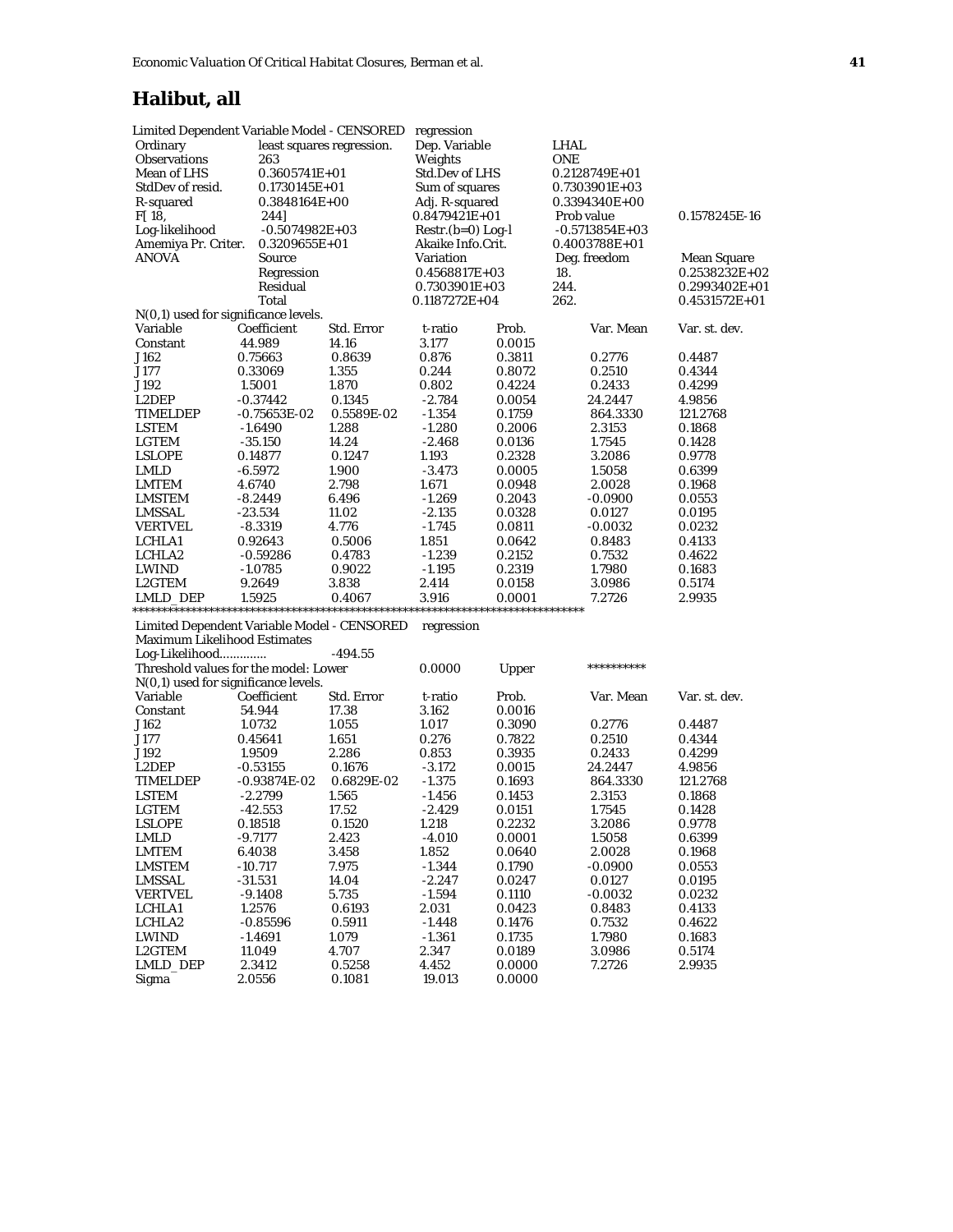# **Halibut, average weight > 1 kg**

| Limited Dependent Variable Model - CENSORED regression<br>Ordinary |                  | least squares regression. | Dep. Variable         |        | <b>LBHAL</b>     |                    |
|--------------------------------------------------------------------|------------------|---------------------------|-----------------------|--------|------------------|--------------------|
| <b>Observations</b>                                                | 263              |                           | Weights               |        | <b>ONE</b>       |                    |
| Mean of LHS                                                        | $0.3518902E+01$  |                           | <b>Std.Dev of LHS</b> |        | 0.2186825E+01    |                    |
| StdDev of resid.                                                   | 0.1869869E+01    |                           | Sum of squares        |        | $0.8531244E+03$  |                    |
| R-squared                                                          | 0.3191008E+00    |                           | Adj. R-squared        |        | 0.2688706E+00    |                    |
| F[18,                                                              | 244]             |                           | 0.6352760E+01         |        | Prob value       | 0.8742407E-12      |
| Log-likelihood                                                     | $-0.5279236E+03$ |                           | $Restr.(b=0) Log-1$   |        | $-0.5784645E+03$ |                    |
| Amemiya Pr. Criter.                                                | $0.3749004E+01$  |                           | Akaike Info.Crit.     |        | $0.4159115E+01$  |                    |
| <b>ANOVA</b>                                                       | Source           |                           | <b>Variation</b>      |        | Deg. freedom     | <b>Mean Square</b> |
|                                                                    | Regression       |                           | $0.3998135E+03$       |        | 18.              | 0.2221186E+02      |
|                                                                    | Residual         |                           | $0.8531244E+03$       |        | 244.             | $0.3496411E+01$    |
|                                                                    | Total            |                           | 0.1252938E+04         |        | 262.             | $0.4782206E+01$    |
| $N(0,1)$ used for significance levels.                             |                  |                           |                       |        |                  |                    |
| Variable                                                           | Coefficient      | Std. Error                | t-ratio               | Prob.  | Var. Mean        | Var. st. dev.      |
| Constant                                                           | 11.477           | 26.56                     | 0.432                 | 0.6657 |                  |                    |
| J162                                                               | 2.0763           | 0.7037                    | 2.951                 | 0.0032 | 0.2776           | 0.4487             |
| J177                                                               | 2.2745           | 0.7962                    | 2.857                 | 0.0043 | 0.2510           | 0.4344             |
| J192                                                               | 3.8644           | 1.145                     | 3.374                 | 0.0007 | 0.2433           | 0.4299             |
| <b>LDEPTH</b>                                                      | 7.9750           | 6.291                     | 1.268                 | 0.2049 | 4.8978           | 0.5069             |
| L2DEP                                                              | $-1.3080$        | 0.6029                    | $-2.169$              | 0.0301 | 24.2447          | 4.9856             |
| <b>LSTEM</b>                                                       | $-2.4061$        | 1.214                     | $-1.982$              | 0.0475 | 2.3153           | 0.1868             |
| <b>LGTEM</b>                                                       | $-45.552$        | 20.23                     | $-2.252$              | 0.0244 | 1.7545           | 0.1428             |
| <b>LSLOPE</b>                                                      | 0.14587          | 0.1339                    | 1.089                 | 0.2760 | 3.2086           | 0.9778             |
| LMLD                                                               | $-6.8059$        | 2.245                     | $-3.031$              | 0.0024 | 1.5058           | 0.6399             |
| LMSAL                                                              | 8.8554           | 7.039                     | 1.258                 | 0.2084 | 3.4665           | 0.0261             |
| <b>LMSSAL</b>                                                      | $-15.872$        | 12.68                     | $-1.252$              | 0.2106 | 0.0127           | 0.0195             |
| <b>VERTVEL</b>                                                     | $-8.6660$        | 5.158                     | $-1.680$              | 0.0929 | $-0.0032$        | 0.0232             |
| <b>LCHLA</b>                                                       | $-0.46292$       | 0.4457                    | $-1.039$              | 0.2990 | 0.7104           | 0.4982             |
| LCHLA1                                                             | 1.5084           | 0.7001                    | 2.155                 | 0.0312 | 0.8483           | 0.4133             |
| LCHLA2                                                             | $-0.99361$       | 0.5437                    | $-1.827$              | 0.0676 | 0.7532           | 0.4622             |
| <b>LWIND</b>                                                       | $-0.90053$       | 0.9947                    | $-0.905$              | 0.3653 | 1.7980           | 0.1683             |
| L2GTEM                                                             | 11.884           | 5.566                     | 2.135                 | 0.0327 | 3.0986           | 0.5174             |
| LMLD DEP                                                           | 1.6428           | 0.4881                    | 3.366                 | 0.0008 | 7.2726           | 2.9935             |
|                                                                    |                  |                           |                       |        |                  |                    |
|                                                                    |                  |                           |                       |        |                  |                    |
| Limited Dependent Variable Model - CENSORED                        |                  | regression                |                       |        |                  |                    |

Maximum Likelihood Estimates

| Log-Likelihood | $-507.60$  |                                                                                 |              |           |               |
|----------------|------------|---------------------------------------------------------------------------------|--------------|-----------|---------------|
|                |            | 0.0000                                                                          | <b>Upper</b> |           |               |
|                |            |                                                                                 |              |           |               |
| Coefficient    | Std. Error | t-ratio                                                                         | Prob.        | Var. Mean | Var. st. dev. |
| 10.845         | 33.49      | 0.324                                                                           | 0.7460       |           |               |
| 2.9686         | 0.8959     | 3.314                                                                           | 0.0009       | 0.2776    | 0.4487        |
| 3.2217         | 1.005      | 3.205                                                                           | 0.0014       | 0.2510    | 0.4344        |
| 5.4084         | 1.453      | 3.722                                                                           | 0.0002       | 0.2433    | 0.4299        |
| 10.045         | 7.874      | 1.276                                                                           | 0.2021       | 4.8978    | 0.5069        |
| $-1.7466$      | 0.7566     | $-2.309$                                                                        | 0.0210       | 24.2447   | 4.9856        |
| $-3.2524$      | 1.516      | $-2.146$                                                                        | 0.0319       | 2.3153    | 0.1868        |
| $-57.220$      | 25.20      | $-2.271$                                                                        | 0.0232       | 1.7545    | 0.1428        |
| 0.18943        | 0.1675     | 1.131                                                                           | 0.2581       | 3.2086    | 0.9778        |
| $-10.747$      | 2.949      | $-3.644$                                                                        | 0.0003       | 1.5058    | 0.6399        |
| 12.680         | 9.100      | 1.393                                                                           | 0.1635       | 3.4665    | 0.0261        |
| $-22.188$      | 16.42      | $-1.351$                                                                        | 0.1766       | 0.0127    | 0.0195        |
| $-9.7879$      | 6.355      | $-1.540$                                                                        | 0.1235       | $-0.0032$ | 0.0232        |
| $-0.68626$     | 0.5705     | $-1.203$                                                                        | 0.2290       | 0.7104    | 0.4982        |
| 2.1564         | 0.8975     | 2.403                                                                           | 0.0163       | 0.8483    | 0.4133        |
| $-1.4602$      | 0.6995     | $-2.087$                                                                        | 0.0369       | 0.7532    | 0.4622        |
| $-1.3376$      | 1.243      | $-1.076$                                                                        | 0.2819       | 1.7980    | 0.1683        |
| 14.752         | 6.915      | 2.133                                                                           | 0.0329       | 3.0986    | 0.5174        |
| 2.5799         | 0.6495     | 3.972                                                                           | 0.0001       | 7.2726    | 2.9935        |
| 2.2760         | 0.1224     | 18.602                                                                          | 0.0000       |           |               |
|                |            | Threshold values for the model: Lower<br>$N(0,1)$ used for significance levels. |              |           | **********    |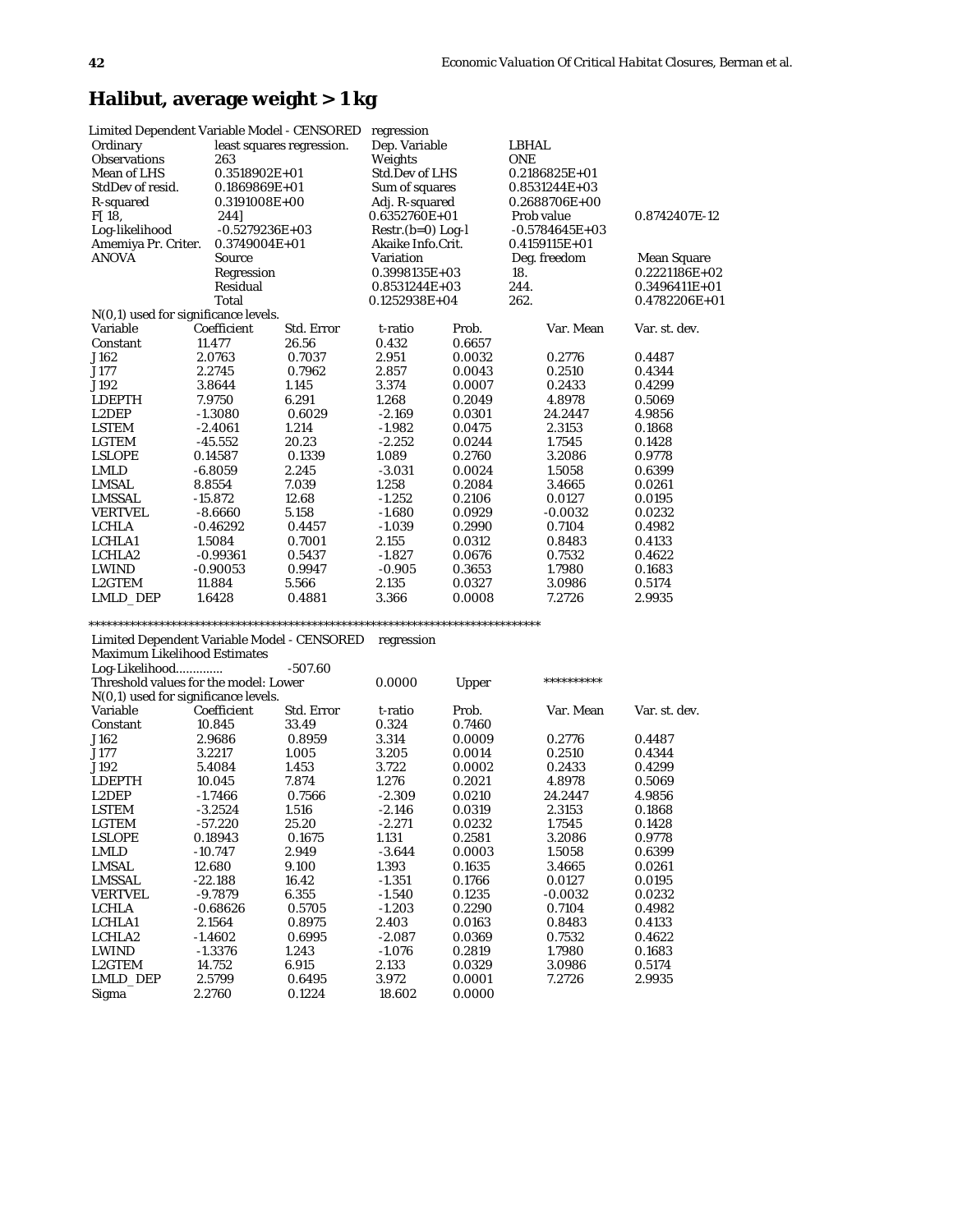## **Flatfish, all**

| Limited Dependent Variable Model - CENSORED |                | regression                |                       |                     |                |                    |
|---------------------------------------------|----------------|---------------------------|-----------------------|---------------------|----------------|--------------------|
| Ordinary                                    |                | least squares regression. |                       | Dep. Variable       | <b>LFLAT</b>   |                    |
| <b>Observations</b>                         | 263            |                           | Weights               |                     | <b>ONE</b>     |                    |
| Mean of LHS                                 | 0.5386837E+01  |                           | <b>Std.Dev of LHS</b> |                     | 0.1870004E+01  |                    |
| StdDev of resid.                            | 0.1406774E+01  |                           | Sum of squares        |                     | 0.4789211E+03  |                    |
| R-squared                                   | 0.4772697E+00  |                           | Adj. R-squared        |                     | 0.4340689E+00  |                    |
| F[20,                                       | 2421           |                           | 0.1104769E+02         |                     | Prob value     | 0.2508541E-23      |
| Log-likelihood                              |                | $-0.4519995E+03$          |                       | $Restr.(b=0) Log-1$ | -0.5373022E+03 |                    |
| Amemiya Pr. Criter.                         | 0.2137033E+01  |                           | Akaike Info.Crit.     |                     | 0.3596955E+01  |                    |
| <b>ANOVA</b>                                | Source         |                           | <b>Variation</b>      |                     | Deg. freedom   | <b>Mean Square</b> |
|                                             | Regression     |                           | 0.4372705E+03         |                     | 20.            | $0.2186353E+02$    |
|                                             | Residual       |                           | 0.4789211E+03         |                     | 242.           | $0.1979013E+01$    |
|                                             | Total          |                           | 0.9161916E+03         |                     | 262.           | $0.3496915E+01$    |
| $N(0,1)$ used for significance levels.      |                |                           |                       |                     |                |                    |
| Variable                                    | Coefficient    | Std. Error                | t-ratio               | Prob.               | Var. Mean      | Var. st. dev.      |
| Constant                                    | $-2358.9$      | 1289.                     | $-1.830$              | 0.0672              |                |                    |
| J162                                        | 0.66428        | 0.5854                    | 1.135                 | 0.2565              | 0.2776         | 0.4487             |
| J177                                        | $-0.42864$     | 1.012                     | $-0.424$              | 0.6719              | 0.2510         | 0.4344             |
| J192                                        | $-1.4083$      | 1.426                     | $-0.988$              | 0.3232              | 0.2433         | 0.4299             |
| LDEPTH                                      | 32.631         | 4.354                     | 7.495                 | 0.0000              | 4.8978         | 0.5069             |
| L2DEP                                       | $-2.8540$      | 0.4220                    | $-6.763$              | 0.0000              | 24.2447        | 4.9856             |
| <b>TIMELDEP</b>                             | $-0.62780E-02$ | 0.4152E-02                | $-1.512$              | 0.1306              | 864.3330       | 121.2768           |
| <b>LGTEM</b>                                | $-16.487$      | 15.51                     | $-1.063$              | 0.2878              | 1.7545         | 0.1428             |
| <b>LSLOPE</b>                               | 0.33820        | 0.1084                    | 3.119                 | 0.0018              | 3.2086         | 0.9778             |
| <b>LMTEM</b>                                | 4.7554         | 2.765                     | 1.720                 | 0.0854              | 2.0028         | 0.1968             |
| <b>LMSAL</b>                                | 1384.7         | 747.8                     | 1.852                 | 0.0641              | 3.4665         | 0.0261             |
| <b>LBMSAL</b>                               | -58.652        | 10.65                     | $-5.509$              | 0.0000              | 0.0380         | 0.0236             |
| <b>VERTVEL</b>                              | 4.4290         | 3.923                     | 1.129                 | 0.2590              | $-0.0032$      | 0.0232             |
| <b>HORVELM</b>                              | $-0.10453$     | 0.3921E-01                | $-2.666$              | 0.0077              | 15.3185        | 11.0040            |
| <b>MSHORVEL</b>                             | 0.91852E-01    | 0.4088E-01                | 2.247                 | 0.0246              | 12.8499        | 10.7104            |
| <b>BMHORVEL</b>                             | $-0.17495$     | 0.4726E-01                | $-3.702$              | 0.0002              | 2.8098         | 2.9352             |
| LCHLA1                                      | 0.48358        | 0.4142                    | 1.167                 | 0.2430              | 0.8483         | 0.4133             |
| LCHLA <sub>2</sub>                          | $-0.76722$     | 0.4142                    | $-1.852$              | 0.0640              | 0.7532         | 0.4622             |
| <b>LWIND</b>                                | 1.6687         | 0.7756                    | 2.151                 | 0.0314              | 1.7980         | 0.1683             |
| L2GTEM                                      | 5.6575         | 4.273                     | 1.324                 | 0.1855              | 3.0986         | 0.5174             |
| L2MSAL                                      | $-209.67$      | 108.5                     | $-1.932$              | 0.0534              | 12.0172        | 0.1800             |
|                                             |                |                           |                       |                     |                |                    |
| Limited Dependent Variable Model - CENSORED |                |                           | regression            |                     |                |                    |
| <b>Maximum Likelihood Estimates</b>         |                |                           |                       |                     |                |                    |
| Log-Likelihood                              |                | $-455.13$                 |                       |                     |                |                    |
| Threshold values for the model: Lower       |                |                           | 0.0000                | Upper               | **********     |                    |
| $N(0,1)$ used for significance levels.      |                |                           |                       |                     |                |                    |
| Variable                                    | Coefficient    | Std. Error                | t-ratio               | Prob.               | Var. Mean      | Var. st. dev.      |
| Constant                                    | $-2443.5$      | 1278.                     | $-1.913$              | 0.0558              |                |                    |
| J162                                        | 0.52961        | 0.5841                    | 0.907                 | 0.3645              | 0.2776         | 0.4487             |
| J177                                        | $-0.84760$     | 1.020                     | $-0.831$              | 0.4060              | 0.2510         | 0.4344             |
| J192                                        | -1.9431        | 1.432                     | $-1.357$              | 0.1749              | 0.2433         | 0.4299             |
| <b>LDEPTH</b>                               | 35.563         | 4.490                     | 7.920                 | 0.0000              | 4.8978         | 0.5069             |
| L2DEP                                       | $-3.1205$      | 0.4350                    | -7.173                | 0.0000              | 24.2447        | 4.9856             |
| <b>TIMELDEP</b>                             | $-0.67135E-02$ | 0.4128E-02                | $-1.626$              | 0.1039              | 864.3330       | 121.2768           |
| LGTEM                                       | $-19.705$      | 15.49                     | $-1.272$              | 0.2032              | 1.7545         | 0.1428             |
| <b>LSLOPE</b>                               | 0.33531        | 0.1075                    | 3.119                 | 0.0018              | 3.2086         | 0.9778             |
| <b>LMTEM</b>                                | 5.8421         | 2.774                     | 2.106                 | 0.0352              | 2.0028         | 0.1968             |
| <b>LMSAL</b>                                | 1434.7         | 741.2                     | 1.935                 | 0.0529              | 3.4665         | 0.0261             |
| <b>LBMSAL</b>                               | $-62.703$      | 10.64                     | $-5.892$              | 0.0000              | 0.0380         | 0.0236             |
| <b>VERTVEL</b>                              | 4.6344         | 3.903                     | 1.187                 | 0.2351              | $-0.0032$      | 0.0232             |
| <b>HORVELM</b>                              | $-0.96556E-01$ | 0.3916E-01                | $-2.465$              | 0.0137              | 15.3185        | 11.0040            |
| <b>MSHORVEL</b>                             | 0.85591E-01    | 0.4072E-01                | 2.102                 | 0.0355              | 12.8499        | 10.7104            |
| <b>BMHORVEL</b>                             | $-0.18795$     | 0.4721E-01                | $-3.981$              | 0.0001              | 2.8098         | 2.9352             |
| LCHLA1                                      | 0.46835        | 0.4126                    | 1.135                 | 0.2563              | 0.8483         | 0.4133             |
| LCHLA2                                      | $-0.76605$     | 0.4146                    | $-1.848$              | 0.0646              | 0.7532         | 0.4622             |
| <b>LWIND</b>                                | 1.6930         | 0.7700                    | 2.199                 | 0.0279              | 1.7980         | 0.1683             |
| L2GTEM                                      | 6.6162         | 4.270                     | 1.549                 | 0.1213              | 3.0986         | 0.5174             |
| <b>L2MSAL</b>                               | $-217.59$      | 107.6                     | $-2.022$              | 0.0431              | 12.0172        | 0.1800             |
| Sigma                                       | 1.3934         | 0.6260E-01                | 22.258                | 0.0000              |                |                    |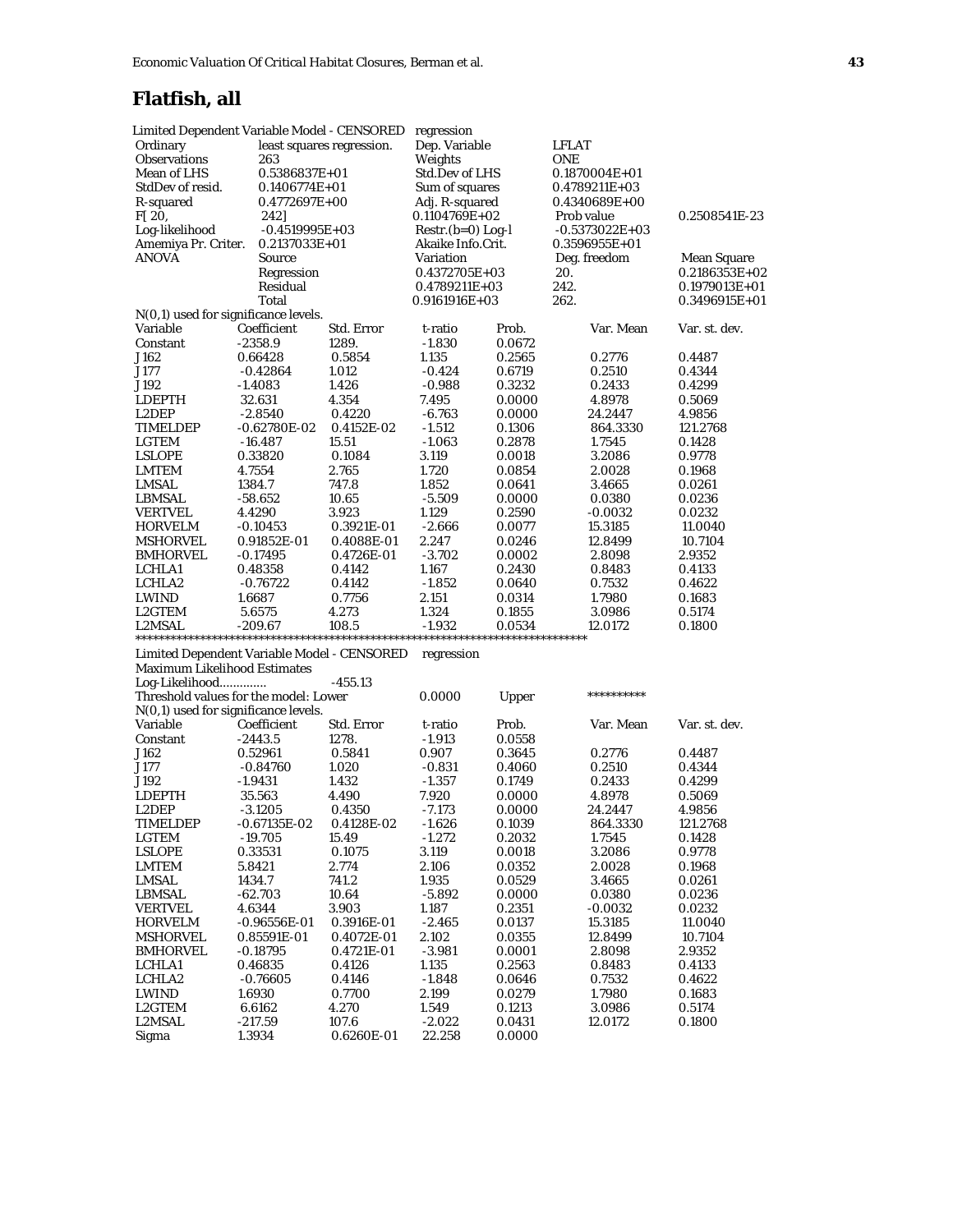# **Rockfish, all**

| Ordinary                                    |                           | least squares regression. | Dep. Variable                         |                  | <b>LROCK</b>                  |                    |
|---------------------------------------------|---------------------------|---------------------------|---------------------------------------|------------------|-------------------------------|--------------------|
| <b>Observations</b>                         | 263                       |                           | Weights                               |                  | <b>ONE</b>                    |                    |
| Mean of LHS                                 | 0.3033271E+01             |                           | <b>Std.Dev of LHS</b>                 |                  | 0.2706313E+01                 |                    |
| StdDev of resid.                            | $0.2062773E+01$           |                           | Sum of squares                        |                  | 0.1021207E+04                 |                    |
| R-squared                                   | 0.4678222E+00             |                           | Adj. R-squared                        |                  | 0.4190393E+00                 |                    |
| F[22,                                       | 240]                      |                           | 0.9589869E+01                         |                  | Prob value                    | 0.1974883E-21      |
| Log-likelihood                              | $-0.5515720E+03$          |                           | $Restr.(b=0) Log-1$                   |                  | $-0.6345193E+03$              |                    |
| Amemiya Pr. Criter.<br><b>ANOVA</b>         | $0.4627143E+01$<br>Source |                           | Akaike Info.Crit.<br><b>Variation</b> |                  | 0.4369369E+01<br>Deg. freedom | Mean Square        |
|                                             | Regression                |                           | $0.8977141E+03$                       |                  | 22.                           | 0.4080519E+02      |
|                                             | Residual                  |                           | 0.1021207E+04                         |                  | 240.                          | 0.4255031E+01      |
|                                             | Total                     |                           | 0.1918921E+04                         |                  | 262.                          | 0.7324128E+01      |
| Variable                                    | Coefficient               | Std. Error                | t-ratio                               | Prob.            | Var. Mean                     | Var. st. dev.      |
| Constant                                    | 1504.2                    | 1944.                     | 0.774                                 | 0.4390           |                               |                    |
| J162                                        | $-0.75671$                | 0.8060                    | $-0.939$                              | 0.3478           | 0.2776                        | 0.4487             |
| J177                                        | $-0.27890$                | 1.490                     | $-0.187$                              | 0.8515           | 0.2510                        | 0.4344             |
| <b>J</b> 192                                | $-0.76191$                | 2.095                     | $-0.364$                              | 0.7162           | 0.2433                        | 0.4299             |
| LDEPTH                                      | $-2.5107$                 | 6.417                     | $-0.391$                              | 0.6956           | 4.8978                        | 0.5069             |
| L2DEP                                       | 0.28820                   | 0.6328                    | 0.455                                 | 0.6488           | 24.2447                       | 4.9856             |
| TIMELDEP                                    | 0.78801E-02               | 0.6279E-02                | 1.255                                 | 0.2095           | 864.3330                      | 121.2768           |
| LGTEM<br><b>LSLOPE</b>                      | 22.477<br>$-0.70144E-01$  | 22.86<br>0.1629           | 0.983<br>$-0.430$                     | 0.3254<br>0.6669 | 1.7545<br>3.2086              | 0.1428<br>0.9778   |
| <b>LMTEM</b>                                | $-6.4377$                 | 5.463                     | $-1.178$                              | 0.2387           | 2.0028                        | 0.1968             |
| <b>LBMTEM</b>                               | -6.5865                   | 2.821                     | $-2.335$                              | 0.0196           | $-0.1522$                     | 0.1850             |
| <b>LMSAL</b>                                | $-916.79$                 | 1128.                     | $-0.813$                              | 0.4163           | 3.4665                        | 0.0261             |
| LMSSAL                                      | 24.445                    | 15.53                     | 1.574                                 | 0.1154           | 0.0127                        | 0.0195             |
| LBMSAL                                      | 29.658                    | 15.83                     | 1.874                                 | 0.0610           | 0.0380                        | 0.0236             |
| <b>VERTVEL</b>                              | $-7.7301$                 | 5.687                     | $-1.359$                              | 0.1740           | $-0.0032$                     | 0.0232             |
| <b>HORVELM</b>                              | $-0.32319E-01$            | 0.1793E-01                | $-1.802$                              | 0.0715           | 15.3185                       | 11.0040            |
| <b>BMHORVEL</b>                             | 0.94278E-01               | 0.7277E-01                | 1.296                                 | 0.1951           | 2.8098                        | 2.9352             |
| <b>SSHRE</b>                                | $-0.61026E - 01$          | 0.1284                    | $-0.475$                              | 0.6345           | $-3.4664$                     | 1.6797             |
| LCHLA                                       | 1.4035                    | 0.5139                    | 2.731                                 | 0.0063           | 0.7104                        | 0.4982             |
| LCHLA1                                      | $-1.0980$                 | 0.4983                    | $-2.203$                              | 0.0276           | 0.8483                        | 0.4133             |
| LWIND                                       | 0.34816                   | 1.214                     | 0.287                                 | 0.7742           | 1.7980                        | 0.1683             |
| L2GTEM                                      | $-6.3082$                 | 6.300                     | $-1.001$                              | 0.3167           | 3.0986                        | 0.5174             |
| <b>L2MSAL</b>                               | 138.63                    | 163.6                     | 0.847                                 | 0.3969           | 12.0172                       | 0.1800             |
| Limited Dependent Variable Model - CENSORED |                           |                           | regression                            |                  |                               |                    |
| Maximum Likelihood Estimates                |                           |                           |                                       |                  |                               |                    |
| Log-Likelihood                              |                           | $-479.26$                 |                                       |                  |                               |                    |
| Threshold values for the model: Lower       |                           |                           | 0.0000                                | Upper            | **********                    |                    |
| N(0,1) used for significance levels.        |                           |                           |                                       |                  |                               |                    |
| Variable                                    | Coefficient               | Std. Error                | t-ratio                               | Prob.            | Var. Mean                     | Var. st. dev.      |
| Constant                                    | 2518.5                    | 2439.                     | 1.032                                 | 0.3019           |                               |                    |
| J162                                        | $-0.94423$                | 1.057                     | $-0.894$                              | 0.3715           | 0.2776                        | 0.4487             |
| J177                                        | $-0.23051$                | 2.011                     | $-0.115$                              | 0.9087           | 0.2510                        | 0.4344             |
| J192                                        | $-0.70044$                | 2.845                     | $-0.246$                              | 0.8056           | 0.2433                        | 0.4299             |
| LDEPTH                                      | 16.379                    | 12.49                     | 1.311                                 | 0.1899           | 4.8978                        | 0.5069             |
| L2DEP<br>TIMELDEP                           | $-1.5830$<br>0.82648E-02  | 1.226<br>0.8136E-02       | -1.291<br>1.016                       | 0.1967<br>0.3097 | 24.2447<br>864.3330           | 4.9856<br>121.2768 |
| LGTEM                                       | 52.069                    | 41.42                     | 1.257                                 | 0.2088           | 1.7545                        | 0.1428             |
| <b>LSLOPE</b>                               | $-0.22848$                | 0.2106                    | $-1.085$                              | 0.2781           | 3.2086                        | 0.9778             |
| <b>LMTEM</b>                                | $-8.2066$                 | 6.995                     | $-1.173$                              | 0.2407           | 2.0028                        | 0.1968             |
| LBMTEM                                      | $-11.663$                 | 3.758                     | $-3.104$                              | 0.0019           | -0.1522                       | 0.1850             |
| LMSAL                                       | $-1560.6$                 | 1416.                     | $-1.102$                              | 0.2705           | 3.4665                        | 0.0261             |
| <b>LMSSAL</b>                               | 24.014                    | 19.63                     | 1.224                                 | 0.2211           | 0.0127                        | 0.0195             |
| <b>LBMSAL</b>                               | 49.506                    | 22.24                     | 2.226                                 | 0.0260           | 0.0380                        | 0.0236             |
| <b>VERTVEL</b>                              | $-8.9489$                 | 7.202                     | $-1.243$                              | 0.2140           | $-0.0032$                     | 0.0232             |
| <b>HORVELM</b>                              | $-0.41086E-01$            | 0.2331E-01                | $-1.763$                              | 0.0779           | 15.3185                       | 11.0040            |
| <b>BMHORVEL</b>                             | 0.19113                   | 0.9863E-01                | 1.938                                 | 0.0527           | 2.8098                        | 2.9352             |
| <b>SSHRE</b>                                | $-0.16915$                | 0.1654                    | $-1.023$                              | 0.3064           | $-3.4664$                     | 1.6797             |
| <b>LCHLA</b>                                | 1.6080                    | 0.6656                    | 2.416                                 | 0.0157           | 0.7104                        | 0.4982             |
| LCHLA1                                      | $-1.3805$                 | 0.6614                    | $-2.087$                              | 0.0369           | 0.8483                        | 0.4133             |
| <b>LWIND</b>                                | 2.5312                    | 2.195                     | 1.153                                 | 0.2487           | 1.7980                        | 0.1683             |
| L2GTEM<br>L2MSAL                            | $-15.351$<br>233.79       | 11.72<br>205.7            | $-1.310$<br>1.136                     | 0.1902<br>0.2558 | 3.0986<br>12.0172             | 0.5174             |
|                                             |                           |                           |                                       |                  |                               | 0.1800             |
| Sigma                                       | 2.4862                    | 0.1358                    | 18.308                                | 0.0000           |                               |                    |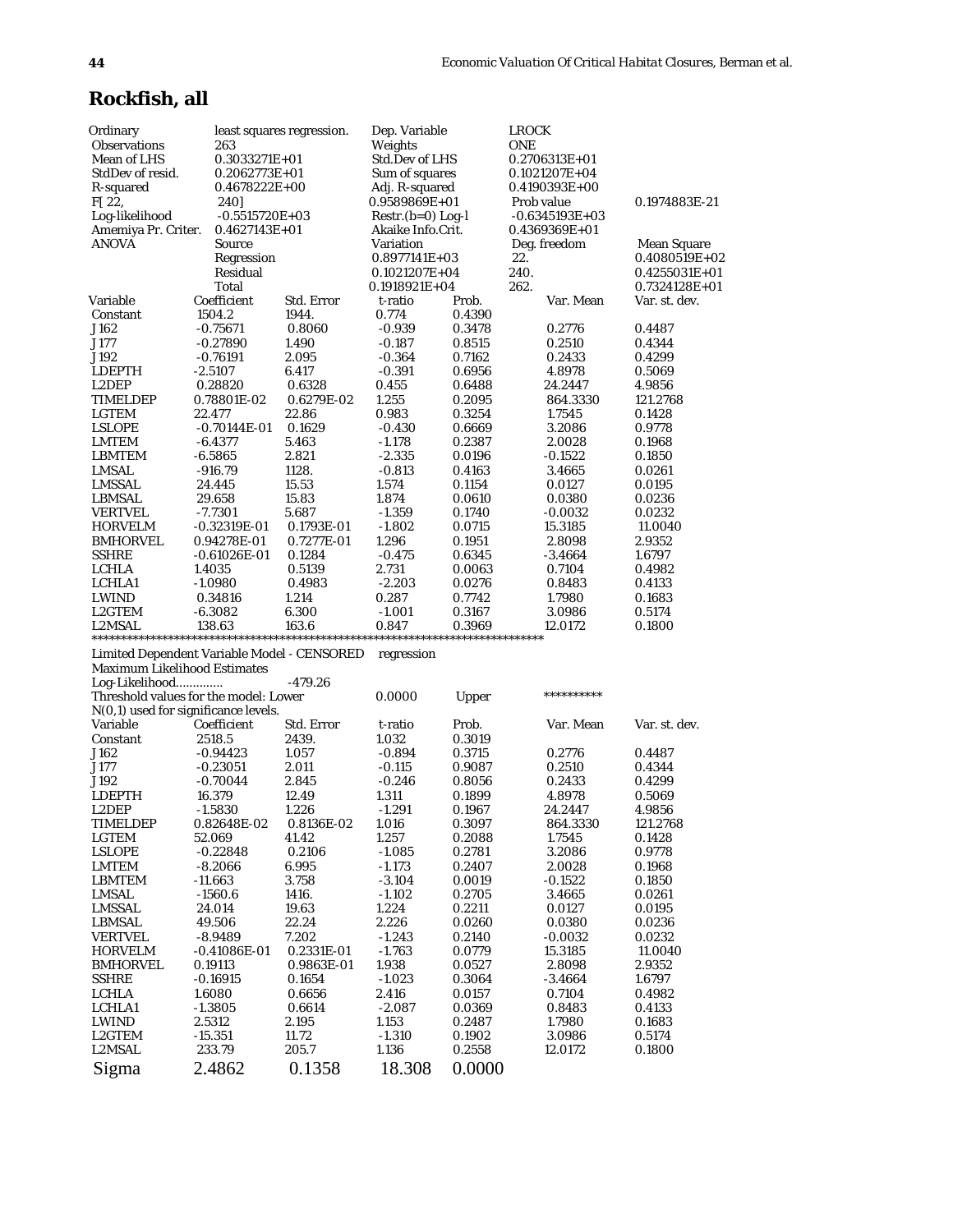# *2. Equations without wind*

# **Pacific cod, all**

| Limited Dependent Variable Model - CENSORED |                  |                           | regression            |               |                  |                    |
|---------------------------------------------|------------------|---------------------------|-----------------------|---------------|------------------|--------------------|
| Ordinary                                    |                  | least squares regression. |                       | Dep. Variable | <b>LPCOD</b>     |                    |
| Observations                                | 377              |                           | Weights               |               | <b>ONE</b>       |                    |
| Mean of LHS                                 | $0.1951593E+01$  |                           | <b>Std.Dev of LHS</b> |               | $0.2121660E+01$  |                    |
| StdDev of resid.                            | $0.1870424E+01$  |                           | Sum of squares        |               | 0.1259456E+04    |                    |
| R-squared                                   | 0.2558793E+00    |                           | Adj. R-squared        |               | 0.2228073E+00    |                    |
| F[16,                                       | 360]             |                           |                       | 0.7737031E+01 | Prob value       | 0.8994911E-15      |
| Log-likelihood                              | $-0.7623066E+03$ |                           | $Restr.(b=0) Log-1$   |               | $-0.8180181E+03$ |                    |
| Amemiya Pr. Criter.                         | $0.3656244E+01$  |                           | Akaike Info.Crit.     |               | 0.4134252E+01    |                    |
| <b>ANOVA</b>                                | Source           |                           | Variation             |               | Deg. freedom     | <b>Mean Square</b> |
|                                             | Regression       |                           | 0.4330865E+03         |               | 16.              | 0.2706791E+02      |
|                                             | Residual         |                           | 0.1259456E+04         |               | 360.             | 0.3498488E+01      |
|                                             | Total            |                           | $0.1692542E+04$       |               | 376.             | $0.4501442E+01$    |
| N(0,1) used for significance levels.        |                  |                           |                       |               |                  |                    |
| Variable                                    | Coefficient      | Std. Error                | t-ratio               | Prob.         | Var. Mean        | Var. st. dev.      |
| Constant                                    | 1423.6           | 690.7                     | 2.061                 | 0.0393        |                  |                    |
| J162                                        | 0.52740          | 0.3813                    | 1.383                 | 0.1666        | 0.3263           | 0.4695             |
| J177                                        | 0.55088          | 0.4990                    | 1.104                 | 0.2696        | 0.2334           | 0.4236             |
| J192                                        | 0.90287          | 0.5848                    | 1.544                 | 0.1226        | 0.2334           | 0.4236             |
| <b>LDEPTH</b>                               | 12.498           | 3.273                     | 3.818                 | 0.0001        | 4.8044           | 0.5626             |
| L2DEP                                       | $-1.1314$        | 0.3373                    | $-3.354$              | 0.0008        | 23.3976          | 5.3509             |
| <b>LSTEM</b>                                | $-2.6242$        | 0.8848                    | $-2.966$              | 0.0030        | 2.2955           | 0.1867             |
| <b>LGTEM</b>                                | 46.412           | 11.78                     | 3.941                 | 0.0001        | 1.7873           | 0.1745             |
| <b>LSLOPE</b>                               | 0.43460          | 0.3255                    | 1.335                 | 0.1818        | 3.2026           | 0.9801             |
| <b>L2SLOPE</b>                              | $-0.66421E-01$   | 0.6250E-01                | $-1.063$              | 0.2879        | 11.2148          | 5.3014             |
| <b>LMSAL</b>                                | $-846.40$        | 402.8                     | $-2.101$              | 0.0356        | 3.4545           | 0.0358             |
| <b>LMSSAL</b>                               | $-19.928$        | 8.351                     | $-2.386$              | 0.0170        | 0.0135           | 0.0274             |
| <b>LBMSAL</b>                               | $-28.354$        | 7.911                     | $-3.584$              | 0.0003        | 0.0410           | 0.0305             |
| <b>MSHORVEL</b>                             | $-0.95601E-02$   | 0.1150E-01                | $-0.831$              | 0.4060        | 10.9195          | 10.0521            |
| LCHLA2                                      | 0.47311          | 0.2280                    | 2.075                 | 0.0380        | 0.8487           | 0.5049             |
| L2GTEM                                      | $-11.400$        | 3.124                     | $-3.649$              | 0.0003        | 3.2248           | 0.6559             |
| <b>L2MSAL</b>                               | 119.69           | 58.60                     | 2.042                 | 0.0411        | 11.9349          | 0.2450             |
|                                             |                  |                           |                       |               |                  |                    |
| Limited Dependent Variable Model - CENSORED |                  |                           | regression            |               |                  |                    |
| <b>Maximum Likelihood Estimates</b>         |                  |                           |                       |               |                  |                    |
| Log-Likelihood                              |                  | $-614.09$                 |                       |               | **********       |                    |
| Threshold values for the model: Lower       |                  |                           | 0.0000                | Upper         |                  |                    |
| $N(0,1)$ used for significance levels.      |                  |                           |                       |               |                  |                    |
| Variable                                    | Coefficient      | Std. Error                | t-ratio               | Prob.         | Var. Mean        | Var. st. dev.      |
| Constant                                    | 2375.4           | 1188.                     | 2.000                 | 0.0455        |                  |                    |
| J162                                        | 0.37777          | 0.6423                    | 0.588                 | 0.5564        | 0.3263           | 0.4695             |
| J177                                        | $-0.32678E-01$   | 0.8509                    | $-0.038$              | 0.9694        | 0.2334           | 0.4236             |
| J192                                        | 0.46898          | 1.010                     | 0.464                 | 0.6424        | 0.2334           | 0.4236             |
| LDEPTH                                      | 33.600           | 6.485                     | 5.181                 | 0.0000        | 4.8044           | 0.5626             |
| L2DEP                                       | $-3.2230$        | 0.6741                    | $-4.781$              | 0.0000        | 23.3976          | 5.3509             |
| <b>LSTEM</b>                                | $-4.5960$        | 1.464                     | $-3.140$              | 0.0017        | 2.2955           | 0.1867             |
| <b>LGTEM</b>                                | 107.99           | 22.11                     | 4.885                 | 0.0000        | 1.7873           | 0.1745             |
| <b>LSLOPE</b>                               | 1.5487           | 0.7957                    | 1.946                 | 0.0516        | 3.2026           | 0.9801             |
| <b>L2SLOPE</b>                              | $-0.25802$       | 0.1450                    | $-1.780$              | 0.0751        | 11.2148          | 5.3014             |
| <b>LMSAL</b>                                | $-1448.1$        | 692.3                     | $-2.092$              | 0.0365        | 3.4545           | 0.0358             |
| <b>LMSSAL</b>                               | $-35.562$        | 14.72                     | $-2.416$              | 0.0157        | 0.0135           | 0.0274             |
| LBMSAL                                      | $-45.527$        | 12.99                     | $-3.504$              | 0.0005        | 0.0410           | 0.0305             |
| <b>MSHORVEL</b>                             | $-0.29942E-01$   | 0.2054E-01                | $-1.458$              | 0.1449        | 10.9195          | 10.0521            |
| LCHLA <sub>2</sub>                          | 0.88429          | 0.3869                    | 2.286                 | 0.0223        | 0.8487           | 0.5049             |
| L2GTEM                                      | -26.392          | 5.780                     | $-4.566$              | 0.0000        | 3.2248           | 0.6559             |
| <b>L2MSAL</b>                               | 204.76           | 100.7                     | 2.034                 | 0.0420        | 11.9349          | 0.2450             |
| Sigma                                       | 2.7979           | 0.1501                    | 18.634                | 0.0000        |                  |                    |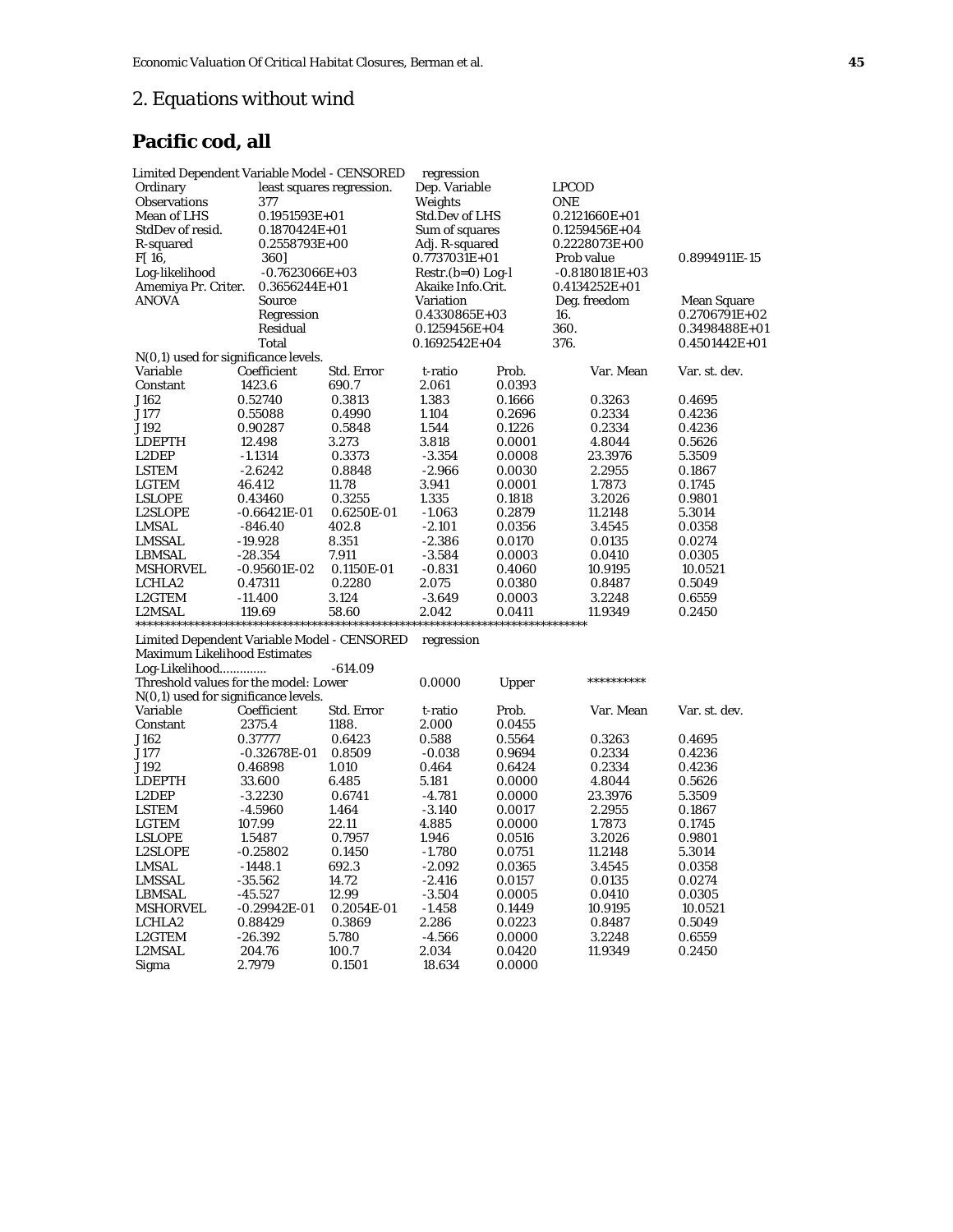# **Pacific cod, average weight > 0.5 kg**

| Limited Dependent Variable Model - CENSORED |                  | regression      |                           |                       |                  |                 |                    |
|---------------------------------------------|------------------|-----------------|---------------------------|-----------------------|------------------|-----------------|--------------------|
| Ordinary                                    |                  |                 | least squares regression. | Dep. Variable         |                  | <b>LBPCOD</b>   |                    |
| <b>Observations</b>                         |                  | 381             |                           | Weights               |                  | <b>ONE</b>      |                    |
| Mean of LHS                                 |                  | 0.1749955E+01   |                           | <b>Std.Dev of LHS</b> |                  | $0.2159548E+01$ |                    |
| StdDev of resid.                            |                  | $0.1960828E+01$ |                           | Sum of squares        |                  | 0.1391835E+04   |                    |
| R-squared                                   |                  | 0.2146230E+00   |                           | Adj. R-squared        |                  | $0.1755711E+00$ |                    |
| F[18,                                       |                  | 3621            |                           | 0.5495840E+01         |                  | Prob value      | 0.1895555E-10      |
| Log-likelihood                              | $-0.7874233E+03$ |                 | $Restr.(b=0) Log-1$       |                       | $-0.8334465E+03$ |                 |                    |
| Amemiya Pr. Criter.                         |                  | 0.4036584E+01   |                           | Akaike Info.Crit.     |                  | 0.4233193E+01   |                    |
| <b>ANOVA</b>                                |                  | Source          |                           | <b>Variation</b>      |                  | Deg. freedom    | <b>Mean Square</b> |
|                                             |                  | Regression      |                           | 0.3803519E+03         |                  | 18.             | 0.2113066E+02      |
|                                             |                  | Residual        |                           | $0.1391835E+04$       |                  | 362.            |                    |
|                                             |                  |                 |                           | 0.1772186E+04         |                  |                 | 0.3844847E+01      |
|                                             |                  | Total           |                           |                       |                  | 380.            | 0.4663649E+01      |
| $N(0,1)$ used for significance levels.      |                  |                 |                           |                       |                  |                 |                    |
| Variable                                    |                  | Coefficient     | Std. Error                | t-ratio               | Prob.            | Var. Mean       | Var. st. dev.      |
| Constant                                    |                  | 224.30          | 555.1                     | 0.404                 | 0.6862           |                 |                    |
| J162                                        | 1.5314           |                 | 0.6262                    | 2.445                 | 0.0145           | 0.3228          | 0.4682             |
| J177                                        |                  | 1.6346          | 0.9857                    | 1.658                 | 0.0972           | 0.2336          | 0.4237             |
| J192                                        |                  | 1.8798          | 1.395                     | 1.347                 | 0.1778           | 0.2257          | 0.4186             |
| LDEPTH                                      | 11.891           |                 | 3.224                     | 3.688                 | 0.0002           | 4.7937          | 0.5688             |
| L2DEP                                       |                  | $-1.0322$       | 0.3354                    | $-3.077$              | 0.0021           | 23.3024         | 5.3937             |
| <b>LSTEM</b>                                |                  | $-1.7338$       | 0.9764                    | $-1.776$              | 0.0758           | 2.2923          | 0.1872             |
| <b>LGTEM</b>                                | 46.860           |                 | 12.18                     | 3.848                 | 0.0001           | 1.7847          | 0.1747             |
| <b>LSLOPE</b>                               |                  | 0.42390         | 0.3414                    | 1.242                 | 0.2144           | 3.2009          | 0.9755             |
| <b>L2SLOPE</b>                              |                  | -0.56517E-01    | 0.6615E-01                | $-0.854$              | 0.3929           | 11.1949         | 5.2778             |
| <b>LMTEM</b>                                |                  | -1.4291         | 2.297                     | $-0.622$              | 0.5338           | 1.9673          | 0.2118             |
| LMSTEM                                      |                  | 6.0243          | 3.853                     | 1.564                 | 0.1179           | $-0.0912$       | 0.0537             |
| <b>LMSAL</b>                                |                  | $-145.42$       | 324.5                     | $-0.448$              | 0.6540           | 3.4544          | 0.0352             |
| LBMSAL                                      |                  | -33.179         | 8.041                     | $-4.126$              | 0.0000           | 0.0403          | 0.0301             |
| <b>HORVELM</b>                              |                  | 0.53499E-01     | 0.4454E-01                | 1.201                 | 0.2297           | 12.9840         | 10.5078            |
| <b>MSHORVEL</b>                             |                  | $-0.64555E-01$  | 0.4692E-01                | $-1.376$              | 0.1689           | 10.7954         | 10.0679            |
| LCHLA                                       |                  | 0.39234         | 0.2179                    | 1.801                 | 0.0718           | 0.7226          | 0.5474             |
| L2GTEM                                      | -11.733          |                 | 3.220                     | $-3.644$              | 0.0003           | 3.2155          | 0.6557             |
| <b>L2MSAL</b>                               |                  | 17.370          | 47.43                     | 0.366                 | 0.7142           | 11.9342         | 0.2413             |
|                                             |                  |                 |                           |                       |                  |                 |                    |
| Limited Dependent Variable Model - CENSORED |                  |                 |                           |                       |                  |                 |                    |
| <b>Maximum Likelihood Estimates</b>         |                  |                 |                           | regression            |                  |                 |                    |
|                                             |                  |                 | $-570.80$                 |                       |                  |                 |                    |
| Log-Likelihood                              |                  |                 |                           |                       |                  | **********      |                    |
| Threshold values for the model: Lower       |                  |                 |                           | 0.0000                | Upper            |                 |                    |
| N(0,1) used for significance levels.        |                  |                 |                           |                       |                  |                 |                    |
| Variable                                    |                  | Coefficient     | Std. Error                | t-ratio               | Prob.            | Var. Mean       | Var. st. dev.      |
| Constant                                    |                  | 1189.3          | 1114.                     | 1.067                 | 0.2858           |                 |                    |
| <b>J162</b>                                 |                  | 3.5561          | 1.311                     | 2.713                 | 0.0067           | 0.3228          | 0.4682             |
| J177                                        |                  | 4.8798          | 2.087                     | 2.338                 | 0.0194           | 0.2336          | 0.4237             |
| J192                                        |                  | 5.9164          | 2.954                     | 2.003                 | 0.0452           | 0.2257          | 0.4186             |
| <b>LDEPTH</b>                               |                  | 32.248          | 7.843                     | 4.112                 | 0.0000           | 4.7937          | 0.5688             |
| L2DEP                                       |                  | $-2.8980$       | 0.8139                    | $-3.561$              | 0.0004           | 23.3024         | 5.3937             |
| <b>LSTEM</b>                                |                  | $-4.0984$       | 1.988                     | $-2.061$              | 0.0393           | 2.2923          | 0.1872             |
| <b>LGTEM</b>                                | 218.32           |                 | 42.14                     | 5.181                 | 0.0000           | 1.7847          | 0.1747             |
| <b>LSLOPE</b>                               |                  | 1.4928          | 1.027                     | 1.453                 | 0.1463           | 3.2009          | 0.9755             |
| <b>L2SLOPE</b>                              |                  | $-0.20927$      | 0.1871                    | -1.119                | 0.2633           | 11.1949         | 5.2778             |
| <b>LMTEM</b>                                |                  | -9.4971         | 5.004                     | $-1.898$              | 0.0577           | 1.9673          | 0.2118             |
| <b>LMSTEM</b>                               | 15.221           |                 | 8.363                     | 1.820                 | 0.0687           | $-0.0912$       | 0.0537             |
| <b>LMSAL</b>                                |                  | $-805.20$       | 651.8                     | $-1.235$              | 0.2167           | 3.4544          | 0.0352             |
| <b>LBMSAL</b>                               |                  | $-62.086$       | 16.83                     | $-3.689$              | 0.0002           | 0.0403          | 0.0301             |
| <b>HORVELM</b>                              |                  | 0.13319         | 0.9186E-01                | 1.450                 | 0.1471           | 12.9840         | 10.5078            |
| <b>MSHORVEL</b>                             |                  | $-0.16556$      | 0.9713E-01                | $-1.705$              | 0.0883           | 10.7954         | 10.0679            |
| <b>LCHLA</b>                                |                  | 0.47038         | 0.4492                    | 1.047                 | 0.2951           | 0.7226          | 0.5474             |
| L2GTEM                                      |                  | $-56.370$       | 11.21                     | $-5.028$              | 0.0000           | 3.2155          | 0.6557             |
| L2MSAL                                      | 110.77           |                 | 95.23                     | 1.163                 | 0.2448           | 11.9342         | 0.2413             |
| Sigma                                       | 3.4294           |                 | 0.2084                    | 16.455                | 0.0000           |                 |                    |
|                                             |                  |                 |                           |                       |                  |                 |                    |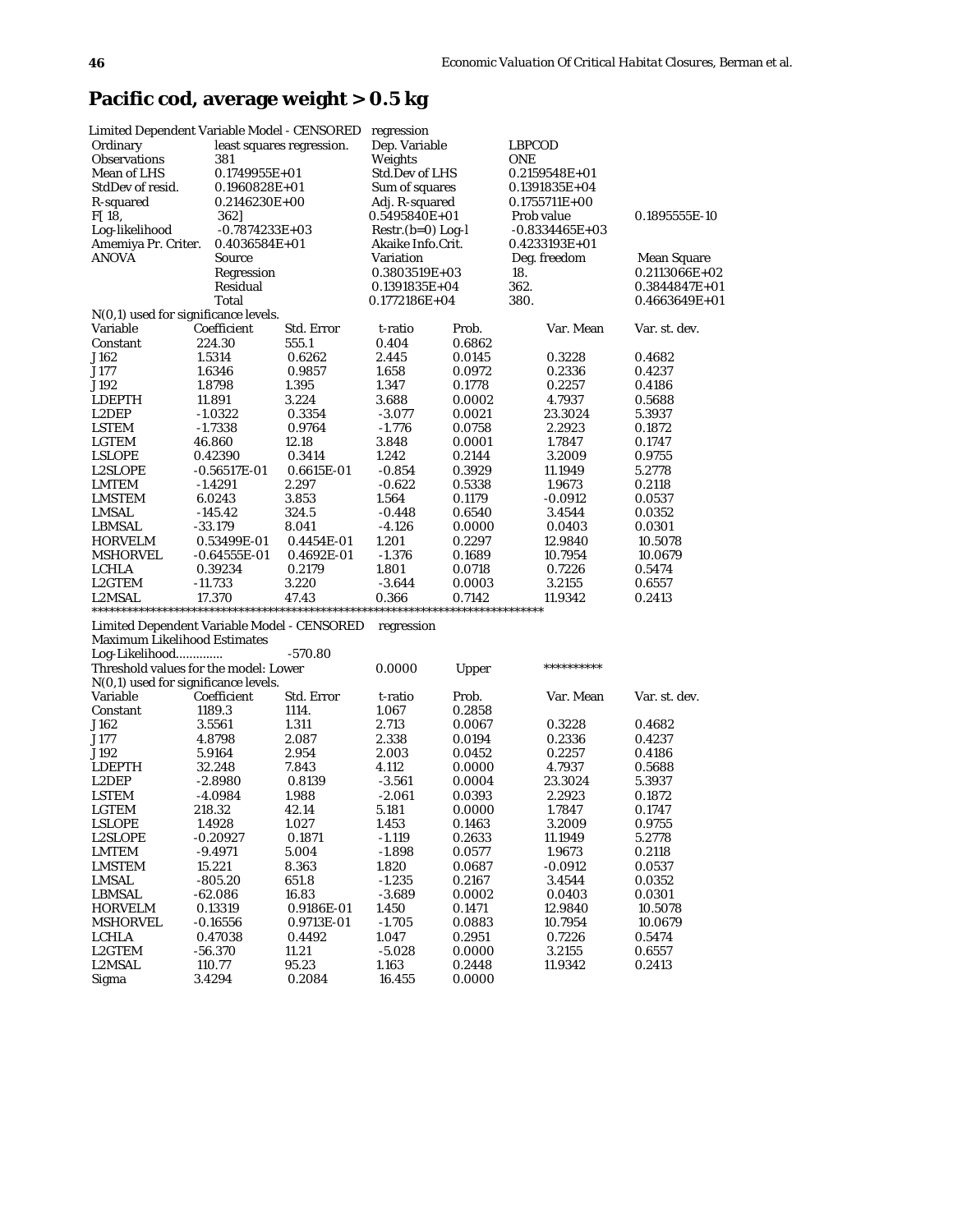#### **Pollock, all**

BMHORVEL

| Limited Dependent Variable Model - CENSORED |                  | regression                |                       |                |                   |                    |
|---------------------------------------------|------------------|---------------------------|-----------------------|----------------|-------------------|--------------------|
| Ordinary                                    |                  | least squares regression. | Dep. Variable         |                | <b>LPOLL</b>      |                    |
| Observations                                | 380              |                           | Weights               |                | ONE               |                    |
| <b>Mean of LHS</b>                          | $0.1580394E+01$  |                           | <b>Std.Dev of LHS</b> |                | $0.2058696E+01$   |                    |
| StdDev of resid.                            | $0.1726682E+01$  |                           | Sum of squares        |                | 0.1079278E+04     |                    |
| R-squared                                   |                  | $0.3280923E+00$           |                       | Adj. R-squared | 0.2965386E+00     |                    |
| F[17,                                       | 362]             |                           | $0.1039791E+02$       |                | Prob value        | 0.0000000E+00      |
| Log-likelihood                              | $-0.7375332E+03$ |                           | $Restr.(b=0) Log-1$   |                | $-0.8130837E+03$  |                    |
| Amemiya Pr. Criter.                         | $0.3122657E+01$  |                           | Akaike Info.Crit.     |                | $0.3976490E + 01$ |                    |
| <b>ANOVA</b>                                | Source           |                           | <b>Variation</b>      |                | Deg. freedom      | <b>Mean Square</b> |
|                                             | Regression       |                           | $0.5270111E+03$       |                | 17.               | 0.3100065E+02      |
|                                             | Residual         |                           | 0.1079278E+04         |                | 362.              | 0.2981431E+01      |
|                                             | Total            |                           | 0.1606289E+04         |                | 379.              | 0.4238230E+01      |
| $N(0,1)$ used for significance levels.      |                  |                           |                       |                |                   |                    |
| Variable                                    | Coefficient      | Std. Error                | t-ratio               | Prob.          | Var. Mean         | Var. st. dev.      |
| Constant                                    | $-1937.3$        | 643.6                     | $-3.010$              | 0.0026         |                   |                    |
| J162                                        | 0.92638          | 0.4346                    | 2.131                 | 0.0330         | 0.3237            | 0.4685             |
| J177                                        | 1.2384           | 0.5070                    | 2.443                 | 0.0146         | 0.2342            | 0.4241             |
| J192                                        | 0.76996          | 0.7230                    | 1.065                 | 0.2869         | 0.2237            | 0.4173             |
| <b>LDEPTH</b>                               | 3.8528           | 0.6249                    | 6.166                 | 0.0000         | 4.7950            | 0.5690             |
| <b>LGTEM</b>                                | 38.828           | 8.212                     | 4.728                 | 0.0000         | 1.7844            | 0.1748             |
| <b>LSLOPE</b>                               | $-0.82837E-01$   | 0.1030                    | $-0.804$              | 0.4211         | 3.1984            | 0.9756             |
| <b>LMLD</b>                                 | 2.5593           | 1.333                     | 1.920                 | 0.0548         | 1.5198            | 0.6260             |
| <b>LMSAL</b>                                | 1139.0           | 375.3                     | 3.035                 | 0.0024         | 3.4550            | 0.0336             |
| LBMSAL                                      | $-27.278$        | 7.020                     | $-3.886$              | 0.0001         | 0.0399            | 0.0287             |
| <b>VERTVEL</b>                              | 5.4075           | 4.504                     | 1.201                 | 0.2299         | -0.0025           | 0.0202             |
| <b>HORVELM</b>                              | $-0.19863E-01$   | 0.1096E-01                | $-1.812$              | 0.0700         | 13.0181           | 10.5005            |
| <b>BMHORVEL</b>                             | 0.45647E-01      | 0.4401E-01                | 1.037                 | 0.2996         | 2.7418            | 2.9262             |
| <b>LCHLA</b>                                | 0.72940          | 0.2705                    | 2.696                 | 0.0070         | 0.7227            | 0.5481             |
| LCHLA1                                      | $-0.23812$       | 0.2881                    | $-0.826$              | 0.4086         | 0.9196            | 0.4705             |
| L2GTEM                                      | $-9.7652$        | 2.148                     | -4.547                | 0.0000         | 3.2144            | 0.6562             |
| L2MSAL                                      | $-171.94$        | 54.64                     | $-3.147$              | 0.0016         | 11.9379           | 0.2306             |
| LMLD DEP                                    | $-0.50035$       | 0.3005                    | $-1.665$              | 0.0960         | 7.1724            | 2.8464             |
|                                             |                  |                           |                       |                |                   |                    |
| Limited Dependent Variable Model - CENSORED |                  |                           | regression            |                |                   |                    |
| <b>Maximum Likelihood Estimates</b>         |                  |                           |                       |                |                   |                    |
| Log-Likelihood                              |                  | $-628.14$                 |                       |                |                   |                    |
| Threshold values for the model: Lower       |                  |                           | 0.0000                | Upper          | **********        |                    |
| $N(0,1)$ used for significance levels.      |                  |                           |                       |                |                   |                    |
| Variable                                    | Coefficient      | Std. Error                | t-ratio               | Prob.          | Var. Mean         | Var. st. dev.      |
| Constant                                    | $-3281.3$        | 1050.                     | $-3.126$              | 0.0018         |                   |                    |
| J162                                        | 1.0767           | 0.6594                    | 1.633                 | 0.1025         | 0.3237            | 0.4685             |
| J177                                        | 1.6396           | 0.7861                    | 2.086                 | 0.0370         | 0.2342            | 0.4241             |
| J192                                        | 0.80336          | 1.106                     | 0.727                 | 0.4675         | 0.2237            | 0.4173             |

 LDEPTH 5.8535 0.9975 5.868 0.0000 4.7950 0.5690 LGTEM 60.649 13.48 4.498 0.0000 1.7844 0.1748 LSLOPE -0.16146 0.1544 -1.045 0.2958 3.1984 0.9756 LMLD 4.2850 2.116 2.025 0.0428 1.5198 0.6260 LMSAL 1919.7 611.2 3.141 0.0017 3.4550 0.0336 LBMSAL -38.469 10.70 -3.596 0.0003 0.0399 0.0287 VERTVEL 9.0343 6.867 1.316 0.1883 -0.0025 0.0202

 LCHLA 0.88612 0.4046 2.190 0.0285 0.7227 0.5481 LCHLA1 -0.44773 0.4311 -1.038 0.2991 0.9196 0.4705 L2GTEM -15.501 3.570 -4.342 0.0000 3.2144 0.6562 L2MSAL -287.83 89.00 -3.234 0.0012 11.9379 0.2306 LMLD\_DEP -0.86254 0.4681 -1.843 0.0654 7.1724 2.8464

 $\begin{array}{cccc} -0.36579\text{E}-01 & 0.1690\text{E}-01 & -2.164 & 0.0304 & 13.0181 & 10.500 \\ 0.12661 & 0.6929\text{E}-01 & 1.827 & 0.0677 & 2.7418 & 2.9262 \end{array}$ 

 $0.0000$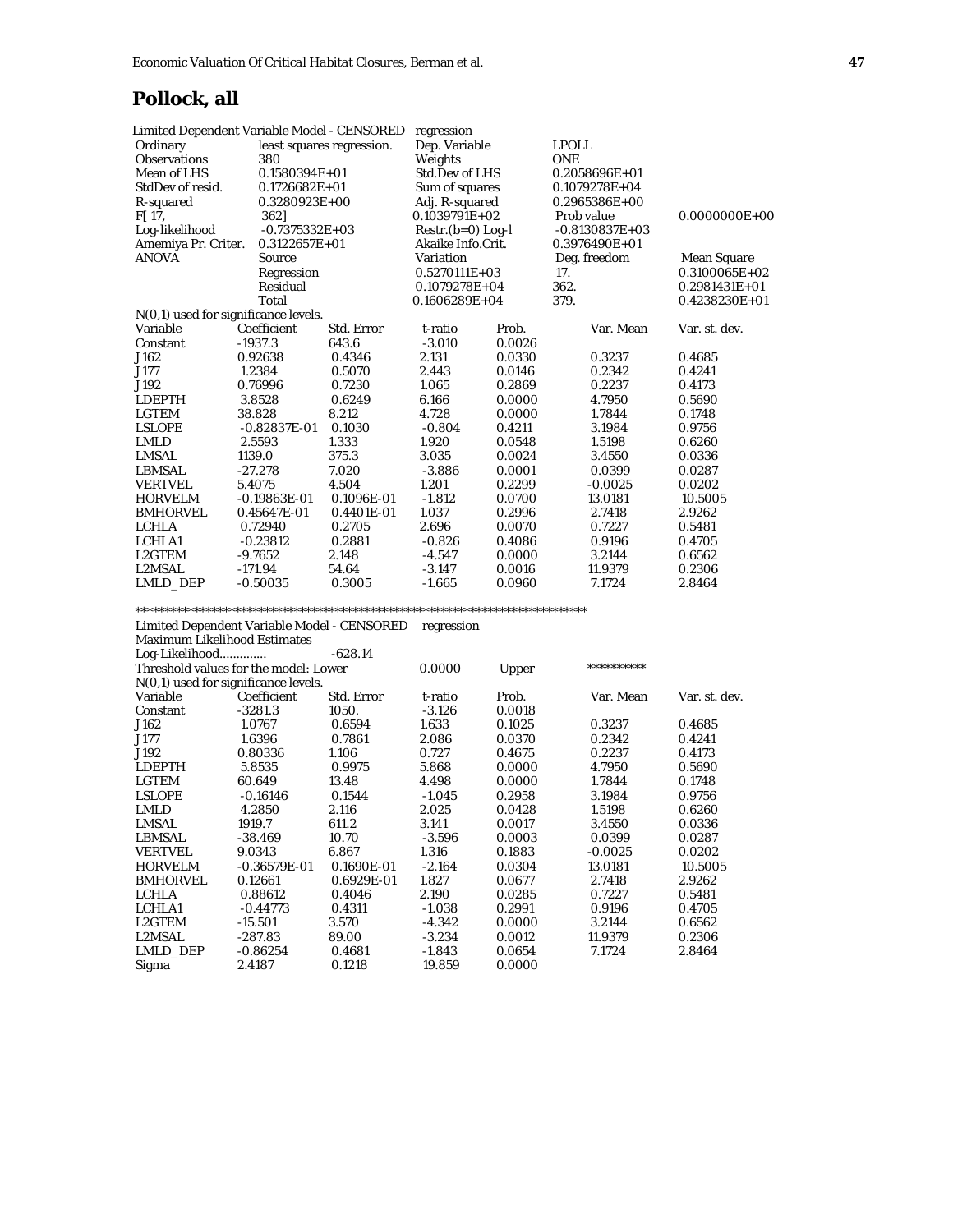# **Pollock, average weight > 0.25 kg**

| Limited Dependent Variable Model - CENSORED                                        |                  | regression                                 |                       |               |                  |                    |
|------------------------------------------------------------------------------------|------------------|--------------------------------------------|-----------------------|---------------|------------------|--------------------|
| Ordinary                                                                           |                  | Dep. Variable<br>least squares regression. |                       |               | <b>LBPOLL</b>    |                    |
| <b>Observations</b>                                                                | 380              |                                            | Weights               |               | <b>ONE</b>       |                    |
| Mean of LHS                                                                        | $0.1134761E+01$  |                                            | <b>Std.Dev of LHS</b> |               | 0.1956043E+01    |                    |
| StdDev of resid.                                                                   | 0.1648476E+01    |                                            | Sum of squares        |               | 0.9918778E+03    |                    |
| R-squared                                                                          | 0.3159901E+00    |                                            | Adj. R-squared        |               | 0.2897541E+00    |                    |
| F[14,                                                                              | 365]             |                                            | 0.1204414E+02         |               | Prob value       | 0.4875549E-22      |
| Log-likelihood                                                                     | $-0.7214881E+03$ |                                            | $Restr.(b=0) Log-1$   |               | $-0.7936468E+03$ |                    |
| Amemiya Pr. Criter.                                                                | $0.2824742E+01$  |                                            | Akaike Info.Crit.     |               | $0.3876253E+01$  |                    |
| ANOVA                                                                              | Source           |                                            | <b>Variation</b>      |               | Deg. freedom     | <b>Mean Square</b> |
|                                                                                    | Regression       |                                            |                       | 0.4582150E+03 | 14.              | $0.3272964E+02$    |
|                                                                                    | Residual         |                                            | $0.9918778E+03$       |               | 365.             | $0.2717473E + 01$  |
|                                                                                    | Total            |                                            | 0.1450093E+04         |               | 379.             | $0.3826102E+01$    |
| $N(0,1)$ used for significance levels.                                             |                  |                                            |                       |               |                  |                    |
| Variable                                                                           | Coefficient      | Std. Error                                 | t-ratio               | Prob.         | Var. Mean        | Var. st. dev.      |
| Constant                                                                           | $-1348.8$        | 592.5                                      | $-2.276$              | 0.0228        |                  |                    |
| J162                                                                               | 0.89908          | 0.4101                                     | 2.192                 | 0.0284        | 0.3237           | 0.4685             |
| J177                                                                               | 1.1277           | 0.4548                                     | 2.480                 | 0.0132        | 0.2342           | 0.4241             |
| J192                                                                               | 1.2104           | 0.6751                                     | 1.793                 | 0.0730        | 0.2237           | 0.4173             |
| <b>LDEPTH</b>                                                                      | 3.9858           | 0.5955                                     | 6.693                 | 0.0000        | 4.7950           | 0.5690             |
| <b>LGTEM</b>                                                                       | 34.701           | 7.729                                      | 4.490                 | 0.0000        | 1.7844           | 0.1748             |
| <b>LMLD</b>                                                                        | 3.2231           | 1.268                                      | 2.542                 | 0.0110        | 1.5198           | 0.6260             |
| LMSAL                                                                              | 797.98           | 345.8                                      | 2.308                 | 0.0210        | 3.4550           | 0.0336             |
| <b>LBMSAL</b>                                                                      | $-31.406$        | 6.667                                      | $-4.711$              | 0.0000        | 0.0399           | 0.0287             |
| <b>HORVELM</b>                                                                     | $-0.11829E - 01$ | 0.9293E-02                                 | $-1.273$              | 0.2031        | 13.0181          | 10.5005            |
| <b>LCHLA</b>                                                                       | 0.95612          | 0.2569                                     | 3.721                 | 0.0002        | 0.7227           | 0.5481             |
| LCHLA1                                                                             | $-0.45142$       | 0.2729                                     | $-1.654$              | 0.0981        | 0.9196           | 0.4705             |
| L2GTEM                                                                             | $-8.6805$        | 2.021                                      | $-4.296$              | 0.0000        | 3.2144           | 0.6562             |
| <b>L2MSAL</b>                                                                      | $-122.34$        | 50.37                                      | $-2.429$              | 0.0151        | 11.9379          | 0.2306             |
| LMLD DEP                                                                           | $-0.59225$       | 0.2860                                     | $-2.071$              | 0.0384        | 7.1724           | 2.8464             |
|                                                                                    |                  |                                            |                       |               |                  |                    |
|                                                                                    |                  |                                            |                       |               |                  |                    |
| Limited Dependent Variable Model - CENSORED<br><b>Maximum Likelihood Estimates</b> |                  |                                            | regression            |               |                  |                    |
| Log-Likelihood                                                                     |                  | $-421.77$                                  |                       |               |                  |                    |
| Threshold values for the model: Lower                                              |                  |                                            | 0.0000                | Upper         | **********       |                    |
|                                                                                    |                  |                                            |                       |               |                  |                    |
| $N(0,1)$ used for significance levels.<br>Variable                                 | Coefficient      | Std. Error                                 |                       |               |                  |                    |
|                                                                                    |                  |                                            | t-ratio               | Prob.         | Var. Mean        | Var. st. dev.      |
| Constant                                                                           | $-4805.1$        | 1799.                                      | $-2.672$              | 0.0075        |                  |                    |
| J162                                                                               | 3.1049           | 1.175                                      | 2.643                 | 0.0082        | 0.3237           | 0.4685             |
| J177                                                                               | 3.4288           | 1.305                                      | 2.628                 | 0.0086        | 0.2342           | 0.4241             |
| J192                                                                               | 4.6284           | 1.930                                      | 2.399                 | 0.0165        | 0.2237           | 0.4173             |
| <b>LDEPTH</b>                                                                      | 12.433           | 2.086                                      | 5.961                 | 0.0000        | 4.7950           | 0.5690             |
| <b>LGTEM</b>                                                                       | 127.18           | 30.49                                      | 4.171                 | 0.0000        | 1.7844           | 0.1748             |
| <b>LMLD</b>                                                                        | 12.360           | 4.333                                      | 2.853                 | 0.0043        | 1.5198           | 0.6260             |
| <b>LMSAL</b>                                                                       | 2799.5           | 1046.                                      | 2.676                 | 0.0075        | 3.4550           | 0.0336             |
| <b>LBMSAL</b>                                                                      | $-82.426$        | 18.95                                      | $-4.350$              | 0.0000        | 0.0399           | 0.0287             |
| <b>HORVELM</b>                                                                     | $-0.35186E-01$   | 0.2606E-01                                 | $-1.350$              | 0.1769        | 13.0181          | 10.5005            |
| LCHLA                                                                              | 2.7487           | 0.7121                                     | 3.860                 | 0.0001        | 0.7227           | 0.5481             |
| LCHLA1                                                                             | $-1.6501$        | 0.7357                                     | $-2.243$              | 0.0249        | 0.9196           | 0.4705             |
| L2GTEM                                                                             | $-33.342$        | 8.316                                      | $-4.009$              | 0.0001        | 3.2144           | 0.6562             |
| <b>L2MSAL</b>                                                                      | $-423.15$        | 152.5                                      | $-2.775$              | 0.0055        | 11.9379          | 0.2306             |
| LMLD_DEP                                                                           | $-2.1187$        | 0.9060                                     | $-2.339$              | 0.0194        | 7.1724           | 2.8464             |
| Sigma                                                                              | 3.5479           | 0.2618                                     | 13.551                | 0.0000        |                  |                    |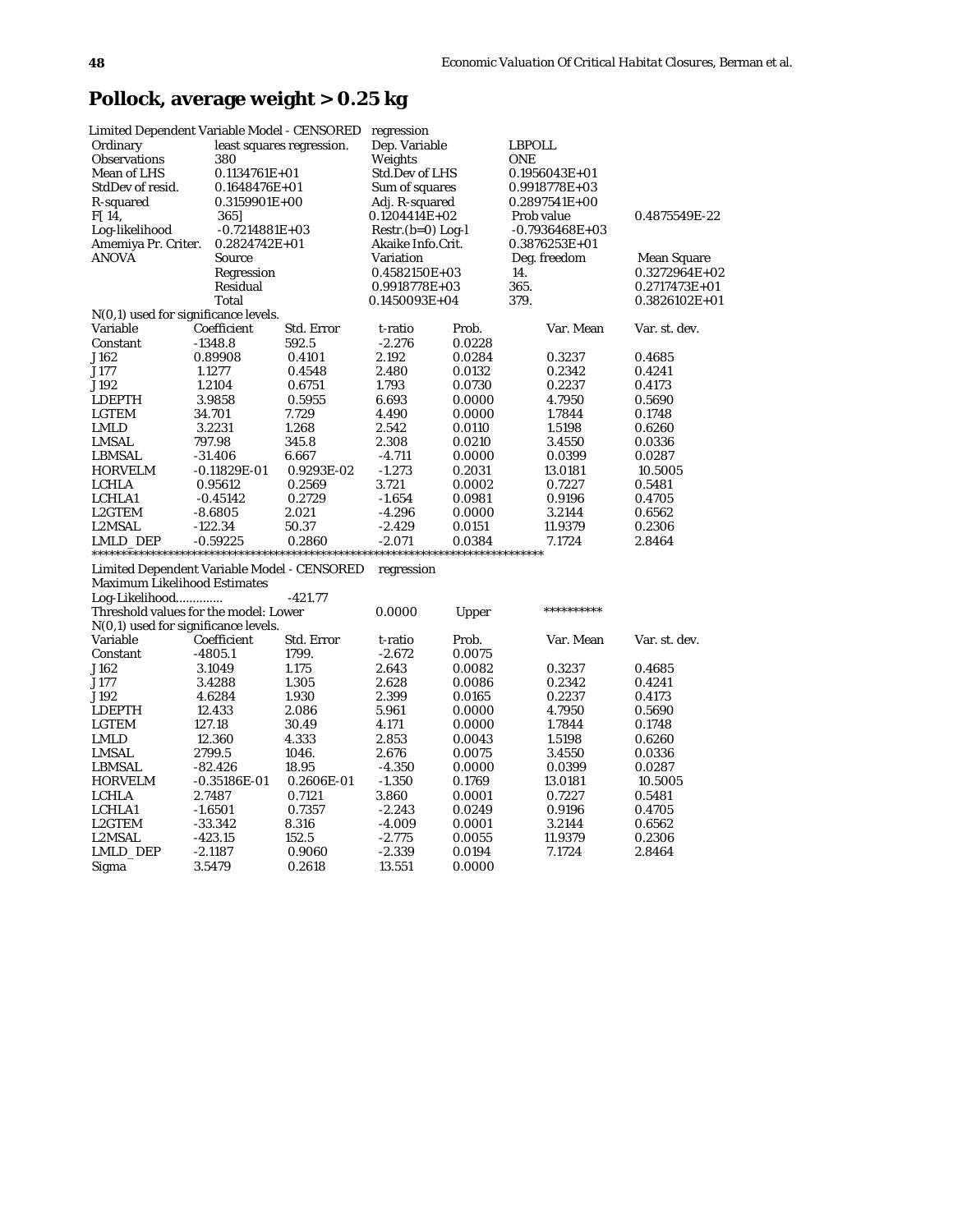## **Black cod, all**

| Limited Dependent Variable Model - CENSORED |                  |                           | regression            |                        |                  |                    |
|---------------------------------------------|------------------|---------------------------|-----------------------|------------------------|------------------|--------------------|
| Ordinary                                    |                  | least squares regression. | Dep. Variable         |                        | <b>LBCOD</b>     |                    |
| <b>Observations</b>                         | 380              |                           | Weights               |                        | <b>ONE</b>       |                    |
| Mean of LHS                                 | $0.1691693E+01$  |                           | <b>Std.Dev of LHS</b> |                        | $0.2331162E+01$  |                    |
| StdDev of resid.                            | $0.1611987E+01$  |                           | Sum of squares        |                        | $0.9458542E+03$  |                    |
| R-squared                                   | 0.5407595E+00    |                           | Adj. R-squared        |                        | 0.5218347E+00    |                    |
| F[15,                                       | 3641             |                           | $0.2857420E+02$       |                        | Prob value       | $0.0000000E + 00$  |
| Log-likelihood                              | $-0.7124609E+03$ |                           | $Restr.(b=0) Log-1$   |                        | $-0.8603153E+03$ |                    |
| Amemiya Pr. Criter.                         | $0.2707911E+01$  |                           | Akaike Info.Crit.     |                        | 0.3834005E+01    |                    |
| <b>ANOVA</b>                                | Source           |                           | <b>Variation</b>      |                        | Deg. freedom     | <b>Mean Square</b> |
|                                             | Regression       |                           | 0.1113751E+04         |                        | 15.              | 0.7425007E+02      |
|                                             | Residual         |                           | 0.9458542E+03         |                        | 364.             | 0.2598500E+01      |
|                                             | Total            |                           | 0.2059605E+04         |                        | 379.             | 0.5434315E+01      |
| $N(0,1)$ used for significance levels.      |                  |                           |                       |                        |                  |                    |
| Variable                                    | Coefficient      | Std. Error                | t-ratio               | Prob.                  | Var. Mean        | Var. st. dev.      |
| Constant                                    | $-11.569$        | 14.36                     | $-0.806$              | 0.4204                 |                  |                    |
| J162                                        | 1.5302           | 0.5078                    | 3.013                 | 0.0026                 | 0.3237           | 0.4685             |
| J177                                        | 2.0762           | 0.8046                    | 2.580                 | 0.0099                 | 0.2342           | 0.4241             |
| J192                                        | 3.0962           | 1.111                     | 2.786                 | 0.0053                 | 0.2237           | 0.4173             |
| <b>LDEPTH</b>                               | 2.6106           | 0.2619                    | 9.967                 | 0.0000                 | 4.7950           | 0.5690             |
| <b>LGTEM</b>                                | $-3.8113$        | 7.670                     | $-0.497$              | 0.6193                 | 1.7844           | 0.1748             |
| <b>LSLOPE</b>                               | 0.53129E-01      | 0.9596E-01                | 0.554                 | 0.5798                 | 3.1984           | 0.9756             |
| <b>LMTEM</b>                                | $-4.5406$        | 1.910                     | $-2.377$              | 0.0175                 | 1.9668           | 0.2118             |
| <b>LMSTEM</b>                               | 10.651           | 3.081                     | 3.457                 | 0.0005                 | $-0.0907$        | 0.0529             |
| <b>LBMTEM</b>                               | $-4.4453$        | 1.154                     | $-3.851$              | 0.0001                 | $-0.1087$        | 0.1885             |
| LMSAL                                       | 3.2199           | 4.153                     | 0.775                 | 0.4381                 | 3.4550           | 0.0336             |
| <b>VERTVEL</b>                              | $-6.2213$        | 4.241                     | $-1.467$              | 0.1424                 | $-0.0025$        | 0.0202             |
| <b>HORVELM</b>                              | $-0.62759E-01$   | 0.3714E-01                | $-1.690$              | 0.0911                 | 13.0181          | 10.5005            |
| <b>MSHORVEL</b>                             | 0.47594E-01      | 0.3944E-01                | 1.207                 | 0.2275                 | 10.8239          | 10.0659            |
| LCHLA1                                      | 0.49223          | 0.1937                    | 2.541                 | 0.0111                 | 0.9196           | 0.4705             |
| L2GTEM                                      | 1.1889           | 2.007                     | 0.592                 | 0.5536                 | 3.2144           | 0.6562             |
|                                             |                  |                           |                       | ********************** |                  |                    |
| Limited Dependent Variable Model - CENSORED |                  |                           | regression            |                        |                  |                    |
| <b>Maximum Likelihood Estimates</b>         |                  |                           |                       |                        |                  |                    |
| Log-Likelihood                              |                  | $-427.20$                 |                       |                        |                  |                    |
| Threshold values for the model: Lower       |                  |                           | 0.0000                | Upper                  | **********       |                    |
| $N(0,1)$ used for significance levels.      |                  |                           |                       |                        |                  |                    |
| Variable                                    | Coefficient      | Std. Error                | t-ratio               | Prob.                  | Var. Mean        | Var. st. dev.      |
| Constant                                    | $-186.07$        | 37.80                     | $-4.923$              | 0.0000                 |                  |                    |
| J162                                        | 3.5569           | 1.245                     | 2.856                 | 0.0043                 | 0.3237           | 0.4685             |
| J177                                        | 6.3356           | 2.073                     | 3.056                 | 0.0022                 | 0.2342           | 0.4241             |
| J192                                        | 9.0142           | 2.881                     | 3.129                 | 0.0018                 | 0.2237           | 0.4173             |
| <b>LDEPTH</b>                               | 6.9424           | 0.7007                    | 9.908                 | 0.0000                 | 4.7950           | 0.5690             |
| <b>LGTEM</b>                                | 132.99           | 27.97                     | 4.754                 | 0.0000                 | 1.7844           | 0.1748             |
| <b>LSLOPE</b>                               | 0.27057          | 0.2252                    | 1.202                 | 0.2295                 | 3.1984           | 0.9756             |
| <b>LMTEM</b>                                | $-15.878$        | 4.536                     | $-3.500$              | 0.0005                 | 1.9668           | 0.2118             |
| <b>LMSTEM</b>                               | 16.773           | 8.181                     | 2.050                 | 0.0403                 | -0.0907          | 0.0529             |
| <b>LBMTEM</b>                               | $-9.3727$        | 2.637                     | $-3.555$              | 0.0004                 | $-0.1087$        | 0.1885             |
| <b>LMSAL</b>                                | 16.582           | 9.264                     | 1.790                 | 0.0735                 | 3.4550           | 0.0336             |
| <b>VERTVEL</b>                              | $-9.2226$        | 8.656                     | $-1.066$              | 0.2866                 | $-0.0025$        | 0.0202             |
| <b>HORVELM</b>                              | $-0.19006$       | 0.7697E-01                | $-2.469$              | 0.0135                 | 13.0181          | 10.5005            |
| <b>MSHORVEL</b>                             | 0.15606          | 0.7938E-01                | 1.966                 | 0.0493                 | 10.8239          | 10.0659            |
| LCHLA1                                      | 1.2566           | 0.4294                    | 2.927                 | 0.0034                 | 0.9196           | 0.4705             |
| L2GTEM                                      | $-36.502$        | 7.835                     | $-4.659$              | 0.0000                 | 3.2144           | 0.6562             |
| Sigma                                       | 2.5864           | 0.1625                    | 15.913                | 0.0000                 |                  |                    |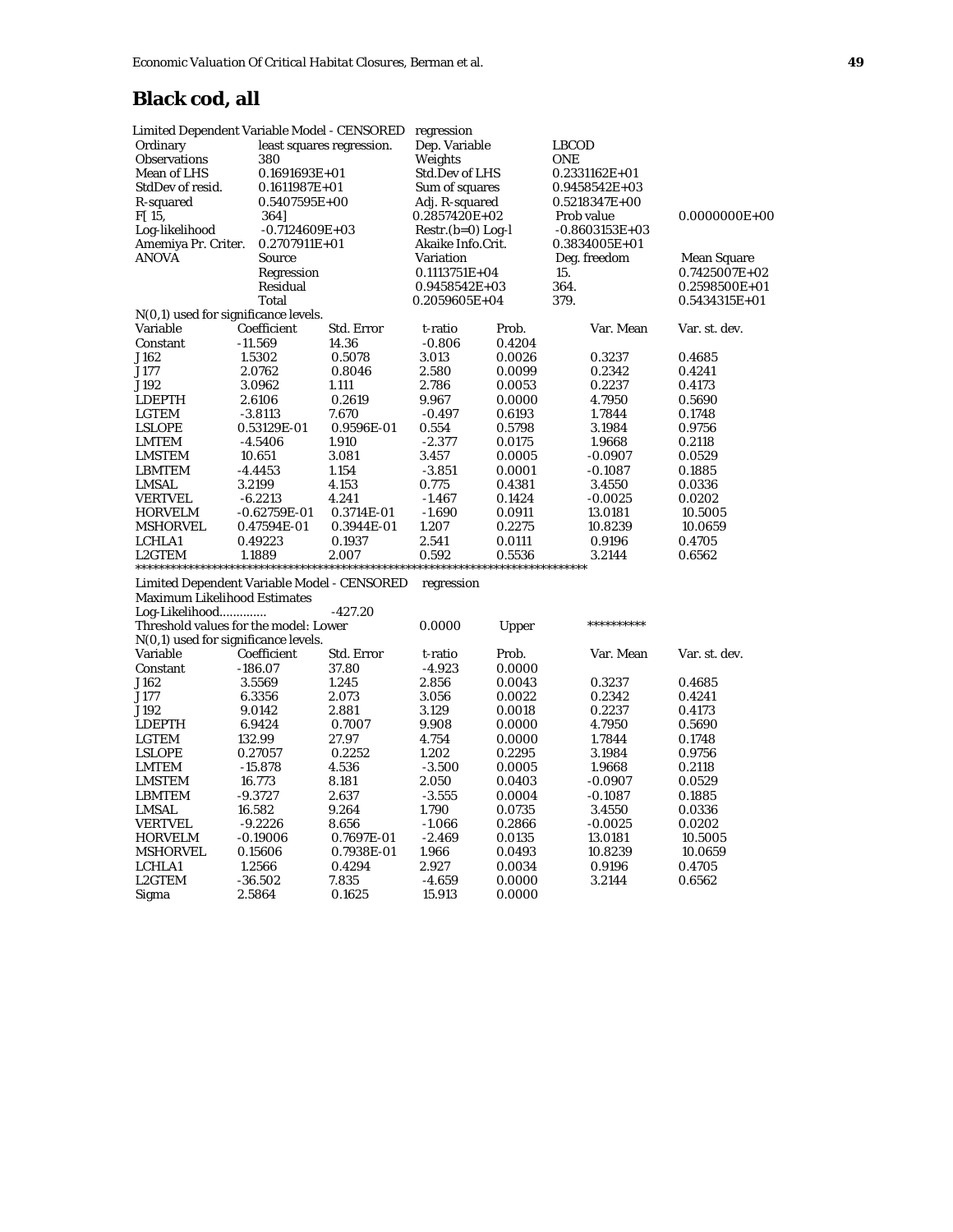# **Black cod, average weight > 0.75 kg**

| Limited Dependent Variable Model - CENSORED |                  | regression                |                       |        |                  |                    |  |
|---------------------------------------------|------------------|---------------------------|-----------------------|--------|------------------|--------------------|--|
| Ordinary                                    |                  | least squares regression. | Dep. Variable         |        | <b>LBBCOD</b>    |                    |  |
| <b>Observations</b>                         | 374              |                           | Weights               |        | <b>ONE</b>       |                    |  |
| Mean of LHS                                 | $0.1696323E+01$  |                           | <b>Std.Dev of LHS</b> |        | $0.2349267E+01$  |                    |  |
| StdDev of resid.                            | $0.1628311E+01$  |                           | Sum of squares        |        | 0.9438974E+03    |                    |  |
| R-squared                                   | 0.5414875E+00    |                           | Adj. R-squared        |        | $0.5195922E+00$  |                    |  |
| F[ 17,                                      | 3561             |                           | 0.2473081E+02         |        | Prob value       | 0.0000000E+00      |  |
| Log-likelihood                              | $-0.7038005E+03$ |                           | $Restr.(b=0)$ Log-l   |        | $-0.8496170E+03$ |                    |  |
| Amemiya Pr. Criter.                         | 0.2779005E+01    |                           | Akaike Info.Crit.     |        | 0.3859895E+01    |                    |  |
| <b>ANOVA</b>                                | Source           |                           | Variation             |        | Deg. freedom     | <b>Mean Square</b> |  |
|                                             | Regression       |                           | 0.1114710E+04         |        | 17.              | 0.6557120E+02      |  |
|                                             | Residual         |                           | 0.9438974E+03         |        | 356.             | 0.2651397E+01      |  |
|                                             | Total            |                           | 0.2058608E+04         |        | 373.             | 0.5519056E+01      |  |
| $N(0,1)$ used for significance levels.      |                  |                           |                       |        |                  |                    |  |
| Variable                                    | Coefficient      | Std. Error                | t-ratio               | Prob.  | Var. Mean        | Var. st. dev.      |  |
| Constant                                    | $-15.959$        | 20.30                     | $-0.786$              | 0.4317 |                  |                    |  |
| J162                                        | 1.7021           | 0.5732                    | 2.969                 | 0.0030 | 0.3289           | 0.4704             |  |
| J177                                        | 2.2423           | 0.8924                    | 2.513                 | 0.0120 | 0.2353           | 0.4248             |  |
| J192                                        | 3.2224           | 1.185                     | 2.719                 | 0.0065 | 0.2273           | 0.4196             |  |
| LDEPTH                                      | 2.9182           | 0.3463                    | 8.427                 | 0.0000 | 4.8091           | 0.5586             |  |
| <b>LGTEM</b>                                | $-10.021$        | 8.246                     | $-1.215$              | 0.2242 | 1.7859           | 0.1739             |  |
| <b>LSLOPE</b>                               | 0.11155          | 0.9676E-01                | 1.153                 | 0.2490 | 3.1972           | 0.9813             |  |
| <b>LMTEM</b>                                | $-2.0865$        | 1.928                     | $-1.082$              | 0.2792 | 1.9714           | 0.2087             |  |
| <b>LMSTEM</b>                               | 8.5575           | 3.145                     | 2.721                 | 0.0065 | $-0.0915$        | 0.0528             |  |
| LMSAL                                       | 4.6443           | 6.711                     | 0.692                 | 0.4889 | 3.4556           | 0.0334             |  |
| LMSSAL                                      | 9.1180           | 6.368                     | 1.432                 | 0.1522 | 0.0127           | 0.0241             |  |
| LBMSAL                                      | $-9.0701$        | 6.851                     | $-1.324$              | 0.1855 | 0.0404           | 0.0286             |  |
| <b>HORVELM</b>                              | $-0.56622E-01$   | 0.3755E-01                | $-1.508$              | 0.1316 | 13.1751          | 10.4944            |  |
| <b>MSHORVEL</b>                             | 0.51108E-01      | 0.3954E-01                | 1.293                 | 0.1962 | 10.9839          | 10.0643            |  |
| <b>SSHRE</b>                                | 0.12401          | 0.5373E-01                | 2.308                 | 0.0210 | $-3.5265$        | 1.8770             |  |
| LCHLA1                                      | 0.83496          | 0.3605                    | 2.316                 | 0.0206 | 0.9176           | 0.4615             |  |
| LCHLA2                                      | $-0.43952$       | 0.3528                    | $-1.246$              | 0.2128 | 0.8485           | 0.5044             |  |
| L2GTEM                                      | 2.6929           | 2.173                     | 1.239                 | 0.2153 | 3.2197           | 0.6533             |  |
|                                             |                  |                           |                       |        |                  |                    |  |
| Limited Dependent Variable Model - CENSORED |                  |                           | regression            |        |                  |                    |  |
| <b>Maximum Likelihood Estimates</b>         |                  |                           |                       |        |                  |                    |  |
| Log-Likelihood                              |                  | $-391.25$                 |                       |        |                  |                    |  |
| Threshold values for the model: Lower       |                  |                           | 0.0000                | Upper  | **********       |                    |  |
| N(0,1) used for significance levels.        |                  |                           |                       |        |                  |                    |  |
| Variable                                    | Coefficient      | Std. Error                | t-ratio               | Prob.  | Var. Mean        | Var. st. dev.      |  |
| Constant                                    | -466.94          | 89.95                     | -5.191                | 0.0000 |                  |                    |  |
| J162                                        | 4.1629           | 1.509                     | 2.759                 | 0.0058 | 0.3289           | 0.4704             |  |
| J177                                        | 7.3562           | 2.529                     | 2.909                 | 0.0036 | 0.2353           | 0.4248             |  |
| J192                                        | 8.7336           | 3.343                     | 2.613                 | 0.0090 | 0.2273           | 0.4196             |  |
| LDEPTH                                      | 7.1558           | 0.9911                    | 7.220                 | 0.0000 | 4.8091           | 0.5586             |  |
| <b>LGTEM</b>                                | 115.82           | 32.66                     | 3.546                 | 0.0004 | 1.7859           | 0.1739             |  |
| <b>LSLOPE</b>                               | 0.31719          | 0.2308                    | 1.374                 | 0.1694 | 3.1972           | 0.9813             |  |
| <b>LMTEM</b>                                | $-10.210$        | 5.835                     | $-1.750$              | 0.0801 | 1.9714           | 0.2087             |  |
| <b>LMSTEM</b>                               | 13.796           | 8.799                     | 1.568                 | 0.1169 | $-0.0915$        | 0.0528             |  |
| LMSAL                                       | 97.421           | 29.22                     | 3.334                 | 0.0009 | 3.4556           | 0.0334             |  |
| LMSSAL                                      | 34.048           | 15.62                     | 2.180                 | 0.0292 | 0.0127           | 0.0241             |  |
| LBMSAL                                      | 70.359           | 31.05                     | 2.266                 | 0.0234 | 0.0404           | 0.0286             |  |
| <b>HORVELM</b>                              | $-0.17467$       | 0.8019E-01                | $-2.178$              | 0.0294 | 13.1751          | 10.4944            |  |
| <b>MSHORVEL</b>                             | 0.13521          | 0.7991E-01                | 1.692                 | 0.0906 | 10.9839          |                    |  |
| <b>SSHRE</b>                                | 0.17729          | 0.1218                    | 1.455                 | 0.1456 | $-3.5265$        | 10.0643<br>1.8770  |  |
| LCHLA1                                      | 2.1955           | 0.8847                    | 2.482                 | 0.0131 | 0.9176           | 0.4615             |  |
| LCHLA2                                      | $-1.1974$        |                           |                       | 0.1540 |                  | 0.5044             |  |
| L2GTEM                                      | $-31.303$        | 0.8400<br>9.360           | $-1.425$<br>$-3.344$  | 0.0008 | 0.8485<br>3.2197 | 0.6533             |  |
| Sigma                                       | 2.4939           | 0.1595                    | 15.633                | 0.0000 |                  |                    |  |
|                                             |                  |                           |                       |        |                  |                    |  |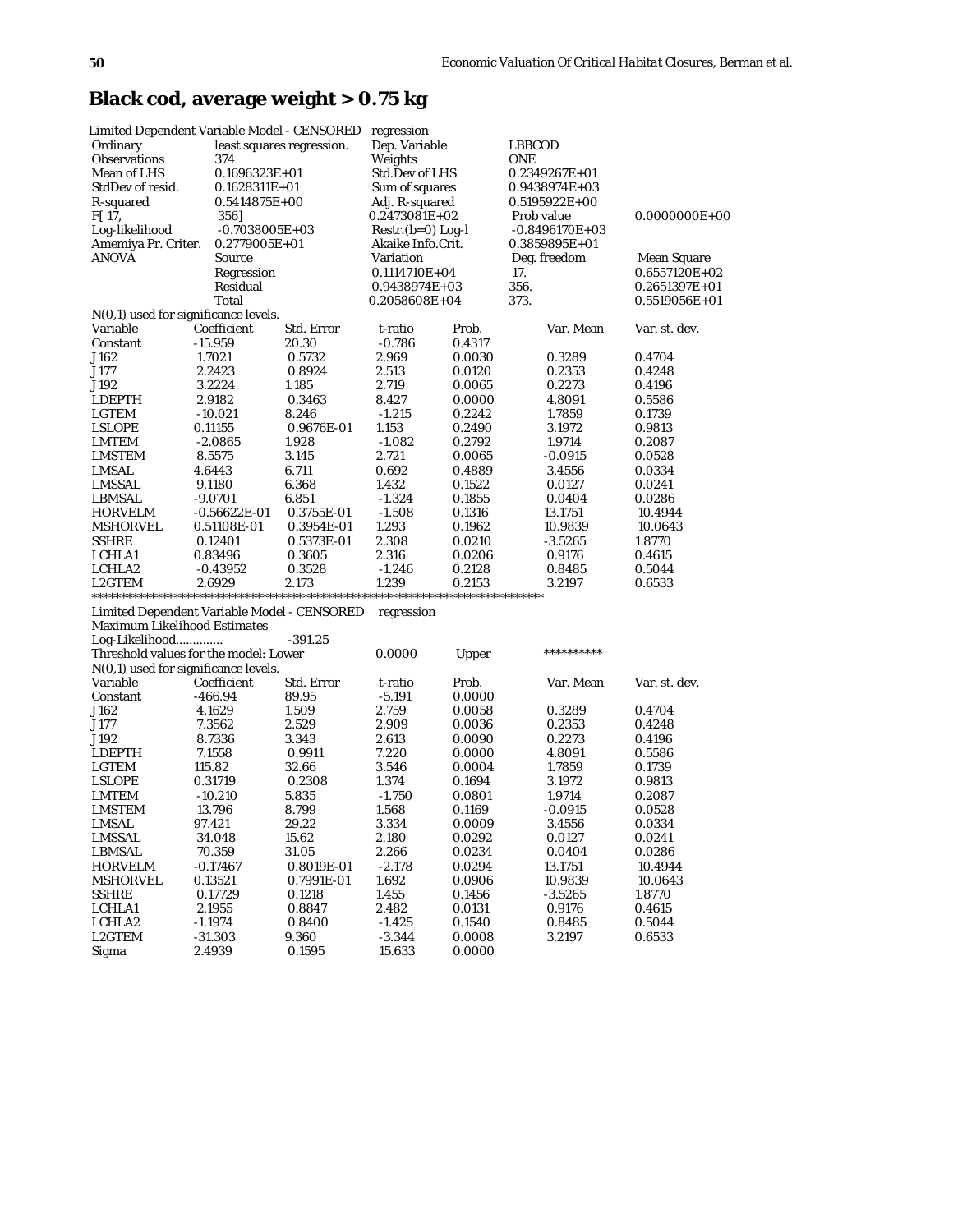## **Halibut, all**

| Limited Dependent Variable Model - CENSORED |                  |                           | regression               |        |                  |                 |
|---------------------------------------------|------------------|---------------------------|--------------------------|--------|------------------|-----------------|
| Ordinary                                    |                  | least squares regression. | Dep. Variable<br>Weights |        | LHAL             |                 |
| <b>Observations</b>                         |                  | 374                       |                          |        | <b>ONE</b>       |                 |
| Mean of LHS                                 | 0.3650597E+01    |                           | <b>Std.Dev of LHS</b>    |        | $0.2093095E+01$  |                 |
| StdDev of resid.                            | 0.1690549E+01    |                           | Sum of squares           |        | 0.1020290E+04    |                 |
| R-squared                                   | 0.3756375E+00    |                           | Adj. R-squared           |        | 0.3476549E+00    |                 |
| F  16,                                      | 3571             |                           | 0.1342395E+02            |        | Prob value       | 0.4611915E-27   |
| Log-likelihood                              | $-0.7183536E+03$ |                           | $Restr.(b=0) Log-1$      |        | $-0.8064352E+03$ |                 |
| Amemiya Pr. Criter.                         | $0.2987862E+01$  |                           | Akaike Info.Crit.        |        | 0.3932372E+01    |                 |
| ANOVA                                       | Source           |                           | Variation                |        | Deg. freedom     | Mean Square     |
|                                             | Regression       |                           | 0.6138407E+03            |        | 16.              | 0.3836505E+02   |
|                                             | Residual         |                           | 0.1020290E+04            |        | 357.             | $0.2857955E+01$ |
|                                             | Total            |                           | 0.1634131E+04            |        | 373.             | 0.4381047E+01   |
| $N(0,1)$ used for significance levels.      |                  |                           |                          |        |                  |                 |
| Variable                                    | Coefficient      | Std. Error                | t-ratio                  | Prob.  | Var. Mean        | Var. st. dev.   |
| Constant                                    | 9.9394           | 13.38                     | 0.743                    | 0.4577 |                  |                 |
| J162                                        | 1.4329           | 0.4986                    | 2.874                    | 0.0041 | 0.3289           | 0.4704          |
| J177                                        | 1.8114           | 0.7062                    | 2.565                    | 0.0103 | 0.2353           | 0.4248          |
| J192                                        | 3.0988           | 1.052                     | 2.946                    | 0.0032 | 0.2273           | 0.4196          |
| LDEPTH                                      | -3.5200          | 1.056                     | $-3.332$                 | 0.0009 | 4.8091           | 0.5586          |
| TIMELDEP                                    | -0.65529E-02     | 0.4476E-02                | $-1.464$                 | 0.1432 | 846.4649         | 124.6727        |
| LGTEM                                       | $-1.8108$        | 0.9826                    | $-1.843$                 | 0.0653 | 1.7859           | 0.1739          |
| <b>LSLOPE</b>                               | 0.26355          | 0.9636E-01                | 2.735                    | 0.0062 | 3.1972           | 0.9813          |
| LMLD                                        | -6.3529          | 1.375                     | $-4.621$                 | 0.0000 | 1.5095           | 0.6250          |
| LMSAL                                       | 4.6533           | 3.664                     | 1.270                    | 0.2041 | 3.4556           | 0.0334          |
| LMSSAL                                      | -5.7320          | 6.048                     | $-0.948$                 | 0.3433 | 0.0127           | 0.0241          |
| <b>VERTVEL</b>                              | -6.9483          | 4.442                     | $-1.564$                 | 0.1177 | $-0.0025$        | 0.0202          |
| <b>SSHRE</b>                                | 0.91710E-01      | 0.5381E-01                | 1.704                    | 0.0883 | -3.5265          | 1.8770          |
| <b>LCHLA</b>                                | -0.44326         | 0.2856                    | $-1.552$                 | 0.1206 | 0.7189           | 0.5424          |
| LCHLA1                                      | 0.50492          | 0.4884                    | 1.034                    | 0.3013 | 0.9176           | 0.4615          |
| LCHLA2                                      | $-0.43661$       | 0.3964                    | $-1.102$                 | 0.2707 | 0.8485           | 0.5044          |
| LMLD DEP                                    | 1.5506           | 0.3099                    | 5.004                    | 0.0000 | 7.1526           | 2.8620          |
|                                             |                  |                           |                          |        |                  |                 |
| Limited Dependent Variable Model - CENSORED |                  |                           | regression               |        |                  |                 |
| Maximum Likelihood Estimates                |                  |                           |                          |        |                  |                 |
| Log-Likelihood                              |                  | $-704.05$                 |                          |        |                  |                 |
| Threshold values for the model: Lower       |                  |                           | 0.0000                   | Upper  | **********       |                 |
| $N(0,1)$ used for significance levels.      |                  |                           |                          |        |                  |                 |
| Variable                                    | Coefficient      | Std. Error                | t-ratio                  | Prob.  | Var. Mean        | Var. st. dev.   |
| Constant                                    | 11.614           | 16.40                     | 0.708                    | 0.4788 |                  |                 |
| J162                                        | 1.8384           | 0.6079                    | 3.024                    | 0.0025 | 0.3289           | 0.4704          |
| J177                                        | 2.3043           | 0.8580                    | 2.686                    | 0.0072 | 0.2353           | 0.4248          |
| J192                                        | 4.0739           | 1.286                     | 3.167                    | 0.0015 | 0.2273           | 0.4196          |
| LDEPTH                                      | -5.0082          | 1.320                     | $-3.795$                 | 0.0001 | 4.8091           | 0.5586          |
| TIMELDEP                                    | -0.80978E-02     | 0.5475E-02                | $-1.479$                 | 0.1391 | 846.4649         | 124.6727        |
| LGTEM                                       | $-2.6236$        | 1.198                     | $-2.189$                 | 0.0286 | 1.7859           | 0.1739          |
| <b>LSLOPE</b>                               | 0.31328          | 0.1187                    | 2.640                    | 0.0083 | 3.1972           | 0.9813          |
| LMLD                                        | -9.5375          | 1.780                     | $-5.358$                 | 0.0000 | 1.5095           | 0.6250          |
| LMSAL                                       | 6.6920           | 4.539                     | 1.474                    | 0.1404 | 3.4556           | 0.0334          |
| <b>LMSSAL</b>                               | -12.453          | 8.046                     | $-1.548$                 | 0.1217 | 0.0127           | 0.0241          |
| <b>VERTVEL</b>                              | $-7.7724$        | 5.352                     | $-1.452$                 | 0.1465 | $-0.0025$        | 0.0202          |
| <b>SSHRE</b>                                | 0.11360          | 0.6591E-01                | 1.723                    | 0.0848 | $-3.5265$        | 1.8770          |
| <b>LCHLA</b>                                | $-0.59920$       | 0.3528                    | $-1.698$                 | 0.0894 | 0.7189           | 0.5424          |
| LCHLA1                                      | 0.71807          | 0.5988                    | 1.199                    | 0.2304 | 0.9176           | 0.4615          |
| LCHLA <sub>2</sub>                          | $-0.57077$       | 0.4851                    | $-1.177$                 | 0.2394 | 0.8485           | 0.5044          |
| LMLD_DEP                                    | 2.2913           | 0.4032                    | 5.683                    | 0.0000 | 7.1526           | 2.8620          |
| Sigma                                       | 2.0165           | 0.8828E-01                | 22.841                   | 0.0000 |                  |                 |
|                                             |                  |                           |                          |        |                  |                 |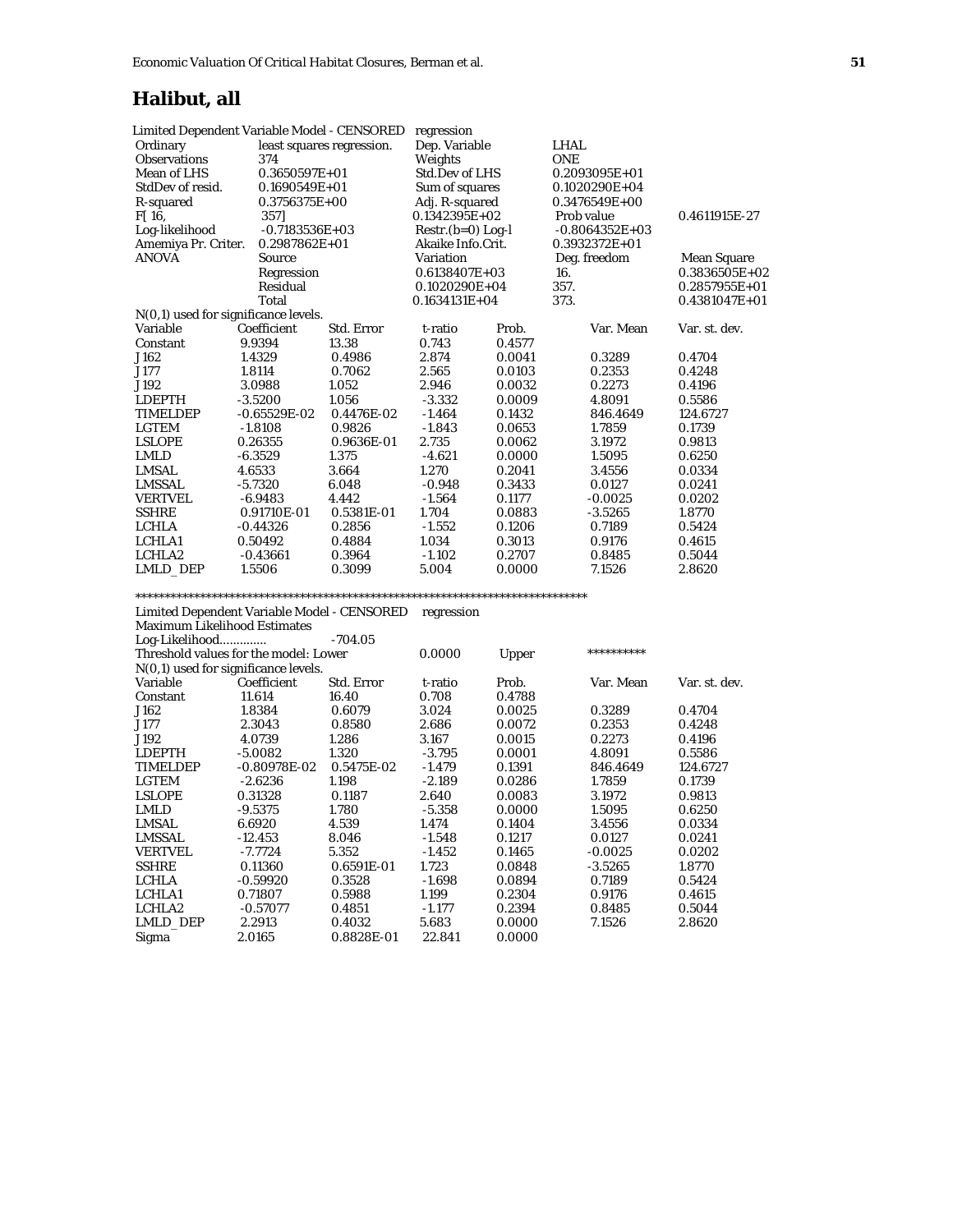# **Halibut, average weight > 1 kg**

| Limited Dependent Variable Model - CENSORED                                        |                 |                           | regression          |        |                  |                    |
|------------------------------------------------------------------------------------|-----------------|---------------------------|---------------------|--------|------------------|--------------------|
| Ordinary                                                                           |                 | least squares regression. | Dep. Variable       |        | LBHAL            |                    |
| <b>Observations</b>                                                                | 374             |                           | Weights             |        | <b>ONE</b>       |                    |
| Mean of LHS                                                                        | $0.3444155E+01$ |                           | Std.Dev of LHS      |        | 0.2216326E+01    |                    |
| StdDev of resid.                                                                   | $0.1933219E+01$ |                           | Sum of squares      |        | 0.1323016E+04    |                    |
| R-squared                                                                          | 0.2779140E+00   |                           | Adj. R-squared      |        | 0.2391580E+00    |                    |
| F[19,                                                                              | 354]            |                           | 0.7170858E+01       |        | Prob value       | 0.0000000E+00      |
| Log-likelihood                                                                     | -0.7669414E+03  |                           | $Restr.(b=0) Log-1$ |        | $-0.8278307E+03$ |                    |
| Amemiya Pr. Criter.                                                                | $0.3937192E+01$ |                           | Akaike Info.Crit.   |        | 0.4208243E+01    |                    |
| <b>ANOVA</b>                                                                       | Source          |                           | <b>Variation</b>    |        | Deg. freedom     | <b>Mean Square</b> |
|                                                                                    | Regression      |                           | 0.5091980E+03       |        | 19.              | 0.2679990E+02      |
|                                                                                    | Residual        |                           | 0.1323016E+04       |        | 354.             | 0.3737335E+01      |
|                                                                                    | Total           |                           | 0.1832214E+04       |        | 373.             | 0.4912103E+01      |
| $N(0,1)$ used for significance levels.                                             |                 |                           |                     |        |                  |                    |
| Variable                                                                           | Coefficient     | Std. Error                | t-ratio             | Prob.  | Var. Mean        | Var. st. dev.      |
| Constant                                                                           | $-17.851$       | 16.40                     | $-1.089$            | 0.2763 |                  |                    |
| J162                                                                               | 2.1568          | 0.5878                    | 3.669               | 0.0002 | 0.3289           | 0.4704             |
| J177                                                                               | 2.9741          | 0.8362                    | 3.557               | 0.0004 | 0.2353           | 0.4248             |
| J192                                                                               | 4.6804          | 1.250                     | 3.745               | 0.0002 | 0.2273           | 0.4196             |
| LDEPTH                                                                             | 6.9992          | 3.233                     | 2.165               | 0.0304 | 4.8091           | 0.5586             |
| L2DEP                                                                              | $-1.0170$       | 0.2741                    | $-3.710$            | 0.0002 | 23.4383          | 5.3224             |
| TIMELDEP                                                                           | -0.85529E-02    | 0.5611E-02                | $-1.524$            | 0.1274 | 846.4649         | 124.6727           |
| <b>LSTEM</b>                                                                       | $-1.2177$       | 0.9641                    | $-1.263$            | 0.2066 | 2.2942           | 0.1865             |
| <b>LGTEM</b>                                                                       | $-2.2955$       | 1.137                     | $-2.019$            | 0.0435 | 1.7859           | 0.1739             |
| <b>LSLOPE</b>                                                                      | 0.20461         | 0.1130                    | 1.811               | 0.0702 | 3.1972           | 0.9813             |
| <b>LMLD</b>                                                                        | $-6.5637$       | 1.674                     | $-3.921$            | 0.0001 | 1.5095           | 0.6250             |
| <b>LMSAL</b>                                                                       | 6.1386          | 4.272                     | 1.437               | 0.1508 | 3.4556           | 0.0334             |
| <b>LMSSAL</b>                                                                      | $-5.4676$       | 7.412                     | $-0.738$            | 0.4607 | 0.0127           | 0.0241             |
| <b>VERTVEL</b>                                                                     | $-6.1099$       | 5.097                     | $-1.199$            | 0.2306 | -0.0025          | 0.0202             |
| <b>BMHORVEL</b>                                                                    | 0.73806E-01     | 0.4734E-01                | 1.559               | 0.1190 | 2.7209           | 2.9310             |
| <b>SSHRE</b>                                                                       | 0.12446         | 0.6225E-01                | 1.999               | 0.0456 | $-3.5265$        | 1.8770             |
| LCHLA                                                                              | $-0.29316$      | 0.3297                    | $-0.889$            | 0.3739 | 0.7189           | 0.5424             |
| LCHLA1                                                                             | 0.49847         | 0.5590                    | 0.892               | 0.3725 | 0.9176           | 0.4615             |
| LCHLA2                                                                             | $-0.53682$      | 0.4543                    | $-1.182$            | 0.2374 | 0.8485           | 0.5044             |
| LMLD_DEP                                                                           | 1.6323          | 0.3694                    | 4.419               | 0.0000 | 7.1526           | 2.8620             |
|                                                                                    |                 |                           |                     |        |                  |                    |
|                                                                                    |                 |                           |                     |        |                  |                    |
| Limited Dependent Variable Model - CENSORED<br><b>Maximum Likelihood Estimates</b> |                 |                           | regression          |        |                  |                    |
| Log-Likelihood                                                                     |                 | -730.62                   |                     |        |                  |                    |
| Threshold values for the model: Lower                                              |                 |                           | 0.0000              | Upper  | **********       |                    |
| $N(0,1)$ used for significance levels.                                             |                 |                           |                     |        |                  |                    |
| Variable                                                                           | Coefficient     | Std. Error                | t-ratio             | Prob.  | Var. Mean        | Var. st. dev.      |
| Constant                                                                           | $-26.168$       | 21.25                     | $-1.231$            | 0.2182 |                  |                    |
| J162                                                                               | 2.9904          | 0.7632                    | 3.918               | 0.0001 | 0.3289           | 0.4704             |
| J177                                                                               | 4.0626          | 1.084                     | 3.747               | 0.0002 | 0.2353           | 0.4248             |
| <b>J</b> 192                                                                       | 6.5508          | 1.633                     | 4.013               | 0.0001 | 0.2273           | 0.4196             |
| LDEPTH                                                                             | 9.6981          | 4.345                     | 2.232               | 0.0256 | 4.8091           | 0.5586             |
| L2DEP                                                                              | $-1.4655$       | 0.3729                    | $-3.930$            | 0.0001 | 23.4383          | 5.3224             |
| <b>TIMELDEP</b>                                                                    | $0.11694E-01$   | 0.7292E-02                | $-1.604$            | 0.1088 | 846.4649         | 124.6727           |
| <b>LSTEM</b>                                                                       | $-1.5266$       | 1.247                     | $-1.224$            | 0.2209 | 2.2942           | 0.1865             |
| <b>LGTEM</b>                                                                       | $-3.3208$       | 1.476                     | $-2.250$            | 0.0244 | 1.7859           | 0.1739             |
| <b>LSLOPE</b>                                                                      | 0.24185         | 0.1470                    | 1.646               | 0.0998 | 3.1972           | 0.9813             |
| LMLD                                                                               | $-10.655$       | 2.305                     | $-4.624$            | 0.0000 | 1.5095           | 0.6250             |
| <b>LMSAL</b>                                                                       | 8.7282          | 5.634                     | 1.549               | 0.1213 | 3.4556           | 0.0334             |
| LMSSAL                                                                             | $-13.145$       | 10.58                     | $-1.242$            | 0.2141 | 0.0127           | 0.0241             |
| <b>VERTVEL</b>                                                                     | $-7.1632$       | 6.462                     | $-1.108$            | 0.2677 | $-0.0025$        | 0.0202             |
| <b>BMHORVEL</b>                                                                    | 0.10196         | 0.6190E-01                | 1.647               | 0.0995 | 2.7209           | 2.9310             |
| <b>SSHRE</b>                                                                       | 0.16483         | 0.8050E-01                | 2.048               | 0.0406 | $-3.5265$        | 1.8770             |
| <b>LCHLA</b>                                                                       | $-0.44976$      | 0.4303                    | $-1.045$            | 0.2959 | 0.7189           | 0.5424             |
| LCHLA1                                                                             | 0.81429         | 0.7266                    | 1.121               | 0.2624 | 0.9176           | 0.4615             |
| LCHLA <sub>2</sub>                                                                 | $-0.77288$      | 0.5905                    | $-1.309$            | 0.1906 | 0.8485           | 0.5044             |
| LMLD_DEP                                                                           | 2.6076          | 0.5114                    | 5.099               | 0.0000 | 7.1526           | 2.8620             |
| Sigma                                                                              | 2.4188          | 0.1108                    | 21.824              | 0.0000 |                  |                    |
|                                                                                    |                 |                           |                     |        |                  |                    |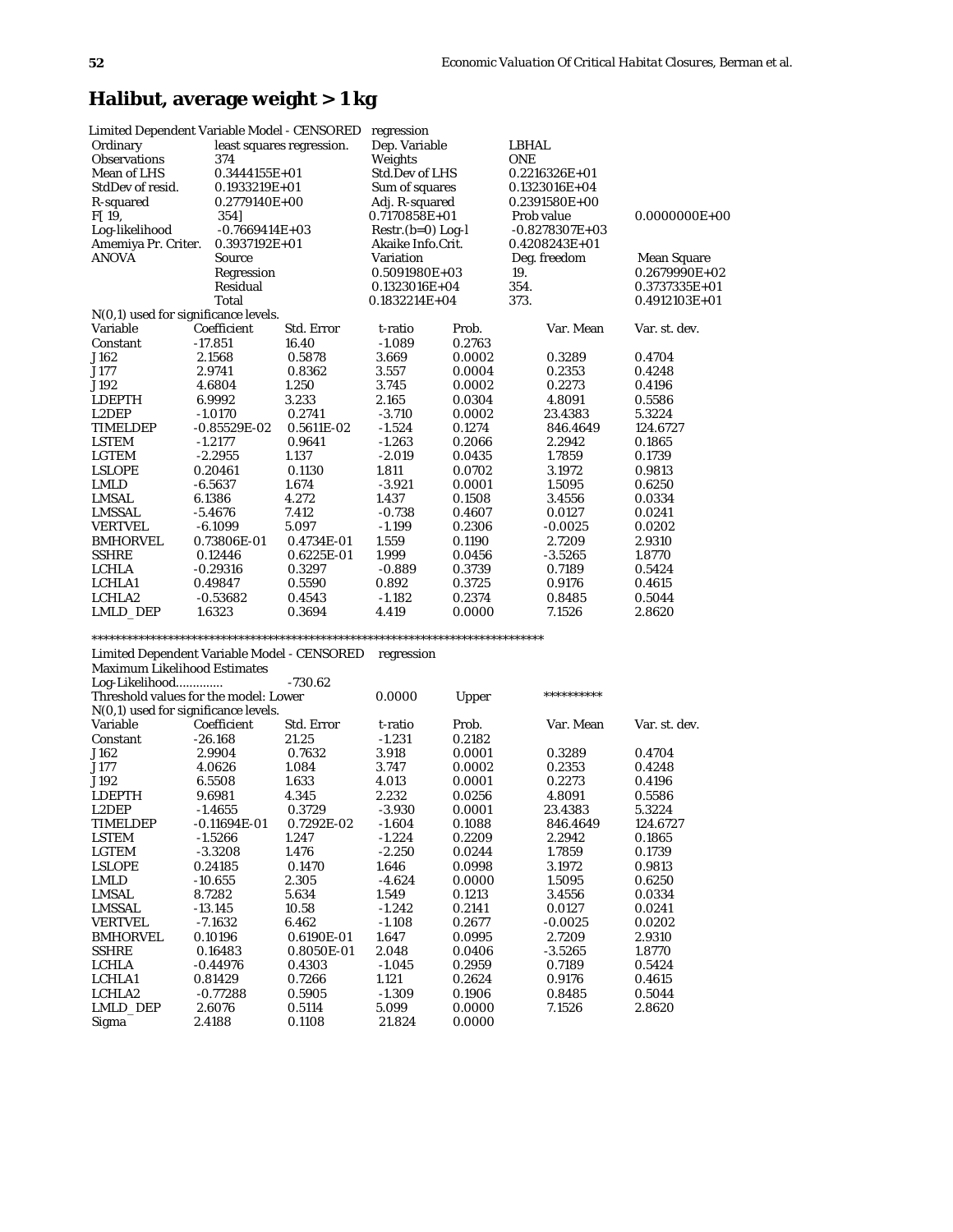## **Flatfish, all (obervations where wind data available)**

| Limited Dependent Variable Model - CENSORED |                  |                           | regression          |        |                  |                    |
|---------------------------------------------|------------------|---------------------------|---------------------|--------|------------------|--------------------|
| Ordinary                                    |                  | least squares regression. | Dep. Variable       |        | <b>LFLAT</b>     |                    |
| <b>Observations</b>                         | 263              | Weights                   |                     |        | <b>ONE</b>       |                    |
| Mean of LHS                                 | 0.5386837E+01    |                           | Std.Dev of LHS      |        | $0.1870004E+01$  |                    |
| StdDev of resid.                            | $0.1417238E+01$  |                           | Sum of squares      |        | $0.4880812E+03$  |                    |
| R-squared                                   | 0.4672717E+00    |                           | Adj. R-squared      |        | $0.4256181E+00$  |                    |
| F[ 19,                                      | 2431             |                           | $0.1121803E+02$     |        | Prob value       | 0.0000000E+00      |
| Log-likelihood                              | $-0.4544909E+03$ |                           | $Restr.(b=0) Log-1$ |        | $-0.5373022E+03$ |                    |
| Amemiya Pr. Criter.                         | $0.2161307E+01$  |                           | Akaike Info.Crit.   |        | 0.3608296E+01    |                    |
| <b>ANOVA</b>                                | Source           |                           | <b>Variation</b>    |        | Deg. freedom     | <b>Mean Square</b> |
|                                             | Regression       |                           | 0.4281105E+03       |        | 19.              | 0.2253213E+02      |
|                                             | Residual         |                           | $0.4880812E+03$     |        | 243.             | 0.2008564E+01      |
|                                             | Total            |                           | $0.9161916E+03$     |        | 262.             | 0.3496915E+01      |
| N(0,1) used for significance levels.        |                  |                           |                     |        |                  |                    |
| Variable                                    | Coefficient      | Std. Error                | t-ratio             | Prob.  | Var. Mean        | Var. st. dev.      |
| Constant                                    | $-2553.6$        | 1295.                     | $-1.972$            | 0.0487 |                  |                    |
| J162                                        | 0.77812          | 0.5873                    | 1.325               | 0.1852 | 0.2776           | 0.4487             |
| J177                                        | $-0.23570$       | 1.016                     | $-0.232$            | 0.8165 | 0.2510           | 0.4344             |
| <b>J192</b>                                 | -1.4423          | 1.436                     | $-1.004$            | 0.3152 | 0.2433           | 0.4299             |
| LDEPTH                                      | 33.119           | 4.380                     | 7.561               | 0.0000 | 4.8978           | 0.5069             |
| L2DEP                                       | $-2.9114$        | 0.4243                    | $-6.862$            | 0.0000 | 24.2447          | 4.9856             |
| TIMELDEP                                    | $-0.66245E-02$   | 0.4180E-02                | $-1.585$            | 0.1130 | 864.3330         | 121.2768           |
| <b>LGTEM</b>                                | $-19.776$        | 15.55                     | $-1.272$            | 0.2034 | 1.7545           | 0.1428             |
| <b>LSLOPE</b>                               | 0.33226          | 0.1092                    | 3.042               | 0.0023 | 3.2086           | 0.9778             |
| <b>LMTEM</b>                                | 4.0266           | 2.764                     | 1.457               | 0.1452 | 2.0028           | 0.1968             |
| <b>LMSAL</b>                                | 1494.1           | 751.6                     | 1.988               | 0.0468 | 3.4665           | 0.0261             |
| LBMSAL                                      | $-52.429$        | 10.32                     | $-5.079$            | 0.0000 | 0.0380           | 0.0236             |
| <b>VERTVEL</b>                              | 3.9298           | 3.946                     | 0.996               | 0.3193 | $-0.0032$        | 0.0232             |
| <b>HORVELM</b>                              | $-0.10193$       | 0.3948E-01                | $-2.582$            | 0.0098 | 15.3185          | 11.0040            |
| <b>MSHORVEL</b>                             | 0.88084E-01      | 0.4114E-01                | 2.141               | 0.0323 | 12.8499          | 10.7104            |
| <b>BMHORVEL</b>                             | $-0.16235$       | 0.4724E-01                | $-3.437$            | 0.0006 | 2.8098           | 2.9352             |
| LCHLA1                                      | 0.47578          | 0.4173                    | 1.140               | 0.2542 | 0.8483           | 0.4133             |
| LCHLA2                                      | -0.74886         | 0.4172                    | $-1.795$            | 0.0726 | 0.7532           | 0.4622             |
| L2GTEM                                      | 6.5509           | 4.285                     | 1.529               | 0.1263 | 3.0986           | 0.5174             |
| <b>L2MSAL</b>                               | $-224.49$        | 109.1                     | $-2.057$            | 0.0397 | 12.0172          | 0.1800             |
|                                             |                  |                           |                     |        |                  |                    |
| Limited Dependent Variable Model - CENSORED |                  |                           | regression          |        |                  |                    |
| Maximum Likelihood Estimates                |                  |                           |                     |        |                  |                    |
| Log-Likelihood                              |                  | $-457.53$                 |                     |        |                  |                    |
| Threshold values for the model: Lower       |                  |                           | 0.0000              | Upper  | **********       |                    |
| $N(0,1)$ used for significance levels.      |                  |                           |                     |        |                  |                    |
| Variable                                    | Coefficient      | Std. Error                | t-ratio             | Prob.  | Var. Mean        | Var. st. dev.      |
| Constant                                    | $-2642.8$        | 1286.                     | $-2.055$            | 0.0399 |                  |                    |
| J162                                        | 0.63877          | 0.5875                    | 1.087               | 0.2770 | 0.2776           | 0.4487             |
| J177                                        | $-0.66665$       | 1.027                     | $-0.649$            | 0.5162 | 0.2510           | 0.4344             |
| J192                                        | $-1.9952$        | 1.446                     | $-1.380$            | 0.1677 | 0.2433           | 0.4299             |
| LDEPTH                                      | 36.156           | 4.533                     | 7.976               | 0.0000 | 4.8978           | 0.5069             |
| L2DEP                                       | $-3.1888$        | 0.4389                    | -7.266              | 0.0000 | 24.2447          | 4.9856             |
| TIMELDEP                                    | -0.70319E-02     | 0.4163E-02                | $-1.689$            | 0.0912 | 864.3330         | 121.2768           |
| <b>LGTEM</b>                                | $-23.145$        | 15.55                     | -1.488              | 0.1367 | 1.7545           | 0.1428             |
| <b>LSLOPE</b>                               | 0.32942          | 0.1085                    | 3.036               | 0.0024 | 3.2086           | 0.9778             |
| <b>LMTEM</b>                                | 5.1148           | 2.779                     | 1.840               | 0.0657 | 2.0028           | 0.1968             |
| LMSAL                                       | 1546.6           | 746.4                     | 2.072               | 0.0383 | 3.4665           | 0.0261             |
| LBMSAL                                      | $-56.455$        | 10.35                     | $-5.457$            | 0.0000 | 0.0380           | 0.0236             |
| <b>VERTVEL</b>                              | 4.0933           | 3.931                     | 1.041               | 0.2977 | $-0.0032$        | 0.0232             |
| <b>HORVELM</b>                              | $-0.93561E-01$   | 0.3952E-01                | $-2.367$            | 0.0179 | 15.3185          | 11.0040            |
| <b>MSHORVEL</b>                             | 0.81467E-01      | 0.4106E-01                | 1.984               | 0.0473 | 12.8499          | 10.7104            |
| <b>BMHORVEL</b>                             | $-0.17543$       | 0.4729E-01                | $-3.709$            | 0.0002 | 2.8098           | 2.9352             |
| LCHLA1                                      | 0.45520          | 0.4164                    | 1.093               | 0.2743 | 0.8483           | 0.4133             |
| LCHLA <sub>2</sub>                          | $-0.74056$       | 0.4183                    | $-1.771$            | 0.0766 | 0.7532           | 0.4622             |
| L2GTEM                                      | 7.5530           | 4.289                     | 1.761               | 0.0782 | 3.0986           | 0.5174             |
| L2MSAL                                      | $-232.77$        | 108.4                     | $-2.148$            | 0.0317 | 12.0172          | 0.1800             |
| Sigma                                       | 1.4064           | 0.6318E-01                | 22.259              | 0.0000 |                  |                    |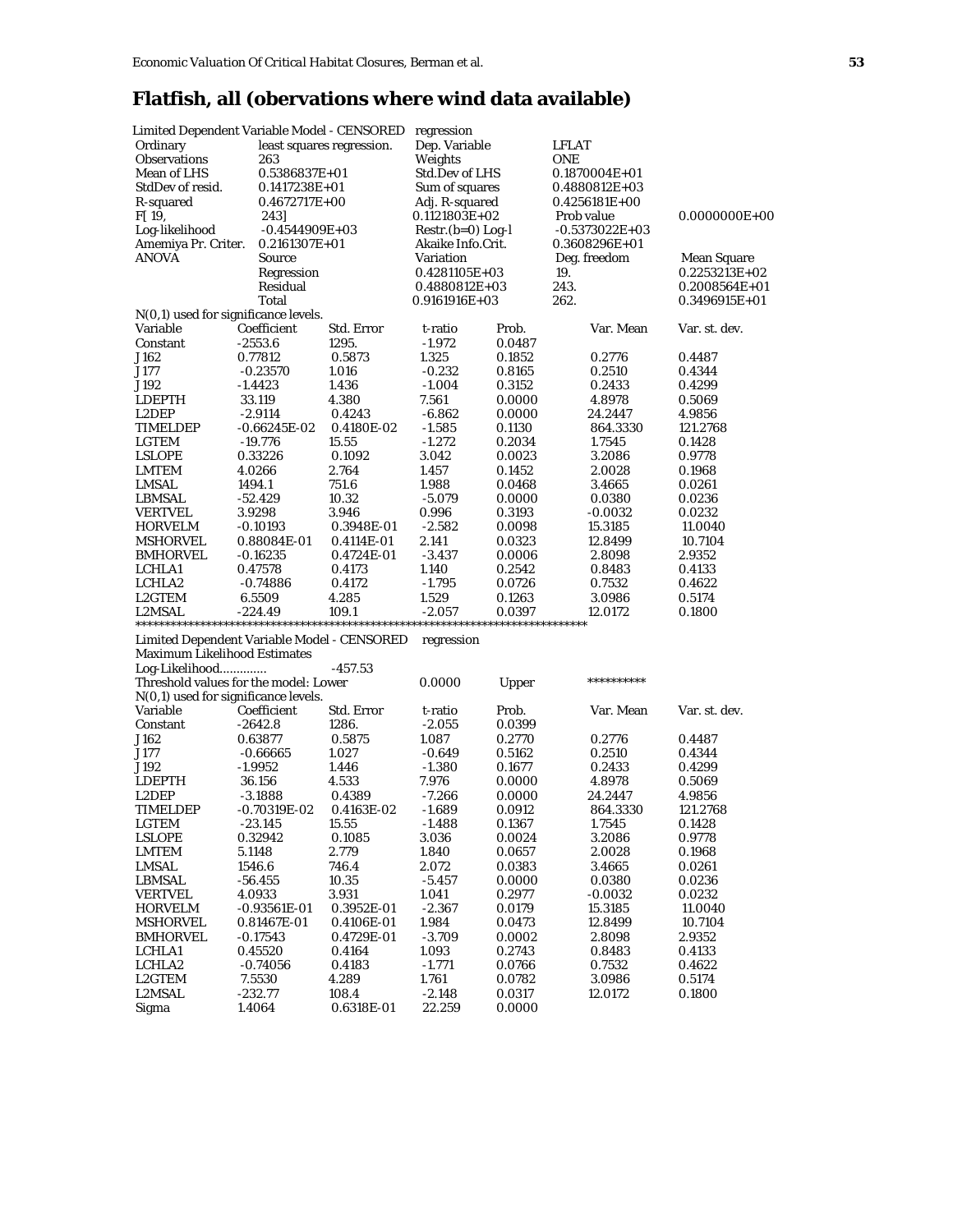## **Flatfish, all, full sample**

| Limited Dependent Variable Model - CENSORED regression |                  |                           |                       |              |                |               |
|--------------------------------------------------------|------------------|---------------------------|-----------------------|--------------|----------------|---------------|
| Ordinary                                               |                  | least squares regression. | Dep. Variable         |              | <b>LFLAT</b>   |               |
| <b>Observations</b>                                    | 381              |                           | Weights               |              | <b>ONE</b>     |               |
| Mean of LHS                                            | $0.5595923E+01$  |                           | <b>Std.Dev of LHS</b> |              | 0.1801840E+01  |               |
| StdDev of resid.                                       | $0.1528464E+01$  |                           | Sum of squares        |              | 0.8503779E+03  |               |
| R-squared                                              | $0.3107195E+00$  |                           | Adj. R-squared        |              | 0.2804214E+00  |               |
| F  16,                                                 | 3641             |                           | $0.1025543E+02$       |              | Prob value     | 0.1805557E-20 |
| Log-likelihood                                         | $-0.6935645E+03$ |                           | $Restr.(b=0) Log-1$   |              | -0.7644509E+03 |               |
| Amemiya Pr. Criter.                                    | 0.2440443E+01    |                           | Akaike Info.Crit.     |              | 0.3729997E+01  |               |
| ANOVA                                                  | Source           |                           | Variation             |              | Deg. freedom   | Mean Square   |
|                                                        | Regression       |                           | 0.3833403E+03         |              | 16.            | 0.2395877E+02 |
|                                                        | Residual         |                           | 0.8503779E+03         |              | 364.           | 0.2336203E+01 |
|                                                        | Total            |                           | 0.1233718E+04         |              | 380.           | 0.3246627E+01 |
| $N(0,1)$ used for significance levels.                 |                  |                           |                       |              |                |               |
| Variable                                               | Coefficient      | Std. Error                | t-ratio               | Prob.        | Var. Mean      | Var. st. dev. |
| Constant                                               | 66.658           | 16.34                     | 4.078                 | 0.0000       |                |               |
| J162                                                   | 0.57483          | 0.3955                    | 1.453                 | 0.1462       | 0.3228         | 0.4682        |
| J177                                                   | 0.47079          | 0.4818                    | 0.977                 | 0.3285       | 0.2336         | 0.4237        |
| J192                                                   | $-0.32654$       | 0.6573                    | -0.497                | 0.6193       | 0.2257         | 0.4186        |
| LDEPTH                                                 | 11.020           | 2.312                     | 4.767                 | 0.0000       | 4.7937         | 0.5688        |
| L2DEP                                                  | $-0.98788$       | 0.2190                    | $-4.510$              | 0.0000       | 23.3024        | 5.3937        |
| <b>LGTEM</b>                                           | 1.7617           | 0.9067                    | 1.943                 | 0.0520       | 1.7847         | 0.1747        |
| <b>LSLOPE</b>                                          | 0.30548          | 0.9090E-01                | 3.361                 | 0.0008       | 3.2009         | 0.9755        |
| LMLD                                                   | $-1.7468$        | 1.243                     | $-1.405$              | 0.1601       | 1.5147         | 0.6330        |
| <b>LMSTEM</b>                                          | 6.0196           | 3.273                     | 1.839                 | 0.0659       | $-0.0912$      | 0.0537        |
| <b>LMSAL</b>                                           | $-26.729$        | 4.994                     | $-5.353$              | 0.0000       | 3.4544         | 0.0352        |
| LBMSAL                                                 | $-22.951$        | 5.972                     | $-3.843$              | 0.0001       | 0.0403         | 0.0301        |
| <b>HORVELM</b>                                         | $-0.11637$       | 0.3563E-01                | $-3.266$              | 0.0011       | 12.9840        | 10.5078       |
| <b>MSHORVEL</b>                                        | 0.90229E-01      | 0.3723E-01                | 2.423                 | 0.0154       | 10.7954        | 10.0679       |
| <b>BMHORVEL</b>                                        | $-0.97203E-01$   | 0.3809E-01                | $-2.552$              | 0.0107       | 2.7609         | 2.9459        |
| LCHLA                                                  | $-0.26639$       | 0.1685                    | $-1.581$              | 0.1139       | 0.7226         | 0.5474        |
| LMLD_DEP                                               | 0.31329          | 0.2699                    | 1.161                 | 0.2457       | 7.1489         | 2.8796        |
|                                                        |                  |                           |                       |              |                |               |
|                                                        |                  |                           |                       |              |                |               |
| Limited Dependent Variable Model - CENSORED            |                  |                           | regression            |              |                |               |
| Maximum Likelihood Estimates                           |                  |                           |                       |              |                |               |
| Log-Likelihood                                         |                  | $-700.72$                 |                       |              |                |               |
| Threshold values for the model: Lower                  |                  |                           | 0.0000                | <b>Upper</b> | **********     |               |
| $N(0,1)$ used for significance levels.                 |                  |                           |                       |              |                |               |
| Variable                                               | Coefficient      | Std. Error                | t-ratio               | Prob.        | Var. Mean      | Var. st. dev. |
| Constant                                               | 68.759           | 16.44                     | 4.183                 | 0.0000       |                |               |
| J162                                                   | 0.54184          | 0.3975                    | 1.363                 | 0.1729       | 0.3228         | 0.4682        |
| J177                                                   | 0.41089          | 0.4848                    | 0.848                 | 0.3967       | 0.2336         | 0.4237        |
| J192                                                   | $-0.40207$       | 0.6611                    | $-0.608$              | 0.5431       | 0.2257         | 0.4186        |
| LDEPTH                                                 | 11.118           | 2.323                     | 4.786                 | 0.0000       | 4.7937         | 0.5688        |
| L2DEP                                                  | $-0.99673$       | 0.2202                    | $-4.527$              | 0.0000       | 23.3024        | 5.3937        |
| <b>LGTEM</b>                                           | 1.8515           | 0.9121                    | 2.030                 | 0.0424       | 1.7847         | 0.1747        |
| <b>LSLOPE</b>                                          | 0.30430          | 0.9130E-01                | 3.333                 | 0.0009       | 3.2009         | 0.9755        |
| LMLD                                                   | $-1.9632$        | 1.255                     | $-1.564$              | 0.1178       | 1.5147         | 0.6330        |
| <b>LMSTEM</b>                                          | 6.2444           | 3.290                     | 1.898                 | 0.0577       | $-0.0912$      | 0.0537        |
| <b>LMSAL</b>                                           | $-27.404$        | 5.023                     | $-5.456$              | 0.0000       | 3.4544         | 0.0352        |
| <b>LBMSAL</b>                                          | $-23.924$        | 6.012                     | $-3.979$              | 0.0001       | 0.0403         | 0.0301        |
| <b>HORVELM</b>                                         | $-0.11518$       | 0.3585E-01                | $-3.213$              | 0.0013       | 12.9840        | 10.5078       |
| MSHORVEL                                               | 0.88527E-01      | 0.3744E-01                | 2.364                 | 0.0181       | 10.7954        | 10.0679       |
| <b>BMHORVEL</b>                                        | $-0.10137$       | 0.3833E-01                | $-2.645$              | 0.0082       | 2.7609         | 2.9459        |
| $\rm LCHLA$                                            | $-0.28096$       | 0.1695                    | $-1.658$              | 0.0973       | 0.7226         | 0.5474        |
| LMLD DEP                                               | 0.34779          | 0.2720                    | 1.278                 | 0.2011       | 7.1489         | 2.8796        |
| Sigma                                                  | 1.5348           | 0.5703E-01                | 26.914                | 0.0000       |                |               |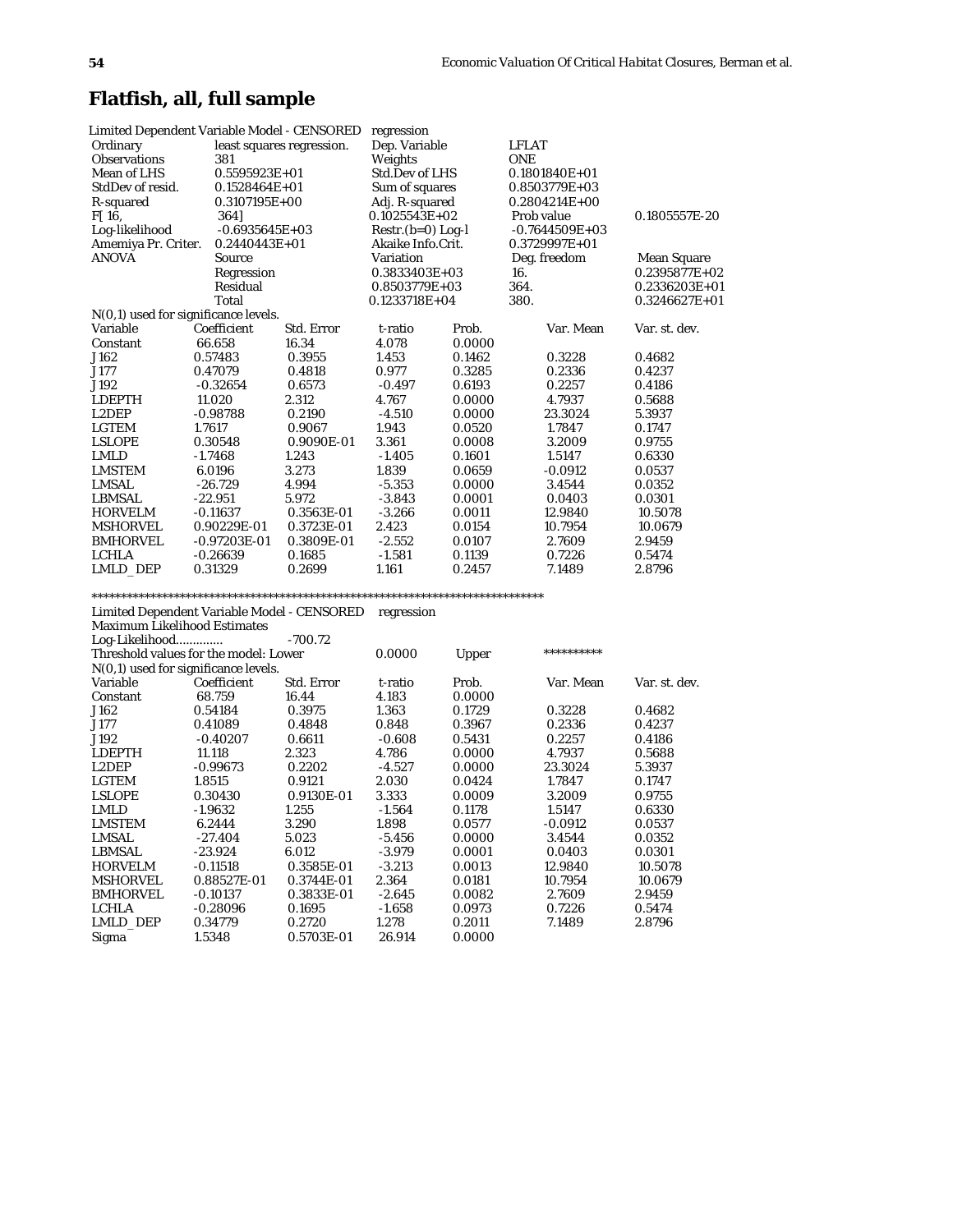# **Flatfish, average weight > 0.5 kg**

| Dep. Variable<br>least squares regression.<br><b>Observations</b><br>380<br>Weights<br>ONE<br>Mean of LHS<br>0.3833270E+01<br>Std.Dev of LHS<br>0.3136294E+01<br>StdDev of resid.<br>$0.2825974E+01$<br>Sum of squares<br>0.2882993E+04<br>Adj. R-squared<br>0.1880997E+00<br>R-squared<br>0.2266596E+00<br>0.5878116E+01<br>361<br>0.1970590E-11<br>F[18,<br>Prob value<br>Log-likelihood<br>$-0.9242151E+03$<br>$Restr.(b=0) Log-1$<br>$-0.9730520E+03$<br>Amemiya Pr. Criter.<br>0.8385436E+01<br>Akaike Info.Crit.<br>0.4964290E+01<br>ANOVA<br>Source<br><b>Variation</b><br>Deg. freedom<br>Mean Square<br>Regression<br>0.8449811E+03<br>18.<br>0.4694340E+02<br>Residual<br>0.2882993E+04<br>361.<br>0.7986130E+01<br>379.<br>Total<br>0.3727974E+04<br>0.9836343E+01<br>N(0,1) used for significance levels.<br>Variable<br>Var. Mean<br>Coefficient<br>Std. Error<br>Prob.<br>Var. st. dev.<br>t-ratio<br>Constant<br>2245.4<br>1293.<br>1.737<br>0.0824<br>J162<br>2.2061<br>0.9116<br>2.420<br>0.0155<br>0.3237<br>0.4685<br>J177<br>2.9253<br>1.484<br>1.971<br>0.2342<br>0.4241<br>0.0487<br>J192<br>4.1548<br>2.011<br>2.066<br>0.0389<br>0.2237<br>0.4173<br>LDEPTH<br>$-10.339$<br>4.653<br>$-2.222$<br>4.7950<br>0.5690<br>0.0263<br>L2DEP<br>1.3349<br>0.4847<br>2.754<br>5.3955<br>0.0059<br>23.3147<br><b>LGTEM</b><br>71.379<br>17.96<br>3.974<br>0.0001<br>1.7844<br>0.1748<br><b>LSLOPE</b><br>0.60310<br>0.1700<br>3.548<br>0.9756<br>0.0004<br>3.1984<br>LMLD<br>0.7217<br>-1.5218<br>$-2.109$<br>0.0350<br>1.5198<br>0.6260<br>$-1.254$<br><b>LMTEM</b><br>-4.4718<br>3.565<br>0.2097<br>1.9668<br>0.2118<br><b>LMSTEM</b><br>19.905<br>6.696<br>2.973<br>0.0030<br>$-0.0907$<br>0.0529<br>LMSAL<br>$-1312.3$<br>753.6<br>$-1.741$<br>0.0816<br>3.4550<br>0.0336<br>LMSSAL<br>-25.502<br>14.33<br>$-1.779$<br>0.0752<br>0.0125<br>0.0240<br>$-2.010$<br>LBMSAL<br>-23.659<br>11.77<br>0.0444<br>0.0399<br>0.0287<br>0.6602E-01<br><b>HORVELM</b><br>-0.13246<br>$-2.006$<br>0.0448<br>13.0181<br>10.5005<br>0.6950E-01<br>1.719<br>MSHORVEL<br>0.11947<br>0.0856<br>10.8239<br>10.0659<br>LCHLA1<br>0.70629<br>0.3459<br>2.042<br>0.0412<br>0.9196<br>0.4705<br>L2GTEM<br>$-18.465$<br>$-3.896$<br>0.0001<br>3.2144<br>0.6562<br>4.740<br><b>L2MSAL</b><br>188.68<br>109.7<br>1.720<br>0.0855<br>11.9379<br>0.2306<br>Limited Dependent Variable Model - CENSORED<br>regression<br><b>Maximum Likelihood Estimates</b><br>Log-Likelihood<br>$-794.34$<br>**********<br>Threshold values for the model: Lower<br>0.0000<br>Upper<br>$N(0,1)$ used for significance levels.<br>Coefficient<br>Variable<br>Std. Error<br>Prob.<br>Var. Mean<br>Var. st. dev.<br>t-ratio<br>Constant<br>3835.4<br>1951.<br>1.966<br>0.0493<br>J162<br>1.387<br>0.0277<br>0.3237<br>0.4685<br>3.0538<br>2.202<br>J177<br>2.286<br>1.885<br>0.2342<br>0.4241<br>4.3090<br>0.0594<br>J192<br>3.094<br>0.2237<br>0.4173<br>6.6923<br>2.163<br>0.0306<br><b>LDEPTH</b><br>7.160<br>$-2.947$<br>4.7950<br>-21.097<br>0.0032<br>0.5690<br>L2DEP<br>2.5970<br>0.7463<br>3.480<br>0.0005<br>23.3147<br>5.3955<br><b>LGTEM</b><br>125.55<br>28.99<br>4.330<br>0.0000<br>1.7844<br>0.1748<br><b>LSLOPE</b><br>0.2755<br>3.575<br>0.98501<br>0.0003<br>3.1984<br>0.9756<br><b>LMLD</b><br>$-2.5635$<br>1.111<br>$-2.308$<br>0.0210<br>1.5198<br>0.6260<br>5.537<br><b>LMTEM</b><br>$-7.6277$<br>$-1.378$<br>0.1683<br>1.9668<br>0.2118<br><b>LMSTEM</b><br>30.724<br>10.13<br>3.034<br>0.0024<br>0.0529<br>$-0.0907$<br><b>LMSAL</b><br>$-2244.3$<br>1138.<br>$-1.973$<br>0.0485<br>3.4550<br>0.0336<br><b>LMSSAL</b><br>$-42.533$<br>21.92<br>$-1.941$<br>0.0125<br>0.0240<br>0.0523<br><b>LBMSAL</b><br>$-41.613$<br>18.34<br>$-2.269$<br>0.0233<br>0.0399<br>0.0287<br><b>HORVELM</b><br>$-0.19004$<br>0.1014<br>$-1.874$<br>0.0610<br>13.0181<br>10.5005<br>0.17784<br>0.1062<br>1.674<br><b>MSHORVEL</b><br>0.0941<br>10.8239<br>10.0659<br>1.976<br>LCHLA1<br>1.0526<br>0.5328<br>0.0482<br>0.9196<br>0.4705<br>L2GTEM<br>$-32.519$<br>7.659<br>$-4.246$<br>0.0000<br>3.2144<br>0.6562<br><b>L2MSAL</b><br>165.6<br>323.27<br>1.952<br>0.0510<br>11.9379<br>0.2306<br>0.2044<br>19.798<br>0.0000 | Limited Dependent Variable Model - CENSORED |        |  | regression |               |  |
|---------------------------------------------------------------------------------------------------------------------------------------------------------------------------------------------------------------------------------------------------------------------------------------------------------------------------------------------------------------------------------------------------------------------------------------------------------------------------------------------------------------------------------------------------------------------------------------------------------------------------------------------------------------------------------------------------------------------------------------------------------------------------------------------------------------------------------------------------------------------------------------------------------------------------------------------------------------------------------------------------------------------------------------------------------------------------------------------------------------------------------------------------------------------------------------------------------------------------------------------------------------------------------------------------------------------------------------------------------------------------------------------------------------------------------------------------------------------------------------------------------------------------------------------------------------------------------------------------------------------------------------------------------------------------------------------------------------------------------------------------------------------------------------------------------------------------------------------------------------------------------------------------------------------------------------------------------------------------------------------------------------------------------------------------------------------------------------------------------------------------------------------------------------------------------------------------------------------------------------------------------------------------------------------------------------------------------------------------------------------------------------------------------------------------------------------------------------------------------------------------------------------------------------------------------------------------------------------------------------------------------------------------------------------------------------------------------------------------------------------------------------------------------------------------------------------------------------------------------------------------------------------------------------------------------------------------------------------------------------------------------------------------------------------------------------------------------------------------------------------------------------------------------------------------------------------------------------------------------------------------------------------------------------------------------------------------------------------------------------------------------------------------------------------------------------------------------------------------------------------------------------------------------------------------------------------------------------------------------------------------------------------------------------------------------------------------------------------------------------------------------------------------------------------------------------------------------------------------------------------------------------------------------------------------------------------------------------------------------------------------------------------------------------------------------------------------------------------------------------------------------------------------------------------------------------------------|---------------------------------------------|--------|--|------------|---------------|--|
|                                                                                                                                                                                                                                                                                                                                                                                                                                                                                                                                                                                                                                                                                                                                                                                                                                                                                                                                                                                                                                                                                                                                                                                                                                                                                                                                                                                                                                                                                                                                                                                                                                                                                                                                                                                                                                                                                                                                                                                                                                                                                                                                                                                                                                                                                                                                                                                                                                                                                                                                                                                                                                                                                                                                                                                                                                                                                                                                                                                                                                                                                                                                                                                                                                                                                                                                                                                                                                                                                                                                                                                                                                                                                                                                                                                                                                                                                                                                                                                                                                                                                                                                                                                                   | Ordinary                                    |        |  |            | <b>LBFLAT</b> |  |
|                                                                                                                                                                                                                                                                                                                                                                                                                                                                                                                                                                                                                                                                                                                                                                                                                                                                                                                                                                                                                                                                                                                                                                                                                                                                                                                                                                                                                                                                                                                                                                                                                                                                                                                                                                                                                                                                                                                                                                                                                                                                                                                                                                                                                                                                                                                                                                                                                                                                                                                                                                                                                                                                                                                                                                                                                                                                                                                                                                                                                                                                                                                                                                                                                                                                                                                                                                                                                                                                                                                                                                                                                                                                                                                                                                                                                                                                                                                                                                                                                                                                                                                                                                                                   |                                             |        |  |            |               |  |
|                                                                                                                                                                                                                                                                                                                                                                                                                                                                                                                                                                                                                                                                                                                                                                                                                                                                                                                                                                                                                                                                                                                                                                                                                                                                                                                                                                                                                                                                                                                                                                                                                                                                                                                                                                                                                                                                                                                                                                                                                                                                                                                                                                                                                                                                                                                                                                                                                                                                                                                                                                                                                                                                                                                                                                                                                                                                                                                                                                                                                                                                                                                                                                                                                                                                                                                                                                                                                                                                                                                                                                                                                                                                                                                                                                                                                                                                                                                                                                                                                                                                                                                                                                                                   |                                             |        |  |            |               |  |
|                                                                                                                                                                                                                                                                                                                                                                                                                                                                                                                                                                                                                                                                                                                                                                                                                                                                                                                                                                                                                                                                                                                                                                                                                                                                                                                                                                                                                                                                                                                                                                                                                                                                                                                                                                                                                                                                                                                                                                                                                                                                                                                                                                                                                                                                                                                                                                                                                                                                                                                                                                                                                                                                                                                                                                                                                                                                                                                                                                                                                                                                                                                                                                                                                                                                                                                                                                                                                                                                                                                                                                                                                                                                                                                                                                                                                                                                                                                                                                                                                                                                                                                                                                                                   |                                             |        |  |            |               |  |
|                                                                                                                                                                                                                                                                                                                                                                                                                                                                                                                                                                                                                                                                                                                                                                                                                                                                                                                                                                                                                                                                                                                                                                                                                                                                                                                                                                                                                                                                                                                                                                                                                                                                                                                                                                                                                                                                                                                                                                                                                                                                                                                                                                                                                                                                                                                                                                                                                                                                                                                                                                                                                                                                                                                                                                                                                                                                                                                                                                                                                                                                                                                                                                                                                                                                                                                                                                                                                                                                                                                                                                                                                                                                                                                                                                                                                                                                                                                                                                                                                                                                                                                                                                                                   |                                             |        |  |            |               |  |
|                                                                                                                                                                                                                                                                                                                                                                                                                                                                                                                                                                                                                                                                                                                                                                                                                                                                                                                                                                                                                                                                                                                                                                                                                                                                                                                                                                                                                                                                                                                                                                                                                                                                                                                                                                                                                                                                                                                                                                                                                                                                                                                                                                                                                                                                                                                                                                                                                                                                                                                                                                                                                                                                                                                                                                                                                                                                                                                                                                                                                                                                                                                                                                                                                                                                                                                                                                                                                                                                                                                                                                                                                                                                                                                                                                                                                                                                                                                                                                                                                                                                                                                                                                                                   |                                             |        |  |            |               |  |
|                                                                                                                                                                                                                                                                                                                                                                                                                                                                                                                                                                                                                                                                                                                                                                                                                                                                                                                                                                                                                                                                                                                                                                                                                                                                                                                                                                                                                                                                                                                                                                                                                                                                                                                                                                                                                                                                                                                                                                                                                                                                                                                                                                                                                                                                                                                                                                                                                                                                                                                                                                                                                                                                                                                                                                                                                                                                                                                                                                                                                                                                                                                                                                                                                                                                                                                                                                                                                                                                                                                                                                                                                                                                                                                                                                                                                                                                                                                                                                                                                                                                                                                                                                                                   |                                             |        |  |            |               |  |
|                                                                                                                                                                                                                                                                                                                                                                                                                                                                                                                                                                                                                                                                                                                                                                                                                                                                                                                                                                                                                                                                                                                                                                                                                                                                                                                                                                                                                                                                                                                                                                                                                                                                                                                                                                                                                                                                                                                                                                                                                                                                                                                                                                                                                                                                                                                                                                                                                                                                                                                                                                                                                                                                                                                                                                                                                                                                                                                                                                                                                                                                                                                                                                                                                                                                                                                                                                                                                                                                                                                                                                                                                                                                                                                                                                                                                                                                                                                                                                                                                                                                                                                                                                                                   |                                             |        |  |            |               |  |
|                                                                                                                                                                                                                                                                                                                                                                                                                                                                                                                                                                                                                                                                                                                                                                                                                                                                                                                                                                                                                                                                                                                                                                                                                                                                                                                                                                                                                                                                                                                                                                                                                                                                                                                                                                                                                                                                                                                                                                                                                                                                                                                                                                                                                                                                                                                                                                                                                                                                                                                                                                                                                                                                                                                                                                                                                                                                                                                                                                                                                                                                                                                                                                                                                                                                                                                                                                                                                                                                                                                                                                                                                                                                                                                                                                                                                                                                                                                                                                                                                                                                                                                                                                                                   |                                             |        |  |            |               |  |
|                                                                                                                                                                                                                                                                                                                                                                                                                                                                                                                                                                                                                                                                                                                                                                                                                                                                                                                                                                                                                                                                                                                                                                                                                                                                                                                                                                                                                                                                                                                                                                                                                                                                                                                                                                                                                                                                                                                                                                                                                                                                                                                                                                                                                                                                                                                                                                                                                                                                                                                                                                                                                                                                                                                                                                                                                                                                                                                                                                                                                                                                                                                                                                                                                                                                                                                                                                                                                                                                                                                                                                                                                                                                                                                                                                                                                                                                                                                                                                                                                                                                                                                                                                                                   |                                             |        |  |            |               |  |
|                                                                                                                                                                                                                                                                                                                                                                                                                                                                                                                                                                                                                                                                                                                                                                                                                                                                                                                                                                                                                                                                                                                                                                                                                                                                                                                                                                                                                                                                                                                                                                                                                                                                                                                                                                                                                                                                                                                                                                                                                                                                                                                                                                                                                                                                                                                                                                                                                                                                                                                                                                                                                                                                                                                                                                                                                                                                                                                                                                                                                                                                                                                                                                                                                                                                                                                                                                                                                                                                                                                                                                                                                                                                                                                                                                                                                                                                                                                                                                                                                                                                                                                                                                                                   |                                             |        |  |            |               |  |
|                                                                                                                                                                                                                                                                                                                                                                                                                                                                                                                                                                                                                                                                                                                                                                                                                                                                                                                                                                                                                                                                                                                                                                                                                                                                                                                                                                                                                                                                                                                                                                                                                                                                                                                                                                                                                                                                                                                                                                                                                                                                                                                                                                                                                                                                                                                                                                                                                                                                                                                                                                                                                                                                                                                                                                                                                                                                                                                                                                                                                                                                                                                                                                                                                                                                                                                                                                                                                                                                                                                                                                                                                                                                                                                                                                                                                                                                                                                                                                                                                                                                                                                                                                                                   |                                             |        |  |            |               |  |
|                                                                                                                                                                                                                                                                                                                                                                                                                                                                                                                                                                                                                                                                                                                                                                                                                                                                                                                                                                                                                                                                                                                                                                                                                                                                                                                                                                                                                                                                                                                                                                                                                                                                                                                                                                                                                                                                                                                                                                                                                                                                                                                                                                                                                                                                                                                                                                                                                                                                                                                                                                                                                                                                                                                                                                                                                                                                                                                                                                                                                                                                                                                                                                                                                                                                                                                                                                                                                                                                                                                                                                                                                                                                                                                                                                                                                                                                                                                                                                                                                                                                                                                                                                                                   |                                             |        |  |            |               |  |
|                                                                                                                                                                                                                                                                                                                                                                                                                                                                                                                                                                                                                                                                                                                                                                                                                                                                                                                                                                                                                                                                                                                                                                                                                                                                                                                                                                                                                                                                                                                                                                                                                                                                                                                                                                                                                                                                                                                                                                                                                                                                                                                                                                                                                                                                                                                                                                                                                                                                                                                                                                                                                                                                                                                                                                                                                                                                                                                                                                                                                                                                                                                                                                                                                                                                                                                                                                                                                                                                                                                                                                                                                                                                                                                                                                                                                                                                                                                                                                                                                                                                                                                                                                                                   |                                             |        |  |            |               |  |
|                                                                                                                                                                                                                                                                                                                                                                                                                                                                                                                                                                                                                                                                                                                                                                                                                                                                                                                                                                                                                                                                                                                                                                                                                                                                                                                                                                                                                                                                                                                                                                                                                                                                                                                                                                                                                                                                                                                                                                                                                                                                                                                                                                                                                                                                                                                                                                                                                                                                                                                                                                                                                                                                                                                                                                                                                                                                                                                                                                                                                                                                                                                                                                                                                                                                                                                                                                                                                                                                                                                                                                                                                                                                                                                                                                                                                                                                                                                                                                                                                                                                                                                                                                                                   |                                             |        |  |            |               |  |
|                                                                                                                                                                                                                                                                                                                                                                                                                                                                                                                                                                                                                                                                                                                                                                                                                                                                                                                                                                                                                                                                                                                                                                                                                                                                                                                                                                                                                                                                                                                                                                                                                                                                                                                                                                                                                                                                                                                                                                                                                                                                                                                                                                                                                                                                                                                                                                                                                                                                                                                                                                                                                                                                                                                                                                                                                                                                                                                                                                                                                                                                                                                                                                                                                                                                                                                                                                                                                                                                                                                                                                                                                                                                                                                                                                                                                                                                                                                                                                                                                                                                                                                                                                                                   |                                             |        |  |            |               |  |
|                                                                                                                                                                                                                                                                                                                                                                                                                                                                                                                                                                                                                                                                                                                                                                                                                                                                                                                                                                                                                                                                                                                                                                                                                                                                                                                                                                                                                                                                                                                                                                                                                                                                                                                                                                                                                                                                                                                                                                                                                                                                                                                                                                                                                                                                                                                                                                                                                                                                                                                                                                                                                                                                                                                                                                                                                                                                                                                                                                                                                                                                                                                                                                                                                                                                                                                                                                                                                                                                                                                                                                                                                                                                                                                                                                                                                                                                                                                                                                                                                                                                                                                                                                                                   |                                             |        |  |            |               |  |
|                                                                                                                                                                                                                                                                                                                                                                                                                                                                                                                                                                                                                                                                                                                                                                                                                                                                                                                                                                                                                                                                                                                                                                                                                                                                                                                                                                                                                                                                                                                                                                                                                                                                                                                                                                                                                                                                                                                                                                                                                                                                                                                                                                                                                                                                                                                                                                                                                                                                                                                                                                                                                                                                                                                                                                                                                                                                                                                                                                                                                                                                                                                                                                                                                                                                                                                                                                                                                                                                                                                                                                                                                                                                                                                                                                                                                                                                                                                                                                                                                                                                                                                                                                                                   |                                             |        |  |            |               |  |
|                                                                                                                                                                                                                                                                                                                                                                                                                                                                                                                                                                                                                                                                                                                                                                                                                                                                                                                                                                                                                                                                                                                                                                                                                                                                                                                                                                                                                                                                                                                                                                                                                                                                                                                                                                                                                                                                                                                                                                                                                                                                                                                                                                                                                                                                                                                                                                                                                                                                                                                                                                                                                                                                                                                                                                                                                                                                                                                                                                                                                                                                                                                                                                                                                                                                                                                                                                                                                                                                                                                                                                                                                                                                                                                                                                                                                                                                                                                                                                                                                                                                                                                                                                                                   |                                             |        |  |            |               |  |
|                                                                                                                                                                                                                                                                                                                                                                                                                                                                                                                                                                                                                                                                                                                                                                                                                                                                                                                                                                                                                                                                                                                                                                                                                                                                                                                                                                                                                                                                                                                                                                                                                                                                                                                                                                                                                                                                                                                                                                                                                                                                                                                                                                                                                                                                                                                                                                                                                                                                                                                                                                                                                                                                                                                                                                                                                                                                                                                                                                                                                                                                                                                                                                                                                                                                                                                                                                                                                                                                                                                                                                                                                                                                                                                                                                                                                                                                                                                                                                                                                                                                                                                                                                                                   |                                             |        |  |            |               |  |
|                                                                                                                                                                                                                                                                                                                                                                                                                                                                                                                                                                                                                                                                                                                                                                                                                                                                                                                                                                                                                                                                                                                                                                                                                                                                                                                                                                                                                                                                                                                                                                                                                                                                                                                                                                                                                                                                                                                                                                                                                                                                                                                                                                                                                                                                                                                                                                                                                                                                                                                                                                                                                                                                                                                                                                                                                                                                                                                                                                                                                                                                                                                                                                                                                                                                                                                                                                                                                                                                                                                                                                                                                                                                                                                                                                                                                                                                                                                                                                                                                                                                                                                                                                                                   |                                             |        |  |            |               |  |
|                                                                                                                                                                                                                                                                                                                                                                                                                                                                                                                                                                                                                                                                                                                                                                                                                                                                                                                                                                                                                                                                                                                                                                                                                                                                                                                                                                                                                                                                                                                                                                                                                                                                                                                                                                                                                                                                                                                                                                                                                                                                                                                                                                                                                                                                                                                                                                                                                                                                                                                                                                                                                                                                                                                                                                                                                                                                                                                                                                                                                                                                                                                                                                                                                                                                                                                                                                                                                                                                                                                                                                                                                                                                                                                                                                                                                                                                                                                                                                                                                                                                                                                                                                                                   |                                             |        |  |            |               |  |
|                                                                                                                                                                                                                                                                                                                                                                                                                                                                                                                                                                                                                                                                                                                                                                                                                                                                                                                                                                                                                                                                                                                                                                                                                                                                                                                                                                                                                                                                                                                                                                                                                                                                                                                                                                                                                                                                                                                                                                                                                                                                                                                                                                                                                                                                                                                                                                                                                                                                                                                                                                                                                                                                                                                                                                                                                                                                                                                                                                                                                                                                                                                                                                                                                                                                                                                                                                                                                                                                                                                                                                                                                                                                                                                                                                                                                                                                                                                                                                                                                                                                                                                                                                                                   |                                             |        |  |            |               |  |
|                                                                                                                                                                                                                                                                                                                                                                                                                                                                                                                                                                                                                                                                                                                                                                                                                                                                                                                                                                                                                                                                                                                                                                                                                                                                                                                                                                                                                                                                                                                                                                                                                                                                                                                                                                                                                                                                                                                                                                                                                                                                                                                                                                                                                                                                                                                                                                                                                                                                                                                                                                                                                                                                                                                                                                                                                                                                                                                                                                                                                                                                                                                                                                                                                                                                                                                                                                                                                                                                                                                                                                                                                                                                                                                                                                                                                                                                                                                                                                                                                                                                                                                                                                                                   |                                             |        |  |            |               |  |
|                                                                                                                                                                                                                                                                                                                                                                                                                                                                                                                                                                                                                                                                                                                                                                                                                                                                                                                                                                                                                                                                                                                                                                                                                                                                                                                                                                                                                                                                                                                                                                                                                                                                                                                                                                                                                                                                                                                                                                                                                                                                                                                                                                                                                                                                                                                                                                                                                                                                                                                                                                                                                                                                                                                                                                                                                                                                                                                                                                                                                                                                                                                                                                                                                                                                                                                                                                                                                                                                                                                                                                                                                                                                                                                                                                                                                                                                                                                                                                                                                                                                                                                                                                                                   |                                             |        |  |            |               |  |
|                                                                                                                                                                                                                                                                                                                                                                                                                                                                                                                                                                                                                                                                                                                                                                                                                                                                                                                                                                                                                                                                                                                                                                                                                                                                                                                                                                                                                                                                                                                                                                                                                                                                                                                                                                                                                                                                                                                                                                                                                                                                                                                                                                                                                                                                                                                                                                                                                                                                                                                                                                                                                                                                                                                                                                                                                                                                                                                                                                                                                                                                                                                                                                                                                                                                                                                                                                                                                                                                                                                                                                                                                                                                                                                                                                                                                                                                                                                                                                                                                                                                                                                                                                                                   |                                             |        |  |            |               |  |
|                                                                                                                                                                                                                                                                                                                                                                                                                                                                                                                                                                                                                                                                                                                                                                                                                                                                                                                                                                                                                                                                                                                                                                                                                                                                                                                                                                                                                                                                                                                                                                                                                                                                                                                                                                                                                                                                                                                                                                                                                                                                                                                                                                                                                                                                                                                                                                                                                                                                                                                                                                                                                                                                                                                                                                                                                                                                                                                                                                                                                                                                                                                                                                                                                                                                                                                                                                                                                                                                                                                                                                                                                                                                                                                                                                                                                                                                                                                                                                                                                                                                                                                                                                                                   |                                             |        |  |            |               |  |
|                                                                                                                                                                                                                                                                                                                                                                                                                                                                                                                                                                                                                                                                                                                                                                                                                                                                                                                                                                                                                                                                                                                                                                                                                                                                                                                                                                                                                                                                                                                                                                                                                                                                                                                                                                                                                                                                                                                                                                                                                                                                                                                                                                                                                                                                                                                                                                                                                                                                                                                                                                                                                                                                                                                                                                                                                                                                                                                                                                                                                                                                                                                                                                                                                                                                                                                                                                                                                                                                                                                                                                                                                                                                                                                                                                                                                                                                                                                                                                                                                                                                                                                                                                                                   |                                             |        |  |            |               |  |
|                                                                                                                                                                                                                                                                                                                                                                                                                                                                                                                                                                                                                                                                                                                                                                                                                                                                                                                                                                                                                                                                                                                                                                                                                                                                                                                                                                                                                                                                                                                                                                                                                                                                                                                                                                                                                                                                                                                                                                                                                                                                                                                                                                                                                                                                                                                                                                                                                                                                                                                                                                                                                                                                                                                                                                                                                                                                                                                                                                                                                                                                                                                                                                                                                                                                                                                                                                                                                                                                                                                                                                                                                                                                                                                                                                                                                                                                                                                                                                                                                                                                                                                                                                                                   |                                             |        |  |            |               |  |
|                                                                                                                                                                                                                                                                                                                                                                                                                                                                                                                                                                                                                                                                                                                                                                                                                                                                                                                                                                                                                                                                                                                                                                                                                                                                                                                                                                                                                                                                                                                                                                                                                                                                                                                                                                                                                                                                                                                                                                                                                                                                                                                                                                                                                                                                                                                                                                                                                                                                                                                                                                                                                                                                                                                                                                                                                                                                                                                                                                                                                                                                                                                                                                                                                                                                                                                                                                                                                                                                                                                                                                                                                                                                                                                                                                                                                                                                                                                                                                                                                                                                                                                                                                                                   |                                             |        |  |            |               |  |
|                                                                                                                                                                                                                                                                                                                                                                                                                                                                                                                                                                                                                                                                                                                                                                                                                                                                                                                                                                                                                                                                                                                                                                                                                                                                                                                                                                                                                                                                                                                                                                                                                                                                                                                                                                                                                                                                                                                                                                                                                                                                                                                                                                                                                                                                                                                                                                                                                                                                                                                                                                                                                                                                                                                                                                                                                                                                                                                                                                                                                                                                                                                                                                                                                                                                                                                                                                                                                                                                                                                                                                                                                                                                                                                                                                                                                                                                                                                                                                                                                                                                                                                                                                                                   |                                             |        |  |            |               |  |
|                                                                                                                                                                                                                                                                                                                                                                                                                                                                                                                                                                                                                                                                                                                                                                                                                                                                                                                                                                                                                                                                                                                                                                                                                                                                                                                                                                                                                                                                                                                                                                                                                                                                                                                                                                                                                                                                                                                                                                                                                                                                                                                                                                                                                                                                                                                                                                                                                                                                                                                                                                                                                                                                                                                                                                                                                                                                                                                                                                                                                                                                                                                                                                                                                                                                                                                                                                                                                                                                                                                                                                                                                                                                                                                                                                                                                                                                                                                                                                                                                                                                                                                                                                                                   |                                             |        |  |            |               |  |
|                                                                                                                                                                                                                                                                                                                                                                                                                                                                                                                                                                                                                                                                                                                                                                                                                                                                                                                                                                                                                                                                                                                                                                                                                                                                                                                                                                                                                                                                                                                                                                                                                                                                                                                                                                                                                                                                                                                                                                                                                                                                                                                                                                                                                                                                                                                                                                                                                                                                                                                                                                                                                                                                                                                                                                                                                                                                                                                                                                                                                                                                                                                                                                                                                                                                                                                                                                                                                                                                                                                                                                                                                                                                                                                                                                                                                                                                                                                                                                                                                                                                                                                                                                                                   |                                             |        |  |            |               |  |
|                                                                                                                                                                                                                                                                                                                                                                                                                                                                                                                                                                                                                                                                                                                                                                                                                                                                                                                                                                                                                                                                                                                                                                                                                                                                                                                                                                                                                                                                                                                                                                                                                                                                                                                                                                                                                                                                                                                                                                                                                                                                                                                                                                                                                                                                                                                                                                                                                                                                                                                                                                                                                                                                                                                                                                                                                                                                                                                                                                                                                                                                                                                                                                                                                                                                                                                                                                                                                                                                                                                                                                                                                                                                                                                                                                                                                                                                                                                                                                                                                                                                                                                                                                                                   |                                             |        |  |            |               |  |
|                                                                                                                                                                                                                                                                                                                                                                                                                                                                                                                                                                                                                                                                                                                                                                                                                                                                                                                                                                                                                                                                                                                                                                                                                                                                                                                                                                                                                                                                                                                                                                                                                                                                                                                                                                                                                                                                                                                                                                                                                                                                                                                                                                                                                                                                                                                                                                                                                                                                                                                                                                                                                                                                                                                                                                                                                                                                                                                                                                                                                                                                                                                                                                                                                                                                                                                                                                                                                                                                                                                                                                                                                                                                                                                                                                                                                                                                                                                                                                                                                                                                                                                                                                                                   |                                             |        |  |            |               |  |
|                                                                                                                                                                                                                                                                                                                                                                                                                                                                                                                                                                                                                                                                                                                                                                                                                                                                                                                                                                                                                                                                                                                                                                                                                                                                                                                                                                                                                                                                                                                                                                                                                                                                                                                                                                                                                                                                                                                                                                                                                                                                                                                                                                                                                                                                                                                                                                                                                                                                                                                                                                                                                                                                                                                                                                                                                                                                                                                                                                                                                                                                                                                                                                                                                                                                                                                                                                                                                                                                                                                                                                                                                                                                                                                                                                                                                                                                                                                                                                                                                                                                                                                                                                                                   |                                             |        |  |            |               |  |
|                                                                                                                                                                                                                                                                                                                                                                                                                                                                                                                                                                                                                                                                                                                                                                                                                                                                                                                                                                                                                                                                                                                                                                                                                                                                                                                                                                                                                                                                                                                                                                                                                                                                                                                                                                                                                                                                                                                                                                                                                                                                                                                                                                                                                                                                                                                                                                                                                                                                                                                                                                                                                                                                                                                                                                                                                                                                                                                                                                                                                                                                                                                                                                                                                                                                                                                                                                                                                                                                                                                                                                                                                                                                                                                                                                                                                                                                                                                                                                                                                                                                                                                                                                                                   |                                             |        |  |            |               |  |
|                                                                                                                                                                                                                                                                                                                                                                                                                                                                                                                                                                                                                                                                                                                                                                                                                                                                                                                                                                                                                                                                                                                                                                                                                                                                                                                                                                                                                                                                                                                                                                                                                                                                                                                                                                                                                                                                                                                                                                                                                                                                                                                                                                                                                                                                                                                                                                                                                                                                                                                                                                                                                                                                                                                                                                                                                                                                                                                                                                                                                                                                                                                                                                                                                                                                                                                                                                                                                                                                                                                                                                                                                                                                                                                                                                                                                                                                                                                                                                                                                                                                                                                                                                                                   |                                             |        |  |            |               |  |
|                                                                                                                                                                                                                                                                                                                                                                                                                                                                                                                                                                                                                                                                                                                                                                                                                                                                                                                                                                                                                                                                                                                                                                                                                                                                                                                                                                                                                                                                                                                                                                                                                                                                                                                                                                                                                                                                                                                                                                                                                                                                                                                                                                                                                                                                                                                                                                                                                                                                                                                                                                                                                                                                                                                                                                                                                                                                                                                                                                                                                                                                                                                                                                                                                                                                                                                                                                                                                                                                                                                                                                                                                                                                                                                                                                                                                                                                                                                                                                                                                                                                                                                                                                                                   |                                             |        |  |            |               |  |
|                                                                                                                                                                                                                                                                                                                                                                                                                                                                                                                                                                                                                                                                                                                                                                                                                                                                                                                                                                                                                                                                                                                                                                                                                                                                                                                                                                                                                                                                                                                                                                                                                                                                                                                                                                                                                                                                                                                                                                                                                                                                                                                                                                                                                                                                                                                                                                                                                                                                                                                                                                                                                                                                                                                                                                                                                                                                                                                                                                                                                                                                                                                                                                                                                                                                                                                                                                                                                                                                                                                                                                                                                                                                                                                                                                                                                                                                                                                                                                                                                                                                                                                                                                                                   |                                             |        |  |            |               |  |
|                                                                                                                                                                                                                                                                                                                                                                                                                                                                                                                                                                                                                                                                                                                                                                                                                                                                                                                                                                                                                                                                                                                                                                                                                                                                                                                                                                                                                                                                                                                                                                                                                                                                                                                                                                                                                                                                                                                                                                                                                                                                                                                                                                                                                                                                                                                                                                                                                                                                                                                                                                                                                                                                                                                                                                                                                                                                                                                                                                                                                                                                                                                                                                                                                                                                                                                                                                                                                                                                                                                                                                                                                                                                                                                                                                                                                                                                                                                                                                                                                                                                                                                                                                                                   |                                             |        |  |            |               |  |
|                                                                                                                                                                                                                                                                                                                                                                                                                                                                                                                                                                                                                                                                                                                                                                                                                                                                                                                                                                                                                                                                                                                                                                                                                                                                                                                                                                                                                                                                                                                                                                                                                                                                                                                                                                                                                                                                                                                                                                                                                                                                                                                                                                                                                                                                                                                                                                                                                                                                                                                                                                                                                                                                                                                                                                                                                                                                                                                                                                                                                                                                                                                                                                                                                                                                                                                                                                                                                                                                                                                                                                                                                                                                                                                                                                                                                                                                                                                                                                                                                                                                                                                                                                                                   |                                             |        |  |            |               |  |
|                                                                                                                                                                                                                                                                                                                                                                                                                                                                                                                                                                                                                                                                                                                                                                                                                                                                                                                                                                                                                                                                                                                                                                                                                                                                                                                                                                                                                                                                                                                                                                                                                                                                                                                                                                                                                                                                                                                                                                                                                                                                                                                                                                                                                                                                                                                                                                                                                                                                                                                                                                                                                                                                                                                                                                                                                                                                                                                                                                                                                                                                                                                                                                                                                                                                                                                                                                                                                                                                                                                                                                                                                                                                                                                                                                                                                                                                                                                                                                                                                                                                                                                                                                                                   |                                             |        |  |            |               |  |
|                                                                                                                                                                                                                                                                                                                                                                                                                                                                                                                                                                                                                                                                                                                                                                                                                                                                                                                                                                                                                                                                                                                                                                                                                                                                                                                                                                                                                                                                                                                                                                                                                                                                                                                                                                                                                                                                                                                                                                                                                                                                                                                                                                                                                                                                                                                                                                                                                                                                                                                                                                                                                                                                                                                                                                                                                                                                                                                                                                                                                                                                                                                                                                                                                                                                                                                                                                                                                                                                                                                                                                                                                                                                                                                                                                                                                                                                                                                                                                                                                                                                                                                                                                                                   |                                             |        |  |            |               |  |
|                                                                                                                                                                                                                                                                                                                                                                                                                                                                                                                                                                                                                                                                                                                                                                                                                                                                                                                                                                                                                                                                                                                                                                                                                                                                                                                                                                                                                                                                                                                                                                                                                                                                                                                                                                                                                                                                                                                                                                                                                                                                                                                                                                                                                                                                                                                                                                                                                                                                                                                                                                                                                                                                                                                                                                                                                                                                                                                                                                                                                                                                                                                                                                                                                                                                                                                                                                                                                                                                                                                                                                                                                                                                                                                                                                                                                                                                                                                                                                                                                                                                                                                                                                                                   |                                             |        |  |            |               |  |
|                                                                                                                                                                                                                                                                                                                                                                                                                                                                                                                                                                                                                                                                                                                                                                                                                                                                                                                                                                                                                                                                                                                                                                                                                                                                                                                                                                                                                                                                                                                                                                                                                                                                                                                                                                                                                                                                                                                                                                                                                                                                                                                                                                                                                                                                                                                                                                                                                                                                                                                                                                                                                                                                                                                                                                                                                                                                                                                                                                                                                                                                                                                                                                                                                                                                                                                                                                                                                                                                                                                                                                                                                                                                                                                                                                                                                                                                                                                                                                                                                                                                                                                                                                                                   |                                             |        |  |            |               |  |
|                                                                                                                                                                                                                                                                                                                                                                                                                                                                                                                                                                                                                                                                                                                                                                                                                                                                                                                                                                                                                                                                                                                                                                                                                                                                                                                                                                                                                                                                                                                                                                                                                                                                                                                                                                                                                                                                                                                                                                                                                                                                                                                                                                                                                                                                                                                                                                                                                                                                                                                                                                                                                                                                                                                                                                                                                                                                                                                                                                                                                                                                                                                                                                                                                                                                                                                                                                                                                                                                                                                                                                                                                                                                                                                                                                                                                                                                                                                                                                                                                                                                                                                                                                                                   |                                             |        |  |            |               |  |
|                                                                                                                                                                                                                                                                                                                                                                                                                                                                                                                                                                                                                                                                                                                                                                                                                                                                                                                                                                                                                                                                                                                                                                                                                                                                                                                                                                                                                                                                                                                                                                                                                                                                                                                                                                                                                                                                                                                                                                                                                                                                                                                                                                                                                                                                                                                                                                                                                                                                                                                                                                                                                                                                                                                                                                                                                                                                                                                                                                                                                                                                                                                                                                                                                                                                                                                                                                                                                                                                                                                                                                                                                                                                                                                                                                                                                                                                                                                                                                                                                                                                                                                                                                                                   |                                             |        |  |            |               |  |
|                                                                                                                                                                                                                                                                                                                                                                                                                                                                                                                                                                                                                                                                                                                                                                                                                                                                                                                                                                                                                                                                                                                                                                                                                                                                                                                                                                                                                                                                                                                                                                                                                                                                                                                                                                                                                                                                                                                                                                                                                                                                                                                                                                                                                                                                                                                                                                                                                                                                                                                                                                                                                                                                                                                                                                                                                                                                                                                                                                                                                                                                                                                                                                                                                                                                                                                                                                                                                                                                                                                                                                                                                                                                                                                                                                                                                                                                                                                                                                                                                                                                                                                                                                                                   |                                             |        |  |            |               |  |
|                                                                                                                                                                                                                                                                                                                                                                                                                                                                                                                                                                                                                                                                                                                                                                                                                                                                                                                                                                                                                                                                                                                                                                                                                                                                                                                                                                                                                                                                                                                                                                                                                                                                                                                                                                                                                                                                                                                                                                                                                                                                                                                                                                                                                                                                                                                                                                                                                                                                                                                                                                                                                                                                                                                                                                                                                                                                                                                                                                                                                                                                                                                                                                                                                                                                                                                                                                                                                                                                                                                                                                                                                                                                                                                                                                                                                                                                                                                                                                                                                                                                                                                                                                                                   |                                             |        |  |            |               |  |
|                                                                                                                                                                                                                                                                                                                                                                                                                                                                                                                                                                                                                                                                                                                                                                                                                                                                                                                                                                                                                                                                                                                                                                                                                                                                                                                                                                                                                                                                                                                                                                                                                                                                                                                                                                                                                                                                                                                                                                                                                                                                                                                                                                                                                                                                                                                                                                                                                                                                                                                                                                                                                                                                                                                                                                                                                                                                                                                                                                                                                                                                                                                                                                                                                                                                                                                                                                                                                                                                                                                                                                                                                                                                                                                                                                                                                                                                                                                                                                                                                                                                                                                                                                                                   |                                             |        |  |            |               |  |
|                                                                                                                                                                                                                                                                                                                                                                                                                                                                                                                                                                                                                                                                                                                                                                                                                                                                                                                                                                                                                                                                                                                                                                                                                                                                                                                                                                                                                                                                                                                                                                                                                                                                                                                                                                                                                                                                                                                                                                                                                                                                                                                                                                                                                                                                                                                                                                                                                                                                                                                                                                                                                                                                                                                                                                                                                                                                                                                                                                                                                                                                                                                                                                                                                                                                                                                                                                                                                                                                                                                                                                                                                                                                                                                                                                                                                                                                                                                                                                                                                                                                                                                                                                                                   |                                             |        |  |            |               |  |
|                                                                                                                                                                                                                                                                                                                                                                                                                                                                                                                                                                                                                                                                                                                                                                                                                                                                                                                                                                                                                                                                                                                                                                                                                                                                                                                                                                                                                                                                                                                                                                                                                                                                                                                                                                                                                                                                                                                                                                                                                                                                                                                                                                                                                                                                                                                                                                                                                                                                                                                                                                                                                                                                                                                                                                                                                                                                                                                                                                                                                                                                                                                                                                                                                                                                                                                                                                                                                                                                                                                                                                                                                                                                                                                                                                                                                                                                                                                                                                                                                                                                                                                                                                                                   |                                             |        |  |            |               |  |
|                                                                                                                                                                                                                                                                                                                                                                                                                                                                                                                                                                                                                                                                                                                                                                                                                                                                                                                                                                                                                                                                                                                                                                                                                                                                                                                                                                                                                                                                                                                                                                                                                                                                                                                                                                                                                                                                                                                                                                                                                                                                                                                                                                                                                                                                                                                                                                                                                                                                                                                                                                                                                                                                                                                                                                                                                                                                                                                                                                                                                                                                                                                                                                                                                                                                                                                                                                                                                                                                                                                                                                                                                                                                                                                                                                                                                                                                                                                                                                                                                                                                                                                                                                                                   |                                             |        |  |            |               |  |
|                                                                                                                                                                                                                                                                                                                                                                                                                                                                                                                                                                                                                                                                                                                                                                                                                                                                                                                                                                                                                                                                                                                                                                                                                                                                                                                                                                                                                                                                                                                                                                                                                                                                                                                                                                                                                                                                                                                                                                                                                                                                                                                                                                                                                                                                                                                                                                                                                                                                                                                                                                                                                                                                                                                                                                                                                                                                                                                                                                                                                                                                                                                                                                                                                                                                                                                                                                                                                                                                                                                                                                                                                                                                                                                                                                                                                                                                                                                                                                                                                                                                                                                                                                                                   |                                             |        |  |            |               |  |
|                                                                                                                                                                                                                                                                                                                                                                                                                                                                                                                                                                                                                                                                                                                                                                                                                                                                                                                                                                                                                                                                                                                                                                                                                                                                                                                                                                                                                                                                                                                                                                                                                                                                                                                                                                                                                                                                                                                                                                                                                                                                                                                                                                                                                                                                                                                                                                                                                                                                                                                                                                                                                                                                                                                                                                                                                                                                                                                                                                                                                                                                                                                                                                                                                                                                                                                                                                                                                                                                                                                                                                                                                                                                                                                                                                                                                                                                                                                                                                                                                                                                                                                                                                                                   |                                             |        |  |            |               |  |
|                                                                                                                                                                                                                                                                                                                                                                                                                                                                                                                                                                                                                                                                                                                                                                                                                                                                                                                                                                                                                                                                                                                                                                                                                                                                                                                                                                                                                                                                                                                                                                                                                                                                                                                                                                                                                                                                                                                                                                                                                                                                                                                                                                                                                                                                                                                                                                                                                                                                                                                                                                                                                                                                                                                                                                                                                                                                                                                                                                                                                                                                                                                                                                                                                                                                                                                                                                                                                                                                                                                                                                                                                                                                                                                                                                                                                                                                                                                                                                                                                                                                                                                                                                                                   |                                             |        |  |            |               |  |
|                                                                                                                                                                                                                                                                                                                                                                                                                                                                                                                                                                                                                                                                                                                                                                                                                                                                                                                                                                                                                                                                                                                                                                                                                                                                                                                                                                                                                                                                                                                                                                                                                                                                                                                                                                                                                                                                                                                                                                                                                                                                                                                                                                                                                                                                                                                                                                                                                                                                                                                                                                                                                                                                                                                                                                                                                                                                                                                                                                                                                                                                                                                                                                                                                                                                                                                                                                                                                                                                                                                                                                                                                                                                                                                                                                                                                                                                                                                                                                                                                                                                                                                                                                                                   |                                             |        |  |            |               |  |
|                                                                                                                                                                                                                                                                                                                                                                                                                                                                                                                                                                                                                                                                                                                                                                                                                                                                                                                                                                                                                                                                                                                                                                                                                                                                                                                                                                                                                                                                                                                                                                                                                                                                                                                                                                                                                                                                                                                                                                                                                                                                                                                                                                                                                                                                                                                                                                                                                                                                                                                                                                                                                                                                                                                                                                                                                                                                                                                                                                                                                                                                                                                                                                                                                                                                                                                                                                                                                                                                                                                                                                                                                                                                                                                                                                                                                                                                                                                                                                                                                                                                                                                                                                                                   | Sigma                                       | 4.0471 |  |            |               |  |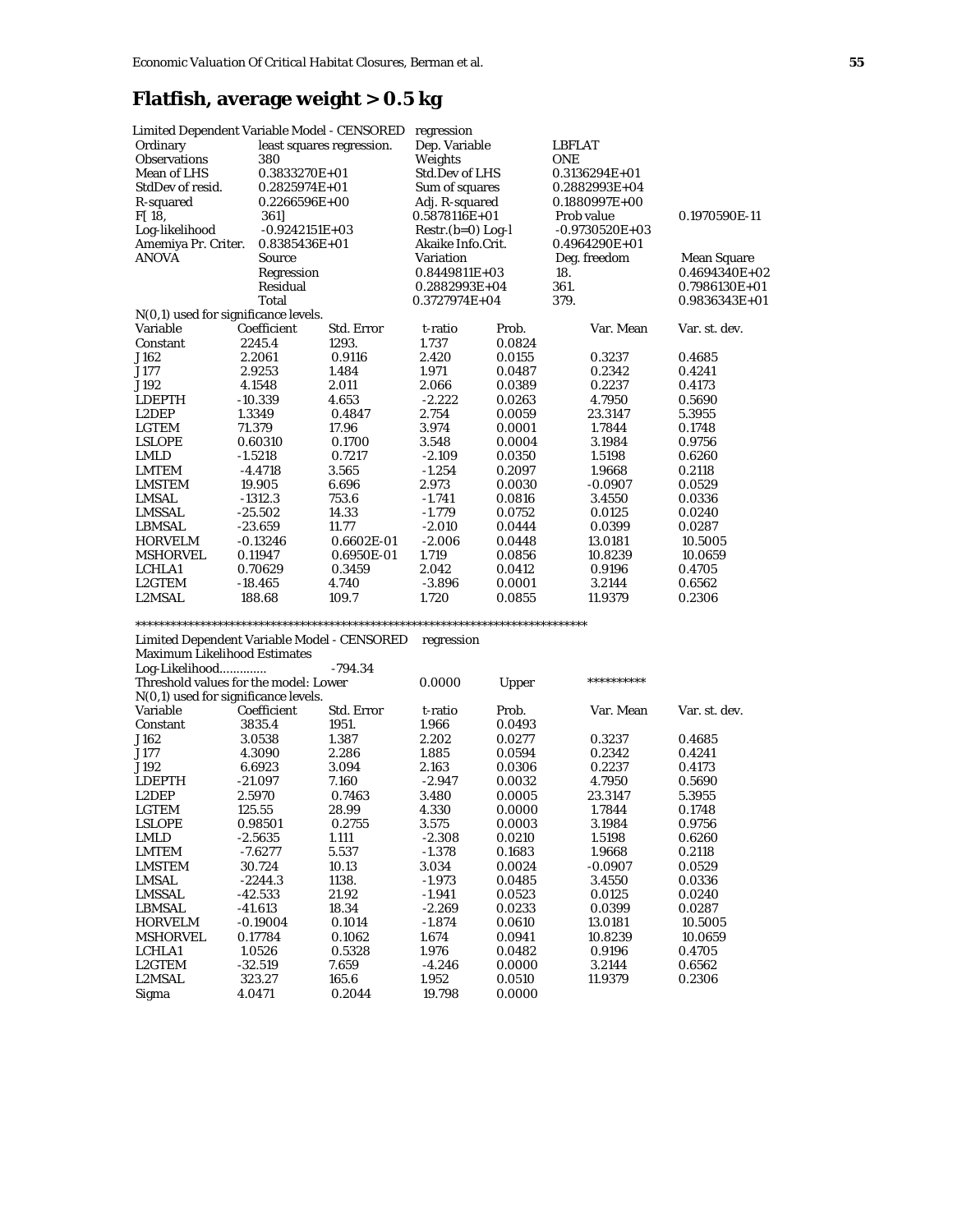## **Rockfish, all**

| Limited Dependent Variable Model - CENSORED |                  | regression                |                       |        |                  |                    |
|---------------------------------------------|------------------|---------------------------|-----------------------|--------|------------------|--------------------|
| Ordinary                                    |                  | least squares regression. | Dep. Variable         |        | <b>LROCK</b>     |                    |
| <b>Observations</b>                         | 415              |                           | Weights               |        | <b>ONE</b>       |                    |
| <b>Mean of LHS</b>                          | $0.2230611E+01$  |                           | <b>Std.Dev of LHS</b> |        | 0.2518493E+01    |                    |
| StdDev of resid.                            | $0.1838761E+01$  |                           | Sum of squares        |        | 0.1359179E+04    |                    |
| R-squared                                   | 0.4823993E+00    |                           | Adj. R-squared        |        | 0.4669485E+00    |                    |
| F[12,                                       | 402]             |                           | 0.3122170E+02         |        | Prob value       | 0.2573607E-49      |
| Log-likelihood                              | $-0.8350287E+03$ |                           | $Restr.(b=0) Log-1$   |        | $-0.9716781E+03$ |                    |
| Amemiya Pr. Criter.                         | $0.3486955E+01$  |                           | Akaike Info.Crit.     |        | 0.4086885E+01    |                    |
| ANOVA                                       | Source           |                           | <b>Variation</b>      |        | Deg. freedom     | <b>Mean Square</b> |
|                                             | Regression       |                           | 0.1266743E+04         |        | 12.              | 0.1055619E+03      |
|                                             | Residual         |                           | 0.1359179E+04         |        | 402.             | 0.3381043E+01      |
|                                             | Total            |                           | $0.2625922E+04$       |        | 414.             | $0.6342808E+01$    |
| $N(0,1)$ used for significance levels.      |                  |                           |                       |        |                  |                    |
| Variable                                    | Coefficient      | Std. Error                | t-ratio               | Prob.  | Var. Mean        | Var. st. dev.      |
| Constant                                    | 1422.6           | 369.8                     | 3.847                 | 0.0001 |                  |                    |
| J162                                        | $-1.2637$        | 0.3160                    | $-3.999$              | 0.0001 | 0.3108           | 0.4634             |
| J177                                        | $-1.3701$        | 0.4226                    | $-3.242$              | 0.0012 | 0.2578           | 0.4380             |
| J192                                        | $-1.3041$        | 0.5398                    | $-2.416$              | 0.0157 | 0.2217           | 0.4159             |
| <b>LDEPTH</b>                               | $-3.6561$        | 2.092                     | $-1.748$              | 0.0805 | 4.7674           | 0.5731             |
| L2DEP                                       | 0.57280          | 0.2187                    | 2.619                 | 0.0088 | 23.0556          | 5.4133             |
| <b>L2SLOPE</b>                              | -0.13411E-01     | 0.1962E-01                | $-0.684$              | 0.4942 | 11.1722          | 5.3092             |
| <b>LBMTEM</b>                               | $-3.8807$        | 1.039                     | $-3.734$              | 0.0002 | $-0.1073$        | 0.1828             |
|                                             |                  |                           |                       |        |                  |                    |
| <b>LMSAL</b>                                | $-846.88$        | 216.5                     | $-3.911$              | 0.0001 | 3.4529           | 0.0380             |
| LBMSAL                                      | 10.041           | 5.904                     | 1.701                 | 0.0890 | 0.0399           | 0.0320             |
| <b>VERTVEL</b>                              | $-8.6183$        | 4.686                     | $-1.839$              | 0.0659 | $-0.0024$        | 0.0196             |
| <b>BMHORVEL</b>                             | 0.52898E-01      | 0.4025E-01                | 1.314                 | 0.1888 | 2.6973           | 2.8813             |
| L2MSAL                                      | 126.49           | 31.69                     | 3.991                 | 0.0001 | 11.9241          | 0.2597             |
|                                             |                  |                           |                       |        |                  |                    |
| Limited Dependent Variable Model - CENSORED |                  |                           | regression            |        |                  |                    |
| <b>Maximum Likelihood Estimates</b>         |                  |                           |                       |        |                  |                    |
| Log-Likelihood                              |                  | $-668.81$                 |                       |        |                  |                    |
| Threshold values for the model: Lower       |                  |                           | 0.0000                | Upper  | **********       |                    |
| $N(0,1)$ used for significance levels.      |                  |                           |                       |        |                  |                    |
| Variable                                    | Coefficient      | Std. Error                | t-ratio               | Prob.  | Var. Mean        | Var. st. dev.      |
| Constant                                    | 1841.9           | 550.6                     | 3.345                 | 0.0008 |                  |                    |
| J162                                        | $-1.8584$        | 0.5091                    | $-3.650$              | 0.0003 | 0.3108           | 0.4634             |
| J177                                        | $-1.8095$        | 0.7284                    | $-2.484$              | 0.0130 | 0.2578           | 0.4380             |
| J192                                        | $-2.2790$        | 0.9834                    | $-2.318$              | 0.0205 | 0.2217           | 0.4159             |
| <b>LDEPTH</b>                               | 11.207           | 4.418                     | 2.537                 | 0.0112 | 4.7674           | 0.5731             |
| L2DEP                                       | $-0.84570$       | 0.4490                    | $-1.883$              | 0.0596 | 23.0556          | 5.4133             |
| <b>L2SLOPE</b>                              | $-0.51155E-01$   | 0.3195E-01                | $-1.601$              | 0.1093 | 11.1722          | 5.3092             |
| <b>LBMTEM</b>                               | $-5.8966$        | 1.814                     | $-3.250$              | 0.0012 | $-0.1073$        | 0.1828             |
| LMSAL                                       | $-1131.7$        | 322.8                     | $-3.506$              | 0.0005 | 3.4529           | 0.0380             |
| LBMSAL                                      | 30.484           | 10.56                     | 2.887                 | 0.0039 | 0.0399           | 0.0320             |
| <b>VERTVEL</b>                              | $-12.762$        | 6.933                     | $-1.841$              | 0.0656 | $-0.0024$        | 0.0196             |
| <b>BMHORVEL</b>                             | 0.14213          | 0.6724E-01                | 2.114                 | 0.0345 | 2.6973           | 2.8813             |
| <b>L2MSAL</b>                               | 170.48           | 47.33                     | 3.602                 | 0.0003 | 11.9241          | 0.2597             |
| Sigma                                       | 2.5557           | 0.1232                    | 20.744                | 0.0000 |                  |                    |
|                                             |                  |                           |                       |        |                  |                    |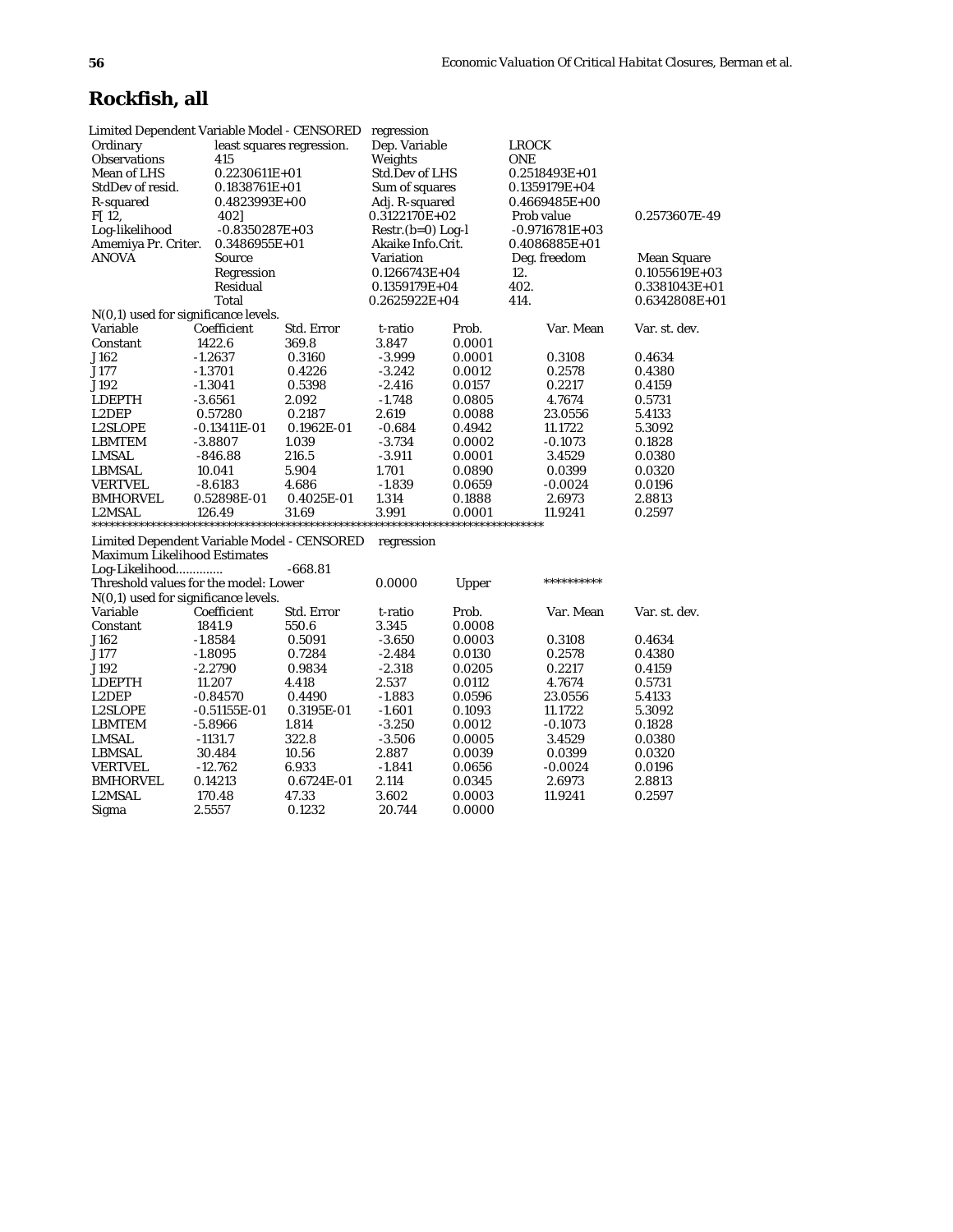# **Rockfish, average weight > 0.5 kg**

| Limited Dependent Variable Model - CENSORED      |                           |                           | regression                            |        |                  |                                  |
|--------------------------------------------------|---------------------------|---------------------------|---------------------------------------|--------|------------------|----------------------------------|
| Ordinary                                         |                           | least squares regression. | Dep. Variable                         |        | <b>LBROCK</b>    |                                  |
| <b>Observations</b>                              | 391                       |                           | Weights                               |        | <b>ONE</b>       |                                  |
| Mean of LHS                                      | 0.1339421E+01             |                           | <b>Std.Dev of LHS</b>                 |        | 0.2389698E+01    |                                  |
| StdDev of resid.                                 | $0.2223165E+01$           |                           | Sum of squares                        |        | 0.1853424E+04    |                                  |
| R-squared                                        | 0.1678070E+00             |                           | Adj. R-squared                        |        | 0.1345193E+00    |                                  |
|                                                  | 3751                      |                           | $0.5041109E+01$                       |        | Prob value       | 0.3734648E-08                    |
| F[15,<br>Log-likelihood                          |                           |                           |                                       |        |                  |                                  |
|                                                  | $-0.8590191E+03$          |                           | $Restr.(b=0) Log-1$                   |        | $-0.8949307E+03$ |                                  |
| Amemiya Pr. Criter.<br><b>ANOVA</b>              | $0.5144713E+01$<br>Source |                           | Akaike Info.Crit.<br><b>Variation</b> |        | 0.4475801E+01    |                                  |
|                                                  |                           |                           |                                       |        | Deg. freedom     | <b>Mean Square</b>               |
|                                                  | Regression<br>Residual    |                           | 0.3737325E+03                         |        | 15.<br>375.      | 0.2491550E+02<br>$0.4942464E+01$ |
|                                                  |                           |                           | 0.1853424E+04                         |        |                  |                                  |
|                                                  | Total                     |                           | 0.2227156E+04                         |        | 390.             | $0.5710657E+01$                  |
| N(0,1) used for significance levels.<br>Variable |                           |                           |                                       |        |                  |                                  |
|                                                  | Coefficient               | Std. Error                | t-ratio                               | Prob.  | Var. Mean        | Var. st. dev.                    |
| Constant                                         | $-64.247$                 | 20.25                     | $-3.173$                              | 0.0015 |                  |                                  |
| J162                                             | $-0.74014$                | 0.5727                    | $-1.292$                              | 0.1962 | 0.3171           | 0.4660                           |
| J177                                             | $-0.74802$                | 0.7823                    | $-0.956$                              | 0.3390 | 0.2302           | 0.4215                           |
| J192                                             | $-1.8074$                 | 1.160                     | $-1.558$                              | 0.1193 | 0.2327           | 0.4231                           |
| TIMELDEP                                         | 0.93623E-02               | 0.3178E-02                | 2.946                                 | 0.0032 | 842.1405         | 126.7421                         |
| <b>LSTEM</b>                                     | 0.11830                   | 1.023                     | 0.116                                 | 0.9079 | 2.2926           | 0.1903                           |
| <b>LGTEM</b>                                     | 11.193                    | 10.23                     | 1.094                                 | 0.2741 | 1.7858           | 0.1758                           |
| <b>L2SLOPE</b>                                   | $-0.22014E-01$            | 0.2438E-01                | $-0.903$                              | 0.3664 | 11.2754          | 5.3109                           |
| <b>LMLD</b>                                      | 1.7334                    | 1.323                     | 1.311                                 | 0.1900 | 1.5073           | 0.6411                           |
| <b>LMSAL</b>                                     | 14.083                    | 6.198                     | 2.272                                 | 0.0231 | 3.4524           | 0.0389                           |
| LBMSAL                                           | 6.4959                    | 7.952                     | 0.817                                 | 0.4140 | 0.0410           | 0.0323                           |
| <b>VERTVEL</b>                                   | $-13.389$                 | 5.760                     | $-2.324$                              | 0.0201 | $-0.0024$        | 0.0200                           |
| <b>MSHORVEL -0.13167E-01</b>                     |                           | 0.1447E-01                | $-0.910$                              | 0.3629 | 10.5688          | 10.0444                          |
| <b>BMHORVEL</b>                                  | 0.79452E-01               | 0.5379E-01                | 1.477                                 | 0.1397 | 2.7515           | 2.9133                           |
| L2GTEM                                           | $-3.0617$                 | 2.711                     | $-1.130$                              | 0.2587 | 3.2198           | 0.6594                           |
| LMLD DEP                                         | $-0.45503$                | 0.2926                    | $-1.555$                              | 0.1199 | 7.1040           | 2.9228                           |
|                                                  |                           |                           |                                       |        |                  |                                  |
| Limited Dependent Variable Model - CENSORED      |                           |                           | regression                            |        |                  |                                  |
| <b>Maximum Likelihood Estimates</b>              |                           |                           |                                       |        |                  |                                  |
| Log-Likelihood                                   |                           | $-471.12$                 |                                       |        |                  |                                  |
| Threshold values for the model: Lower            |                           |                           | 0.0000                                | Upper  | **********       |                                  |
| $N(0,1)$ used for significance levels.           |                           |                           |                                       |        |                  |                                  |
| Variable                                         | Coefficient               | Std. Error                | t-ratio                               | Prob.  | Var. Mean        | Var. st. dev.                    |
| Constant                                         | $-410.09$                 | 86.33                     | $-4.750$                              | 0.0000 |                  |                                  |
| J162                                             | $-1.9281$                 | 1.745                     | $-1.105$                              | 0.2692 | 0.3171           | 0.4660                           |
| J177                                             | $-1.3962$                 | 2.429                     | $-0.575$                              | 0.5655 | 0.2302           | 0.4215                           |
| J192                                             | $-7.0661$                 | 3.660                     | $-1.931$                              | 0.0535 | 0.2327           | 0.4231                           |
| TIMELDEP                                         | 0.37971E-01               | 0.1029E-01                | 3.689                                 | 0.0002 | 842.1405         | 126.7421                         |
| <b>LSTEM</b>                                     | $-6.2988$                 | 3.264                     | $-1.930$                              | 0.0536 | 2.2926           | 0.1903                           |
| <b>LGTEM</b>                                     | 171.57                    | 49.20                     | 3.487                                 | 0.0005 | 1.7858           | 0.1758                           |
| <b>L2SLOPE</b>                                   | $-0.87869E-01$            | 0.7214E-01                | $-1.218$                              | 0.2232 | 11.2754          | 5.3109                           |
| <b>LMLD</b>                                      | 8.5802                    | 4.772                     | 1.798                                 | 0.0722 | 1.5073           | 0.6411                           |
| <b>LMSAL</b>                                     | 69.276                    | 23.65                     | 2.929                                 | 0.0034 | 3.4524           | 0.0389                           |
| LBMSAL                                           | 58.733                    | 29.96                     | 1.961                                 | 0.0499 | 0.0410           | 0.0323                           |
| <b>VERTVEL</b>                                   | $-33.644$                 | 16.27                     | $-2.068$                              | 0.0386 | $-0.0024$        | 0.0200                           |
| <b>MSHORVEL -0.63866E-01</b>                     |                           | 0.4067E-01                | $-1.570$                              | 0.1163 | 10.5688          | 10.0444                          |
| <b>BMHORVEL</b>                                  | 0.30568                   | 0.1795                    | 1.703                                 | 0.0886 | 2.7515           | 2.9133                           |
| L2GTEM                                           | $-47.574$                 | 13.63                     | $-3.491$                              | 0.0005 | 3.2198           | 0.6594                           |
| LMLD_DEP                                         | $-2.1410$                 | 1.009                     | $-2.121$                              | 0.0339 | 7.1040           | 2.9228                           |
|                                                  |                           |                           |                                       |        |                  |                                  |

Sigma 5.0184 0.3764 13.334 0.0000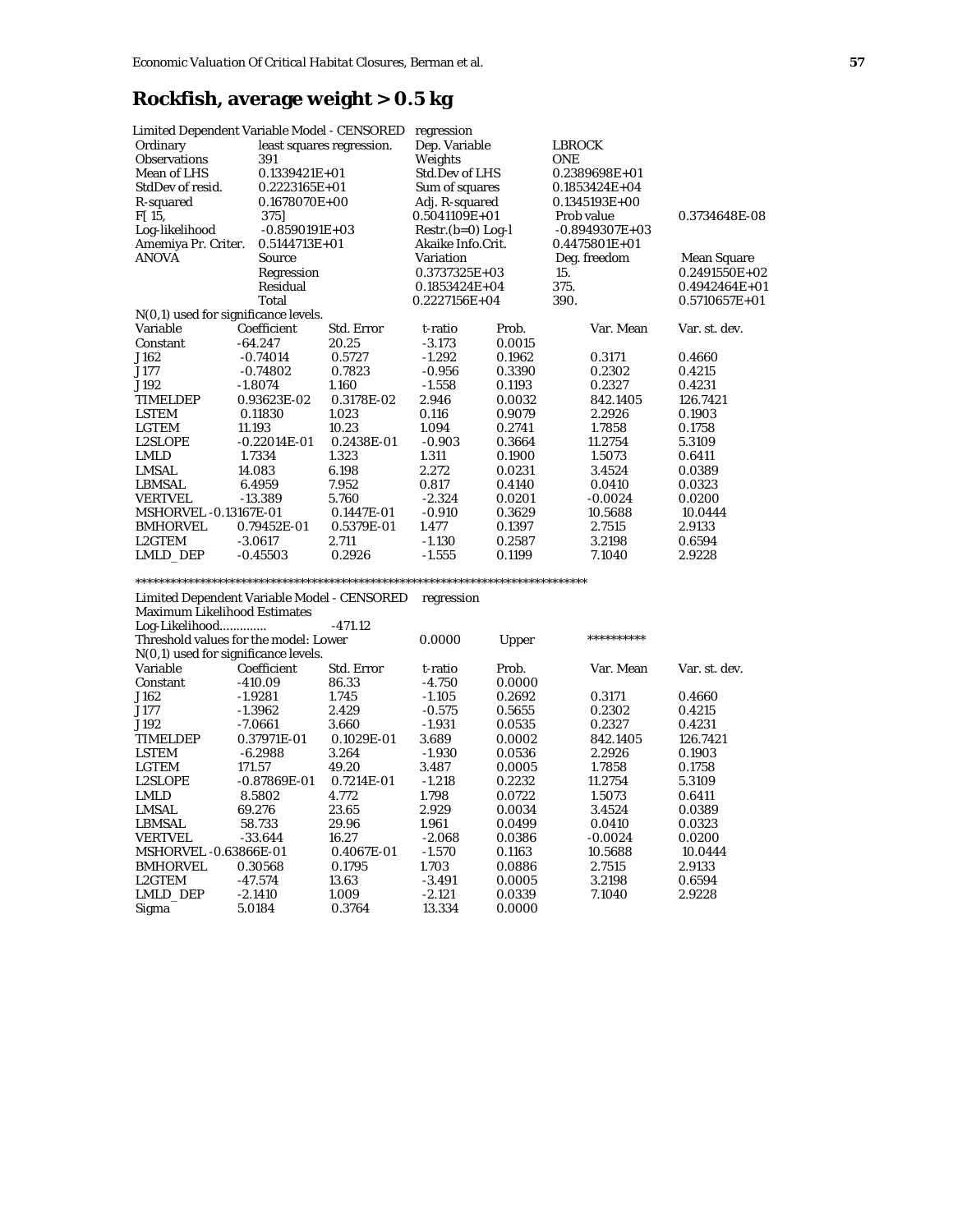#### *APPENDIX B. EQUATIONS FOR SPATIAL DISTRIBUTION OF CATCH PER UNIT OF EFFORT (CPUE) FOR SUMMER AND WINTER, BERING SEA/ALEUTIAN ISLANDS AND GULF OF ALASKA, ESTIMATED FROM 2001 NMFS BOTTOM TRAWL FISHERIES OBSERVER DATA*

#### *1. Winter bottom trawl*

### **Selection equation, equations with chlorophyll (IMR2)**

| <b>Binomial Probit Model</b>               |                                        |             |          |        |           |               |
|--------------------------------------------|----------------------------------------|-------------|----------|--------|-----------|---------------|
|                                            | <b>Maximum Likelihood Estimates</b>    |             |          |        |           |               |
| Log-Likelihood                             |                                        | $-803.90$   |          |        |           |               |
| Restricted (Slopes 0) Log-L.               |                                        | $-4647.4$   |          |        |           |               |
| Chi-Squared (29)                           |                                        | 7687.1      |          |        |           |               |
| Significance Level                         |                                        | 0.32173E-13 |          |        |           |               |
|                                            | $N(0,1)$ used for significance levels. |             |          |        |           |               |
| Variable                                   | Coefficient                            | Std. Error  | t-ratio  | Prob.  | Var. Mean | Var. st. dev. |
| Constant                                   | $-8.0095$                              | 1.824       | $-4.392$ | 0.0000 |           |               |
| <b>FEB</b>                                 | $-0.58440$                             | 0.2262      | $-2.583$ | 0.0098 | 0.1770    | 0.3817        |
| <b>MAR</b>                                 | $-0.27818$                             | 0.2437      | $-1.141$ | 0.2537 | 0.1625    | 0.3689        |
| <b>APR</b>                                 | $-0.33022$                             | 0.2787      | $-1.185$ | 0.2361 | 0.1592    | 0.3659        |
| <b>NOV</b>                                 | $-0.51956$                             | 0.2642      | $-1.967$ | 0.0492 | 0.1691    | 0.3748        |
| DEC                                        | $-1.3110$                              | 0.2641      | $-4.963$ | 0.0000 | 0.1633    | 0.3697        |
| GOA                                        | $-0.28827$                             | 0.1897      | $-1.520$ | 0.1285 | 0.2505    | 0.4333        |
| <b>LDEPTH</b>                              | 3.9029                                 | 0.6864      | 5.686    | 0.0000 | 4.4569    | 0.9573        |
| L2DEP                                      | $-0.45071$                             | 0.7256E-01  | $-6.212$ | 0.0000 | 20.7804   | 8.8173        |
| <b>SLOPE</b>                               | 0.25926E-01                            | 0.1530E-01  | 1.694    | 0.0902 | 3.9482    | 8.2979        |
| SLOPE2                                     | 0.17093E-03                            | 0.3905E-03  | 0.438    | 0.6616 | 84.4372   | 287.8697      |
| <b>SST</b>                                 | 0.21348                                | 0.8084E-01  | 2.641    | 0.0083 | 2.4452    | 2.6567        |
| SST <sub>2</sub>                           | $-0.50597E-01$                         | 0.1390E-01  | $-3.641$ | 0.0003 | 11.6614   | 14.7372       |
| <b>SSTSLOPE</b>                            | 0.22275E-02                            | 0.3028E-02  | 0.736    | 0.4620 | 13.8289   | 13.0156       |
| <b>SSH</b>                                 | $-0.12662E - 01$                       | 0.1032E-01  | $-1.227$ | 0.2198 | $-3.4514$ | 7.7605        |
| <b>SSHSLOPE</b>                            | $-0.20823E-02$                         | 0.2055E-02  | $-1.013$ | 0.3110 | 32.0651   | 19.2719       |
| <b>MWIND</b>                               | $-0.43418$                             | 0.3434      | $-1.264$ | 0.2061 | 2.4399    | 0.1314        |
| <b>MCHLA</b>                               | $-0.30384$                             | 0.1549      | $-1.962$ | 0.0498 | 0.3811    | 0.3658        |
| MCHLA1                                     | 0.16545                                | 0.1648      | 1.004    | 0.3153 | 0.4223    | 0.3927        |
| <b>DWIND</b>                               | $-0.32717$                             | 0.1485      | $-2.204$ | 0.0276 | 0.2554    | 0.4361        |
| <b>DCHLA</b>                               | $-0.38978$                             | 0.1410      | $-2.765$ | 0.0057 | 0.4946    | 0.5000        |
| <b>DCHLA1</b>                              | $-0.27557$                             | 0.1247      | $-2.211$ | 0.0271 | 0.6494    | 0.4772        |
| <b>POLTRAWL</b>                            | $-0.18045$                             | 0.1398      | $-1.291$ | 0.1967 | 0.4259    | 0.4510        |
| <b>CODTRAWL</b>                            | 0.64341                                | 0.1811      | 3.552    | 0.0004 | 0.7303    | 0.3938        |
| <b>ATKTRAWL</b>                            | 1.4558                                 | 0.3287      | 4.429    | 0.0000 | 0.0193    | 0.1173        |
| <b>POLTSSL</b>                             | 0.23449E-01                            | 0.1772      | 0.132    | 0.8947 | 0.1648    | 0.3710        |
| <b>CODTSSL</b>                             | 0.48325                                | 0.2669      | 1.810    | 0.0702 | 0.1515    | 0.3577        |
| <b>ATKTSSL</b>                             | $-0.84069$                             | 0.3077      | $-2.732$ | 0.0063 | 0.1387    | 0.3448        |
| <b>MIXTSSL</b>                             | $-1.1763$                              | 0.3151      | $-3.733$ | 0.0002 | 0.0913    | 0.2871        |
| <b>PORTDIST</b>                            | $-0.17414E-01$                         | 0.2034E-02  | $-8.562$ | 0.0000 | 63.9429   | 39.7322       |
| Frequencies of actual & predicted outcomes |                                        |             |          |        |           |               |

Predicted outcome has maximum probability.

| Actual        | 0            |         | <b>TOTAL</b> |
|---------------|--------------|---------|--------------|
| $\Omega$<br>1 | 9161<br>1652 | 3<br>13 | 9164<br>1665 |
| Total         | 10813        | 16      | 10829        |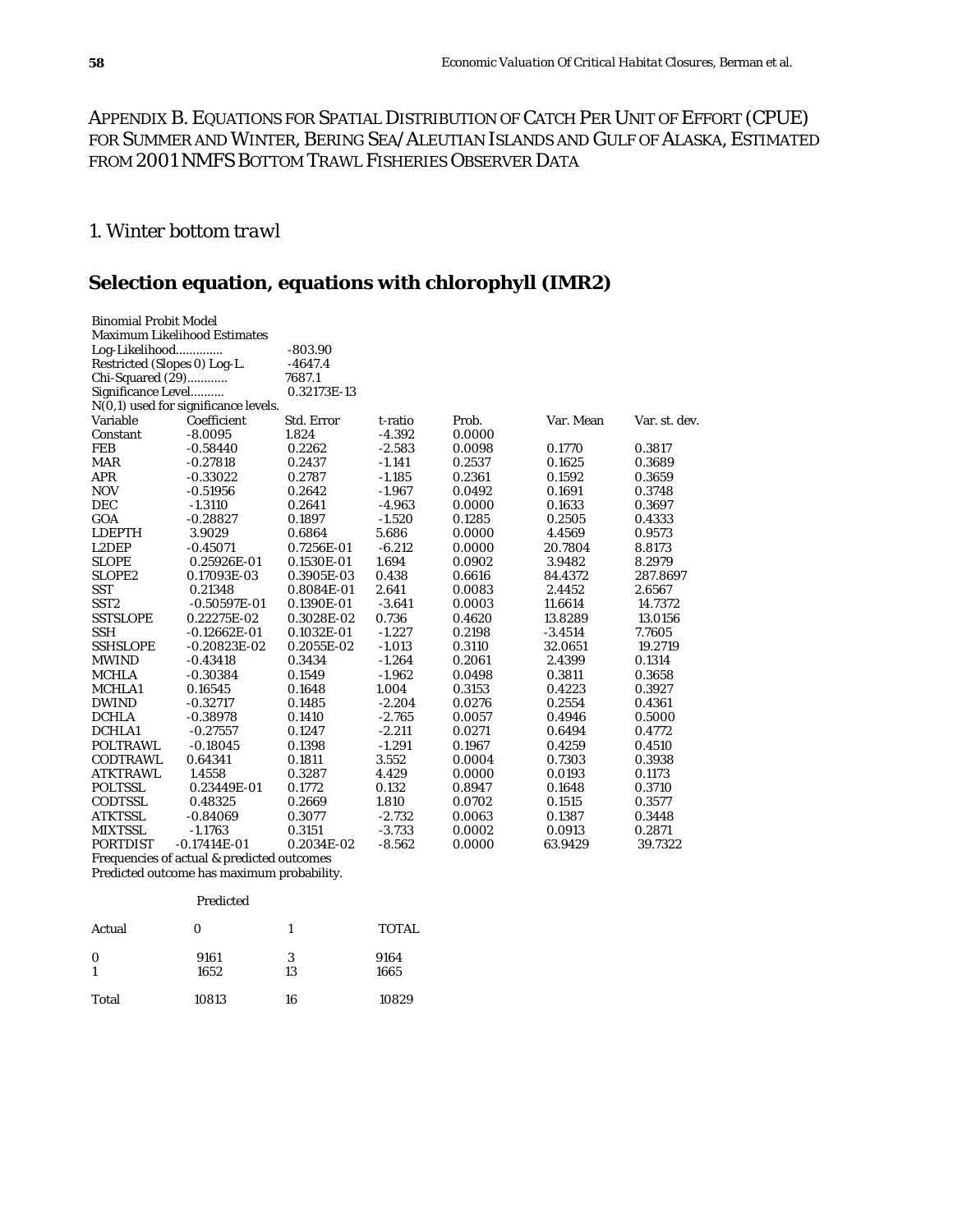## **Selection equation, equations without chlorophyll (IMR3)**

|                                                      | <b>Binomial Probit Model</b> |             |          |        |           |               |  |  |
|------------------------------------------------------|------------------------------|-------------|----------|--------|-----------|---------------|--|--|
| <b>Maximum Likelihood Estimates</b>                  |                              |             |          |        |           |               |  |  |
| Log-Likelihood                                       |                              | $-827.24$   |          |        |           |               |  |  |
| Restricted (Slopes 0) Log-L.                         |                              | $-4125.9$   |          |        |           |               |  |  |
| Chi-Squared (24)                                     |                              | 6597.3      |          |        |           |               |  |  |
| Significance Level                                   |                              | 0.32173E-13 |          |        |           |               |  |  |
| $N(0,1)$ used for significance levels.               |                              |             |          |        |           |               |  |  |
| Variable                                             | Coefficient                  | Std. Error  | t-ratio  | Prob.  | Var. Mean | Var. st. dev. |  |  |
| Constant                                             | $-8.2873$                    | 1.709       | $-4.848$ | 0.0000 |           |               |  |  |
| <b>FEB</b>                                           | $-0.36374$                   | 0.1918      | $-1.897$ | 0.0579 | 0.1912    | 0.3933        |  |  |
| <b>MAR</b>                                           | 0.20799                      | 0.1758      | 1.183    | 0.2369 | 0.1597    | 0.3663        |  |  |
| <b>APR</b>                                           | 0.19676                      | 0.1960      | 1.004    | 0.3154 | 0.1459    | 0.3530        |  |  |
| <b>NOV</b>                                           | $-0.46857E-01$               | 0.1865      | $-0.251$ | 0.8016 | 0.1877    | 0.3905        |  |  |
| DEC                                                  | $-0.73421$                   | 0.2215      | $-3.314$ | 0.0009 | 0.1502    | 0.3573        |  |  |
| GOA                                                  | $-0.16994$                   | 0.1915      | $-0.887$ | 0.3749 | 0.2269    | 0.4189        |  |  |
| <b>LDEPTH</b>                                        | 3.6863                       | 0.6554      | 5.624    | 0.0000 | 4.6349    | 0.8986        |  |  |
| L2DEP                                                | $-0.42507$                   | 0.6937E-01  | $-6.127$ | 0.0000 | 22.2899   | 8.6848        |  |  |
| <b>SLOPE</b>                                         | 0.23553E-01                  | 0.1582E-01  | 1.489    | 0.1366 | 4.6016    | 9.0754        |  |  |
| SLOPE <sub>2</sub>                                   | 0.22750E-03                  | 0.4127E-03  | 0.551    | 0.5815 | 103.5289  | 316.6736      |  |  |
| <b>SST</b>                                           | 0.29195                      | 0.8387E-01  | 3.481    | 0.0005 | 2.9045    | 2.1915        |  |  |
| SST <sub>2</sub>                                     | $-0.62001E-01$               | 0.1418E-01  | $-4.371$ | 0.0000 | 12.8857   | 13.7415       |  |  |
| <b>SSTSLOPE</b>                                      | 0.29445E-02                  | 0.3113E-02  | 0.946    | 0.3442 | 13.5910   | 12.1874       |  |  |
| <b>SSH</b>                                           | $-0.13987E - 01$             | 0.1072E-01  | $-1.304$ | 0.1922 | $-3.2951$ | 6.6821        |  |  |
| <b>SSHSLOPE</b>                                      | $-0.29155E-02$               | 0.2061E-02  | $-1.415$ | 0.1572 | 30.6658   | 18.2006       |  |  |
| <b>LWIND</b>                                         | $-0.45863$                   | 0.3288      | $-1.395$ | 0.1631 | 2.4428    | 0.1455        |  |  |
| <b>POLTRAWL</b>                                      | $-0.13340$                   | 0.1389      | $-0.960$ | 0.3368 | 0.4196    | 0.4519        |  |  |
| <b>CODTRAWL</b>                                      | 0.58830                      | 0.1838      | 3.201    | 0.0014 | 0.7504    | 0.3823        |  |  |
| <b>ATKTRAWL</b>                                      | 1.7320                       | 0.3335      | 5.194    | 0.0000 | 0.0221    | 0.1248        |  |  |
| <b>POLTSSL</b>                                       | 0.58119E-01                  | 0.1852      | 0.314    | 0.7536 | 0.1396    | 0.3466        |  |  |
| <b>CODTSSL</b>                                       | 0.35259                      | 0.2944      | 1.198    | 0.2311 | 0.1300    | 0.3351        |  |  |
| <b>ATKTSSL</b>                                       | $-0.69082$                   | 0.3294      | $-2.097$ | 0.0360 | 0.1257    | 0.3305        |  |  |
| <b>MIXTSSL</b>                                       | $-1.1321$                    | 0.3149      | $-3.595$ | 0.0003 | 0.0785    | 0.2675        |  |  |
| <b>PORTDIST</b>                                      | $-0.18465E-01$               | 0.2015E-02  | $-9.165$ | 0.0000 | 59.9196   | 38.0269       |  |  |
| Executive of a strip and the district of the streets |                              |             |          |        |           |               |  |  |

Frequencies of actual & predicted outcomes

Predicted outcome has maximum probability.

#### Predicted

| Actual        | O            |        | <b>TOTAL</b> |
|---------------|--------------|--------|--------------|
| $\bf{0}$<br>1 | 7101<br>1577 | 3<br>7 | 7104<br>1584 |
| Total         | 8678         | 10     | 8688         |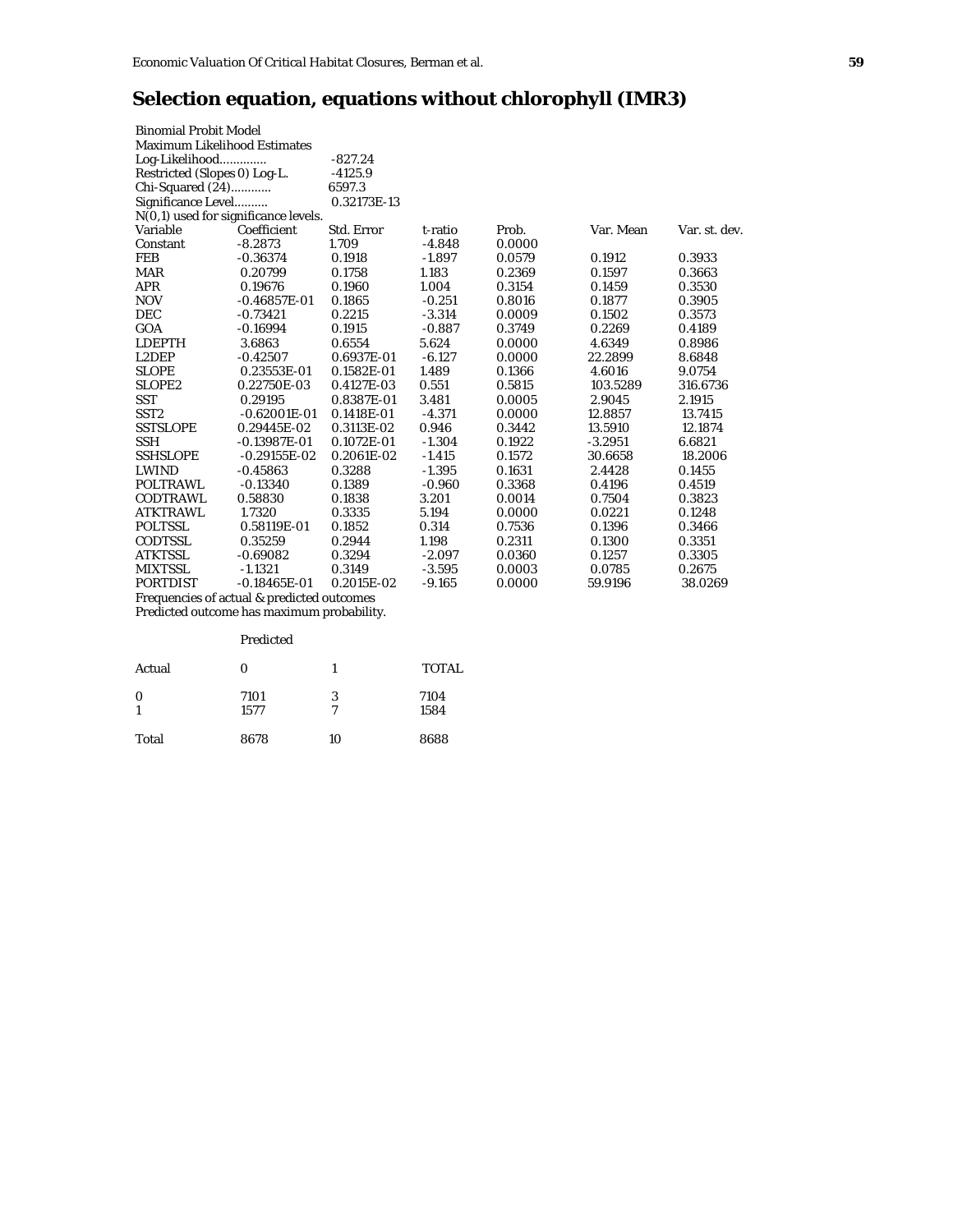# **Pollock, standard CPUE**

| Sample Selection Model                            |                  |                                            |                     |               |                  |               |  |
|---------------------------------------------------|------------------|--------------------------------------------|---------------------|---------------|------------------|---------------|--|
| Two stage least squares regression. Dep. Variable |                  |                                            | <b>LOGPOLLS</b>     |               |                  |               |  |
| <b>Observations</b>                               | 1653             | Weights                                    | <b>ONE</b>          |               |                  |               |  |
| <b>Mean of LHS</b>                                | 0.4938884E+00    | <b>Std.Dev of LHS</b>                      |                     |               | 0.5930371E+00    |               |  |
| StdDev of resid.                                  |                  | 0.5295141E+00 Sum of squares 0.4547848E+03 |                     |               |                  |               |  |
| R-squared                                         |                  | 0.2022732E+00 Adj. R-squared 0.1875187E+00 |                     |               |                  |               |  |
| F[ 30,                                            | 1622]            | 0.1370925E+02 Prob value                   |                     | 0.3217295E-13 |                  |               |  |
| Log-likelihood                                    | $-0.1278888E+04$ |                                            | $Restr.(b=0) Log-1$ |               | $-0.1481315E+04$ |               |  |
| Amemiya Pr. Criter.                               |                  | 0.2856435E+00 Akaike Info.Crit.            |                     |               | $0.1584862E+01$  |               |  |
| Standard error corrected for selection            |                  |                                            | 0.52995             |               |                  |               |  |
| Correlation of disturbance in regression          |                  |                                            |                     |               |                  |               |  |
| and Selection Criterion (Rho)                     |                  |                                            | 0.44612E-01         |               |                  |               |  |
| $N(0,1)$ used for significance levels.            |                  |                                            |                     |               |                  |               |  |
| Variable                                          | Coefficient      | Std. Error                                 | t-ratio             | Prob.         | Var. Mean        | Var. st. dev. |  |
| Constant                                          | 1.1154           | 1.140                                      | 0.979               | 0.3278        |                  |               |  |
| <b>FEB</b>                                        | $-0.15042$       | 0.1829                                     | $-0.822$            | 0.4108        | 0.1506           | 0.3578        |  |
| MAR                                               | $-0.37005$       | 0.3468                                     | $-1.067$            | 0.2859        | 0.3315           | 0.4709        |  |
| <b>APR</b>                                        | $-0.65578$       | 0.5082                                     | $-1.290$            | 0.1969        | 0.2989           | 0.4579        |  |
| <b>NOV</b>                                        | $-2.2821$        | 1.489                                      | $-1.532$            | 0.1255        | 0.0901           | 0.2865        |  |
| DEC                                               | $-2.4468$        | 1.622                                      | $-1.509$            | 0.1314        | 0.0321           | 0.1762        |  |
| GOA                                               | $-1.3082$        | 1.051                                      | $-1.245$            | 0.2130        | 0.1688           | 0.3747        |  |
| TIMELDEP                                          | 0.50111E-01      | 0.3452E-01                                 | 1.452               | 0.1466        | 17.6167          | 11.9465       |  |
| <b>LDEPTH</b>                                     | $-0.36414$       | 0.4314                                     | $-0.844$            | 0.3986        | 4.5252           | 0.4984        |  |
| L2DEP                                             | $-0.46261E-03$   | 0.4333E-01                                 | $-0.011$            | 0.9915        | 20.7261          | 4.8625        |  |
| <b>SLOPE</b>                                      | $-0.25176E-01$   | 0.5478E-02                                 | $-4.595$            | 0.0000        | 3.9975           | 8.9265        |  |
| SLOPE2                                            | 0.37079E-03      | 0.1313E-03                                 | 2.825               | 0.0047        | 95.6138          | 342.6782      |  |
| <b>SST</b>                                        | 0.16426          | 0.4515E-01                                 | 3.638               | 0.0003        | 3.1065           | 1.3323        |  |
| SST <sub>2</sub>                                  | $-0.30844E-01$   | 0.1080E-01                                 | $-2.856$            | 0.0043        | 11.2998          | 7.7299        |  |
| <b>SSTSLOPE</b>                                   | -0.28840E-02     | 0.1265E-02                                 | $-2.279$            | 0.0227        | 13.1123          | 11.4851       |  |
| <b>SSH</b>                                        | 0.12895E-01      | 0.5204E-02                                 | 2.478               | 0.0132        | $-5.3569$        | 5.1763        |  |
| <b>SSHSLOPE</b>                                   | $-0.95708E-03$   | 0.8205E-03                                 | $-1.166$            | 0.2434        | 26.4713          | 17.4774       |  |
| <b>MWIND</b>                                      | 0.34503          | 0.1548                                     | 2.229               | 0.0258        | 2.3861           | 0.1216        |  |
| <b>MCHLA</b>                                      | 0.87458E-01      | 0.9232E-01                                 | 0.947               | 0.3435        | 0.4752           | 0.3091        |  |
| <b>MCHLA1</b>                                     | -0.80405E-01     | 0.9173E-01                                 | $-0.877$            | 0.3807        | 0.4445           | 0.3390        |  |
| <b>DWIND</b>                                      | 0.12052          | 0.6758E-01                                 | 1.783               | 0.0745        | 0.0490           | 0.2159        |  |
| <b>DCHLA</b>                                      | $-0.12035$       | 0.6483E-01                                 | $-1.856$            | 0.0634        | 0.2390           | 0.4266        |  |
| <b>DCHLA1</b>                                     | -0.30161E-02     | 0.5271E-01                                 | $-0.057$            | 0.9544        | 0.3696           | 0.4829        |  |
| <b>GLDEPTH</b>                                    | 0.93711          | 0.1131                                     | 8.286               | 0.0000        | 0.8006           | 1.7913        |  |
| <b>GTIMELDE</b>                                   | $-0.86798E-01$   | 0.2006E-01                                 | $-4.326$            | 0.0000        | 2.3168           | 5.6658        |  |
| <b>GSST</b>                                       | $-0.85188E-01$   | 0.9814E-01                                 | $-0.868$            | 0.3854        | 0.8209           | 1.8344        |  |
| <b>GSSH</b>                                       | $-0.27424E-01$   | 0.1321E-01                                 | $-2.075$            | 0.0380        | $-0.6570$        | 2.5355        |  |
| <b>GMWIND</b>                                     | $-0.79279$       | 0.3654                                     | $-2.170$            | 0.0300        | 0.3997           | 0.8888        |  |
| <b>GMCHLA</b>                                     | $-0.12001$       | 0.1420                                     | $-0.845$            | 0.3981        | 0.0888           | 0.2504        |  |
| <b>GMCHLA1</b>                                    | 0.34060          | 0.3861                                     | 0.882               | 0.3777        | 0.0497           | 0.1298        |  |
| IMR <sub>2</sub>                                  | 0.23642E-01      | 0.5027E-01                                 | 0.470               | 0.6381        | 1.8333           | 0.4828        |  |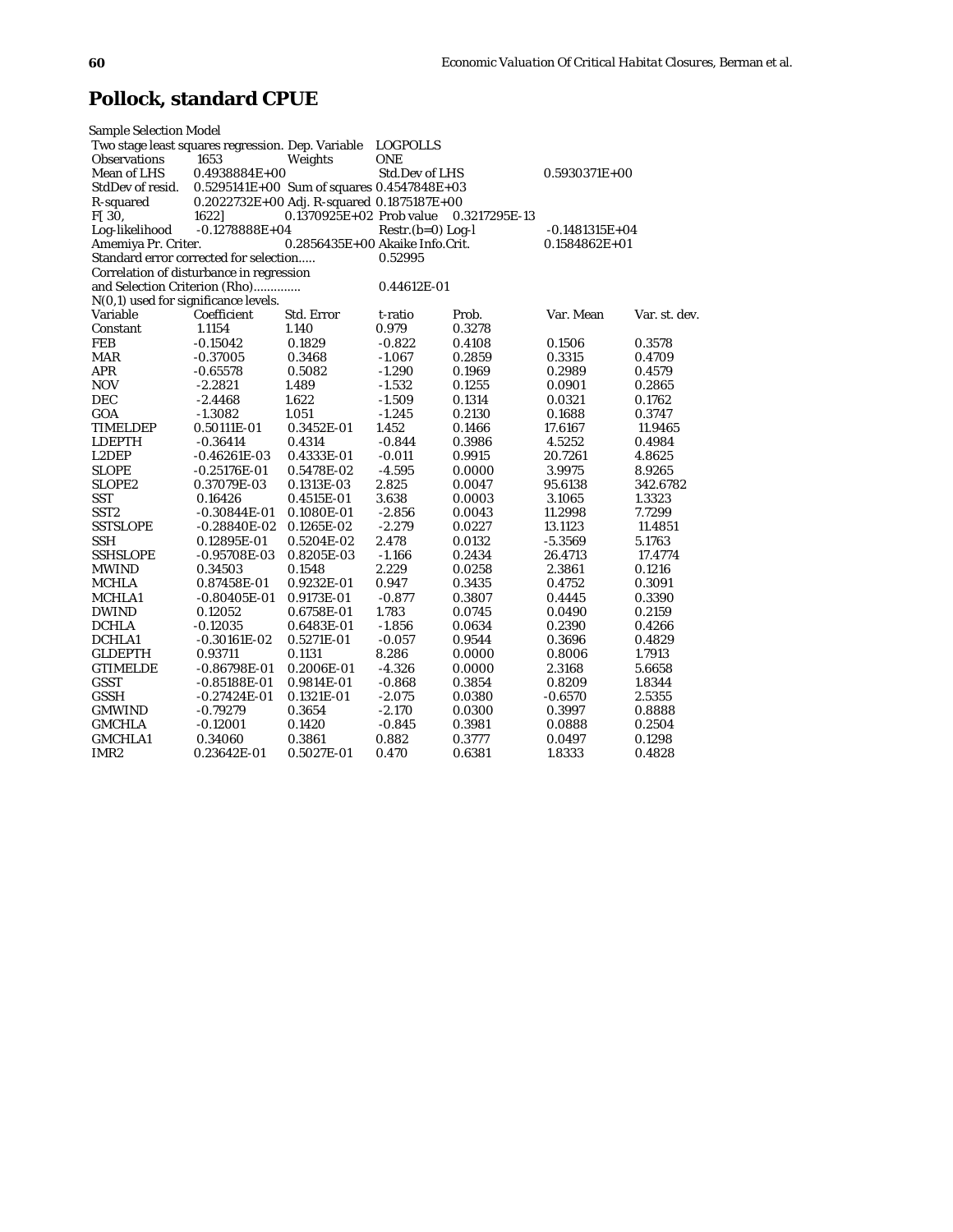# **Pollock, standard CPUE (cont.)**

 Limited Dependent Variable Model - CENSORED regression Maximum Likelihood Estimates

| Log-Likelihood                         |                  | $-1398.2$  |          |        |            |               |
|----------------------------------------|------------------|------------|----------|--------|------------|---------------|
| Threshold values for the model: Lower  |                  |            | 0.0000   | Upper  | ********** |               |
| $N(0,1)$ used for significance levels. |                  |            |          |        |            |               |
| Variable                               | Coefficient      | Std. Error | t-ratio  | Prob.  | Var. Mean  | Var. st. dev. |
| Constant                               | 1.0848           | 1.336      | 0.812    | 0.4167 |            |               |
| <b>FEB</b>                             | $-0.25756$       | 0.2090     | $-1.232$ | 0.2179 | 0.1508     | 0.3579        |
| <b>MAR</b>                             | $-0.65751$       | 0.3979     | $-1.652$ | 0.0985 | 0.3317     | 0.4710        |
| <b>APR</b>                             | $-1.0791$        | 0.5832     | $-1.850$ | 0.0643 | 0.2979     | 0.4575        |
| <b>NOV</b>                             | $-3.7238$        | 1.715      | $-2.171$ | 0.0299 | 0.0899     | 0.2861        |
| <b>DEC</b>                             | $-4.0426$        | 1.869      | $-2.162$ | 0.0306 | 0.0320     | 0.1760        |
| <b>GOA</b>                             | $-2.3676$        | 1.303      | $-1.817$ | 0.0692 | 0.1683     | 0.3742        |
| <b>TIMELDEP</b>                        | 0.85701E-01      | 0.3983E-01 | 2.152    | 0.0314 | 17.5926    | 11.9387       |
| <b>LDEPTH</b>                          | $-0.38976$       | 0.5074     | $-0.768$ | 0.4424 | 4.5262     | 0.4981        |
| L2DEP                                  | $-0.69750E-02$   | 0.5060E-01 | $-0.138$ | 0.8904 | 20.7345    | 4.8581        |
| <b>SLOPE</b>                           | $-0.41843E-01$   | 0.6649E-02 | $-6.293$ | 0.0000 | 4.0358     | 8.9858        |
| SLOPE <sub>2</sub>                     | 0.56804E-03      | 0.1606E-03 | 3.537    | 0.0004 | 96.9843    | 345.8335      |
| <b>SST</b>                             | 0.16687          | 0.5200E-01 | 3.209    | 0.0013 | 3.1077     | 1.3310        |
| SST <sub>2</sub>                       | $-0.34356E - 01$ | 0.1227E-01 | $-2.800$ | 0.0051 | 11.3046    | 7.7231        |
| <b>SSTSLOPE</b>                        | $-0.33352E-02$   | 0.1474E-02 | $-2.262$ | 0.0237 | 13.0894    | 11.4765       |
| <b>SSH</b>                             | 0.16015E-01      | 0.6061E-02 | 2.642    | 0.0082 | $-5.3576$  | 5.1789        |
| <b>SSHSLOPE</b>                        | $-0.10924E-02$   | 0.9511E-03 | $-1.149$ | 0.2507 | 26.5137    | 17.5059       |
| <b>MWIND</b>                           | 0.43538          | 0.1826     | 2.385    | 0.0171 | 2.3863     | 0.1215        |
| <b>MCHLA</b>                           | 0.98047E-01      | 0.1037     | 0.945    | 0.3445 | 0.4746     | 0.3089        |
| MCHLA1                                 | $-0.74557E-01$   | 0.1026     | $-0.727$ | 0.4672 | 0.4437     | 0.3389        |
| <b>DWIND</b>                           | 0.10749          | 0.8102E-01 | 1.327    | 0.1846 | 0.0489     | 0.2156        |
| <b>DCHLA</b>                           | $-0.14061$       | 0.7484E-01 | $-1.879$ | 0.0603 | 0.2394     | 0.4269        |
| <b>DCHLA1</b>                          | 0.14144E-01      | 0.5972E-01 | 0.237    | 0.8128 | 0.3703     | 0.4830        |
| <b>GLDEPTH</b>                         | 1.5109           | 0.1392     | 10.853   | 0.0000 | 0.7982     | 1.7891        |
| <b>GTIMELDE</b>                        | $-0.14220$       | 0.2449E-01 | $-5.807$ | 0.0000 | 2.3099     | 5.6586        |
| <b>GSST</b>                            | $-0.27316$       | 0.1174     | $-2.326$ | 0.0200 | 0.8184     | 1.8322        |
| <b>GSSH</b>                            | $-0.47740E-01$   | 0.1682E-01 | $-2.838$ | 0.0045 | $-0.6551$  | 2.5319        |
| <b>GMWIND</b>                          | $-0.90118$       | 0.4478     | $-2.013$ | 0.0442 | 0.3985     | 0.8878        |
| <b>GMCHLA</b>                          | $-0.27502$       | 0.2025     | $-1.358$ | 0.1744 | 0.0885     | 0.2501        |
| <b>GMCHLA1</b>                         | 0.58058          | 0.4593     | 1.264    | 0.2062 | 0.0496     | 0.1296        |
| IMR <sub>2</sub>                       | $-0.31325E - 01$ | 0.5813E-01 | $-0.539$ | 0.5900 | 1.8289     | 0.4856        |
| Sigma                                  | 0.58721          | 0.1127E-01 | 52.082   | 0.0000 |            |               |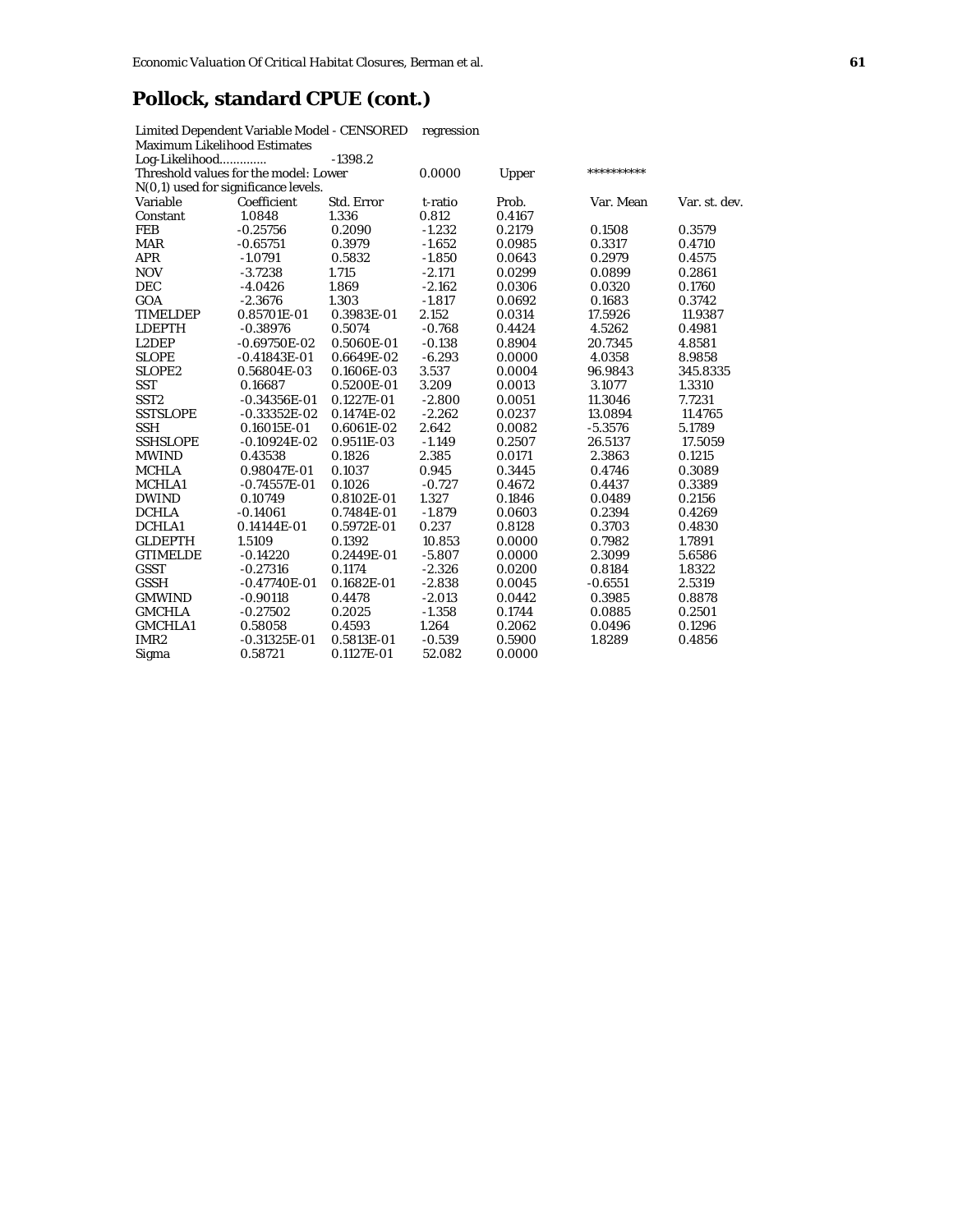# **Pollock, standard CPUE (cont.)**

| <b>ML Estimates of Selection Model</b>   |                  |            |          |        |  |  |  |  |
|------------------------------------------|------------------|------------|----------|--------|--|--|--|--|
| <b>Maximum Likelihood Estimates</b>      |                  |            |          |        |  |  |  |  |
| Log-Likelihood                           |                  | $-4626.4$  |          |        |  |  |  |  |
| LHS is CENSORED. Tobit Model fit by MLE. |                  |            |          |        |  |  |  |  |
| FIRST 30 estimates are probit equation.  |                  |            |          |        |  |  |  |  |
| N(0,1) used for significance levels.     |                  |            |          |        |  |  |  |  |
| Variable                                 | Coefficient      | Std. Error | t-ratio  | Prob.  |  |  |  |  |
| Constant                                 | $-4.1264$        | 1.232      | $-3.349$ | 0.0008 |  |  |  |  |
| <b>FEB</b>                               | 0.98613E-01      | 0.1709     | 0.577    | 0.5639 |  |  |  |  |
| <b>MAR</b>                               | 0.37777          | 0.3067     | 1.232    | 0.2181 |  |  |  |  |
| <b>APR</b>                               | 0.58488          | 0.4458     | 1.312    | 0.1895 |  |  |  |  |
| <b>NOV</b>                               | 1.1308           | 1.270      | 0.891    | 0.3731 |  |  |  |  |
| DEC                                      | 1.3228           | 1.384      | 0.956    | 0.3393 |  |  |  |  |
| GOA                                      | $-0.14458$       | 1.335      | $-0.108$ | 0.9138 |  |  |  |  |
| <b>TIMELDEP</b>                          | $-0.34752E - 01$ | 0.2935E-01 | $-1.184$ | 0.2364 |  |  |  |  |
| <b>LDEPTH</b>                            | 1.7974           | 0.4519     | 3.977    | 0.0001 |  |  |  |  |
| L2DEP                                    | $-0.22567$       | 0.4269E-01 | $-5.287$ | 0.0000 |  |  |  |  |
| <b>SLOPE</b>                             | $-0.19990E-01$   | 0.8378E-02 | $-2.386$ | 0.0170 |  |  |  |  |
| SLOPE <sub>2</sub>                       | 0.56498E-03      | 0.2294E-03 | 2.463    | 0.0138 |  |  |  |  |
| <b>SST</b>                               | 0.36798          | 0.4871E-01 | 7.554    | 0.0000 |  |  |  |  |
| SST <sub>2</sub>                         | $-0.53505E-01$   | 0.1187E-01 | $-4.509$ | 0.0000 |  |  |  |  |
| <b>SSTSLOPE</b>                          | 0.14164E-03      | 0.1674E-02 | 0.085    | 0.9325 |  |  |  |  |
| <b>SSH</b>                               | 0.21621E-01      | 0.6149E-02 | 3.516    | 0.0004 |  |  |  |  |
| <b>SSHSLOPE</b>                          | $-0.33315E-02$   | 0.1036E-02 | $-3.214$ | 0.0013 |  |  |  |  |
| <b>MWIND</b>                             | 0.53113E-01      | 0.2104     | 0.252    | 0.8007 |  |  |  |  |
| <b>MCHLA</b>                             | 0.12475E-01      | 0.1135     | 0.110    | 0.9125 |  |  |  |  |
| <b>MCHLA1</b>                            | 0.19246          | 0.1211     | 1.590    | 0.1119 |  |  |  |  |
| <b>DWIND</b>                             | $-0.18806$       | 0.7618E-01 | $-2.468$ | 0.0136 |  |  |  |  |
| <b>DCHLA</b>                             | $-0.37030$       | 0.7953E-01 | $-4.656$ | 0.0000 |  |  |  |  |
| <b>DCHLA1</b>                            | $-0.27602$       | 0.6146E-01 | $-4.491$ | 0.0000 |  |  |  |  |
| <b>GLDEPTH</b>                           | 1.1358           | 0.1040     | 10.921   | 0.0000 |  |  |  |  |
| <b>GTIMELDE</b>                          | $-0.11683$       | 0.2030E-01 | $-5.755$ | 0.0000 |  |  |  |  |
| <b>GSST</b>                              | $-0.35817$       | 0.8837E-01 | $-4.053$ | 0.0001 |  |  |  |  |
| <b>GSSH</b>                              | $-0.43281E-01$   | 0.1345E-01 | $-3.217$ | 0.0013 |  |  |  |  |
| <b>GMWIND</b>                            | $-1.0219$        | 0.4806     | $-2.126$ | 0.0335 |  |  |  |  |
| <b>GMCHLA</b>                            | $-0.11160$       | 0.2064     | $-0.541$ | 0.5888 |  |  |  |  |
| <b>GMCHLA1</b>                           | $-0.41817$       | 0.3863     | $-1.082$ | 0.2791 |  |  |  |  |
| SIGMA(1)                                 | 0.88965          | 0.1663E-01 | 53.499   | 0.0000 |  |  |  |  |
| RHO(1,2)                                 | 0.97103          | 0.5738E-02 | 169.218  | 0.0000 |  |  |  |  |

ob. Var. Mean Var. st. dev.<br>0008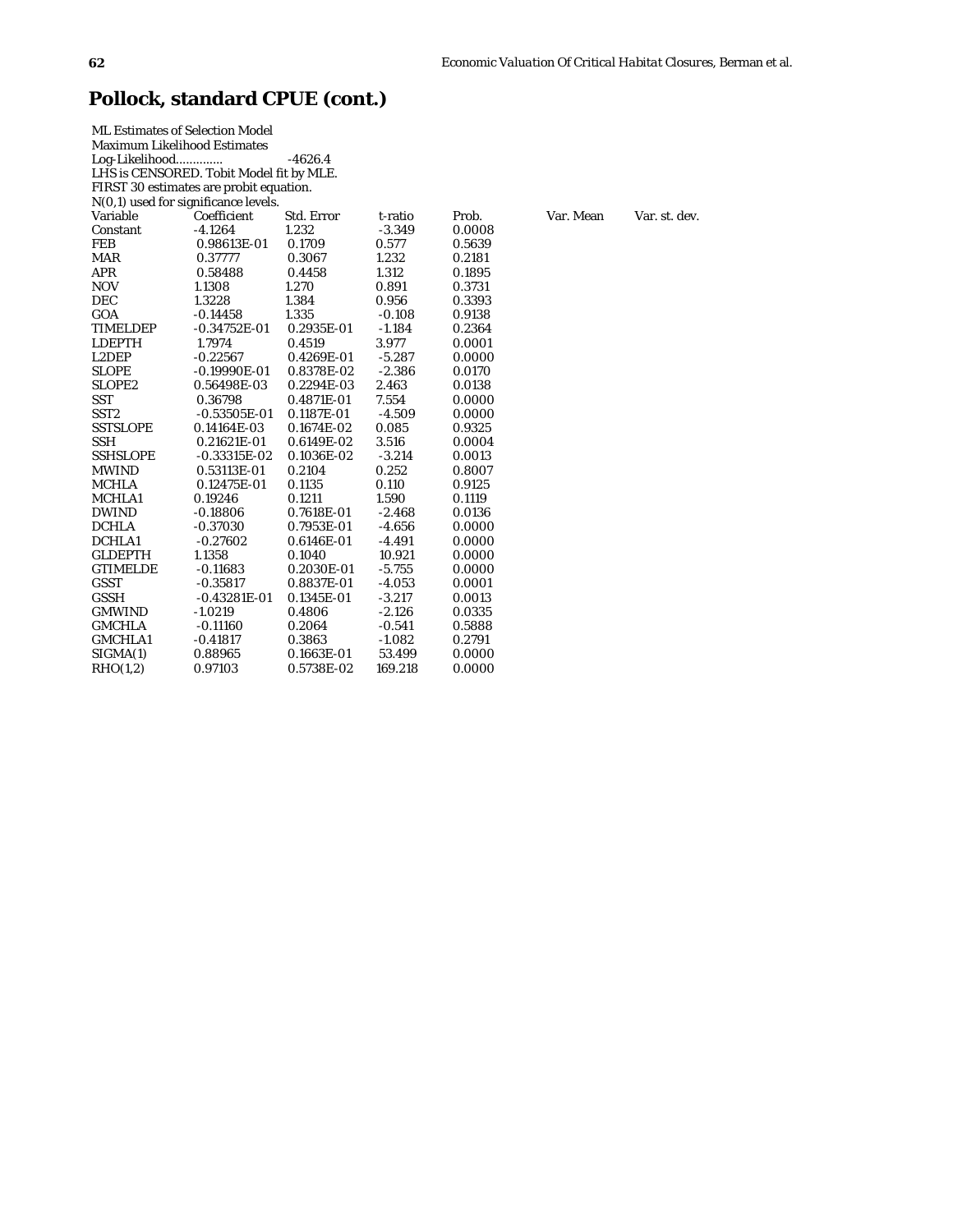### **Pacific Cod, CPUE**

| <b>Sample Selection Model</b>                     |                  |                                            |                     |               |                  |               |
|---------------------------------------------------|------------------|--------------------------------------------|---------------------|---------------|------------------|---------------|
| Two stage least squares regression. Dep. Variable |                  |                                            | LOGPCOD             |               |                  |               |
| <b>Observations</b>                               | 1653             | Weights                                    | <b>ONE</b>          |               |                  |               |
| Mean of LHS                                       |                  | 0.4016436E+00 Std.Dev of LHS 0.4578468E+00 |                     |               |                  |               |
| StdDev of resid.                                  | 0.3778806E+00    |                                            | Sum of squares      |               | $0.2316115E+03$  |               |
| R-squared                                         |                  | 0.3183967E+00 Adj. R-squared 0.3057900E+00 |                     |               |                  |               |
| F[30,                                             | 16221            | $0.2525611E+02$ Prob value                 |                     | 0.3217295E-13 |                  |               |
| Log-likelihood                                    | $-0.7211968E+03$ |                                            | $Restr.(b=0) Log-1$ |               | $-0.1053648E+04$ |               |
| Amemiya Pr. Criter.                               |                  | 0.1454717E+00 Akaike Info.Crit.            |                     |               | 0.9100990E+00    |               |
| Standard error corrected for selection            |                  |                                            | 0.37804             |               |                  |               |
| Correlation of disturbance in regression          |                  |                                            |                     |               |                  |               |
| and Selection Criterion (Rho)                     |                  |                                            | $-0.34165E-01$      |               |                  |               |
| $N(0,1)$ used for significance levels.            |                  |                                            |                     |               |                  |               |
| Variable                                          | Coefficient      | Std. Error                                 | t-ratio             | Prob.         | Var. Mean        | Var. st. dev. |
| Constant                                          | $-0.34035$       | 0.8704                                     | $-0.391$            | 0.6958        |                  |               |
| <b>FEB</b>                                        | 0.26840          | 0.1298                                     | 2.067               | 0.0387        | 0.1506           | 0.3578        |
| MAR                                               | 0.27857          | 0.2469                                     | 1.128               | 0.2592        | 0.3315           | 0.4709        |
| APR                                               | 0.21542          | 0.3635                                     | 0.593               | 0.5535        | 0.2989           | 0.4579        |
| <b>NOV</b>                                        | $-0.38747$       | 1.065                                      | $-0.364$            | 0.7159        | 0.0901           | 0.2865        |
| <b>DEC</b>                                        | $-0.59297$       | 1.157                                      | $-0.512$            | 0.6084        | 0.0321           | 0.1762        |
| GOA                                               | 0.60395          | 0.7511                                     | 0.804               | 0.4214        | 0.1688           | 0.3747        |
| <b>TIMELDEP</b>                                   | 0.87670E-02      | 0.2468E-01                                 | 0.355               | 0.7225        | 17.6167          | 11.9465       |
| <b>LDEPTH</b>                                     | 0.60747          | 0.3311                                     | 1.835               | 0.0665        | 4.5252           | 0.4984        |
| L2DEP                                             | $-0.91019E-01$   | 0.3371E-01                                 | $-2.700$            | 0.0069        | 20.7261          | 4.8625        |
| <b>SLOPE</b>                                      | 0.31871E-01      | 0.4234E-02                                 | 7.528               | 0.0000        | 3.9975           | 8.9265        |
| <b>SLOPE2</b>                                     | $-0.56813E-03$   | 0.9254E-04                                 | $-6.140$            | 0.0000        | 95.6138          | 342.6782      |
| <b>SST</b>                                        | $-0.26935$       | 0.3413E-01                                 | $-7.892$            | 0.0000        | 3.1065           | 1.3323        |
| SST <sub>2</sub>                                  | 0.43395E-01      | 0.7856E-02                                 | 5.524               | 0.0000        | 11.2998          | 7.7299        |
| <b>SSTSLOPE</b>                                   | -0.15933E-02     | 0.9065E-03                                 | $-1.758$            | 0.0788        | 13.1123          | 11.4851       |
| <b>SSH</b>                                        | 0.16291E-01      | 0.3711E-02                                 | 4.390               | 0.0000        | $-5.3569$        | 5.1763        |
| <b>SSHSLOPE</b>                                   | 0.14028E-02      | 0.5978E-03                                 | 2.347               | 0.0189        | 26.4713          | 17.4774       |
| <b>MWIND</b>                                      | 0.11299          | 0.1097                                     | 1.030               | 0.3032        | 2.3861           | 0.1216        |
| <b>MCHLA</b>                                      | $-0.43405$       | 0.6560E-01                                 | $-6.616$            | 0.0000        | 0.4752           | 0.3091        |
| MCHLA1                                            | -0.19937         | 0.6630E-01                                 | $-3.007$            | 0.0026        | 0.4445           | 0.3390        |
| <b>DWIND</b>                                      | 0.16400          | 0.4901E-01                                 | 3.347               | 0.0008        | 0.0490           | 0.2159        |
| <b>DCHLA</b>                                      | 0.11784E-01      | 0.4757E-01                                 | 0.248               | 0.8043        | 0.2390           | 0.4266        |
| <b>DCHLA1</b>                                     | $-0.79232E - 01$ | 0.3865E-01                                 | $-2.050$            | 0.0404        | 0.3696           | 0.4829        |
| <b>GLDEPTH</b>                                    | $-0.45225$       | 0.8058E-01                                 | $-5.612$            | 0.0000        | 0.8006           | 1.7913        |
| GTIMELDE                                          | 0.16988E-01      | 0.1431E-01                                 | 1.187               | 0.2351        | 2.3168           | 5.6658        |
| <b>GSST</b>                                       | 0.61049E-01      | 0.6931E-01                                 | 0.881               | 0.3784        | 0.8209           | 1.8344        |
| <b>GSSH</b>                                       | 0.28799E-02      | 0.9423E-02                                 | 0.306               | 0.7599        | $-0.6570$        | 2.5355        |
| <b>GMWIND</b>                                     | 0.39574          | 0.2607                                     | 1.518               | 0.1291        | 0.3997           | 0.8888        |
| <b>GMCHLA</b>                                     | 0.24716          | 0.1015                                     | 2.436               | 0.0149        | 0.0888           | 0.2504        |
| <b>GMCHLA1</b>                                    | $-0.45681$       | 0.2783                                     | $-1.642$            | 0.1007        | 0.0497           | 0.1298        |
| IMR <sub>2</sub>                                  | -0.12916E-01     | 0.6029E-01                                 | $-0.214$            | 0.8304        | 1.1629           | 0.3469        |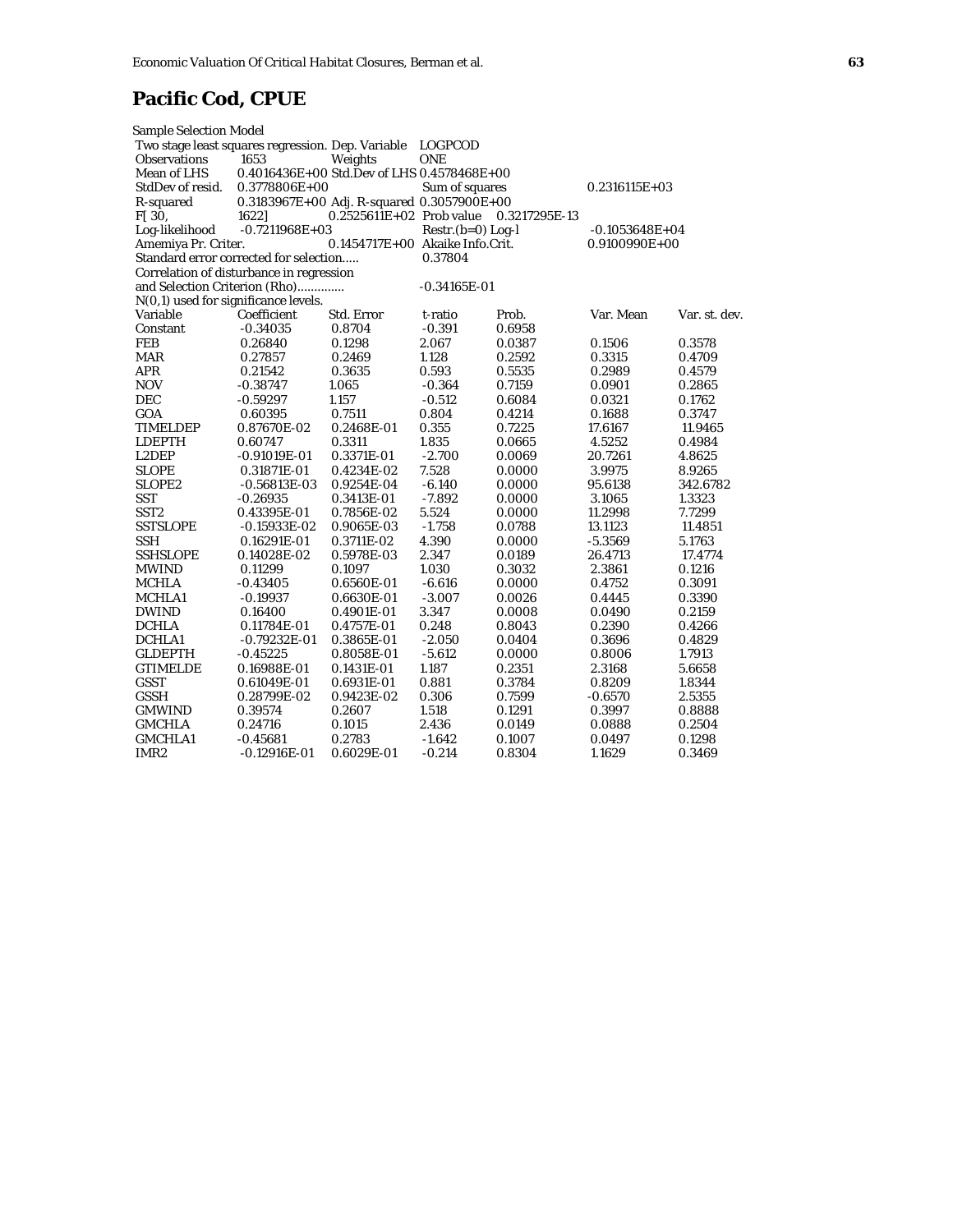#### **Pacific Cod, CPUE (cont.)**

 Limited Dependent Variable Model - CENSORED regression Maximum Likelihood Estimates Log-Likelihood.............. -836.10 Threshold values for the model: Lower 0.0000 Upper \*\*\*\*\*\*\*\*\*\*\* N(0,1) used for significance levels. Variable Coefficient Std. Error t-ratio Prob. Var. Mean Var. st. dev. Constant -4.5811 0.9639 -4.753 0.0000<br>FEB 0.45632 0.1401 3.257 0.0011 FEB 0.45632 0.1401 3.257 0.0011 0.1510 0.3581 MAR 0.63246 0.2668 2.370 0.0178 0.3309 0.4707 APR 0.75070 0.3913 1.919 0.0550 0.2983 0.4577 NOV 1.1011 1.152 0.956 0.3393 0.0900 0.2862 DEC 1.0698 1.255 0.853 0.3938 0.0320 0.1761 GOA 1.5165 0.8081 1.877 0.0606 0.1685 0.3744 TIMELDEP -0.26526E-01 0.2670E-01 -0.994 0.3204 17.5967 11.9453<br>
LDEPTH 2.3686 0.3710 6.385 0.0000 4.5260 0.4983 LDEPTH 2.3686 0.3710 6.385 0.0000 4.5260 0.4983 L2DEP -0.27027 0.3711E-01 -7.283 0.0000 20.7325 4.8607<br>SLOPE 0.30314E-01 0.4177E-02 7.257 0.0000 4.0364 8.9912 SLOPE 0.30314E-01 0.4177E-02 7.257 0.0000 4.0364 8.9912<br>SLOPE2 -0.50497E-03 0.9921E-04 -5.090 0.0000 97.0856 346.0301 SLOPE2 -0.50497E-03 0.9921E-04 -5.090 0.0000 97.0856 346.03<br>SST -0.24102 0.3388E-01 -7.114 0.0000 3.1073 1.3317 SST  $-0.24102$   $0.3388E-01$   $-7.114$   $0.0000$   $3.1073$   $1.3317$ <br>SST2  $0.39899E-01$   $0.8133E-02$   $4.906$   $0.0000$   $11.3035$   $7.7274$  SST2 0.39899E-01 0.8133E-02 4.906 0.0000 11.3035 7.7274 SSTSLOPE -0.94942E-03 0.9545E-03 -0.995 0.3199 13.0978 11.4800<br>SSH 0.20636E-01 0.3927E-02 5.255 0.0000 -5.3587 5.1819 SSH 0.20636E-01 SSHSLOPE 0.10670E-02 0.6211E-03 1.718 0.0858 26.4999 17.4975 MWIND 0.80353E-01 0.1154 0.696 0.4863 2.3863 0.1216 MCHLA -0.45601 0.6975E-01 -6.537 0.0000 0.4747 0.3091<br>MCHLA1 -0.18075 0.6914E-01 -2.614 0.0089 0.4438 0.3390 MCHLA1 -0.18075 0.6914E-01 -2.614 0.0089 0.4438<br>DWIND 0.15257 0.5143E-01 2.966 0.0030 0.0489 DWIND 0.15257 0.5143E-01 2.966 0.0030 0.0489 0.2158 DCHLA -0.28402E-01 0.4859E-01 -0.585 0.5588 0.2397 0.4271 DCHLA1 -0.12141 0.3971E-01 -3.057 0.0022 0.3708 0.4832 GLDEPTH -0.71826 0.9939E-01 -7.226 0.0000 0.7991 1.7900<br>GTIMELDE 0.44300E-02 0.1623E-01 0.273 0.7849 2.3127 5.6615 0.44300E-02 0.1623E-01 0.273 0.7849 2.3127 GSST 0.73247E-01 0.7624E-01 0.961 0.3367 0.8194 1.8331 GSSH -0.55089E-02 0.1040E-01 -0.530 0.5963 -0.6558 2.5334<br>GMWIND 0.49946 0.2768 1.805 0.0711 0.3990 0.8882 GMWIND 0.49946 0.2768 1.805 0.0711 0.3990 0.8882 GMCHLA 0.34294 0.1083 3.166 0.0015 0.0886 0.2502 GMCHLA1 -0.46969 0.3011 -1.560 0.1188 0.0496 0.1297 IMR2 0.93349E-01 0.3800E-01 2.457 0.0140 1.8293 0.4856 Sigma 0.39417 0.7186E-02 54.851 0.0000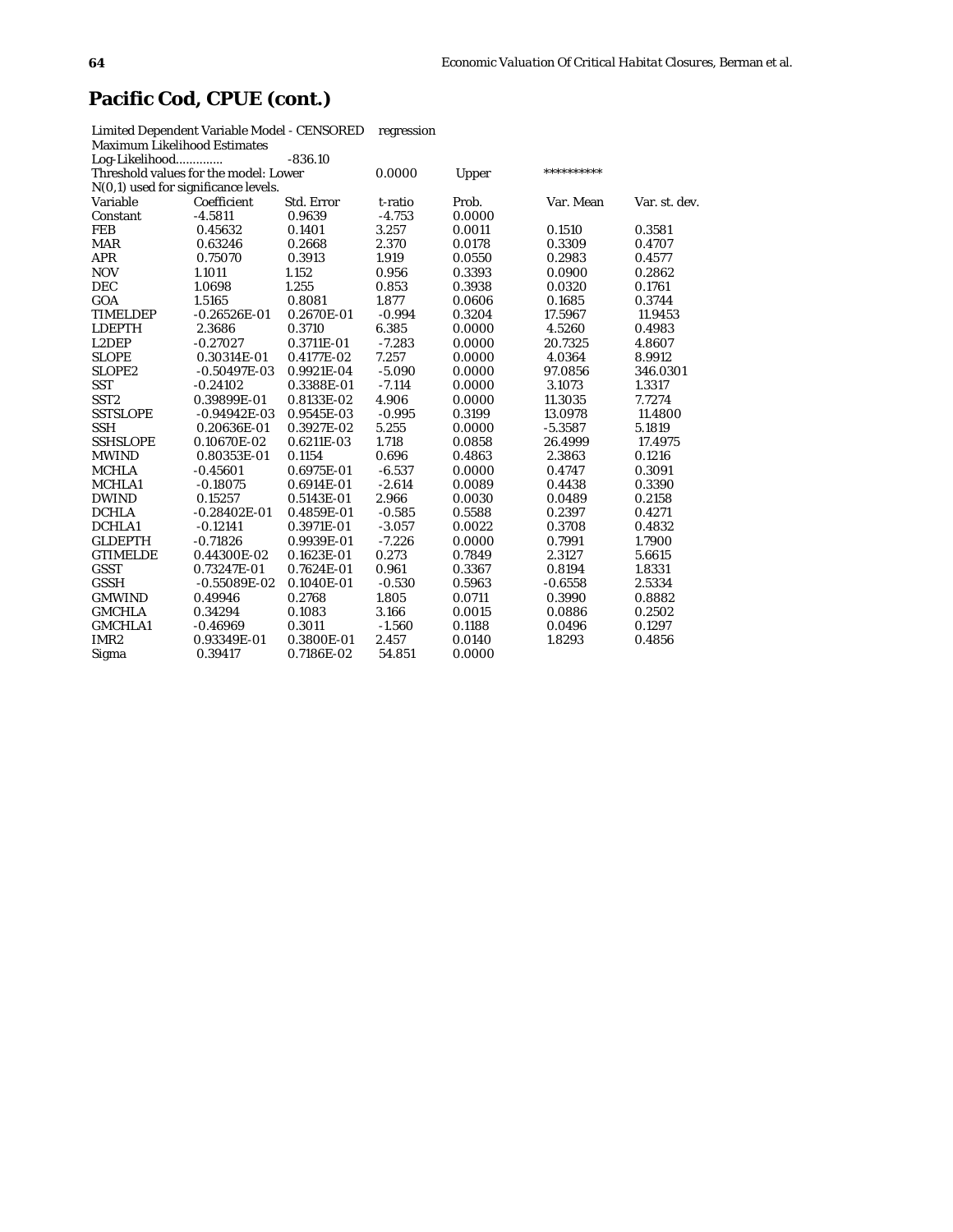## **Pacific Cod, CPUE (cont.)**

|                                          | <b>ML Estimates of Selection Model</b> |            |           |        |  |  |  |  |
|------------------------------------------|----------------------------------------|------------|-----------|--------|--|--|--|--|
| <b>Maximum Likelihood Estimates</b>      |                                        |            |           |        |  |  |  |  |
| Log-Likelihood                           |                                        | $-4088.5$  |           |        |  |  |  |  |
| LHS is CENSORED. Tobit Model fit by MLE. |                                        |            |           |        |  |  |  |  |
| FIRST 30 estimates are probit equation.  |                                        |            |           |        |  |  |  |  |
| N(0,1) used for significance levels.     |                                        |            |           |        |  |  |  |  |
| Variable                                 | Coefficient                            | Std. Error | t-ratio   | Prob.  |  |  |  |  |
| Constant                                 | $-7.2310$                              | 0.8258     | $-8.756$  | 0.0000 |  |  |  |  |
| <b>FEB</b>                               | 0.45676                                | 0.1256     | 3.637     | 0.0003 |  |  |  |  |
| <b>MAR</b>                               | 0.82684                                | 0.2313     | 3.575     | 0.0004 |  |  |  |  |
| <b>APR</b>                               | 1.1856                                 | 0.3407     | 3.480     | 0.0005 |  |  |  |  |
| <b>NOV</b>                               | 2.5329                                 | 0.9725     | 2.605     | 0.0092 |  |  |  |  |
| DEC                                      | 2.6828                                 | 1.051      | 2.553     | 0.0107 |  |  |  |  |
| GOA                                      | 0.73664                                | 0.6481     | 1.137     | 0.2557 |  |  |  |  |
| <b>TIMELDEP</b>                          | $-0.64675E-01$                         | 0.2215E-01 | $-2.920$  | 0.0035 |  |  |  |  |
| <b>LDEPTH</b>                            | 3.4550                                 | 0.3167     | 10.908    | 0.0000 |  |  |  |  |
| L2DEP                                    | $-0.38971$                             | 0.2937E-01 | $-13.270$ | 0.0000 |  |  |  |  |
| <b>SLOPE</b>                             | 0.37766E-01                            | 0.4092E-02 | 9.228     | 0.0000 |  |  |  |  |
| <b>SLOPE2</b>                            | $-0.44846E-03$                         | 0.9988E-04 | $-4.490$  | 0.0000 |  |  |  |  |
| <b>SST</b>                               | 0.77759E-02                            | 0.2956E-01 | 0.263     | 0.7925 |  |  |  |  |
| SST <sub>2</sub>                         | $-0.10414E-04$                         | 0.8001E-02 | $-0.001$  | 0.9990 |  |  |  |  |
| <b>SSTSLOPE</b>                          | 0.55426E-03                            | 0.9146E-03 | 0.606     | 0.5445 |  |  |  |  |
| <b>SSH</b>                               | 0.21176E-01                            | 0.4207E-02 | 5.033     | 0.0000 |  |  |  |  |
| <b>SSHSLOPE</b>                          | $-0.41704E-03$                         | 0.6674E-03 | $-0.625$  | 0.5321 |  |  |  |  |
| <b>MWIND</b>                             | $-0.69156E - 01$                       | 0.1025     | $-0.675$  | 0.5000 |  |  |  |  |
| <b>MCHLA</b>                             | $-0.38958$                             | 0.7398E-01 | $-5.266$  | 0.0000 |  |  |  |  |
| <b>MCHLA1</b>                            | $-0.38286E - 02$                       | 0.9325E-01 | $-0.041$  | 0.9673 |  |  |  |  |
| <b>DWIND</b>                             | $-0.71155E - 01$                       | 0.4193E-01 | $-1.697$  | 0.0897 |  |  |  |  |
| <b>DCHLA</b>                             | $-0.16925$                             | 0.4913E-01 | $-3.445$  | 0.0006 |  |  |  |  |
| DCHLA1                                   | $-0.25188$                             | 0.4418E-01 | $-5.702$  | 0.0000 |  |  |  |  |
| <b>GLDEPTH</b>                           | $-0.37785$                             | 0.7760E-01 | $-4.869$  | 0.0000 |  |  |  |  |
| <b>GTIMELDE</b>                          | 0.16939E-01                            | 0.1290E-01 | 1.313     | 0.1892 |  |  |  |  |
| <b>GSST</b>                              | $-0.15007E-01$                         | 0.5949E-01 | $-0.252$  | 0.8008 |  |  |  |  |
| <b>GSSH</b>                              | 0.13846E-01                            | 0.7467E-02 | 1.854     | 0.0637 |  |  |  |  |
| <b>GMWIND</b>                            | 0.40362                                | 0.2273     | 1.776     | 0.0757 |  |  |  |  |
| <b>GMCHLA</b>                            | 0.14655                                | 0.8716E-01 | 1.681     | 0.0927 |  |  |  |  |
| <b>GMCHLA1</b>                           | $-0.79825$                             | 0.2400     | $-3.326$  | 0.0009 |  |  |  |  |
| SIGMA(1)                                 | 0.60701                                | 0.1138E-01 | 53.345    | 0.0000 |  |  |  |  |
| RHO(1,2)                                 | 0.96156                                | 0.5675E-02 | 169.443   | 0.0000 |  |  |  |  |

Var. Mean Var. st. dev.<br>
10<br>
13<br>
14<br>
15<br>
12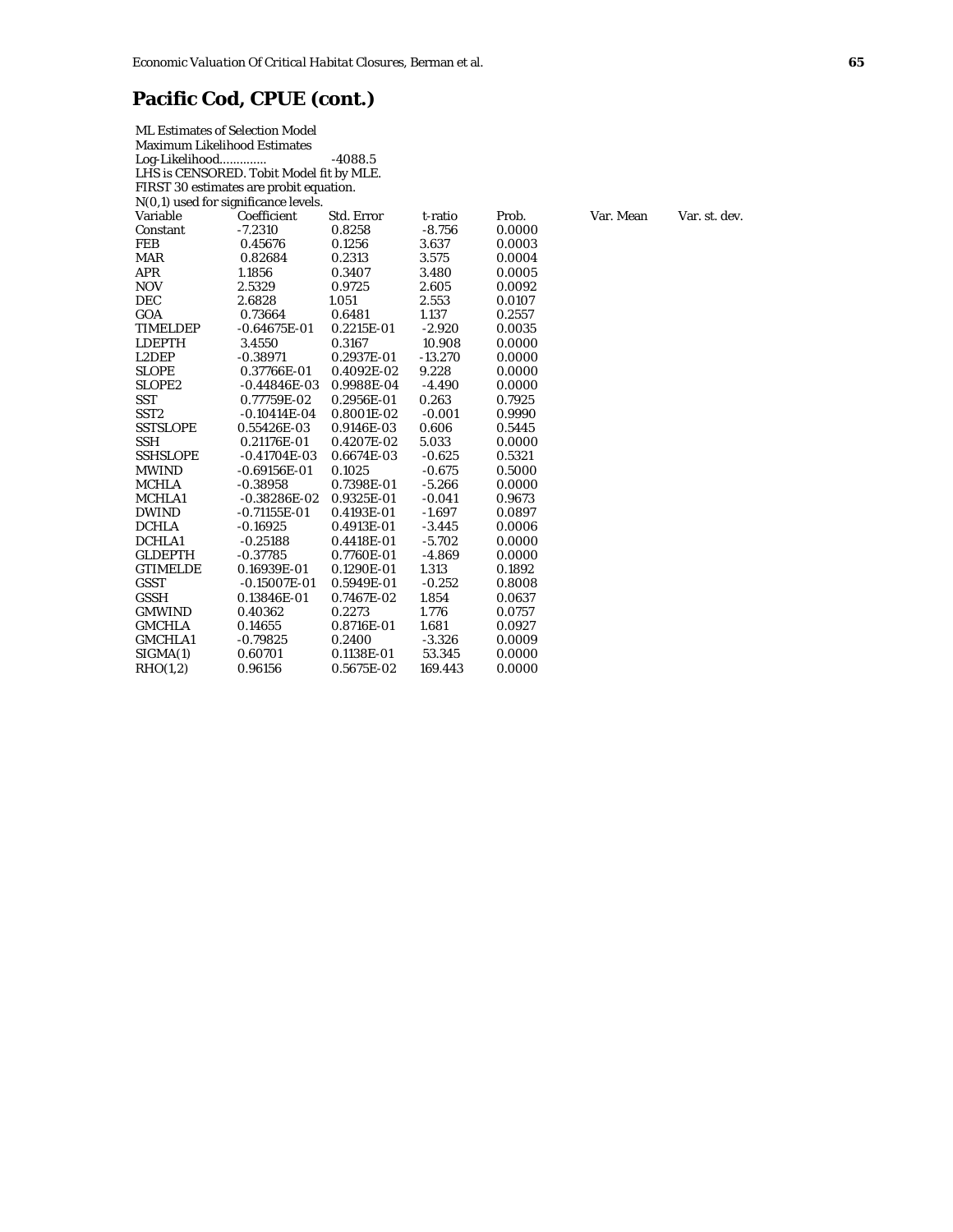# **Pacific cod, standard CPUE**

| <b>Sample Selection Model</b>                     |                    |                                                |                     |               |                  |               |
|---------------------------------------------------|--------------------|------------------------------------------------|---------------------|---------------|------------------|---------------|
| Two stage least squares regression. Dep. Variable |                    |                                                | LOGPCODS            |               |                  |               |
| <b>Observations</b>                               | 1653               | Weights                                        | <b>ONE</b>          |               |                  |               |
| <b>Mean of LHS</b>                                |                    | 0.5852257E+00 Std.Dev of LHS 0.6311426E+00     |                     |               |                  |               |
| StdDev of resid.                                  |                    | $0.4941459E+00$ Sum of squares $0.3960602E+03$ |                     |               |                  |               |
| R-squared                                         |                    | 0.3866361E+00 Adj. R-squared 0.3752915E+00     |                     |               |                  |               |
| F[30,                                             | 1622]              | 0.3408112E+02 Prob value                       |                     | 0.3217295E-13 |                  |               |
| Log-likelihood                                    | $-0.1164618E + 04$ |                                                | $Restr.(b=0) Log-1$ |               | $-0.1584256E+04$ |               |
| Amemiya Pr. Criter.                               |                    | 0.2487594E+00 Akaike Info.Crit.                |                     |               | $0.1446604E+01$  |               |
| Standard error corrected for selection            |                    |                                                | 0.51396             |               |                  |               |
| Correlation of disturbance in regression          |                    |                                                |                     |               |                  |               |
| and Selection Criterion (Rho)                     |                    |                                                | 0.32420             |               |                  |               |
| $N(0,1)$ used for significance levels.            |                    |                                                |                     |               |                  |               |
| Variable                                          | Coefficient        | Std. Error                                     | t-ratio             | Prob.         | Var. Mean        | Var. st. dev. |
| Constant                                          | $-1.8615$          | 1.131                                          | $-1.646$            | 0.0997        |                  |               |
| <b>FEB</b>                                        | 0.23511            | 0.1699                                         | 1.384               | 0.1665        | 0.1506           | 0.3578        |
| <b>MAR</b>                                        | $-0.50209E-01$     | 0.3220                                         | $-0.156$            | 0.8761        | 0.3315           | 0.4709        |
| <b>APR</b>                                        | $-0.34159$         | 0.4737                                         | $-0.721$            | 0.4709        | 0.2989           | 0.4579        |
| <b>NOV</b>                                        | $-2.3463$          | 1.384                                          | $-1.695$            | 0.0901        | 0.0901           | 0.2865        |
| DEC                                               | $-2.6294$          | 1.505                                          | $-1.747$            | 0.0806        | 0.0321           | 0.1762        |
| GOA                                               | 2.2027             | 0.9816                                         | 2.244               | 0.0248        | 0.1688           | 0.3747        |
| TIMELDEP                                          | 0.47112E-01        | 0.3206E-01                                     | 1.470               | 0.1417        | 17.6167          | 11.9465       |
| <b>LDEPTH</b>                                     | 1.3597             | 0.4333                                         | 3.138               | 0.0017        | 4.5252           | 0.4984        |
| L2DEP                                             | $-0.19238$         | 0.4435E-01                                     | $-4.338$            | 0.0000        | 20.7261          | 4.8625        |
| <b>SLOPE</b>                                      | 0.32883E-01        | 0.5784E-02                                     | 5.686               | 0.0000        | 3.9975           | 8.9265        |
| SLOPE2                                            | -0.54462E-03       | 0.1239E-03                                     | $-4.396$            | 0.0000        | 95.6138          | 342.6782      |
| <b>SST</b>                                        | $-0.25440$         | 0.4350E-01                                     | $-5.848$            | 0.0000        | 3.1065           | 1.3323        |
| SST <sub>2</sub>                                  | 0.41775E-01        | 0.1022E-01                                     | 4.087               | 0.0000        | 11.2998          | 7.7299        |
| <b>SSTSLOPE</b>                                   | $-0.24015E-02$     | 0.1207E-02                                     | $-1.989$            | 0.0467        | 13.1123          | 11.4851       |
| <b>SSH</b>                                        | 0.32392E-01        | 0.4910E-02                                     | 6.597               | 0.0000        | $-5.3569$        | 5.1763        |
| SSHSLOPE                                          | 0.21011E-02        | 0.7808E-03                                     | 2.691               | 0.0071        | 26.4713          | 17.4774       |
| <b>MWIND</b>                                      | 0.16945            | 0.1458                                         | 1.163               | 0.2450        | 2.3861           | 0.1216        |
| <b>MCHLA</b>                                      | $-0.48255$         | 0.8668E-01                                     | $-5.567$            | 0.0000        | 0.4752           | 0.3091        |
| MCHLA1                                            | $-0.17339$         | 0.8625E-01                                     | $-2.010$            | 0.0444        | 0.4445           | 0.3390        |
| <b>DWIND</b>                                      | 0.91711E-01        | 0.6415E-01                                     | 1.430               | 0.1528        | 0.0490           | 0.2159        |
| <b>DCHLA</b>                                      | $-0.98280E-01$     | 0.6258E-01                                     | $-1.570$            | 0.1163        | 0.2390           | 0.4266        |
| <b>DCHLA1</b>                                     | $-0.18044$         | 0.5224E-01                                     | $-3.454$            | 0.0006        | 0.3696           | 0.4829        |
| <b>GLDEPTH</b>                                    | $-0.59690$         | 0.1053                                         | -5.668              | 0.0000        | 0.8006           | 1.7913        |
| <b>GTIMELDE</b>                                   | 0.15717E-01        | 0.1872E-01                                     | 0.840               | 0.4011        | 2.3168           | 5.6658        |
| <b>GSST</b>                                       | $-0.79708E-01$     | 0.9060E-01                                     | $-0.880$            | 0.3790        | 0.8209           | 1.8344        |
| <b>GSSH</b>                                       | 0.11185E-01        | 0.1230E-01                                     | 0.909               | 0.3633        | $-0.6570$        | 2.5355        |
| <b>GMWIND</b>                                     | 0.41358            | 0.3414                                         | 1.211               | 0.2258        | 0.3997           | 0.8888        |
| <b>GMCHLA</b>                                     | 0.62346E-01        | 0.1325                                         | 0.471               | 0.6380        | 0.0888           | 0.2504        |
| <b>GMCHLA1</b>                                    | $-0.32412$         | 0.3622                                         | $-0.895$            | 0.3709        | 0.0497           | 0.1298        |
| IMR <sub>2</sub>                                  | 0.16663            | 0.7790E-01                                     | 2.139               | 0.0324        | 1.1639           | 0.3593        |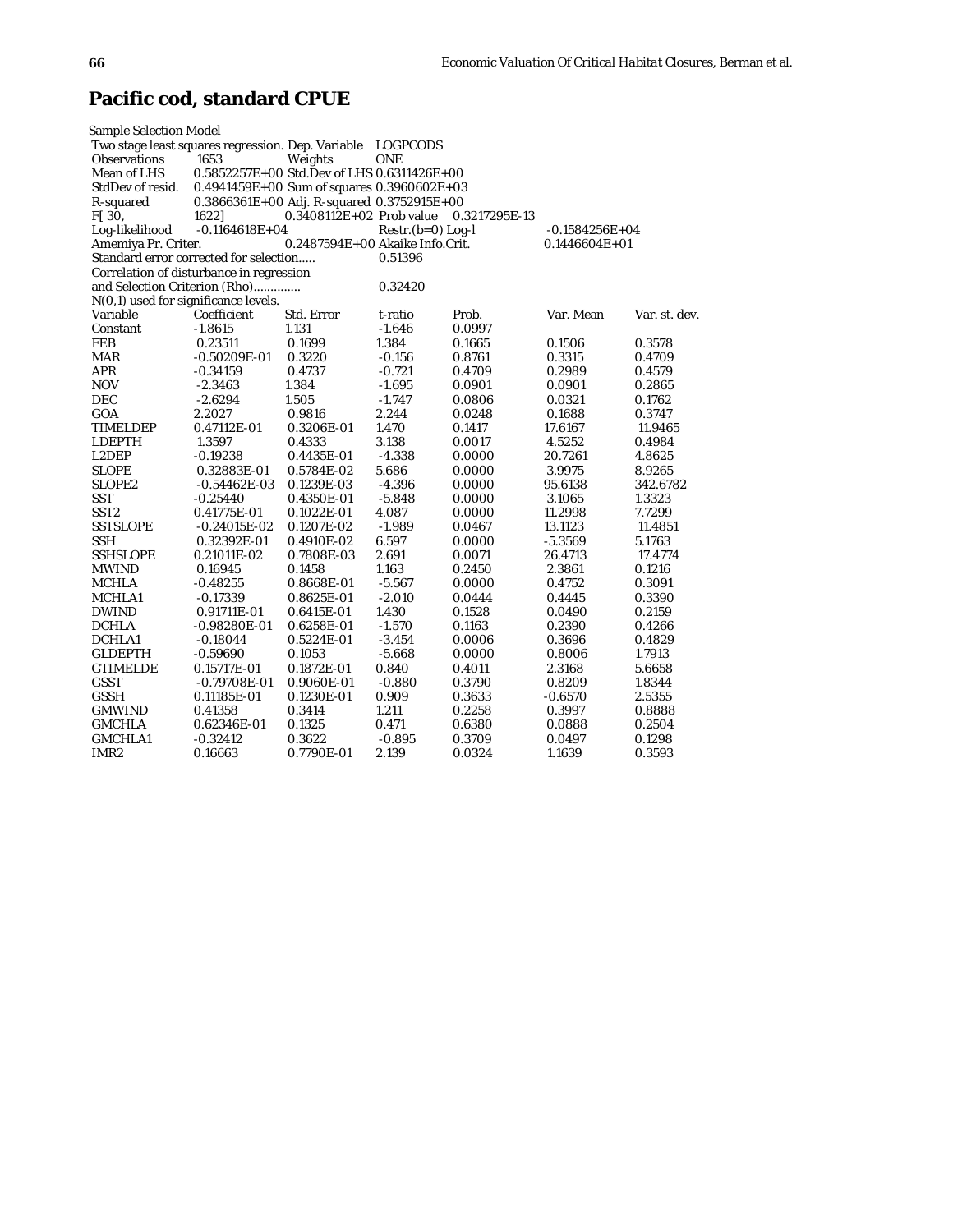## **Pacific cod, standard CPUE (cont.)**

 Limited Dependent Variable Model - CENSORED regression Maximum Likelihood Estimates

| Log-Likelihood                         |                | $-1251.5$  |          |        |            |               |
|----------------------------------------|----------------|------------|----------|--------|------------|---------------|
| Threshold values for the model: Lower  |                |            | 0.0000   | Upper  | ********** |               |
| $N(0,1)$ used for significance levels. |                |            |          |        |            |               |
| Variable                               | Coefficient    | Std. Error | t-ratio  | Prob.  | Var. Mean  | Var. st. dev. |
| Constant                               | $-6.3956$      | 1.267      | $-5.048$ | 0.0000 |            |               |
| <b>FEB</b>                             | 0.45232        | 0.1837     | 2.462    | 0.0138 | 0.1510     | 0.3581        |
| <b>MAR</b>                             | 0.34229        | 0.3499     | 0.978    | 0.3280 | 0.3309     | 0.4707        |
| <b>APR</b>                             | 0.24404        | 0.5131     | 0.476    | 0.6344 | 0.2983     | 0.4577        |
| <b>NOV</b>                             | $-0.61666$     | 1.511      | $-0.408$ | 0.6833 | 0.0900     | 0.2862        |
| <b>DEC</b>                             | $-0.69585$     | 1.646      | $-0.423$ | 0.6724 | 0.0320     | 0.1761        |
| GOA                                    | 3.2275         | 1.058      | 3.050    | 0.0023 | 0.1685     | 0.3744        |
| <b>TIMELDEP</b>                        | 0.79667E-02    | 0.3502E-01 | 0.228    | 0.8200 | 17.5967    | 11.9453       |
| <b>LDEPTH</b>                          | 3.2265         | 0.4874     | 6.620    | 0.0000 | 4.5260     | 0.4983        |
| L2DEP                                  | $-0.37358$     | 0.4863E-01 | $-7.681$ | 0.0000 | 20.7325    | 4.8607        |
| <b>SLOPE</b>                           | 0.24030E-01    | 0.5474E-02 | 4.390    | 0.0000 | 4.0364     | 8.9912        |
| SLOPE2                                 | $-0.43733E-03$ | 0.1301E-03 | $-3.363$ | 0.0008 | 97.0856    | 346.0301      |
| <b>SST</b>                             | $-0.25286$     | 0.4443E-01 | $-5.691$ | 0.0000 | 3.1073     | 1.3317        |
| SST <sub>2</sub>                       | 0.40570E-01    | 0.1066E-01 | 3.804    | 0.0001 | 11.3035    | 7.7274        |
| <b>SSTSLOPE</b>                        | $-0.20002E-02$ | 0.1252E-02 | $-1.597$ | 0.1102 | 13.0978    | 11.4800       |
| <b>SSH</b>                             | 0.36651E-01    | 0.5154E-02 | 7.111    | 0.0000 | $-5.3587$  | 5.1819        |
| <b>SSHSLOPE</b>                        | 0.20999E-02    | 0.8134E-03 | 2.582    | 0.0098 | 26.4999    | 17.4975       |
| <b>MWIND</b>                           | 0.18850        | 0.1513     | 1.246    | 0.2127 | 2.3863     | 0.1216        |
| <b>MCHLA</b>                           | $-0.47418$     | 0.9140E-01 | $-5.188$ | 0.0000 | 0.4747     | 0.3091        |
| MCHLA1                                 | $-0.19012$     | 0.9065E-01 | $-2.097$ | 0.0360 | 0.4438     | 0.3390        |
| <b>DWIND</b>                           | 0.11420        | 0.6719E-01 | 1.700    | 0.0892 | 0.0489     | 0.2158        |
| <b>DCHLA</b>                           | $-0.97964E-01$ | 0.6375E-01 | $-1.537$ | 0.1244 | 0.2397     | 0.4271        |
| <b>DCHLA1</b>                          | $-0.16553$     | 0.5207E-01 | $-3.179$ | 0.0015 | 0.3708     | 0.4832        |
| <b>GLDEPTH</b>                         | $-0.92506$     | 0.1280     | $-7.229$ | 0.0000 | 0.7991     | 1.7900        |
| <b>GTIMELDE</b>                        | $-0.69064E-02$ | 0.2118E-01 | $-0.326$ | 0.7443 | 2.3127     | 5.6615        |
| <b>GSST</b>                            | $-0.63529E-01$ | 0.9966E-01 | $-0.637$ | 0.5238 | 0.8194     | 1.8331        |
| <b>GSSH</b>                            | $-0.16994E-02$ | 0.1360E-01 | $-0.125$ | 0.9005 | $-0.6558$  | 2.5334        |
| <b>GMWIND</b>                          | 0.60086        | 0.3624     | 1.658    | 0.0973 | 0.3990     | 0.8882        |
| <b>GMCHLA</b>                          | 0.19110        | 0.1419     | 1.347    | 0.1779 | 0.0886     | 0.2502        |
| <b>GMCHLA1</b>                         | $-0.67475E-01$ | 0.3927     | $-0.172$ | 0.8636 | 0.0496     | 0.1297        |
| IMR <sub>2</sub>                       | 0.81921E-01    | 0.4980E-01 | 1.645    | 0.1000 | 1.8293     | 0.4856        |
| Sigma                                  | 0.51663        | 0.9425E-02 | 54.815   | 0.0000 |            |               |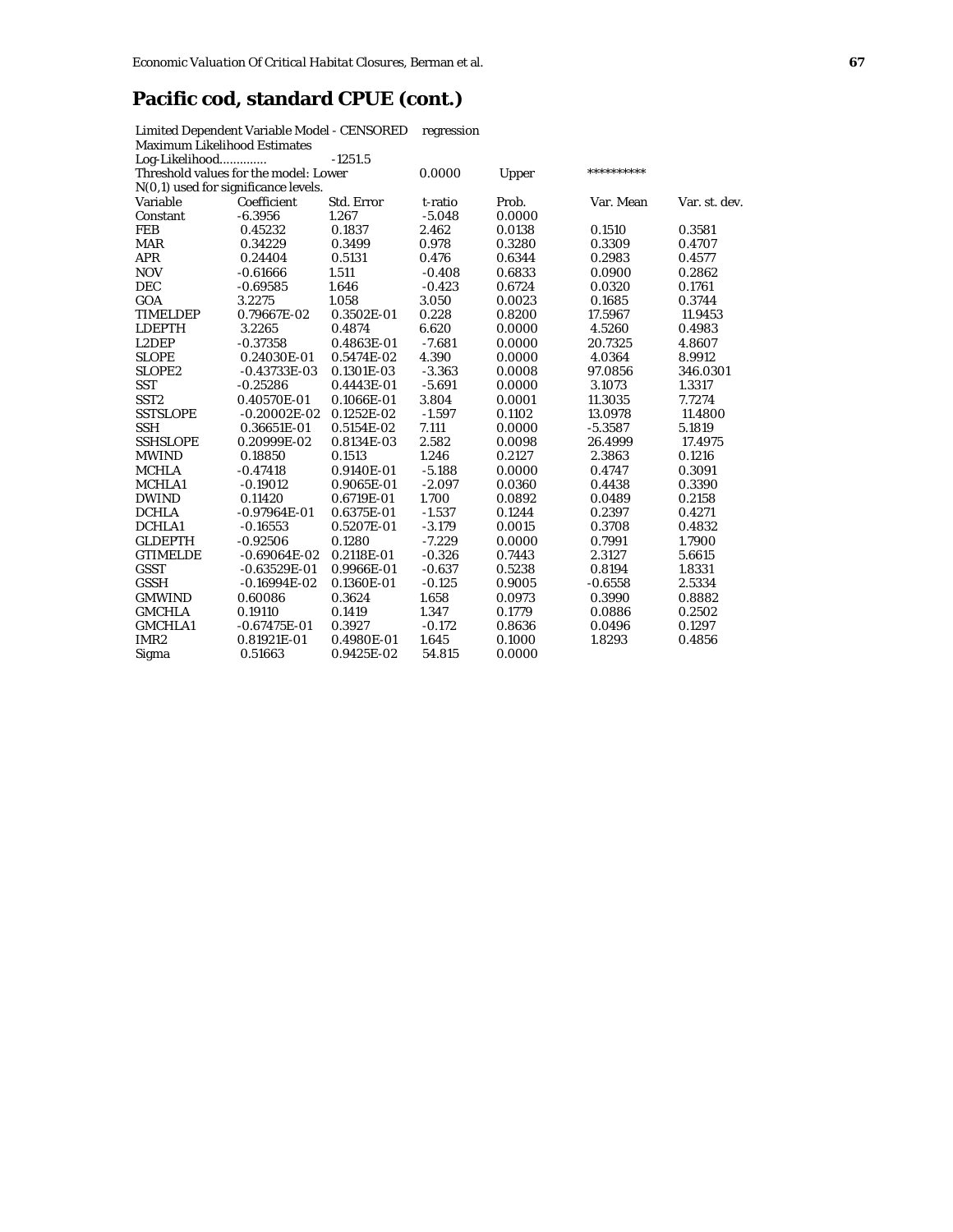# **Pacific cod, standard CPUE (cont.)**

| <b>ML Estimates of Selection Model</b> |                                          |            |          |        |  |  |  |  |
|----------------------------------------|------------------------------------------|------------|----------|--------|--|--|--|--|
| <b>Maximum Likelihood Estimates</b>    |                                          |            |          |        |  |  |  |  |
| Log-Likelihood<br>$-4566.3$            |                                          |            |          |        |  |  |  |  |
|                                        | LHS is CENSORED. Tobit Model fit by MLE. |            |          |        |  |  |  |  |
|                                        | FIRST 30 estimates are probit equation.  |            |          |        |  |  |  |  |
| N(0,1) used for significance levels.   |                                          |            |          |        |  |  |  |  |
| Variable                               | Coefficient                              | Std. Error | t-ratio  | Prob.  |  |  |  |  |
| Constant                               | $-6.3867$                                | 1.286      | $-4.966$ | 0.0000 |  |  |  |  |
| <b>FEB</b>                             | 0.45635                                  | 0.2193     | 2.081    | 0.0375 |  |  |  |  |
| <b>MAR</b>                             | 0.37182                                  | 0.4336     | 0.858    | 0.3911 |  |  |  |  |
| <b>APR</b>                             | 0.31363                                  | 0.6440     | 0.487    | 0.6263 |  |  |  |  |
| <b>NOV</b>                             | $-0.32962$                               | 1.885      | $-0.175$ | 0.8612 |  |  |  |  |
| DEC                                    | $-0.38884$                               | 2.036      | $-0.191$ | 0.8486 |  |  |  |  |
| GOA                                    | 3.3144                                   | 0.9396     | 3.527    | 0.0004 |  |  |  |  |
| <b>TIMELDEP</b>                        | 0.14914E-02                              | 0.4311E-01 | 0.035    | 0.9724 |  |  |  |  |
| <b>LDEPTH</b>                          | 3.2197                                   | 0.4993     | 6.448    | 0.0000 |  |  |  |  |
| L2DEP                                  | $-0.36956$                               | 0.4759E-01 | $-7.765$ | 0.0000 |  |  |  |  |
| <b>SLOPE</b>                           | 0.25667E-01                              | 0.4666E-02 | 5.501    | 0.0000 |  |  |  |  |
| SLOPE <sub>2</sub>                     | $-0.47429E-03$                           | 0.1005E-03 | $-4.718$ | 0.0000 |  |  |  |  |
| <b>SST</b>                             | $-0.26058$                               | 0.4351E-01 | $-5.989$ | 0.0000 |  |  |  |  |
| SST <sub>2</sub>                       | 0.41794E-01                              | 0.1195E-01 | 3.497    | 0.0005 |  |  |  |  |
| <b>SSTSLOPE</b>                        | $-0.20963E-02$                           | 0.1247E-02 | $-1.681$ | 0.0927 |  |  |  |  |
| <b>SSH</b>                             | 0.35638E-01                              | 0.5527E-02 | 6.448    | 0.0000 |  |  |  |  |
| <b>SSHSLOPE</b>                        | 0.21735E-02                              | 0.8050E-03 | 2.700    | 0.0069 |  |  |  |  |
| <b>MWIND</b>                           | 0.20655                                  | 0.1310     | 1.576    | 0.1149 |  |  |  |  |
| <b>MCHLA</b>                           | $-0.45320$                               | 0.1115     | $-4.064$ | 0.0000 |  |  |  |  |
| MCHLA1                                 | $-0.19234$                               | 0.1506     | $-1.277$ | 0.2014 |  |  |  |  |
| <b>DWIND</b>                           | 0.11284                                  | 0.4940E-01 | 2.284    | 0.0224 |  |  |  |  |
| <b>DCHLA</b>                           | $-0.90226E - 01$                         | 0.6071E-01 | $-1.486$ | 0.1372 |  |  |  |  |
| <b>DCHLA1</b>                          | $-0.15534$                               | 0.5928E-01 | $-2.621$ | 0.0088 |  |  |  |  |
| <b>GLDEPTH</b>                         | $-0.94200$                               | 0.1275     | $-7.389$ | 0.0000 |  |  |  |  |
| <b>GTIMELDE</b>                        | $-0.40522E-02$                           | 0.2032E-01 | $-0.199$ | 0.8420 |  |  |  |  |
| <b>GSST</b>                            | $-0.66750E-01$                           | 0.9346E-01 | $-0.714$ | 0.4751 |  |  |  |  |
| <b>GSSH</b>                            | $-0.28497E-03$                           | 0.1100E-01 | $-0.026$ | 0.9793 |  |  |  |  |
| <b>GMWIND</b>                          | 0.60259                                  | 0.3084     | 1.954    | 0.0507 |  |  |  |  |
| <b>GMCHLA</b>                          | 0.19075                                  | 0.1428     | 1.336    | 0.1817 |  |  |  |  |
| <b>GMCHLA1</b>                         | $-0.87730E-01$                           | 0.3621     | $-0.242$ | 0.8085 |  |  |  |  |
| SIGMA(1)                               | 0.51882                                  | 0.8805E-02 | 58.922   | 0.0000 |  |  |  |  |
| RHO(1,2)                               | 0.13195                                  | 0.1042     | 1.266    | 0.2054 |  |  |  |  |

ob. Var. Mean Var. st. dev.<br>0000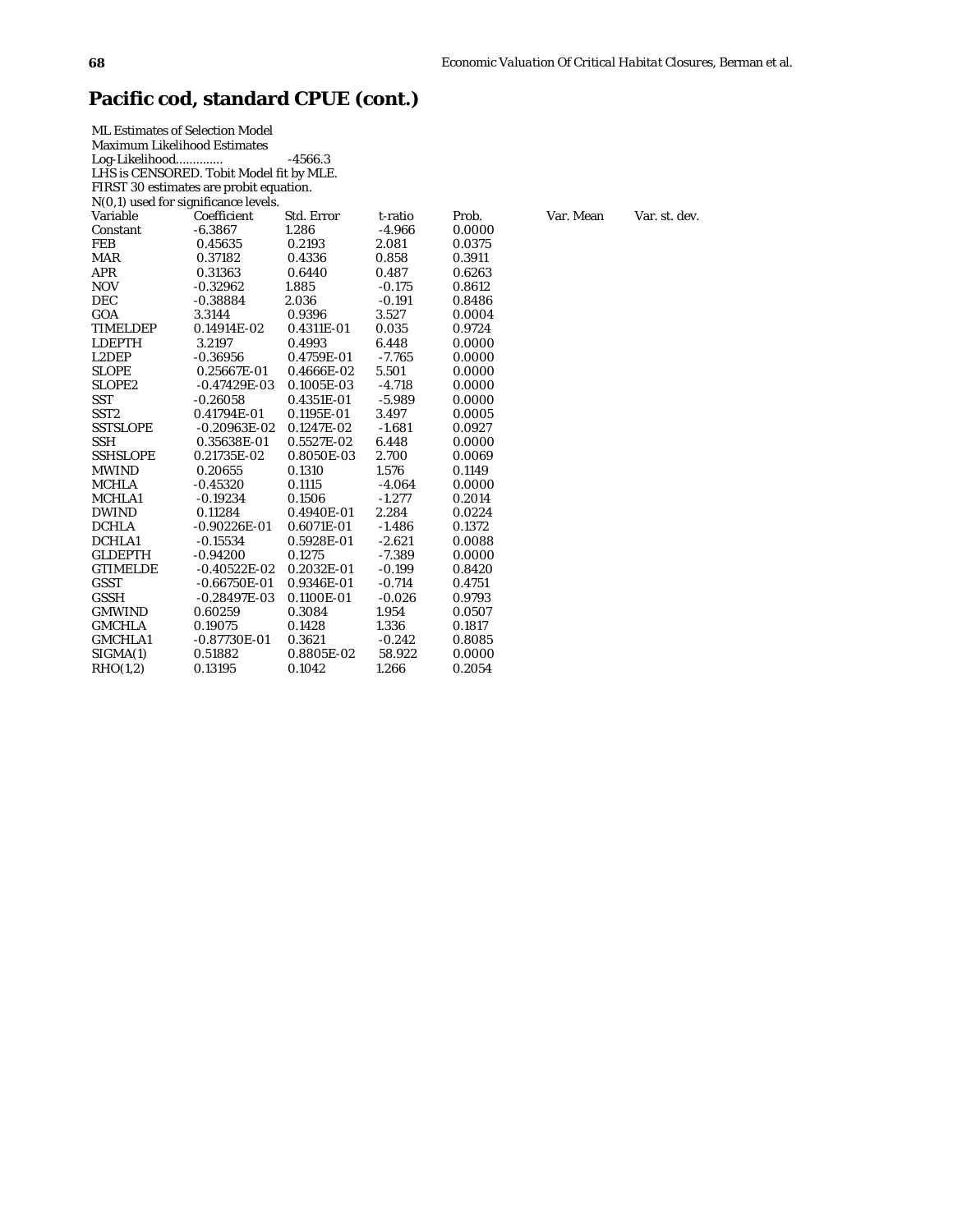## **Atka mackerel, standard CPUE**

| <b>Sample Selection Model</b>                     |                  |                                            |                     |               |                  |                    |
|---------------------------------------------------|------------------|--------------------------------------------|---------------------|---------------|------------------|--------------------|
| Two stage least squares regression. Dep. Variable |                  |                                            | LOGATKAS            |               |                  |                    |
| <b>Observations</b>                               | 1581             | Weights                                    | <b>ONE</b>          |               |                  |                    |
| <b>Mean of LHS</b>                                |                  | 0.9712528E-01 Std.Dev of LHS 0.5179737E+00 |                     |               |                  |                    |
| StdDev of resid.                                  |                  | 0.3773482E+00 Sum of squares 0.2217039E+03 |                     |               |                  |                    |
| R-squared                                         |                  | 0.4770010E+00 Adj. R-squared 0.4692753E+00 |                     |               |                  |                    |
| F[23,                                             | 1557]            | $0.6174180E+02$ Prob value                 |                     | 0.3217295E-13 |                  |                    |
| Log-likelihood                                    | $-0.6904281E+03$ |                                            | $Restr.(b=0) Log-1$ |               | $-0.1202811E+04$ |                    |
| Amemiya Pr. Criter.                               |                  | $0.1445532E+00$ Akaike Info. Crit.         |                     |               | 0.9037674E+00    |                    |
| <b>ANOVA</b>                                      | Source           | <b>Variation</b>                           | Deg. freedom        |               |                  | <b>Mean Square</b> |
|                                                   | Regression       | 0.2022049E+03                              |                     | 23.           | $0.8791520E+01$  |                    |
|                                                   | Residual         | 0.2217039E+03                              |                     | 1557.         | $0.1423917E+00$  |                    |
|                                                   | Total            | 0.4239088E+03                              |                     | 1580.         | $0.2682967E+00$  |                    |
| $N(0,1)$ used for significance levels.            |                  |                                            |                     |               |                  |                    |
| Variable                                          | Coefficient      | Std. Error                                 | t-ratio             | Prob.         | Var. Mean        | Var. st. dev.      |
| Constant                                          | $-2.5075$        | 0.7676                                     | $-3.267$            | 0.0011        |                  |                    |
| <b>FEB</b>                                        | 0.36633          | 0.1212                                     | 3.023               | 0.0025        | 0.1467           | 0.3540             |
| <b>MAR</b>                                        | 0.71386          | 0.2365                                     | 3.018               | 0.0025        | 0.3302           | 0.4704             |
| <b>APR</b>                                        | 1.4063           | 0.3496                                     | 4.023               | 0.0001        | 0.3017           | 0.4591             |
| <b>NOV</b>                                        | 7.2145           | 1.047                                      | 6.891               | 0.0000        | 0.0942           | 0.2923             |
| DEC                                               | 7.5766           | 1.158                                      | 6.542               | 0.0000        | 0.0335           | 0.1801             |
| <b>GOA</b>                                        | 0.24173          | 0.7217                                     | 0.335               | 0.7377        | 0.1569           | 0.3638             |
| TIMELDEP                                          | $-0.18106$       | 0.2456E-01                                 | $-7.371$            | 0.0000        | 17.8641          | 12.1146            |
| <b>LDEPTH</b>                                     | 1.2558           | 0.2925                                     | 4.293               | 0.0000        | 4.5226           | 0.4979             |
| L2DEP                                             | $-0.73829E-01$   | 0.2914E-01                                 | $-2.534$            | 0.0113        | 20.7017          | 4.8728             |
| <b>SLOPE</b>                                      | 0.41723E-01      | 0.4121E-02                                 | 10.125              | 0.0000        | 3.6965           | 8.5220             |
| SLOPE2                                            | $-0.46303E-03$   | 0.1018E-03                                 | $-4.548$            | 0.0000        | 86.2419          | 319.1512           |
| <b>SST</b>                                        | 0.47862E-01      | 0.3521E-01                                 | 1.359               | 0.1741        | 3.1015           | 1.2961             |
| SST <sub>2</sub>                                  | 0.15012E-02      | 0.7932E-02                                 | 0.189               | 0.8499        | 11.2162          | 7.6731             |
| <b>SSTSLOPE</b>                                   | 0.19233E-02      | 0.9740E-03                                 | 1.975               | 0.0483        | 12.9840          | 11.0375            |
| <b>SSH</b>                                        | $-0.55611E-01$   | 0.3852E-02                                 | $-14.438$           | 0.0000        | $-5.4090$        | 5.1606             |
| <b>SSHSLOPE</b>                                   | 0.13469E-02      | 0.6036E-03                                 | 2.231               | 0.0257        | 25.7042          | 17.0200            |
| <b>LWIND</b>                                      | $-0.21809$       | 0.1102                                     | $-1.979$            | 0.0478        | 2.3851           | 0.1233             |
| <b>GLDEPTH</b>                                    | $-0.46192$       | 0.7445E-01                                 | $-6.205$            | 0.0000        | 0.7443           | 1.7397             |
| <b>GTIMELDE</b>                                   | 0.80349E-01      | 0.1155E-01                                 | 6.956               | 0.0000        | 2.1758           | 5.5440             |
| <b>GSST</b>                                       | -0.48696E-01     | 0.7236E-01                                 | $-0.673$            | 0.5010        | 0.7697           | 1.7962             |
| <b>GSSH</b>                                       | 0.59079E-01      | 0.1065E-01                                 | 5.548               | 0.0000        | $-0.5913$        | 2.3521             |
| <b>GLWIND</b>                                     | 0.47128          | 0.2537                                     | 1.858               | 0.0632        | 0.3706           | 0.8612             |
| IMR <sub>3</sub>                                  | $-0.27612E - 01$ | 0.3475E-01                                 | $-0.795$            | 0.4268        | 1.8369           | 0.4658             |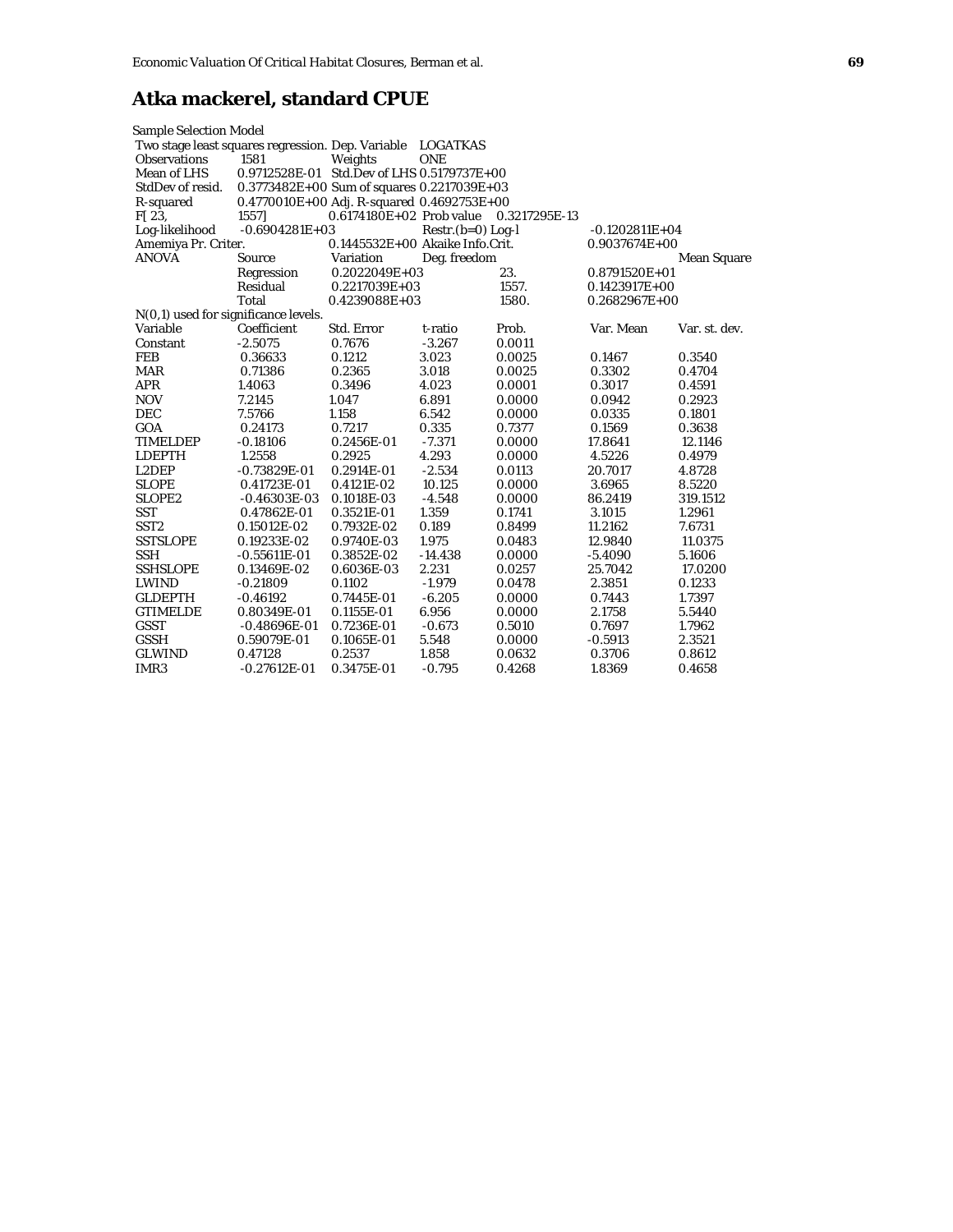## **Atka mackerel, standard CPUE (cont.)**

| Log-Likelihood                        |                | $-301.66$  |          |              |            |               |
|---------------------------------------|----------------|------------|----------|--------------|------------|---------------|
| Threshold values for the model: Lower |                |            | 0.0000   | <b>Upper</b> | ********** |               |
| N(0,1) used for significance levels.  |                |            |          |              |            |               |
| Variable                              | Coefficient    | Std. Error | t-ratio  | Prob.        | Var. Mean  | Var. st. dev. |
| Constant                              | $-34.660$      | 11.60      | $-2.988$ | 0.0028       |            |               |
| <b>FEB</b>                            | 3.8767         | 1.453      | 2.669    | 0.0076       | 0.1467     | 0.3540        |
| <b>MAR</b>                            | 7.4859         | 2.822      | 2.653    | 0.0080       | 0.3302     | 0.4704        |
| APR                                   | 11.374         | 4.143      | 2.745    | 0.0060       | 0.3017     | 0.4591        |
| <b>NOV</b>                            | 38.969         | 26.25      | 1.485    | 0.1376       | 0.0942     | 0.2923        |
| DEC                                   | 47.706         | 13.72      | 3.477    | 0.0005       | 0.0335     | 0.1801        |
| GOA                                   | $-8.4889$      | 9.698      | $-0.875$ | 0.3814       | 0.1569     | 0.3638        |
| <b>TIMELDEP</b>                       | $-1.0691$      | 0.2922     | $-3.659$ | 0.0003       | 17.8641    | 12.1146       |
| <b>LDEPTH</b>                         | 14.818         | 4.787      | 3.095    | 0.0020       | 4.5226     | 0.4979        |
| L2DEP                                 | $-1.2947$      | 0.4866     | $-2.661$ | 0.0078       | 20.7017    | 4.8728        |
| <b>SLOPE</b>                          | 0.17656        | 0.2213E-01 | 7.978    | 0.0000       | 3.6965     | 8.5220        |
| SLOPE <sub>2</sub>                    | $-0.25598E-02$ | 0.4588E-03 | $-5.580$ | 0.0000       | 86.2419    | 319.1512      |
| <b>SST</b>                            | 0.21850        | 0.2181     | 1.002    | 0.3165       | 3.1015     | 1.2961        |
| SST <sub>2</sub>                      | 0.31178E-01    | 0.5390E-01 | 0.578    | 0.5630       | 11.2162    | 7.6731        |
| <b>SSTSLOPE</b>                       | 0.20967E-01    | 0.6283E-02 | 3.337    | 0.0008       | 12.9840    | 11.0375       |
| <b>SSH</b>                            | $-0.14980$     | 0.2583E-01 | $-5.799$ | 0.0000       | $-5.4090$  | 5.1606        |
| <b>SSHSLOPE</b>                       | 0.84141E-02    | 0.4288E-02 | 1.962    | 0.0497       | 25.7042    | 17.0200       |
| <b>LWIND</b>                          | $-1.7169$      | 0.5096     | $-3.369$ | 0.0008       | 2.3851     | 0.1233        |
| <b>GLDEPTH</b>                        | $-0.73699$     | 0.9166     | $-0.804$ | 0.4214       | 0.7443     | 1.7397        |
| <b>GTIMELDE</b>                       | 0.72536E-01    | 0.1191     | 0.609    | 0.5426       | 2.1758     | 5.5440        |
| GSST                                  | $-2.0576$      | 0.6663     | $-3.088$ | 0.0020       | 0.7697     | 1.7962        |
| <b>GSSH</b>                           | 0.39086E-01    | 0.1059     | 0.369    | 0.7120       | $-0.5913$  | 2.3521        |
| <b>GLWIND</b>                         | 8.2018         | 3.358      | 2.442    | 0.0146       | 0.3706     | 0.8612        |
| IMR <sub>3</sub>                      | 0.14239        | 0.2502     | 0.569    | 0.5692       | 1.8369     | 0.4658        |
| Sigma                                 | 1.2081         | 0.8352E-01 | 14.466   | 0.0000       |            |               |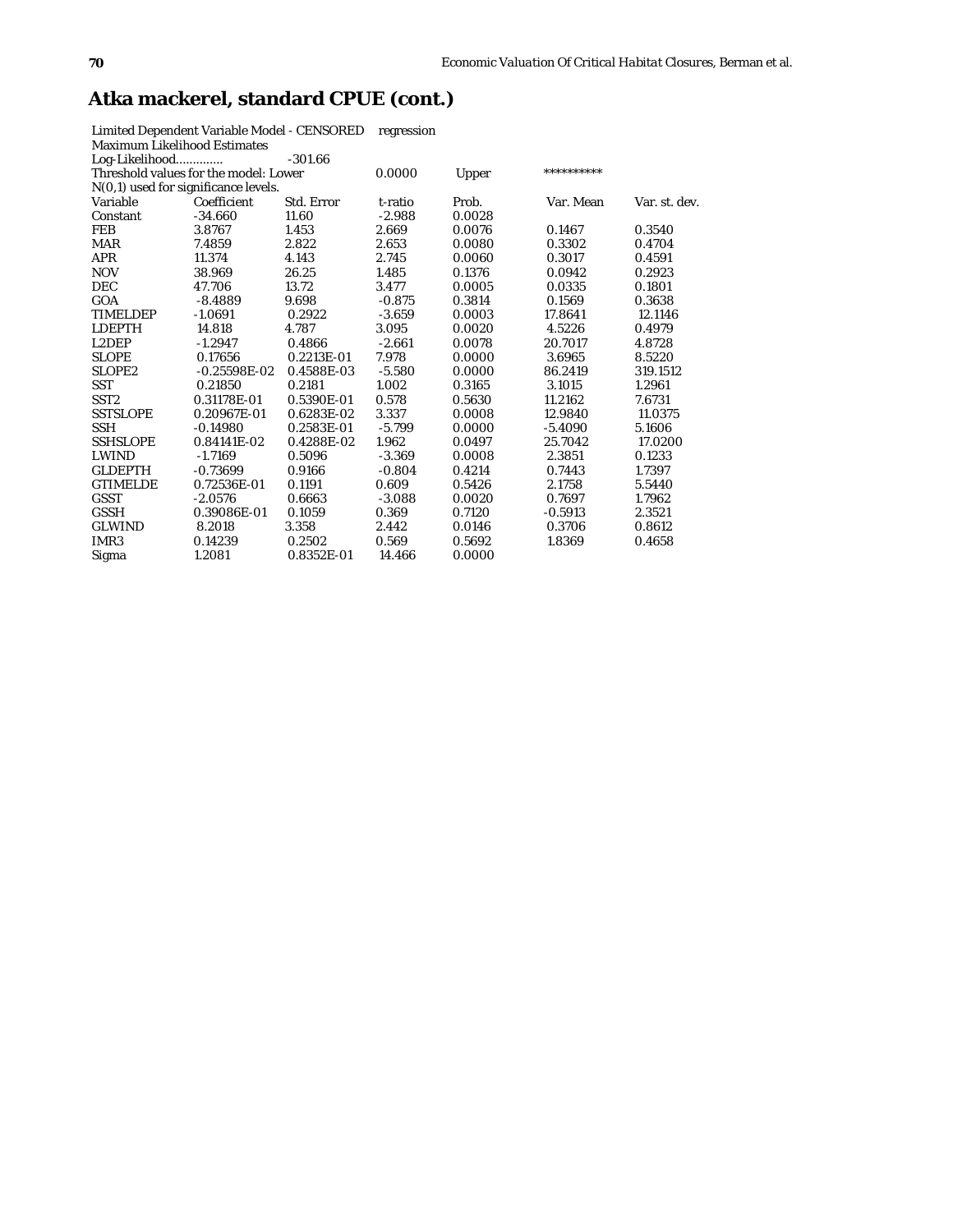## **Atka mackerel, standard CPUE (cont.)**

|                    | <b>ML Estimates of Selection Model</b>   |            |          |        |  |  |  |  |  |
|--------------------|------------------------------------------|------------|----------|--------|--|--|--|--|--|
|                    | <b>Maximum Likelihood Estimates</b>      |            |          |        |  |  |  |  |  |
|                    | Log-Likelihood<br>$-3700.3$              |            |          |        |  |  |  |  |  |
|                    | LHS is CENSORED. Tobit Model fit by MLE. |            |          |        |  |  |  |  |  |
|                    | FIRST 25 estimates are probit equation.  |            |          |        |  |  |  |  |  |
|                    | N(0,1) used for significance levels.     |            |          |        |  |  |  |  |  |
| Variable           | Coefficient                              | Std. Error | t-ratio  | Prob.  |  |  |  |  |  |
| Constant           | $-25.650$                                | 16.27      | $-1.577$ | 0.1149 |  |  |  |  |  |
| <b>FEB</b>         | 2.5945                                   | 1.996      | 1.300    | 0.1936 |  |  |  |  |  |
| <b>MAR</b>         | 5.3704                                   | 3.816      | 1.407    | 0.1594 |  |  |  |  |  |
| <b>APR</b>         | 7.8817                                   | 5.663      | 1.392    | 0.1640 |  |  |  |  |  |
| <b>NOV</b>         | 30.922                                   | 4108.      | 0.008    | 0.9940 |  |  |  |  |  |
| <b>DEC</b>         | 38.664                                   | 18.61      | 2.078    | 0.0377 |  |  |  |  |  |
| <b>GOA</b>         | 4.7623                                   | 6.405      | 0.743    | 0.4572 |  |  |  |  |  |
| TIMELDEP           | $-0.86924$                               | 0.3946     | $-2.203$ | 0.0276 |  |  |  |  |  |
| <b>LDEPTH</b>      | 11.894                                   | 6.859      | 1.734    | 0.0829 |  |  |  |  |  |
| L2DEP              | $-1.0056$                                | 0.7298     | $-1.378$ | 0.1682 |  |  |  |  |  |
| <b>SLOPE</b>       | 0.17329                                  | 0.2808E-01 | 6.172    | 0.0000 |  |  |  |  |  |
| SLOPE <sub>2</sub> | -0.29793E-02                             | 0.5322E-03 | $-5.598$ | 0.0000 |  |  |  |  |  |
| <b>SST</b>         | 0.23424                                  | 0.1940     | 1.207    | 0.2273 |  |  |  |  |  |
| SST <sub>2</sub>   | $-0.19454E-01$                           | 0.5202E-01 | $-0.374$ | 0.7084 |  |  |  |  |  |
| <b>SSTSLOPE</b>    | 0.89657E-02                              | 0.5497E-02 | 1.631    | 0.1029 |  |  |  |  |  |
| <b>SSH</b>         | $-0.11840$                               | 0.2624E-01 | $-4.513$ | 0.0000 |  |  |  |  |  |
| <b>SSHSLOPE</b>    | 0.11803E-01                              | 0.5106E-02 | 2.312    | 0.0208 |  |  |  |  |  |
| <b>LWIND</b>       | $-1.8455$                                | 0.5698     | $-3.239$ | 0.0012 |  |  |  |  |  |
| <b>GLDEPTH</b>     | $-0.77086$                               | 1.749      | $-0.441$ | 0.6594 |  |  |  |  |  |
| <b>GTIMELDE</b>    | 0.55854E-01                              | 0.1737     | 0.321    | 0.7478 |  |  |  |  |  |
| <b>GSST</b>        | $-1.3869$                                | 0.8370     | $-1.657$ | 0.0975 |  |  |  |  |  |
| <b>GSSH</b>        | 0.35503E-01                              | 0.1585     | 0.224    | 0.8227 |  |  |  |  |  |
| <b>GLWIND</b>      | 1.8487                                   | 0.5711     | 3.237    | 0.0012 |  |  |  |  |  |
| SIGMA(1)           | 1.5309                                   | 0.1964     | 7.796    | 0.0000 |  |  |  |  |  |
| RHO(1.2)           | $-0.64896$                               | 0.1448     | $-4.482$ | 0.0000 |  |  |  |  |  |

Var. Mean Var. st. dev.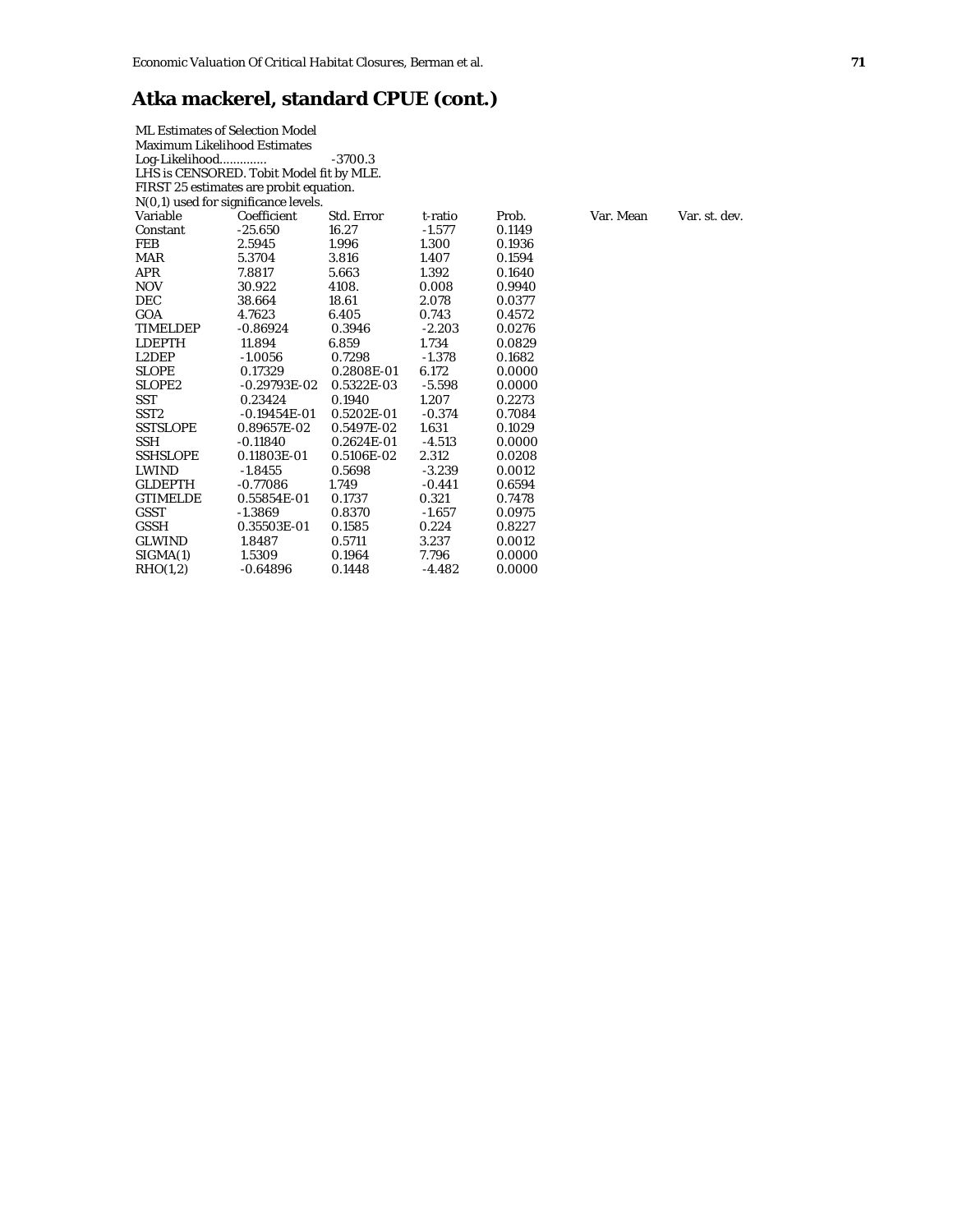# **Black cod, standard CPUE**

| <b>Sample Selection Model</b>                     |                                                |                                   |                                            |                 |                  |               |  |  |
|---------------------------------------------------|------------------------------------------------|-----------------------------------|--------------------------------------------|-----------------|------------------|---------------|--|--|
| Two stage least squares regression. Dep. Variable |                                                |                                   | LOGBCODS                                   |                 |                  |               |  |  |
| <b>Observations</b>                               | 1653                                           | Weights                           | <b>ONE</b>                                 |                 |                  |               |  |  |
| <b>Mean of LHS</b>                                |                                                |                                   | 0.1877368E-01 Std.Dev of LHS 0.1331380E+00 |                 |                  |               |  |  |
| StdDev of resid.                                  | $0.1099445E+00$ Sum of squares $0.1960639E+02$ |                                   |                                            |                 |                  |               |  |  |
| R-squared                                         | 0.3176522E+00 Adj. R-squared 0.3050317E+00     |                                   |                                            |                 |                  |               |  |  |
| F[30,                                             | 1622]                                          | 0.2516956E+02 Prob value          |                                            | 0.3217295E-13   |                  |               |  |  |
| Log-likelihood                                    |                                                | $0.1319602E+04$ Restr.(b=0) Log-l |                                            | $0.9880533E+03$ |                  |               |  |  |
| Amemiya Pr. Criter.                               |                                                | 0.1231448E-01 Akaike Info.Crit.   |                                            |                 | $-0.1559107E+01$ |               |  |  |
| Standard error corrected for selection            |                                                |                                   | 0.11313                                    |                 |                  |               |  |  |
| Correlation of disturbance in regression          |                                                |                                   |                                            |                 |                  |               |  |  |
| and Selection Criterion (Rho)                     |                                                |                                   | $-0.28055$                                 |                 |                  |               |  |  |
| $N(0,1)$ used for significance levels.            |                                                |                                   |                                            |                 |                  |               |  |  |
| Variable                                          | Coefficient                                    | Std. Error                        | t-ratio                                    | Prob.           | Var. Mean        | Var. st. dev. |  |  |
| Constant                                          | 2.4274                                         | 0.2362                            | 10.276                                     | 0.0000          |                  |               |  |  |
| <b>FEB</b>                                        | 0.79184E-02                                    | 0.3793E-01                        | 0.209                                      | 0.8346          | 0.1506           | 0.3578        |  |  |
| MAR                                               | 0.53221E-01                                    | 0.7198E-01                        | 0.739                                      | 0.4597          | 0.3315           | 0.4709        |  |  |
| <b>APR</b>                                        | 0.61085E-01                                    | 0.1059                            | 0.577                                      | 0.5639          | 0.2989           | 0.4579        |  |  |
| <b>NOV</b>                                        | 0.35221                                        | 0.3101                            | 1.136                                      | 0.2560          | 0.0901           | 0.2865        |  |  |
| <b>DEC</b>                                        | 0.39322                                        | 0.3375                            | 1.165                                      | 0.2440          | 0.0321           | 0.1762        |  |  |
| GOA                                               | 0.78183E-01                                    | 0.2188                            | 0.357                                      | 0.7208          | 0.1688           | 0.3747        |  |  |
| TIMELDEP                                          | $-0.80420E-02$                                 | 0.7177E-02                        | $-1.121$                                   | 0.2625          | 17.6167          | 11.9465       |  |  |
| <b>LDEPTH</b>                                     | -1.0480                                        | 0.8925E-01                        | $-11.742$                                  | 0.0000          | 4.5252           | 0.4984        |  |  |
| L2DEP                                             | 0.12000                                        | 0.8940E-02                        | 13.423                                     | 0.0000          | 20.7261          | 4.8625        |  |  |
| <b>SLOPE</b>                                      | 0.19162E-03                                    | 0.1173E-02                        | 0.163                                      | 0.8703          | 3.9975           | 8.9265        |  |  |
| <b>SLOPE2</b>                                     | -0.15904E-04                                   | 0.2722E-04                        | $-0.584$                                   | 0.5591          | 95.6138          | 342.6782      |  |  |
| <b>SST</b>                                        | $-0.62122E-02$                                 | 0.9342E-02                        | $-0.665$                                   | 0.5061          | 3.1065           | 1.3323        |  |  |
| SST <sub>2</sub>                                  | 0.24332E-02                                    | 0.2249E-02                        | 1.082                                      | 0.2792          | 11.2998          | 7.7299        |  |  |
| <b>SSTSLOPE</b>                                   | 0.78424E-04                                    | 0.2648E-03                        | 0.296                                      | 0.7671          | 13.1123          | 11.4851       |  |  |
| <b>SSH</b>                                        | $-0.12560E-03$                                 | 0.1084E-02                        | $-0.116$                                   | 0.9078          | $-5.3569$        | 5.1763        |  |  |
| <b>SSHSLOPE</b>                                   | 0.22311E-03                                    | 0.1731E-03                        | 1.289                                      | 0.1974          | 26.4713          | 17.4774       |  |  |
| <b>MWIND</b>                                      | $-0.29226E - 01$                               | 0.3219E-01                        | $-0.908$                                   | 0.3639          | 2.3861           | 0.1216        |  |  |
| <b>MCHLA</b>                                      | 0.27555E-01                                    | 0.1913E-01                        | 1.441                                      | 0.1497          | 0.4752           | 0.3091        |  |  |
| <b>MCHLA1</b>                                     | $-0.29923E-01$                                 | 0.1915E-01                        | $-1.562$                                   | 0.1182          | 0.4445           | 0.3390        |  |  |
| <b>DWIND</b>                                      | $-0.21355E-01$                                 | 0.1412E-01                        | $-1.513$                                   | 0.1303          | 0.0490           | 0.2159        |  |  |
| <b>DCHLA</b>                                      | $-0.62132E-02$                                 | 0.1338E-01                        | $-0.464$                                   | 0.6424          | 0.2390           | 0.4266        |  |  |
| <b>DCHLA1</b>                                     | $-0.65625E-02$                                 | 0.1078E-01                        | $-0.609$                                   | 0.5427          | 0.3696           | 0.4829        |  |  |
| <b>GLDEPTH</b>                                    | 0.32166E-01                                    | 0.2342E-01                        | 1.374                                      | 0.1696          | 0.8006           | 1.7913        |  |  |
| <b>GTIMELDE</b>                                   | 0.14320E-01                                    | 0.4161E-02                        | 3.442                                      | 0.0006          | 2.3168           | 5.6658        |  |  |
| <b>GSST</b>                                       | $-0.81180E-01$                                 | 0.2034E-01                        | $-3.992$                                   | 0.0001          | 0.8209           | 1.8344        |  |  |
| <b>GSSH</b>                                       | 0.65528E-02                                    | 0.2737E-02                        | 2.394                                      | 0.0167          | $-0.6570$        | 2.5355        |  |  |
| <b>GMWIND</b>                                     | 0.40875E-01                                    | 0.7596E-01                        | 0.538                                      | 0.5905          | 0.3997           | 0.8888        |  |  |
| <b>GMCHLA</b>                                     | $-0.70419E-01$                                 | 0.2949E-01                        | $-2.388$                                   | 0.0170          | 0.0888           | 0.2504        |  |  |
| <b>GMCHLA1</b>                                    | $-0.18011$                                     | 0.8041E-01                        | $-2.240$                                   | 0.0251          | 0.0497           | 0.1298        |  |  |
| IMR <sub>2</sub>                                  | $-0.31739E - 01$                               | 0.1040E-01                        | $-3.053$                                   | 0.0023          | 1.1205           | 0.4131        |  |  |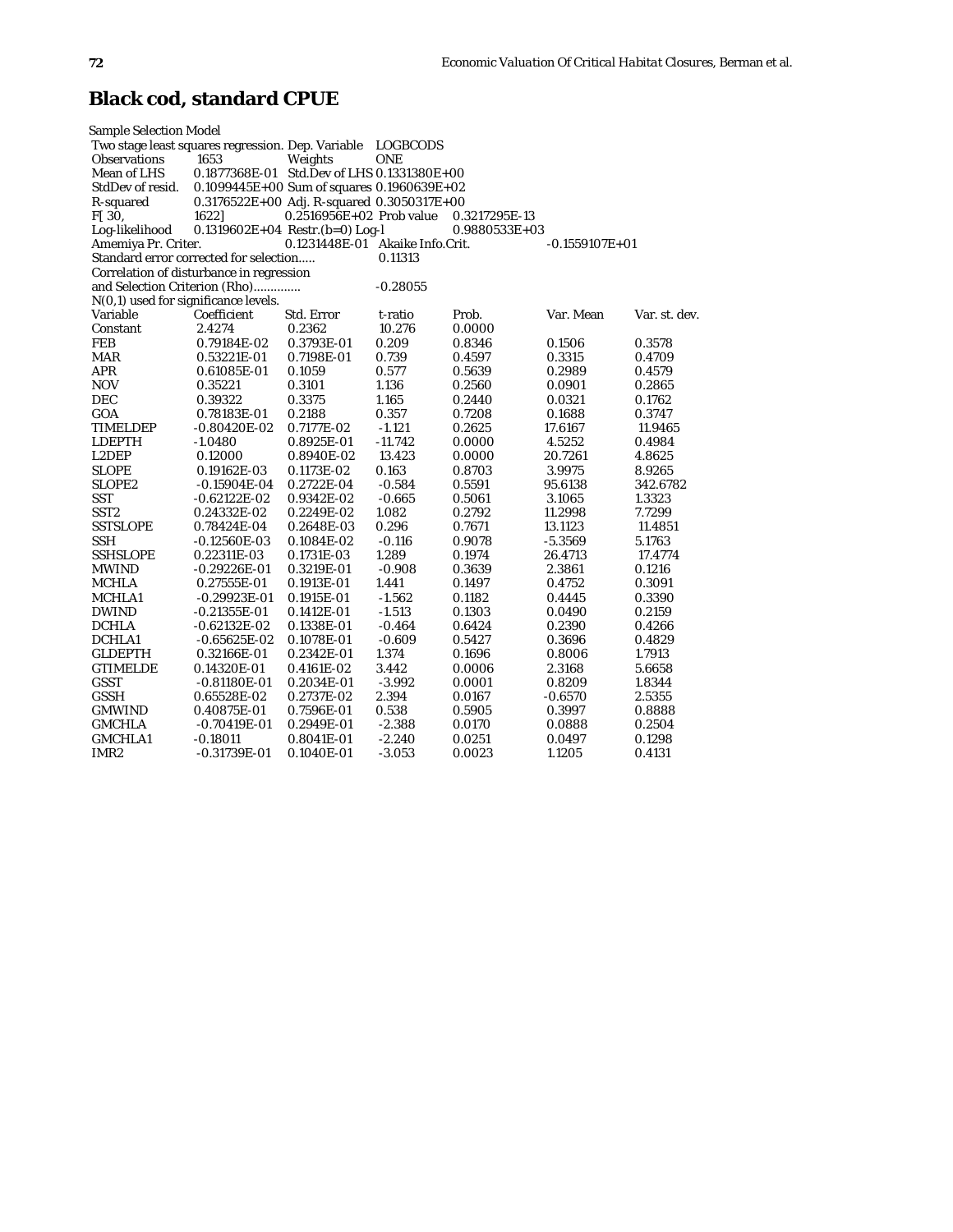# **Black cod, standard CPUE (cont.)**

| Log-Likelihood                         |                  | $-220.25$  |          |        |            |               |
|----------------------------------------|------------------|------------|----------|--------|------------|---------------|
| Threshold values for the model: Lower  |                  |            | 0.0000   | Upper  | ********** |               |
| $N(0,1)$ used for significance levels. |                  |            |          |        |            |               |
| Variable                               | Coefficient      | Std. Error | t-ratio  | Prob.  | Var. Mean  | Var. st. dev. |
| Constant                               | 3.8818           | 1.656      | 2.345    | 0.0190 |            |               |
| <b>FEB</b>                             | 0.10332          | 0.2868     | 0.360    | 0.7187 | 0.1514     | 0.3586        |
| <b>MAR</b>                             | $-0.22769E-01$   | 0.5783     | $-0.039$ | 0.9686 | 0.3329     | 0.4714        |
| <b>APR</b>                             | $-0.18441$       | 0.8442     | $-0.218$ | 0.8271 | 0.2969     | 0.4570        |
| <b>NOV</b>                             | $-2.5711$        | 7.886      | $-0.326$ | 0.7444 | 0.0895     | 0.2856        |
| <b>DEC</b>                             | $-2.2801$        | 16.09      | $-0.142$ | 0.8873 | 0.0319     | 0.1757        |
| GOA                                    | $-0.62586$       | 1.308      | $-0.478$ | 0.6323 | 0.1683     | 0.3742        |
| <b>TIMELDEP</b>                        | 0.43199E-01      | 0.5101E-01 | 0.847    | 0.3970 | 17.5742    | 11.9220       |
| <b>LDEPTH</b>                          | $-1.9790$        | 0.6414     | $-3.085$ | 0.0020 | 4.5267     | 0.4973        |
| L2DEP                                  | 0.24043          | 0.6431E-01 | 3.739    | 0.0002 | 20.7384    | 4.8504        |
| <b>SLOPE</b>                           | $-0.26325E-02$   | 0.1051E-01 | $-0.251$ | 0.8022 | 4.0268     | 8.9715        |
| SLOPE <sub>2</sub>                     | $-0.24089E-03$   | 0.3034E-03 | $-0.794$ | 0.4272 | 96.6545    | 345.2532      |
| <b>SST</b>                             | $-0.99882E - 01$ | 0.7856E-01 | $-1.271$ | 0.2036 | 3.1098     | 1.3297        |
| SST <sub>2</sub>                       | 0.25173E-01      | 0.1688E-01 | 1.491    | 0.1359 | 11.3145    | 7.7193        |
| <b>SSTSLOPE</b>                        | $-0.45292E-03$   | 0.2235E-02 | $-0.203$ | 0.8394 | 13.0559    | 11.4707       |
| <b>SSH</b>                             | 0.33618E-01      | 0.1035E-01 | 3.248    | 0.0012 | $-5.3600$  | 5.1714        |
| <b>SSHSLOPE</b>                        | 0.29973E-02      | 0.1254E-02 | 2.391    | 0.0168 | 26.4905    | 17.4916       |
| <b>MWIND</b>                           | $-0.14052$       | 0.2238     | $-0.628$ | 0.5301 | 2.3863     | 0.1215        |
| <b>MCHLA</b>                           | 0.26636          | 0.2143     | 1.243    | 0.2140 | 0.4744     | 0.3084        |
| MCHLA1                                 | $-0.70390$       | 0.3591     | $-1.960$ | 0.0500 | 0.4432     | 0.3385        |
| <b>DWIND</b>                           | $-0.54923$       | 0.2197     | $-2.500$ | 0.0124 | 0.0487     | 0.2153        |
| <b>DCHLA</b>                           | 0.11690          | 0.9831E-01 | 1.189    | 0.2344 | 0.2386     | 0.4263        |
| <b>DCHLA1</b>                          | $-0.29439E-01$   | 0.1487     | $-0.198$ | 0.8431 | 0.3720     | 0.4835        |
| <b>GLDEPTH</b>                         | 0.23380          | 0.1471     | 1.589    | 0.1120 | 0.7980     | 1.7888        |
| <b>GTIMELDE</b>                        | $-0.64460E-02$   | 0.2493E-01 | $-0.259$ | 0.7959 | 2.3070     | 5.6523        |
| <b>GSST</b>                            | $-0.21247$       | 0.1357     | $-1.566$ | 0.1174 | 0.8186     | 1.8326        |
| <b>GSSH</b>                            | $-0.52664E-01$   | 0.1856E-01 | $-2.838$ | 0.0045 | $-0.6535$  | 2.5277        |
| <b>GMWIND</b>                          | 0.23113          | 0.4277     | 0.540    | 0.5889 | 0.3985     | 0.8879        |
| <b>GMCHLA</b>                          | $-0.84100E-01$   | 0.2490     | $-0.338$ | 0.7356 | 0.0885     | 0.2498        |
| <b>GMCHLA1</b>                         | $-0.17378$       | 0.6210     | $-0.280$ | 0.7796 | 0.0494     | 0.1294        |
| IMR <sub>2</sub>                       | $-0.28799$       | 0.8733E-01 | $-3.298$ | 0.0010 | 1.8280     | 0.4850        |
| Sigma                                  | 0.37722          | 0.2295E-01 | 16.440   | 0.0000 |            |               |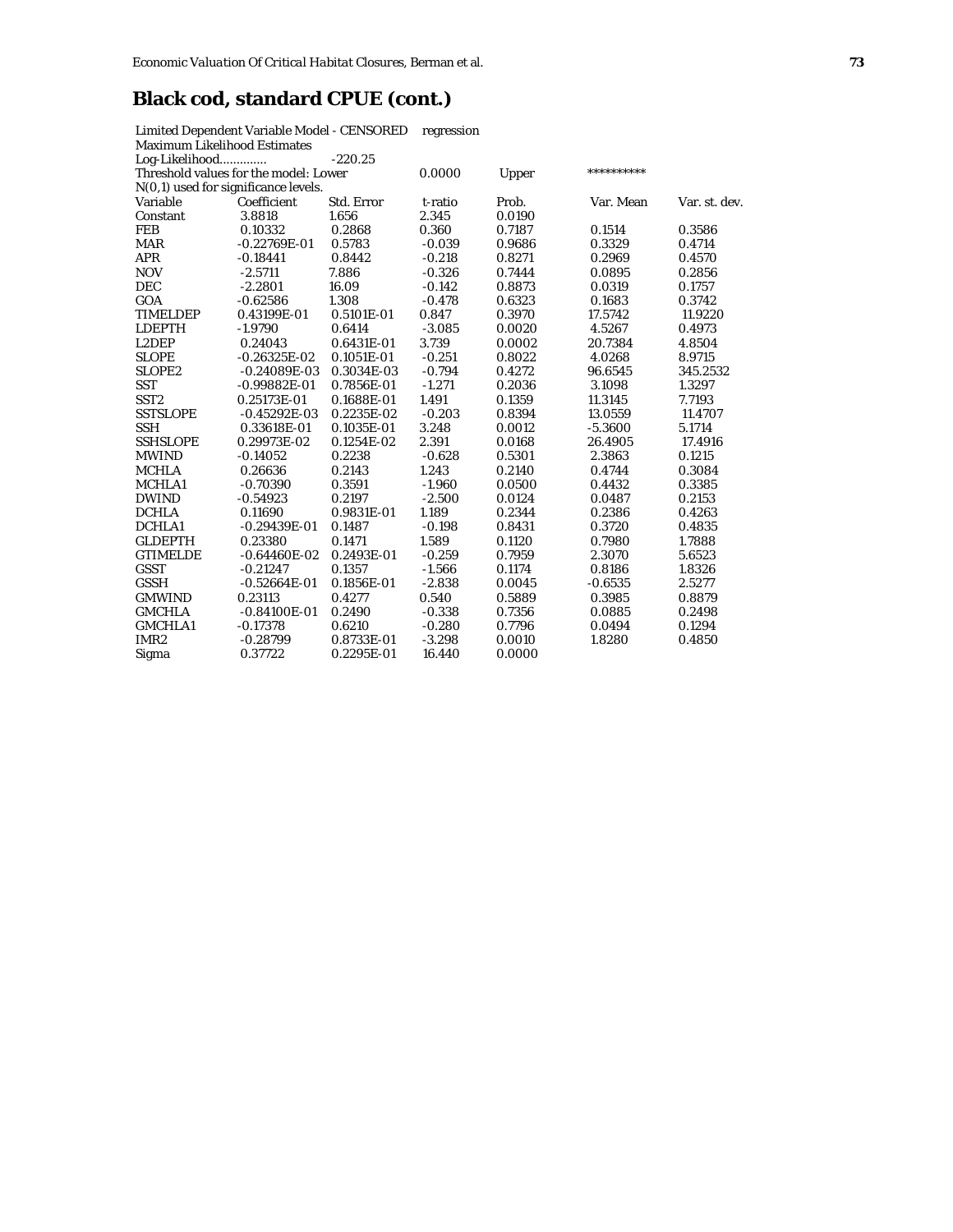## **Black cod, standard CPUE (cont.)**

| <b>ML Estimates of Selection Model</b>   |                                         |            |          |        |  |  |  |
|------------------------------------------|-----------------------------------------|------------|----------|--------|--|--|--|
| <b>Maximum Likelihood Estimates</b>      |                                         |            |          |        |  |  |  |
| $-3543.2$<br>Log-Likelihood              |                                         |            |          |        |  |  |  |
| LHS is CENSORED. Tobit Model fit by MLE. |                                         |            |          |        |  |  |  |
|                                          | FIRST 30 estimates are probit equation. |            |          |        |  |  |  |
|                                          | N(0,1) used for significance levels.    |            |          |        |  |  |  |
| Variable                                 | Coefficient                             | Std. Error | t-ratio  | Prob.  |  |  |  |
| Constant                                 | 2.9620                                  | 2.057      | 1.440    | 0.1499 |  |  |  |
| <b>FEB</b>                               | 0.11760                                 | 0.3187     | 0.369    | 0.7121 |  |  |  |
| <b>MAR</b>                               | 0.42049E-03                             | 0.6920     | 0.001    | 0.9995 |  |  |  |
| <b>APR</b>                               | $-0.19232$                              | 0.9516     | $-0.202$ | 0.8398 |  |  |  |
| <b>NOV</b>                               | $-2.4524$                               | 1232.      | $-0.002$ | 0.9984 |  |  |  |
| DEC                                      | $-1.6980$                               | 327.3      | $-0.005$ | 0.9959 |  |  |  |
| <b>GOA</b>                               | $-0.37774$                              | 1.709      | $-0.221$ | 0.8251 |  |  |  |
| TIMELDEP                                 | 0.38390E-01                             | 0.4995E-01 | 0.769    | 0.4422 |  |  |  |
| <b>LDEPTH</b>                            | $-1.5918$                               | 0.7620     | $-2.089$ | 0.0367 |  |  |  |
| L2DEP                                    | 0.19778                                 | 0.7363E-01 | 2.686    | 0.0072 |  |  |  |
| <b>SLOPE</b>                             | $-0.51571E-02$                          | 0.1535E-01 | $-0.336$ | 0.7368 |  |  |  |
| SLOPE <sub>2</sub>                       | $-0.10672E-03$                          | 0.4393E-03 | $-0.243$ | 0.8080 |  |  |  |
| <b>SST</b>                               | $-0.77259E-01$                          | 0.1102     | $-0.701$ | 0.4833 |  |  |  |
| SST <sub>2</sub>                         | 0.25042E-01                             | 0.2403E-01 | 1.042    | 0.2973 |  |  |  |
| <b>SSTSLOPE</b>                          | $-0.23213E-03$                          | 0.2909E-02 | $-0.080$ | 0.9364 |  |  |  |
| SSH                                      | 0.34729E-01                             | 0.1487E-01 | 2.336    | 0.0195 |  |  |  |
| <b>SSHSLOPE</b>                          | 0.29496E-02                             | 0.1493E-02 | 1.975    | 0.0482 |  |  |  |
| <b>MWIND</b>                             | $-0.23381$                              | 0.3027     | $-0.773$ | 0.4398 |  |  |  |
| <b>MCHLA</b>                             | 0.22720                                 | 0.3550     | 0.640    | 0.5222 |  |  |  |
| <b>MCHLA1</b>                            | $-0.64249$                              | 0.6993     | $-0.919$ | 0.3582 |  |  |  |
| <b>DWIND</b>                             | $-0.55175$                              | 0.3753     | $-1.470$ | 0.1415 |  |  |  |
| <b>DCHLA</b>                             | 0.60389E-01                             | 0.1296     | 0.466    | 0.6413 |  |  |  |
| <b>DCHLA1</b>                            | $-0.10837$                              | 0.2019     | $-0.537$ | 0.5914 |  |  |  |
| <b>GLDEPTH</b>                           | 0.22527                                 | 0.1480     | 1.522    | 0.1281 |  |  |  |
| <b>GTIMELDE</b>                          | $-0.80087E-02$                          | 0.2776E-01 | $-0.289$ | 0.7729 |  |  |  |
| <b>GSST</b>                              | $-0.26293$                              | 0.1854     | $-1.418$ | 0.1562 |  |  |  |
| <b>GSSH</b>                              | $-0.54842E-01$                          | 0.2298E-01 | $-2.386$ | 0.0170 |  |  |  |
| <b>GMWIND</b>                            | 0.21476                                 | 0.5189     | 0.414    | 0.6789 |  |  |  |
| <b>GMCHLA</b>                            | $-0.12324$                              | 0.4085     | $-0.302$ | 0.7629 |  |  |  |
| <b>GMCHLA1</b>                           | $-0.31465$                              | 0.9677     | $-0.325$ | 0.7451 |  |  |  |
| SIGMA(1)                                 | 0.41090                                 | 0.4339E-01 | 9.471    | 0.0000 |  |  |  |
| RHO(1,2)                                 | $-0.41769$                              | 0.2496     | $-1.674$ | 0.0942 |  |  |  |

rob. Var. Mean Var. st. dev.<br>1499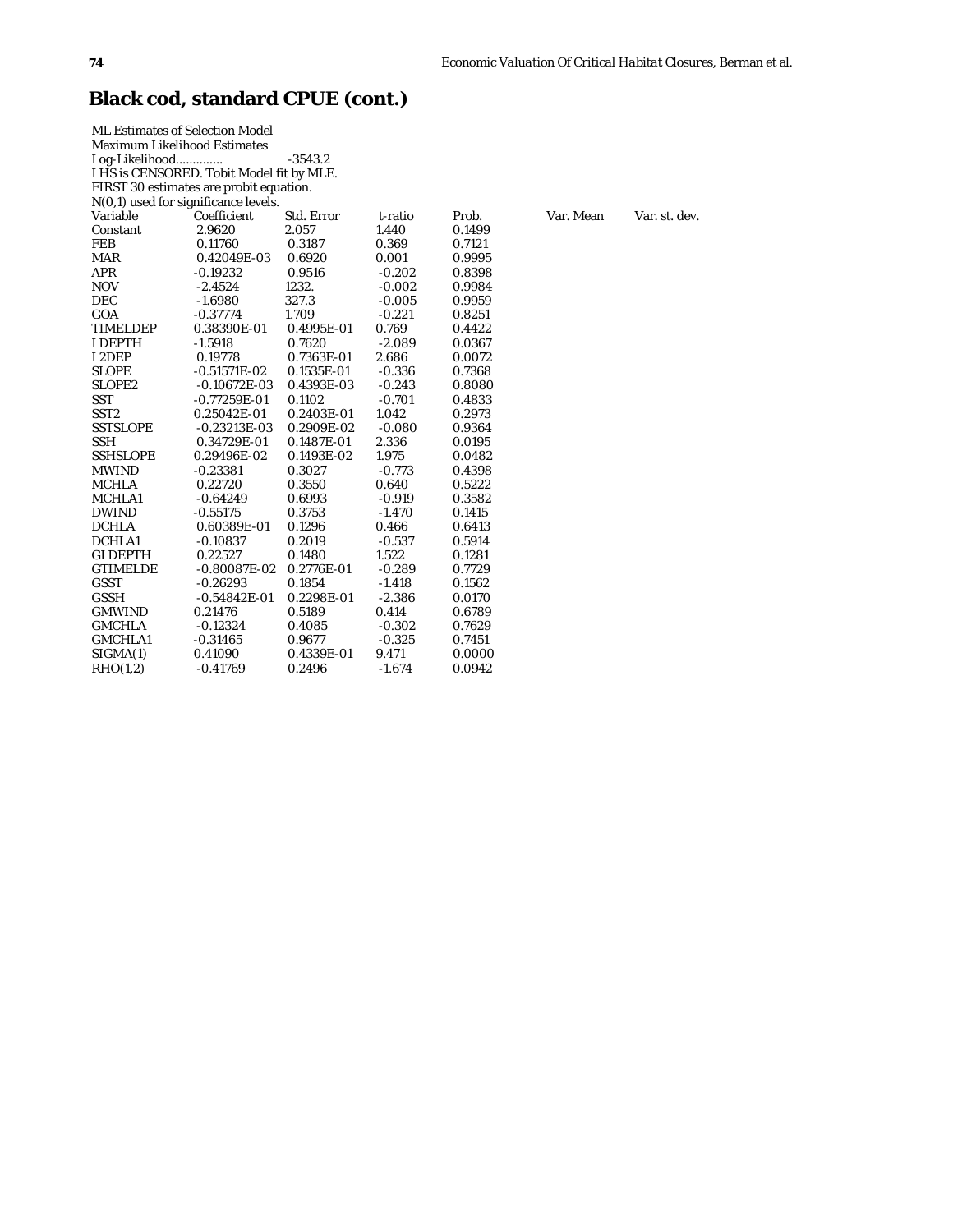#### **Rockfish, standard CPUE**

| <b>Sample Selection Model</b>                                        |                  |                                            |                     |               |                  |               |
|----------------------------------------------------------------------|------------------|--------------------------------------------|---------------------|---------------|------------------|---------------|
| Two stage least squares regression. Dep. Variable<br><b>LOGROCKS</b> |                  |                                            |                     |               |                  |               |
| <b>Observations</b>                                                  | 1653             | Weights                                    | ONE                 |               |                  |               |
| Mean of LHS                                                          |                  | 0.9454465E-01 Std.Dev of LHS 0.3560142E+00 |                     |               |                  |               |
| StdDev of resid.                                                     |                  | 0.2955764E+00 Sum of squares 0.1417067E+03 |                     |               |                  |               |
| R-squared                                                            |                  | 0.3102881E+00 Adj. R-squared 0.2975315E+00 |                     |               |                  |               |
| F[30,                                                                | 1622]            | 0.2432356E+02 Prob value                   |                     | 0.3217295E-13 |                  |               |
| Log-likelihood                                                       | $-0.3151357E+03$ |                                            | $Restr.(b=0) Log-1$ |               | $-0.6378122E+03$ |               |
| Amemiya Pr. Criter.                                                  |                  | 0.8900384E-01 Akaike Info.Crit.            |                     |               | 0.4187970E+00    |               |
| Standard error corrected for selection                               |                  |                                            | 0.29652             |               |                  |               |
| Correlation of disturbance in regression                             |                  |                                            |                     |               |                  |               |
| and Selection Criterion (Rho)                                        |                  |                                            | $-0.94950E-01$      |               |                  |               |
| $N(0,1)$ used for significance levels.                               |                  |                                            |                     |               |                  |               |
| Variable                                                             | Coefficient      | Std. Error                                 | t-ratio             | Prob.         | Var. Mean        | Var. st. dev. |
| Constant                                                             | 0.85655          | 0.6326                                     | 1.354               | 0.1757        |                  |               |
| <b>FEB</b>                                                           | 0.83449E-02      | 0.1019                                     | 0.082               | 0.9348        | 0.1506           | 0.3578        |
| <b>MAR</b>                                                           | $-0.53336E-01$   | 0.1937                                     | $-0.275$            | 0.7830        | 0.3315           | 0.4709        |
| <b>APR</b>                                                           | $-0.29167E-01$   | 0.2848                                     | $-0.102$            | 0.9184        | 0.2989           | 0.4579        |
| <b>NOV</b>                                                           | 0.81535          | 0.8349                                     | 0.977               | 0.3288        | 0.0901           | 0.2865        |
| DEC                                                                  | 0.82764          | 0.9089                                     | 0.911               | 0.3625        | 0.0321           | 0.1762        |
| <b>GOA</b>                                                           | $-0.88707$       | 0.5878                                     | $-1.509$            | 0.1313        | 0.1688           | 0.3747        |
| <b>TIMELDEP</b>                                                      | $-0.21835E-01$   | 0.1932E-01                                 | $-1.130$            | 0.2585        | 17.6167          | 11.9465       |
| <b>LDEPTH</b>                                                        | $-0.17497$       | 0.2391                                     | $-0.732$            | 0.4643        | 4.5252           | 0.4984        |
| L2DEP                                                                | 0.31109E-01      | 0.2394E-01                                 | 1.299               | 0.1938        | 20.7261          | 4.8625        |
| SLOPE                                                                | 0.36580E-01      | 0.3118E-02                                 | 11.732              | 0.0000        | 3.9975           | 8.9265        |
| <b>SLOPE2</b>                                                        | -0.61869E-03     | 0.7224E-04                                 | $-8.565$            | 0.0000        | 95.6138          | 342.6782      |
| <b>SST</b>                                                           | $-0.11381E-01$   | 0.2497E-01                                 | $-0.456$            | 0.6486        | 3.1065           | 1.3323        |
| SST <sub>2</sub>                                                     | 0.51224E-02      | 0.6026E-02                                 | 0.850               | 0.3953        | 11.2998          | 7.7299        |
| <b>SSTSLOPE</b>                                                      | $-0.60695E-03$   | 0.7056E-03                                 | $-0.860$            | 0.3897        | 13.1123          | 11.4851       |
| <b>SSH</b>                                                           | -0.19526E-01     | 0.2901E-02                                 | $-6.731$            | 0.0000        | $-5.3569$        | 5.1763        |
| <b>SSHSLOPE</b>                                                      | 0.90913E-03      | 0.4612E-03                                 | 1.971               | 0.0487        | 26.4713          | 17.4774       |
| <b>MWIND</b>                                                         | $-0.21572$       | 0.8579E-01                                 | $-2.514$            | 0.0119        | 2.3861           | 0.1216        |
| <b>MCHLA</b>                                                         | 0.32825E-01      | 0.5114E-01                                 | 0.642               | 0.5210        | 0.4752           | 0.3091        |
| <b>MCHLA1</b>                                                        | -0.68217E-02     | 0.5122E-01                                 | $-0.133$            | 0.8941        | 0.4445           | 0.3390        |
| <b>DWIND</b>                                                         | $-0.66462E-01$   | 0.3771E-01                                 | $-1.763$            | 0.0780        | 0.0490           | 0.2159        |
| <b>DCHLA</b>                                                         | 0.29790E-01      | 0.3571E-01                                 | 0.834               | 0.4042        | 0.2390           | 0.4266        |
| <b>DCHLA1</b>                                                        | $-0.17345E-01$   | 0.2874E-01                                 | $-0.603$            | 0.5462        | 0.3696           | 0.4829        |
| <b>GLDEPTH</b>                                                       | $-0.29733E-02$   | 0.6303E-01                                 | $-0.047$            | 0.9624        | 0.8006           | 1.7913        |
| <b>GTIMELDE</b>                                                      | 0.20665E-01      | 0.1119E-01                                 | 1.847               | 0.0648        | 2.3168           | 5.6658        |
| <b>GSST</b>                                                          | 0.66855E-01      | 0.5470E-01                                 | 1.222               | 0.2217        | 0.8209           | 1.8344        |
| <b>GSSH</b>                                                          | 0.16746E-01      | 0.7368E-02                                 | 2.273               | 0.0230        | $-0.6570$        | 2.5355        |
| <b>GMWIND</b>                                                        | 0.17361          | 0.2040                                     | 0.851               | 0.3947        | 0.3997           | 0.8888        |
| <b>GMCHLA</b>                                                        | $-0.27873E-01$   | 0.7928E-01                                 | $-0.352$            | 0.7252        | 0.0888           | 0.2504        |
| <b>GMCHLA1</b>                                                       | $-0.11691$       | 0.2161                                     | $-0.541$            | 0.5885        | 0.0497           | 0.1298        |
| IMR <sub>2</sub>                                                     | $-0.28155E-01$   | 0.2768E-01                                 | $-1.017$            | 0.3091        | 1.1206           | 0.4129        |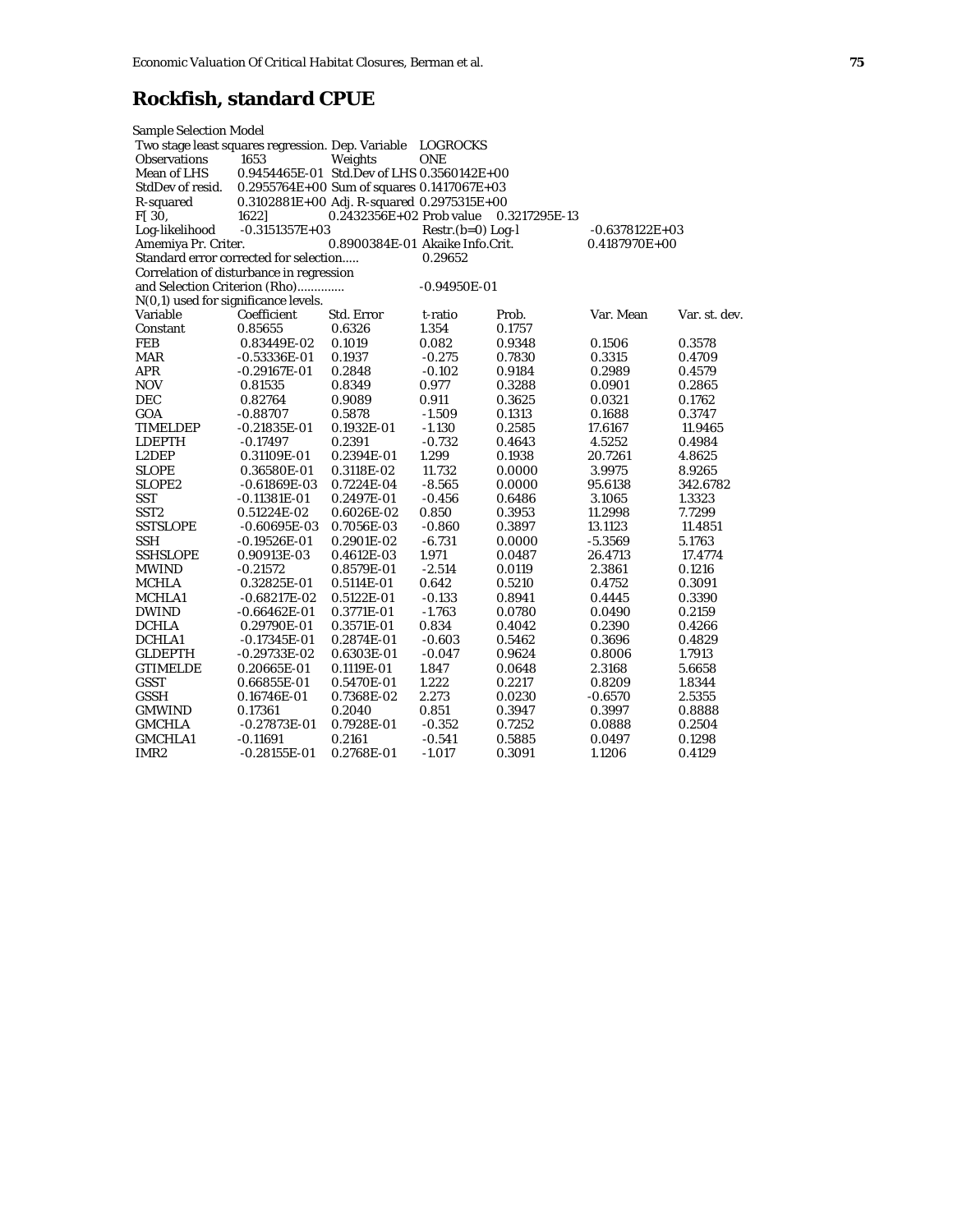# **Rockfish, standard CPUE (cont.)**

| Log-Likelihood                         |                  | $-513.72$  |          |        |            |               |
|----------------------------------------|------------------|------------|----------|--------|------------|---------------|
| Threshold values for the model: Lower  |                  |            | 0.0000   | Upper  | ********** |               |
| $N(0,1)$ used for significance levels. |                  |            |          |        |            |               |
| Variable                               | Coefficient      | Std. Error | t-ratio  | Prob.  | Var. Mean  | Var. st. dev. |
| Constant                               | $-11.694$        | 3.018      | $-3.875$ | 0.0001 |            |               |
| <b>FEB</b>                             | $-0.41568$       | 0.5026     | $-0.827$ | 0.4082 | 0.1510     | 0.3582        |
| <b>MAR</b>                             | $-1.2020$        | 0.9679     | $-1.242$ | 0.2143 | 0.3339     | 0.4718        |
| <b>APR</b>                             | $-2.1255$        | 1.460      | $-1.456$ | 0.1455 | 0.2972     | 0.4572        |
| <b>NOV</b>                             | $-5.9906$        | 15.44      | $-0.388$ | 0.6979 | 0.0897     | 0.2858        |
| <b>DEC</b>                             | $-7.1441$        | 28.30      | $-0.252$ | 0.8007 | 0.0319     | 0.1758        |
| <b>GOA</b>                             | 2.3880           | 1.931      | 1.237    | 0.2163 | 0.1685     | 0.3744        |
| <b>TIMELDEP</b>                        | 0.11025          | 0.9308E-01 | 1.184    | 0.2362 | 17.5917    | 11.9199       |
| <b>LDEPTH</b>                          | 4.4729           | 1.162      | 3.850    | 0.0001 | 4.5260     | 0.4973        |
| L2DEP                                  | $-0.38035$       | 0.1172     | $-3.246$ | 0.0012 | 20.7319    | 4.8508        |
| <b>SLOPE</b>                           | 0.77617E-01      | 0.8660E-02 | 8.963    | 0.0000 | 3.9858     | 8.9047        |
| SLOPE2                                 | $-0.12622E-02$   | 0.1915E-03 | $-6.592$ | 0.0000 | 95.1317    | 341.8117      |
| <b>SST</b>                             | $-0.22672$       | 0.8609E-01 | $-2.634$ | 0.0084 | 3.1086     | 1.3300        |
| SST <sub>2</sub>                       | 0.60631E-01      | 0.2358E-01 | 2.572    | 0.0101 | 11.3079    | 7.7204        |
| <b>SSTSLOPE</b>                        | $-0.35217E-02$   | 0.2518E-02 | $-1.399$ | 0.1619 | 13.0662    | 11.4736       |
| <b>SSH</b>                             | $-0.67012E-01$   | 0.1124E-01 | $-5.961$ | 0.0000 | $-5.3578$  | 5.1643        |
| <b>SSHSLOPE</b>                        | 0.18710E-02      | 0.1694E-02 | 1.104    | 0.2694 | 26.4753    | 17.4747       |
| <b>MWIND</b>                           | $-0.96248$       | 0.3144     | $-3.061$ | 0.0022 | 2.3861     | 0.1214        |
| <b>MCHLA</b>                           | $-0.39986$       | 0.4040     | $-0.990$ | 0.3223 | 0.4748     | 0.3084        |
| MCHLA1                                 | $-0.73409$       | 0.6102     | $-1.203$ | 0.2289 | 0.4438     | 0.3384        |
| <b>DWIND</b>                           | 0.11798E-01      | 0.1161     | 0.102    | 0.9191 | 0.0487     | 0.2154        |
| <b>DCHLA</b>                           | 0.24601          | 0.1559     | 1.578    | 0.1145 | 0.2377     | 0.4258        |
| <b>DCHLA1</b>                          | 0.34102E-01      | 0.1879     | 0.182    | 0.8560 | 0.3706     | 0.4831        |
| <b>GLDEPTH</b>                         | $-1.0949$        | 0.2173     | $-5.038$ | 0.0000 | 0.7990     | 1.7896        |
| <b>GTIMELDE</b>                        | 0.97137E-01      | 0.3384E-01 | 2.871    | 0.0041 | 2.3097     | 5.6551        |
| <b>GSST</b>                            | $-0.11523$       | 0.1893     | $-0.609$ | 0.5426 | 0.8195     | 1.8335        |
| <b>GSSH</b>                            | 0.77479E-01      | 0.2297E-01 | 3.373    | 0.0007 | $-0.6543$  | 2.5291        |
| <b>GMWIND</b>                          | 1.0618           | 0.6392     | 1.661    | 0.0967 | 0.3990     | 0.8884        |
| <b>GMCHLA</b>                          | 0.55717          | 0.4411     | 1.263    | 0.2066 | 0.0886     | 0.2500        |
| <b>GMCHLA1</b>                         | $-0.25825$       | 0.7854     | $-0.329$ | 0.7423 | 0.0495     | 0.1295        |
| IMR <sub>2</sub>                       | $-0.39212E - 01$ | 0.9918E-01 | $-0.395$ | 0.6926 | 1.8279     | 0.4850        |
| Sigma                                  | 0.67367          | 0.2677E-01 | 25.163   | 0.0000 |            |               |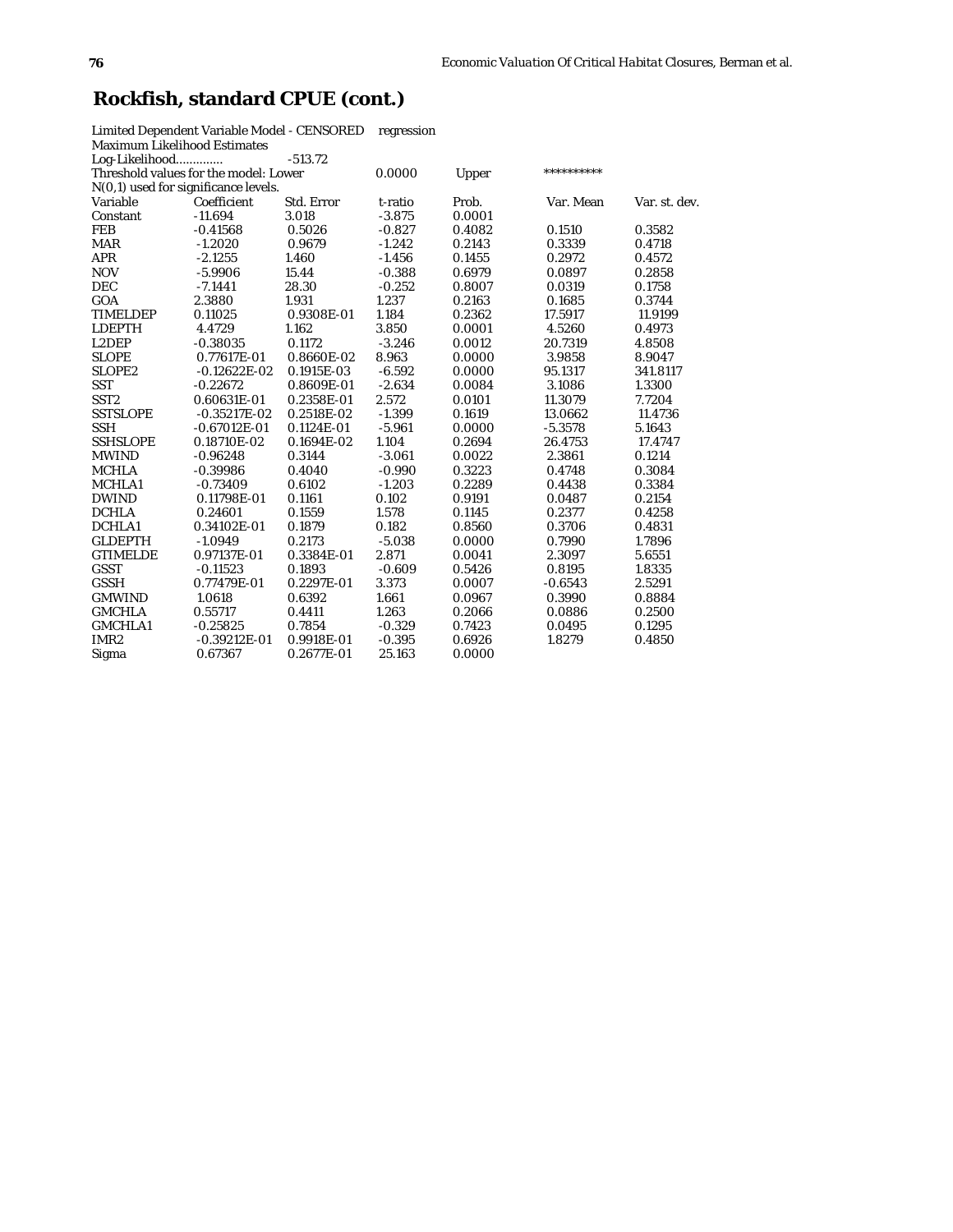## **Rockfish, standard CPUE (cont.)**

|                    | LHS is CENSORED. Tobit Model fit by MLE. |            |          |        |
|--------------------|------------------------------------------|------------|----------|--------|
|                    | FIRST 30 estimates are probit equation.  |            |          |        |
|                    | $N(0,1)$ used for significance levels.   |            |          |        |
| Variable           | Coefficient                              | Std. Error | t-ratio  | Prob.  |
| Constant           | $-11.433$                                | 3.360      | $-3.403$ | 0.0007 |
| <b>FEB</b>         | $-0.44676$                               | 0.5944     | $-0.752$ | 0.4523 |
| <b>MAR</b>         | $-1.1717$                                | 1.155      | $-1.015$ | 0.3103 |
| <b>APR</b>         | $-2.1339$                                | 1.771      | $-1.205$ | 0.2283 |
| <b>NOV</b>         | $-5.5952$                                | 487.8      | $-0.011$ | 0.9908 |
| <b>DEC</b>         | $-6.9311$                                | 3230.      | $-0.002$ | 0.9983 |
| GOA                | 2.1761                                   | 2.591      | 0.840    | 0.4011 |
| <b>TIMELDEP</b>    | 0.11665                                  | 0.1176     | 0.992    | 0.3214 |
| <b>LDEPTH</b>      | 4.3433                                   | 1.333      | 3.259    | 0.0011 |
| L2DEP              | $-0.36760$                               | 0.1366     | $-2.692$ | 0.0071 |
| <b>SLOPE</b>       | 0.74790E-01                              | 0.9806E-02 | 7.627    | 0.0000 |
| SLOPE <sub>2</sub> | $-0.12404E-02$                           | 0.2055E-03 | $-6.037$ | 0.0000 |
| <b>SST</b>         | $-0.22718$                               | 0.1004     | $-2.264$ | 0.0236 |
| SST <sub>2</sub>   | 0.60625E-01                              | 0.2731E-01 | 2.220    | 0.0264 |
| <b>SSTSLOPE</b>    | $-0.37243E-02$                           | 0.3075E-02 | $-1.211$ | 0.2258 |
| <b>SSH</b>         | $-0.67868E - 01$                         | 0.1097E-01 | $-6.185$ | 0.0000 |
| <b>SSHSLOPE</b>    | 0.18257E-02                              | 0.1723E-02 | 1.059    | 0.2894 |
| <b>MWIND</b>       | $-0.93293$                               | 0.2593     | $-3.598$ | 0.0003 |
| <b>MCHLA</b>       | $-0.42820$                               | 0.3984     | $-1.075$ | 0.2824 |
| MCHLA1             | $-0.85148$                               | 0.8477     | $-1.004$ | 0.3151 |
| <b>DWIND</b>       | 0.24351E-01                              | 0.1556     | 0.157    | 0.8756 |
| <b>DCHLA</b>       | 0.25822                                  | 0.1700     | 1.519    | 0.1288 |
| <b>DCHLA1</b>      | 0.97265E-01                              | 0.2350     | 0.414    | 0.6790 |
| <b>GLDEPTH</b>     | $-1.0709$                                | 0.2429     | $-4.409$ | 0.0000 |
| <b>GTIMELDE</b>    | 0.95116E-01                              | 0.4150E-01 | 2.292    | 0.0219 |
| <b>GSST</b>        | $-0.94056E - 01$                         | 0.2143     | $-0.439$ | 0.6607 |
| <b>GSSH</b>        | 0.77905E-01                              | 0.2516E-01 | 3.096    | 0.0020 |
| <b>GMWIND</b>      | 1.0637                                   | 0.8297     | 1.282    | 0.1998 |
| <b>GMCHLA</b>      | 0.59288                                  | 0.4589     | 1.292    | 0.1964 |
| <b>GMCHLA1</b>     | $-0.22814$                               | 1.057      | $-0.216$ | 0.8292 |
| SIGMA(1)           | 0.68102                                  | 0.2746E-01 | 24.803   | 0.0000 |
| RHO(1.2)           | $-0.17018$                               | 0.1592     | $-1.069$ | 0.2851 |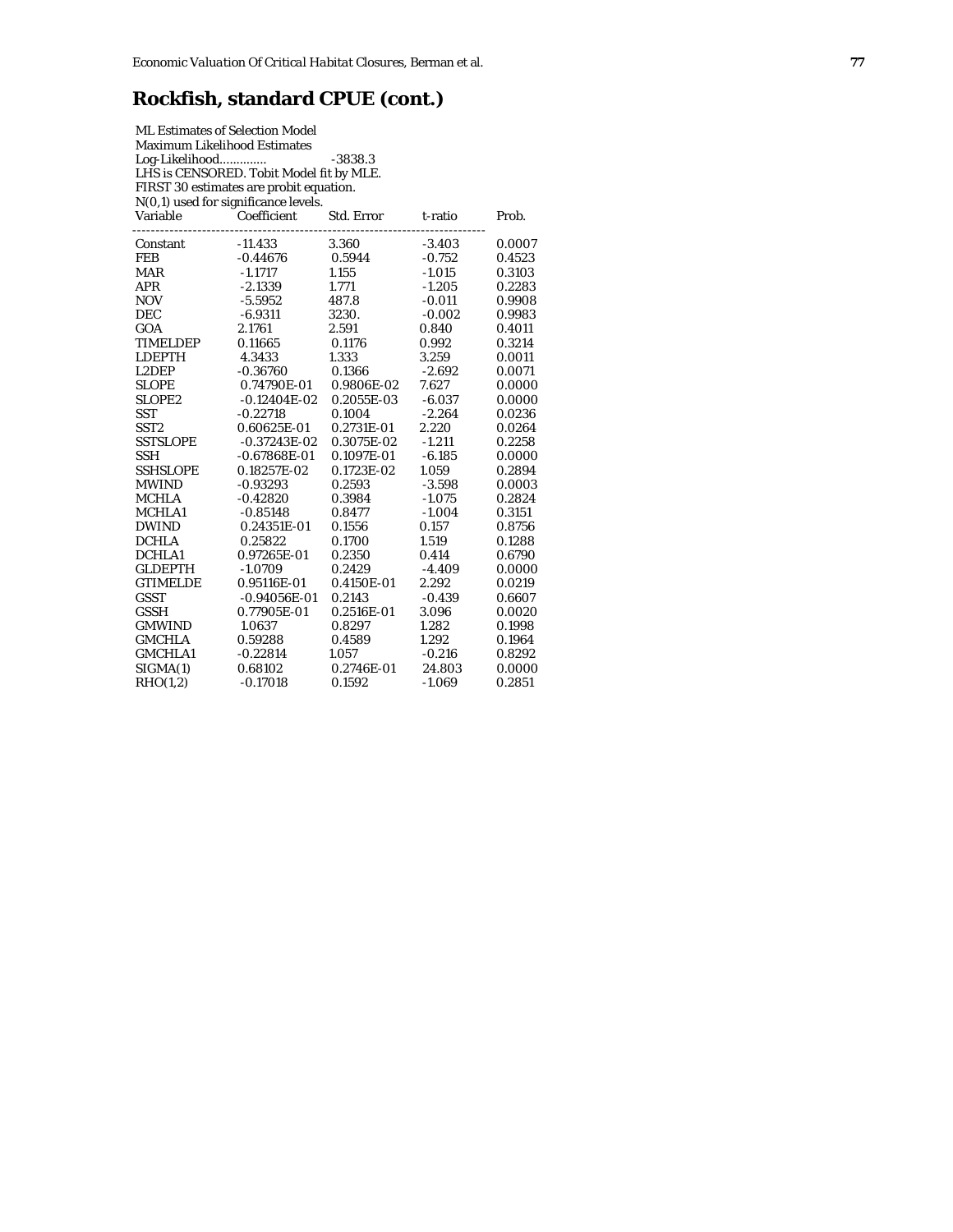# **Flatfish, standard CPUE**

| <b>Sample Selection Model</b>                              |                  |                                            |                     |        |                  |               |
|------------------------------------------------------------|------------------|--------------------------------------------|---------------------|--------|------------------|---------------|
| Two stage least squares regression. Dep. Variable LOGFLATS |                  |                                            |                     |        |                  |               |
| <b>Observations</b>                                        | 1653             | Weights                                    | <b>ONE</b>          |        |                  |               |
| Mean of LHS                                                | 0.1157577E+01    | Std.Dev of LHS 0.8117898E+00               |                     |        |                  |               |
| StdDev of resid.                                           | 0.6808442E+00    |                                            | Sum of squares      |        | $0.7518762E+03$  |               |
| R-squared                                                  |                  | 0.2961645E+00 Adj. R-squared 0.2831466E+00 |                     |        |                  |               |
| F[ 30,                                                     | 1622]            | 0.2275053E+02 Prob value 0.3217295E-13     |                     |        |                  |               |
| Log-likelihood                                             | $-0.1694409E+04$ |                                            | $Restr.(b=0) Log-l$ |        | $-0.2000332E+04$ |               |
| Amemiya Pr. Criter.                                        |                  | $0.4722421E+00$ Akaike Info. Crit.         |                     |        | $0.2087609E+01$  |               |
| Standard error corrected for selection                     |                  |                                            | 0.68107             |        |                  |               |
| Correlation of disturbance in regression                   |                  |                                            |                     |        |                  |               |
| and Selection Criterion (Rho)                              |                  |                                            | $-0.30324E - 01$    |        |                  |               |
| $N(0,1)$ used for significance levels.                     |                  |                                            |                     |        |                  |               |
| Variable                                                   | Coefficient      | Std. Error                                 | t-ratio             | Prob.  | Var. Mean        | Var. st. dev. |
| Constant                                                   | 6.1487           | 1.457                                      | 4.221               | 0.0000 |                  |               |
| <b>FEB</b>                                                 | $-0.97080$       | 0.2348                                     | $-4.135$            | 0.0000 | 0.1506           | 0.3578        |
| <b>MAR</b>                                                 | $-2.0991$        | 0.4461                                     | $-4.706$            | 0.0000 | 0.3315           | 0.4709        |
| <b>APR</b>                                                 | $-3.2206$        | 0.6562                                     | $-4.908$            | 0.0000 | 0.2989           | 0.4579        |
| <b>NOV</b>                                                 | $-8.5532$        | 1.924                                      | $-4.447$            | 0.0000 | 0.0901           | 0.2865        |
| DEC                                                        | $-8.8377$        | 2.094                                      | $-4.221$            | 0.0000 | 0.0321           | 0.1762        |
| GOA                                                        | $-3.5439$        | 1.354                                      | $-2.618$            | 0.0089 | 0.1688           | 0.3747        |
| <b>TIMELDEP</b>                                            | 0.19577          | 0.4452E-01                                 | 4.397               | 0.0000 | 17.6167          | 11.9465       |
| <b>LDEPTH</b>                                              | $-2.0645$        | 0.5506                                     | $-3.750$            | 0.0002 | 4.5252           | 0.4984        |
| L2DEP                                                      | 0.21101          | 0.5513E-01                                 | 3.827               | 0.0001 | 20.7261          | 4.8625        |
| <b>SLOPE</b>                                               | -0.73404E-01     | 0.7173E-02                                 | $-10.233$           | 0.0000 | 3.9975           | 8.9265        |
| SLOPE <sub>2</sub>                                         | 0.11978E-02      | 0.1661E-03                                 | 7.209               | 0.0000 | 95.6138          | 342.6782      |
| <b>SST</b>                                                 | 0.24649          | 0.5749E-01                                 | 4.288               | 0.0000 | 3.1065           | 1.3323        |
| SST <sub>2</sub>                                           | $-0.74073E-01$   | 0.1388E-01                                 | $-5.338$            | 0.0000 | 11.2998          | 7.7299        |
| <b>SSTSLOPE</b>                                            | $-0.25282E-02$   | 0.1624E-02                                 | $-1.557$            | 0.1195 | 13.1123          | 11.4851       |
| <b>SSH</b>                                                 | 0.40100E-01      | 0.6678E-02                                 | 6.005               | 0.0000 | $-5.3569$        | 5.1763        |
| <b>SSHSLOPE</b>                                            | $-0.12754E-02$   | 0.1061E-02                                 | $-1.202$            | 0.2295 | 26.4713          | 17.4774       |
| <b>MWIND</b>                                               | $-0.25255$       | 0.1974                                     | $-1.279$            | 0.2008 | 2.3861           | 0.1216        |
| <b>MCHLA</b>                                               | 1.1488           | 0.1177                                     | 9.757               | 0.0000 | 0.4752           | 0.3091        |
| <b>MCHLA1</b>                                              | 0.86893E-01      | 0.1179                                     | 0.737               | 0.4612 | 0.4445           | 0.3390        |
| <b>DWIND</b>                                               | $-0.22258$       | 0.8680E-01                                 | $-2.564$            | 0.0103 | 0.0490           | 0.2159        |
| <b>DCHLA</b>                                               | $-0.13774$       | 0.8220E-01                                 | $-1.676$            | 0.0938 | 0.2390           | 0.4266        |
| <b>DCHLA1</b>                                              | $-0.88872E-01$   | 0.6615E-01                                 | $-1.344$            | 0.1791 | 0.3696           | 0.4829        |
| <b>GLDEPTH</b>                                             | 0.14648          | 0.1452                                     | 1.009               | 0.3130 | 0.8006           | 1.7913        |
| <b>GTIMELDE</b>                                            | 0.88725E-02      | 0.2577E-01                                 | 0.344               | 0.7307 | 2.3168           | 5.6658        |
| <b>GSST</b>                                                | 0.38910          | 0.1260                                     | 3.088               | 0.0020 | 0.8209           | 1.8344        |
| <b>GSSH</b>                                                | $-0.65376E-01$   | 0.1697E-01                                 | $-3.852$            | 0.0001 | $-0.6570$        | 2.5355        |
| <b>GMWIND</b>                                              | 0.50701          | 0.4698                                     | 1.079               | 0.2805 | 0.3997           | 0.8888        |
| <b>GMCHLA</b>                                              | $-1.0678$        | 0.1826                                     | $-5.847$            | 0.0000 | 0.0888           | 0.2504        |
| <b>GMCHLA1</b>                                             | 0.56283          | 0.4977                                     | 1.131               | 0.2581 | 0.0497           | 0.1298        |
| IMR <sub>2</sub>                                           | $-0.20653E-01$   | 0.6372E-01                                 | $-0.324$            | 0.7458 | 1.1206           | 0.4129        |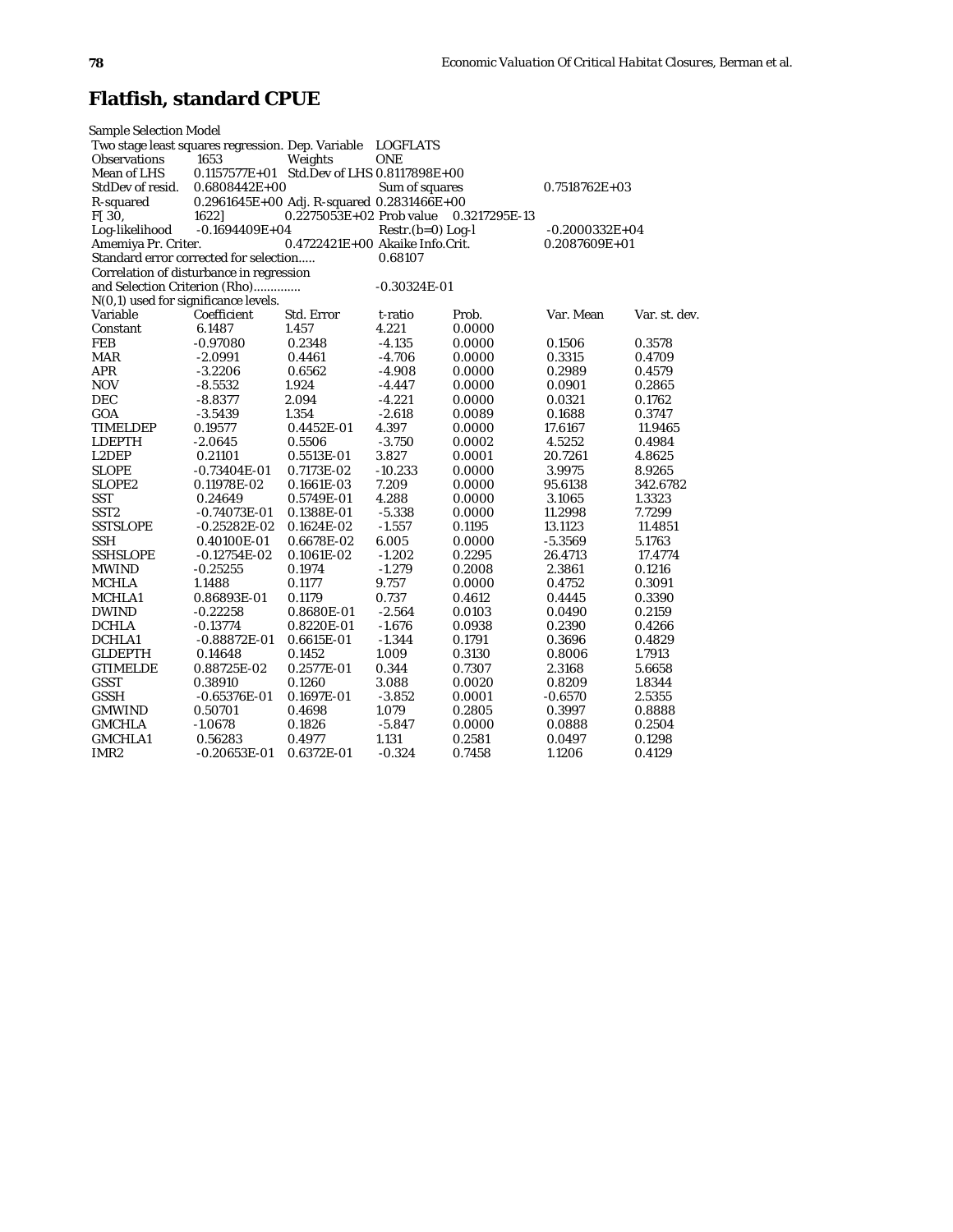#### **Flatfish, standard CPUE (cont.)**

| Log-Likelihood                         |                  | $-1721.2$  |           |        |            |               |
|----------------------------------------|------------------|------------|-----------|--------|------------|---------------|
| Threshold values for the model: Lower  |                  |            | 0.0000    | Upper  | ********** |               |
| $N(0,1)$ used for significance levels. |                  |            |           |        |            |               |
| Variable                               | Coefficient      | Std. Error | t-ratio   | Prob.  | Var. Mean  | Var. st. dev. |
| Constant                               | 6.8473           | 1.489      | 4.600     | 0.0000 |            |               |
| <b>FEB</b>                             | $-1.0425$        | 0.2388     | $-4.366$  | 0.0000 | 0.1511     | 0.3582        |
| <b>MAR</b>                             | $-2.2391$        | 0.4534     | $-4.939$  | 0.0000 | 0.3311     | 0.4708        |
| <b>APR</b>                             | $-3.4395$        | 0.6642     | $-5.178$  | 0.0000 | 0.2985     | 0.4577        |
| <b>NOV</b>                             | $-9.4973$        | 1.947      | $-4.878$  | 0.0000 | 0.0900     | 0.2863        |
| <b>DEC</b>                             | $-9.8708$        | 2.121      | $-4.655$  | 0.0000 | 0.0320     | 0.1761        |
| GOA                                    | $-3.6358$        | 1.371      | $-2.653$  | 0.0080 | 0.1686     | 0.3745        |
| <b>TIMELDEP</b>                        | 0.22064          | 0.4513E-01 | 4.889     | 0.0000 | 17.6044    | 11.9448       |
| <b>LDEPTH</b>                          | $-2.3806$        | 0.5638     | $-4.223$  | 0.0000 | 4.5258     | 0.4984        |
| L2DEP                                  | 0.24184          | 0.5660E-01 | 4.273     | 0.0000 | 20.7312    | 4.8619        |
| <b>SLOPE</b>                           | $-0.81900E-01$   | 0.7336E-02 | $-11.164$ | 0.0000 | 4.0238     | 8.9794        |
| SLOPE2                                 | 0.12876E-02      | 0.1759E-03 | 7.321     | 0.0000 | 96.7721    | 345.8994      |
| <b>SST</b>                             | 0.22309          | 0.5891E-01 | 3.787     | 0.0002 | 3.1071     | 1.3321        |
| SST <sub>2</sub>                       | $-0.73641E - 01$ | 0.1409E-01 | $-5.226$  | 0.0000 | 11.3031    | 7.7297        |
| <b>SSTSLOPE</b>                        | $-0.28536E-02$   | 0.1661E-02 | $-1.718$  | 0.0858 | 13.1029    | 11.4816       |
| <b>SSH</b>                             | 0.46324E-01      | 0.6920E-02 | 6.694     | 0.0000 | $-5.3603$  | 5.1831        |
| <b>SSHSLOPE</b>                        | $-0.12551E-02$   | 0.1076E-02 | $-1.166$  | 0.2436 | 26.4725    | 17.4673       |
| <b>MWIND</b>                           | $-0.19251$       | 0.2035     | $-0.946$  | 0.3442 | 2.3863     | 0.1216        |
| <b>MCHLA</b>                           | 1.1717           | 0.1205     | 9.726     | 0.0000 | 0.4749     | 0.3090        |
| MCHLA1                                 | 0.66035E-01      | 0.1195     | 0.552     | 0.5806 | 0.4441     | 0.3390        |
| <b>DWIND</b>                           | $-0.18149$       | 0.8857E-01 | $-2.049$  | 0.0404 | 0.0489     | 0.2158        |
| <b>DCHLA</b>                           | $-0.11872$       | 0.8521E-01 | $-1.393$  | 0.1635 | 0.2393     | 0.4268        |
| <b>DCHLA1</b>                          | $-0.48766E - 01$ | 0.6881E-01 | $-0.709$  | 0.4785 | 0.3704     | 0.4831        |
| <b>GLDEPTH</b>                         | 0.16995          | 0.1475     | 1.152     | 0.2492 | 0.7996     | 1.7904        |
| <b>GTIMELDE</b>                        | 0.51625E-02      | 0.2618E-01 | 0.197     | 0.8437 | 2.3140     | 5.6629        |
| <b>GSST</b>                            | 0.42715          | 0.1283     | 3.331     | 0.0009 | 0.8199     | 1.8335        |
| <b>GSSH</b>                            | $-0.69744E-01$   | 0.1727E-01 | $-4.039$  | 0.0001 | $-0.6562$  | 2.5341        |
| <b>GMWIND</b>                          | 0.47162          | 0.4768     | 0.989     | 0.3226 | 0.3992     | 0.8884        |
| <b>GMCHLA</b>                          | $-1.0817$        | 0.1852     | $-5.839$  | 0.0000 | 0.0887     | 0.2503        |
| <b>GMCHLA1</b>                         | 0.59237          | 0.5041     | 1.175     | 0.2400 | 0.0496     | 0.1297        |
| IMR <sub>2</sub>                       | $-0.10502$       | 0.6598E-01 | $-1.592$  | 0.1114 | 1.8292     | 0.4858        |
| Sigma                                  | 0.68992          | 0.1216E-01 | 56.747    | 0.0000 |            |               |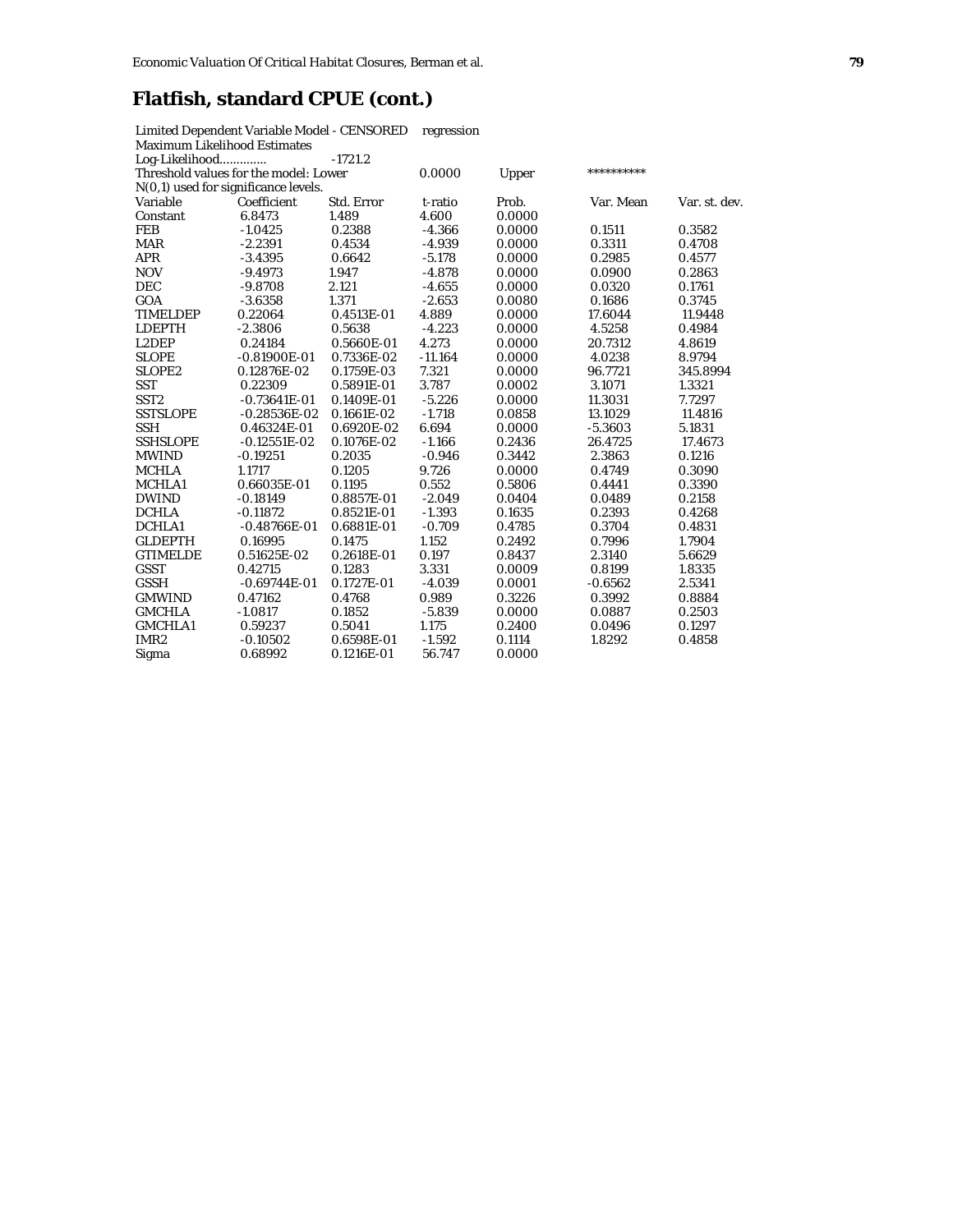## **Flatfish, standard CPUE (cont.)**

| <b>ML Estimates of Selection Model</b>   |                  |            |           |        |  |  |  |
|------------------------------------------|------------------|------------|-----------|--------|--|--|--|
| <b>Maximum Likelihood Estimates</b>      |                  |            |           |        |  |  |  |
| Log-Likelihood<br>$-5040.6$              |                  |            |           |        |  |  |  |
| LHS is CENSORED. Tobit Model fit by MLE. |                  |            |           |        |  |  |  |
| FIRST 30 estimates are probit equation.  |                  |            |           |        |  |  |  |
| N(0,1) used for significance levels.     |                  |            |           |        |  |  |  |
| Variable                                 | Coefficient      | Std. Error | t-ratio   | Prob.  |  |  |  |
| Constant                                 | 6.1914           | 1.555      | 3.981     | 0.0001 |  |  |  |
| <b>FEB</b>                               | $-0.95373$       | 0.2786     | $-3.423$  | 0.0006 |  |  |  |
| <b>MAR</b>                               | $-2.0431$        | 0.5603     | $-3.646$  | 0.0003 |  |  |  |
| <b>APR</b>                               | $-3.1565$        | 0.8300     | $-3.803$  | 0.0001 |  |  |  |
| <b>NOV</b>                               | $-8.6509$        | 2.469      | $-3.504$  | 0.0005 |  |  |  |
| DEC                                      | $-8.9204$        | 2.686      | $-3.321$  | 0.0009 |  |  |  |
| GOA                                      | $-3.4433$        | 1.535      | $-2.244$  | 0.0249 |  |  |  |
| <b>TIMELDEP</b>                          | 0.19935          | 0.5732E-01 | 3.478     | 0.0005 |  |  |  |
| <b>LDEPTH</b>                            | $-2.1238$        | 0.5971     | $-3.557$  | 0.0004 |  |  |  |
| L2DEP                                    | 0.21786          | 0.6183E-01 | 3.524     | 0.0004 |  |  |  |
| <b>SLOPE</b>                             | $-0.82142E-01$   | 0.7867E-02 | $-10.441$ | 0.0000 |  |  |  |
| SLOPE <sub>2</sub>                       | 0.13501E-02      | 0.1894E-03 | 7.129     | 0.0000 |  |  |  |
| <b>SST</b>                               | 0.23645          | 0.6877E-01 | 3.438     | 0.0006 |  |  |  |
| SST <sub>2</sub>                         | $-0.72843E - 01$ | 0.1542E-01 | $-4.725$  | 0.0000 |  |  |  |
| <b>SSTSLOPE</b>                          | $-0.26437E-02$   | 0.1914E-02 | $-1.381$  | 0.1672 |  |  |  |
| <b>SSH</b>                               | 0.46902E-01      | 0.7795E-02 | 6.017     | 0.0000 |  |  |  |
| <b>SSHSLOPE</b>                          | $-0.14632E - 02$ | 0.1132E-02 | $-1.293$  | 0.1960 |  |  |  |
| <b>MWIND</b>                             | $-0.23509$       | 0.1815     | $-1.295$  | 0.1952 |  |  |  |
| <b>MCHLA</b>                             | 1.1495           | 0.1240     | 9.271     | 0.0000 |  |  |  |
| MCHLA1                                   | 0.85693E-01      | 0.1634     | 0.525     | 0.5999 |  |  |  |
| <b>DWIND</b>                             | $-0.20470$       | 0.1068     | $-1.917$  | 0.0552 |  |  |  |
| <b>DCHLA</b>                             | $-0.14862$       | 0.9172E-01 | $-1.620$  | 0.1052 |  |  |  |
| <b>DCHLA1</b>                            | $-0.83526E-01$   | 0.6834E-01 | $-1.222$  | 0.2216 |  |  |  |
| <b>GLDEPTH</b>                           | 0.17628          | 0.1497     | 1.177     | 0.2391 |  |  |  |
| <b>GTIMELDE</b>                          | 0.48022E-02      | 0.2465E-01 | 0.195     | 0.8456 |  |  |  |
| <b>GSST</b>                              | 0.37656          | 0.1239     | 3.039     | 0.0024 |  |  |  |
| <b>GSSH</b>                              | $-0.70388E - 01$ | 0.1600E-01 | $-4.401$  | 0.0000 |  |  |  |
| <b>GMWIND</b>                            | 0.46083          | 0.5310     | 0.868     | 0.3855 |  |  |  |
| <b>GMCHLA</b>                            | $-1.0867$        | 0.2070     | $-5.250$  | 0.0000 |  |  |  |
| <b>GMCHLA1</b>                           | 0.50834          | 0.5185     | 0.980     | 0.3269 |  |  |  |
| SIGMA(1)                                 | 0.69040          | 0.1242E-01 | 55.593    | 0.0000 |  |  |  |
| RHO(1,2)                                 | $-0.93186E - 02$ | 0.1119     | $-0.083$  | 0.9336 |  |  |  |

variable Coefficient Coefficient State Coefficient State Coefficient Studies Var. st. dev.<br>The Var. Mean Var. st. dev.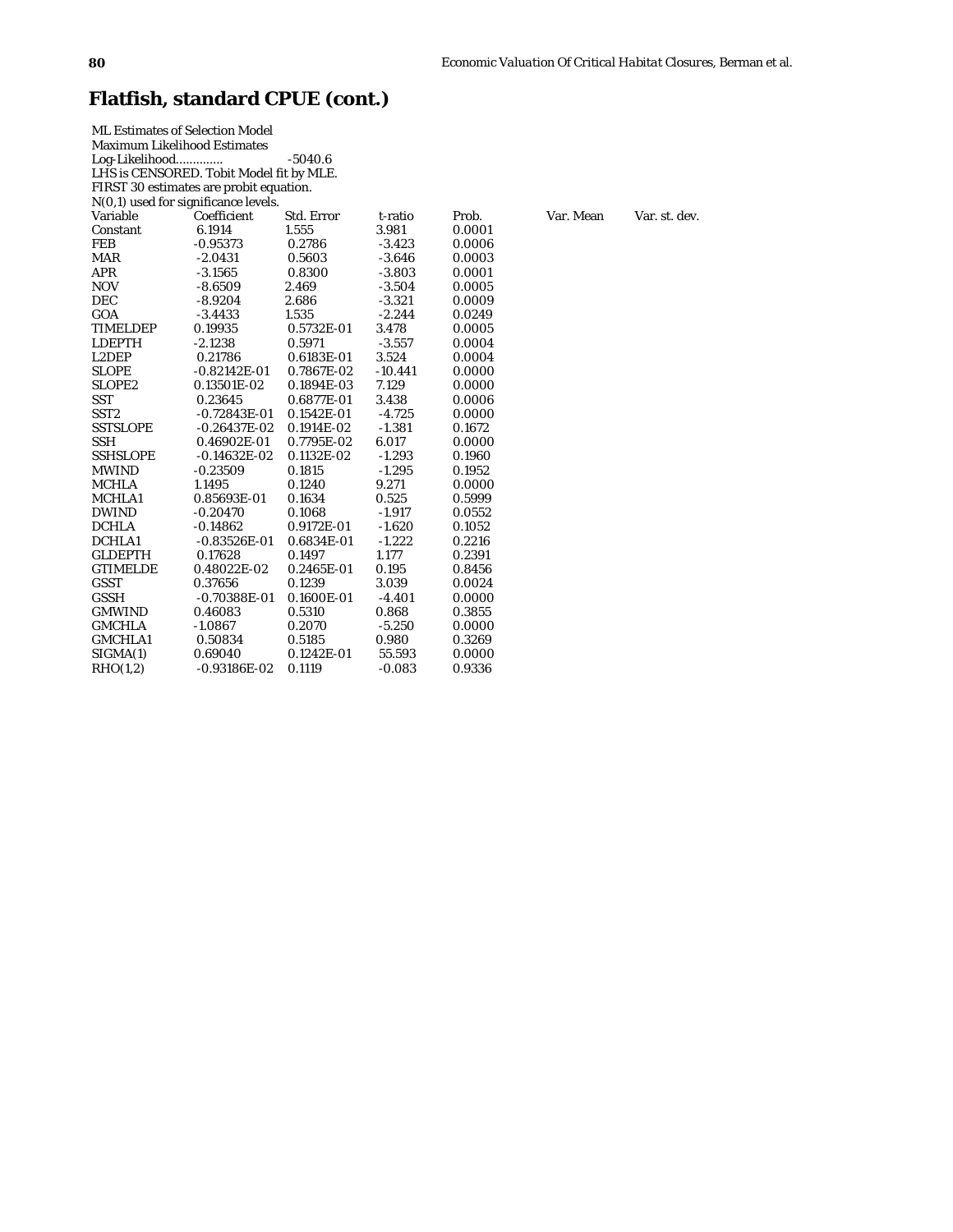#### *2. Summer bottom trawl selection equation (IMR7)*

| <b>Binomial Probit Model</b>           |                  |             |           |        |           |               |
|----------------------------------------|------------------|-------------|-----------|--------|-----------|---------------|
| <b>Maximum Likelihood Estimates</b>    |                  |             |           |        |           |               |
| Log-Likelihood                         |                  | $-1125.6$   |           |        |           |               |
| Restricted (Slopes 0) Log-L.           |                  | $-5571.7$   |           |        |           |               |
| Chi-Squared (29)                       |                  | 8892.3      |           |        |           |               |
| Significance Level                     |                  | 0.32173E-13 |           |        |           |               |
| $N(0,1)$ used for significance levels. |                  |             |           |        |           |               |
| Variable                               | Coefficient      | Std. Error  | t-ratio   | Prob.  | Var. Mean | Var. st. dev. |
| Constant                               | $-8.5656$        | 1.161       | $-7.379$  | 0.0000 |           |               |
| <b>JUN</b>                             | $-0.56585$       | 0.1549      | $-3.652$  | 0.0003 | 0.1624    | 0.3689        |
| <b>JUL</b>                             | 0.14640          | 0.1579      | 0.927     | 0.3538 | 0.1657    | 0.3718        |
| <b>AUG</b>                             | 0.25194          | 0.1892      | 1.331     | 0.1831 | 0.1720    | 0.3774        |
| <b>SEP</b>                             | 0.64802E-01      | 0.1891      | 0.343     | 0.7318 | 0.1658    | 0.3719        |
| <b>OCT</b>                             | 0.32963          | 0.1780      | 1.852     | 0.0641 | 0.1670    | 0.3730        |
| GOA                                    | $-0.58712$       | 0.2235      | $-2.627$  | 0.0086 | 0.2506    | 0.4334        |
| <b>LDEPTH</b>                          | 3.5841           | 0.4522      | 7.927     | 0.0000 | 4.4273    | 0.9897        |
| L2DEP                                  | $-0.40491$       | 0.4853E-01  | $-8.344$  | 0.0000 | 20.5808   | 9.0589        |
| <b>SLOPE</b>                           | 0.27611E-01      | 0.1268E-01  | 2.178     | 0.0294 | 3.8647    | 8.1433        |
| SLOPE2                                 | 0.13874E-03      | 0.3151E-03  | 0.440     | 0.6597 | 81.2443   | 275.9448      |
| <b>SST</b>                             | 0.14330          | 0.5170E-01  | 2.772     | 0.0056 | 6.9487    | 3.5439        |
| SST <sub>2</sub>                       | $-0.80494E-02$   | 0.3063E-02  | $-2.628$  | 0.0086 | 60.6119   | 47.4101       |
| <b>SSTSLOPE</b>                        | $-0.12476E-02$   | 0.1904E-02  | $-0.655$  | 0.5123 | 21.5992   | 16.9362       |
| <b>SSH</b>                             | $-0.52594E-02$   | 0.9747E-02  | $-0.540$  | 0.5895 | $-3.5008$ | 4.7903        |
| <b>SSHSLOPE</b>                        | $-0.25610E-02$   | 0.1810E-02  | $-1.415$  | 0.1571 | 27.8622   | 18.4854       |
| <b>MWIND</b>                           | $-0.55131$       | 0.2237      | $-2.464$  | 0.0137 | 2.0435    | 0.2532        |
| <b>MCHLA</b>                           | 0.18774          | 0.6358E-01  | 2.953     | 0.0031 | 1.0271    | 0.5401        |
| <b>MCHLA1</b>                          | 0.18947          | 0.5607E-01  | 3.379     | 0.0007 | 1.0011    | 0.5225        |
| <b>DWIND</b>                           | $-0.46088$       | 0.1402      | $-3.288$  | 0.0010 | 0.1624    | 0.3689        |
| <b>DCHLA</b>                           | $-0.19016$       | 0.1275      | $-1.491$  | 0.1360 | 0.0892    | 0.2850        |
| DCHLA1                                 | $-0.25206$       | 0.1414      | $-1.783$  | 0.0746 | 0.1103    | 0.3133        |
| <b>POLTRAWL</b>                        | $-0.41931$       | 0.1364      | $-3.074$  | 0.0021 | 0.6967    | 0.4456        |
| <b>CODTRAWL</b>                        | 0.34204          | 0.2689      | 1.272     | 0.2034 | 0.7855    | 0.3899        |
| <b>ATKTRAWL</b>                        | 1.0861           | 0.3081      | 3.525     | 0.0004 | 0.0105    | 0.0962        |
| <b>POLTSSL</b>                         | $-0.68190$       | 0.2108      | $-3.235$  | 0.0012 | 0.1797    | 0.3654        |
| <b>CODTSSL</b>                         | 0.21356          | 0.2041      | 1.046     | 0.2955 | 0.1739    | 0.3605        |
| <b>ATKTSSL</b>                         | 0.30112          | 0.1609      | 1.872     | 0.0613 | 0.1545    | 0.3416        |
| <b>MIXTSSL</b>                         | $-1.7791$        | 0.3092      | $-5.755$  | 0.0000 | 0.0891    | 0.2847        |
| <b>PORTDIST</b>                        | $-0.13200E - 01$ | 0.1235E-02  | $-10.686$ | 0.0000 | 66.4344   | 40.5635       |

Frequencies of actual & predicted outcomes

Predicted outcome has maximum probability.

# Predicted

| Actual        | 0            |        | <b>TOTAL</b> |
|---------------|--------------|--------|--------------|
| $\bf{0}$<br>1 | 9883<br>2096 | 8<br>9 | 9891<br>2105 |
| Total         | 11979        | 17     | 11996        |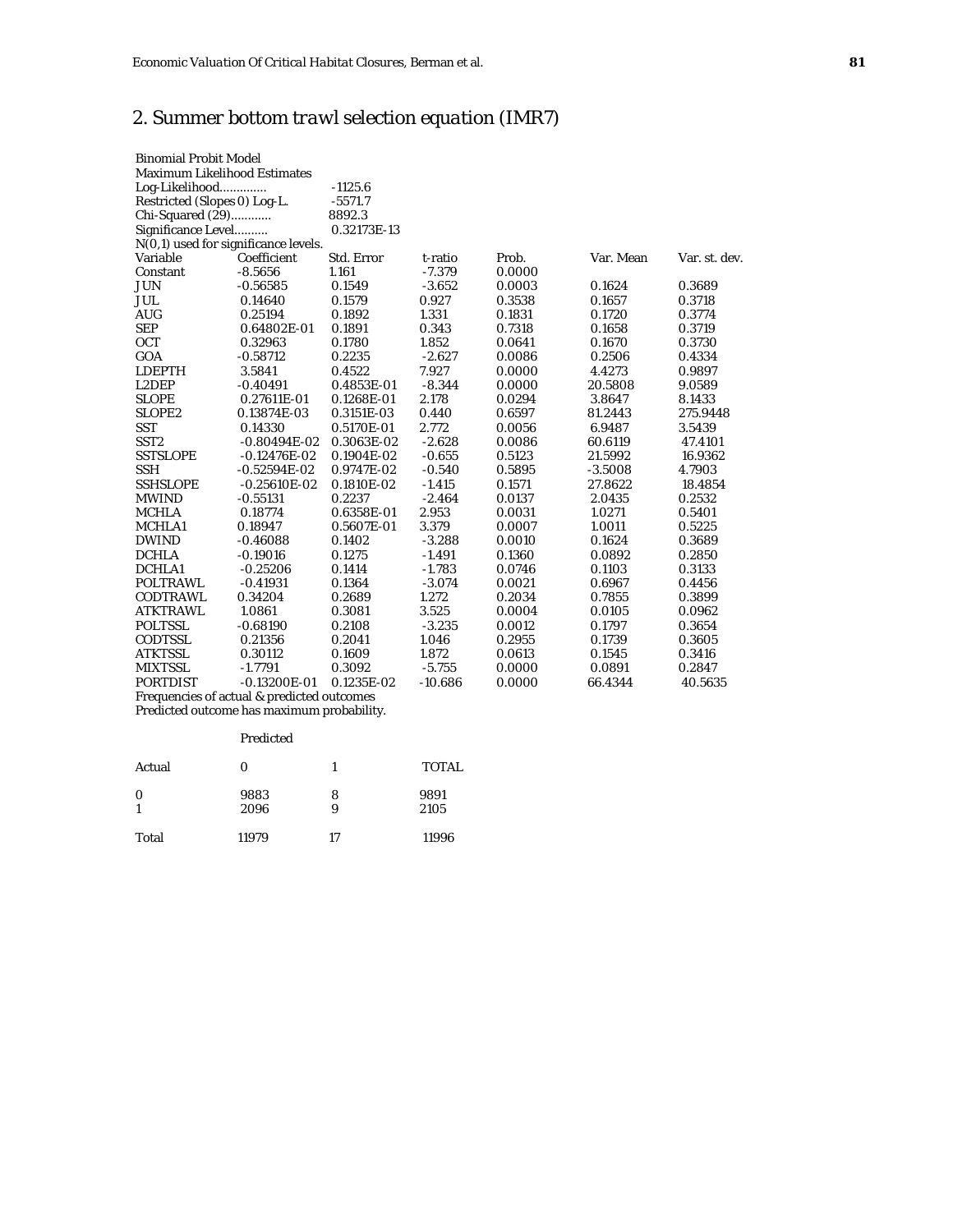# **Pollock , standard CPUE**

| <b>Sample Selection Model</b>                     |                  |                                            |                     |               |                  |               |
|---------------------------------------------------|------------------|--------------------------------------------|---------------------|---------------|------------------|---------------|
| Two stage least squares regression. Dep. Variable |                  |                                            | LOGPOLLS            |               |                  |               |
| <b>Observations</b>                               | 2084             | Weights                                    | <b>ONE</b>          |               |                  |               |
| <b>Mean of LHS</b>                                |                  | 0.5367812E+00 Std.Dev of LHS 0.6599354E+00 |                     |               |                  |               |
| StdDev of resid.                                  |                  | 0.5753294E+00 Sum of squares 0.6795509E+03 |                     |               |                  |               |
| R-squared                                         | 0.2396060E+00    |                                            | Adj. R-squared      |               | 0.2284945E+00    |               |
| F[30,                                             | 2053]            | 0.2156386E+02 Prob value                   |                     | 0.3217295E-13 |                  |               |
| Log-likelihood                                    | $-0.1789390E+04$ |                                            | $Restr.(b=0) Log-1$ |               | $-0.2090430E+04$ |               |
| Amemiya Pr. Criter.                               |                  | 0.3359276E+00 Akaike Info.Crit.            |                     |               | 0.1747015E+01    |               |
| Standard error corrected for selection            |                  |                                            | 0.57811             |               |                  |               |
| Correlation of disturbance in regression          |                  |                                            |                     |               |                  |               |
| and Selection Criterion (Rho)                     |                  |                                            | $-0.10700$          |               |                  |               |
| $N(0,1)$ used for significance levels.            |                  |                                            |                     |               |                  |               |
| Variable                                          | Coefficient      | Std. Error                                 | t-ratio             | Prob.         | Var. Mean        | Var. st. dev. |
| Constant                                          | $-4.9508$        | 0.8283                                     | $-5.977$            | 0.0000        |                  |               |
| <b>JUN</b>                                        | $-0.14520$       | 0.1470                                     | $-0.988$            | 0.3232        | 0.0614           | 0.2402        |
| <b>JUL</b>                                        | $-0.33695$       | 0.2141                                     | $-1.574$            | 0.1155        | 0.2692           | 0.4436        |
| <b>AUG</b>                                        | $-0.64359$       | 0.3005                                     | $-2.141$            | 0.0322        | 0.2116           | 0.4085        |
| <b>SEP</b>                                        | $-1.0007$        | 0.3844                                     | $-2.603$            | 0.0092        | 0.1569           | 0.3638        |
| <b>OCT</b>                                        | $-1.4103$        | 0.4666                                     | $-3.022$            | 0.0025        | 0.1934           | 0.3950        |
| GOA                                               | $-3.6998$        | 0.7372                                     | $-5.019$            | 0.0000        | 0.2404           | 0.4274        |
| <b>TIMELDEP</b>                                   | 0.53041E-01      | 0.2063E-01                                 | 2.571               | 0.0101        | 35.5014          | 7.3817        |
| <b>LDEPTH</b>                                     | 2.0966           | 0.3288                                     | 6.376               | 0.0000        | 4.5578           | 0.5740        |
| L <sub>2</sub> DEP                                | $-0.25616$       | 0.3397E-01                                 | $-7.541$            | 0.0000        | 21.1029          | 5.4919        |
| <b>SLOPE</b>                                      | $-0.27787E-01$   | 0.5262E-02                                 | $-5.280$            | 0.0000        | 4.3812           | 9.3259        |
| SLOPE2                                            | 0.31872E-03      | 0.1174E-03                                 | 2.715               | 0.0066        | 106.1247         | 364.6537      |
| <b>SST</b>                                        | 0.10120          | 0.3953E-01                                 | 2.560               | 0.0105        | 8.1178           | 2.4189        |
| SST <sub>2</sub>                                  | $-0.57602E-02$   | 0.2925E-02                                 | $-1.969$            | 0.0489        | 71.7304          | 37.6320       |
| <b>SSTSLOPE</b>                                   | -0.13557E-02     | 0.9203E-03                                 | $-1.473$            | 0.1407        | 20.1822          | 15.0117       |
| <b>SSH</b>                                        | $-0.29468E - 02$ | 0.6169E-02                                 | $-0.478$            | 0.6329        | $-3.7809$        | 3.8750        |
| <b>SSHSLOPE</b>                                   | 0.20828E-02      | 0.8658E-03                                 | 2.406               | 0.0161        | 22.9680          | 16.3217       |
| <b>MWIND</b>                                      | 0.34110E-01      | 0.1392                                     | 0.245               | 0.8065        | 2.0168           | 0.2648        |
| <b>MCHLA</b>                                      | $-0.70842E-01$   | 0.4116E-01                                 | $-1.721$            | 0.0852        | 1.0076           | 0.4184        |
| <b>MCHLA1</b>                                     | 0.42190E-02      | $0.2952E-01$                               | 0.143               | 0.8864        | 1.0345           | 0.5422        |
| <b>DWIND</b>                                      | 0.88128E-01      | 0.8618E-01                                 | 1.023               | 0.3065        | 0.0288           | 0.1673        |
| <b>DCHLA</b>                                      | 0.18086          | 0.6690E-01                                 | 2.703               | 0.0069        | 0.0509           | 0.2198        |
| <b>DCHLA1</b>                                     | $-0.18743$       | 0.7207E-01                                 | $-2.601$            | 0.0093        | 0.0398           | 0.1956        |
| <b>GLDEPTH</b>                                    | 0.34532          | 0.8189E-01                                 | 4.217               | 0.0000        | 1.1783           | 2.1088        |
| <b>GTIMELDE</b>                                   | 0.11532E-01      | 0.8576E-02                                 | 1.345               | 0.1787        | 8.5557           | 15.7173       |
| <b>GSST</b>                                       | -0.16840E-01     | 0.2986E-01                                 | $-0.564$            | 0.5728        | 2.3308           | 4.3117        |
| <b>GSSH</b>                                       | $-0.19891E-02$   | 0.1075E-01                                 | $-0.185$            | 0.8532        | $-0.8258$        | 2.2383        |
| <b>GMWIND</b>                                     | 0.42804          | 0.2508                                     | 1.707               | 0.0879        | 0.4961           | 0.8907        |
| <b>GMCHLA</b>                                     | 0.27099          | 0.8707E-01                                 | 3.112               | 0.0019        | 0.2574           | 0.4944        |
| <b>GMCHLA1</b>                                    | 0.80668E-01      | 0.8036E-01                                 | 1.004               | 0.3155        | 0.2479           | 0.4876        |
| IMR7                                              | $-0.61856E-01$   | 0.4819E-01                                 | $-1.284$            | 0.1993        | 1.9159           | 0.4657        |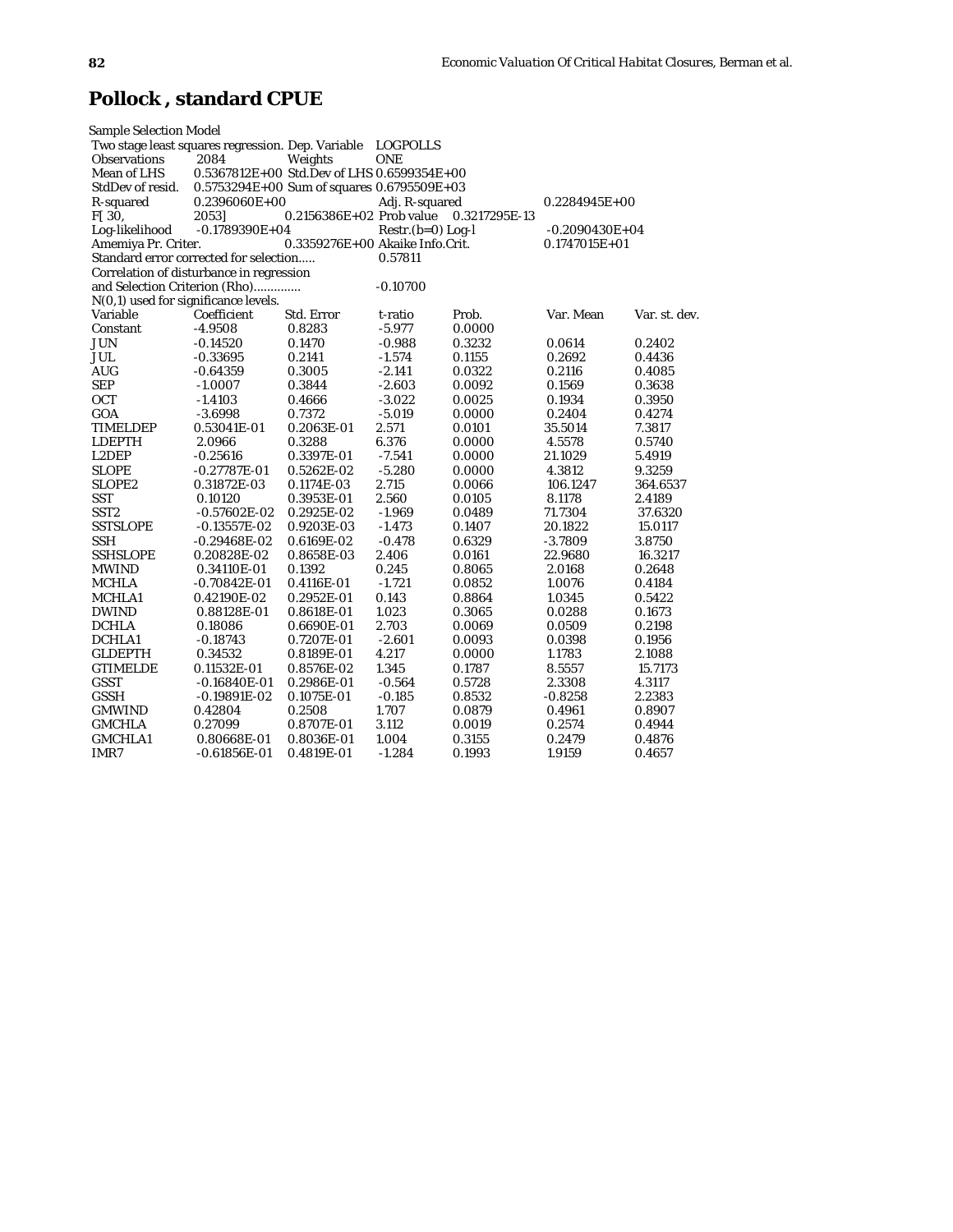## **Pollock , standard CPUE (cont.)**

| Log-Likelihood                         |                  | $-1922.1$  |          |        |            |               |
|----------------------------------------|------------------|------------|----------|--------|------------|---------------|
| Threshold values for the model: Lower  |                  |            | 0.0000   | Upper  | ********** |               |
| $N(0,1)$ used for significance levels. |                  |            |          |        |            |               |
| Variable                               | Coefficient      | Std. Error | t-ratio  | Prob.  | Var. Mean  | Var. st. dev. |
| Constant                               | $-7.8763$        | 1.039      | $-7.581$ | 0.0000 |            |               |
| <b>JUN</b>                             | $-0.12605$       | 0.1785     | $-0.706$ | 0.4800 | 0.0612     | 0.2398        |
| <b>JUL</b>                             | $-0.29978$       | 0.2642     | $-1.135$ | 0.2566 | 0.2697     | 0.4439        |
| <b>AUG</b>                             | $-0.57325$       | 0.3724     | $-1.539$ | 0.1238 | 0.2109     | 0.4080        |
| <b>SEP</b>                             | $-0.89335$       | 0.4775     | $-1.871$ | 0.0614 | 0.1573     | 0.3642        |
| <b>OCT</b>                             | $-1.2361$        | 0.5789     | $-2.135$ | 0.0327 | 0.1937     | 0.3953        |
| GOA                                    | $-6.5638$        | 0.9770     | $-6.719$ | 0.0000 | 0.2425     | 0.4287        |
| <b>TIMELDEP</b>                        | 0.48001E-01      | 0.2536E-01 | 1.893    | 0.0583 | 35.5104    | 7.3774        |
| <b>LDEPTH</b>                          | 3.4986           | 0.4334     | 8.072    | 0.0000 | 4.5577     | 0.5732        |
| L2DEP                                  | $-0.39135$       | 0.4309E-01 | $-9.083$ | 0.0000 | 21.1014    | 5.4836        |
| <b>SLOPE</b>                           | $-0.38735E - 01$ | 0.6325E-02 | $-6.125$ | 0.0000 | 4.4027     | 9.3546        |
| SLOPE <sub>2</sub>                     | 0.45389E-03      | 0.1403E-03 | 3.234    | 0.0012 | 106.8498   | 365.4387      |
| <b>SST</b>                             | 0.38036E-01      | 0.4857E-01 | 0.783    | 0.4335 | 8.1238     | 2.4194        |
| SST <sub>2</sub>                       | $-0.11547E-02$   | 0.3548E-02 | $-0.325$ | 0.7448 | 71.8300    | 37.6711       |
| <b>SSTSLOPE</b>                        | $-0.13083E-02$   | 0.1065E-02 | $-1.229$ | 0.2191 | 20.1950    | 15.0092       |
| <b>SSH</b>                             | $-0.45853E-02$   | 0.7180E-02 | $-0.639$ | 0.5231 | $-3.7775$  | 3.8726        |
| <b>SSHSLOPE</b>                        | 0.16441E-02      | 0.1022E-02 | 1.609    | 0.1077 | 23.0271    | 16.3453       |
| <b>MWIND</b>                           | $-0.79378E - 01$ | 0.1617     | $-0.491$ | 0.6235 | 2.0169     | 0.2647        |
| <b>MCHLA</b>                           | $-0.43299E - 01$ | 0.4703E-01 | $-0.921$ | 0.3572 | 1.0078     | 0.4181        |
| MCHLA1                                 | $-0.31080E - 02$ | 0.3347E-01 | $-0.093$ | 0.9260 | 1.0345     | 0.5419        |
| <b>DWIND</b>                           | $-0.40418E - 01$ | 0.1086     | $-0.372$ | 0.7098 | 0.0287     | 0.1670        |
| <b>DCHLA</b>                           | 0.21986          | 0.7699E-01 | 2.856    | 0.0043 | 0.0507     | 0.2194        |
| <b>DCHLA1</b>                          | $-0.19798$       | 0.8351E-01 | $-2.371$ | 0.0177 | 0.0397     | 0.1953        |
| <b>GLDEPTH</b>                         | 0.63679          | 0.1047     | 6.085    | 0.0000 | 1.1873     | 2.1130        |
| <b>GTIMELDE</b>                        | 0.11580E-01      | 0.1060E-01 | 1.092    | 0.2748 | 8.6344     | 15.7704       |
| <b>GSST</b>                            | $-0.33178E - 01$ | 0.3736E-01 | $-0.888$ | 0.3745 | 2.3526     | 4.3267        |
| <b>GSSH</b>                            | $-0.18198E - 01$ | 0.1383E-01 | $-1.316$ | 0.1881 | $-0.8332$  | 2.2430        |
| <b>GMWIND</b>                          | 0.84511          | 0.3283     | 2.574    | 0.0100 | 0.5004     | 0.8934        |
| <b>GMCHLA</b>                          | 0.48930          | 0.1085     | 4.508    | 0.0000 | 0.2599     | 0.4961        |
| <b>GMCHLA1</b>                         | 0.19610          | 0.9800E-01 | 2.001    | 0.0454 | 0.2504     | 0.4896        |
| IMR7                                   | $-0.11926$       | 0.5738E-01 | $-2.078$ | 0.0377 | 1.9109     | 0.4671        |
| Sigma                                  | 0.64576          | 0.1118E-01 | 57.744   | 0.0000 |            |               |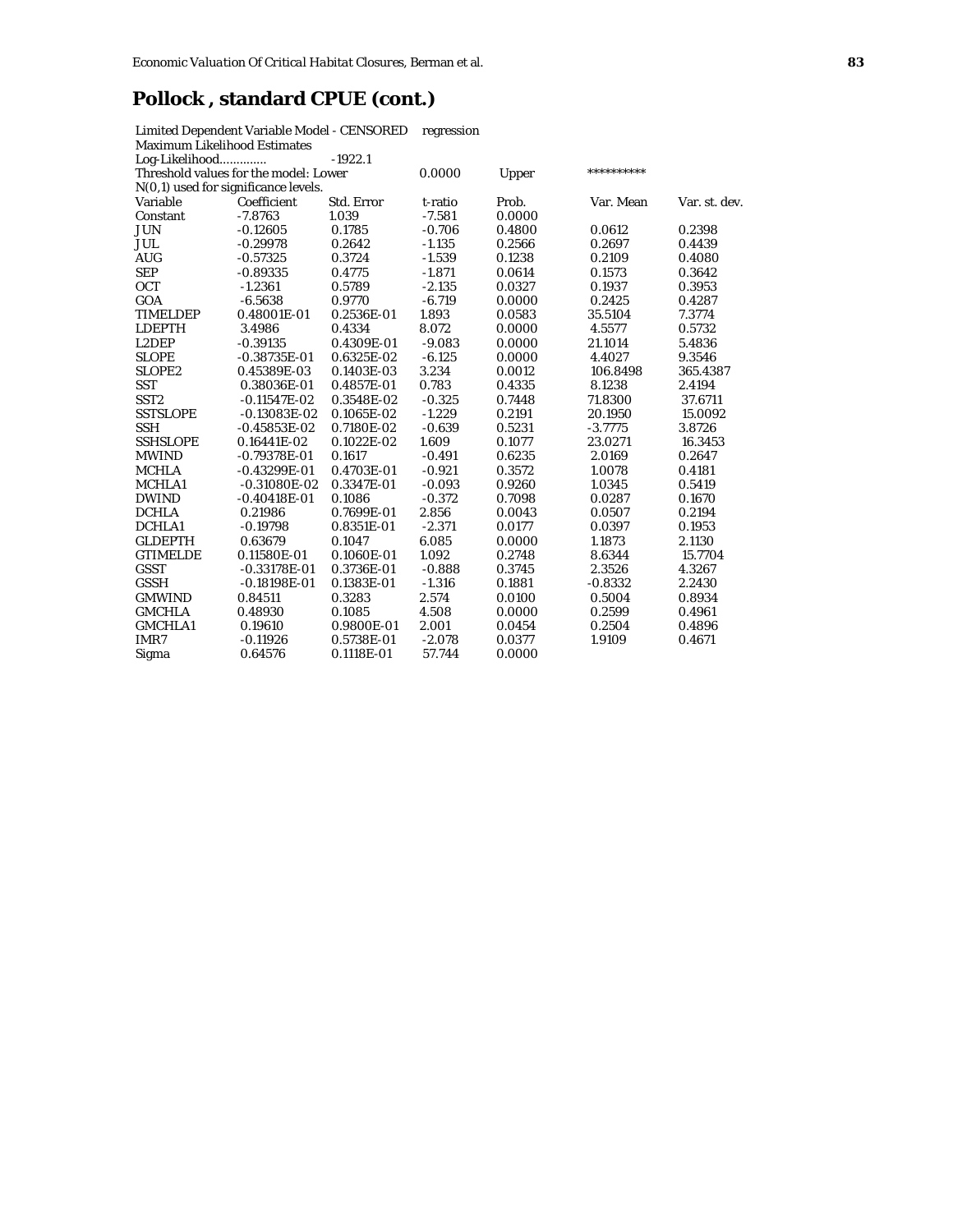## **Pollock , standard CPUE (cont.)**

|                                     | <b>ML Estimates of Selection Model</b>   |            |          |        |  |  |  |  |
|-------------------------------------|------------------------------------------|------------|----------|--------|--|--|--|--|
| <b>Maximum Likelihood Estimates</b> |                                          |            |          |        |  |  |  |  |
| Log-Likelihood                      |                                          | $-6240.2$  |          |        |  |  |  |  |
|                                     | LHS is CENSORED. Tobit Model fit by MLE. |            |          |        |  |  |  |  |
|                                     | FIRST 30 estimates are probit equation.  |            |          |        |  |  |  |  |
|                                     | N(0,1) used for significance levels.     |            |          |        |  |  |  |  |
| Variable                            | Coefficient                              | Std. Error | t-ratio  | Prob.  |  |  |  |  |
| Constant                            | $-8.8557$                                | 1.161      | $-7.624$ | 0.0000 |  |  |  |  |
| JUN                                 | $-0.21361$                               | 0.2191     | $-0.975$ | 0.3297 |  |  |  |  |
| JUL                                 | $-0.34851$                               | 0.3123     | $-1.116$ | 0.2645 |  |  |  |  |
| <b>AUG</b>                          | $-0.64471$                               | 0.4357     | $-1.480$ | 0.1390 |  |  |  |  |
| SEP                                 | $-0.97808$                               | 0.5669     | $-1.725$ | 0.0845 |  |  |  |  |
| <b>OCT</b>                          | $-1.3192$                                | 0.6900     | $-1.912$ | 0.0559 |  |  |  |  |
| GOA                                 | $-6.4392$                                | 1.170      | $-5.503$ | 0.0000 |  |  |  |  |
| <b>TIMELDEP</b>                     | 0.55940E-01                              | 0.2903E-01 | 1.927    | 0.0540 |  |  |  |  |
| <b>LDEPTH</b>                       | 3.8321                                   | 0.4988     | 7.682    | 0.0000 |  |  |  |  |
| L2DEP                               | $-0.43531$                               | 0.4700E-01 | $-9.261$ | 0.0000 |  |  |  |  |
| <b>SLOPE</b>                        | $-0.34657E-01$                           | 0.7108E-02 | $-4.876$ | 0.0000 |  |  |  |  |
| SLOPE2                              | 0.42922E-03                              | 0.1748E-03 | 2.456    | 0.0141 |  |  |  |  |
| <b>SST</b>                          | 0.53129E-01                              | 0.6353E-01 | 0.836    | 0.4030 |  |  |  |  |
| SST <sub>2</sub>                    | $-0.17815E-02$                           | 0.4292E-02 | $-0.415$ | 0.6781 |  |  |  |  |
| <b>SSTSLOPE</b>                     | $-0.10514E-02$                           | 0.1149E-02 | $-0.915$ | 0.3600 |  |  |  |  |
| <b>SSH</b>                          | $-0.48489E-02$                           | 0.6528E-02 | $-0.743$ | 0.4576 |  |  |  |  |
| <b>SSHSLOPE</b>                     | 0.15819E-02                              | 0.1004E-02 | 1.576    | 0.1151 |  |  |  |  |
| <b>MWIND</b>                        | $-0.19282$                               | 0.1593     | $-1.210$ | 0.2261 |  |  |  |  |
| <b>MCHLA</b>                        | $-0.27358E - 02$                         | 0.5160E-01 | $-0.053$ | 0.9577 |  |  |  |  |
| <b>MCHLA1</b>                       | 0.13265E-01                              | 0.3232E-01 | 0.410    | 0.6815 |  |  |  |  |
| <b>DWIND</b>                        | $-0.10874$                               | 0.9448E-01 | $-1.151$ | 0.2498 |  |  |  |  |
| <b>DCHLA</b>                        | 0.17846                                  | 0.7966E-01 | 2.240    | 0.0251 |  |  |  |  |
| <b>DCHLA1</b>                       | $-0.22222$                               | 0.7962E-01 | $-2.791$ | 0.0053 |  |  |  |  |
| <b>GLDEPTH</b>                      | 0.62990                                  | 0.1295     | 4.864    | 0.0000 |  |  |  |  |
| <b>GTIMELDE</b>                     | 0.84452E-02                              | 0.1222E-01 | 0.691    | 0.4893 |  |  |  |  |
| <b>GSST</b>                         | $-0.36456E - 01$                         | 0.4259E-01 | $-0.856$ | 0.3920 |  |  |  |  |
| <b>GSSH</b>                         | -0.19688E-01                             | 0.1557E-01 | $-1.264$ | 0.2061 |  |  |  |  |
| <b>GMWIND</b>                       | 0.86262                                  | 0.3922     | 2.199    | 0.0279 |  |  |  |  |
| <b>GMCHLA</b>                       | 0.47273                                  | 0.1117     | 4.233    | 0.0000 |  |  |  |  |
| <b>GMCHLA1</b>                      | 0.20261                                  | 0.1042     | 1.944    | 0.0519 |  |  |  |  |
| SIGMA(1)                            | 0.64627                                  | 0.8627E-02 | 74.912   | 0.0000 |  |  |  |  |
| RHO(1,2)                            | 0.35777E-01                              | 0.9503E-01 | 0.376    | 0.7066 |  |  |  |  |

rob. Var. Mean Var. st. dev.<br>.0000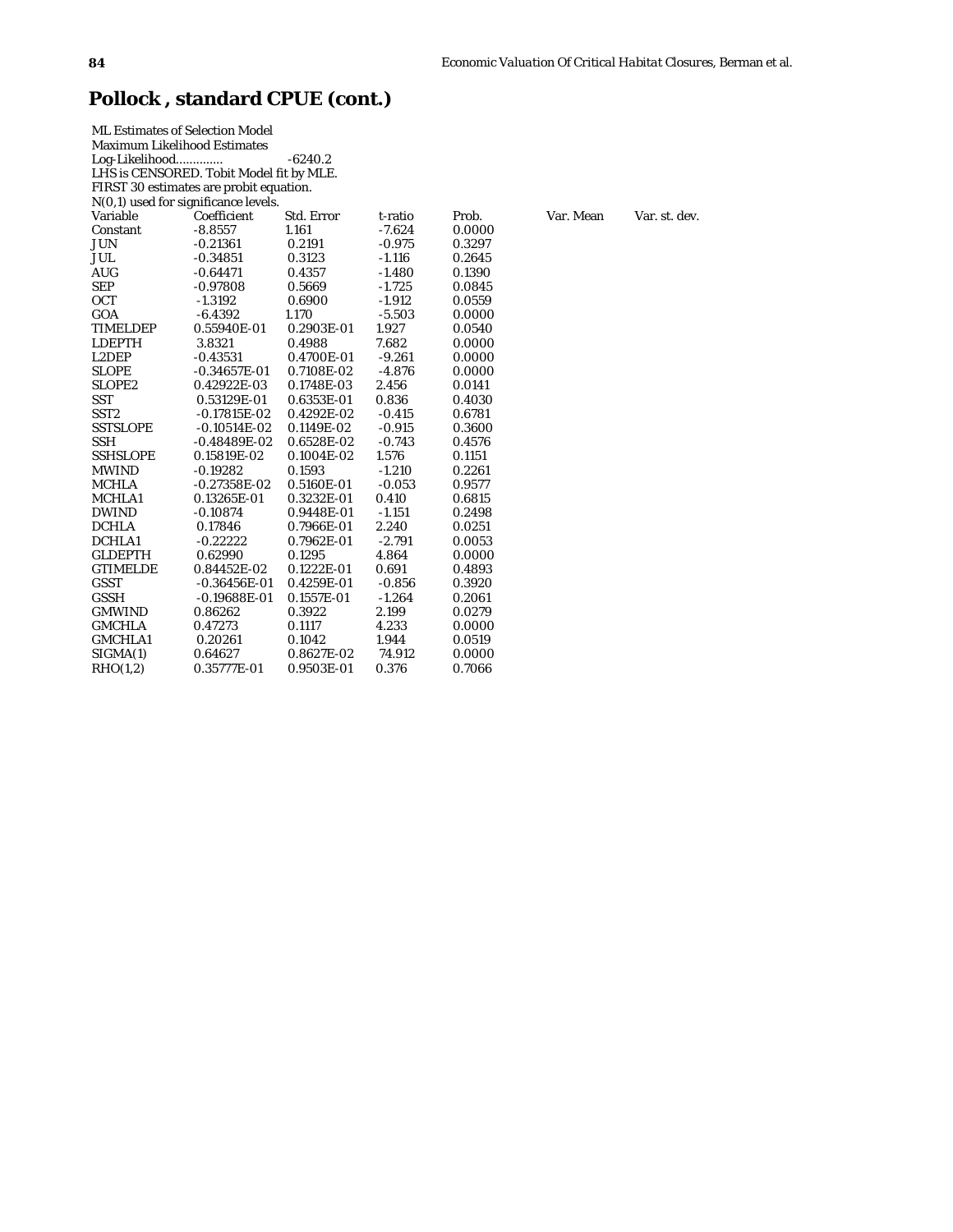#### **Pacific cod, CPUE**

| <b>Sample Selection Model</b>                     |                  |                                            |                     |               |                |               |
|---------------------------------------------------|------------------|--------------------------------------------|---------------------|---------------|----------------|---------------|
| Two stage least squares regression. Dep. Variable |                  |                                            | LOGPCOD             |               |                |               |
| Observations                                      | 2084             | Weights                                    | <b>ONE</b>          |               |                |               |
| Mean of LHS                                       |                  | 0.2972981E+00 Std.Dev of LHS 0.3440143E+00 |                     |               |                |               |
| StdDev of resid.                                  | $0.3100060E+00$  |                                            | Sum of squares      |               | 0.1973010E+03  |               |
| R-squared                                         |                  | 0.1875518E+00 Adj. R-squared 0.1756797E+00 |                     |               |                |               |
| F[ 30,                                            | 2053]            | 0.1579768E+02 Prob value                   |                     | 0.3217295E-13 |                |               |
| Log-likelihood                                    | $-0.5007468E+03$ |                                            | $Restr.(b=0) Log-1$ |               | -0.7327900E+03 |               |
| Amemiya Pr. Criter.                               |                  | 0.9753332E-01 Akaike Info.Crit.            |                     |               | 0.5103137E+00  |               |
| Standard error corrected for selection            |                  |                                            | 0.32875             |               |                |               |
| Correlation of disturbance in regression          |                  |                                            |                     |               |                |               |
| and Selection Criterion (Rho)                     |                  |                                            | $-0.39356$          |               |                |               |
| $N(0,1)$ used for significance levels.            |                  |                                            |                     |               |                |               |
| Variable                                          | Coefficient      | Std. Error                                 | t-ratio             | Prob.         | Var. Mean      | Var. st. dev. |
| Constant                                          | $-1.2723$        | 0.4103                                     | $-3.101$            | 0.0019        |                |               |
| <b>JUN</b>                                        | 0.11579          | 0.7965E-01                                 | 1.454               | 0.1460        | 0.0614         | 0.2402        |
| <b>JUL</b>                                        | $-0.41659E-01$   | 0.1154                                     | $-0.361$            | 0.7181        | 0.2692         | 0.4436        |
| AUG                                               | $-0.58546E-01$   | 0.1618                                     | $-0.362$            | 0.7175        | 0.2116         | 0.4085        |
| <b>SEP</b>                                        | 0.93405E-01      | 0.2067                                     | 0.452               | 0.6514        | 0.1569         | 0.3638        |
| <b>OCT</b>                                        | 0.67453E-01      | 0.2510                                     | 0.269               | 0.7881        | 0.1934         | 0.3950        |
| <b>GOA</b>                                        | 1.4409           | 0.3975                                     | 3.625               | 0.0003        | 0.2404         | 0.4274        |
| <b>TIMELDEP</b>                                   | $-0.17606E - 01$ | 0.1107E-01                                 | $-1.590$            | 0.1118        | 35.5014        | 7.3817        |
| <b>LDEPTH</b>                                     | 0.81896          | 0.1703                                     | 4.809               | 0.0000        | 4.5578         | 0.5740        |
| L2DEP                                             | $-0.78711E-01$   | 0.1749E-01                                 | $-4.501$            | 0.0000        | 21.1029        | 5.4919        |
| <b>SLOPE</b>                                      | 0.47438E-02      | 0.2890E-02                                 | 1.642               | 0.1007        | 4.3812         | 9.3259        |
| <b>SLOPE2</b>                                     | -0.15830E-03     | 0.6482E-04                                 | $-2.442$            | 0.0146        | 106.1247       | 364.6537      |
| <b>SST</b>                                        | 0.43391E-01      | 0.2125E-01                                 | 2.042               | 0.0411        | 8.1178         | 2.4189        |
| SST <sub>2</sub>                                  | -0.10287E-02     | 0.1575E-02                                 | $-0.653$            | 0.5137        | 71.7304        | 37.6320       |
| SSTSLOPE                                          | 0.83700E-05      | 0.5032E-03                                 | 0.017               | 0.9867        | 20.1822        | 15.0117       |
| <b>SSH</b>                                        | -0.68258E-02     | 0.3352E-02                                 | $-2.036$            | 0.0417        | $-3.7809$      | 3.8750        |
| <b>SSHSLOPE</b>                                   | 0.12321E-02      | 0.4771E-03                                 | 2.582               | 0.0098        | 22.9680        | 16.3217       |
| <b>MWIND</b>                                      | 0.19648E-01      | 0.7717E-01                                 | 0.255               | 0.7990        | 2.0168         | 0.2648        |
| <b>MCHLA</b>                                      | $-0.75122E-01$   | 0.2270E-01                                 | $-3.309$            | 0.0009        | 1.0076         | 0.4184        |
| <b>MCHLA1</b>                                     | $-0.28885E-01$   | 0.1600E-01                                 | $-1.805$            | 0.0711        | 1.0345         | 0.5422        |
| <b>DWIND</b>                                      | 0.27416          | 0.4677E-01                                 | 5.862               | 0.0000        | 0.0288         | 0.1673        |
| <b>DCHLA</b>                                      | 0.45396E-01      | 0.3648E-01                                 | 1.244               | 0.2134        | 0.0509         | 0.2198        |
| <b>DCHLA1</b>                                     | $-0.75853E-02$   | 0.3905E-01                                 | $-0.194$            | 0.8460        | 0.0398         | 0.1956        |
| <b>GLDEPTH</b>                                    | $-0.36074$       | 0.4416E-01                                 | $-8.169$            | 0.0000        | 1.1783         | 2.1088        |
| <b>GTIMELDE</b>                                   | 0.21356E-01      | 0.4631E-02                                 | 4.612               | 0.0000        | 8.5557         | 15.7173       |
| <b>GSST</b>                                       | $-0.33675E-01$   | 0.1607E-01                                 | $-2.096$            | 0.0361        | 2.3308         | 4.3117        |
| <b>GSSH</b>                                       | 0.25757E-01      | 0.5804E-02                                 | 4.438               | 0.0000        | $-0.8258$      | 2.2383        |
| <b>GMWIND</b>                                     | $-0.12599$       | 0.1353                                     | $-0.931$            | 0.3518        | 0.4961         | 0.8907        |
| GMCHLA                                            | 0.10916          | 0.4694E-01                                 | 2.325               | 0.0200        | 0.2574         | 0.4944        |
| <b>GMCHLA1</b>                                    | 0.42643E-01      | 0.4329E-01                                 | 0.985               | 0.3246        | 0.2479         | 0.4876        |
| IMR7                                              | -0.12938         | 0.2677E-01                                 | $-4.833$            | 0.0000        | 1.1542         | 0.4255        |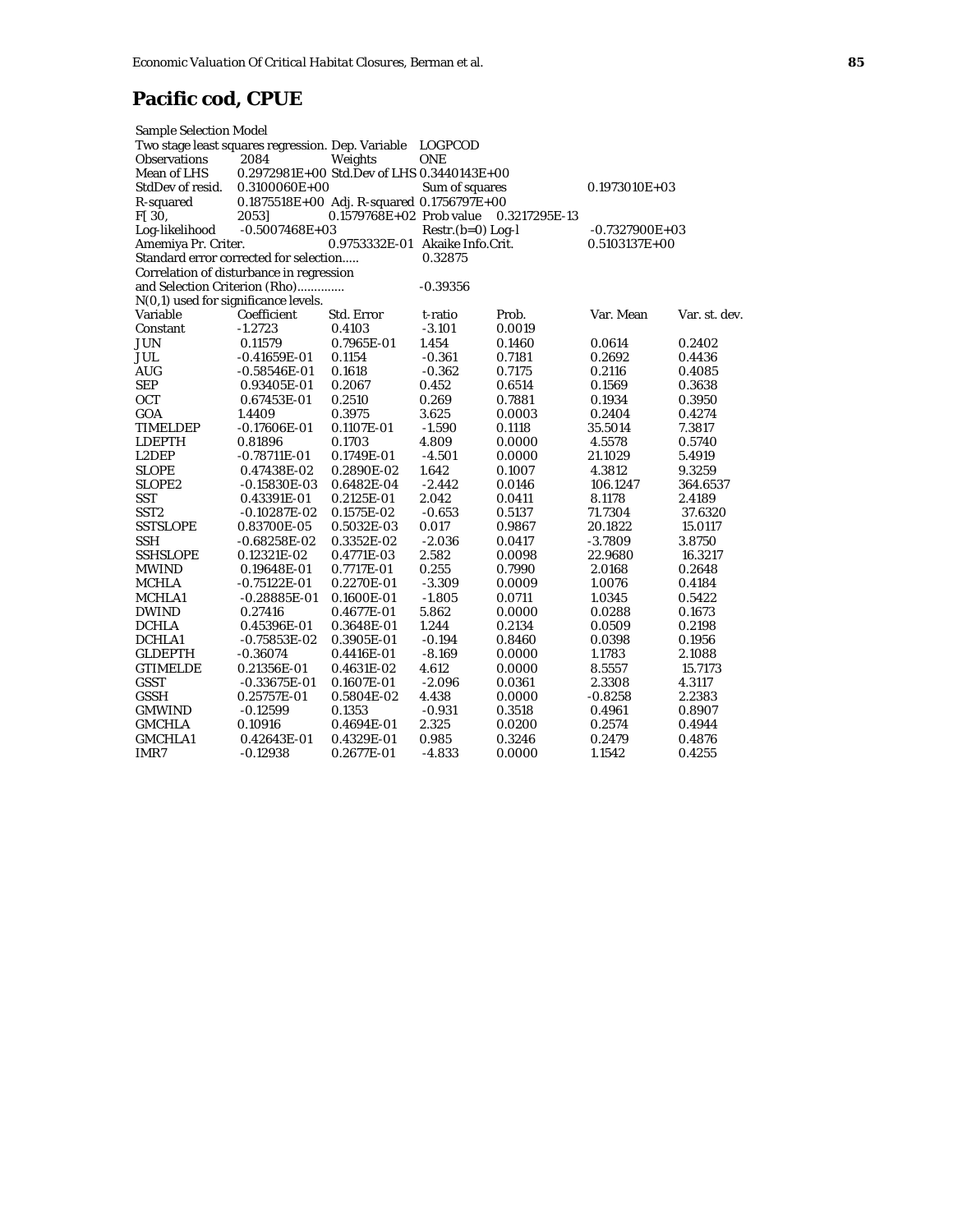#### **Pacific cod, CPUE (cont.)**

 Limited Dependent Variable Model - CENSORED regression Maximum Likelihood Estimates Log-Likelihood.............. -752.97 Threshold values for the model: Lower 0.0000 Upper \*\*\*\*\*\*\*\*\*\*\* N(0,1) used for significance levels. Variable Coefficient Std. Error t-ratio Prob. Var. Mean Var. st. dev. Constant -3.7195 0.5497 -6.767 0.0000<br>JUN 0.73074E-01 0.9327E-01 0.783 0.4334 JUN 0.73074E-01 0.9327E-01 0.783 0.4334 0.0614 0.2400 JUL -0.94603E-01 0.1408 -0.672 0.5017 0.2694 0.4438 AUG -0.16166 0.2004 -0.807 0.4198 0.2114 0.4084 SEP -0.51867E-01 0.2574 -0.201 0.8403 0.1572 0.3641 OCT -0.86989E-01 0.3124 -0.278 0.7807 0.1932 0.3949 GOA 2.2360 0.4688 4.770 0.0000 0.2407 0.4276 TIMELDEP -0.12539E-01 0.1385E-01 -0.905 0.3654 35.5039 7.3800 LDEPTH 1.9559 0.2269 8.621 0.0000 4.5580 0.5738 L2DEP -0.21204 0.2374E-01 -8.933 0.0000 21.1043 5.4895<br>SLOPE 0.52226E-02 0.3241E-02 1.611 0.1071 4.3922 9.3408 SLOPE 0.52226E-02 0.3241E-02 1.611 0.1071 4.3922 9.3408<br>SLOPE2 -0.16501E-03 0.7142E-04 -2.310 0.0209 106.5008 365.0076 SLOPE2 -0.16501E-03 0.7142E-04 -2.310 0.0209 106.5008 365.00<br>SST 0.40015E-01 0.2453E-01 1.632 0.1028 8.1200 2.4204 SST 0.40015E-01 0.2453E-01 1.632 0.1028 8.1200 2.4204<br>SST2 -0.66932E-03 0.1811E-02 -0.370 0.7117 71.7742 37.6846 SST2 -0.66932E-03<br>SSTSLOPE 0.41485E-03 0.41485E-03 0.5517E-03 0.752 0.4521 20.1927 15.0243<br>
-0.51768E-02 0.3694E-02 -1.401 0.1611 -3.7785 3.8752 SSH -0.51768E-02 SSHSLOPE 0.88669E-03 0.5294E-03 1.675 0.0940 22.9994 16.3473<br>MWIND 0.38426E-01 0.8328E-01 0.461 0.6445 2.0166 0.2648 MWIND 0.38426E-01 0.8328E-01 0.461 0.6445 2.0166 0.2648 MCHLA -0.67076E-01 0.2473E-01 -2.712 0.0067 1.0074 0.4183<br>MCHLA1 -0.35456E-01 0.1760E-01 -2.015 0.0439 1.0342 0.5422 MCHLA1 -0.35456E-01 0.1760E-01 -2.015 0.0439 1.0342 0.5422<br>DWIND 0.28878 0.5112E-01 5.649 0.0000 0.0288 0.1672 DWIND 0.28878 0.5112E-01 5.649 0.0000 0.0288 0.1672<br>DCHLA 0.36174E-01 0.4144E-01 0.873 0.3827 0.0508 0.2197 DCHLA 0.36174E-01 0.4144E-01 0.873 0.3827 0.0508 0.2197 -0.19423E-01 GLDEPTH -0.49552 0.5405E-01 -9.168 0.0000 1.1795 2.1094<br>GTIMELDE 0.21449E-01 0.5321E-02 4.031 0.0001 8.5635 15.7202  $0.21449E-01$   $0.5321E-02$   $4.031$ GSST -0.48657E-01 0.1829E-01 -2.660 0.0078 2.3350 4.3166 GSSH 0.31160E-01 0.6686E-02 4.660 0.0000 -0.8271 2.2387 GMWIND -0.16473 0.1553 -1.061 0.2888 0.4965 0.8907 GMCHLA 0.14357 0.5368E-01 2.675 0.0075 0.2577 0.4945 GMCHLA1 0.63966E-01 0.4930E-01 1.297 0.1945 0.2481 0.4877<br>1MR7 -0.11801 0.2947E-01 -4.005 0.0001 1.9112 0.4671  $\begin{array}{ll} \mbox{0.2947E-01} & \quad \mbox{-4.005} \\ \mbox{0.5614E-02} & \quad \mbox{59.678} \end{array}$ Sigma 0.33502 0.5614E-02 59.678 0.0000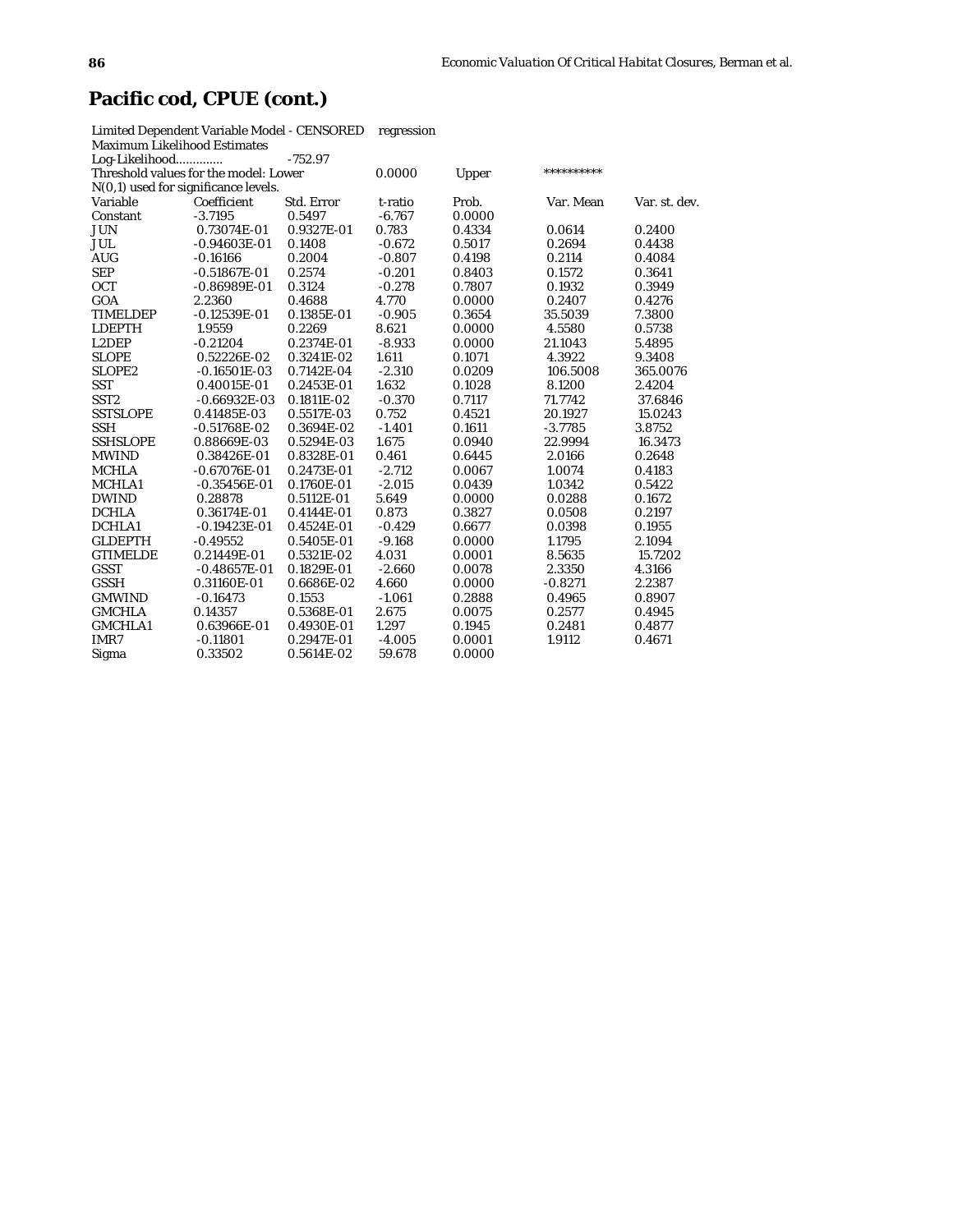## **Pacific cod, CPUE (cont.)**

|                                          | <b>ML Estimates of Selection Model</b> |            |          |        |  |  |  |  |  |
|------------------------------------------|----------------------------------------|------------|----------|--------|--|--|--|--|--|
| <b>Maximum Likelihood Estimates</b>      |                                        |            |          |        |  |  |  |  |  |
| Log-Likelihood<br>$-5068.9$              |                                        |            |          |        |  |  |  |  |  |
| LHS is CENSORED. Tobit Model fit by MLE. |                                        |            |          |        |  |  |  |  |  |
| FIRST 30 estimates are probit equation.  |                                        |            |          |        |  |  |  |  |  |
| N(0,1) used for significance levels.     |                                        |            |          |        |  |  |  |  |  |
| Variable                                 | Coefficient                            | Std. Error | t-ratio  | Prob.  |  |  |  |  |  |
| Constant                                 | $-4.2442$                              | 0.6238     | $-6.804$ | 0.0000 |  |  |  |  |  |
| <b>JUN</b>                               | 0.60673E-01                            | 0.9264E-01 | 0.655    | 0.5125 |  |  |  |  |  |
| JUL                                      | $-0.10202$                             | 0.1355     | $-0.753$ | 0.4516 |  |  |  |  |  |
| <b>AUG</b>                               | $-0.17891$                             | 0.1959     | $-0.913$ | 0.3611 |  |  |  |  |  |
| <b>SEP</b>                               | $-0.81157E-01$                         | 0.2507     | $-0.324$ | 0.7461 |  |  |  |  |  |
| <b>OCT</b>                               | $-0.11978$                             | 0.3072     | $-0.390$ | 0.6966 |  |  |  |  |  |
| GOA                                      | 2.2362                                 | 0.4178     | 5.352    | 0.0000 |  |  |  |  |  |
| <b>TIMELDEP</b>                          | $-0.97058E - 02$                       | 0.1348E-01 | $-0.720$ | 0.4717 |  |  |  |  |  |
| <b>LDEPTH</b>                            | 2.1088                                 | 0.2630     | 8.018    | 0.0000 |  |  |  |  |  |
| L2DEP                                    | $-0.22970$                             | 0.2727E-01 | $-8.424$ | 0.0000 |  |  |  |  |  |
| <b>SLOPE</b>                             | 0.61017E-02                            | 0.3329E-02 | 1.833    | 0.0668 |  |  |  |  |  |
| SLOPE2                                   | $-0.17241E-03$                         | 0.7232E-04 | $-2.384$ | 0.0171 |  |  |  |  |  |
| <b>SST</b>                               | 0.44229E-01                            | 0.2528E-01 | 1.750    | 0.0802 |  |  |  |  |  |
| SST <sub>2</sub>                         | $-0.79041E-03$                         | 0.1924E-02 | $-0.411$ | 0.6812 |  |  |  |  |  |
| <b>SSTSLOPE</b>                          | 0.46403E-03                            | 0.6213E-03 | 0.747    | 0.4551 |  |  |  |  |  |
| <b>SSH</b>                               | $-0.52626E - 02$                       | 0.3588E-02 | $-1.467$ | 0.1425 |  |  |  |  |  |
| <b>SSHSLOPE</b>                          | 0.10845E-02                            | 0.5087E-03 | 2.132    | 0.0330 |  |  |  |  |  |
| <b>MWIND</b>                             | 0.22658E-01                            | 0.8935E-01 | 0.254    | 0.7998 |  |  |  |  |  |
| <b>MCHLA</b>                             | $-0.63126E - 01$                       | 0.2815E-01 | $-2.243$ | 0.0249 |  |  |  |  |  |
| <b>MCHLA1</b>                            | $-0.30799E-01$                         | 0.2229E-01 | $-1.382$ | 0.1670 |  |  |  |  |  |
| <b>DWIND</b>                             | 0.27695                                | 0.3481E-01 | 7.956    | 0.0000 |  |  |  |  |  |
| <b>DCHLA</b>                             | 0.30429E-01                            | 0.5056E-01 | 0.602    | 0.5473 |  |  |  |  |  |
| DCHLA1                                   | $-0.31148E - 01$                       | 0.4778E-01 | $-0.652$ | 0.5144 |  |  |  |  |  |
| <b>GLDEPTH</b>                           | $-0.49579$                             | 0.5434E-01 | $-9.123$ | 0.0000 |  |  |  |  |  |
| <b>GTIMELDE</b>                          | 0.20498E-01                            | 0.5050E-02 | 4.059    | 0.0000 |  |  |  |  |  |
| <b>GSST</b>                              | $-0.49139E-01$                         | 0.1878E-01 | $-2.616$ | 0.0089 |  |  |  |  |  |
| <b>GSSH</b>                              | 0.31766E-01                            | 0.5106E-02 | 6.221    | 0.0000 |  |  |  |  |  |
| <b>GMWIND</b>                            | $-0.15793$                             | 0.1317     | $-1.199$ | 0.2306 |  |  |  |  |  |
| <b>GMCHLA</b>                            | 0.14375                                | 0.4085E-01 | 3.519    | 0.0004 |  |  |  |  |  |
| <b>GMCHLA1</b>                           | 0.61543E-01                            | 0.4136E-01 | 1.488    | 0.1367 |  |  |  |  |  |
| SIGMA(1)                                 | 0.34485                                | 0.7897E-02 | 43.669   | 0.0000 |  |  |  |  |  |
| RHO(1,2)                                 | $-0.27904$                             | 0.9210E-01 | $-3.030$ | 0.0024 |  |  |  |  |  |

Var. Mean Var. st. dev.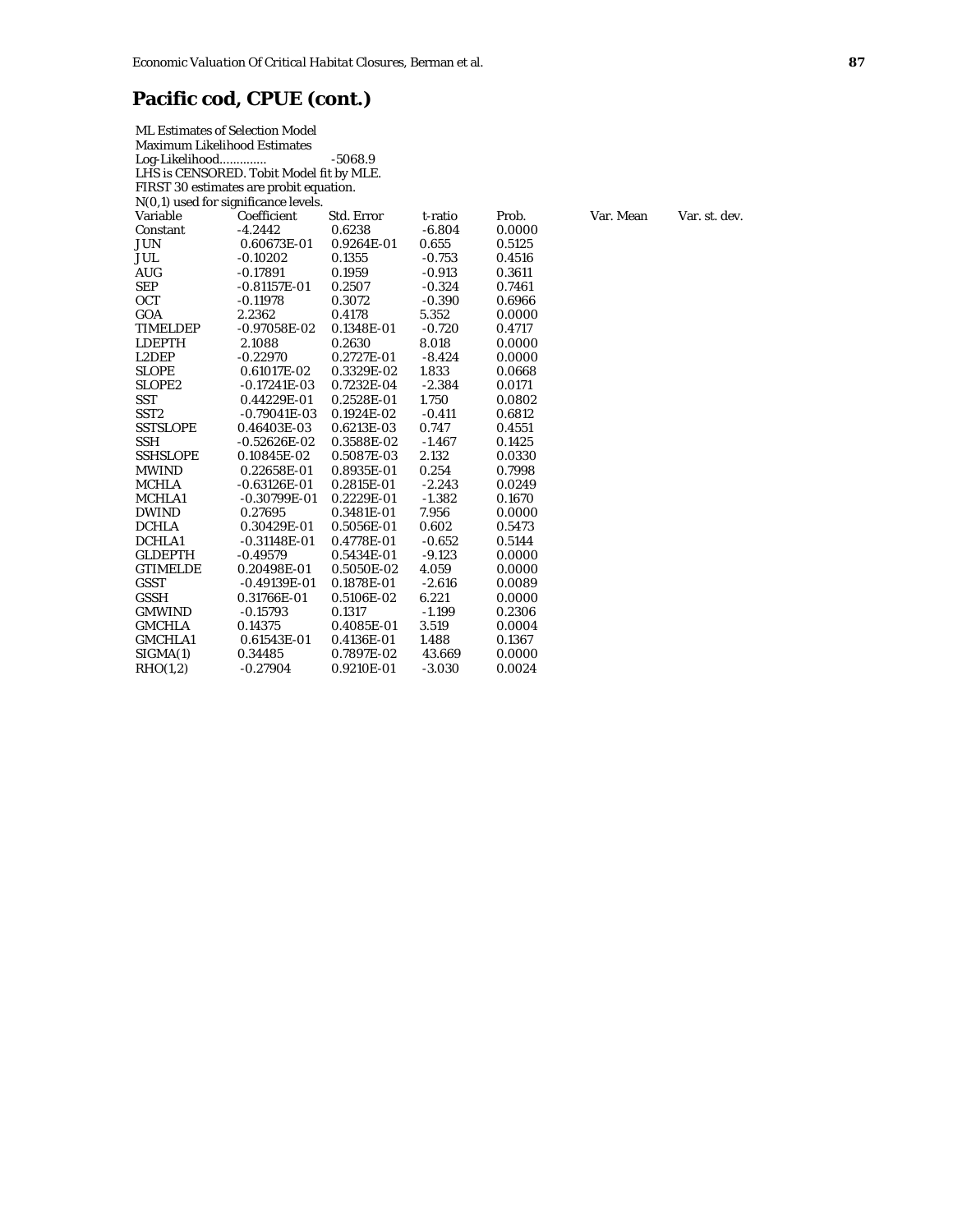# **Pacific cod, standard CPUE**

| <b>Sample Selection Model</b>                     |                  |                                            |                      |            |                  |               |
|---------------------------------------------------|------------------|--------------------------------------------|----------------------|------------|------------------|---------------|
| Two stage least squares regression. Dep. Variable |                  |                                            | LOGPCODS             |            |                  |               |
| <b>Observations</b>                               | 2084             | Weights                                    | <b>ONE</b>           |            |                  |               |
| Mean of LHS                                       |                  | 0.4752573E+00 Std.Dev of LHS 0.5026082E+00 |                      |            |                  |               |
| StdDev of resid.                                  | 0.4405847E+00    |                                            | Sum of squares       |            | 0.3985179E+03    |               |
| R-squared                                         |                  | 0.2312093E+00 Adj. R-squared 0.2199752E+00 |                      |            |                  |               |
| F[ 30,                                            | 2053]            | $0.2058093E+02$                            |                      | Prob value | 0.3217295E-13    |               |
| Log-likelihood                                    | $-0.1233296E+04$ |                                            | Restr. $(b=0)$ Log-l |            | $-0.1522892E+04$ |               |
| Amemiya Pr. Criter.                               |                  | 0.1970024E+00 Akaike Info.Crit.            |                      |            | $0.1213336E+01$  |               |
| Standard error corrected for selection            |                  |                                            | 0.47276              |            |                  |               |
| Correlation of disturbance in regression          |                  |                                            |                      |            |                  |               |
| and Selection Criterion (Rho)                     |                  |                                            | $-0.42883$           |            |                  |               |
| $N(0,1)$ used for significance levels.            |                  |                                            |                      |            |                  |               |
| Variable                                          | Coefficient      | Std. Error                                 | t-ratio              | Prob.      | Var. Mean        | Var. st. dev. |
| Constant                                          | $-3.0312$        | 0.5839                                     | $-5.191$             | 0.0000     |                  |               |
| <b>JUN</b>                                        | 0.10253E-01      | 0.1133                                     | 0.090                | 0.9279     | 0.0614           | 0.2402        |
| <b>JUL</b>                                        | $-0.34272$       | 0.1640                                     | $-2.089$             | 0.0367     | 0.2692           | 0.4436        |
| <b>AUG</b>                                        | $-0.49949$       | 0.2300                                     | $-2.172$             | 0.0299     | 0.2116           | 0.4085        |
| <b>SEP</b>                                        | $-0.43265$       | 0.2937                                     | $-1.473$             | 0.1408     | 0.1569           | 0.3638        |
| <b>OCT</b>                                        | $-0.63212$       | 0.3566                                     | $-1.773$             | 0.0763     | 0.1934           | 0.3950        |
| GOA                                               | 1.5999           | 0.5649                                     | 2.832                | 0.0046     | 0.2404           | 0.4274        |
| TIMELDEP                                          | 0.74061E-02      | 0.1573E-01                                 | 0.471                | 0.6378     | 35.5014          | 7.3817        |
| <b>LDEPTH</b>                                     | 1.4534           | 0.2422                                     | 6.001                | 0.0000     | 4.5578           | 0.5740        |
| L2DEP                                             | $-0.15923$       | 0.2490E-01                                 | $-6.395$             | 0.0000     | 21.1029          | 5.4919        |
| <b>SLOPE</b>                                      | $-0.47634E-02$   | 0.4127E-02                                 | $-1.154$             | 0.2484     | 4.3812           | 9.3259        |
| SLOPE2                                            | $-0.87827E-04$   | 0.9267E-04                                 | $-0.948$             | 0.3433     | 106.1247         | 364.6537      |
| <b>SST</b>                                        | 0.98077E-01      | 0.3022E-01                                 | 3.246                | 0.0012     | 8.1178           | 2.4189        |
| SST <sub>2</sub>                                  | -0.36883E-02     | 0.2240E-02                                 | $-1.647$             | 0.0996     | 71.7304          | 37.6320       |
| <b>SSTSLOPE</b>                                   | 0.35150E-03      | 0.7179E-03                                 | 0.490                | 0.6244     | 20.1822          | 15.0117       |
| <b>SSH</b>                                        | 0.63242E-04      | 0.4775E-02                                 | 0.013                | 0.9894     | $-3.7809$        | 3.8750        |
| <b>SSHSLOPE</b>                                   | 0.15362E-02      | 0.6806E-03                                 | 2.257                | 0.0240     | 22.9680          | 16.3217       |
| <b>MWIND</b>                                      | 0.10685          | 0.1100                                     | 0.972                | 0.3313     | 2.0168           | 0.2648        |
| <b>MCHLA</b>                                      | $-0.12999$       | 0.3234E-01                                 | $-4.020$             | 0.0001     | 1.0076           | 0.4184        |
| <b>MCHLA1</b>                                     | $-0.36242E-01$   | 0.2283E-01                                 | $-1.588$             | 0.1123     | 1.0345           | 0.5422        |
| <b>DWIND</b>                                      | 0.38428          | 0.6654E-01                                 | 5.775                | 0.0000     | 0.0288           | 0.1673        |
| <b>DCHLA</b>                                      | 0.12941          | 0.5197E-01                                 | 2.490                | 0.0128     | 0.0509           | 0.2198        |
| <b>DCHLA1</b>                                     | $-0.27154E-01$   | 0.5566E-01                                 | $-0.488$             | 0.6257     | 0.0398           | 0.1956        |
| <b>GLDEPTH</b>                                    | $-0.44470$       | 0.6278E-01                                 | $-7.084$             | 0.0000     | 1.1783           | 2.1088        |
| <b>GTIMELDE</b>                                   | 0.25827E-01      | 0.6586E-02                                 | 3.921                | 0.0001     | 8.5557           | 15.7173       |
| <b>GSST</b>                                       | $-0.35985E-01$   | 0.2283E-01                                 | $-1.576$             | 0.1150     | 2.3308           | 4.3117        |
| <b>GSSH</b>                                       | 0.35849E-01      | 0.8251E-02                                 | 4.345                | 0.0000     | $-0.8258$        | 2.2383        |
| <b>GMWIND</b>                                     | $-0.37602E-01$   | 0.1924                                     | $-0.195$             | 0.8450     | 0.4961           | 0.8907        |
| <b>GMCHLA</b>                                     | 0.10319          | 0.6673E-01                                 | 1.546                | 0.1220     | 0.2574           | 0.4944        |
| <b>GMCHLA1</b>                                    | 0.71789E-01      | 0.6151E-01                                 | 1.167                | 0.2432     | 0.2479           | 0.4876        |
| IMR7                                              | $-0.20273$       | 0.3795E-01                                 | $-5.342$             | 0.0000     | 1.1540           | 0.4264        |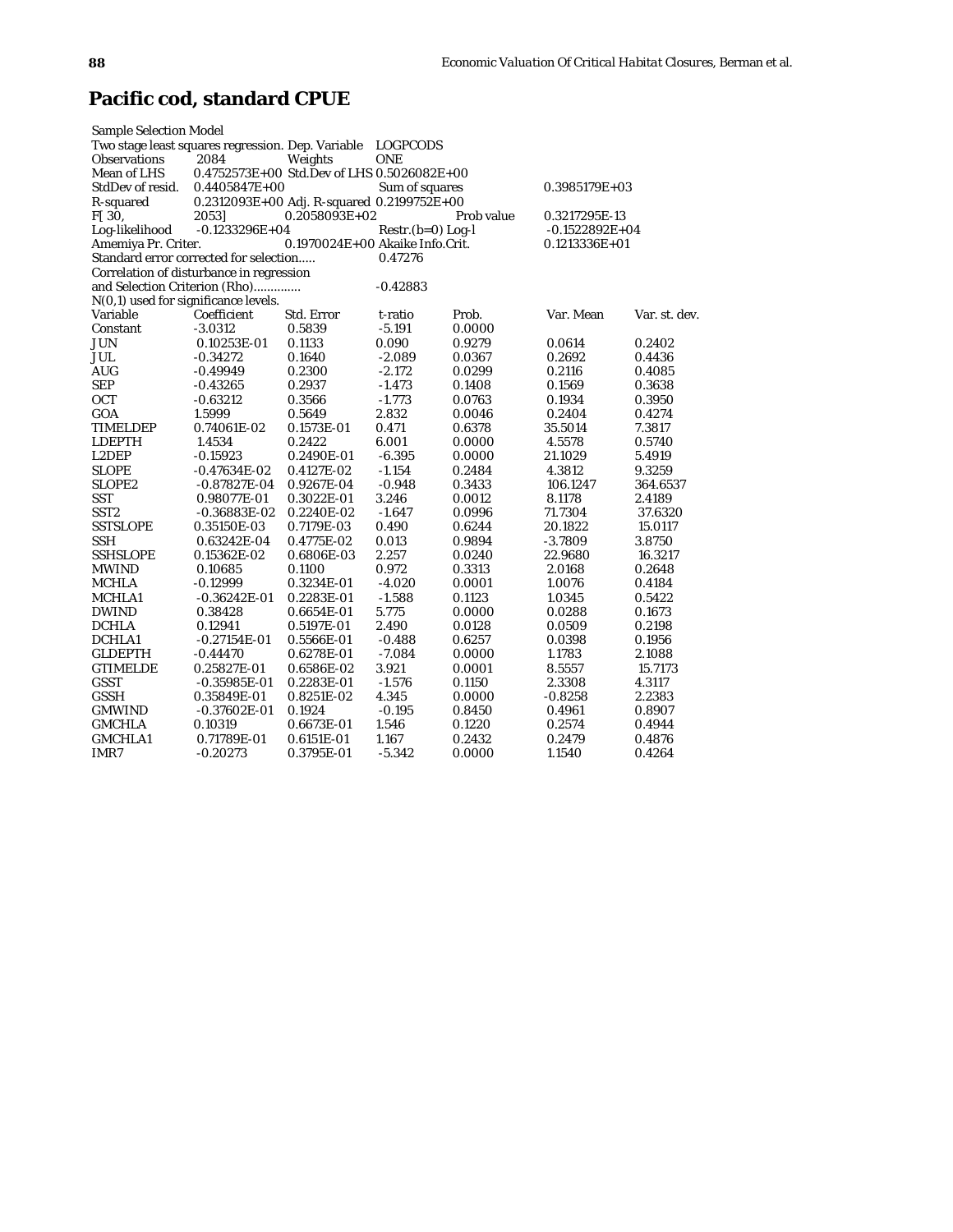# **Pacific cod, standard CPUE (cont.)**

| Log-Likelihood                         |                  | $-1400.0$  |           |        |            |               |
|----------------------------------------|------------------|------------|-----------|--------|------------|---------------|
| Threshold values for the model: Lower  |                  |            | 0.0000    | Upper  | ********** |               |
| $N(0,1)$ used for significance levels. |                  |            |           |        |            |               |
| Variable                               | Coefficient      | Std. Error | t-ratio   | Prob.  | Var. Mean  | Var. st. dev. |
| Constant                               | $-6.3560$        | 0.7936     | $-8.009$  | 0.0000 |            |               |
| <b>JUN</b>                             | $-0.62224E-01$   | 0.1325     | $-0.470$  | 0.6387 | 0.0614     | 0.2400        |
| <b>JUL</b>                             | $-0.46524$       | 0.1995     | $-2.332$  | 0.0197 | 0.2694     | 0.4438        |
| <b>AUG</b>                             | $-0.70861$       | 0.2837     | $-2.497$  | 0.0125 | 0.2114     | 0.4084        |
| <b>SEP</b>                             | $-0.71877$       | 0.3645     | $-1.972$  | 0.0486 | 0.1572     | 0.3641        |
| <b>OCT</b>                             | $-0.95623$       | 0.4424     | $-2.161$  | 0.0307 | 0.1932     | 0.3949        |
| GOA                                    | 2.5754           | 0.6638     | 3.880     | 0.0001 | 0.2407     | 0.4276        |
| <b>TIMELDEP</b>                        | 0.19013E-01      | 0.1958E-01 | 0.971     | 0.3314 | 35.5039    | 7.3800        |
| <b>LDEPTH</b>                          | 3.0260           | 0.3295     | 9.184     | 0.0000 | 4.5580     | 0.5738        |
| L2DEP                                  | $-0.34505$       | 0.3424E-01 | $-10.076$ | 0.0000 | 21.1043    | 5.4895        |
| <b>SLOPE</b>                           | $-0.64795E-02$   | 0.4597E-02 | $-1.409$  | 0.1587 | 4.3922     | 9.3408        |
| SLOPE2                                 | $-0.75276E-04$   | 0.1015E-03 | $-0.742$  | 0.4581 | 106.5008   | 365.0076      |
| <b>SST</b>                             | 0.86105E-01      | 0.3538E-01 | 2.434     | 0.0149 | 8.1200     | 2.4204        |
| SST <sub>2</sub>                       | $-0.28320E - 02$ | 0.2598E-02 | $-1.090$  | 0.2757 | 71.7742    | 37.6846       |
| <b>SSTSLOPE</b>                        | 0.90923E-03      | 0.7848E-03 | 1.159     | 0.2466 | 20.1927    | 15.0243       |
| <b>SSH</b>                             | 0.24922E-02      | 0.5253E-02 | 0.474     | 0.6352 | $-3.7785$  | 3.8752        |
| <b>SSHSLOPE</b>                        | 0.99416E-03      | 0.7513E-03 | 1.323     | 0.1858 | 22.9994    | 16.3473       |
| <b>MWIND</b>                           | 0.14132          | 0.1184     | 1.194     | 0.2326 | 2.0166     | 0.2648        |
| <b>MCHLA</b>                           | $-0.12416$       | 0.3519E-01 | $-3.528$  | 0.0004 | 1.0074     | 0.4183        |
| MCHLA1                                 | $-0.53522E-01$   | 0.2503E-01 | $-2.138$  | 0.0325 | 1.0342     | 0.5422        |
| <b>DWIND</b>                           | 0.40964          | 0.7310E-01 | 5.604     | 0.0000 | 0.0288     | 0.1672        |
| <b>DCHLA</b>                           | 0.13303          | 0.5882E-01 | 2.262     | 0.0237 | 0.0508     | 0.2197        |
| <b>DCHLA1</b>                          | $-0.29947E-01$   | 0.6410E-01 | $-0.467$  | 0.6403 | 0.0398     | 0.1955        |
| <b>GLDEPTH</b>                         | $-0.61108$       | 0.7630E-01 | $-8.009$  | 0.0000 | 1.1795     | 2.1094        |
| <b>GTIMELDE</b>                        | 0.26484E-01      | 0.7525E-02 | 3.520     | 0.0004 | 8.5635     | 15.7202       |
| <b>GSST</b>                            | $-0.55655E-01$   | 0.2602E-01 | $-2.139$  | 0.0325 | 2.3350     | 4.3166        |
| <b>GSSH</b>                            | 0.42989E-01      | 0.9458E-02 | 4.545     | 0.0000 | $-0.8271$  | 2.2387        |
| <b>GMWIND</b>                          | $-0.78227E-01$   | 0.2201     | $-0.355$  | 0.7223 | 0.4965     | 0.8907        |
| <b>GMCHLA</b>                          | 0.13823          | 0.7603E-01 | 1.818     | 0.0690 | 0.2577     | 0.4945        |
| <b>GMCHLA1</b>                         | 0.10721          | 0.6978E-01 | 1.537     | 0.1244 | 0.2481     | 0.4877        |
| IMR7                                   | $-0.22882$       | 0.4230E-01 | $-5.410$  | 0.0000 | 1.9112     | 0.4671        |
| Sigma                                  | 0.47643          | 0.7996E-02 | 59.582    | 0.0000 |            |               |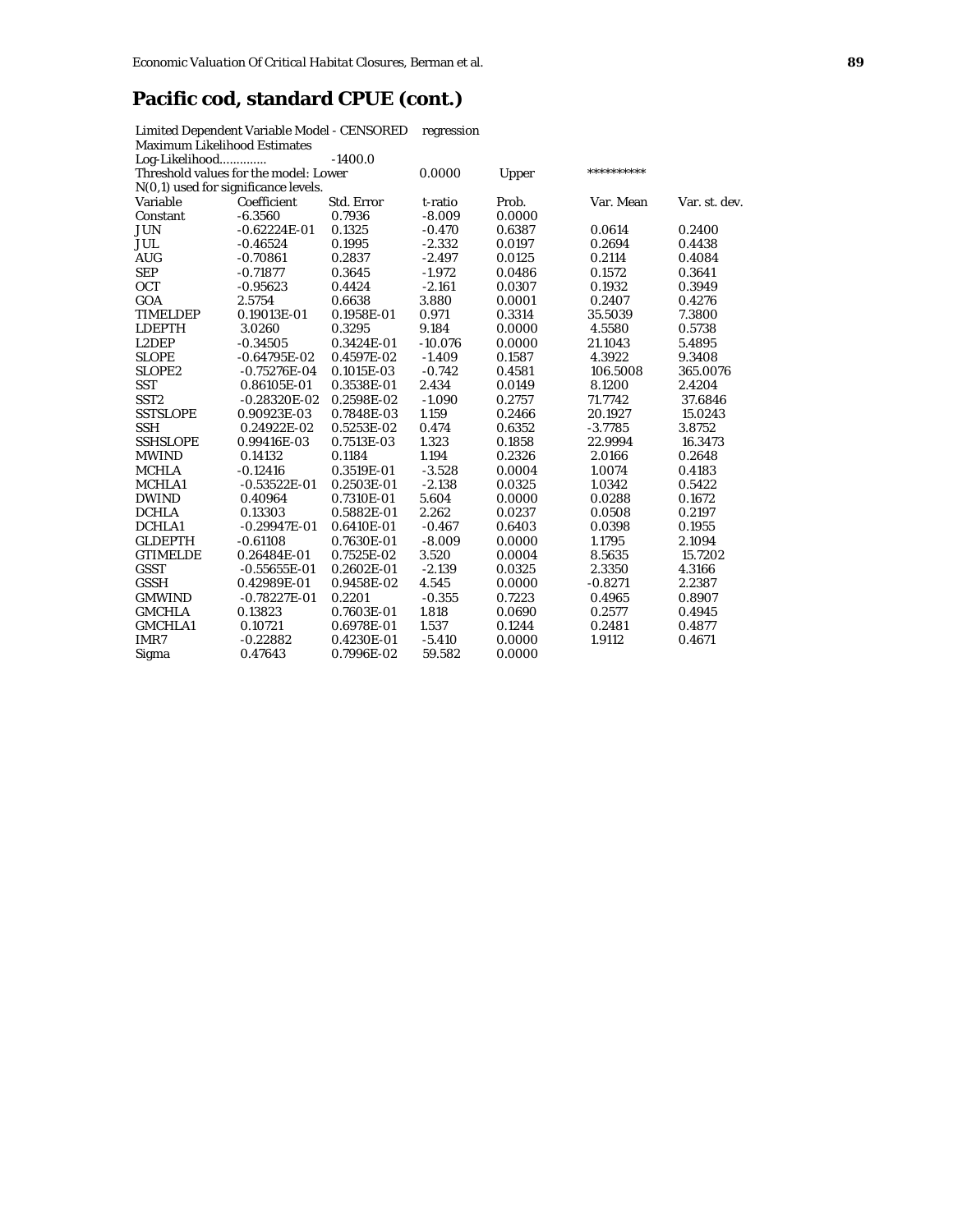## **Pacific cod, standard CPUE (cont.)**

| <b>ML Estimates of Selection Model</b>   |                  |            |           |        |  |  |  |  |  |
|------------------------------------------|------------------|------------|-----------|--------|--|--|--|--|--|
| <b>Maximum Likelihood Estimates</b>      |                  |            |           |        |  |  |  |  |  |
| Log-Likelihood                           |                  | $-5719.8$  |           |        |  |  |  |  |  |
| LHS is CENSORED. Tobit Model fit by MLE. |                  |            |           |        |  |  |  |  |  |
| FIRST 30 estimates are probit equation.  |                  |            |           |        |  |  |  |  |  |
| N(0,1) used for significance levels.     |                  |            |           |        |  |  |  |  |  |
| Variable                                 | Coefficient      | Std. Error | t-ratio   | Prob.  |  |  |  |  |  |
| Constant                                 | $-7.4990$        | 0.8471     | $-8.852$  | 0.0000 |  |  |  |  |  |
| JUN                                      | $-0.10092$       | 0.1376     | $-0.733$  | 0.4634 |  |  |  |  |  |
| JUL                                      | $-0.48861$       | 0.1929     | $-2.532$  | 0.0113 |  |  |  |  |  |
| <b>AUG</b>                               | $-0.75684$       | 0.2736     | $-2.766$  | 0.0057 |  |  |  |  |  |
| SEP                                      | $-0.79366$       | 0.3505     | $-2.264$  | 0.0235 |  |  |  |  |  |
| <b>OCT</b>                               | $-1.0382$        | 0.4283     | $-2.424$  | 0.0154 |  |  |  |  |  |
| GOA                                      | 2.5939           | 0.5660     | 4.583     | 0.0000 |  |  |  |  |  |
| <b>TIMELDEP</b>                          | 0.25656E-01      | 0.1893E-01 | 1.355     | 0.1754 |  |  |  |  |  |
| <b>LDEPTH</b>                            | 3.3667           | 0.3535     | 9.525     | 0.0000 |  |  |  |  |  |
| L2DEP                                    | $-0.38555$       | 0.3659E-01 | $-10.538$ | 0.0000 |  |  |  |  |  |
| <b>SLOPE</b>                             | $-0.41864E-02$   | 0.4831E-02 | $-0.867$  | 0.3861 |  |  |  |  |  |
| SLOPE2                                   | $-0.92706E-04$   | 0.1096E-03 | $-0.845$  | 0.3978 |  |  |  |  |  |
| <b>SST</b>                               | 0.96412E-01      | 0.3881E-01 | 2.484     | 0.0130 |  |  |  |  |  |
| SST <sub>2</sub>                         | $-0.31448E - 02$ | 0.2783E-02 | $-1.130$  | 0.2585 |  |  |  |  |  |
| <b>SSTSLOPE</b>                          | 0.10493E-02      | 0.8380E-03 | 1.252     | 0.2105 |  |  |  |  |  |
| <b>SSH</b>                               | 0.23009E-02      | 0.5296E-02 | 0.434     | 0.6640 |  |  |  |  |  |
| <b>SSHSLOPE</b>                          | 0.12845E-02      | 0.7238E-03 | 1.775     | 0.0760 |  |  |  |  |  |
| <b>MWIND</b>                             | 0.10022          | 0.1332     | 0.753     | 0.4518 |  |  |  |  |  |
| <b>MCHLA</b>                             | $-0.10925$       | 0.4291E-01 | $-2.546$  | 0.0109 |  |  |  |  |  |
| MCHLA1                                   | $-0.42077E-01$   | 0.3249E-01 | $-1.295$  | 0.1952 |  |  |  |  |  |
| <b>DWIND</b>                             | 0.37687          | 0.5157E-01 | 7.309     | 0.0000 |  |  |  |  |  |
| <b>DCHLA</b>                             | 0.11479          | 0.6983E-01 | 1.644     | 0.1002 |  |  |  |  |  |
| <b>DCHLA1</b>                            | $-0.53688E - 01$ | 0.6483E-01 | $-0.828$  | 0.4076 |  |  |  |  |  |
| <b>GLDEPTH</b>                           | $-0.61036$       | 0.7158E-01 | $-8.527$  | 0.0000 |  |  |  |  |  |
| <b>GTIMELDE</b>                          | 0.24273E-01      | 0.7297E-02 | 3.327     | 0.0009 |  |  |  |  |  |
| <b>GSST</b>                              | $-0.57593E-01$   | 0.2552E-01 | $-2.257$  | 0.0240 |  |  |  |  |  |
| <b>GSSH</b>                              | 0.44010E-01      | 0.7312E-02 | 6.019     | 0.0000 |  |  |  |  |  |
| GMWIND                                   | $-0.64972E-01$   | 0.1895     | $-0.343$  | 0.7318 |  |  |  |  |  |
| <b>GMCHLA</b>                            | 0.13433          | 0.5970E-01 | 2.250     | 0.0244 |  |  |  |  |  |
| <b>GMCHLA1</b>                           | 0.10391          | 0.5838E-01 | 1.780     | 0.0751 |  |  |  |  |  |
| SIGMA(1)                                 | 0.49707          | 0.1360E-01 | 36.545    | 0.0000 |  |  |  |  |  |
| RHO(1,2)                                 | $-0.32736$       | 0.9276E-01 | $-3.529$  | 0.0004 |  |  |  |  |  |

variable Coefficient Coefficient Studies Var. st. dev.<br>
State Coefficient State Var. st. dev.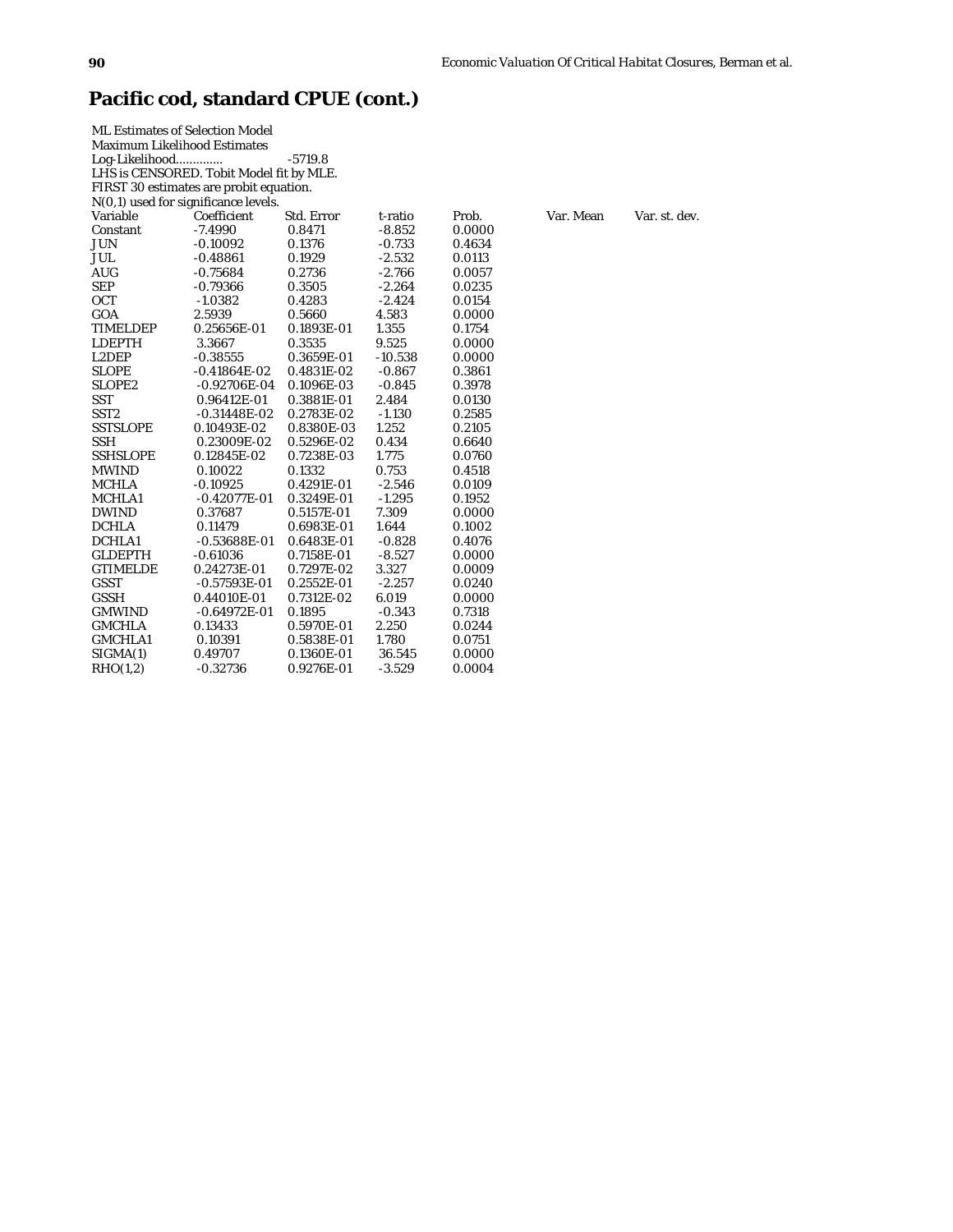#### **Atka mackerel, standard CPUE**

| <b>Sample Selection Model</b>                     |                  |                                            |                   |               |                 |               |
|---------------------------------------------------|------------------|--------------------------------------------|-------------------|---------------|-----------------|---------------|
| Two stage least squares regression. Dep. Variable |                  |                                            | LOGATKAS          |               |                 |               |
| <b>Observations</b>                               | 2084             | Weights                                    | <b>ONE</b>        |               |                 |               |
| Mean of LHS                                       |                  | 0.1138042E+00 Std.Dev of LHS 0.5121301E+00 |                   |               |                 |               |
| StdDev of resid.                                  | 0.3874007E+00    |                                            | Sum of squares    |               | $0.3081128E+03$ |               |
| R-squared                                         |                  | 0.4275091E+00 Adj. R-squared 0.4191435E+00 |                   |               |                 |               |
| F[ 30,                                            | 2053]            | 0.5110278E+02 Prob value                   |                   | 0.3217295E-13 |                 |               |
| Log-likelihood                                    | $-0.9652031E+03$ |                                            | Restr.(b=0) Log-l |               | -0.1562004E+04  |               |
| Amemiya Pr. Criter.                               |                  | 0.1523118E+00 Akaike Info.Crit.            |                   |               | 0.9560491E+00   |               |
| Standard error corrected for selection            |                  |                                            | 0.38994           |               |                 |               |
| Correlation of disturbance in regression          |                  |                                            |                   |               |                 |               |
| and Selection Criterion (Rho)                     |                  |                                            | $-0.13468$        |               |                 |               |
| $N(0,1)$ used for significance levels.            |                  |                                            |                   |               |                 |               |
| Variable                                          | Coefficient      | Std. Error                                 | t-ratio           | Prob.         | Var. Mean       | Var. st. dev. |
| Constant                                          | $-3.4712$        | 0.5074                                     | $-6.841$          | 0.0000        |                 |               |
| <b>JUN</b>                                        | $-0.67829$       | 0.9920E-01                                 | $-6.838$          | 0.0000        | 0.0614          | 0.2402        |
| <b>JUL</b>                                        | $-1.1060$        | 0.1442                                     | $-7.673$          | 0.0000        | 0.2692          | 0.4436        |
| <b>AUG</b>                                        | $-1.2967$        | 0.2023                                     | $-6.411$          | 0.0000        | 0.2116          | 0.4085        |
| <b>SEP</b>                                        | $-1.5553$        | 0.2586                                     | $-6.015$          | 0.0000        | 0.1569          | 0.3638        |
| <b>OCT</b>                                        | $-1.9524$        | 0.3140                                     | $-6.219$          | 0.0000        | 0.1934          | 0.3950        |
| GOA                                               | $-0.97079$       | 0.4965                                     | $-1.955$          | 0.0506        | 0.2404          | 0.4274        |
| <b>TIMELDEP</b>                                   | 0.79617E-01      | 0.1385E-01                                 | 5.747             | 0.0000        | 35.5014         | 7.3817        |
| <b>LDEPTH</b>                                     | 1.5793           | 0.2108                                     | 7.492             | 0.0000        | 4.5578          | 0.5740        |
| L2DEP                                             | $-0.24881$       | 0.2161E-01                                 | $-11.515$         | 0.0000        | 21.1029         | 5.4919        |
| SLOPE                                             | 0.60933E-01      | 0.3525E-02                                 | 17.284            | 0.0000        | 4.3812          | 9.3259        |
| SLOPE2                                            | -0.81759E-03     | 0.7889E-04                                 | $-10.364$         | 0.0000        | 106.1247        | 364.6537      |
| <b>SST</b>                                        | 0.71823E-01      | 0.2647E-01                                 | 2.713             | 0.0067        | 8.1178          | 2.4189        |
| SST <sub>2</sub>                                  | -0.70958E-02     | 0.1965E-02                                 | $-3.611$          | 0.0003        | 71.7304         | 37.6320       |
| SSTSLOPE                                          | -0.35416E-03     | 0.6188E-03                                 | $-0.572$          | 0.5671        | 20.1822         | 15.0117       |
| <b>SSH</b>                                        | 0.10969E-01      | 0.4147E-02                                 | 2.645             | 0.0082        | $-3.7809$       | 3.8750        |
| <b>SSHSLOPE</b>                                   | 0.13210E-02      | 0.5863E-03                                 | 2.253             | 0.0242        | 22.9680         | 16.3217       |
| <b>MWIND</b>                                      | -0.13900E-01     | 0.9491E-01                                 | $-0.146$          | 0.8836        | 2.0168          | 0.2648        |
| <b>MCHLA</b>                                      | $-0.95928E-01$   | 0.2804E-01                                 | $-3.421$          | 0.0006        | 1.0076          | 0.4184        |
| <b>MCHLA1</b>                                     | -0.77336E-02     | 0.1969E-01                                 | $-0.393$          | 0.6945        | 1.0345          | 0.5422        |
| <b>DWIND</b>                                      | 0.31106          | 0.5794E-01                                 | 5.368             | 0.0000        | 0.0288          | 0.1673        |
| <b>DCHLA</b>                                      | 0.87823E-01      | 0.4508E-01                                 | 1.948             | 0.0514        | 0.0509          | 0.2198        |
| <b>DCHLA1</b>                                     | 0.26594          | 0.4818E-01                                 | 5.520             | 0.0000        | 0.0398          | 0.1956        |
| <b>GLDEPTH</b>                                    | 0.25282E-01      | 0.5511E-01                                 | 0.459             | 0.6464        | 1.1783          | 2.1088        |
| <b>GTIMELDE</b>                                   | $-0.99106E-02$   | 0.5767E-02                                 | $-1.718$          | 0.0857        | 8.5557          | 15.7173       |
| <b>GSST</b>                                       | 0.10888          | 0.2009E-01                                 | 5.419             | 0.0000        | 2.3308          | 4.3117        |
| <b>GSSH</b>                                       | $-0.16702E-01$   | 0.7246E-02                                 | $-2.305$          | 0.0212        | $-0.8258$       | 2.2383        |
| <b>GMWIND</b>                                     | $-0.64004E-01$   | 0.1689                                     | $-0.379$          | 0.7047        | 0.4961          | 0.8907        |
| <b>GMCHLA</b>                                     | 0.47865E-01      | 0.5866E-01                                 | 0.816             | 0.4145        | 0.2574          | 0.4944        |
| <b>GMCHLA1</b>                                    | 0.81060E-01      | 0.5412E-01                                 | 1.498             | 0.1342        | 0.2479          | 0.4876        |
| IMR7                                              | $-0.52518E-01$   | 0.3285E-01                                 | $-1.599$          | 0.1099        | 1.1538          | 0.4263        |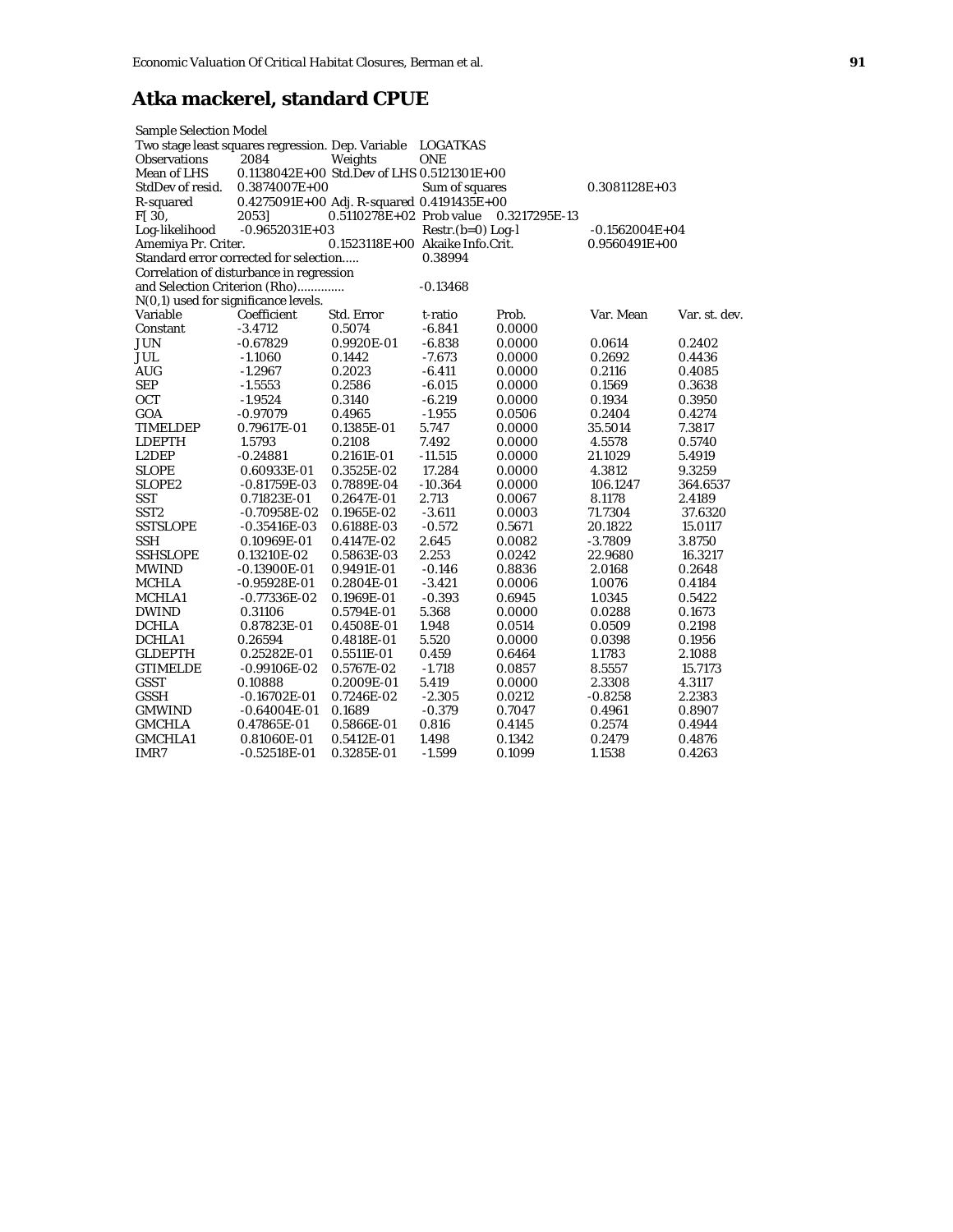## **Atka mackerel, standard CPUE (cont.)**

| Log-Likelihood                         |                  | $-499.01$  |          |        |            |               |
|----------------------------------------|------------------|------------|----------|--------|------------|---------------|
| Threshold values for the model: Lower  |                  |            | 0.0000   | Upper  | ********** |               |
| $N(0,1)$ used for significance levels. |                  |            |          |        |            |               |
| Variable                               | Coefficient      | Std. Error | t-ratio  | Prob.  | Var. Mean  | Var. st. dev. |
| Constant                               | $-71.966$        | 9.669      | $-7.443$ | 0.0000 |            |               |
| <b>JUN</b>                             | $-0.53299$       | 0.7549     | $-0.706$ | 0.4801 | 0.0633     | 0.2435        |
| <b>JUL</b>                             | $-0.26201$       | 1.205      | $-0.217$ | 0.8279 | 0.2678     | 0.4429        |
| <b>AUG</b>                             | 0.70599          | 1.787      | 0.395    | 0.6928 | 0.2117     | 0.4086        |
| <b>SEP</b>                             | 1.4722           | 2.293      | 0.642    | 0.5209 | 0.1560     | 0.3630        |
| <b>OCT</b>                             | 1.4626           | 2.851      | 0.513    | 0.6079 | 0.1946     | 0.3960        |
| <b>GOA</b>                             | 3.3275           | 3.532      | 0.942    | 0.3461 | 0.2436     | 0.4293        |
| <b>TIMELDEP</b>                        | $-0.57410E-01$   | 0.1199     | $-0.479$ | 0.6320 | 35.4982    | 7.3771        |
| <b>LDEPTH</b>                          | 28.726           | 4.040      | 7.110    | 0.0000 | 4.5562     | 0.5722        |
| L2DEP                                  | $-2.8680$        | 0.3611     | $-7.943$ | 0.0000 | 21.0860    | 5.4745        |
| <b>SLOPE</b>                           | 0.16240          | 0.1591E-01 | 10.207   | 0.0000 | 4.3530     | 9.2912        |
| SLOPE2                                 | $-0.23148E - 02$ | 0.3170E-03 | $-7.303$ | 0.0000 | 105.2351   | 363.2146      |
| <b>SST</b>                             | 0.35657          | 0.1572     | 2.268    | 0.0233 | 8.1293     | 2.4187        |
| SST <sub>2</sub>                       | $-0.46840E-01$   | 0.1205E-01 | $-3.887$ | 0.0001 | 71.9170    | 37.6799       |
| <b>SSTSLOPE</b>                        | 0.35578E-02      | 0.4259E-02 | 0.835    | 0.4035 | 20.1658    | 14.9954       |
| <b>SSH</b>                             | 0.48134E-01      | 0.2299E-01 | 2.094    | 0.0363 | $-3.7812$  | 3.8648        |
| <b>SSHSLOPE</b>                        | 0.11133E-02      | 0.3546E-02 | 0.314    | 0.7535 | 22.9580    | 16.2960       |
| <b>MWIND</b>                           | 0.45062          | 0.5215     | 0.864    | 0.3875 | 2.0168     | 0.2650        |
| <b>MCHLA</b>                           | $-0.34119$       | 0.2358     | $-1.447$ | 0.1478 | 1.0088     | 0.4175        |
| MCHLA1                                 | $-0.33524$       | 0.1792     | $-1.870$ | 0.0614 | 1.0362     | 0.5414        |
| <b>DWIND</b>                           | 0.40500          | 0.2792     | 1.451    | 0.1469 | 0.0285     | 0.1666        |
| <b>DCHLA</b>                           | 0.33889          | 0.2470     | 1.372    | 0.1701 | 0.0504     | 0.2189        |
| <b>DCHLA1</b>                          | 0.74358          | 0.2210     | 3.365    | 0.0008 | 0.0395     | 0.1948        |
| <b>GLDEPTH</b>                         | $-1.2782$        | 0.4338     | $-2.947$ | 0.0032 | 1.1915     | 2.1141        |
| <b>GTIMELDE</b>                        | $-0.35227E-01$   | 0.3543E-01 | $-0.994$ | 0.3201 | 8.6620     | 15.7768       |
| <b>GSST</b>                            | 0.53089          | 0.1346     | 3.943    | 0.0001 | 2.3647     | 4.3352        |
| <b>GSSH</b>                            | $-0.97291E-01$   | 0.5316E-01 | $-1.830$ | 0.0672 | $-0.8373$  | 2.2455        |
| <b>GMWIND</b>                          | 0.19559          | 1.123      | 0.174    | 0.8617 | 0.5022     | 0.8939        |
| <b>GMCHLA</b>                          | $-0.98987$       | 0.4409     | $-2.245$ | 0.0248 | 0.2617     | 0.4980        |
| <b>GMCHLA1</b>                         | $-0.17773$       | 0.4437     | $-0.401$ | 0.6887 | 0.2523     | 0.4920        |
| IMR7                                   | $-0.23128E - 01$ | 0.1741     | $-0.133$ | 0.8943 | 1.9113     | 0.4659        |
| Sigma                                  | 1.1871           | 0.6330E-01 | 18.752   | 0.0000 |            |               |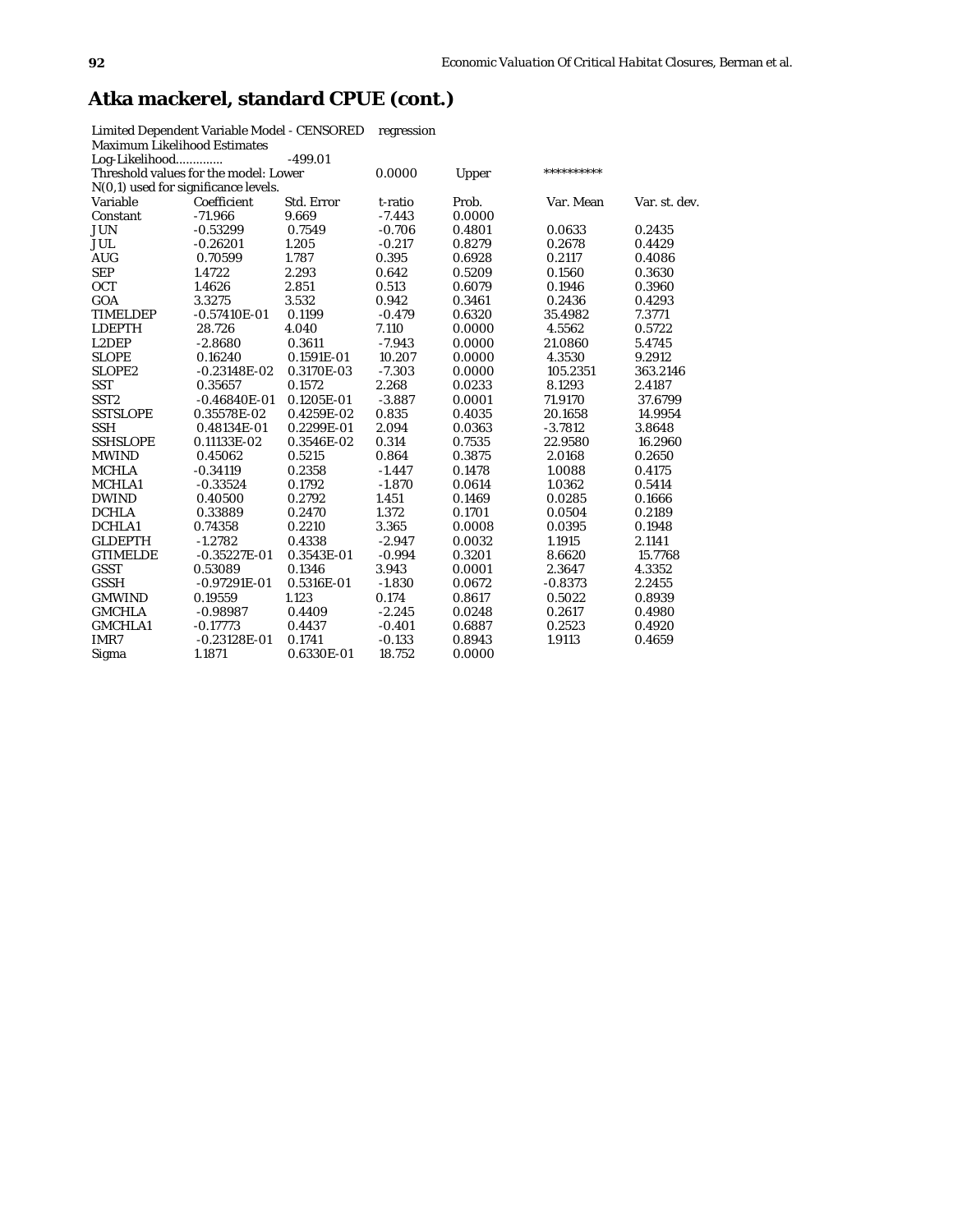## **Atka mackerel, standard CPUE (cont.)**

| <b>ML Estimates of Selection Model</b> |                                          |            |           |        |           |               |
|----------------------------------------|------------------------------------------|------------|-----------|--------|-----------|---------------|
| <b>Maximum Likelihood Estimates</b>    |                                          |            |           |        |           |               |
| Log-Likelihood                         |                                          | $-4808.5$  |           |        |           |               |
|                                        | LHS is CENSORED. Tobit Model fit by MLE. |            |           |        |           |               |
|                                        | FIRST 30 estimates are probit equation.  |            |           |        |           |               |
|                                        | $N(0,1)$ used for significance levels.   |            |           |        |           |               |
| Variable                               | Coefficient                              | Std. Error | t-ratio   | Prob.  | Var. Mean | Var. st. dev. |
| Constant                               | $-54.075$                                | 8.874      | $-6.094$  | 0.0000 |           |               |
| <b>JUN</b>                             | 0.35337                                  | 0.8760     | 0.403     | 0.6867 |           |               |
| JUL                                    | 0.11495                                  | 1.508      | 0.076     | 0.9392 |           |               |
| <b>AUG</b>                             | 1.2717                                   | 2.289      | 0.556     | 0.5785 |           |               |
| <b>SEP</b>                             | 1.7955                                   | 2.963      | 0.606     | 0.5445 |           |               |
| <b>OCT</b>                             | 2.0186                                   | 3.662      | 0.551     | 0.5814 |           |               |
| GOA                                    | 1.0775                                   | 4.573      | 0.236     | 0.8137 |           |               |
| <b>TIMELDEP</b>                        | $-0.10824$                               | 0.1534     | $-0.706$  | 0.4804 |           |               |
| <b>LDEPTH</b>                          | 21.902                                   | 3.711      | 5.901     | 0.0000 |           |               |
| L2DEP                                  | $-2.1076$                                | 0.3086     | $-6.830$  | 0.0000 |           |               |
| <b>SLOPE</b>                           | 0.13907                                  | 0.1884E-01 | 7.380     | 0.0000 |           |               |
| SLOPE <sub>2</sub>                     | $-0.23223E-02$                           | 0.4010E-03 | $-5.792$  | 0.0000 |           |               |
| <b>SST</b>                             | 0.15489                                  | 0.2127     | 0.728     | 0.4665 |           |               |
| SST <sub>2</sub>                       | $-0.31409E-01$                           | 0.1520E-01 | $-2.066$  | 0.0389 |           |               |
| <b>SSTSLOPE</b>                        | $-0.21312E-02$                           | 0.4937E-02 | $-0.432$  | 0.6660 |           |               |
| <b>SSH</b>                             | 0.39028E-01                              | 0.2478E-01 | 1.575     | 0.1153 |           |               |
| <b>SSHSLOPE</b>                        | 0.28872E-02                              | 0.4043E-02 | 0.714     | 0.4752 |           |               |
| <b>MWIND</b>                           | 1.1562                                   | 0.5865     | 1.972     | 0.0487 |           |               |
| <b>MCHLA</b>                           | $-0.67795$                               | 0.2351     | $-2.883$  | 0.0039 |           |               |
| MCHLA1                                 | $-0.49768$                               | 0.1921     | $-2.591$  | 0.0096 |           |               |
| <b>DWIND</b>                           | 0.91228                                  | 0.3394     | 2.688     | 0.0072 |           |               |
| <b>DCHLA</b>                           | 0.73018                                  | 0.2850     | 2.562     | 0.0104 |           |               |
| <b>DCHLA1</b>                          | 0.87158                                  | 0.2442     | 3.570     | 0.0004 |           |               |
| <b>GLDEPTH</b>                         | $-1.1428$                                | 0.5303     | $-2.155$  | 0.0312 |           |               |
| <b>GTIMELDE</b>                        | $-0.13840E-01$                           | 0.4993E-01 | $-0.277$  | 0.7816 |           |               |
| <b>GSST</b>                            | 0.48191                                  | 0.1817     | 2.652     | 0.0080 |           |               |
| <b>GSSH</b>                            | $-0.61423E-01$                           | 0.7320E-01 | $-0.839$  | 0.4014 |           |               |
| <b>GMWIND</b>                          | 0.64325                                  | 1.615      | 0.398     | 0.6905 |           |               |
| <b>GMCHLA</b>                          | $-0.72321$                               | 0.5613     | $-1.289$  | 0.1976 |           |               |
| <b>GMCHLA1</b>                         | $-0.85615E-01$                           | 0.5399     | $-0.159$  | 0.8740 |           |               |
| SIGMA(1)                               | 1.6226                                   | 0.1807     | 8.979     | 0.0000 |           |               |
| RHO(1,2)                               | $-0.82007$                               | 0.5919E-01 | $-13.855$ | 0.0000 |           |               |
|                                        |                                          |            |           |        |           |               |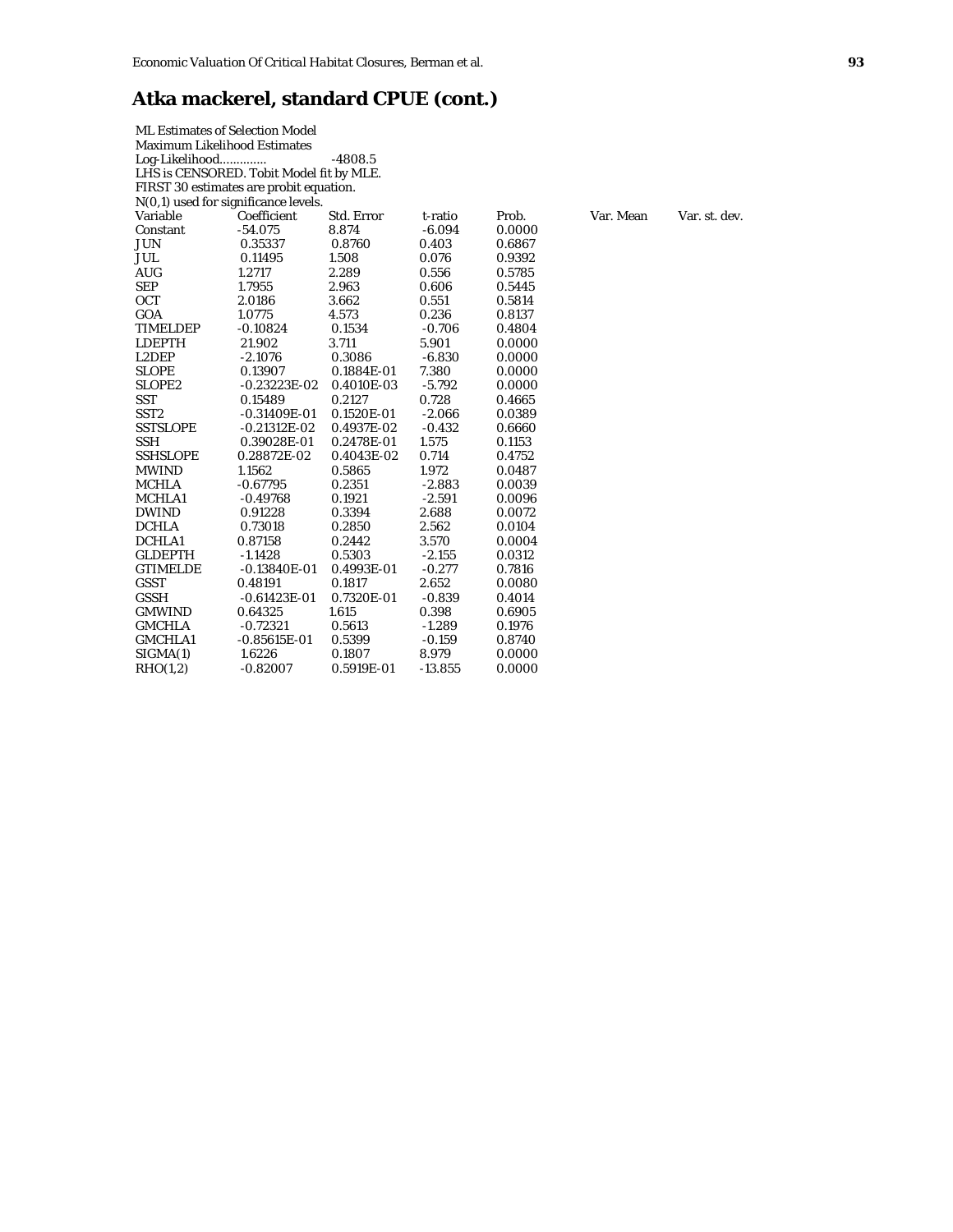# **Black cod, standard CPUE**

| <b>Sample Selection Model</b>                     |                |                                                |            |                  |                  |               |
|---------------------------------------------------|----------------|------------------------------------------------|------------|------------------|------------------|---------------|
| Two stage least squares regression. Dep. Variable |                |                                                | LOGBCODS   |                  |                  |               |
| <b>Observations</b>                               | 2084           | Weights                                        | <b>ONE</b> |                  |                  |               |
| Mean of LHS                                       |                | 0.7045839E-01 Std.Dev of LHS 0.2518961E+00     |            |                  |                  |               |
| StdDev of resid.                                  |                | 0.2016822E+00 Sum of squares 0.8350725E+02     |            |                  |                  |               |
| R-squared                                         |                | $0.3586414E+00$ Adj. R-squared $0.3492694E+00$ |            |                  |                  |               |
| F[ 30,                                            | 2053]          | 0.3826724E+02 Prob value                       |            | 0.3217295E-13    |                  |               |
| Log-likelihood                                    |                | $0.3951616E+03$ Restr. (b=0) Log-l             |            | $-0.8327635E+02$ |                  |               |
| Amemiya Pr. Criter.                               |                | 0.4128078E-01 Akaike Info.Crit.                |            |                  | $-0.3494833E+00$ |               |
| Standard error corrected for selection            |                |                                                | 0.21504    |                  |                  |               |
| Correlation of disturbance in regression          |                |                                                |            |                  |                  |               |
| and Selection Criterion (Rho)                     |                |                                                | $-0.41018$ |                  |                  |               |
| $N(0,1)$ used for significance levels.            |                |                                                |            |                  |                  |               |
| Variable                                          | Coefficient    | Std. Error                                     | t-ratio    | Prob.            | Var. Mean        | Var. st. dev. |
| Constant                                          | 1.8098         | 0.2727                                         | 6.635      | 0.0000           |                  |               |
| <b>JUN</b>                                        | 0.14077        | 0.5192E-01                                     | 2.711      | 0.0067           | 0.0614           | 0.2402        |
| <b>JUL</b>                                        | 0.16869        | 0.7505E-01                                     | 2.248      | 0.0246           | 0.2692           | 0.4436        |
| <b>AUG</b>                                        | 0.19537        | 0.1052                                         | 1.857      | 0.0633           | 0.2116           | 0.4085        |
| <b>SEP</b>                                        | 0.18826        | 0.1344                                         | 1.400      | 0.1614           | 0.1569           | 0.3638        |
| <b>OCT</b>                                        | 0.16351        | 0.1632                                         | 1.002      | 0.3164           | 0.1934           | 0.3950        |
| GOA                                               | $-1.0550$      | 0.2586                                         | $-4.079$   | 0.0000           | 0.2404           | 0.4274        |
| <b>TIMELDEP</b>                                   | $-0.49002E-02$ | 0.7198E-02                                     | $-0.681$   | 0.4960           | 35.5014          | 7.3817        |
| <b>LDEPTH</b>                                     | $-0.90681$     | 0.1134                                         | $-7.995$   | 0.0000           | 4.5578           | 0.5740        |
| L2DEP                                             | 0.11537        | 0.1170E-01                                     | 9.863      | 0.0000           | 21.1029          | 5.4919        |
| <b>SLOPE</b>                                      | $-0.69613E-02$ | 0.1903E-02                                     | $-3.659$   | 0.0003           | 4.3812           | 9.3259        |
| SLOPE2                                            | 0.45571E-04    | 0.4235E-04                                     | 1.076      | 0.2819           | 106.1247         | 364.6537      |
| <b>SST</b>                                        | $-0.29274E-01$ | 0.1384E-01                                     | $-2.115$   | 0.0344           | 8.1178           | 2.4189        |
| SST <sub>2</sub>                                  | 0.86234E-03    | 0.1025E-02                                     | 0.841      | 0.4003           | 71.7304          | 37.6320       |
| <b>SSTSLOPE</b>                                   | 0.52476E-04    | 0.3278E-03                                     | 0.160      | 0.8728           | 20.1822          | 15.0117       |
| SSH                                               | $-0.42687E-04$ | 0.2183E-02                                     | $-0.020$   | 0.9844           | $-3.7809$        | 3.8750        |
| <b>SSHSLOPE</b>                                   | 0.58802E-03    | 0.3113E-03                                     | 1.889      | 0.0589           | 22.9680          | 16.3217       |
| <b>MWIND</b>                                      | 0.11473        | 0.5041E-01                                     | 2.276      | 0.0229           | 2.0168           | 0.2648        |
| <b>MCHLA</b>                                      | $-0.15123E-02$ | 0.1481E-01                                     | $-0.102$   | 0.9187           | 1.0076           | 0.4184        |
| <b>MCHLA1</b>                                     | $-0.18364E-01$ | 0.1042E-01                                     | $-1.762$   | 0.0781           | 1.0345           | 0.5422        |
| <b>DWIND</b>                                      | 0.53786E-01    | 0.3039E-01                                     | 1.770      | 0.0767           | 0.0288           | 0.1673        |
| <b>DCHLA</b>                                      | 0.53918E-01    | 0.2379E-01                                     | 2.266      | 0.0234           | 0.0509           | 0.2198        |
| <b>DCHLA1</b>                                     | 0.46058E-01    | 0.2544E-01                                     | 1.810      | 0.0703           | 0.0398           | 0.1956        |
| <b>GLDEPTH</b>                                    | 0.20449        | 0.2873E-01                                     | 7.118      | 0.0000           | 1.1783           | 2.1088        |
| GTIMELDE                                          | 0.11063E-02    | 0.3020E-02                                     | 0.366      | 0.7141           | 8.5557           | 15.7173       |
| <b>GSST</b>                                       | 0.34821E-01    | 0.1044E-01                                     | 3.334      | 0.0009           | 2.3308           | 4.3117        |
| <b>GSSH</b>                                       | -0.49733E-02   | 0.3780E-02                                     | $-1.316$   | 0.1883           | $-0.8258$        | 2.2383        |
| <b>GMWIND</b>                                     | 0.22938E-02    | 0.8804E-01                                     | 0.026      | 0.9792           | 0.4961           | 0.8907        |
| <b>GMCHLA</b>                                     | $-0.74513E-01$ | 0.3051E-01                                     | $-2.442$   | 0.0146           | 0.2574           | 0.4944        |
| <b>GMCHLA1</b>                                    | $-0.63518E-01$ | 0.2817E-01                                     | $-2.255$   | 0.0241           | 0.2479           | 0.4876        |
| IMR7                                              | $-0.88207E-01$ | 0.1802E-01                                     | $-4.896$   | 0.0000           | 1.1568           | 0.4254        |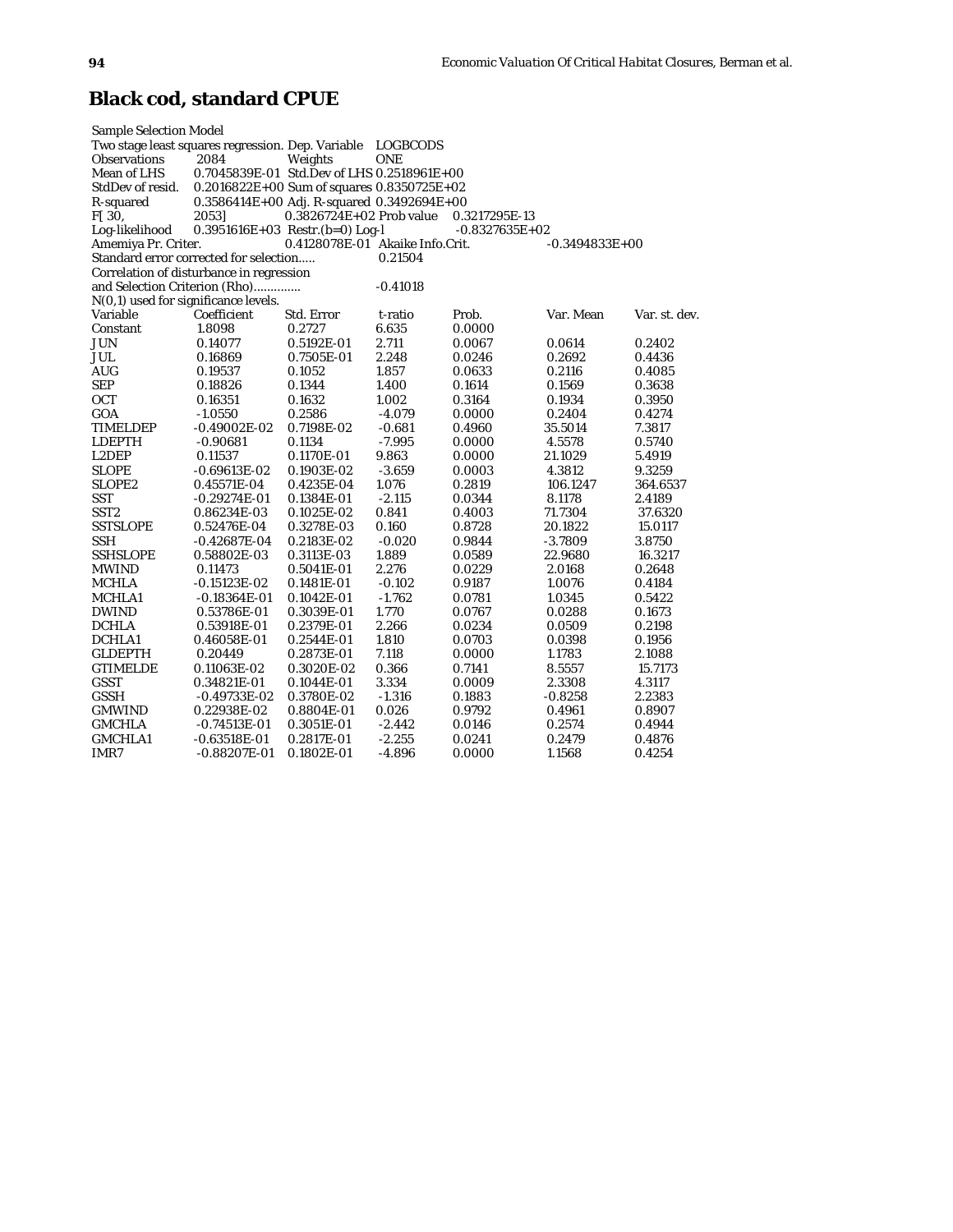## **Black cod, standard CPUE (cont.)**

| Log-Likelihood                         |                  | $-475.33$  |          |        |            |               |
|----------------------------------------|------------------|------------|----------|--------|------------|---------------|
| Threshold values for the model: Lower  |                  |            | 0.0000   | Upper  | ********** |               |
| $N(0,1)$ used for significance levels. |                  |            |          |        |            |               |
| Variable                               | Coefficient      | Std. Error | t-ratio  | Prob.  | Var. Mean  | Var. st. dev. |
| Constant                               | 1.2131           | 2.136      | 0.568    | 0.5700 |            |               |
| <b>JUN</b>                             | 0.54405          | 0.3012     | 1.806    | 0.0709 | 0.0632     | 0.2433        |
| <b>JUL</b>                             | 0.45107          | 0.3643     | 1.238    | 0.2157 | 0.2679     | 0.4430        |
| <b>AUG</b>                             | 0.42911          | 0.5001     | 0.858    | 0.3908 | 0.2114     | 0.4084        |
| <b>SEP</b>                             | 0.58552          | 0.6314     | 0.927    | 0.3538 | 0.1563     | 0.3632        |
| <b>OCT</b>                             | 0.47957          | 0.7677     | 0.625    | 0.5322 | 0.1943     | 0.3958        |
| GOA                                    | $-1.4643$        | 0.8430     | $-1.737$ | 0.0824 | 0.2437     | 0.4294        |
| <b>TIMELDEP</b>                        | 0.20330E-01      | 0.3037E-01 | 0.669    | 0.5033 | 35.4959    | 7.3762        |
| <b>LDEPTH</b>                          | $-1.0072$        | 0.8306     | $-1.213$ | 0.2253 | 4.5567     | 0.5722        |
| L2DEP                                  | 0.18929          | 0.7475E-01 | 2.532    | 0.0113 | 21.0905    | 5.4739        |
| <b>SLOPE</b>                           | $-0.94604E-02$   | 0.7722E-02 | $-1.225$ | 0.2205 | 4.3824     | 9.3282        |
| SLOPE2                                 | $-0.43875E-03$   | 0.2070E-03 | $-2.120$ | 0.0340 | 106.1783   | 364.3158      |
| <b>SST</b>                             | $-0.13363$       | 0.7330E-01 | $-1.823$ | 0.0683 | 8.1266     | 2.4220        |
| SST <sub>2</sub>                       | 0.58258E-02      | 0.4761E-02 | 1.224    | 0.2211 | 71.8882    | 37.6890       |
| <b>SSTSLOPE</b>                        | $-0.19264E-02$   | 0.1486E-02 | $-1.297$ | 0.1948 | 20.1915    | 15.0350       |
| <b>SSH</b>                             | $-0.21699E - 01$ | 0.1219E-01 | $-1.779$ | 0.0752 | $-3.7830$  | 3.8678        |
| <b>SSHSLOPE</b>                        | 0.26229E-02      | 0.1163E-02 | 2.255    | 0.0241 | 23.0019    | 16.3287       |
| <b>MWIND</b>                           | $-0.41253$       | 0.1958     | $-2.107$ | 0.0351 | 2.0167     | 0.2648        |
| <b>MCHLA</b>                           | $-0.24595$       | 0.1010     | $-2.436$ | 0.0149 | 1.0086     | 0.4172        |
| MCHLA1                                 | $-0.10473$       | 0.6237E-01 | $-1.679$ | 0.0931 | 1.0359     | 0.5412        |
| <b>DWIND</b>                           | 0.37205          | 0.1130     | 3.293    | 0.0010 | 0.0290     | 0.1678        |
| <b>DCHLA</b>                           | 0.28535          | 0.1020     | 2.797    | 0.0052 | 0.0504     | 0.2187        |
| <b>DCHLA1</b>                          | 0.14997          | 0.9825E-01 | 1.527    | 0.1269 | 0.0399     | 0.1958        |
| <b>GLDEPTH</b>                         | 0.32492          | 0.1238     | 2.625    | 0.0087 | 1.1919     | 2.1142        |
| <b>GTIMELDE</b>                        | $-0.43333E-01$   | 0.1475E-01 | $-2.937$ | 0.0033 | 8.6648     | 15.7758       |
| <b>GSST</b>                            | 0.52365E-01      | 0.3993E-01 | 1.311    | 0.1898 | 2.3660     | 4.3357        |
| <b>GSSH</b>                            | 0.19796E-01      | 0.1484E-01 | 1.334    | 0.1824 | $-0.8388$  | 2.2465        |
| <b>GMWIND</b>                          | 0.95612          | 0.3191     | 2.996    | 0.0027 | 0.5024     | 0.8940        |
| <b>GMCHLA</b>                          | 0.15454          | 0.1236     | 1.250    | 0.2112 | 0.2619     | 0.4981        |
| <b>GMCHLA1</b>                         | $-0.13879E - 01$ | 0.9517E-01 | $-0.146$ | 0.8841 | 0.2526     | 0.4922        |
| IMR7                                   | $-0.59326$       | 0.9035E-01 | $-6.566$ | 0.0000 | 1.9115     | 0.4680        |
| Sigma                                  | 0.48232          | 0.1793E-01 | 26.899   | 0.0000 |            |               |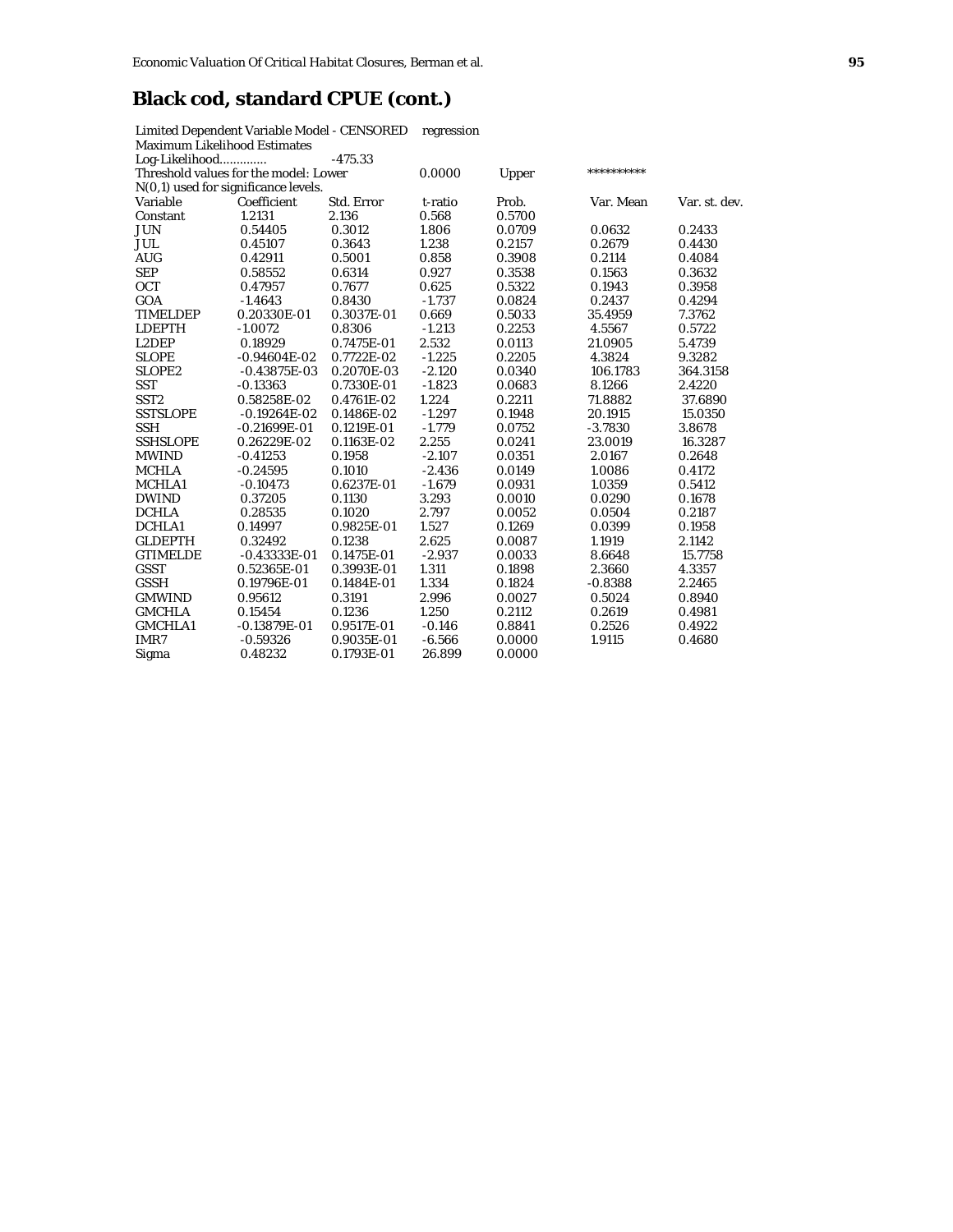## **Black cod, standard CPUE (cont.)**

| <b>ML Estimates of Selection Model</b>   |                  |            |          |        |  |  |  |  |
|------------------------------------------|------------------|------------|----------|--------|--|--|--|--|
| <b>Maximum Likelihood Estimates</b>      |                  |            |          |        |  |  |  |  |
| Log-Likelihood                           |                  | $-4800.0$  |          |        |  |  |  |  |
| LHS is CENSORED. Tobit Model fit by MLE. |                  |            |          |        |  |  |  |  |
| FIRST 30 estimates are probit equation.  |                  |            |          |        |  |  |  |  |
| N(0,1) used for significance levels.     |                  |            |          |        |  |  |  |  |
| Variable                                 | Coefficient      | Std. Error | t-ratio  | Prob.  |  |  |  |  |
| Constant                                 | $-1.8232$        | 2.353      | $-0.775$ | 0.4384 |  |  |  |  |
| <b>JUN</b>                               | 0.55945          | 0.4032     | 1.387    | 0.1653 |  |  |  |  |
| JUL                                      | 0.48645          | 0.5183     | 0.938    | 0.3480 |  |  |  |  |
| <b>AUG</b>                               | 0.48453          | 0.7006     | 0.692    | 0.4892 |  |  |  |  |
| <b>SEP</b>                               | 0.52862          | 0.8851     | 0.597    | 0.5504 |  |  |  |  |
| <b>OCT</b>                               | 0.35517          | 1.074      | 0.331    | 0.7409 |  |  |  |  |
| GOA                                      | $-1.3881$        | 1.064      | $-1.305$ | 0.1919 |  |  |  |  |
| <b>TIMELDEP</b>                          | 0.35108E-01      | 0.4106E-01 | 0.855    | 0.3925 |  |  |  |  |
| <b>LDEPTH</b>                            | $-0.19972$       | 0.9987     | $-0.200$ | 0.8415 |  |  |  |  |
| L2DEP                                    | 0.93209E-01      | 0.9095E-01 | 1.025    | 0.3054 |  |  |  |  |
| <b>SLOPE</b>                             | $-0.17968E - 02$ | 0.8992E-02 | $-0.200$ | 0.8416 |  |  |  |  |
| SLOPE2                                   | $-0.48634E-03$   | 0.2269E-03 | $-2.143$ | 0.0321 |  |  |  |  |
| <b>SST</b>                               | $-0.11236$       | 0.1066     | $-1.054$ | 0.2918 |  |  |  |  |
| SST <sub>2</sub>                         | 0.43708E-02      | 0.6897E-02 | 0.634    | 0.5262 |  |  |  |  |
| <b>SSTSLOPE</b>                          | $-0.15135E-02$   | 0.1960E-02 | $-0.772$ | 0.4401 |  |  |  |  |
| SSH                                      | $-0.27004E-01$   | 0.1562E-01 | $-1.729$ | 0.0839 |  |  |  |  |
| <b>SSHSLOPE</b>                          | 0.32944E-02      | 0.1333E-02 | 2.472    | 0.0134 |  |  |  |  |
| <b>MWIND</b>                             | $-0.41676$       | 0.2745     | $-1.518$ | 0.1289 |  |  |  |  |
| <b>MCHLA</b>                             | $-0.20416$       | 0.1667     | $-1.225$ | 0.2207 |  |  |  |  |
| MCHLA1                                   | $-0.60272E-01$   | 0.9581E-01 | $-0.629$ | 0.5293 |  |  |  |  |
| <b>DWIND</b>                             | 0.29563          | 0.1353     | 2.185    | 0.0289 |  |  |  |  |
| <b>DCHLA</b>                             | 0.23332          | 0.1148     | 2.032    | 0.0422 |  |  |  |  |
| <b>DCHLA1</b>                            | 0.89461E-01      | 0.1318     | 0.679    | 0.4972 |  |  |  |  |
| <b>GLDEPTH</b>                           | 0.35292          | 0.1715     | 2.057    | 0.0397 |  |  |  |  |
| <b>GTIMELDE</b>                          | $-0.50061E-01$   | 0.2251E-01 | $-2.224$ | 0.0261 |  |  |  |  |
| <b>GSST</b>                              | 0.56143E-01      | 0.6438E-01 | 0.872    | 0.3831 |  |  |  |  |
| <b>GSSH</b>                              | 0.26269E-01      | 0.1766E-01 | 1.488    | 0.1368 |  |  |  |  |
| <b>GMWIND</b>                            | 0.94383          | 0.4029     | 2.343    | 0.0191 |  |  |  |  |
| <b>GMCHLA</b>                            | 0.13359          | 0.1906     | 0.701    | 0.4833 |  |  |  |  |
| <b>GMCHLA1</b>                           | $-0.42591E-01$   | 0.1296     | $-0.329$ | 0.7425 |  |  |  |  |
| SIGMA(1)                                 | 0.60758          | 0.6781E-01 | 8.961    | 0.0000 |  |  |  |  |
| RHO(1,2)                                 | $-0.65815$       | 0.1227     | $-5.366$ | 0.0000 |  |  |  |  |

variable Coefficient Coefficient State Coefficient State Coefficient State State Coefficient State Coefficient <br>The Var. Mean Var. st. dev.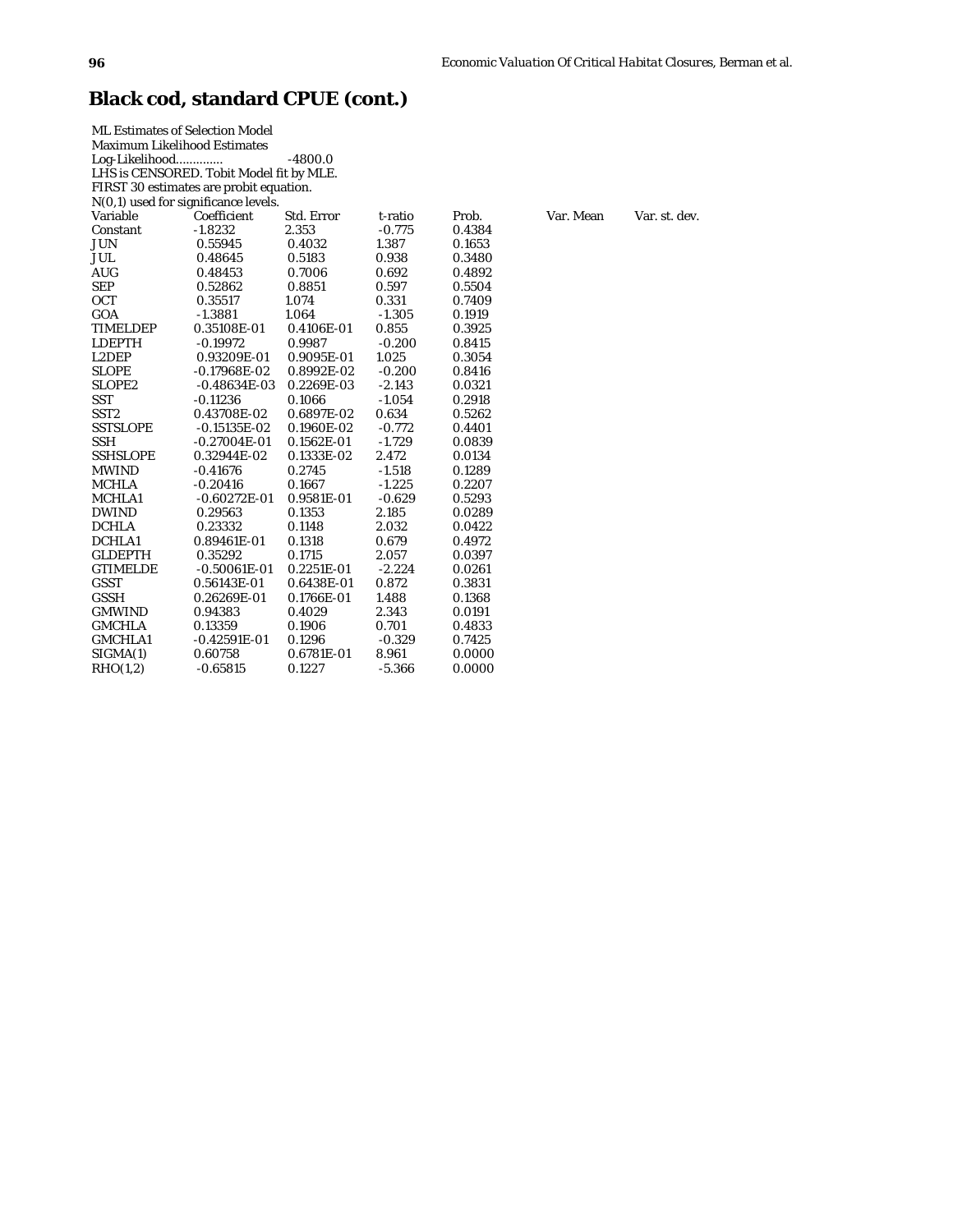## **Rockfish, standard CPUE**

| <b>Sample Selection Model</b>                     |                                                    |                                            |                 |                   |               |               |
|---------------------------------------------------|----------------------------------------------------|--------------------------------------------|-----------------|-------------------|---------------|---------------|
| Two stage least squares regression. Dep. Variable |                                                    |                                            | <b>LOGROCKS</b> |                   |               |               |
| <b>Observations</b>                               | 2084                                               | Weights                                    | <b>ONE</b>      |                   |               |               |
| <b>Mean of LHS</b>                                |                                                    | 0.3189948E+00 Std.Dev of LHS 0.8042483E+00 |                 |                   |               |               |
| StdDev of resid.                                  | 0.5704857E+00 Sum of squares 0.6681570E+03         |                                            |                 |                   |               |               |
| R-squared                                         | 0.4965948E+00                                      |                                            | Adj. R-squared  |                   | 0.4892387E+00 |               |
| F[30,                                             | 2053]<br>0.6750753E+02 Prob value<br>0.3217295E-13 |                                            |                 |                   |               |               |
| Log-likelihood                                    |                                                    | $-0.1771771E+04$ Restr.(b=0) Log-l         |                 | $-0.2502574E+04$  |               |               |
| Amemiya Pr. Criter.                               |                                                    | 0.3302952E+00                              |                 | Akaike Info.Crit. |               | 0.1730106E+01 |
| Standard error corrected for selection            |                                                    |                                            | 0.57731         |                   |               |               |
| Correlation of disturbance in regression          |                                                    |                                            |                 |                   |               |               |
| and Selection Criterion (Rho)                     |                                                    |                                            | 0.18122         |                   |               |               |
| $N(0,1)$ used for significance levels.            |                                                    |                                            |                 |                   |               |               |
| Variable                                          | Coefficient                                        | Std. Error                                 | t-ratio         | Prob.             | Var. Mean     | Var. st. dev. |
| Constant                                          | $-3.1113$                                          | 0.7469                                     | $-4.165$        | 0.0000            |               |               |
| <b>JUN</b>                                        | $-0.50678E - 01$                                   | 0.1460                                     | $-0.347$        | 0.7285            | 0.0614        | 0.2402        |
| JUL                                               | 0.18668                                            | 0.2123                                     | 0.879           | 0.3792            | 0.2692        | 0.4436        |
| <b>AUG</b>                                        | $-0.19276$                                         | 0.2978                                     | $-0.647$        | 0.5175            | 0.2116        | 0.4085        |
| <b>SEP</b>                                        | $-0.74679E-01$                                     | 0.3807                                     | $-0.196$        | 0.8445            | 0.1569        | 0.3638        |
| <b>OCT</b>                                        | 0.28892                                            | 0.4623                                     | 0.625           | 0.5320            | 0.1934        | 0.3950        |
| GOA                                               | $-1.9658$                                          | 0.7314                                     | $-2.688$        | 0.0072            | 0.2404        | 0.4274        |
| <b>TIMELDEP</b>                                   | 0.42586E-02                                        | 0.2040E-01                                 | 0.209           | 0.8346            | 35.5014       | 7.3817        |
| <b>LDEPTH</b>                                     | 1.5964                                             | 0.3102                                     | 5.147           | 0.0000            | 4.5578        | 0.5740        |
| L2DEP                                             | $-0.16010$                                         | 0.3176E-01                                 | $-5.041$        | 0.0000            | 21.1029       | 5.4919        |
| <b>SLOPE</b>                                      | 0.50755E-01                                        | 0.5203E-02                                 | 9.754           | 0.0000            | 4.3812        | 9.3259        |
| <b>SLOPE2</b>                                     | -0.45105E-03                                       | 0.1165E-03                                 | $-3.872$        | 0.0001            | 106.1247      | 364.6537      |
| <b>SST</b>                                        | $-0.17723$                                         | 0.3899E-01                                 | $-4.546$        | 0.0000            | 8.1178        | 2.4189        |
| SST <sub>2</sub>                                  | 0.14955E-01                                        | 0.2894E-02                                 | 5.167           | 0.0000            | 71.7304       | 37.6320       |
| <b>SSTSLOPE</b>                                   | 0.13599E-02                                        | 0.9128E-03                                 | 1.490           | 0.1363            | 20.1822       | 15.0117       |
| <b>SSH</b>                                        | 0.23040E-01                                        | 0.6114E-02                                 | 3.769           | 0.0002            | $-3.7809$     | 3.8750        |
| <b>SSHSLOPE</b>                                   | 0.13567E-02                                        | 0.8649E-03                                 | 1.569           | 0.1167            | 22.9680       | 16.3217       |
| MWIND                                             | $-0.26801$                                         | 0.1398                                     | $-1.917$        | 0.0552            | 2.0168        | 0.2648        |
| <b>MCHLA</b>                                      | 0.23437E-01                                        | 0.4124E-01                                 | 0.568           | 0.5698            | 1.0076        | 0.4184        |
| <b>MCHLA1</b>                                     | $-0.10672$                                         | 0.2902E-01                                 | $-3.678$        | 0.0002            | 1.0345        | 0.5422        |
| <b>DWIND</b>                                      | 0.64795E-01                                        | 0.8539E-01                                 | 0.759           | 0.4480            | 0.0288        | 0.1673        |
| <b>DCHLA</b>                                      | 0.24483                                            | 0.6637E-01                                 | 3.689           | 0.0002            | 0.0509        | 0.2198        |
| <b>DCHLA1</b>                                     | 0.32186                                            | 0.7106E-01                                 | 4.529           | 0.0000            | 0.0398        | 0.1956        |
| <b>GLDEPTH</b>                                    | 0.35931                                            | 0.8116E-01                                 | 4.427           | 0.0000            | 1.1783        | 2.1088        |
| <b>GTIMELDE</b>                                   | $-0.31584E-01$                                     | 0.8495E-02                                 | $-3.718$        | 0.0002            | 8.5557        | 15.7173       |
| <b>GSST</b>                                       | 0.89732E-01                                        | 0.2959E-01                                 | 3.033           | 0.0024            | 2.3308        | 4.3117        |
| <b>GSSH</b>                                       | $-0.39775E-01$                                     | 0.1067E-01                                 | $-3.728$        | 0.0002            | $-0.8258$     | 2.2383        |
| <b>GMWIND</b>                                     | 0.18776                                            | 0.2487                                     | 0.755           | 0.4503            | 0.4961        | 0.8907        |
| <b>GMCHLA</b>                                     | $-0.12895$                                         | 0.8632E-01                                 | $-1.494$        | 0.1352            | 0.2574        | 0.4944        |
| <b>GMCHLA1</b>                                    | 0.19343                                            | 0.7970E-01                                 | 2.427           | 0.0152            | 0.2479        | 0.4876        |
| IMR7                                              | 0.10462                                            | 0.4816E-01                                 | 2.172           | 0.0298            | 1.1547        | 0.4262        |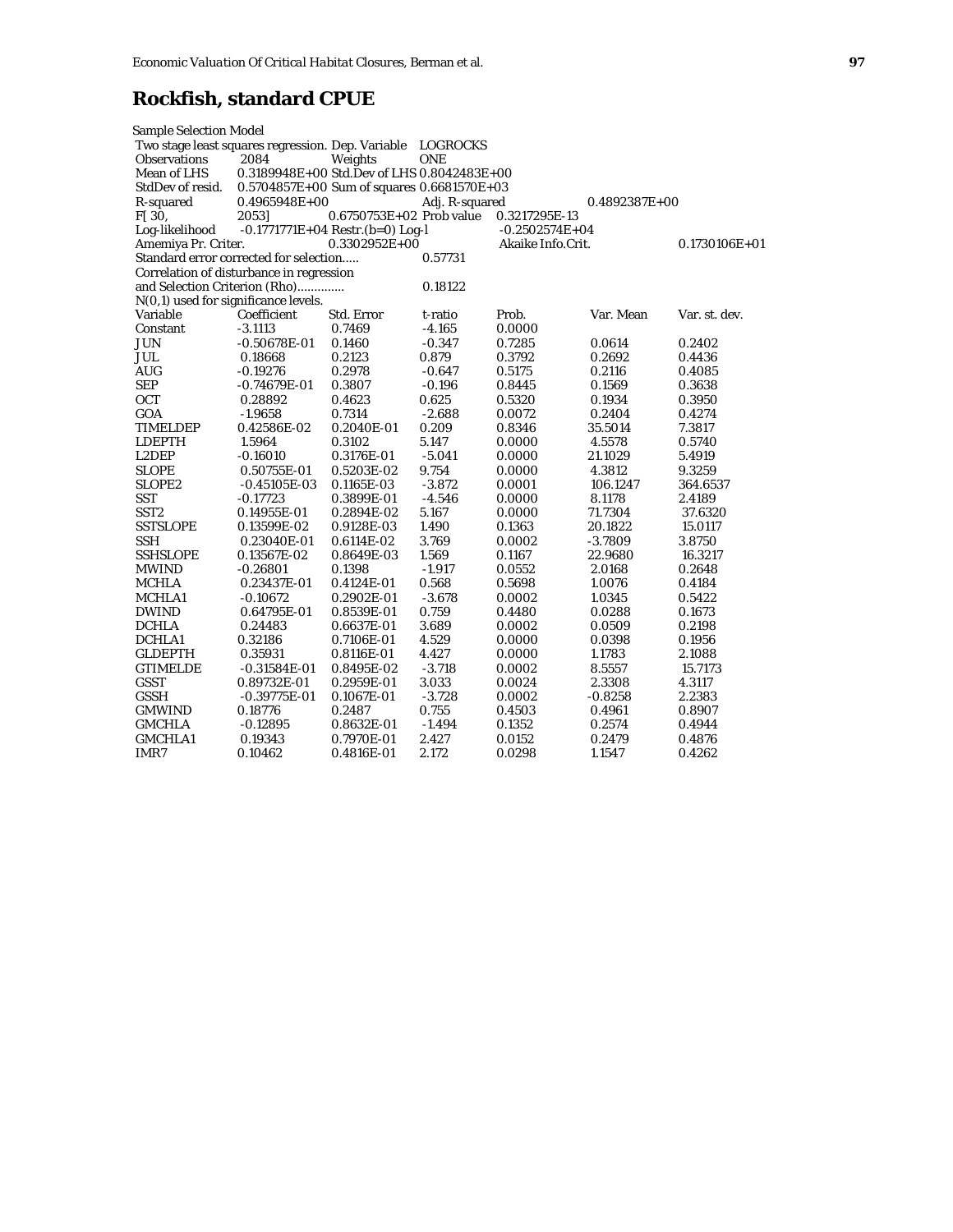# **Rockfish, standard CPUE (cont.)**

| Log-Likelihood                         |                                       | $-1058.7$  |           |        |            |               |
|----------------------------------------|---------------------------------------|------------|-----------|--------|------------|---------------|
|                                        | Threshold values for the model: Lower |            |           | Upper  | ********** |               |
| $N(0,1)$ used for significance levels. |                                       |            |           |        |            |               |
| Variable                               | Coefficient                           | Std. Error | t-ratio   | Prob.  | Var. Mean  | Var. st. dev. |
| Constant                               | $-59.038$                             | 4.225      | $-13.975$ | 0.0000 |            |               |
| <b>JUN</b>                             | $-0.15847E-01$                        | 0.4224     | $-0.038$  | 0.9701 | 0.0633     | 0.2436        |
| <b>JUL</b>                             | 1.2045                                | 0.6004     | 2.006     | 0.0448 | 0.2671     | 0.4426        |
| <b>AUG</b>                             | 1.1343                                | 0.8765     | 1.294     | 0.1956 | 0.2119     | 0.4088        |
| <b>SEP</b>                             | 2.3211                                | 1.119      | 2.074     | 0.0380 | 0.1562     | 0.3631        |
| <b>OCT</b>                             | 3.1534                                | 1.383      | 2.281     | 0.0226 | 0.1948     | 0.3961        |
| <b>GOA</b>                             | 5.7371                                | 1.695      | 3.385     | 0.0007 | 0.2429     | 0.4289        |
| <b>TIMELDEP</b>                        | $-0.84149E -01$                       | 0.5672E-01 | $-1.484$  | 0.1379 | 35.5010    | 7.3800        |
| <b>LDEPTH</b>                          | 21.942                                | 1.623      | 13.521    | 0.0000 | 4.5561     | 0.5725        |
| L2DEP                                  | $-1.9408$                             | 0.1388     | $-13.979$ | 0.0000 | 21.0856    | 5.4770        |
| <b>SLOPE</b>                           | 0.89567E-01                           | 0.9907E-02 | 9.040     | 0.0000 | 4.3567     | 9.2949        |
| SLOPE <sub>2</sub>                     | -0.97000E-03                          | 0.2125E-03 | $-4.565$  | 0.0000 | 105.3350   | 363.3731      |
| <b>SST</b>                             | $-0.18383$                            | 0.9804E-01 | $-1.875$  | 0.0608 | 8.1259     | 2.4168        |
| SST <sub>2</sub>                       | 0.11912E-01                           | 0.7003E-02 | 1.701     | 0.0890 | 71.8521    | 37.6225       |
| <b>SSTSLOPE</b>                        | 0.49697E-02                           | 0.2508E-02 | 1.981     | 0.0475 | 20.1507    | 14.9848       |
| <b>SSH</b>                             | 0.32366E-01                           | 0.1621E-01 | 1.997     | 0.0458 | $-3.7796$  | 3.8661        |
| <b>SSHSLOPE</b>                        | 0.24707E-02                           | 0.2035E-02 | 1.214     | 0.2248 | 22.9461    | 16.2950       |
| <b>MWIND</b>                           | $-0.46247$                            | 0.3564     | $-1.298$  | 0.1944 | 2.0170     | 0.2650        |
| <b>MCHLA</b>                           | 0.45035                               | 0.1383     | 3.257     | 0.0011 | 1.0089     | 0.4176        |
| MCHLA1                                 | $-0.29367$                            | 0.9248E-01 | $-3.176$  | 0.0015 | 1.0362     | 0.5416        |
| <b>DWIND</b>                           | 0.35857E-01                           | 0.1803     | 0.199     | 0.8424 | 0.0286     | 0.1666        |
| <b>DCHLA</b>                           | 0.12472                               | 0.1533     | 0.814     | 0.4158 | 0.0505     | 0.2190        |
| <b>DCHLA1</b>                          | 0.58706                               | 0.1424     | 4.123     | 0.0000 | 0.0395     | 0.1949        |
| <b>GLDEPTH</b>                         | $-0.96351$                            | 0.1986     | $-4.852$  | 0.0000 | 1.1882     | 2.1125        |
| <b>GTIMELDE</b>                        | $-0.56791E-01$                        | 0.1835E-01 | $-3.095$  | 0.0020 | 8.6394     | 15.7671       |
| <b>GSST</b>                            | 0.18872                               | 0.6882E-01 | 2.742     | 0.0061 | 2.3558     | 4.3273        |
| <b>GSSH</b>                            | $-0.69470E-01$                        | 0.2373E-01 | $-2.927$  | 0.0034 | $-0.8329$  | 2.2418        |
| <b>GMWIND</b>                          | $-0.18797E-01$                        | 0.5551     | $-0.034$  | 0.9730 | 0.5009     | 0.8934        |
| <b>GMCHLA</b>                          | $-0.55850$                            | 0.1975     | $-2.829$  | 0.0047 | 0.2612     | 0.4978        |
| <b>GMCHLA1</b>                         | 0.30757                               | 0.1641     | 1.874     | 0.0609 | 0.2516     | 0.4917        |
| IMR7                                   | 0.33952                               | 0.1143     | 2.970     | 0.0030 | 1.9112     | 0.4661        |
| Sigma                                  | 0.98623                               | 0.2846E-01 | 34.654    | 0.0000 |            |               |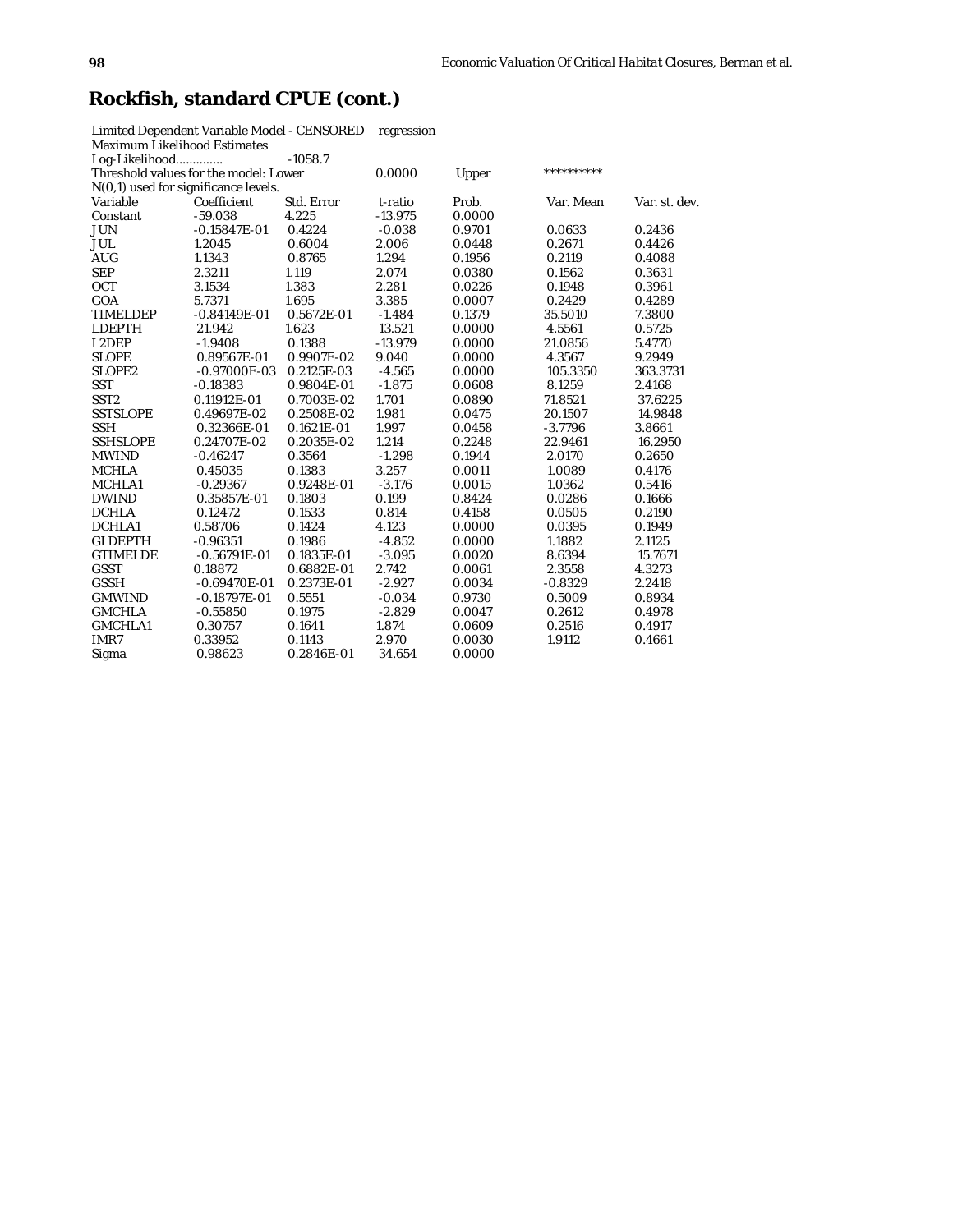## **Rockfish, standard CPUE (cont.)**

| <b>ML Estimates of Selection Model</b> |                                          |            |           |        |           |               |
|----------------------------------------|------------------------------------------|------------|-----------|--------|-----------|---------------|
| <b>Maximum Likelihood Estimates</b>    |                                          |            |           |        |           |               |
| Log-Likelihood                         |                                          | $-5380.0$  |           |        |           |               |
|                                        | LHS is CENSORED. Tobit Model fit by MLE. |            |           |        |           |               |
|                                        | FIRST 30 estimates are probit equation.  |            |           |        |           |               |
|                                        | $N(0,1)$ used for significance levels.   |            |           |        |           |               |
| Variable                               | Coefficient                              | Std. Error | t-ratio   | Prob.  | Var. Mean | Var. st. dev. |
| Constant                               | $-56.474$                                | 4.850      | $-11.644$ | 0.0000 |           |               |
| <b>JUN</b>                             | 0.22905                                  | 0.4983     | 0.460     | 0.6458 |           |               |
| <b>JUL</b>                             | 1.2618                                   | 0.6869     | 1.837     | 0.0662 |           |               |
| <b>AUG</b>                             | 1.2949                                   | 1.002      | 1.292     | 0.1963 |           |               |
| <b>SEP</b>                             | 2.4800                                   | 1.277      | 1.942     | 0.0521 |           |               |
| <b>OCT</b>                             | 3.3829                                   | 1.587      | 2.132     | 0.0330 |           |               |
| <b>GOA</b>                             | 5.2336                                   | 2.035      | 2.572     | 0.0101 |           |               |
| <b>TIMELDEP</b>                        | $-0.10408$                               | 0.6720E-01 | $-1.549$  | 0.1215 |           |               |
| <b>LDEPTH</b>                          | 21.260                                   | 1.869      | 11.377    | 0.0000 |           |               |
| L2DEP                                  | $-1.8490$                                | 0.1647     | $-11.226$ | 0.0000 |           |               |
| <b>SLOPE</b>                           | 0.82802E-01                              | 0.1053E-01 | 7.863     | 0.0000 |           |               |
| SLOPE2                                 | $-0.96891E-03$                           | 0.2243E-03 | $-4.319$  | 0.0000 |           |               |
| <b>SST</b>                             | $-0.22583$                               | 0.9279E-01 | $-2.434$  | 0.0149 |           |               |
| SST <sub>2</sub>                       | 0.14440E-01                              | 0.6475E-02 | 2.230     | 0.0257 |           |               |
| <b>SSTSLOPE</b>                        | 0.35699E-02                              | 0.2713E-02 | 1.316     | 0.1882 |           |               |
| <b>SSH</b>                             | 0.30588E-01                              | 0.1629E-01 | 1.877     | 0.0605 |           |               |
| <b>SSHSLOPE</b>                        | 0.26823E-02                              | 0.2115E-02 | 1.268     | 0.2047 |           |               |
| <b>MWIND</b>                           | $-0.33975$                               | 0.4520     | $-0.752$  | 0.4523 |           |               |
| <b>MCHLA</b>                           | 0.30897                                  | 0.1708     | 1.809     | 0.0705 |           |               |
| <b>MCHLA1</b>                          | $-0.33693$                               | 0.1063     | $-3.171$  | 0.0015 |           |               |
| <b>DWIND</b>                           | 0.17681                                  | 0.1896     | 0.932     | 0.3512 |           |               |
| <b>DCHLA</b>                           | 0.24109                                  | 0.1746     | 1.381     | 0.1674 |           |               |
| <b>DCHLA1</b>                          | 0.64309                                  | 0.1702     | 3.778     | 0.0002 |           |               |
| <b>GLDEPTH</b>                         | $-0.96905$                               | 0.2408     | $-4.025$  | 0.0001 |           |               |
| <b>GTIMELDE</b>                        | $-0.49021E-01$                           | 0.2095E-01 | $-2.340$  | 0.0193 |           |               |
| <b>GSST</b>                            | 0.19512                                  | 0.6870E-01 | 2.840     | 0.0045 |           |               |
| <b>GSSH</b>                            | $-0.65231E-01$                           | 0.2516E-01 | $-2.593$  | 0.0095 |           |               |
| <b>GMWIND</b>                          | 0.53487E-01                              | 0.6346     | 0.084     | 0.9328 |           |               |
| <b>GMCHLA</b>                          | $-0.44256$                               | 0.2267     | $-1.952$  | 0.0509 |           |               |
| <b>GMCHLA1</b>                         | 0.30180                                  | 0.2029     | 1.487     | 0.1369 |           |               |
| SIGMA(1)                               | 0.99435                                  | 0.2637E-01 | 37.712    | 0.0000 |           |               |
| RHO(1,2)                               | $-0.36229E-01$                           | 0.1442     | $-0.251$  | 0.8016 |           |               |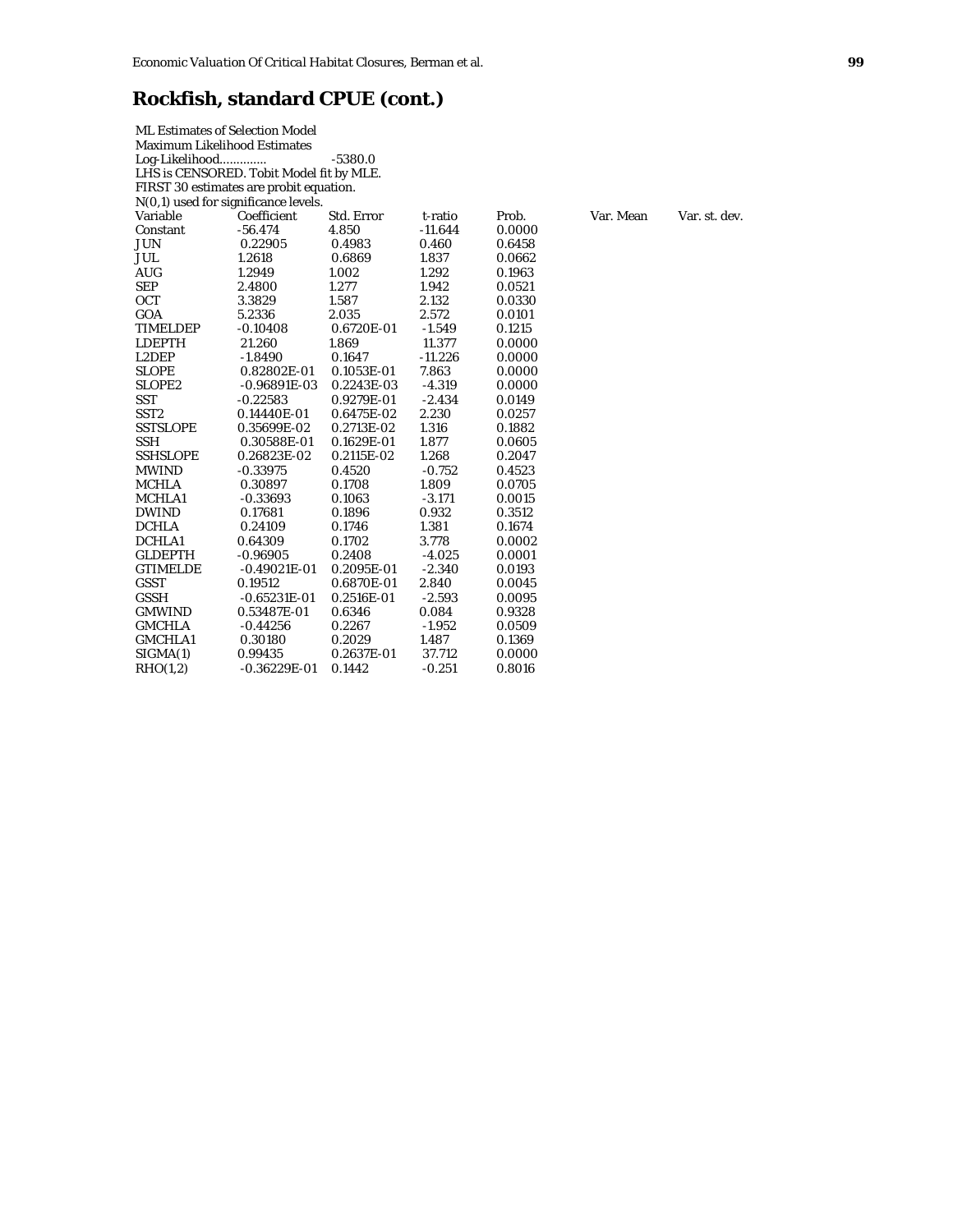# **Flatfish, standard CPUE**

| <b>Sample Selection Model</b>                     |                                            |                          |                     |                   |                  |                 |
|---------------------------------------------------|--------------------------------------------|--------------------------|---------------------|-------------------|------------------|-----------------|
| Two stage least squares regression. Dep. Variable |                                            |                          | <b>LOGFLATS</b>     |                   |                  |                 |
| <b>Observations</b>                               | 2084                                       | Weights                  | <b>ONE</b>          |                   |                  |                 |
| Mean of LHS                                       | 0.1443222E+01 Std.Dev of LHS 0.7989369E+00 |                          |                     |                   |                  |                 |
| StdDev of resid.                                  | 0.6750596E+00 Sum of squares 0.9355633E+03 |                          |                     |                   |                  |                 |
| R-squared                                         | 0.2857214E+00 Adj. R-squared 0.2752838E+00 |                          |                     |                   |                  |                 |
| F[ 30,                                            | 2053]                                      | 0.2737428E+02 Prob value |                     | 0.3217295E-13     |                  |                 |
| Log-likelihood                                    | $-0.2122535E+04$                           |                          | $Restr.(b=0) Log-1$ |                   | $-0.2488766E+04$ |                 |
| Amemiya Pr. Criter.                               |                                            | $0.4624842E+00$          |                     | Akaike Info.Crit. |                  | $0.2066732E+01$ |
| Standard error corrected for selection            |                                            |                          | 0.67523             |                   |                  |                 |
| Correlation of disturbance in regression          |                                            |                          |                     |                   |                  |                 |
| and Selection Criterion (Rho)                     |                                            |                          | $-0.26454E-01$      |                   |                  |                 |
| $N(0,1)$ used for significance levels.            |                                            |                          |                     |                   |                  |                 |
| Variable                                          | Coefficient                                | Std. Error               | t-ratio             | Prob.             | Var. Mean        | Var. st. dev.   |
| Constant                                          | 8.5247                                     | 0.8862                   | 9.619               | 0.0000            |                  |                 |
| <b>JUN</b>                                        | $-0.28334$                                 | 0.1729                   | $-1.639$            | 0.1012            | 0.0614           | 0.2402          |
| JUL                                               | $-0.42274$                                 | 0.2512                   | $-1.683$            | 0.0924            | 0.2692           | 0.4436          |
| <b>AUG</b>                                        | $-0.52272$                                 | 0.3524                   | $-1.483$            | 0.1380            | 0.2116           | 0.4085          |
| <b>SEP</b>                                        | $-0.68092$                                 | 0.4506                   | $-1.511$            | 0.1308            | 0.1569           | 0.3638          |
| <b>OCT</b>                                        | $-0.85019$                                 | 0.5471                   | $-1.554$            | 0.1202            | 0.1934           | 0.3950          |
| GOA                                               | $-0.88905$                                 | 0.8652                   | $-1.028$            | 0.3042            | 0.2404           | 0.4274          |
| TIMELDEP                                          | 0.66403E-01                                | 0.2414E-01               | 2.751               | 0.0059            | 35.5014          | 7.3817          |
| <b>LDEPTH</b>                                     | $-3.3393$                                  | 0.3685                   | $-9.061$            | 0.0000            | 4.5578           | 0.5740          |
| L2DEP                                             | 0.32054                                    | 0.3777E-01               | 8.486               | 0.0000            | 21.1029          | 5.4919          |
| <b>SLOPE</b>                                      | $-0.76981E-01$                             | 0.6136E-02               | $-12.546$           | 0.0000            | 4.3812           | 9.3259          |
| SLOPE <sub>2</sub>                                | 0.10598E-02                                | 0.1371E-03               | 7.731               | 0.0000            | 106.1247         | 364.6537        |
| <b>SST</b>                                        | 0.10518E-01                                | 0.4612E-01               | 0.228               | 0.8196            | 8.1178           | 2.4189          |
| SST <sub>2</sub>                                  | -0.17401E-02                               | 0.3424E-02               | $-0.508$            | 0.6113            | 71.7304          | 37.6320         |
| <b>SSTSLOPE</b>                                   | 0.19921E-02                                | 0.1076E-02               | 1.851               | 0.0641            | 20.1822          | 15.0117         |
| <b>SSH</b>                                        | 0.30263E-01                                | 0.7218E-02               | 4.193               | 0.0000            | $-3.7809$        | 3.8750          |
| SSHSLOPE                                          | 0.46397E-03                                | 0.1020E-02               | 0.455               | 0.6492            | 22.9680          | 16.3217         |
| <b>MWIND</b>                                      | $-0.12633$                                 | 0.1653                   | $-0.764$            | 0.4448            | 2.0168           | 0.2648          |
| <b>MCHLA</b>                                      | 0.72674E-01                                | 0.4883E-01               | 1.488               | 0.1367            | 1.0076           | 0.4184          |
| <b>MCHLA1</b>                                     | 0.32083E-01                                | 0.3426E-01               | 0.936               | 0.3491            | 1.0345           | 0.5422          |
| <b>DWIND</b>                                      | $-0.43080E - 01$                           | 0.1009                   | $-0.427$            | 0.6695            | 0.0288           | 0.1673          |
| <b>DCHLA</b>                                      | 0.19638                                    | 0.7851E-01               | 2.501               | 0.0124            | 0.0509           | 0.2198          |
| <b>DCHLA1</b>                                     | $-0.24133$                                 | 0.8384E-01               | $-2.878$            | 0.0040            | 0.0398           | 0.1956          |
| <b>GLDEPTH</b>                                    | 0.43883                                    | 0.9601E-01               | 4.571               | 0.0000            | 1.1783           | 2.1088          |
| <b>GTIMELDE</b>                                   | $-0.56250E-01$                             | 0.1005E-01               | $-5.598$            | 0.0000            | 8.5557           | 15.7173         |
| <b>GSST</b>                                       | $-0.38102E-01$                             | 0.3501E-01               | $-1.088$            | 0.2764            | 2.3308           | 4.3117          |
| <b>GSSH</b>                                       | 0.29712E-01                                | 0.1263E-01               | 2.353               | 0.0186            | $-0.8258$        | 2.2383          |
| <b>GMWIND</b>                                     | 0.84513                                    | 0.2942                   | 2.872               | 0.0041            | 0.4961           | 0.8907          |
| <b>GMCHLA</b>                                     | $-0.21575$                                 | 0.1022                   | $-2.111$            | 0.0348            | 0.2574           | 0.4944          |
| <b>GMCHLA1</b>                                    | $-0.18307$                                 | 0.9431E-01               | $-1.941$            | 0.0523            | 0.2479           | 0.4876          |
| IMR7                                              | $-0.17862E-01$                             | 0.5775E-01               | $-0.309$            | 0.7571            | 1.1541           | 0.4255          |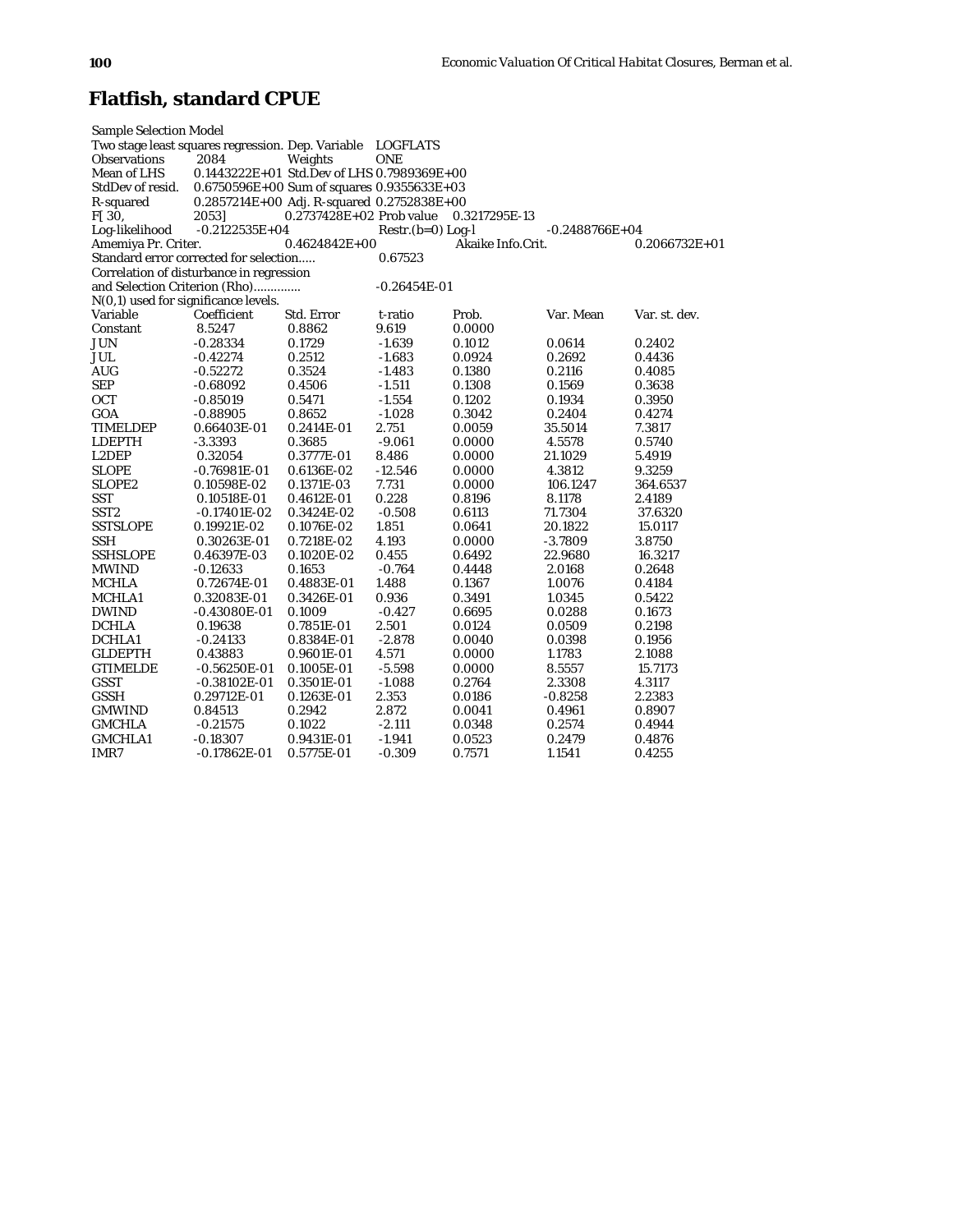#### **Flatfish, standard CPUE (cont.)**

| Log-Likelihood                         |                                       | $-2189.2$  |           |        |            |               |
|----------------------------------------|---------------------------------------|------------|-----------|--------|------------|---------------|
|                                        | Threshold values for the model: Lower |            |           | Upper  | ********** |               |
| $N(0,1)$ used for significance levels. |                                       |            |           |        |            |               |
| Variable                               | Coefficient                           | Std. Error | t-ratio   | Prob.  | Var. Mean  | Var. st. dev. |
| Constant                               | 10.023                                | 0.9941     | 10.083    | 0.0000 |            |               |
| <b>JUN</b>                             | $-0.17792$                            | 0.1766     | $-1.007$  | 0.3137 | 0.0614     | 0.2401        |
| <b>JUL</b>                             | $-0.34136$                            | 0.2578     | $-1.324$  | 0.1854 | 0.2695     | 0.4438        |
| <b>AUG</b>                             | $-0.37872$                            | 0.3620     | $-1.046$  | 0.2954 | 0.2115     | 0.4085        |
| <b>SEP</b>                             | $-0.49852$                            | 0.4633     | $-1.076$  | 0.2819 | 0.1568     | 0.3637        |
| <b>OCT</b>                             | $-0.64007$                            | 0.5624     | $-1.138$  | 0.2550 | 0.1933     | 0.3950        |
| GOA                                    | $-0.89924$                            | 0.8867     | $-1.014$  | 0.3105 | 0.2408     | 0.4277        |
| <b>TIMELDEP</b>                        | 0.53463E-01                           | 0.2489E-01 | 2.148     | 0.0317 | 35.5004    | 7.3800        |
| <b>LDEPTH</b>                          | $-3.8565$                             | 0.3947     | $-9.771$  | 0.0000 | 4.5579     | 0.5739        |
| L2DEP                                  | 0.38824                               | 0.4089E-01 | 9.495     | 0.0000 | 21.1036    | 5.4907        |
| <b>SLOPE</b>                           | $-0.83725E-01$                        | 0.6378E-02 | $-13.128$ | 0.0000 | 4.3791     | 9.3241        |
| SLOPE2                                 | 0.11046E-02                           | 0.1426E-03 | 7.748     | 0.0000 | 106.0738   | 364.5736      |
| <b>SST</b>                             | $-0.61101E-02$                        | 0.4745E-01 | $-0.129$  | 0.8975 | 8.1203     | 2.4210        |
| SST <sub>2</sub>                       | $-0.10966E - 02$                      | 0.3518E-02 | $-0.312$  | 0.7553 | 71.7806    | 37.6925       |
| <b>SSTSLOPE</b>                        | 0.16883E-02                           | 0.1102E-02 | 1.532     | 0.1254 | 20.1982    | 15.0259       |
| <b>SSH</b>                             | 0.30473E-01                           | 0.7427E-02 | 4.103     | 0.0000 | $-3.7812$  | 3.8741        |
| <b>SSHSLOPE</b>                        | 0.43550E-03                           | 0.1040E-02 | 0.419     | 0.6755 | 22.9797    | 16.3266       |
| <b>MWIND</b>                           | $-0.45419E-01$                        | 0.1675     | $-0.271$  | 0.7862 | 2.0167     | 0.2648        |
| <b>MCHLA</b>                           | 0.36737E-01                           | 0.4934E-01 | 0.745     | 0.4565 | 1.0076     | 0.4183        |
| MCHLA1                                 | 0.19910E-01                           | 0.3539E-01 | 0.563     | 0.5737 | 1.0345     | 0.5421        |
| <b>DWIND</b>                           | 0.44944E-01                           | 0.1032     | 0.435     | 0.6633 | 0.0288     | 0.1672        |
| <b>DCHLA</b>                           | 0.23501                               | 0.8068E-01 | 2.913     | 0.0036 | 0.0508     | 0.2197        |
| <b>DCHLA1</b>                          | $-0.26924$                            | 0.8763E-01 | $-3.072$  | 0.0021 | 0.0398     | 0.1956        |
| <b>GLDEPTH</b>                         | 0.43692                               | 0.9853E-01 | 4.434     | 0.0000 | 1.1800     | 2.1098        |
| <b>GTIMELDE</b>                        | $-0.51209E-01$                        | 0.1033E-01 | $-4.959$  | 0.0000 | 8.5676     | 15.7228       |
| <b>GSST</b>                            | $-0.40244E-01$                        | 0.3596E-01 | $-1.119$  | 0.2631 | 2.3361     | 4.3173        |
| <b>GSSH</b>                            | 0.31127E-01                           | 0.1292E-01 | 2.410     | 0.0160 | $-0.8275$  | 2.2392        |
| <b>GMWIND</b>                          | 0.79485                               | 0.3017     | 2.635     | 0.0084 | 0.4967     | 0.8909        |
| <b>GMCHLA</b>                          | $-0.18950$                            | 0.1047     | $-1.810$  | 0.0703 | 0.2578     | 0.4945        |
| <b>GMCHLA1</b>                         | $-0.20333$                            | 0.9659E-01 | $-2.105$  | 0.0353 | 0.2482     | 0.4878        |
| IMR7                                   | $-0.14461$                            | 0.5784E-01 | $-2.500$  | 0.0124 | 1.9115     | 0.4670        |
| Sigma                                  | 0.69039                               | 0.1092E-01 | 63.215    | 0.0000 |            |               |